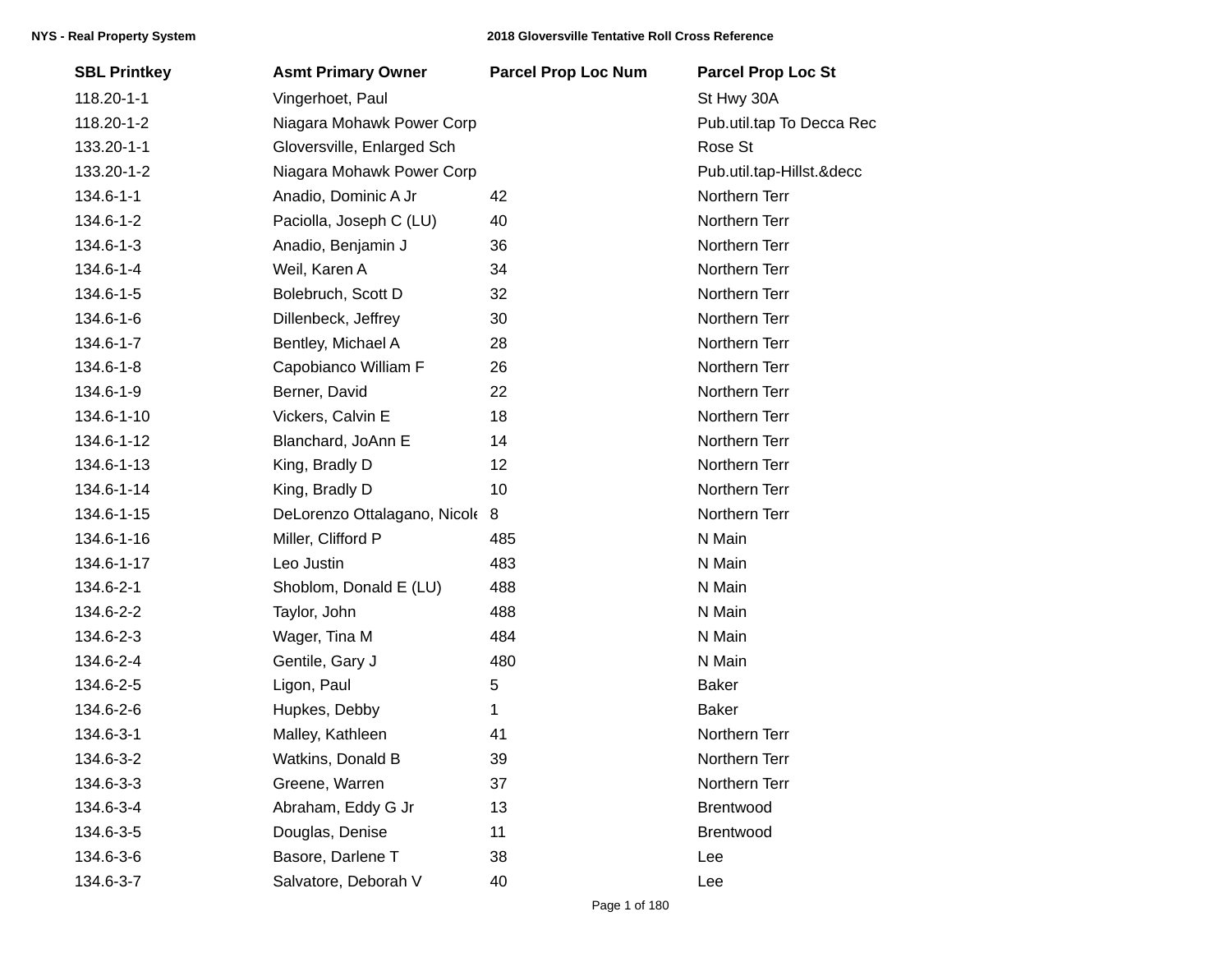| <b>SBL Printkey</b> | <b>Asmt Primary Owner</b>   | <b>Parcel Prop Loc Num</b> | <b>Parcel Prop Loc St</b> |
|---------------------|-----------------------------|----------------------------|---------------------------|
| 134.6-3-8           | Salvatore, Deborah V        | 42                         | Lee                       |
| 134.6-3-9           | Zajaceskowski, Stephen P    | 44                         | Lee                       |
| 134.6-4-1           | Stover, Michael             | 16                         | Brentwood                 |
| 134.6-4-2           | Cornell, Marilyn LU         | 27                         | Northern Terr             |
| 134.6-4-3           | Esperti, David              | 25                         | Northern Terr             |
| 134.6-4-5           | <b>Habitat for Humanity</b> | 19                         | Northern Terr             |
| 134.6-4-6           | <b>Habitat for Humanity</b> | 17                         | Northern Terr             |
| 134.6-4-9.5         | Swarts, Stephen J           | 11                         | Northern Terr             |
| 134.6-4-10.2        | Siers, Austin H             | 9                          | Northern Terr             |
| 134.6-4-12.1        | Kaiser, Trust               | 475                        | N Main                    |
| 134.6-4-13          | Youker, Janet               | 10                         | Lee                       |
| 134.6-4-14          | Williams, Richard           | 12                         | Lee                       |
| 134.6-4-15          | Williams, Kimberly J        | 14                         | Lee                       |
| 134.6-4-16          | Mouck, Donna M              | 16                         | Lee                       |
| 134.6-4-17          | Kemmer, Stephen Jr          | 18                         | Lee                       |
| 134.6-4-18          | Sartin, Jacqueline          | 20                         | Lee                       |
| 134.6-4-19          | <b>MTGLQ Investors LP</b>   | 22                         | Lee                       |
| 134.6-4-20          | Spinks, Michael J Jr        | 24                         | Lee                       |
| 134.6-4-21          | Taglialatela, Madolyn A     | 28                         | Lee                       |
| 134.6-4-22          | Kiffney, Jeremy G           | 30                         | Lee                       |
| 134.6-4-23          | Brienza, Rocco              | 32                         | Lee                       |
| 134.6-5-1.1         | Scarpa, Grace               | 467                        | N Main                    |
| 134.6-5-1.2         | Kicinski, Beau              | 5                          | Lee                       |
| 134.6-5-2           | Van Alstyne, Harold         | 472                        | N Main                    |
| 134.6-5-3           | Mancini, Tracy L            | 470                        | N Main                    |
| $134.7 - 1 - 1$     | Lexington, Community        | 7                          | <b>Baker</b>              |
| 134.7-1-2           | Skowronek, Timothy J        | 1                          | <b>Country Club</b>       |
| 134.7-1-3           | Sorenson, M Jean            | 5                          | <b>Country Club</b>       |
| 134.7-1-4           | Krieger, Martin (Lu)        | $\overline{7}$             | <b>Country Club</b>       |
| 134.7-1-5           | Peck, Geoffrey W            | 11                         | <b>Country Club</b>       |
| 134.7-1-6           | Doull, Gerald N             | 13                         | <b>Country Club</b>       |
| 134.7-1-7           | Mytelka, Tammy              | 15                         | <b>Country Club</b>       |
| 134.7-1-8           | Thompson, David             | 17                         | <b>Country Club</b>       |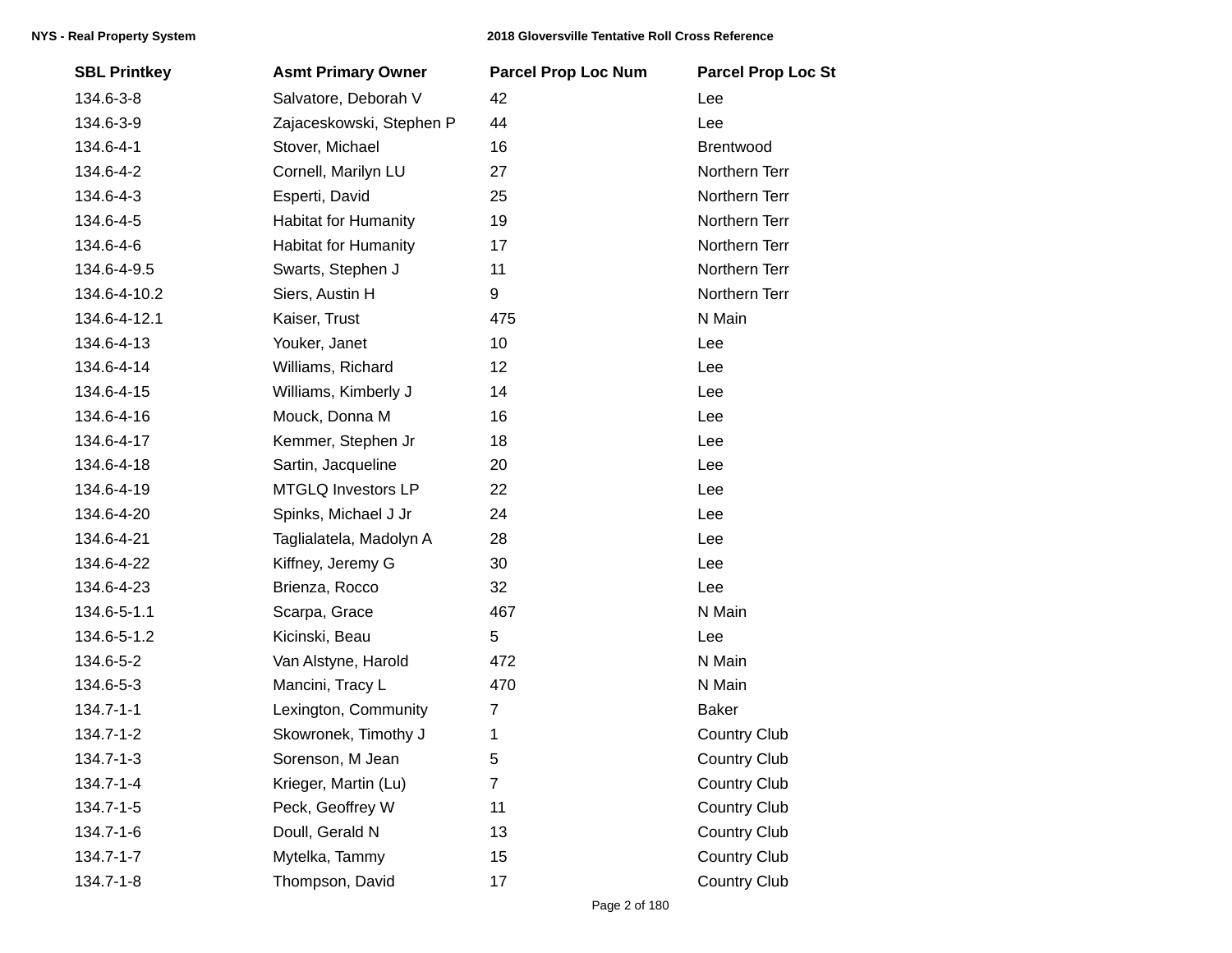## **NYS - Real Property System 2018 Gloversville Tentative Roll Cross Reference**

| <b>SBL Printkey</b> | <b>Asmt Primary Owner</b>       | <b>Parcel Prop Loc Num</b> | <b>Parcel Prop Loc St</b> |
|---------------------|---------------------------------|----------------------------|---------------------------|
| 134.7-1-9           | Holubetz, John M                | 19                         | <b>Country Club</b>       |
| 134.7-1-10          | Ambrosino, Ann                  | 21                         | <b>Country Club</b>       |
| 134.7-1-11          | <b>Global Properties NY LLC</b> | 285                        | N Kingsboro               |
| 134.7-1-12          | <b>Global Properties NY LLC</b> | Wly Sd of                  | N Kingsboro               |
| 134.7-2-1           | <b>Global Properties NY LLC</b> | Ely of                     | N Kingsboro               |
| 134.7-2-2           | Ruberti, Richard                | 30                         | Fay                       |
| 134.7-2-3           | Smrtic, Ann B (LU)              | 28                         | Fay                       |
| 134.7-2-5.2         | King, Douglas L                 |                            | W Sd Madison              |
| 134.7-2-5.15        | Akey, Carol A                   | 24                         | Fay                       |
| 134.7-2-6           | King, Douglas L                 | 26-REAR                    | Fay                       |
| 134.7-3-1           | Sajdak, John T                  | 20                         | Fay                       |
| 134.7-3-2           | Sajdak, John T                  | 18                         | Fay                       |
| 134.7-3-3           | Insonia, Jacob William          | 16                         | Fay                       |
| 134.7-3-4           | Insonia, Jacob William          | 14                         | Fay                       |
| 134.7-3-5           | Insonia, Jacob William          | 12                         | Fay                       |
| 134.7-3-6           | Priddle, Dennis                 | 10                         | Fay                       |
| 134.7-3-7           | Priddle, Kelly                  | 6                          | Fay                       |
| 134.7-3-8           | Plummer, Sandra                 | 41                         | Easterly                  |
| 134.7-3-9           | Priddle, Kelly                  | 39                         | Easterly                  |
| 134.7-4-1           | Caputo, Edward J Trustee        | 12                         | Country Club              |
| 134.7-4-2           | Perrella, Frank                 | 16                         | Country Club              |
| 134.7-4-3           | Mei, Virginia D                 | 3                          | <b>Baker</b>              |
| 134.7-4-4           | Kiernan Linda J                 | 19                         | <b>Baker</b>              |
| 134.7-4-5           | Weiner, Robert J                | 15                         | <b>Baker</b>              |
| 134.7-4-6           | Rossi, Joseph J                 | 4                          | Country Club              |
| 134.7-5-1.5         | Snedeker, Randy A               | 20                         | <b>Country Club</b>       |
| 134.7-5-2.1         | Dunn, Carolyn                   | 25                         | <b>Baker</b>              |
| 134.7-5-2.2         | Musillo, Rose J                 | 22                         | Country Club              |
| 134.7-5-3           | Le Fever, Mark R                | 281                        | N Kingsboro               |
| 134.7-5-4           | Ponticello, Michael A           | 279                        | N Kingsboro               |
| 134.7-5-5.5         | Loux, Tammy                     | 277                        | N Kingsboro               |
| 134.7-5-6.1         | Koenig, Robin                   | 275                        | N Kingsboro               |
| 134.7-5-7           | Greenough, Barry                | 23                         | <b>Baker</b>              |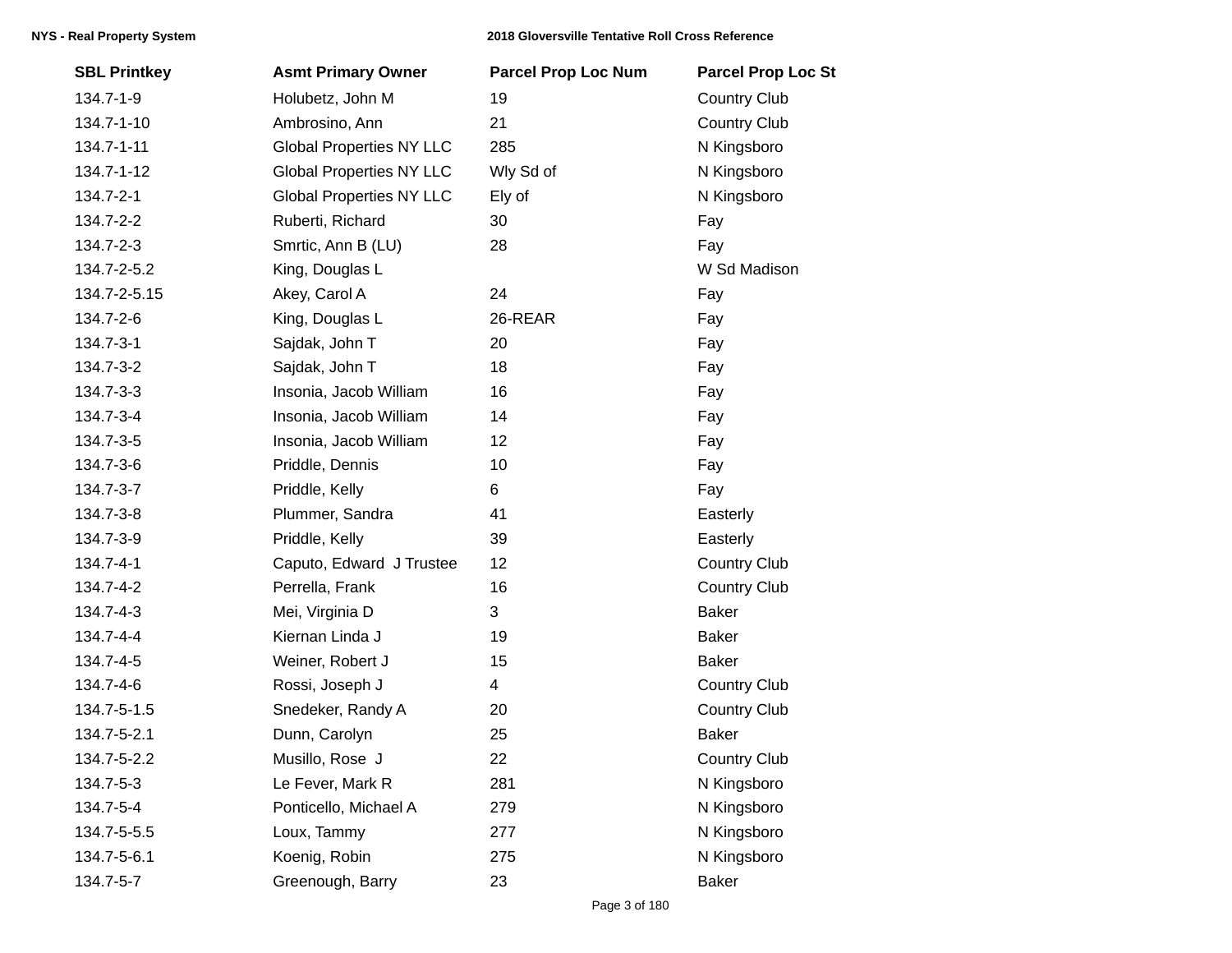| <b>SBL Printkey</b> | <b>Asmt Primary Owner</b>  | <b>Parcel Prop Loc Num</b> | <b>Parcel Prop Loc St</b> |
|---------------------|----------------------------|----------------------------|---------------------------|
| 134.7-6-2           | O'Brien Thomas J Jr (LU)   | 29                         | Fay                       |
| 134.7-6-3           | Perrella, Robert E         | 23                         | Fay                       |
| 134.7-6-4           | Williams, Kevin M          | 22                         | <b>Baker</b>              |
| 134.7-6-6           | Zucker, Matthew            | 26                         | <b>Baker</b>              |
| 134.7-6-7           | Lair, Michael W            | 28                         | Baker                     |
| 134.7-6-8           | Brumaghim, Dean            | 32                         | <b>Baker</b>              |
| 134.7-7-1           | Albanese, Brian            | 6                          | <b>Baker</b>              |
| 134.7-7-2.1         | Vaughn, Ronald             | 10                         | <b>Baker</b>              |
| 134.7-7-3           | Bloom, Matthew T           | 12                         | Baker                     |
| 134.7-7-4           | Bergman, Roger E           | 16                         | Baker                     |
| 134.7-7-5           | Antonucci Nellis, Cheryl   | 18                         | Baker                     |
| 134.7-7-6           | LaBarca, Rosena            | 20                         | Baker                     |
| 134.7-7-7           | Baker, Erin                | 22                         | <b>Baker</b>              |
| 134.7-7-8           | Cordone, Jr, Paul R (LU)   | 24                         | <b>Baker</b>              |
| 134.7-7-9           | Fettinger, Eric            | 271                        | N Kingsboro               |
| 134.7-7-10          | Jones, Robert E Sr         | 269                        | N Kingsboro               |
| 134.7-7-12          | Best, Robert P             | 267                        | N Kingsboro               |
| 134.7-8-1           | Bachner, Estelle           | 18                         | <b>Baker</b>              |
| 134.7-8-2           | Campanile, Ruth LU         | 8                          | Madison                   |
| 134.7-8-3           | Price, Kevin W             | 17                         | Fay                       |
| 134.7-8-4.1         | Hohenforst, Robert Trustee | 16                         | <b>Baker</b>              |
| 134.7-8-5.1         | Javarone, Peter            |                            | Baker St - S Sd Of        |
| 134.7-8-5.2         | Bare, Jason A              | 29                         | Easterly                  |
| 134.7-8-6           | Javarone, Peter            | 17                         | <b>Baker</b>              |
| 134.7-8-7           | Walrath, Mark              | 19                         | <b>Baker</b>              |
| 134.7-8-8           | Montano, Rebecca           | 21                         | <b>Baker</b>              |
| 134.7-8-9           | Trojan, Ann L              | 23                         | <b>Baker</b>              |
| 134.7-8-10          | Hornbeck, James C          | 25                         | Baker                     |
| 134.7-8-11          | Baldwin, Warren D          | 27                         | <b>Baker</b>              |
| 134.7-8-12          | Jones, William A           | 270                        | N Kingsboro               |
| 134.7-8-13          | Ferguson, Priscilla        | 268                        | N Kingsboro               |
| 134.7-8-14          | Porter, Dan M              | 28                         | Gillen Terr               |
| 134.7-8-15          | Nellis, Graham) Ellen S    | 26                         | Gillen Terr               |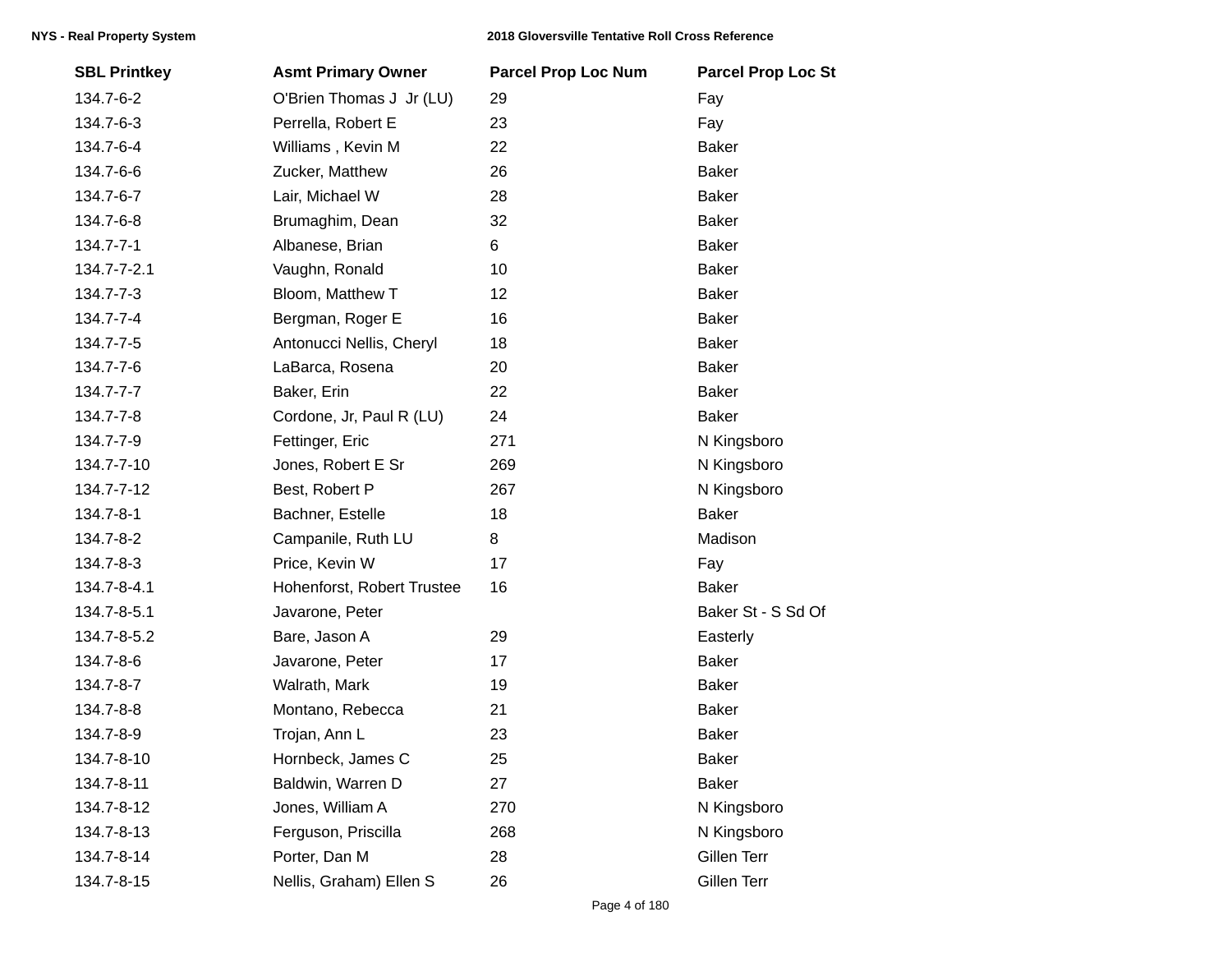| <b>SBL Printkey</b> | <b>Asmt Primary Owner</b>  | <b>Parcel Prop Loc Num</b> | <b>Parcel Prop Loc St</b> |
|---------------------|----------------------------|----------------------------|---------------------------|
| 134.7-8-16          | Jones, Leonard J           | 24                         | Gillen Terr               |
| 134.7-8-17          | Lince, Jeremy J            | 22                         | Gillen Terr               |
| 134.7-8-18          | Slade, Elizabeth A         | 20                         | Gillen Terr               |
| 134.7-8-19          | Mancini, Sharon            | 18                         | Gillen Terr               |
| 134.7-8-20          | Newkirk, David C           | 16                         | Gillen Terr               |
| 134.7-8-21          | Quinn William M            | 14                         | Gillen Terr               |
| 134.7-8-22          | Gabeler, Cathy J           | 12                         | Gillen Terr               |
| 134.7-8-23          | Drake, Dale F              | 10                         | Gillen Terr               |
| 134.7-8-24          | DiMarco, Alison M          | 8                          | Gillen Terr               |
| 134.7-8-25          | Lanphere, Marilyn          | 6                          | Gillen Terr               |
| 134.7-8-26          | Hillriegel, David G        | 15                         | Easterly                  |
| 134.7-8-27          | Shults, Derick J           | 11                         | Easterly                  |
| 134.7-9-1           | Nathan Littauer Hospital   | 99                         | E State                   |
| 134.7-9-1.999       | Nathan Littauer Hospital   | 99                         | <b>State</b>              |
| 134.7-9-2.2         | Nathan Littauer Hospital   | 99                         | E State                   |
| 134.7-9-2.12        | Gloversville Extended      | 42                         | Easterly                  |
| 134.7-9-2.12/9999   | Gloversville Extended Care | 46                         | Easterly                  |
| 134.7-9-2.111       | Nathan Littauer Hospital   | 99                         | E State                   |
| 134.7-9-2.112       | <b>NLH Realty Corp</b>     | 99                         | E State                   |
| 134.7-9-3.1         | Fox, John DDS M            | 101                        | E State                   |
| 134.7-9-3.2         | Lexington Community        | 99                         | E State                   |
| 134.7-9-4           | Betler, Robert             | 111                        | E State                   |
| 134.7-9-5           | Merkt, Donald B Trustee    | 109                        | E State                   |
| 134.7-9-6           | Mabie, Robert J (LU)       | 105                        | E State                   |
| 134.7-9-7           | Darling, Larry Jr          | 103                        | E State                   |
| 134.7-9-8           | <b>NLH Realty Corp</b>     | 97                         | E State                   |
| 134.7-9-9           | Miranda, Julia             | 95                         | E State                   |
| 134.7-9-10          | Blaze, Patricia            | 93                         | E State                   |
| 134.7-9-11          | Semione, Gregory           | 89                         | E State                   |
| 134.7-9-12.1        | Carleo, Anthony            | 87                         | E State                   |
| 134.7-9-13.1        | Wehn, Brenda               | 8                          | Easterly                  |
| 134.7-9-15          | Yvars, Alexander           | 12                         | Easterly                  |
| 134.7-9-16          | Haskins, David             | 14                         | Easterly                  |
|                     |                            |                            |                           |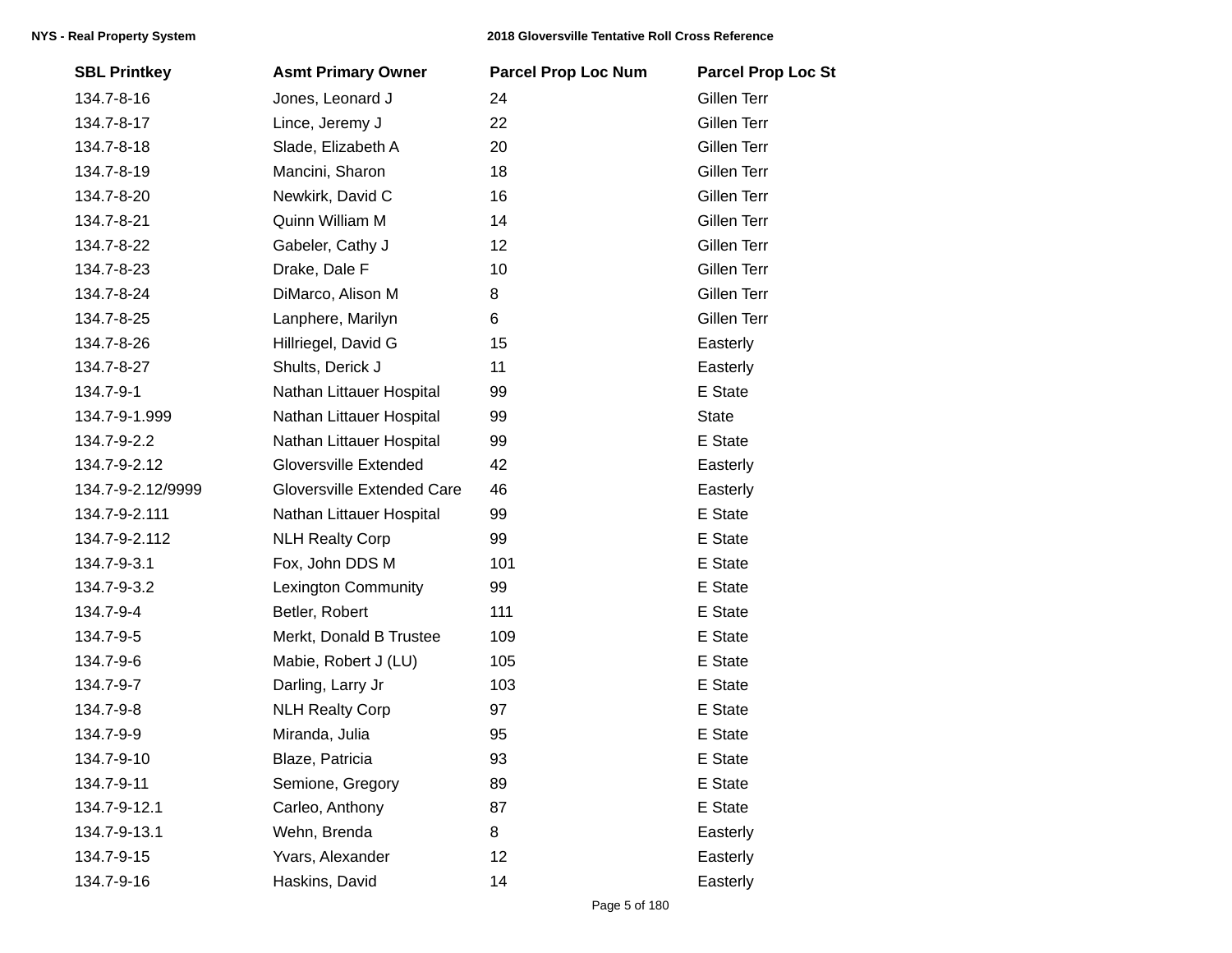| <b>SBL Printkey</b> | <b>Asmt Primary Owner</b>    | <b>Parcel Prop Loc Num</b> | <b>Parcel Prop Loc St</b> |
|---------------------|------------------------------|----------------------------|---------------------------|
| 134.7-9-17          | Root, Douglas A              | 16                         | Easterly                  |
| 134.7-9-18          | Vickery, Donald P            | 18                         | Easterly                  |
| 134.7-9-19          | Romeyn, Courtney             | 20                         | Easterly                  |
| 134.7-9-20          | Peck, Raymond W              | 22                         | Easterly                  |
| 134.7-9-21          | Avgerakis, Athansios         | 26                         | Easterly                  |
| 134.7-9-22          | Viscosi, Deborah J           | 30                         | Easterly                  |
| 134.7-9-23          | Crocetta, Chris              | 32                         | Easterly                  |
| 134.7-9-24          | Rubscha, Donald<br>G Jr      | 83                         | E State                   |
| 134.8-1-1           | Meher, Sandra L              | 115                        | E State                   |
| 134.8-1-3           | Kastraveckas, Robert         | 119                        | E State                   |
| 134.8-1-4           | Gliewe, Linda M etal         | 121                        | E State                   |
| 134.8-1-5.2         | Lexington Hostels Inc        | 127                        | E State                   |
| 134.8-1-5.11        | <b>NLH Realty Corp</b>       |                            | St Hwy 30A W Sd Of        |
| 134.8-1-5.12        | Campione Lisa                | 131                        | E State                   |
| 134.9-1-2           | Luey, Martin                 | 158                        | W Eleventh Ave            |
| 134.9-2-1           | Gati, Thomas J               | 109                        | W Eleventh                |
| 134.10-1-1          | Schultz, Rodger              |                            | W State St                |
| 134.10-1-2          | Jarratt, Arden               | 100                        | W State                   |
| 134.10-1-3          | Tyszko, Bonita C             | 94                         | W State                   |
| 134.10-1-4          | Anadio, Peter                | 92                         | W State                   |
| 134.10-1-5.1        | Sedal, Jamie                 | 86                         | W State                   |
| 134.10-1-5.2        | Breyo, Joseph M              | 90                         | W State                   |
| 134.10-1-6          | Gloversville Apartments Hous | $1 - 4$                    | Santos                    |
| 134.10-1-8          | Bates, Mark                  | 58                         | W State                   |
| 134.10-1-9          | Miles, Edith                 | 56                         | W State                   |
| 134.10-1-10         | Lunman, Jack P               | 50                         | W State                   |
| 134.10-1-11         | Fernandez, Frank P Jr (LU)   | 41                         | Lee                       |
| 134.10-1-12         | Crouse, Jeffrey L Jr         | 39                         | Lee                       |
| 134.10-1-13         | Martorelli Jane R (LU)       | 5                          | <b>Brentwood</b>          |
| 134.10-1-14         | Sohl, Mark W                 | 3                          | Brentwood                 |
| 134.10-1-16         | Stock, William A             | 48                         | W State                   |
| 134.10-1-17         | Parenti, Guy                 | 118                        | W State                   |
| 134.10-2-1          | DeRocco Joseph L             | 33                         | Lee                       |
|                     |                              |                            |                           |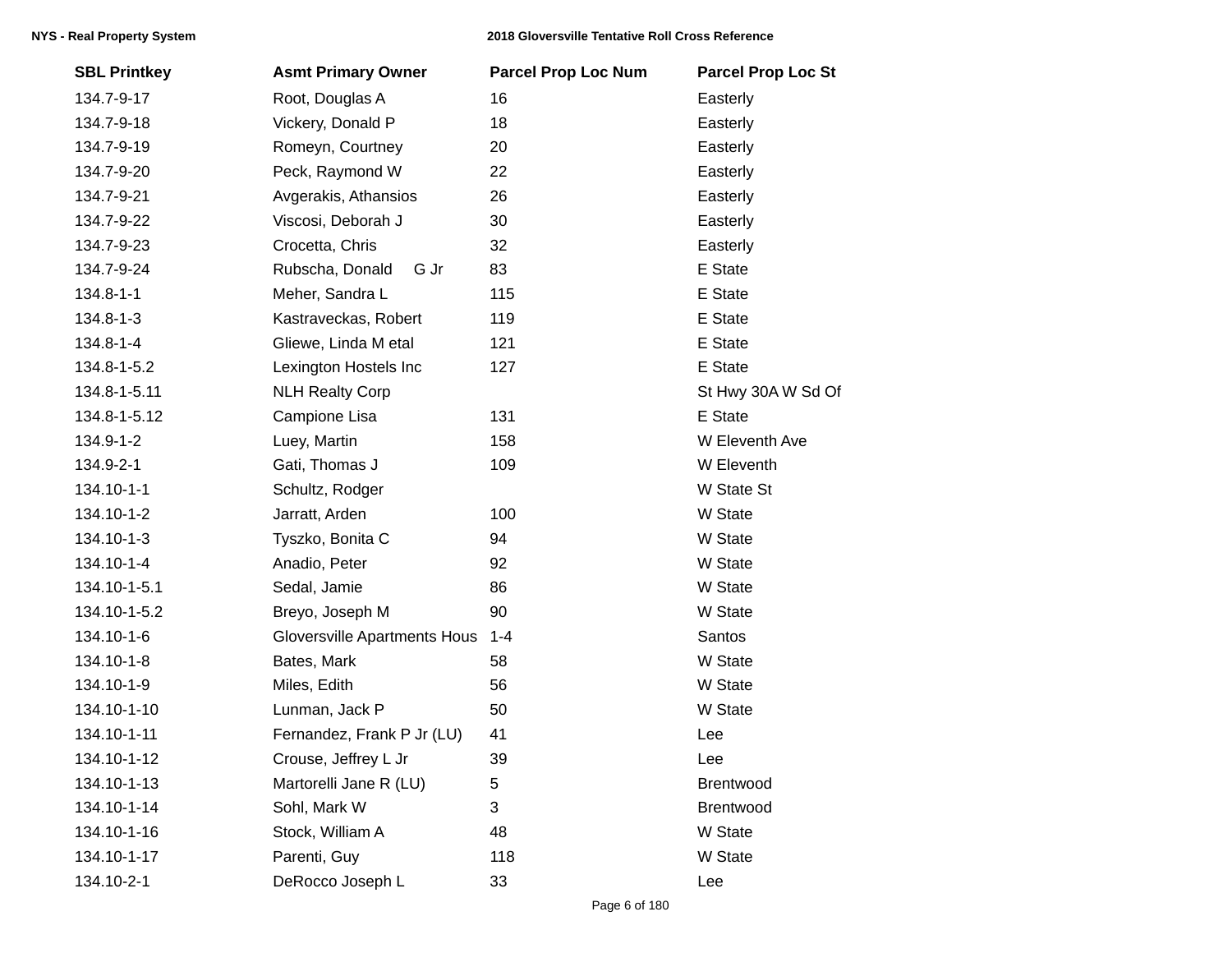| <b>SBL Printkey</b> | <b>Asmt Primary Owner</b>  | <b>Parcel Prop Loc Num</b> | <b>Parcel Prop Loc St</b> |
|---------------------|----------------------------|----------------------------|---------------------------|
| 134.10-2-2          | Elia, Steven A             | 31                         | Lee                       |
| 134.10-2-3          | Porcello, Anthony C        | 29                         | Lee                       |
| 134.10-2-4          | Ottalagano, Richard J      | 27                         | Lee                       |
| 134.10-2-5          | Linart, Megan              | 25                         | Lee                       |
| 134.10-2-6          | Lee, Patricia A            | 23                         | Lee                       |
| 134.10-2-7          | Moore, Zachary T           | 21                         | Lee                       |
| 134.10-2-8          | Thorne, Lois               | 19                         | Lee                       |
| 134.10-2-9          | Pellegrino, David V        | 17                         | Lee                       |
| 134.10-2-10         | Catucci, James A II        | 15                         | Lee                       |
| 134.10-2-11         | Richards, Thomas A         | 13                         | Lee                       |
| 134.10-2-13         | Lee, Jeffrey A             | $\overline{2}$             | W State                   |
| 134.10-2-14         | Parsons, Leslie J          | 4                          | W State                   |
| 134.10-2-15         | Lemieux, Denise L          | 6                          | W State                   |
| 134.10-2-16         | Viscosi, Felicia (LU)      | 8                          | W State                   |
| 134.10-2-17         | Chupka, Colleen N          | 10                         | W State                   |
| 134.10-2-18         | Catucci, Carlton J         | 12                         | W State                   |
| 134.10-2-19         | Costello, Rhea L           | 16                         | W State                   |
| 134.10-2-20         | Cook, Jason R              | 18                         | W State                   |
| 134.10-2-21         | Costello, Kristina         | 20                         | W State                   |
| 134.10-2-22         | LeBlond, Martina S         | 22                         | W State                   |
| 134.10-2-23         | Waite, Cathy J             | 24                         | W State                   |
| 134.10-2-24         | Isabella, James S          | 26                         | W State                   |
| 134.10-2-25         | Winbauer, J.A.             | $\overline{2}$             | Brentwood                 |
| 134.10-3-1          | Zarelli, Gerardo Jr        | 468                        | N Main                    |
| 134.10-3-2          | Herrlett, Lothar D         | 466                        | N Main                    |
| 134.10-3-3          | Baker, Theresa K           | 464                        | N Main                    |
| 134.10-3-4          | Danise, Gina               | 462                        | N Main                    |
| 134.10-3-5          | Henry, Edward G            | 5                          | E State                   |
| 134.10-3-6          | Coon, Beth A               | 3                          | E State                   |
| 134.10-3-7          | <b>Thomson Samuel M</b>    | 1                          | E State                   |
| 134.10-3-8          | <b>Chase Peter Michael</b> | 460                        | N Main                    |
| 134.10-4-1.5        | Schultz, Rodger            | 105                        | W State                   |
| 134.10-4-2          | Lawrence, John             | 95                         | W State                   |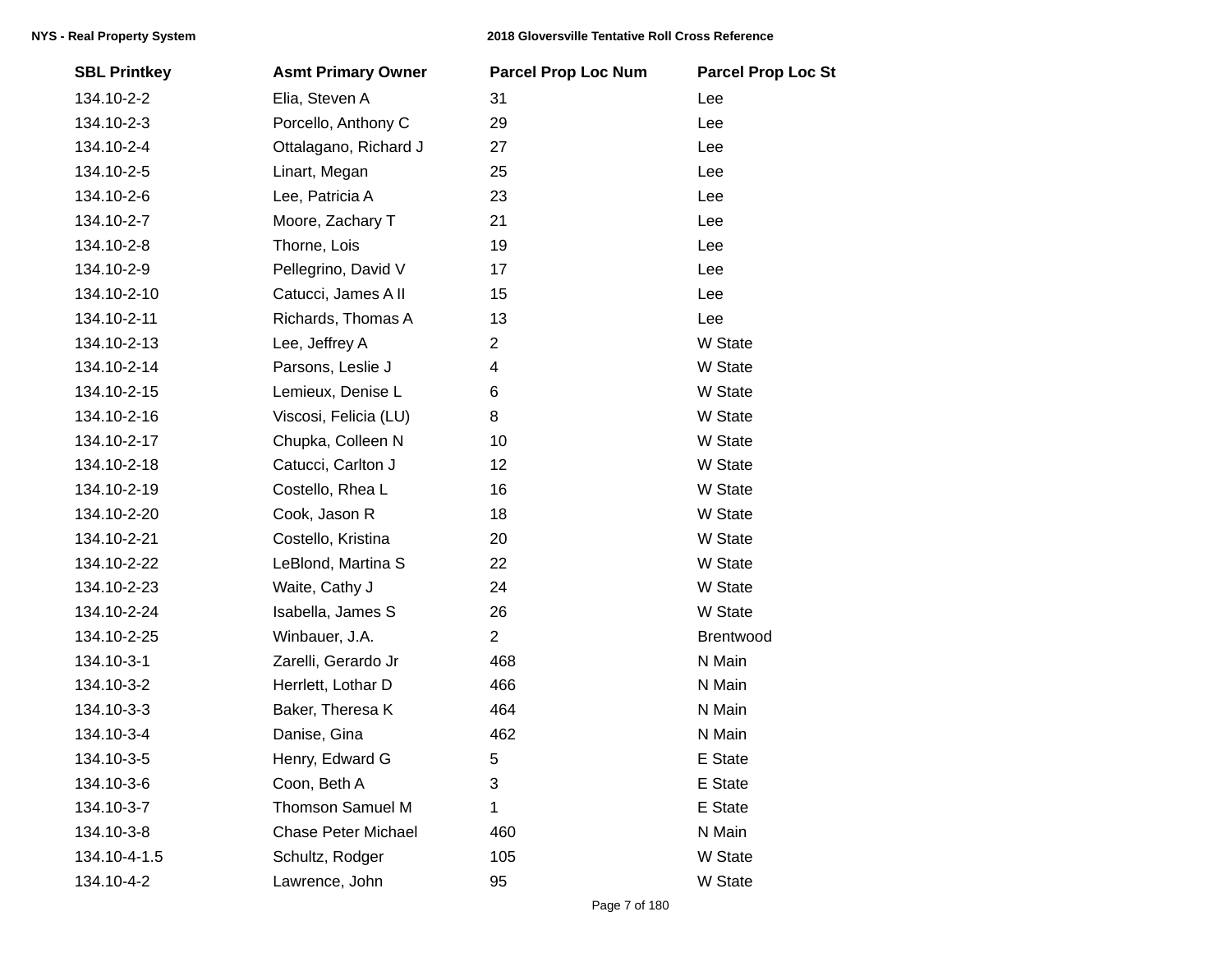| <b>SBL Printkey</b> | <b>Asmt Primary Owner</b> | <b>Parcel Prop Loc Num</b> | <b>Parcel Prop Loc St</b> |
|---------------------|---------------------------|----------------------------|---------------------------|
| 134.10-4-3          | Getman, Robert J          | 93                         | W State                   |
| 134.10-4-4          | Sheckton, Alex D          | 91                         | W State                   |
| 134.10-4-5          | Gebhardt, Craig K         | 89                         | W State                   |
| 134.10-4-8          | Flint, Harold James       | 379                        | Bleecker                  |
| 134.10-4-9          | Ringer, Beth              | 373                        | Bleecker                  |
| 134.10-4-10         | Gray, Sheila A            | 369                        | Bleecker                  |
| 134.10-4-11         | Burr, Wallace G           | 365                        | <b>Bleecker</b>           |
| 134.10-4-13         | Anderson, James C         | 361                        | Bleecker                  |
| 134.10-4-14         | Vickery, Matthew          | 357                        | Bleecker                  |
| 134.10-4-15         | Anderson, James           | 351                        | Bleecker                  |
| 134.10-4-16         | Kobuskie, James Allan     | 349                        | Bleecker                  |
| 134.10-4-17         | Thompson, Donald (Lu)     | 341                        | Bleecker                  |
| 134.10-4-18         | Santander Bank NA         | 339                        | <b>Bleecker</b>           |
| 134.10-4-19         | Own-Ur-Own-Home LLC       | 337                        | <b>Bleecker</b>           |
| 134.10-4-20         | Rosmarino, Barbara        | 335                        | Bleecker                  |
| 134.10-4-21         | Ray, Pamela L             | 333                        | Bleecker                  |
| 134.10-4-22.5       | Simonds, Constance        | 331                        | Bleecker                  |
| 134.10-4-24         | Mayo, Brian               | 325                        | Bleecker                  |
| 134.10-4-25         | Prinz, Dawn               | 92                         | W Eleventh                |
| 134.10-4-26         | Prinz, Jonathan           | 94                         | W Eleventh                |
| 134.10-4-27.1       | Meador James E            | 100                        | W Eleventh                |
| 134.10-4-27.2       | Van Auken, Jerod J        | 96                         | W Eleventh                |
| 134.10-4-28         | Schultz, Victor           | Rear W Sd                  | W Eleventh                |
| 134.10-5-1          | Ruby, Rexford A           | 378                        | Bleecker                  |
| 134.10-5-2          | Pierce, Jeremy            | 61                         | W State                   |
| 134.10-5-3          | Crannel, Leah             | 59                         | W State                   |
| 134.10-5-4          | Blanchard, Louis          | 55                         | W State                   |
| 134.10-5-5          | Baldwin, Mary Ann         | 53                         | W State                   |
| 134.10-5-6          | Baldwin, Mary Ann         | 51                         | W State                   |
| 134.10-5-7          | Shrader, Michael C        | 11                         | Windsor                   |
| 134.10-5-9          | Pagan, Jose               | 9                          | Windsor                   |
| 134.10-5-10         | Holly, Dorothy J (LU)     | $\overline{7}$             | Windsor                   |
| 134.10-5-11         | Anker, Nicholas James     | 50                         | Wooster                   |
|                     |                           |                            |                           |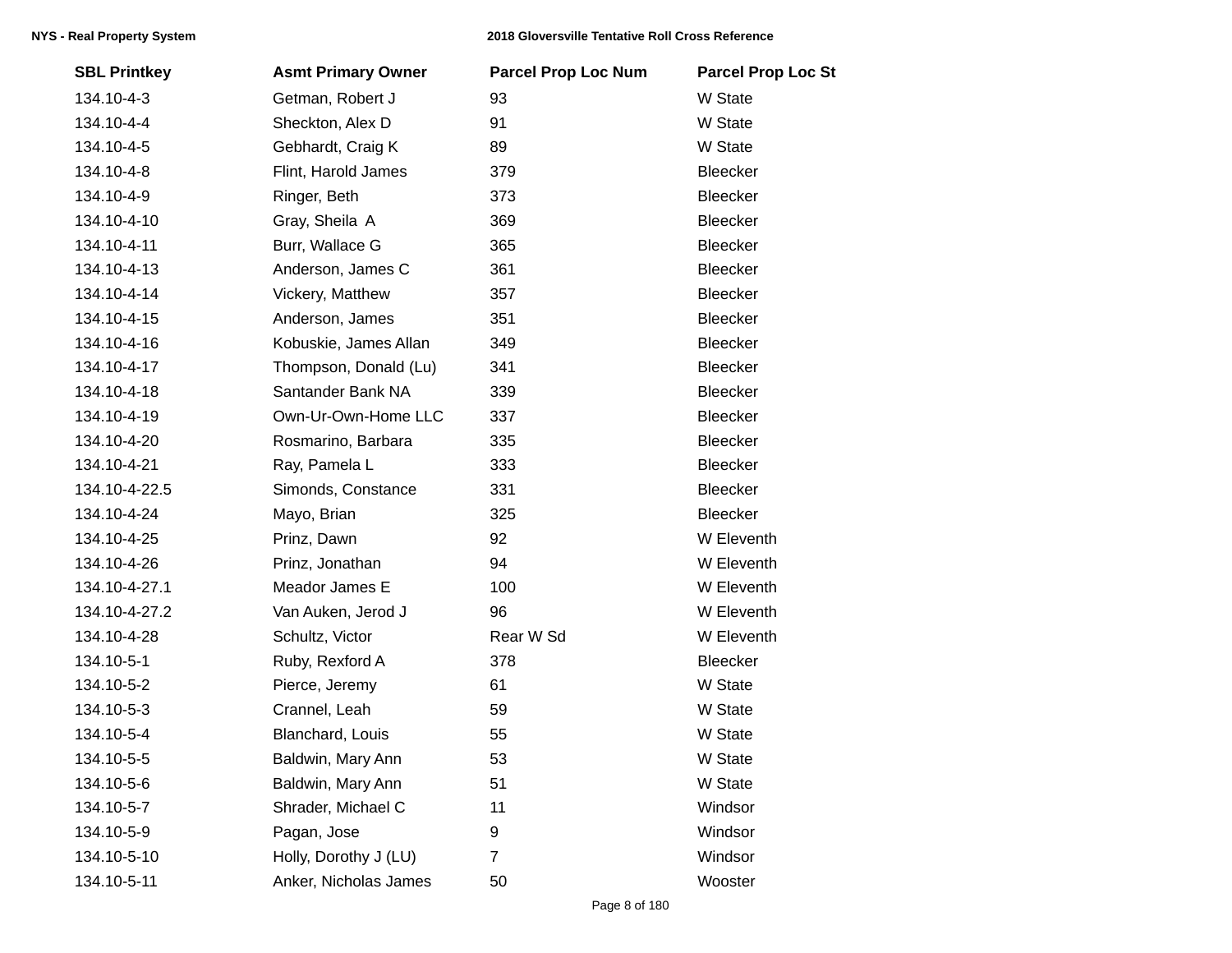| <b>SBL Printkey</b> | <b>Asmt Primary Owner</b> | <b>Parcel Prop Loc Num</b> | <b>Parcel Prop Loc St</b> |
|---------------------|---------------------------|----------------------------|---------------------------|
| 134.10-5-12         | Schmaeh, Nancy            | 52                         | Wooster                   |
| 134.10-5-18         | Graham, Scott M           | 53                         | Wooster                   |
| 134.10-5-19         | Loux, Charlene A          | 51                         | Wooster                   |
| 134.10-5-20         | Grandy, Kimberly          | 49                         | Wooster                   |
| 134.10-5-21         | Puski, Carol              | 47                         | Wooster                   |
| 134.10-5-22         | Pasquariello, John J      | 45                         | Wooster                   |
| 134.10-5-23         | Buanno, Marie C           | 43                         | Wooster                   |
| 134.10-5-24         | Horning David R           | 41                         | Wooster                   |
| 134.10-5-25         | Brown, Merry Dunn         | 39                         | Wooster                   |
| 134.10-5-26         | Ryan, Gordon J            | 37                         | Wooster                   |
| 134.10-5-27         | Hopewell, Ventures LLC    | 35                         | Wooster                   |
| 134.10-5-28         | Skowronek, Timothy J      | 33                         | Wooster                   |
| 134.10-5-29         | Carson, Michael J Jr      | 31                         | Wooster                   |
| 134.10-5-30         | Albanese, David William   | 29                         | Wooster                   |
| 134.10-5-31         | Royal, Bethann            | 27                         | Wooster                   |
| 134.10-5-32         | Fowler, John E            | 25                         | Wooster                   |
| 134.10-5-33         | lorio, Michael R          | 23                         | Wooster                   |
| 134.10-5-34         | Hayes, Gregory            | 21                         | Wooster                   |
| 134.10-5-35         | Cuomo Frances R           | 19                         | Wooster                   |
| 134.10-5-36         | Pangburn Kenneth          | 17                         | Wooster                   |
| 134.10-5-37         | Hager, James H            | 15                         | Wooster                   |
| 134.10-5-38         | Walker Todd J             | 13                         | Wooster                   |
| 134.10-5-39         | Greco, Paul K             | 11                         | Wooster                   |
| 134.10-5-40         | Thomson, James            | 9                          | Wooster                   |
| 134.10-5-41         | Meher Paul L Jr           | $\overline{7}$             | Wooster                   |
| 134.10-5-42         | Henderson, Maria T        | 425                        | N Main                    |
| 134.10-5-43         | Steding, Richard J        | 423                        | N Main                    |
| 134.10-5-44         | Farhart, George J         | 419                        | N Main                    |
| 134.10-5-45         | Peters, Wayne A           | 417                        | N Main                    |
| 134.10-5-46         | Mussi Kathleen M          | 8                          | W Twelfth                 |
| 134.10-5-47         | Akey, Ronald Sr           | 10                         | W Twelfth                 |
| 134.10-5-48         | Riach, Joseph W           | 12                         | W Twelfth                 |
| 134.10-5-49         | Kersting, Terry L         | 14                         | W Twelfth                 |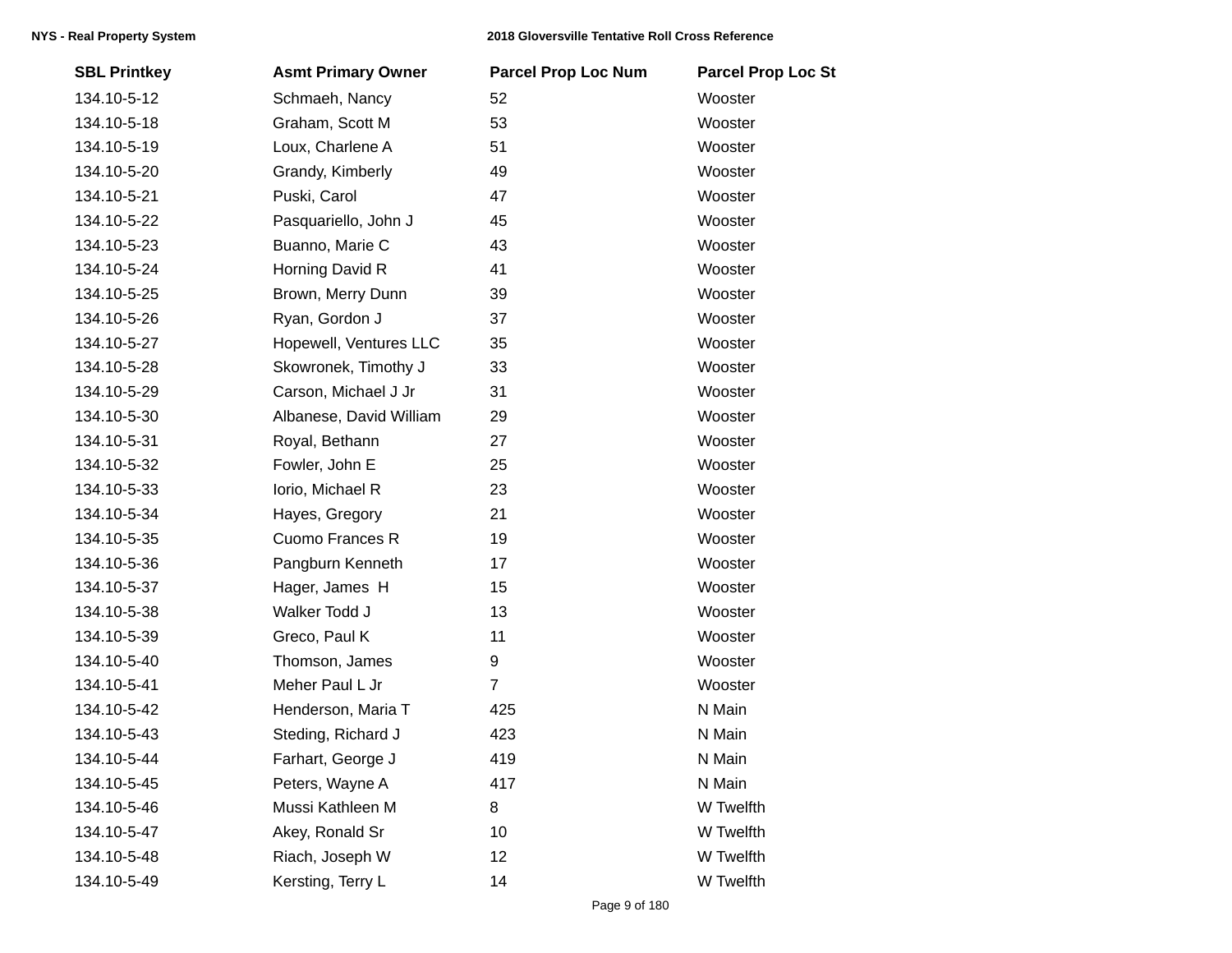| <b>SBL Printkey</b> | <b>Asmt Primary Owner</b> | <b>Parcel Prop Loc Num</b> | <b>Parcel Prop Loc St</b> |
|---------------------|---------------------------|----------------------------|---------------------------|
| 134.10-5-50         | Buddle, Kenneth           | 16                         | W Twelfth                 |
| 134.10-5-51         | House, Christopher J      | 18                         | W Twelfth                 |
| 134.10-5-52         | Rubey, James              | 20                         | W Twelfth                 |
| 134.10-5-53         | Sgambato Mark A           | 22                         | W Twelfth                 |
| 134.10-5-54         | Lince, Richard            | 24                         | W Twelfth                 |
| 134.10-5-55         | Stafford, Donald R        | 26                         | W Twelfth                 |
| 134.10-5-56         | Rappleyea, Jonathan A     | 28                         | W Twelfth                 |
| 134.10-5-57         | Dunham, Madeleine         | 30                         | W Twelfth                 |
| 134.10-5-58         | Faville, Claude J         | 32                         | W Twelfth                 |
| 134.10-5-59         | Brenner, Sally            | 34                         | W Twelfth                 |
| 134.10-5-60         | Mc Laughlin, Andrea       | 36                         | W Twelfth                 |
| 134.10-5-61         | 18 West Street LLC        | 40                         | W Twelfth                 |
| 134.10-5-62         | Mello, Joseph D           | 42                         | W Twelfth                 |
| 134.10-5-64         | Puski, Patricia           | 46                         | W Twelfth                 |
| 134.10-5-65         | Puski, Carol              | 50                         | W Twelfth                 |
| 134.10-5-71         | Ferguson, Penny L         | 350                        | Bleecker                  |
| 134.10-5-72         | Simmons Robert F          | 352                        | Bleecker                  |
| 134.10-5-73         | Spraker, Terry            | 354                        | Bleecker                  |
| 134.10-5-74         | Jinks, Daryl              | 356                        | Bleecker                  |
| 134.10-5-75         | Wentworth, John           | 358                        | Bleecker                  |
| 134.10-5-76         | Landrio, James R Trustee  | 360                        | Bleecker                  |
| 134.10-5-77         | Valik, Kim M              | 364                        | Bleecker                  |
| 134.10-5-78         | Wager, Sharla             | 366                        | Bleecker                  |
| 134.10-5-79         | Howard, David             | 368                        | Bleecker                  |
| 134.10-5-80         | Prew, Arthur R Jr         | 370                        | Bleecker                  |
| 134.10-5-81         | Cammarere, Ella Mae       | 372                        | Bleecker                  |
| 134.10-5-82         | Ellis Rebecca A           | 374                        | Bleecker                  |
| 134.10-5-83         | Ruby, Rexford A           | 376                        | Bleecker                  |
| 134.10-6-1          | Leibowitz, Jean A         | 45                         | W State                   |
| 134.10-6-2          | Slade, David A            | 43                         | W State                   |
| 134.10-6-3          | Liggero, Geraldine L LU   | 37                         | W State                   |
| 134.10-6-4          | Myers, Timothy R          | 4                          | <b>State</b>              |
| 134.10-6-5          | Johnson, Susan M          | 6                          | <b>State</b>              |
|                     |                           |                            |                           |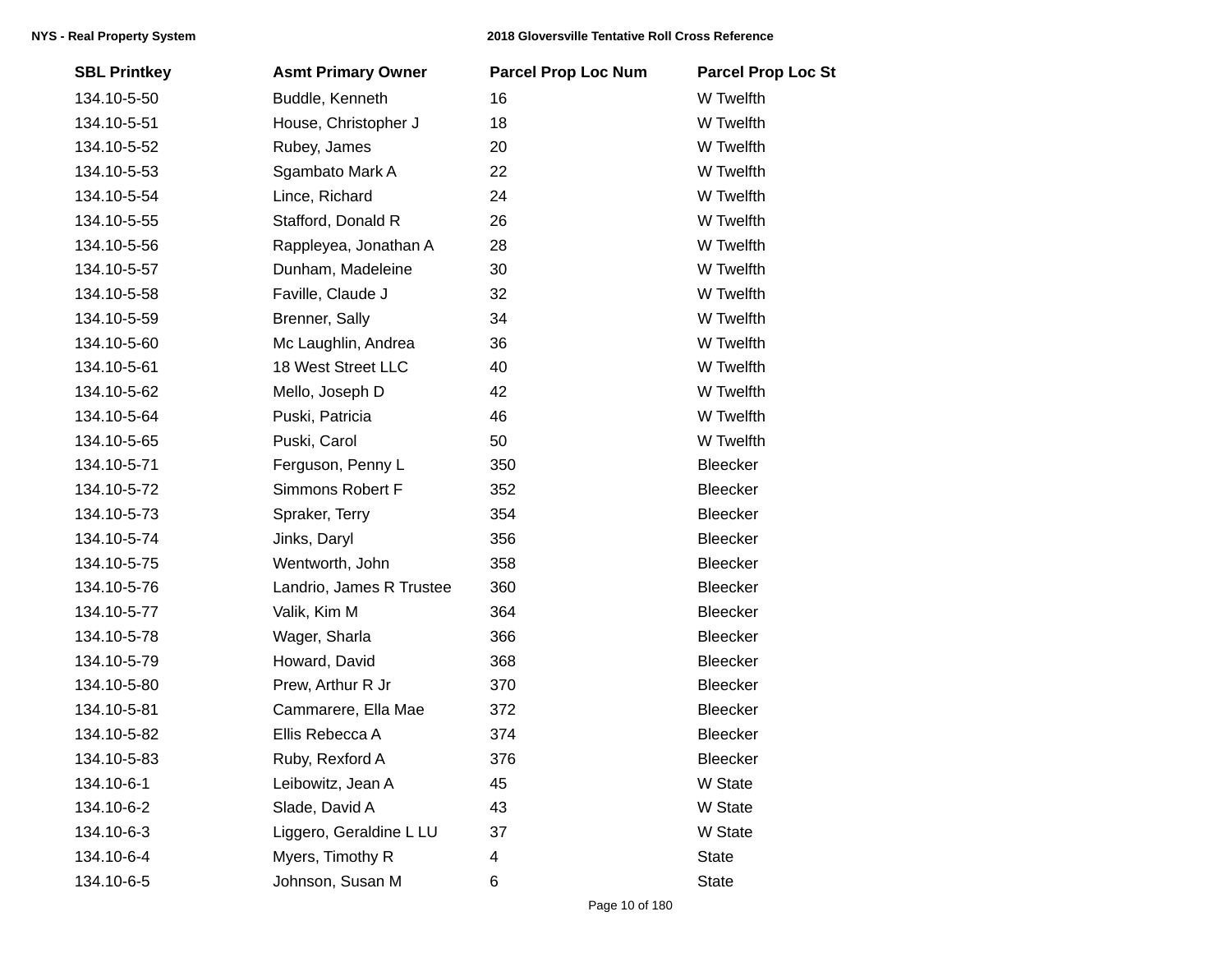| <b>SBL Printkey</b> | <b>Asmt Primary Owner</b>   | <b>Parcel Prop Loc Num</b> | <b>Parcel Prop Loc St</b> |
|---------------------|-----------------------------|----------------------------|---------------------------|
| 134.10-6-6          | Miller Esley C (LU)         | 5                          | <b>State</b>              |
| 134.10-6-7          | Mei, Virginia               | 3                          | <b>State</b>              |
| 134.10-6-8          | Powers, John R Sr           | 35                         | W State                   |
| 134.10-6-9          | Kunicki, Leonard C          | 33                         | W State                   |
| 134.10-6-10         | Wagner, Cheryl              | 15                         | Ridge                     |
| 134.10-6-11         | Lexington, Community Servi  | 11                         | Ridge                     |
| 134.10-6-12         | Molano, Brenda L            | $\overline{7}$             | Ridge                     |
| 134.10-6-13         | Hunt, Deborah A             | 5                          | Ridge                     |
| 134.10-6-14         | Hoose, John P               | 30                         | Wooster                   |
| 134.10-6-15         | Horn, Ted                   | 32                         | Wooster                   |
| 134.10-6-16         | Allen, David C              | 34                         | Wooster                   |
| 134.10-6-17         | Smullens, Mildred (Lu)      | 36                         | Wooster                   |
| 134.10-6-18         | Konakov, Dragan             | 38                         | Wooster                   |
| 134.10-6-19         | Donahue, Andrea             | 40                         | Wooster                   |
| 134.10-6-20         | Giardino, Mary A (LU)       | 42                         | Wooster                   |
| 134.10-6-21         | Smith, James T              | 44                         | Wooster                   |
| 134.10-6-22         | Brindle, William H          | 46                         | Wooster                   |
| 134.10-6-23         | Jiang, Yong                 | 8                          | Windsor                   |
| 134.10-6-24         | Bourgeois, Pauline          | 10                         | Windsor                   |
| 134.10-6-26         | Vitale, Natalie             | 14                         | Windsor                   |
| 134.10-7-1          | Di Maio, Victor J           | 12                         | Ridge                     |
| 134.10-7-2          | Pratt, Rebecca S            | 17                         | W State                   |
| 134.10-7-3          | Putnam, Marcus W Jr         | 18                         | Wooster                   |
| 134.10-7-5          | Hoye, Samuel T              | 9                          | W State                   |
| 134.10-7-6          | Johnstone John P            | $\overline{7}$             | W State                   |
| 134.10-7-7          | Sweeney, Scott M            | 3                          | W State                   |
| 134.10-7-8          | Rulison, Gerald L           | 447                        | N Main                    |
| 134.10-7-9          | Rulison, Arnold D           | 445                        | N Main                    |
| 134.10-7-10         | Deutsche Bank Natl Trust Co | 443                        | N Main                    |
| 134.10-7-11         | Lathrop, Andrew M           | 441                        | N Main                    |
| 134.10-7-12         | Boyle, Robert S             | 437                        | N Main                    |
| 134.10-7-13         | <b>Flint Matt S</b>         | 435                        | N Main                    |
| 134.10-7-14.5       | Rieth, Barbara A            | 433                        | N Main                    |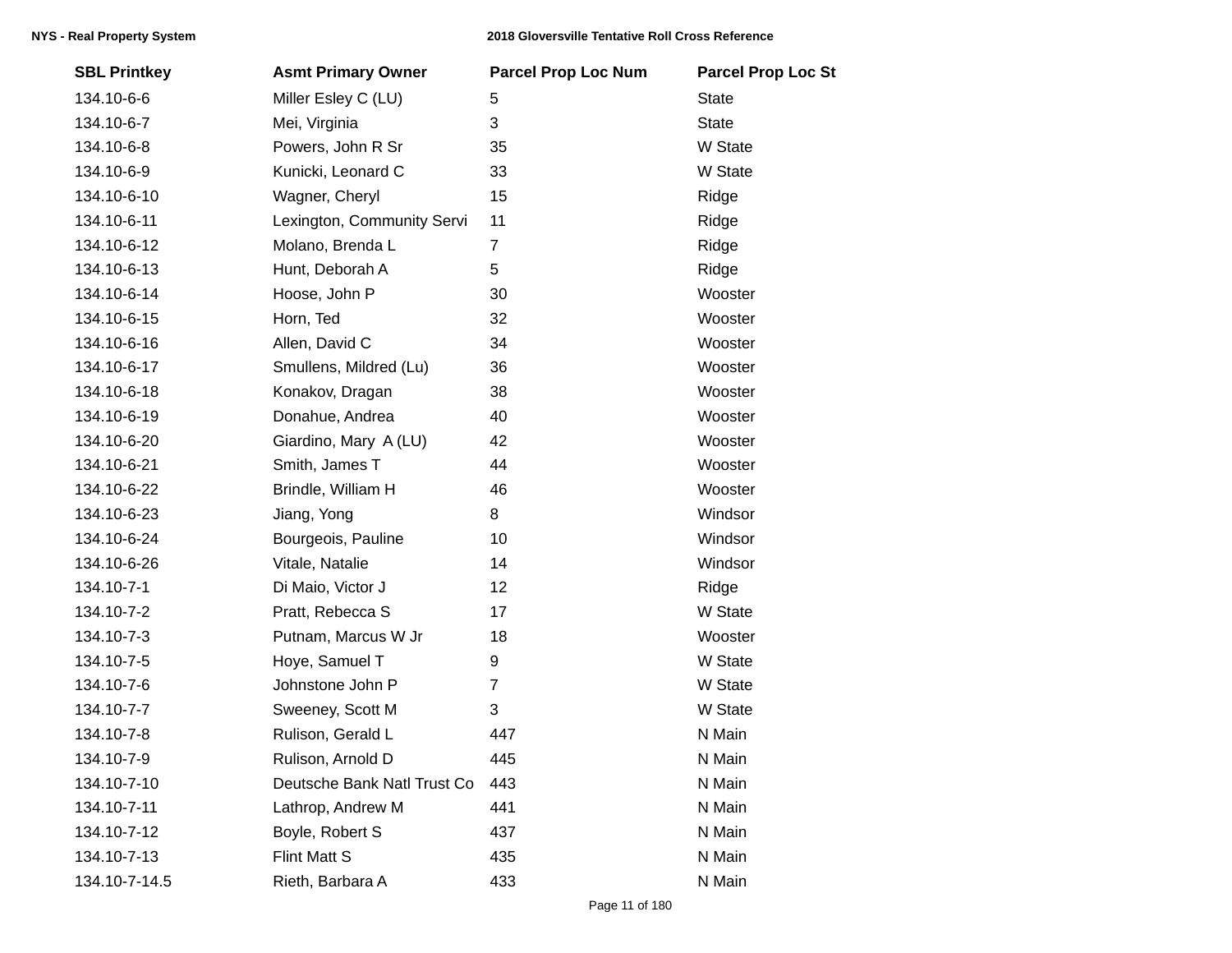| <b>SBL Printkey</b> | <b>Asmt Primary Owner</b>         | <b>Parcel Prop Loc Num</b> | <b>Parcel Prop Loc St</b> |
|---------------------|-----------------------------------|----------------------------|---------------------------|
| 134.10-7-15         | Harper, Jeffrey                   | 431                        | N Main                    |
| 134.10-7-16         | Tollison, Jamey                   | 429                        | N Main                    |
| 134.10-7-17         | Franco, Edward J                  | 8                          | Wooster                   |
| 134.10-7-18         | Lomanto, Roy L (LU)               | 10                         | Wooster                   |
| 134.10-7-19         | DeMagistris, Jared M              | 12                         | Wooster                   |
| 134.10-7-20         | Haschytz, Paul A                  | 14                         | Wooster                   |
| 134.10-7-21         | Putnam, Marcus Jr                 | 16                         | Wooster                   |
| 134.10-7-23         | Putnam, Marcus W Jr               | 20                         | Wooster                   |
| 134.10-7-24         | Butkus, Patricia Ann              | 22                         | Wooster                   |
| 134.10-7-25         | Shankland, Joyce                  | 24                         | Wooster                   |
| 134.10-7-26         | <b>EPR Property Management Ir</b> | 26                         | Wooster                   |
| 134.10-7-27         | Di Caterino, Michele              | 6                          | Ridge                     |
| 134.10-7-28         | Sturgess, Michael A               | 8                          | Ridge                     |
| 134.10-7-29         | Jazeboski, Steven F               | 10                         | Ridge                     |
| 134.10-8-1          | Law, Zachary                      | $\overline{2}$             | E State                   |
| 134.10-8-2          | Morris, Barrington A              | 442                        | N Main                    |
| 134.10-8-3          | Hallenbeck, Antionette            | 4                          | E State                   |
| 134.10-8-4          | Willig, Paul K                    | 8                          | E State                   |
| 134.10-8-5          | Longfritz Gary E                  | 440                        | N Main                    |
| 134.10-8-6          | Armour, Christine                 | 438                        | N Main                    |
| 134.10-8-7          | Pettit, Michael                   | 436                        | N Main                    |
| 134.10-8-8          | Boles, Justin C                   | 434                        | N Main                    |
| 134.10-8-9          | Cozzolino, Norma                  | 430                        | N Main                    |
| 134.10-8-11         | Waschak, Alan R                   | 424                        | N Main                    |
| 134.10-8-12         | Wright, Kenneth                   | 422                        | N Main                    |
| 134.10-8-13         | Perham, Theodore J                | 420                        | N Main                    |
| 134.10-8-14         | Bushey, Teresa A                  | 418                        | N Main                    |
| 134.10-9-1          | Hammer, Jason                     | 342                        | Bleecker                  |
| 134.10-9-10.5       | Johnston, Lora Ann                | 39-45                      | W Twelfth                 |
| 134.10-9-11         | Anagnost, Danny                   | 37                         | W Twelfth                 |
| 134.10-9-12         | Sammons, Howard R                 | 33                         | W Twelfth                 |
| 134.10-9-13         | Mancini, Annie                    | 31                         | W Twelfth                 |
| 134.10-9-14         | Stanzel, Jeremy                   | 29                         | W Twelfth                 |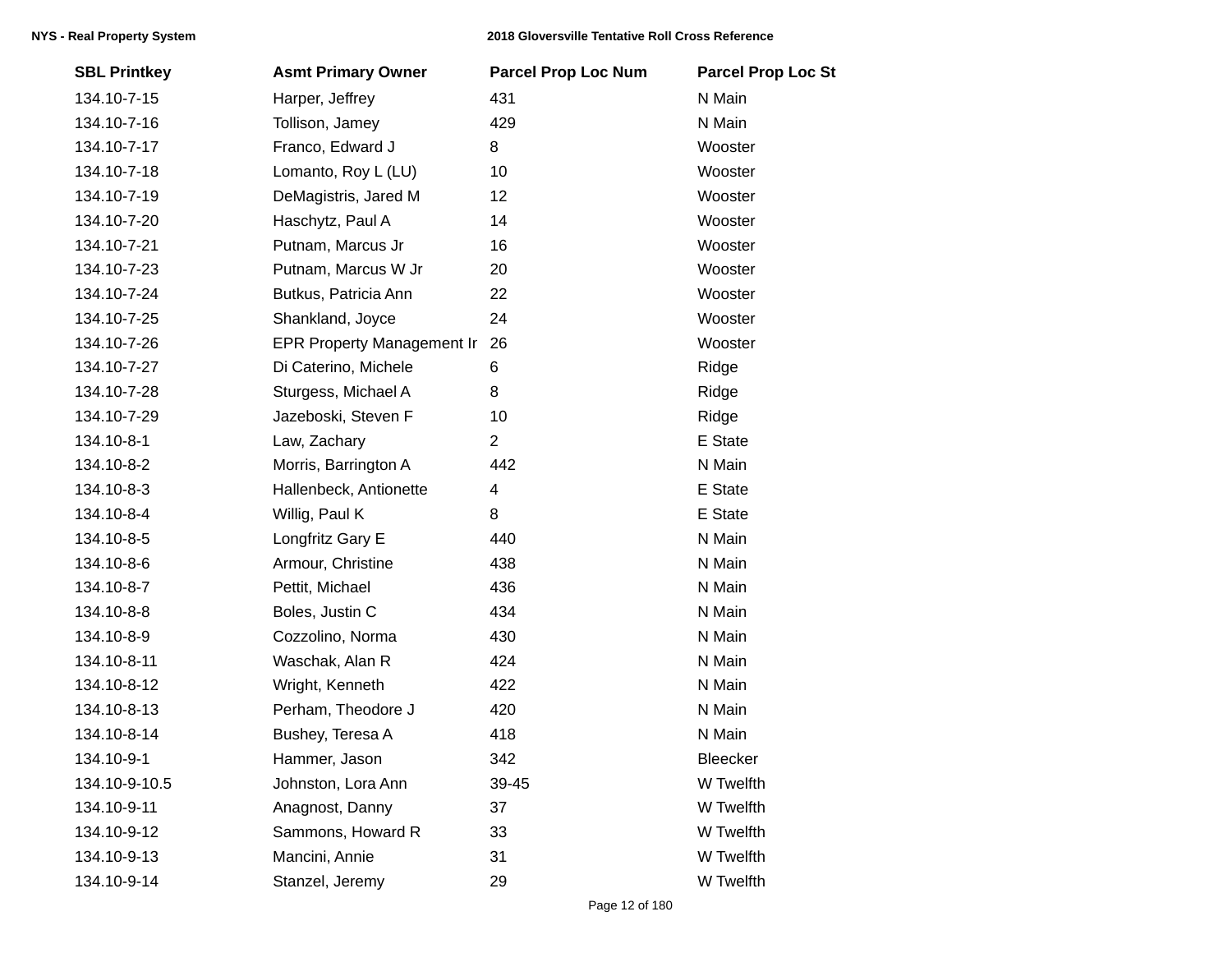| <b>SBL Printkey</b> | <b>Asmt Primary Owner</b>    | <b>Parcel Prop Loc Num</b> | <b>Parcel Prop Loc St</b> |
|---------------------|------------------------------|----------------------------|---------------------------|
| 134.10-9-15         | Banta, James H               | 27                         | W Twelfth                 |
| 134.10-9-16         | Mergel, Paul                 | 25                         | W Twelfth                 |
| 134.10-9-17         | Ellithorpe, Jayne E          | 23                         | W Twelfth                 |
| 134.10-9-18         | Maryanopolis, Susan L        | 21                         | W Twelfth                 |
| 134.10-9-19         | Suits, Jed W                 | 19                         | W Twelfth                 |
| 134.10-9-20         | Helou, Burhan                | 17                         | W Twelfth                 |
| 134.10-9-21         | Insonia, Mark R              | 15                         | W Twelfth                 |
| 134.10-9-22         | Goodemote, Marguerite R      | 13                         | W Twelfth                 |
| 134.10-9-23         | Ricciardi, Ereka May         | 11                         | W Twelfth                 |
| 134.10-9-24         | Barton, David H              | 9                          | W Twelfth                 |
| 134.10-9-25         | Weaver, Michael              | $\overline{7}$             | W Twelfth                 |
| 134.10-9-26         | Esper James                  | 411                        | N Main                    |
| 134.10-9-27         | Orfan, James Trustee         | 409                        | N Main                    |
| 134.10-9-28         | Christiano, Anthony          | 407                        | N Main                    |
| 134.10-9-29         | DeLong, Dennis               | 405                        | N Main                    |
| 134.10-9-30         | Alling, Margaret             | 403                        | N Main                    |
| 134.10-9-31         | St. Louis, Roger             | 401                        | N Main                    |
| 134.10-9-32         | Wasson, Jason D              | 399                        | N Main                    |
| 134.10-9-33         | Dutcher, Mark R              | 395                        | N Main                    |
| 134.10-9-34         | Merrill, Keith               | 8                          | W Eleventh                |
| 134.10-9-35         | Schrader, Ruth LU            | 10                         | W Eleventh                |
| 134.10-9-36         | The City School District     | 24                         | W Eleventh                |
| 134.10-9-37         | <b>Tradition Leather Inc</b> | 44                         | W Eleventh                |
| 134.10-9-38         | Weaver, Alice E              | 48                         | W Eleventh                |
| 134.10-9-39         | Snell, Ronald                | 50                         | W Eleventh                |
| 134.10-9-40         | Politsch, Estela             | 52                         | W Eleventh                |
| 134.10-9-41.1       | Howell, Cynthia L            | 54                         | W Eleventh                |
| 134.10-9-42.5       | Patenaude, Coty              | 56                         | W Eleventh                |
| 134.10-9-43         | Allen, James E               | 58                         | W Eleventh                |
| 134.10-9-45         | Fallis, Drew T               | 60                         | W Eleventh                |
| 134.10-9-46         | Preston Tye W                | 62                         | W Eleventh                |
| 134.10-9-47         | Brady, Marlene G LU          | 66                         | W Eleventh                |
| 134.10-9-48         | Ray, Pamela L                | 324                        | Bleecker                  |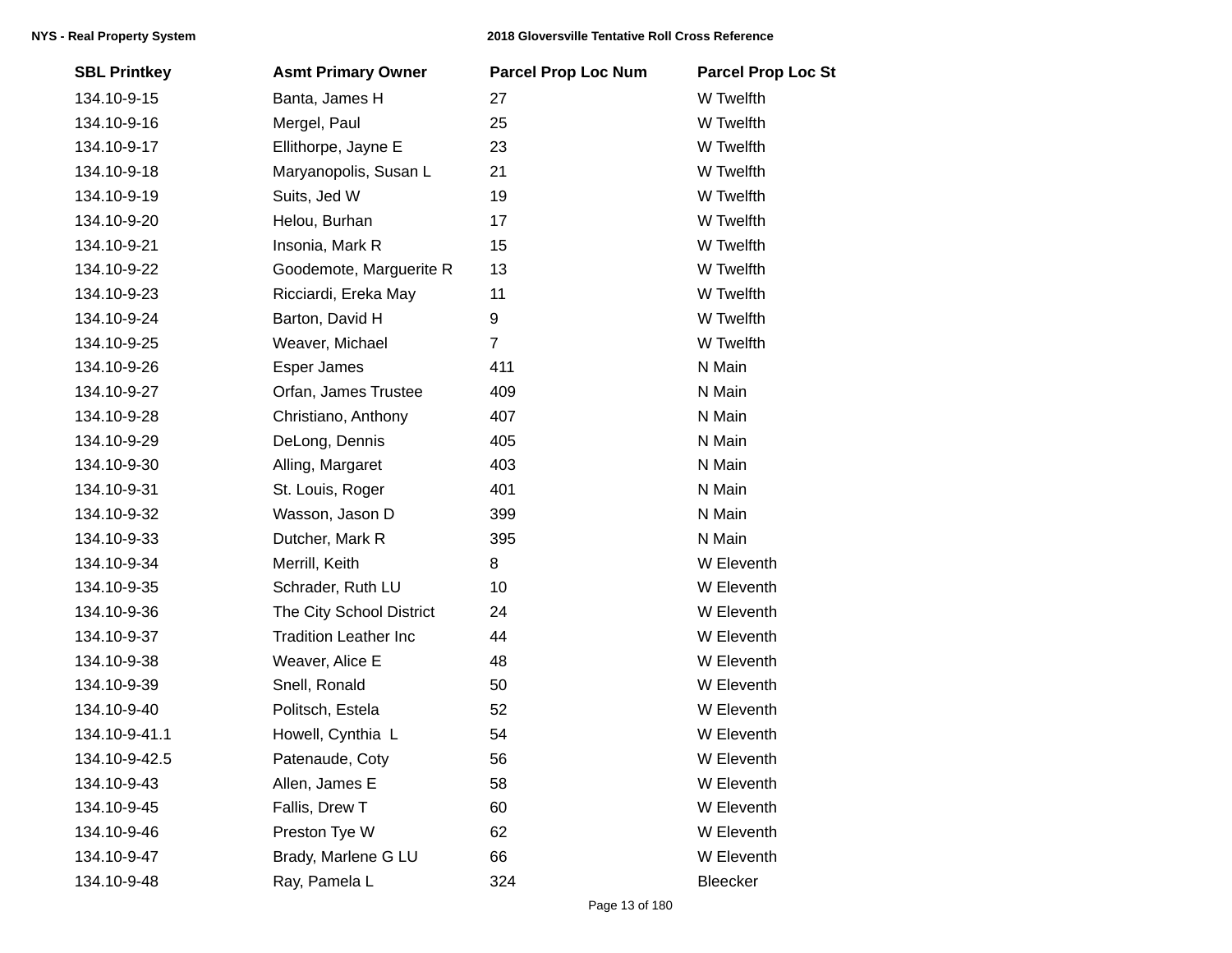## **NYS - Real Property System 2018 Gloversville Tentative Roll Cross Reference**

| <b>SBL Printkey</b> | <b>Asmt Primary Owner</b>    | <b>Parcel Prop Loc Num</b> | <b>Parcel Prop Loc St</b> |
|---------------------|------------------------------|----------------------------|---------------------------|
| 134.10-9-49         | Romano, Anthony F            | 334                        | Bleecker                  |
| 134.10-9-50         | Frasier, Florence            | 336                        | Bleecker                  |
| 134.10-9-51         | Rando, April Lyn-Mary        | 338                        | Bleecker                  |
| 134.10-9-52         | Rourke, Franklin J           | 340                        | Bleecker                  |
| 134.10-10-1         | Christman, Brian M           | 310                        | Bleecker                  |
| 134.10-10-2         | Christman, Brian M           | 61                         | W Eleventh                |
| 134.10-10-3         | Christman, Brian M           | 59                         | W Eleventh                |
| 134.10-10-5         | Frye, Joshua T               | 55                         | W Eleventh                |
| 134.10-11-1         | <b>Tradition Leather Inc</b> | 47                         | W Eleventh                |
| 134.10-11-2         | Roller, Helen                | 31                         | W Eleventh                |
| 134.10-11-4         | Johnson, Barbara             | 27                         | W Eleventh                |
| 134.10-11-5         | Putman, Karla A              | 6                          | Genesee                   |
| 134.10-11-6         | Steenburg, Clement E (LU)    | 10                         | Genesee                   |
| 134.10-12-1         | Moss, Charles H              | 23                         | W Eleventh                |
| 134.10-12-2         | Lovell, Randall              | 21                         | W Eleventh                |
| 134.10-12-3         | Dona, Thomas S               | 19                         | W Eleventh                |
| 134.10-12-4         | Sanges, Joseph               | 15                         | W Eleventh                |
| 134.10-12-5         | Mraz, Todd J                 | 13                         | W Eleventh                |
| 134.10-12-6         | Mraz, Joseph                 | $\overline{7}$             | W Eleventh                |
| 134.10-12-7         | Christman, Brian M           | 5                          | W Eleventh                |
| 134.10-12-9.5       | Cirillo, Charles Jr          | 383                        | N Main                    |
| 134.10-12-10        | Havel, Madelyn               | 381                        | N Main                    |
| 134.10-12-11        | Taylor Made Group Holdings I | 375                        | N Main                    |
| 134.10-12-12        | Polenski Anthony P (LU)      | 371                        | N Main                    |
| 134.10-12-13        | Ficili, Nancy J (LU)         | 6                          | W Tenth                   |
| 134.10-12-14        | lorio, Ralph                 | 9                          | Genesee                   |
| 134.10-13-1         | Phelps, Harry H              | 79                         | W Eleventh                |
| 134.11-1-1.1        | Albanese, Brian              | 11                         | Glove St - West Of        |
| 134.11-1-3.5        | Bochenek, Frederick K        | 7                          | Glove                     |
| 134.11-1-4          | Henry Edward G               | $\overline{7}$             | E State                   |
| 134.11-1-5          | Steinlein, John J            | 11                         | E State                   |
| 134.11-1-6          | David And Helen Getman       | 15                         | E State                   |
| 134.11-1-7          | Isabella, Robyn Dee          | 8                          | Glove                     |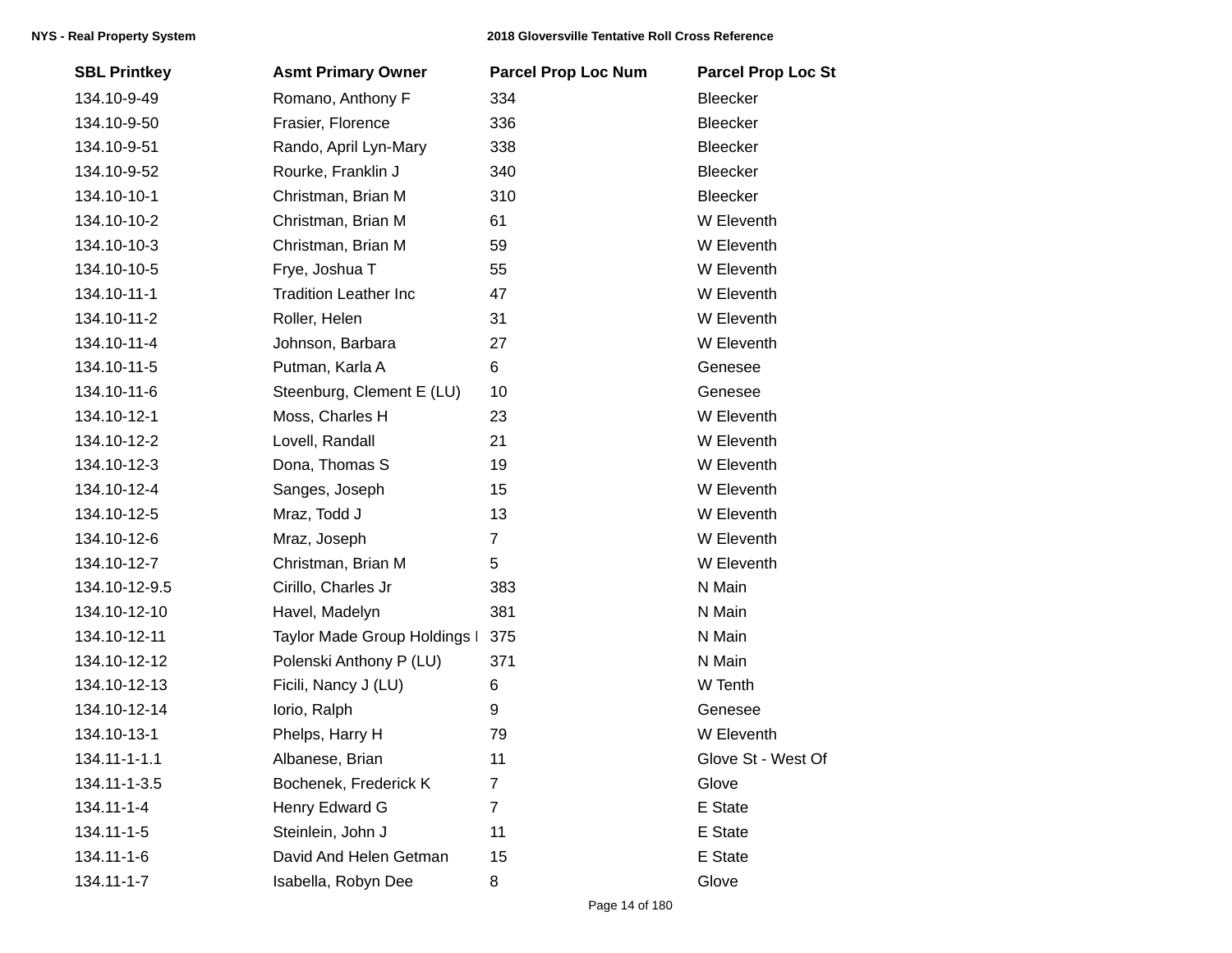| <b>SBL Printkey</b> | <b>Asmt Primary Owner</b>    | <b>Parcel Prop Loc Num</b> | <b>Parcel Prop Loc St</b> |
|---------------------|------------------------------|----------------------------|---------------------------|
| 134.11-1-8          | Williams, Donald R           | 23                         | E State                   |
| 134.11-1-9          | Lexington Community Servi    | 29                         | E State                   |
| 134.11-1-10         | Rupert, Carolyn              | 31                         | E State                   |
| 134.11-1-11         | Kolodziej, Romy              | 33                         | E State                   |
| 134.11-1-12         | Berkowitz Reyes, Lisa        | 35                         | E State                   |
| 134.11-1-13         | Fyfe, Virginia (Lu) V        | 263                        | N Kingsboro               |
| 134.11-1-14         | Baker, Loren                 | 261                        | N Kingsboro               |
| 134.11-1-15         | Russo, Santo Jr              | 39                         | E State                   |
| 134.11-2-1          | Orloff, Christopher          | 262                        | N Kingsboro               |
| 134.11-2-2          | Aulisi, Susan                | 27                         | Gillen Terr               |
| 134.11-2-3          | Van Valkenburg, James        | 23                         | Gillen Terr               |
| 134.11-2-4          | Collins, Barbara E           | 21                         | Gillen Terr               |
| 134.11-2-5          | Miller Clayton               | 19                         | Gillen Terr               |
| 134.11-2-6          | Lorenzen Gregg S             | 17                         | Gillen Terr               |
| 134.11-2-7          | Tirado, Cristobal            | 15                         | Gillen Terr               |
| 134.11-2-8          | Fosmire, Thomas              | 13                         | Gillen Terr               |
| 134.11-2-9          | Sicilia, Larry J             | 11                         | Gillen Terr               |
| 134.11-2-10         | Costello, Rhea L             | 9                          | Gillen Terr               |
| 134.11-2-11         | O'Connor-Filippelli, Sarah M | $\overline{7}$             | Gillen Terr               |
| 134.11-2-12         | Rode, Nancy Lynn (Marotta)   | 5                          | Gillen Terr               |
| 134.11-2-13         | Sardella, Michelle D         | 3                          | Gillen Terr               |
| 134.11-2-14         | <b>Walker Melissa</b>        | 9                          | Easterly                  |
| 134.11-2-15         | Pianelli, James R            | $\overline{7}$             | Easterly                  |
| 134.11-2-16         | Mack, Diana                  | 73                         | E State                   |
| 134.11-2-17         | Brumaghim, Merry Trustee     | 71                         | E State                   |
| 134.11-2-18         | Parry, Michael A             | 69                         | E State                   |
| 134.11-2-19         | Rumrill, Christopher         | 67                         | E State                   |
| 134.11-2-20         | Harris, Alan K               | 65                         | E State                   |
| 134.11-2-21         | <b>IKO Plus Inc</b>          | 63                         | E State                   |
| 134.11-2-22         | Wenstrom-Mohler, Patricia    | 61                         | E State                   |
| 134.11-2-23         | Eistertz, Lisa M             | 59                         | E State                   |
| 134.11-2-24.2       | <b>IKO Plus Inc</b>          | 57                         | E State                   |
| 134.11-2-25.1       | Hart, George Wallace         | 55                         | E State                   |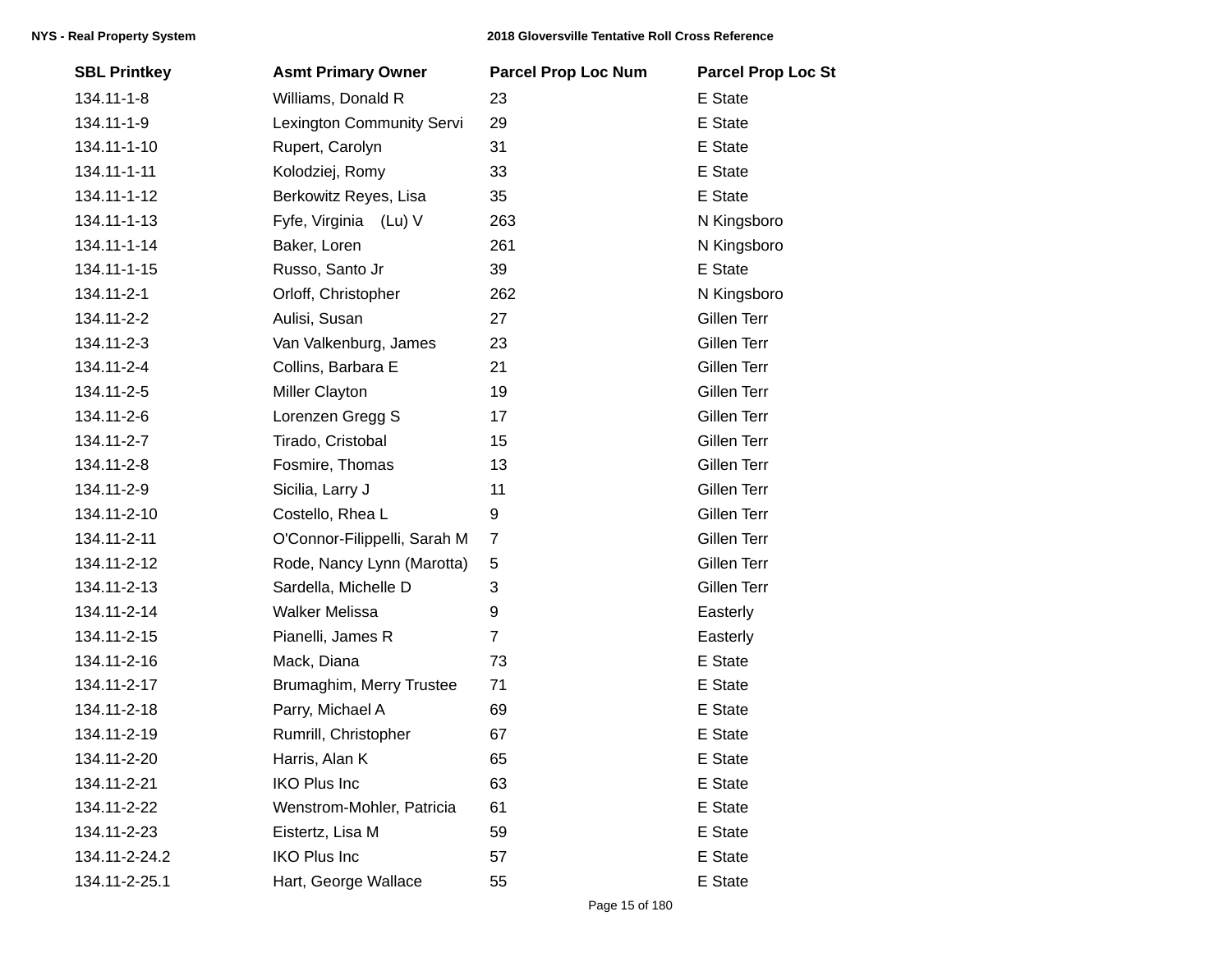| <b>SBL Printkey</b> | <b>Asmt Primary Owner</b>            | <b>Parcel Prop Loc Num</b> | <b>Parcel Prop Loc St</b> |
|---------------------|--------------------------------------|----------------------------|---------------------------|
| 134.11-2-26         | Kingsboro (Glove Cities)             | 53                         | E State                   |
| 134.11-2-27         | Lucas, John                          | 41                         | E State                   |
| 134.11-3-1          | Brooks, Eugene                       | 75                         | E State                   |
| 134.11-3-2          | Garnier, Patricia                    | 77                         | E State                   |
| 134.11-3-3          | Ault, Carmin F Jr                    | 79                         | E State                   |
| 134.11-3-4          | Rubscha, Lynne M                     | 81                         | E State                   |
| 134.11-3-6          | Baldwin, Christopher                 | 85                         | E State                   |
| 134.11-4-1          | Brand, Michael                       | 10                         | E State                   |
| 134.11-4-2          | Kennedy-Reihl, Denise E              | 10 1/2                     | E State                   |
| 134.11-4-3          | Batty, Marjorie                      | 12                         | E State                   |
| 134.11-4-4          | Batty, Marjorie W                    | 14                         | E State                   |
| 134.11-4-5          | Log Cabin Church of Progres:         | 16                         | E State                   |
| 134.11-4-6          | Alikhan, Hani                        | 20                         | E State                   |
| 134.11-4-7          | <b>Overlook Enterprises Granvill</b> | 22                         | E State                   |
| 134.11-4-8          | Hyacinth, Monica                     | 47                         | Maple                     |
| 134.11-4-9          | Sautter James L                      | 45                         | Maple                     |
| 134.11-4-10         | Cook, Michael J                      | 43                         | Maple                     |
| 134.11-4-11         | Raykoske, Barry A Sr                 | 41                         | Maple                     |
| 134.11-4-12         | Mazza, Elena T                       | 35                         | Maple                     |
| 134.11-4-13         | Leise, Randy S                       | 33                         | Maple                     |
| 134.11-4-14         | Petrucci, Theodore                   | 31                         | Maple                     |
| 134.11-4-15         | Zemken, Paula                        | 29                         | Maple                     |
| 134.11-4-16         | Palkovic Williaim S Jr.              | 27                         | Maple                     |
| 134.11-4-17         | Studders, Eileen D (LU)              | 25                         | Maple                     |
| 134.11-4-18         | Nickloy, Royal                       | 23                         | Maple                     |
| 134.11-4-19         | Degnan, David A                      | 21                         | Maple                     |
| 134.11-4-20         | Oare, Joan Estate                    | 19                         | Grandoe                   |
| 134.11-4-21         | <b>Grandbuck LLC</b>                 | 11                         | Grandoe                   |
| 134.11-4-22         | <b>Upstate Properties LLC</b>        | 9                          | Grandoe                   |
| 134.11-4-23         | Bauer, Thomas P                      | $\overline{7}$             | Grandoe                   |
| 134.11-4-24         | Shankland, Carl                      | 5                          | Grandoe                   |
| 134.11-4-25         | Gillis, Paul J                       | 3                          | Grandoe                   |
| 134.11-5-1          | <b>Going Family Trust</b>            | 24                         | E State                   |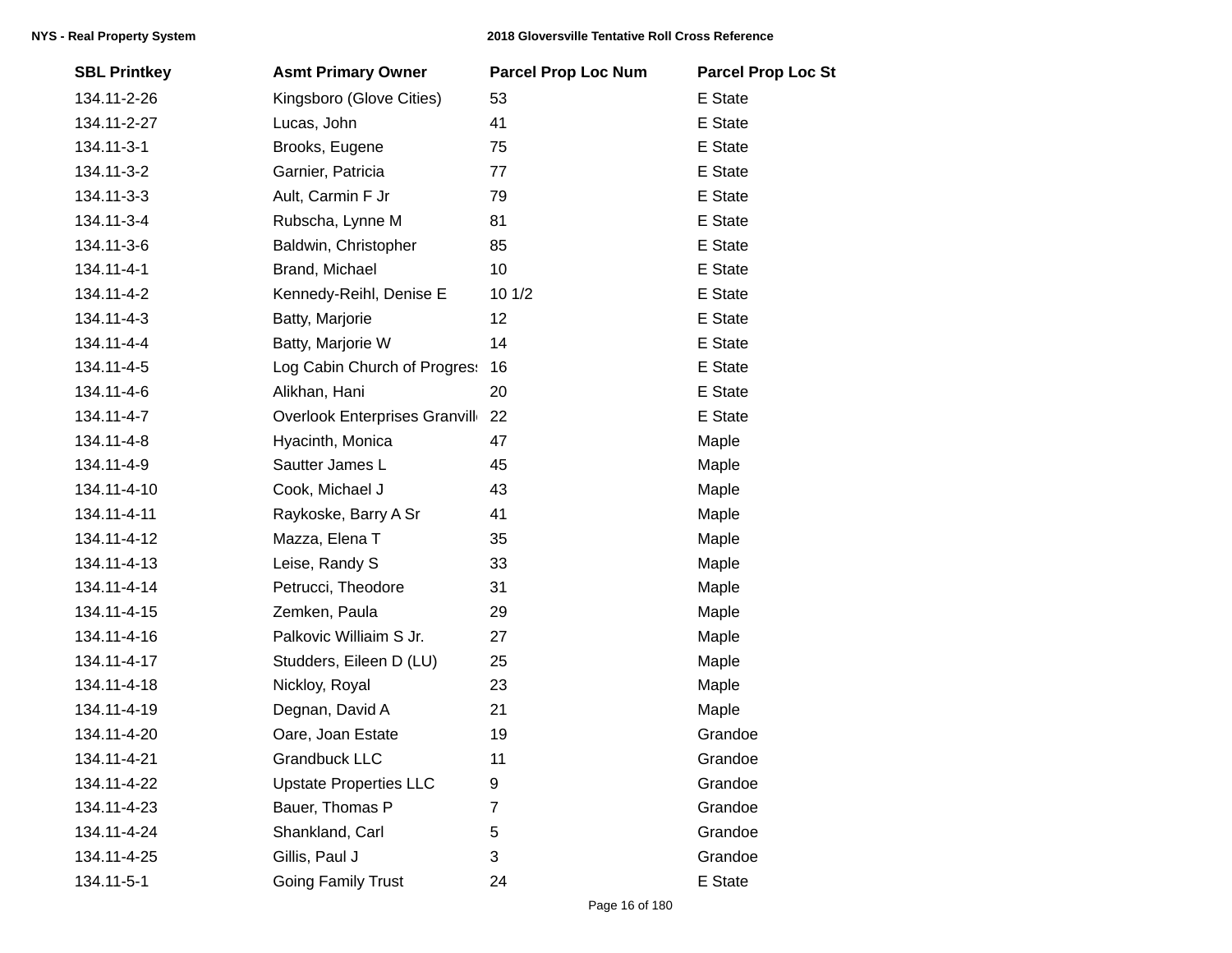| <b>SBL Printkey</b> | <b>Asmt Primary Owner</b>           | <b>Parcel Prop Loc Num</b> | <b>Parcel Prop Loc St</b> |
|---------------------|-------------------------------------|----------------------------|---------------------------|
| 134.11-5-2          | Hallenbeck, Holli J Trustee         | 26                         | E State                   |
| 134.11-5-3          | Van Alstyne, Russell                | 28                         | E State                   |
| 134.11-5-4          | Secretary of Veteran's Affairs      | 30                         | E State                   |
| 134.11-5-5          | Eacker, Elizabeth N                 | 32                         | E State                   |
| 134.11-5-6          | Kolodziej, Romy                     | 34                         | E State                   |
| 134.11-5-7          | <b>IKO Plus Inc</b>                 | 36                         | E State                   |
| 134.11-5-8          | Geer, Sandra D                      | 259                        | Kingsboro                 |
| 134.11-5-9.1        | Kingsboro (Glove Cities)            | 255                        | Kingsboro                 |
| 134.11-5-9.2        | Zarrelli, Amedeo                    | 257                        | Kingsboro                 |
| 134.11-5-10         | Finocan, Timothy C                  | 249                        | Kingsboro                 |
| 134.11-5-11         | Bailey, George E                    | 247                        | Kingsboro                 |
| 134.11-5-12         | Heckler, Gerard V                   | 243                        | Kingsboro                 |
| 134.11-5-13         | Cerasia, Laurie A                   | 15                         | Academy                   |
| 134.11-5-14         | Van Alstyne, Kathleen M             | 13                         | Academy                   |
| 134.11-5-15         | <b>Gentac Property Holdings LL(</b> | 11                         | Academy                   |
| 134.11-5-16         | Logerfo, Richard                    | 9                          | Academy                   |
| 134.11-5-17         | Norris, Renee L                     | $\overline{7}$             | Academy                   |
| 134.11-5-18         | Blowers, Jeffrey K                  | 5                          | Academy                   |
| 134.11-5-19         | Kadle, Brad W                       | 32                         | Maple                     |
| 134.11-5-20         | Zambella, Anthony                   | 34                         | Maple                     |
| 134.11-5-21         | Gardiner, Leticia S Trustee         | 36                         | Maple                     |
| 134.11-5-22         | Ellis, Mary E                       | 38                         | Maple                     |
| 134.11-5-23         | <b>Allied United Realty</b>         | 40                         | Maple                     |
| 134.11-5-24         | Ruller, Josephine                   | 42                         | Maple                     |
| 134.11-5-25         | Mangiaracina, Patricia A            | 44                         | Maple                     |
| 134.11-5-26         | Rackmyre, Richard A (LU)            | 48                         | Maple                     |
| 134.11-6-1          | <b>City Of Gloversville</b>         | 256                        | Kingsboro                 |
| 134.11-6-2          | Hayes Toby C                        | 258                        | Kingsboro                 |
| 134.11-6-3          | Javarone, Anthony P                 | 62                         | E State                   |
| 134.11-6-4          | Cirillo, Diedre A                   | 64                         | E State                   |
| 134.11-6-5          | Gandia, Nadine Trustee              | 64 1/2                     | E State                   |
| 134.11-6-6          | Ferdico, Ronald                     | 66                         | E State                   |
| 134.11-6-7          | Reyes, Luz                          | 68                         | E State                   |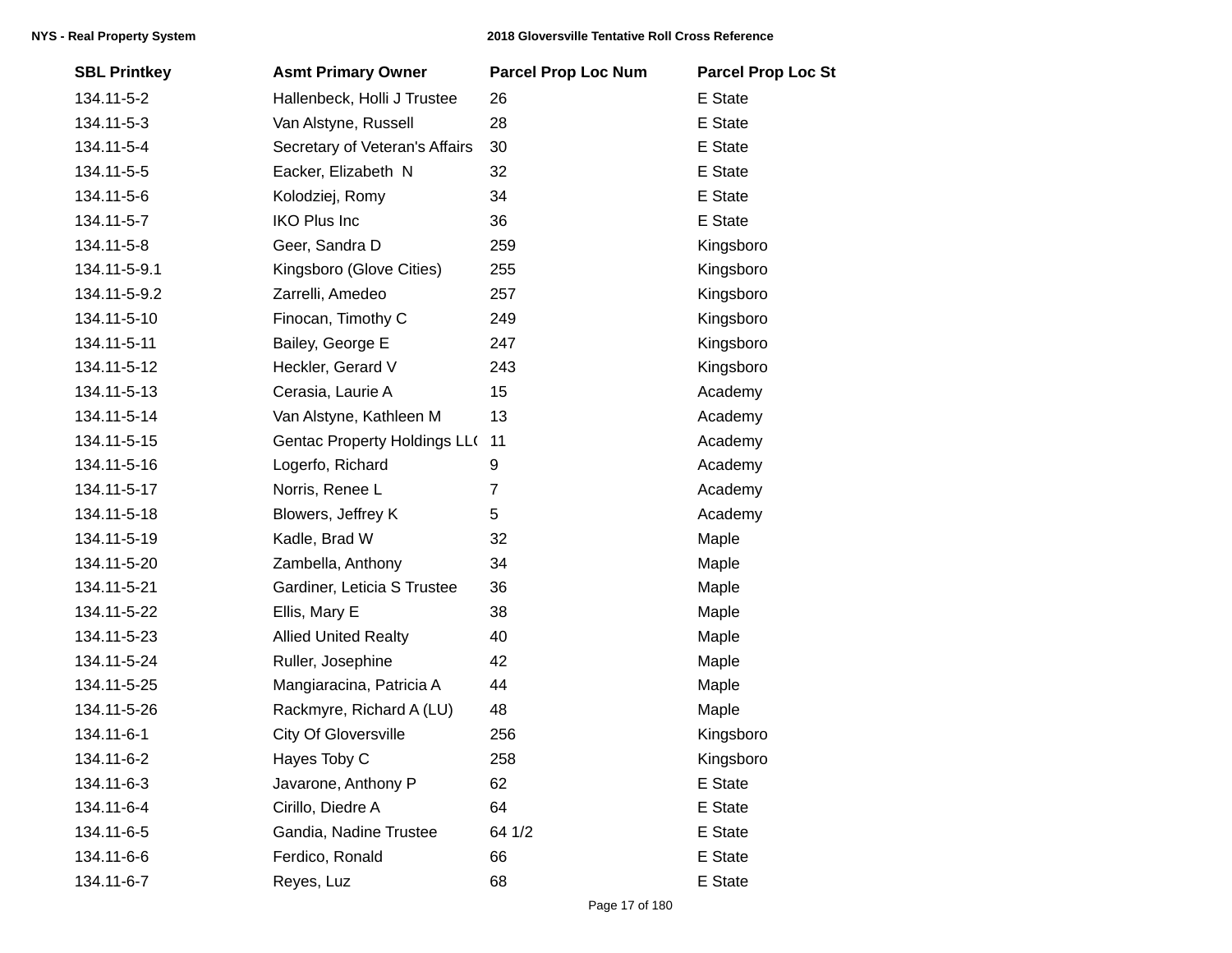| <b>SBL Printkey</b> | <b>Asmt Primary Owner</b> | <b>Parcel Prop Loc Num</b> | <b>Parcel Prop Loc St</b> |
|---------------------|---------------------------|----------------------------|---------------------------|
| 134.11-6-8          | <b>GBA Rental LLC</b>     | 70                         | E State                   |
| 134.11-6-9          | Brooker, Paula            | 70                         | E State                   |
| 134.11-6-10         | Christman, Michael        | 72                         | E State                   |
| 134.11-6-11         | Hugo, Angel               | 6                          | Meadow                    |
| 134.11-6-12         | Mackey, Renee             | 8                          | Meadow                    |
| 134.11-6-13         | Fisher, Joan A            | 10                         | Meadow                    |
| 134.11-6-14         | Coloney, Herschel J (LU)  | 12                         | Meadow                    |
| 134.11-6-15         | Kingsboro, Lumber Company | 16                         | Meadow                    |
| 134.11-6-16         | Jack, Lori                | 25                         | Gregory                   |
| 134.11-6-19         | Crounse, Bryan T          | 21                         | Gregory                   |
| 134.11-6-20         | Bode, Edward A            | 17                         | Gregory                   |
| 134.11-6-22         | County of Fulton          | 25                         | Mcqueen                   |
| 134.11-6-23         | Thompson, Marco           | $21 - 23$                  | Mcqueen                   |
| 134.11-6-24         | Lynaugh, Eileen M         | 13                         | Gregory                   |
| 134.11-6-25         | Lynaugh, David            | $\overline{7}$             | Gregory                   |
| 134.11-6-26         | Christie, Joan A MD (Dec) | 240                        | Kingsboro                 |
| 134.11-6-27         | Gillis, Joseph            | 242                        | Kingsboro                 |
| 134.11-6-28         | Deluke, Lynn M            | 244                        | Kingsboro                 |
| 134.11-6-29         | Thompson, Marco           | 248                        | Kingsboro                 |
| 134.11-6-30         | Damm, Mary A              | 252                        | Kingsboro                 |
| 134.11-6-31         | Romeyn, Bruce W           | 254                        | Kingsboro                 |
| 134.11-7-1          | Cozzolino, Michael T      | 414                        | N Main                    |
| 134.11-7-2          | Meade, Diane E            | 6                          | Grandoe                   |
| 134.11-7-3          | Fifth Third Mortgage Co   | 8                          | Grandoe                   |
| 134.11-7-4          | Adams, Christopher W      | 10                         | Grandoe                   |
| 134.11-7-5          | CitiMortgage Inc.         | 12                         | Grandoe                   |
| 134.11-7-6          | Zaleski, Richard S        | 14                         | Grandoe                   |
| 134.11-7-7          | Richards, Joan            | 18                         | Grandoe                   |
| 134.11-7-8          | Houtz, Kate Elizabeth     | 15                         | Maple                     |
| 134.11-7-9          | Rekemeyer, Joan B         | 9                          | Maple                     |
| 134.11-7-10         | Hall, Charles R           | $\overline{7}$             | Maple                     |
| 134.11-7-11         | <b>Teetz Bradley E</b>    | 5                          | Maple                     |
| 134.11-7-12         | Real, Nicholas A          | 29                         | E Eleventh                |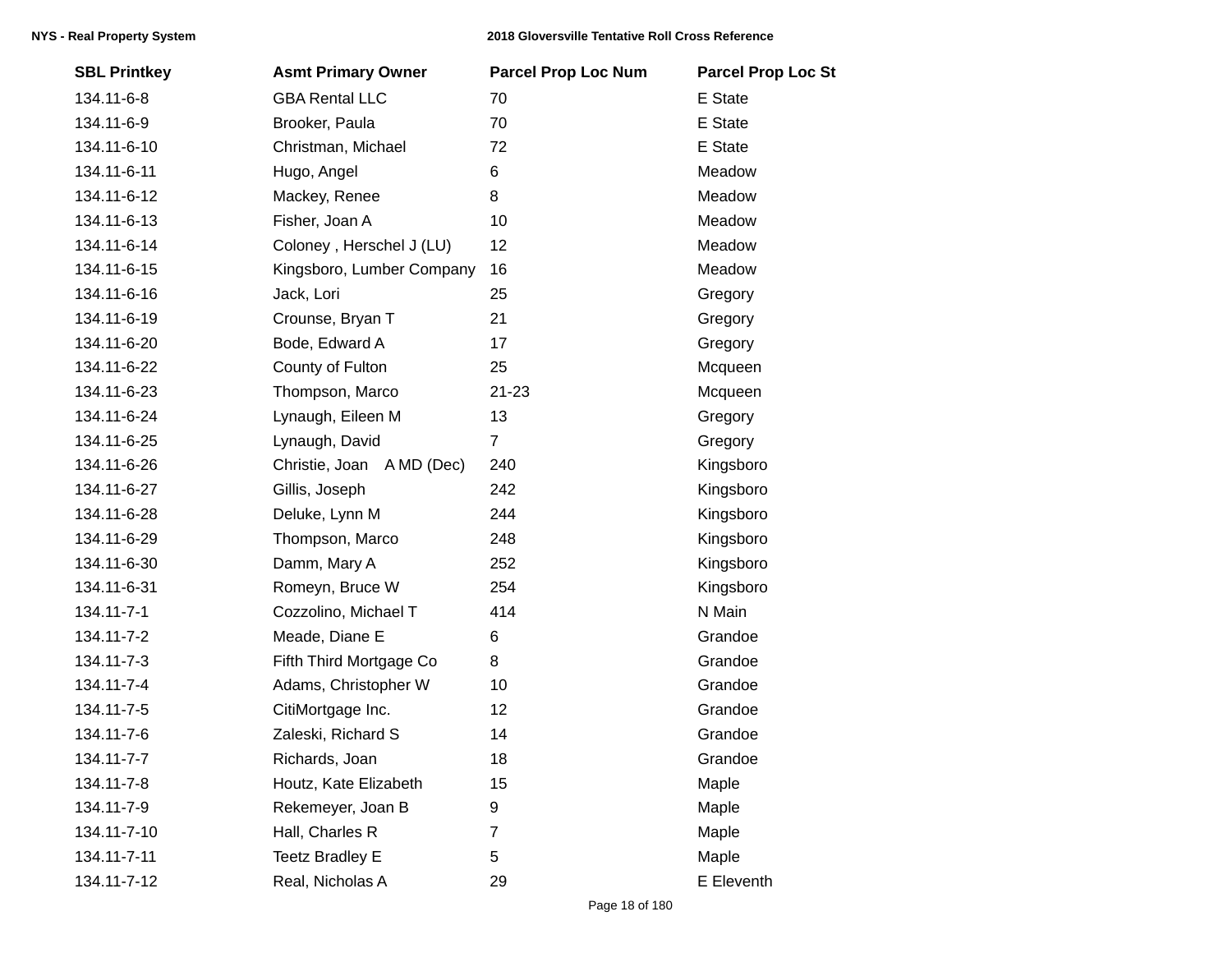| <b>SBL Printkey</b> | <b>Asmt Primary Owner</b>          | <b>Parcel Prop Loc Num</b> | <b>Parcel Prop Loc St</b> |
|---------------------|------------------------------------|----------------------------|---------------------------|
| 134.11-7-13         | Searles, Wanda                     | 25                         | E Eleventh                |
| 134.11-7-14         | Daum, Andrew                       | 21                         | E Eleventh                |
| 134.11-7-15         | Gulotta, Shane                     | 19                         | E Eleventh                |
| 134.11-7-16         | Van Horne, Milton J                | $\overline{2}$             | <b>Bristol</b>            |
| 134.11-7-17         | Steenburg, James M                 | 4                          | <b>Bristol</b>            |
| 134.11-7-18         | Gardner, John                      | 8                          | <b>Bristol</b>            |
| 134.11-7-19         | Van Alstyne, Russell               | 12                         | <b>Bristol</b>            |
| 134.11-7-20         | Kondrat, Ryan R                    | 9                          | <b>Bristol</b>            |
| 134.11-7-21         | Ellsworth, Keith                   | $\overline{7}$             | <b>Bristol</b>            |
| 134.11-7-22         | Van Horne, Milton                  | 5                          | <b>Bristol</b>            |
| 134.11-7-23         | Vanalstyne, Russell                | 17                         | E Eleventh                |
| 134.11-7-24         | Thomson, Adrian N                  | 13                         | E Eleventh                |
| 134.11-7-25         | Hickok, Thomas                     | 9                          | E Eleventh                |
| 134.11-7-26         | Samrov, Richard                    | 5                          | E Eleventh                |
| 134.11-7-27         | <b>Golub Realties Inc</b>          | 394                        | N Main                    |
| 134.11-7-28         | <b>Batty Mark C</b>                | 398                        | N Main                    |
| 134.11-7-29         | Seeley, Pataricia (LU)             | 400                        | N Main                    |
| 134.11-7-30         | Quackenbush, Christopher L         | 402                        | N Main                    |
| 134.11-7-31         | <b>Potter Charles Christian</b>    | 406                        | N Main                    |
| 134.11-7-32         | Esper, James M                     | 410                        | N Main                    |
| 134.11-8-1          | Simonds, Jodie                     | 26                         | Maple                     |
| 134.11-8-2          | Olaya, Eduardo                     | 6                          | Academy                   |
| 134.11-8-3          | Beebie, Thomas                     | 8                          | Academy                   |
| 134.11-8-4          | Eades, Travis                      | 10                         | Academy                   |
| 134.11-8-5          | Hauser, Michael J                  | 12                         | Academy                   |
| 134.11-8-6          | Rosmarino, Dean A                  | 14                         | Academy                   |
| 134.11-8-7          | Fulton County Historical Socie 239 |                            | Kingsboro                 |
| 134.11-8-8          | <b>Tammarack Realty Corp</b>       | 233                        | Kingsboro                 |
| 134.11-8-9          | DeMagistris, Michael               | 229                        | Kingsboro                 |
| 134.11-8-10         | Savage, Randy F                    | 13                         | Delaware                  |
| 134.11-8-11         | Savage, Randy F                    | 11                         | Delaware                  |
| 134.11-8-13         | Beagle, Terry R                    | 7                          | Delaware                  |
| 134.11-8-14         | Gulotta, Shane                     | 5                          | Delaware                  |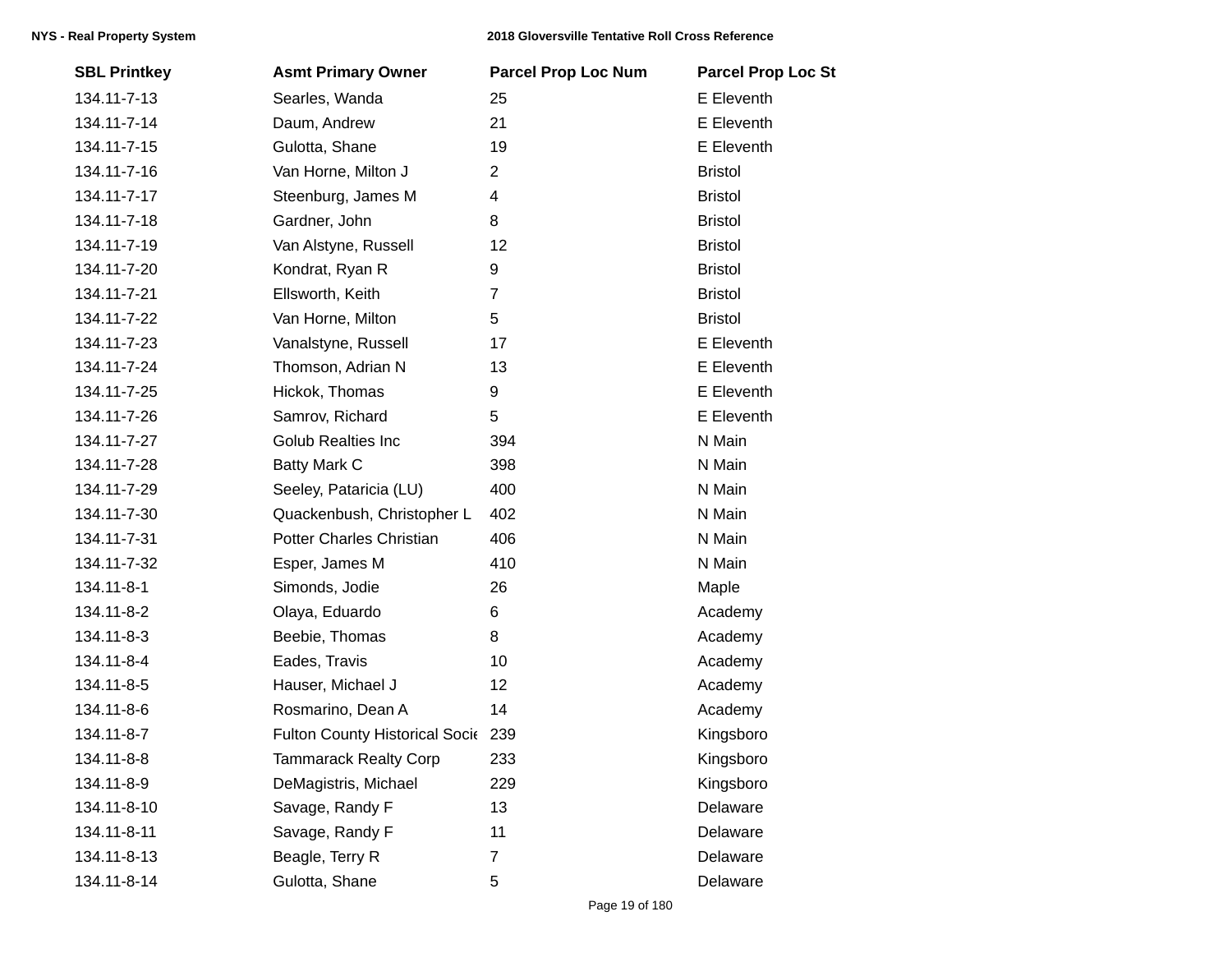| <b>SBL Printkey</b> | <b>Asmt Primary Owner</b>        | <b>Parcel Prop Loc Num</b> | <b>Parcel Prop Loc St</b> |
|---------------------|----------------------------------|----------------------------|---------------------------|
| 134.11-8-15         | Niznik, William J                | 16                         | Maple                     |
| 134.11-8-16         | Gulotta, Shane                   | 18                         | Maple                     |
| 134.11-8-17         | Lucas, John M Jr                 | 20                         | Maple                     |
| 134.11-8-18         | Lucas, John M Jr                 | 22                         | Maple                     |
| 134.11-8-19         | Van Nostrand, Scott W            | 24                         | Maple                     |
| 134.11-9-1          | Mykel, Cheryl                    | $\overline{2}$             | Delaware                  |
| 134.11-9-2          | Stuart, Sally L                  | 6                          | Delaware                  |
| 134.11-9-3          | Brownell, Jennifer               | 8                          | Delaware                  |
| 134.11-9-4          | Groves, David A                  | 10                         | Delaware                  |
| 134.11-9-6          | Waddle, Dorothy (Dec)            | 14                         | Delaware                  |
| 134.11-9-8.5        | Parker, Ronald Joseph            | 18                         | Delaware                  |
| 134.11-9-9          | Frederick, Kay V                 | 20                         | Delaware                  |
| 134.11-9-10         | Walker, Gladys                   | 22                         | Delaware                  |
| 134.11-9-11         | Proper Marianna L                | 223                        | Kingsboro                 |
| 134.11-9-12         | Thompson, Jon                    | 221                        | Kingsboro                 |
| 134.11-9-13         | Orsell Victor Jr                 | 217                        | Kingsboro                 |
| 134.11-9-14         | Thompson, George H               | 215                        | Kingsboro                 |
| 134.11-9-15         | Snyder, Beverly                  | 53                         | E Eleventh                |
| 134.11-9-16         | Darrow, Nancy J                  | 51                         | E Eleventh                |
| 134.11-9-17         | Roice, Debra                     | 45                         | E Eleventh                |
| 134.11-9-18         | Kewley, William                  | 41                         | E Eleventh                |
| 134.11-9-19         | Baldwin, Christopher R           | 37                         | E Eleventh                |
| 134.11-9-20         | Quinones, William                | 35                         | E Eleventh                |
| 134.11-9-21         | Partlow, Kyle W                  | 33                         | E Eleventh                |
| 134.11-9-22         | Goebel, Charles H                | 4                          | Maple                     |
| 134.11-9-23         | Goebel, Charles H                | 8                          | Maple                     |
| 134.11-9-24         | Jones, Korina                    | 10                         | Maple                     |
| 134.11-10-3         | Souza, Brenda L                  | 380                        | N Main                    |
| 134.11-10-4         | Russo, Vanessa A                 | 384                        | N Main                    |
| 134.11-10-5         | Sabino, Lorraine                 | 8                          | E Eleventh                |
| 134.11-10-6         | Smith, Leslie P Jr               | 10                         | E Eleventh                |
| 134.11-10-7         | Young, Deanna L                  | 14                         | E Eleventh                |
| 134.11-10-8.5       | <b>Gloversville Property LLC</b> | 370                        | N Main                    |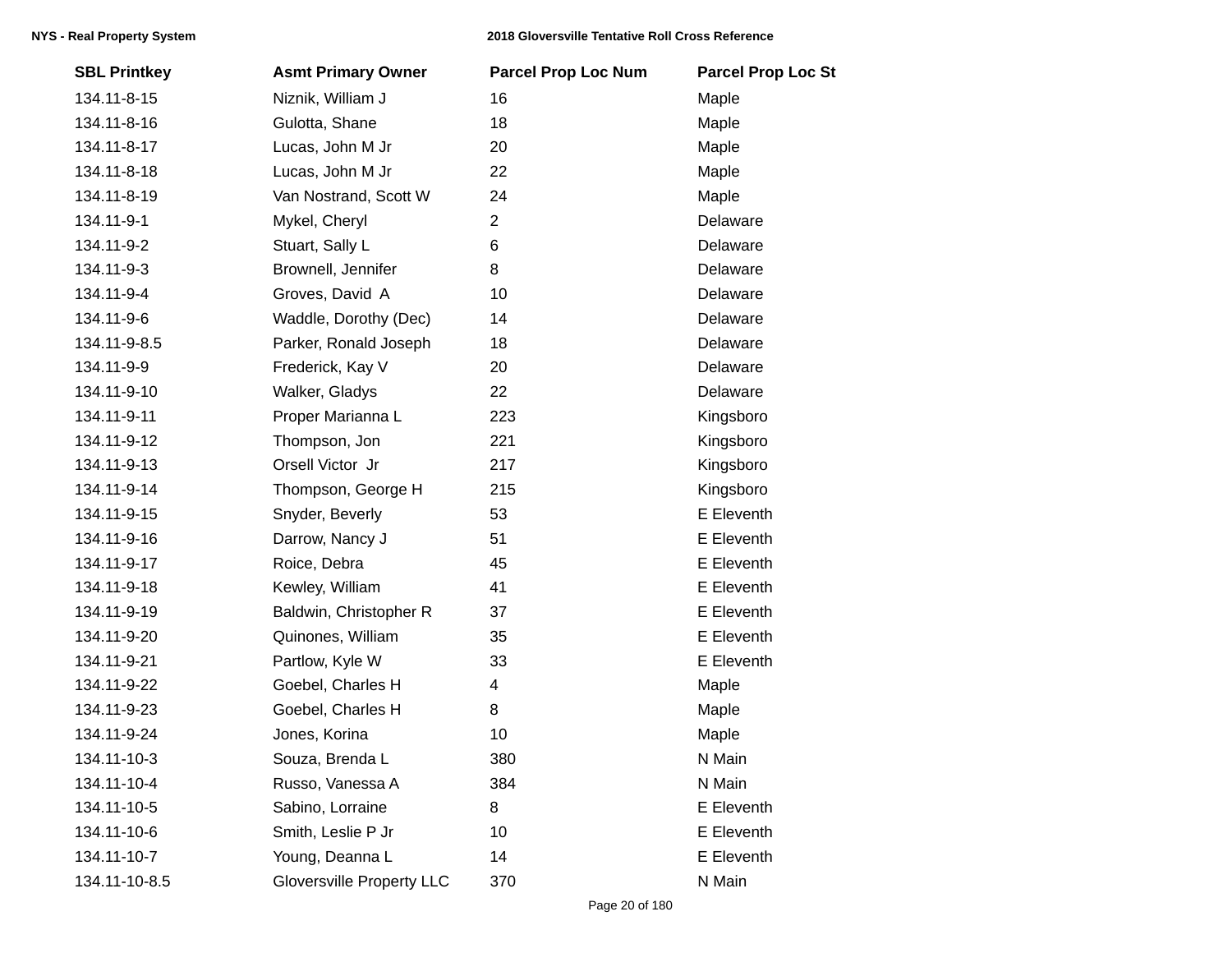| <b>SBL Printkey</b> | <b>Asmt Primary Owner</b>     | <b>Parcel Prop Loc Num</b> | <b>Parcel Prop Loc St</b> |
|---------------------|-------------------------------|----------------------------|---------------------------|
| 134.11-10-9         | Oathout, Rodney J             | 16                         | E Eleventh                |
| 134.11-10-10        | Simpson, Brett J              | 18                         | E Eleventh                |
| 134.11-10-11        | Clute, Marilyn                | 22                         | E Eleventh                |
| 134.11-10-12        | Ilic, Zoran                   | 24                         | E Eleventh                |
| 134.11-10-13        | Sitts, Robert A (LU)          | 26                         | E Eleventh                |
| 134.11-10-14        | Gloversville Embossing Co     | 30                         | E Eleventh                |
| 134.11-10-16        | Ruby &, Quiri Leasing Co      | 37                         | E Tenth                   |
| 134.11-10-17        | Free Methodist Church Assoc   | 205                        | Kingsboro                 |
| 134.11-10-18        | Sweeney, Trinda               | 38                         | E Eleventh                |
| 134.11-11-1         | <b>Glenwood Realty</b>        | 18                         | Glenwood                  |
| 134.11-11-2         | Somerset Industries Inc       | 21                         | Burlington                |
| 134.11-11-4         | Brownell, Jennifer            | 17                         | <b>Burlington</b>         |
| 134.11-11-5         | McGillis, Deborah L           | 15                         | <b>Burlington</b>         |
| 134.11-11-6         | Bruning, Steven J             | 13                         | <b>Burlington</b>         |
| 134.11-12-1         | Conine, Clifford J            | 16                         | <b>Burlington</b>         |
| 134.11-12-2         | Buhrmaster, Brenda Lee        | 18                         | Burlington                |
| 134.11-12-3         | Buhrmaster, Patrick J         | 20                         | Burlington                |
| 134.11-12-4         | Rush, Wayne                   | 22                         | <b>Burlington</b>         |
| 134.11-13-1         | Carr, Robert G                | 236                        | Kingsboro                 |
| 134.11-13-2         | Rivera, Hector L Sr           | 10                         | Gregory                   |
| 134.11-13-3         | Ebert, Wesley                 | 14                         | Gregory                   |
| 134.11-13-4         | Warner Jennifer L             | 16                         | Gregory                   |
| 134.11-13-5         | Mc Guire, Alfred H (LU)       | 18                         | Gregory                   |
| 134.11-13-6         | Sanges, Henry S               | 20                         | Gregory                   |
| 134.11-13-7         | Kingsboro, Lumber             | 22                         | Gregory                   |
| 134.11-13-8         | Kingsboro, Lumber Company     | 15                         | Meadow                    |
| 134.11-13-9         | Kingsboro Lumber Co Inc       | 13                         | Meadow                    |
| 134.11-13-10        | Schwed, Carol P (LU)          | 9                          | Meadow                    |
| 134.11-13-11        | Rocklin, Kevin                | $\overline{7}$             | Meadow                    |
| 134.11-13-12        | Lee, Scott W                  | 76                         | E State                   |
| 134.11-13-13        | Kuhne, Larry A                | 78                         | E State                   |
| 134.11-13-14        | St Marys Hospital at Amsterda | 84                         | E State                   |
| 134.11-13-15.5      | Clark, Molly M                | 86                         | E State                   |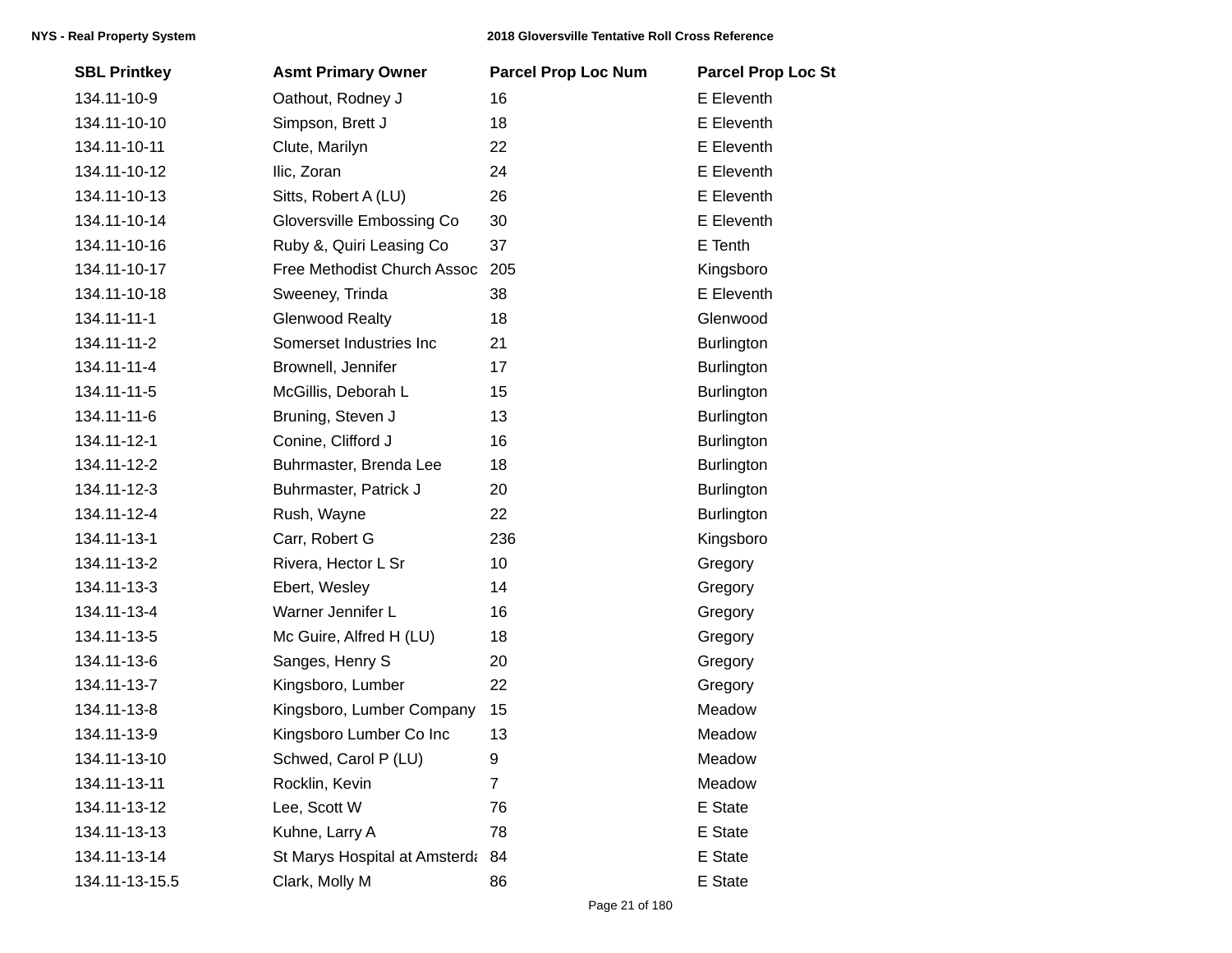| <b>SBL Printkey</b> | <b>Asmt Primary Owner</b>   | <b>Parcel Prop Loc Num</b> | <b>Parcel Prop Loc St</b> |
|---------------------|-----------------------------|----------------------------|---------------------------|
| 134.11-13-17        | Ferraro, Gary S             | 92                         | E State                   |
| 134.11-13-18        | Dow, Erica L                | 94                         | E State                   |
| 134.11-13-19        | Broderick, Scott            | 96                         | E State                   |
| 134.11-13-20        | Dador, Wilfredo S           | 98                         | E State                   |
| 134.11-13-21        | Lawlor, Michael             | 102                        | E State                   |
| 134.11-13-22        | Reed, Paul A                | 104                        | E State                   |
| 134.11-13-24        | Bens, Kurt                  | 110                        | E State                   |
| 134.11-13-25        | <b>Taylor Ernest W</b>      | 112                        | E State                   |
| 134.11-13-26        | Jones, Emerson B            | Rear of                    | E State                   |
| 134.11-13-27        | Verde, Michael A            | 9                          | Court                     |
| 134.11-13-28        | Greene, Warren S            | 1                          | Lyric                     |
| 134.11-13-29        | Greene, Warren S            | 106                        | <b>University</b>         |
| 134.11-13-30        | Greene, Warren S            | 103                        | <b>University</b>         |
| 134.11-13-31        | City of Gloversville        | 93                         | <b>University</b>         |
| 134.11-13-32        | Vietri, Joseph              | 91                         | <b>University</b>         |
| 134.11-13-33        | Vietri, Joseph              | 89                         | <b>University</b>         |
| 134.11-13-34        | Pitchanau, Brian E          | 77                         | University                |
| 134.11-13-35        | Reid, Karen                 |                            | University Ave W Sd Of    |
| 134.11-13-36        | Tomaino, Santino            | 63                         | University                |
| 134.11-13-39.1      | Lott John D                 | 55                         | Newman                    |
| 134.11-13-39.2      | Lott John D                 | 53                         | Newman                    |
| 134.11-13-40        | Nicolella, Victor T         | 49                         | Newman                    |
| 134.11-13-41        | Myers Varley, Jessica       | 45                         | Newman                    |
| 134.11-13-44        | <b>CNY Home Rentals LLC</b> | 39                         | Newman                    |
| 134.11-13-45        | Inman, Thomas R             | 35                         | Newman                    |
| 134.11-13-46        | Morrison, Shannon I         | 33                         | Newman                    |
| 134.11-13-47        | Flynn, Daniel               | 27                         | Newman                    |
| 134.11-13-48        | Bovee, Candace              | 25                         | Newman                    |
| 134.11-13-49        | Cerasia, Laurie             | 23                         | Newman                    |
| 134.11-13-50        | Demagistris, Joseph P       | 21                         | Newman                    |
| 134.11-13-51        | Perez, Evett D              | 19                         | Newman                    |
| 134.11-13-52        | Morell, Ronald E            | 17                         | Newman                    |
| 134.11-13-53        | Macvean, Dean A             | 15                         | Newman                    |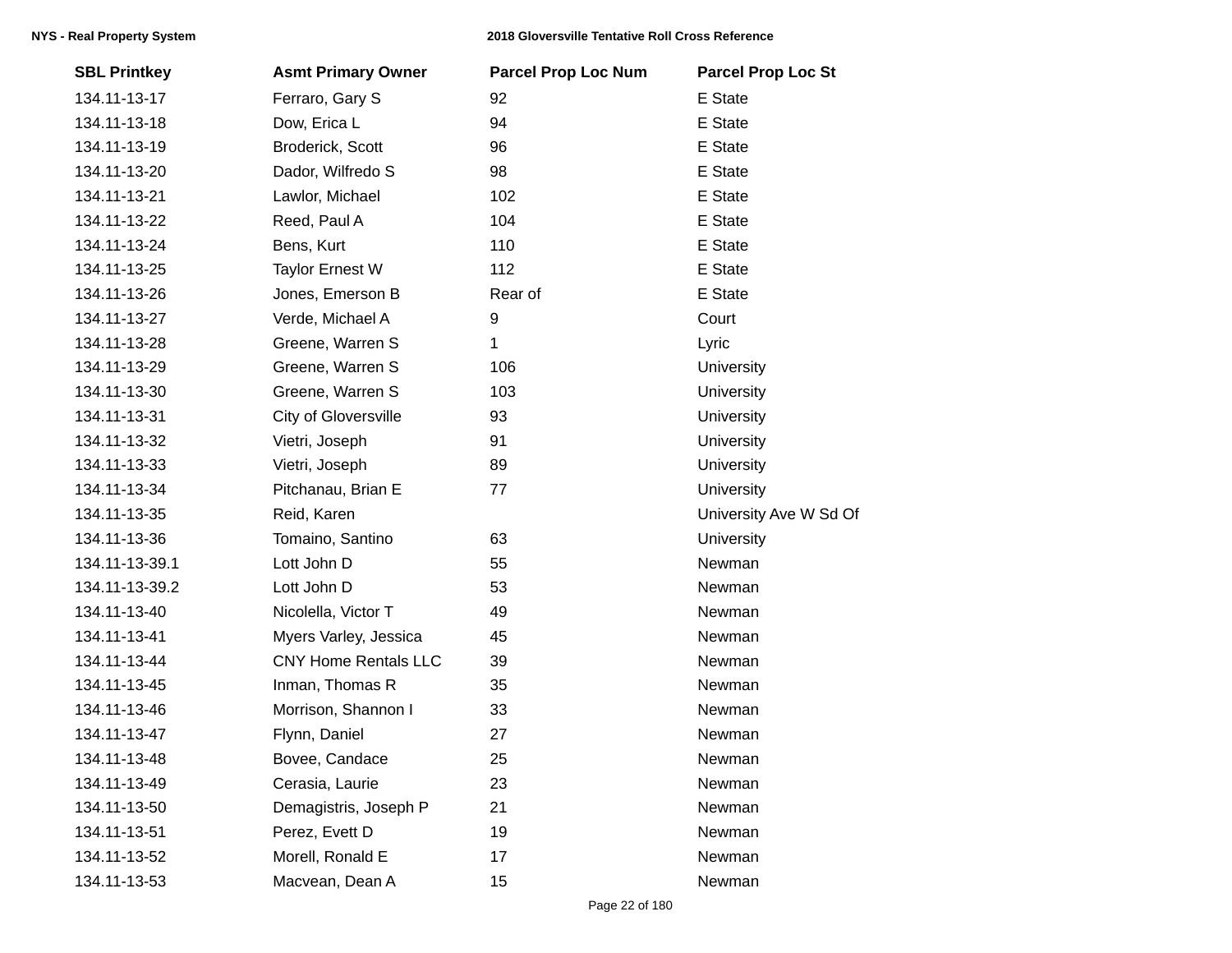| <b>SBL Printkey</b> | <b>Asmt Primary Owner</b>         | <b>Parcel Prop Loc Num</b> | <b>Parcel Prop Loc St</b> |
|---------------------|-----------------------------------|----------------------------|---------------------------|
| 134.11-13-54        | Page, Xenia                       | 13                         | Newman                    |
| 134.11-13-55        | Romaines, Lillis A                | 11                         | Newman                    |
| 134.11-13-56        | Mancini, Richard                  | 9                          | Newman                    |
| 134.11-13-57        | Pagan, Luis V                     | $\overline{7}$             | Newman                    |
| 134.11-13-58        | Achzet, Eric S                    | 3                          | Newman                    |
| 134.11-13-59        | Rorick, Robert A                  | 188                        | Kingsboro                 |
| 134.11-13-60        | Canty, Thomas A                   | 190                        | Kingsboro                 |
| 134.11-13-61        | Canty, Thomas A                   | 192                        | Kingsboro                 |
| 134.11-13-62        | Kicinski Beau                     | 196                        | Kingsboro                 |
| 134.11-13-63.2      | <b>City Of Gloversville</b>       | 198                        | Kingsboro                 |
| 134.11-13-63.11     | City of Gloversville              | 198                        | Kingsboro                 |
| 134.11-13-63.12     | <b>City Of Gloversville</b>       |                            | Newman St N Of            |
| 134.11-13-64        | Ramsey, Norwood                   | 204                        | Kingsboro                 |
| 134.11-13-65        | Mayflower Inc                     | 206                        | Kingsboro                 |
| 134.11-13-66        | <b>Mccloskey Contracting Corp</b> | 208                        | Kingsboro                 |
| 134.11-13-67        | Kesari, Parvathi                  | 212                        | Kingsboro                 |
| 134.11-13-68        | Ostrowski, Allison                | 216                        | Kingsboro                 |
| 134.11-13-69        | <b>Friends of Recovery</b>        | 218                        | Kingsboro                 |
| 134.11-13-70        | Berry, Pamela A                   | 220                        | Kingsboro                 |
| 134.11-13-71        | Sohl, Mark W                      | 220 1/2                    | Kingsboro                 |
| 134.11-13-72        | Hammond, Lisa M                   | 224                        | Kingsboro                 |
| 134.11-13-73        | Person, James C                   | 228                        | Kingsboro                 |
| 134.11-13-74        | Trojanek, David                   | 230                        | Kingsboro                 |
| 134.11-13-75        | Cozzolino-Zarrelli, Maria         | 234                        | Kingsboro                 |
| 134.11-13-76        | <b>City Of Gloversville</b>       | E Sd                       | Kingsboro                 |
| 134.11-14-1         | Pitchanau, Brian E                | $\mathbf{2}$               | Lyric                     |
| 134.11-14-2         | Galetta, William                  | 16                         | Lyric                     |
| 134.11-15-3         | Schur, Bryant N                   | 75                         | Newman                    |
| 134.11-15-4.5       | Schur, Bryant N                   | 67                         | Newman                    |
| 134.11-16-1         | Patterson, Dora M LU              | 36                         | Newman                    |
| 134.11-16-2         | lannotti, Roger F                 | 38                         | Newman                    |
| 134.11-16-3.5       | Bentley, Lorraine C               | 40                         | Newman                    |
| 134.11-16-6         | Yates, Eli O                      | 44                         | Newman                    |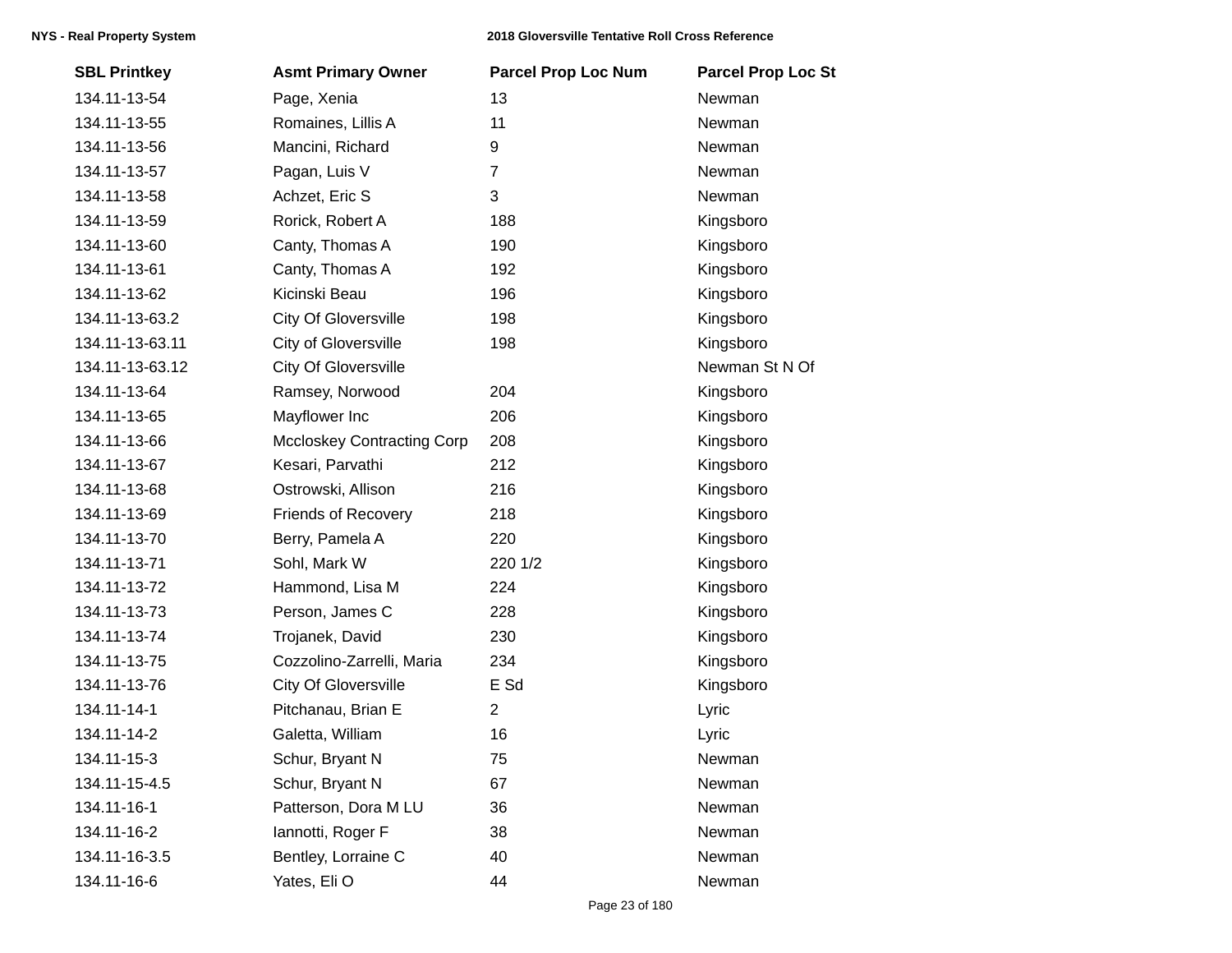| <b>SBL Printkey</b> | <b>Asmt Primary Owner</b>   | <b>Parcel Prop Loc Num</b> | <b>Parcel Prop Loc St</b> |
|---------------------|-----------------------------|----------------------------|---------------------------|
| 134.11-17-1         | Yates, Eli O                | 50                         | Newman                    |
| 134.11-17-2         | Yates, Eli O                | 52                         | Newman                    |
| 134.11-17-4         | Autilio, A Ralph            | 56                         | Newman                    |
| 134.11-17-5         | Autilio, Anthony Ralph      | 58                         | Newman                    |
| 134.11-17-6         | Maybury, Benay              | 72                         | Newman                    |
| 134.12-1-1          | Musillo, Gregory J          | 116                        | E State                   |
| 134.12-1-2          | Sanges, Renato J            | 118                        | E State                   |
| 134.12-1-3          | Jones, Emerson B            | 122                        | E State                   |
| 134.12-1-4          | Ward, Kimberly              | 124                        | E State                   |
| 134.12-2-1          | Nellis, James A             | 15                         | Lyric                     |
| 134.12-2-2          | Tirse, Jorge E              | 6                          | Court Two                 |
| 134.12-2-4          | Nabulsi, Adnan              | 22                         | Lyric                     |
| 134.12-2-5          | Pitchanau, Brian Edward     | 76                         | <b>University</b>         |
| 134.12-2-6          | Wright, Adam                | 34                         | Alcazar                   |
| 134.12-2-7          | Haley, Gale                 | 33                         | Arcadia                   |
| 134.12-3-2          | Fifth Third Mortgage Co     | 85                         | Newman                    |
| 134.12-3-8          | McLoughlin Kathleen         | 97                         | Newman                    |
| 134.12-3-10         | Lombardoni, Lewis           | 99                         | Newman                    |
| 134.12-4-3          | Abbott, Bruce M             | 84                         | Newman                    |
| 134.12-4-4          | Gillis, Joseph              | 92                         | Newman                    |
| 134.12-4-5          | Gillis, Joseph              | 100                        | Newman                    |
| 134.12-4-7          | Gillis, Joseph              | 33                         | Grandview                 |
| 134.12-4-8          | Lombardoni, Lewis           | 27                         | Grandview                 |
| 134.12-4-9          | Rolli, Brenda J             | 11                         | Grandview                 |
| 134.12-5-1          | Robbins, Gary               | 14                         | Grandview                 |
| 134.12-5-3          | Sleezer, Carol A            | 18                         | Grandview                 |
| 134.12-5-4          | Burgess, Alan               | 24                         | Grandview                 |
| 134.12-5-5          | Lombardoni, Lewis           | 28                         | Grandview                 |
| 134.13-1-1.1        | <b>Standard Stone</b>       | 188                        | West                      |
| 134.13-1-1.2        | Muhlberger, Frederick J     | 21                         | Wilson                    |
| 134.13-1-2.5        | <b>City Of Gloversville</b> | 130-184                    | W Eighth                  |
| 134.13-1-6.5        | <b>City Of Gloversville</b> | 164                        | West                      |
| 134.13-2-1          | Mashhadi, Anas M            | 185                        | West                      |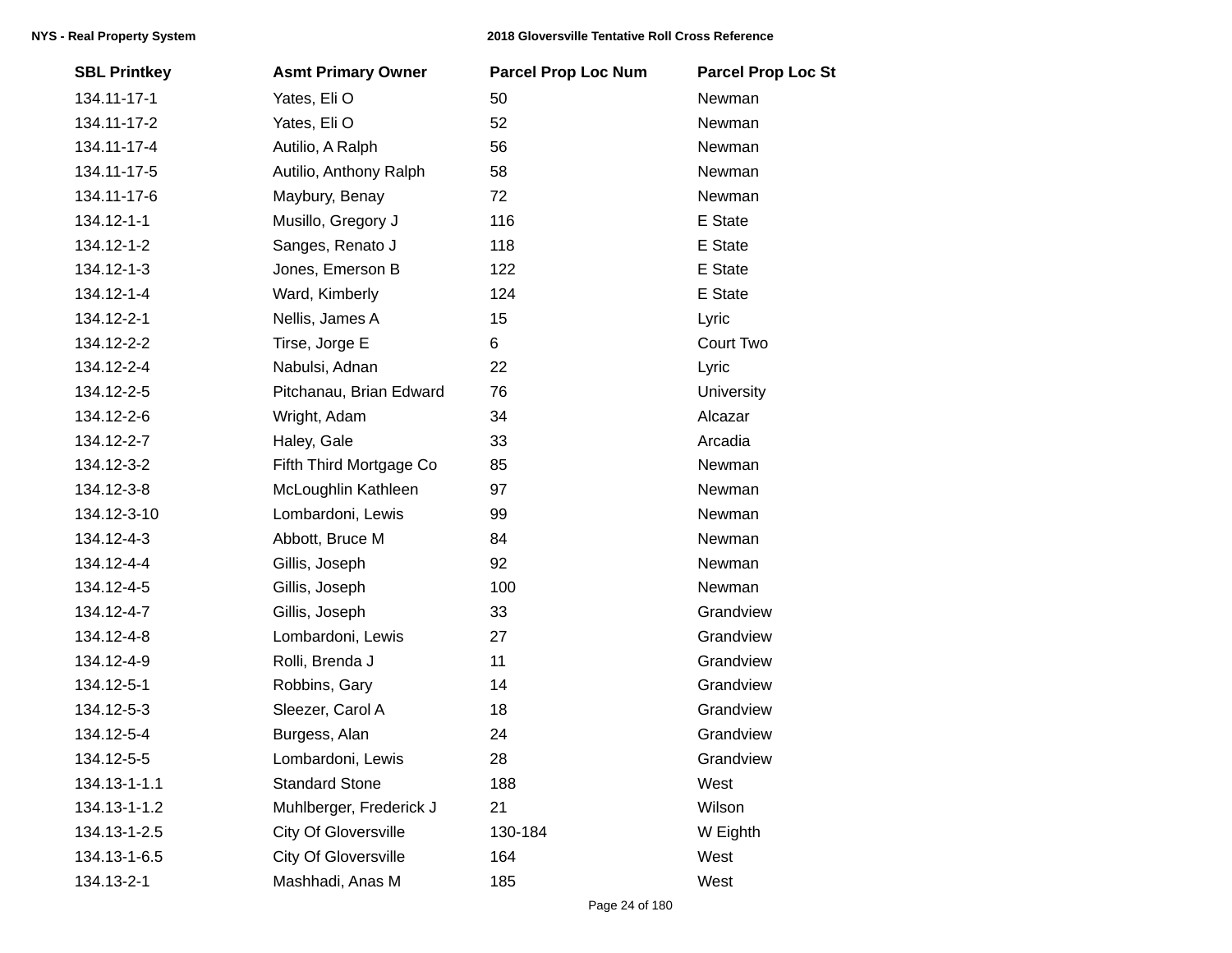| <b>SBL Printkey</b> | <b>Asmt Primary Owner</b>            | <b>Parcel Prop Loc Num</b> | <b>Parcel Prop Loc St</b> |
|---------------------|--------------------------------------|----------------------------|---------------------------|
| 134.13-2-2.1        | <b>Gloversville Housing</b>          | 169                        | West                      |
| 134.13-2-5          | Kunert, Hans (LU)                    | 161                        | West                      |
| 134.13-2-7          | Larabee, Kim R                       | 167                        | West                      |
| 134.14-1-2          | Fioretti, Henry Jr                   | 13                         | Wilson                    |
| 134.14-1-3          | Wheeler, Serene                      | 15                         | Wilson                    |
| 134.14-1-4          | Lovell, Randall L                    | 17                         | Wilson                    |
| 134.14-1-5          | County of Fulton                     | 19                         | Wilson                    |
| 134.14-1-6          | Mulberger, Frederick J Jr            | 23                         | Wilson                    |
| 134.14-1-7          | De Francis, Robert                   | 25                         | Wilson                    |
| 134.14-1-8          | Nunziata, Francine M                 | 27                         | Wilson                    |
| 134.14-1-9          | Bombard, Ernest                      | 29                         | Wilson                    |
| 134.14-1-10         | Quackenbush, Tammy                   | 31                         | Wilson                    |
| 134.14-1-11         | Wojcik, Steven                       | 33                         | Wilson                    |
| 134.14-1-12         | Russo Nicholas A                     | 35                         | Wilson                    |
| 134.14-1-13         | Muhlberger, Frederick J              | 37                         | Wilson                    |
| 134.14-1-14         | City Of Gloversville                 | NW of                      | Lafayette                 |
| 134.14-1-14./999    | <b>Global Towers Partners II LLC</b> | 25                         | Lafayette                 |
| 134.14-1-15         | Gillis, Joseph                       |                            | Lafayette                 |
| 134.14-1-16         | Niagara Mohawk Power Corp            | <b>WSD</b>                 | Bleecker                  |
| 134.14-1-17         | Vannatter, William Jr                | 12                         | Lafayette                 |
| 134.14-1-18         | Niagara Mohawk Power Corp            |                            | Bleecker St W Sd          |
| 134.14-1-19         | Catucci, James                       | 303                        | <b>Bleecker</b>           |
| 134.14-1-20         | Murray, Amy L                        | 297                        | Bleecker                  |
| 134.14-1-21         | Murray, Amy L                        | 295                        | Bleecker                  |
| 134.14-1-22         | Fountain, Jennifer                   | 293                        | Bleecker                  |
| 134.14-1-23         | Shahbain, Ayad                       | $\overline{2}$             | Lafayette                 |
| 134.14-1-24         | Gentiluomo, Edward                   | 4                          | Lafayette                 |
| 134.14-1-26         | Countryman, Carol                    | 10                         | Lafayette                 |
| 134.14-2-2          | Clark, Jonathan M                    | 59                         | Mckinley                  |
| 134.14-2-3          | Vannatter, Beverly Ann               | 57                         | Mckinley                  |
| 134.14-2-4          | Voudry, Lynn                         | 55                         | Mckinley                  |
| 134.14-2-5          | Voudry, Lynn                         | 53                         | Mckinley                  |
| 134.14-2-6          | St. Peter, George                    | 51                         | Mc Kinley                 |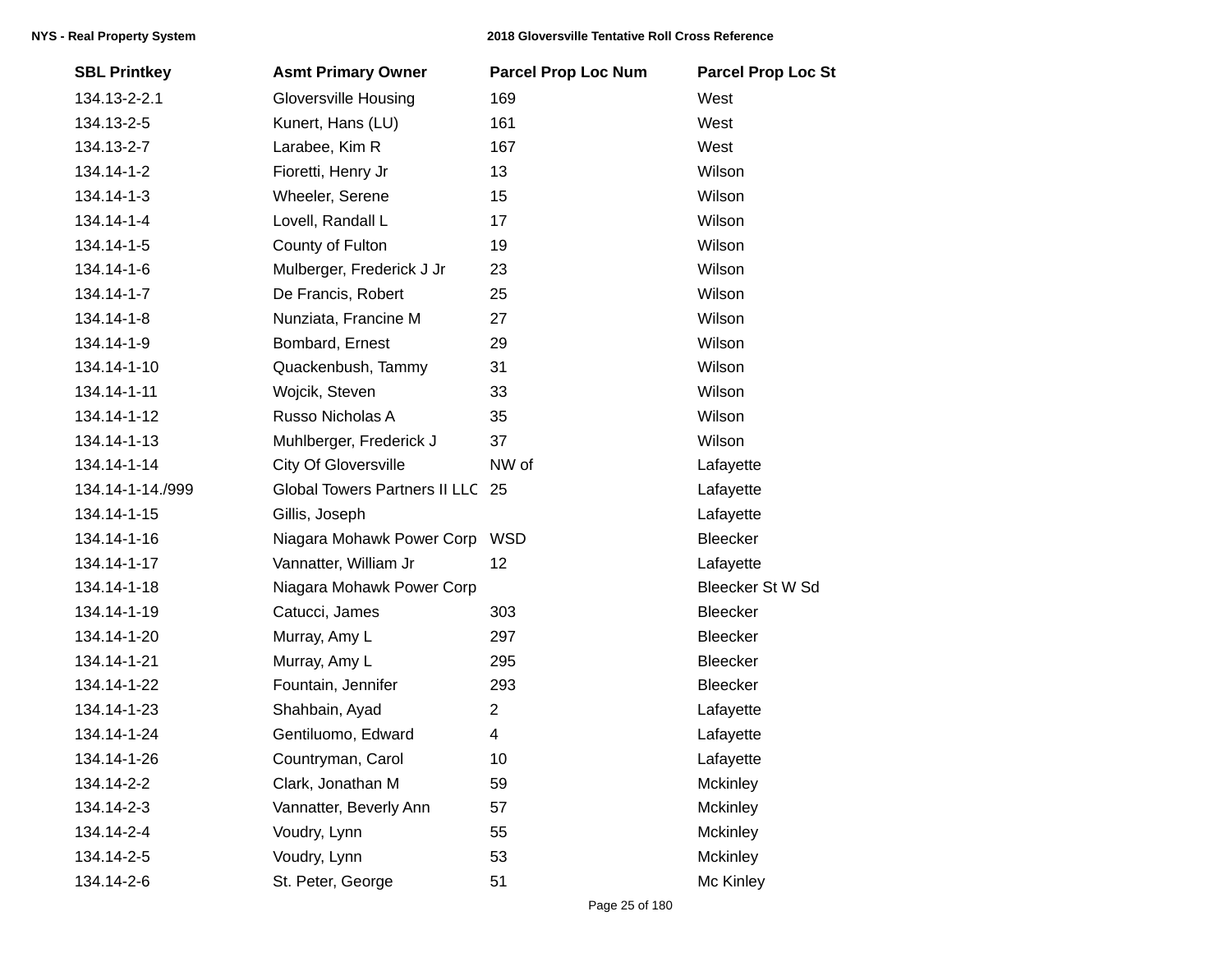| <b>SBL Printkey</b> | <b>Asmt Primary Owner</b> | <b>Parcel Prop Loc Num</b> | <b>Parcel Prop Loc St</b> |
|---------------------|---------------------------|----------------------------|---------------------------|
| 134.14-2-7          | Schrum, Arthur Jr         | 28                         | William                   |
| 134.14-2-8          | Schrum, Arthur Jr         | 30                         | William                   |
| 134.14-2-9.5        | Russo, Nicholas A         | 32                         | William                   |
| 134.14-3-1          | Brown, Bronson            | 13                         | Lafayette                 |
| 134.14-3-2          | Van Wagner Bruce          | 9                          | Lafayette                 |
| 134.14-3-3          | Zinzow, Brendan           | $\overline{7}$             | Lafayette                 |
| 134.14-3-4          | Stegel, Robert G          | 5                          | Lafayette                 |
| 134.14-3-5          | Wilson, Ronald G Jr       | 283                        | Bleecker                  |
| 134.14-3-6          | Cozzolino, Robert         | 281                        | Bleecker                  |
| 134.14-3-7          | Winchell, Darcelle L      | 277                        | Bleecker                  |
| 134.14-3-8          | Wright, William           | 275                        | Bleecker                  |
| 134.14-3-9          | Ward, Michael J           | 6                          | William                   |
| 134.14-3-10         | Rowback, Edward Jr        | 8                          | William                   |
| 134.14-3-11         | Rowback, Edward           | 10                         | William                   |
| 134.14-3-12         | Henry, William            | 12                         | William                   |
| 134.14-3-13         | Caputo, Patricia C        | 14                         | William                   |
| 134.14-4-1          | Niagara Mohawk Power Corp | 307                        | Bleecker                  |
| 134.14-4-2          | Peek, Clyde               | 55                         | Foster                    |
| 134.14-4-3          | Dunlop, Norma             | 53                         | Foster                    |
| 134.14-4-4          | Peek, Clyde D             | 51                         | Foster                    |
| 134.14-4-5          | Niagara Mohawk Power Corp |                            | Smith Rd - Valt#t4        |
| 134.14-4-6          | Androme Leather Co Inc    | 21                         | Foster                    |
| 134.14-4-7          | Swarts Stephen J          | 15                         | Foster                    |
| 134.14-4-8          | Emmrich, Donna            | 13                         | Foster                    |
| 134.14-4-9          | Tanner, Clayton W         | 11                         | Foster                    |
| 134.14-4-10         | Pickard, John             | 56                         | W Eighth                  |
| 134.14-4-11         | Morgan, Janice E          | 58                         | W Eighth                  |
| 134.14-4-12         | Talcott, Albert           | 60                         | W Eighth                  |
| 134.14-4-13         | Orsell, Victor P Jr.      | 62                         | W Eighth                  |
| 134.14-4-14         | Bryant, Gabrielle         | 66                         | W Eighth                  |
| 134.14-4-15         | Hewitt, Lisa A            | 68                         | W Eighth                  |
| 134.14-4-16         | Holmes, Michael J         | 72                         | W Eighth                  |
| 134.14-4-17         | Hewitt, Lisa              | 74                         | W Eighth                  |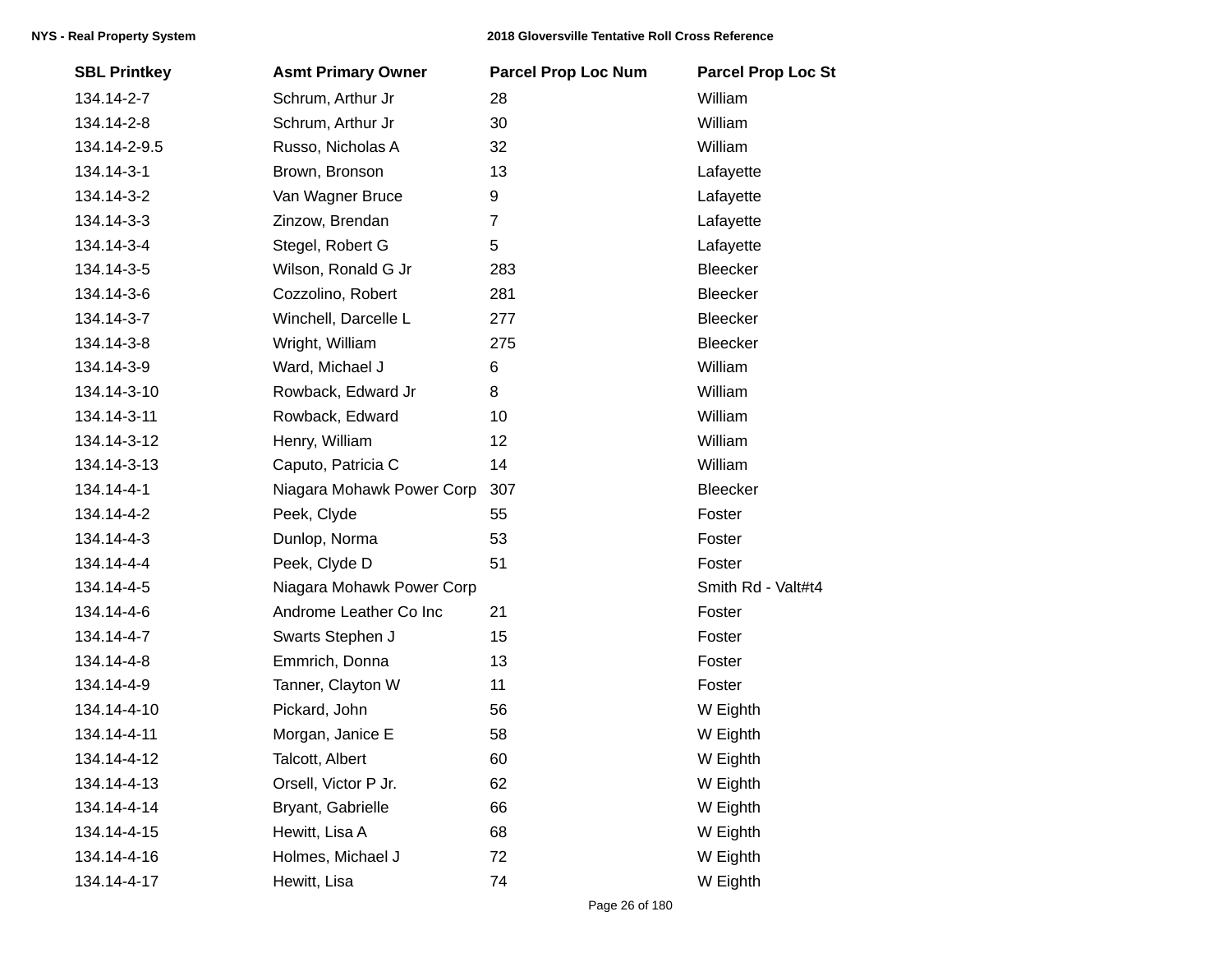| <b>SBL Printkey</b> | <b>Asmt Primary Owner</b>        | <b>Parcel Prop Loc Num</b> | <b>Parcel Prop Loc St</b> |
|---------------------|----------------------------------|----------------------------|---------------------------|
| 134.14-4-18         | Kersting, Frances (LU)           | 76                         | W Eighth                  |
| 134.14-4-19         | Peck, Edward F Jr                | 78                         | W Eighth                  |
| 134.14-4-21         | Sanderson, Harold C              | 80                         | W Eighth                  |
| 134.14-4-22         | Winsman, Harold A                | 238                        | Bleecker                  |
| 134.14-4-23         | Rowback, Timothy J               | 240                        | Bleecker                  |
| 134.14-4-24         | Smith, John W                    | 242                        | Bleecker                  |
| 134.14-4-25         | Redensky, Darina                 | 244                        | Bleecker                  |
| 134.14-4-26         | Gentiluomo, Edward               | 246                        | Bleecker                  |
| 134.14-4-27         | Smith, John W                    | 250                        | Bleecker                  |
| 134.14-4-28         | Smith, Marion K                  | 252                        | Bleecker                  |
| 134.14-4-29         | Smith, Marion                    | 256                        | Bleecker                  |
| 134.14-4-30         | Spraker, Jeannine                | 260                        | Bleecker                  |
| 134.14-4-31         | Darling, Steven L                | 264                        | Bleecker                  |
| 134.14-4-32         | Williams, Christina L            | 268                        | Bleecker                  |
| 134.14-4-33         | Williams, Christina L            | 8                          | Dodge                     |
| 134.14-4-34         | Alick, Michael                   | 270                        | Bleecker                  |
| 134.14-4-35         | County of Fulton                 | 272                        | Bleecker                  |
| 134.14-4-36.5       | Baker, William                   | 284                        | Bleecker                  |
| 134.14-4-38.5       | Zilka, Linda                     | 288                        | Bleecker                  |
| 134.14-4-39         | Palmer, James R                  | 290                        | Bleecker                  |
| 134.14-4-43         | Preservation Plus Maint. Corp.   | 298                        | Bleecker                  |
| 134.14-4-44         | Christman, Richard               | 300                        | Bleecker                  |
| 134.14-4-45         | Bare, Mary M                     | 302                        | Bleecker                  |
| 134.14-5-1          | <b>Tradition Leather Inc</b>     | 34                         | W Tenth                   |
| 134.14-5-2.11       | <b>Tradition Leather Inc</b>     | 30                         | W Tenth                   |
| 134.14-5-2.12       | <b>SRK Horton Properties LLC</b> | 24                         | W Tenth                   |
| 134.14-5-4          | Faboskay, Laura                  | 18                         | W Tenth                   |
| 134.14-5-5          | Maali, Jamal                     | 16                         | W Tenth                   |
| 134.14-5-6          | Wilde, Bruce R                   | 14                         | W Tenth                   |
| 134.14-5-7          | Hopewell, Ventures LLC           | 12                         | W Tenth                   |
| 134.14-5-8          | Tanner, Clayton W                | 8                          | W Tenth                   |
| 134.14-5-9          | Ficili, Nancy J (LU)             | 6                          | W Tenth                   |
| 134.14-5-10         | Ali-Khan, Lina                   | 4                          | W Tenth                   |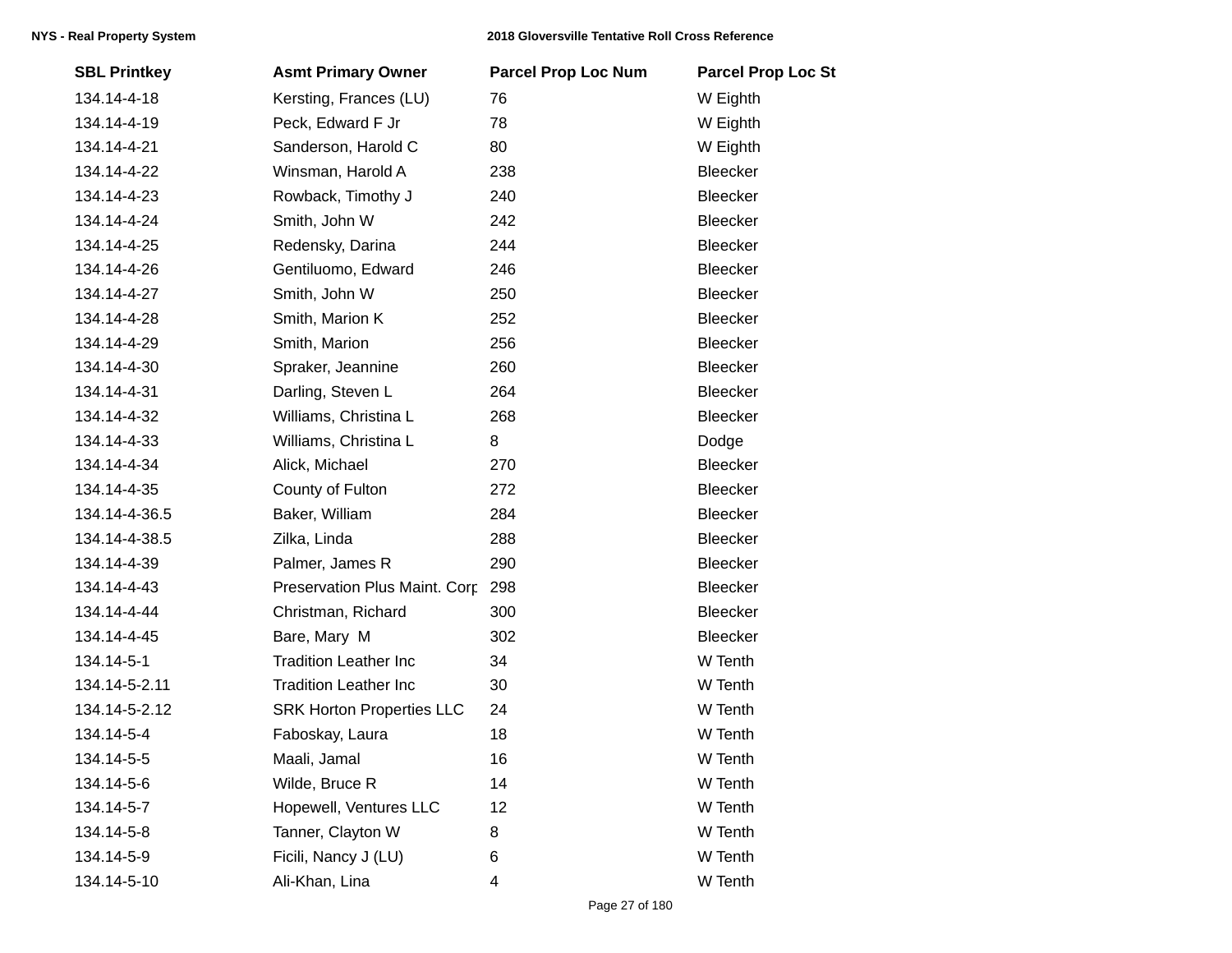| <b>SBL Printkey</b> | <b>Asmt Primary Owner</b>    | <b>Parcel Prop Loc Num</b> | <b>Parcel Prop Loc St</b> |
|---------------------|------------------------------|----------------------------|---------------------------|
| 134.14-5-11         | Johnson, Kevin C Jr          | 2                          | W Tenth                   |
| 134.14-5-12         | Insonia, Candy A             | 369                        | N Main                    |
| 134.14-6-1          | Niagara Mohawk Power Corp    |                            | Foster                    |
| 134.14-6-2          | Payne Patricia B             | 9                          | W Tenth                   |
| 134.14-6-3          | Taylor Made Group LLC        | 3                          | W Tenth                   |
| 134.14-6-4          | Sutliff, Deborah H           | 361                        | N Main                    |
| 134.14-6-5          | Van Nostrand Jodi            | 359                        | N Main                    |
| 134.14-6-7          | Veale, Murry                 | 353                        | N Main                    |
| 134.14-6-8          | Yost, Susan                  | 351                        | N Main                    |
| 134.14-6-9          | Semione's Professional, Clea | 349                        | N Main                    |
| 134.14-6-10         | Cerasia Holdings Inc         | 345                        | N Main                    |
| 134.14-6-12         | <b>Taylor Made Group LLC</b> | 10                         | W Ninth                   |
| 134.14-6-13         | Wood & Hyde Leather Co.      | 18                         | W Ninth                   |
| 134.14-6-14         | Wood & Hyde Leather Co.      | 68                         | Wood                      |
| 134.14-6-16         | Slovack, Janice (LU)         | 31                         | Wood                      |
| 134.14-6-17         | Roosevelt, Kenneth           | 29                         | Wood                      |
| 134.14-6-18         | Marrone, Ryan                | 27                         | Wood                      |
| 134.14-6-19         | Castle SCFD Group LLC        | 25                         | Wood                      |
| 134.14-6-20         | Reid, Le Roy W Jr            | 24                         | W Eighth                  |
| 134.14-6-21         | Decicco, Amelia (Lu)         | 26                         | W Eighth                  |
| 134.14-6-22         | Ellis, Albert R              | 28                         | W Eighth                  |
| 134.14-6-23         | Weaver, James                | 30                         | W Eighth                  |
| 134.14-6-24         | Davies Michael J Jr          | 32                         | W Eighth                  |
| 134.14-6-25         | Johnson, Elizabeth Ann       | 34                         | W Eighth                  |
| 134.14-6-26         | Gallagher, Lori L            | 36                         | W Eighth                  |
| 134.14-6-27         | Hryniak, Peter               | 40                         | W Eighth                  |
| 134.14-6-28         | Sinatra, Montoney Blanche (L | 44                         | W Eighth                  |
| 134.14-6-29         | Loveless, Richard D          | 52                         | W Eighth                  |
| 134.14-7-2          | Robison And Smith Inc        | 335                        | N Main                    |
| 134.14-7-3          | Grant, Lloyd B Trustee       | 6                          | W Eighth                  |
| 134.14-7-4          | Del Costello, Michael        | 8                          | W Eighth                  |
| 134.14-7-5          | Del Costello, Michael        | 10                         | W Eighth                  |
| 134.14-7-6          | Track, William               | 14                         | W Eighth                  |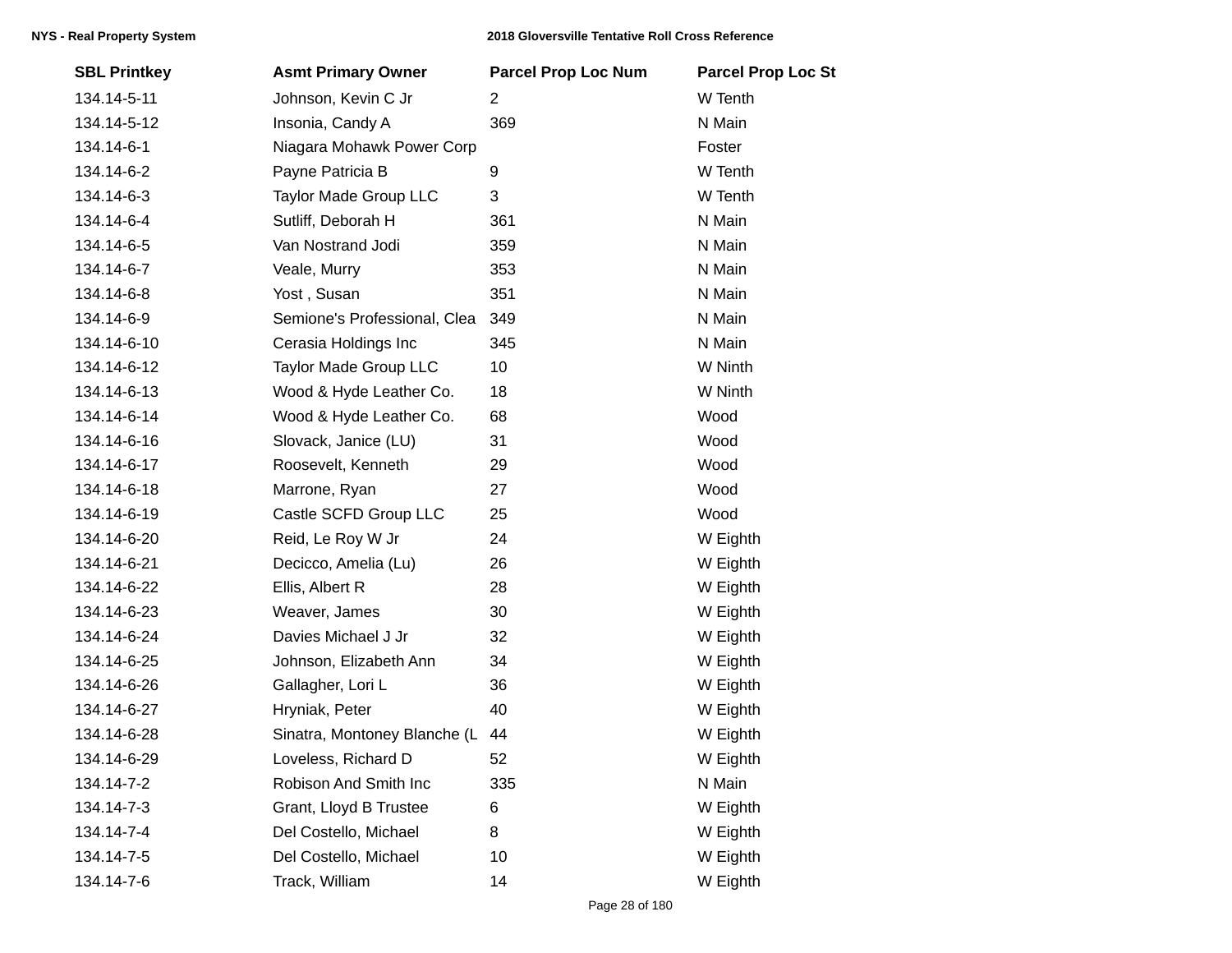| <b>SBL Printkey</b> | <b>Asmt Primary Owner</b> | <b>Parcel Prop Loc Num</b> | <b>Parcel Prop Loc St</b> |
|---------------------|---------------------------|----------------------------|---------------------------|
| 134.14-7-7          | Ryle, William             | 16                         | W Eighth                  |
| 134.14-7-8          | Bell, Melissa Z           | 18                         | W Eighth                  |
| 134.14-7-9          | Blodgett, Audrey M        | 20                         | W Eighth                  |
| 134.14-8-1          | Hidde Linda C             | 37                         | William                   |
| 134.14-8-2          | Russo, Nicholas           | 35                         | William                   |
| 134.14-8-3          | Moxham Chance C           | 33                         | William                   |
| 134.14-8-4          | Boles, Patricia           | 31                         | William                   |
| 134.14-8-5          | Sauve, Breanne M          | 29                         | William                   |
| 134.14-8-6.5        | Squires, Alan H           | 27                         | William                   |
| 134.14-8-9.5        | Heimer, John IV           | 20                         | Mclaren                   |
| 134.14-8-10         | Heimer, John L IV         | 22                         | Mclaren                   |
| 134.14-8-12         | Heimer, John L IV         | 26                         | Mclaren                   |
| 134.14-8-14         | Squires, Alan             | 28                         | Wilson                    |
| 134.14-8-15         | Bombard, Gail E           | 30                         | Wilson                    |
| 134.14-8-16         | Sawyer, Marlene E         | 32                         | Wilson                    |
| 134.14-8-17         | Wojcik, Steven            | 34                         | Wilson                    |
| 134.14-9-1          | Young, Peter S            | 46                         | Mckinley                  |
| 134.14-9-2          | Greco, David D            | 269                        | Bleecker                  |
| 134.14-9-3.5        | Romaine, John             | 263                        | Bleecker                  |
| 134.14-9-4          | Ondriska, Anthony M       | 261                        | Bleecker                  |
| 134.14-9-5          | Mayer, Dwight             | 257                        | Bleecker                  |
| 134.14-9-6          | Trevett, Roger            | 253                        | Bleecker                  |
| 134.14-9-7          | Hine, Christopher J       | 6                          | Mclaren                   |
| 134.14-9-8          | Hewes, Irving R Sr        | 10                         | Mclaren                   |
| 134.14-9-9          | Gliewe, Michael C         | 12                         | Mclaren                   |
| 134.14-9-10         | Miller, Christopher       | 14                         | Mclaren                   |
| 134.14-9-11         | Miller, Christopher       | 4                          | Mckinley                  |
| 134.14-10-1         | Christman, Ronald F       | 20                         | Wilson                    |
| 134.14-10-2         | Edwards, Robert A         | 27                         | Mclaren                   |
| 134.14-10-3.5       | Albers, Brent A           | 23                         | Mclaren                   |
| 134.14-10-4.2       | Jun, Chi Li               | 15                         | Mckinley                  |
| 134.14-10-5         | Stevens, Mark A           | 13                         | Mckinley                  |
| 134.14-10-6         | Walker, Kristian T        | 9                          | Mckinley                  |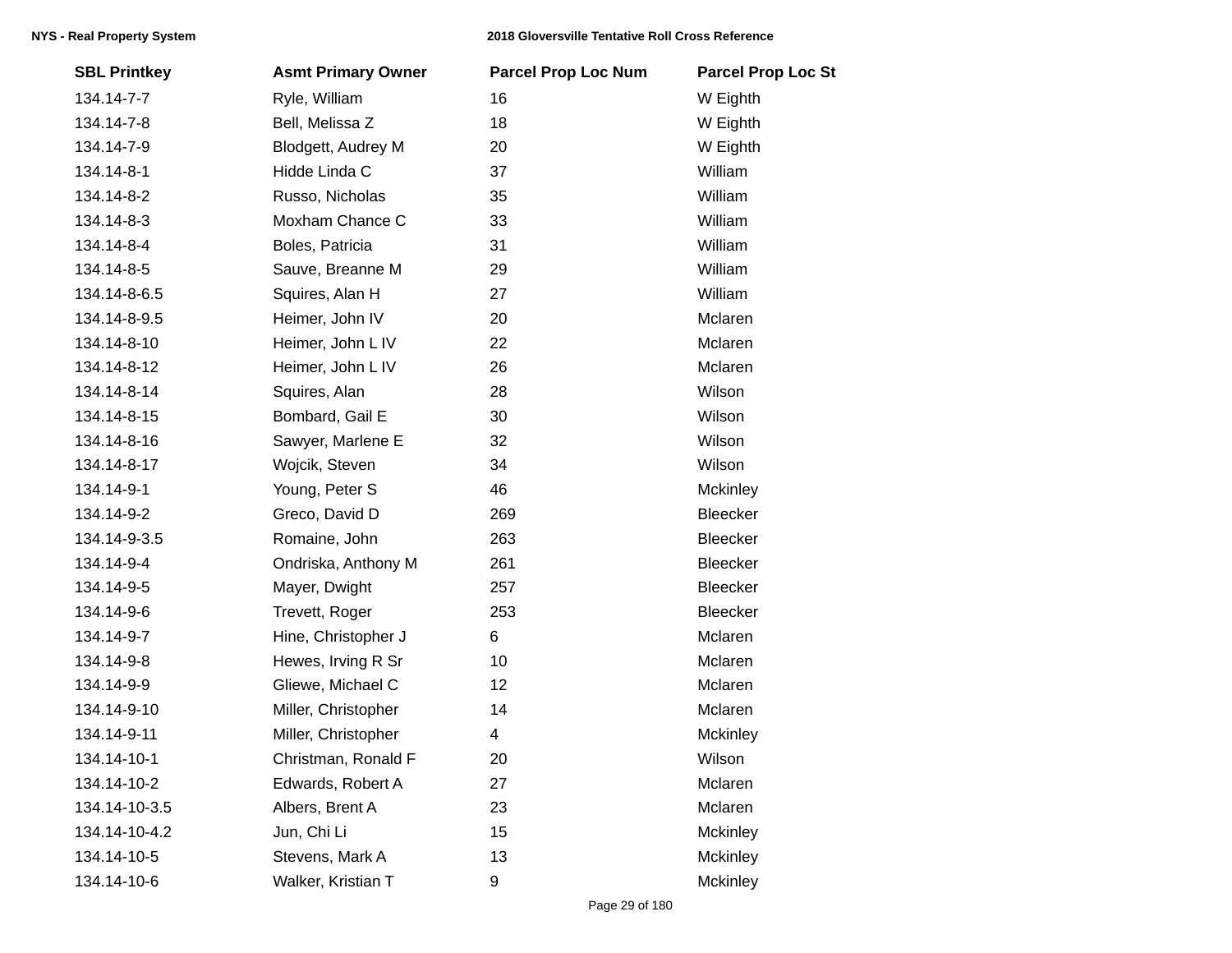| <b>SBL Printkey</b> | <b>Asmt Primary Owner</b>        | <b>Parcel Prop Loc Num</b> | <b>Parcel Prop Loc St</b> |
|---------------------|----------------------------------|----------------------------|---------------------------|
| 134.14-10-7         | Del Costello, Torey S            | 5                          | <b>Mckinley</b>           |
| 134.14-10-8         | Morrison, Mary                   | 3                          | <b>Mckinley</b>           |
| 134.14-10-9         | Palloni, Margaret                | 112                        | W Eighth                  |
| 134.14-10-10        | Aguilera, Timothy                | 114                        | W Eighth                  |
| 134.14-10-14.5      | <b>Colonial Tanning Corp</b>     | 126                        | W Eighth                  |
| 134.14-10-15.5      | Ja-Bo Realty Corp                | 8                          | Wilson                    |
| 134.14-10-16        | Thompson, Jimmy J                | 12                         | Wilson                    |
| 134.14-10-17        | Nikolaus, Brenda R               | 14                         | Wilson                    |
| 134.14-11-1         | Kennedy, Richard A               | 13                         | Mclaren                   |
| 134.14-11-3         | Lee, John                        | 9                          | Mclaren                   |
| 134.14-11-5.5       | Mabie, Clarence                  | $5 - 7$                    | McLaren                   |
| 134.14-11-6         | Garren, Jennifer L               | 3                          | Mclaren                   |
| 134.14-11-7         | Garren-Wagschal, Jennifer        | 247                        | <b>Bleecker</b>           |
| 134.14-11-8         | Lautman, Michelle G              | 245                        | Bleecker                  |
| 134.14-11-10        | Anadio, Dominic A Jr             | 237                        | Bleecker                  |
| 134.14-11-11        | Colby, Beverly R                 | 235                        | Bleecker                  |
| 134.14-11-12        | Colby, Beverly                   | 233                        | Bleecker                  |
| 134.14-11-13        | Colby, Beverly                   | 229                        | Bleecker                  |
| 134.14-11-14        | Nigro, John                      | 98                         | W Eighth                  |
| 134.14-11-15        | Caiola, James                    | 100                        | W Eighth                  |
| 134.14-11-16        | Kilmartin, Roy                   | 102                        | W Eighth                  |
| 134.14-11-17        | Gray Carol J (LU)                | 106                        | W Eighth                  |
| 134.14-11-18        | Vandewalker, Helen M             | 8                          | <b>Mckinley</b>           |
| 134.14-11-19        | <b>Guardian Preservation LLC</b> | 12                         | <b>Mckinley</b>           |
| 134.14-11-20        | Quillan, Robert H                | 14                         | <b>Mckinley</b>           |
| 134.14-11-21        | Quillan, Robert H                | 20                         | Mckinley                  |
| 134.14-12-1         | Hill, Estate of, Raymond         | 28                         | Kent                      |
| 134.14-12-3         | Johnson, Gregory                 | 137                        | W Eighth                  |
| 134.14-13-1         | McAdam, Kelly                    | 34                         | Willow                    |
| 134.14-13-2         | Anguiano, Anna Marie             | 115                        | W Eighth                  |
| 134.14-13-3         | Szabo, Deborah M                 | 113                        | W Eighth                  |
| 134.14-13-4         | Rulison, Donald J Sr             | 177                        | N Arlington               |
| 134.14-13-5         | Phalen, Randal J                 | 173                        | N Arlington               |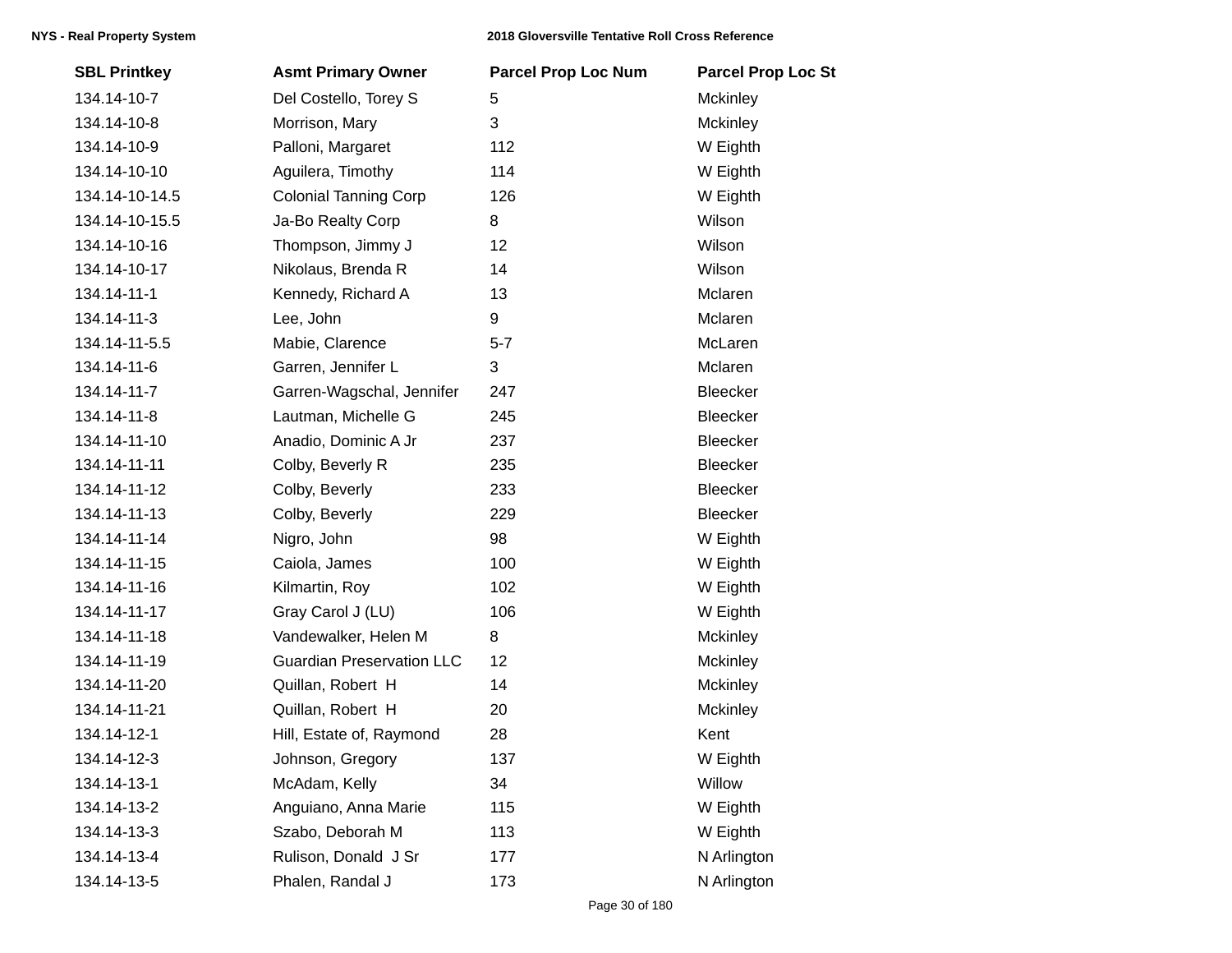| <b>SBL Printkey</b> | <b>Asmt Primary Owner</b> | <b>Parcel Prop Loc Num</b> | <b>Parcel Prop Loc St</b> |
|---------------------|---------------------------|----------------------------|---------------------------|
| 134.14-13-6         | Dence, Alvin Vernon Jr    | 171                        | N Arlington               |
| 134.14-13-7         | Baker, James E            | 30                         | Willow                    |
| 134.14-13-8         | Johnson, Catherine        | 32                         | Willow                    |
| 134.14-14-1         | Cerasia Holdings, Inc.    | 107                        | W Eighth                  |
| 134.14-14-2         | Whittman, Leonard Jr      | 103                        | W Eighth                  |
| 134.14-14-3         | Noble, David              | 101                        | W Eighth                  |
| 134.14-14-4         | Noble, David M            | 99                         | W Eighth                  |
| 134.14-14-5         | Pitkin, Michael           | 97                         | W Eighth                  |
| 134.14-14-6         | Nellis, Stuart            | 209                        | Bleecker                  |
| 134.14-14-7         | Maryanopolis, Susan       | 207                        | Bleecker                  |
| 134.14-14-8.5       | Albanese, Svetlana        | 201-205                    | Bleecker                  |
| 134.14-14-10        | Congdon, Joshua           | 170                        | N Arlington               |
| 134.14-14-11        | Flint Trisha A            | 172                        | N Arlington               |
| 134.14-14-12        | Mussi Kathleen M          | 174                        | N Arlington               |
| 134.14-14-13        | Muhlberger, Fredrick John | 176                        | N Arlington               |
| 134.14-15-1         | Berry, James D            | 222                        | Bleecker                  |
| 134.14-15-2         | Sirbu, Eugene             | 79                         | W Eighth                  |
| 134.14-15-3         | Gulotta, Shane            | 77                         | W Eighth                  |
| 134.14-15-4.5       | Hoffman, Kirk A Trustee   | 75                         | W Eighth                  |
| 134.14-15-6         | Banovic, Stanley P        | 29                         | Jay                       |
| 134.14-15-7         | Hall, Jean (Lu)           | 27                         | Jay                       |
| 134.14-15-8         | Real, Nicholas A          | 25                         | Jay                       |
| 134.14-15-9         | Thompson, Corey R.R.      | 23                         | Jay                       |
| 134.14-15-10        | Nellis, Brian G           | 21                         | Jay                       |
| 134.14-15-11        | Tesi, Joshua              | 19                         | Jay                       |
| 134.14-15-12        | Sewer, Enrique            | 17                         | Jay                       |
| 134.14-15-13        | Sirbu, Eugene             | 15                         | Jay                       |
| 134.14-15-14        | Hicks, Kendall            | 200                        | Bleecker                  |
| 134.14-15-15        | Sacerio, Gustavo A        | 204                        | Bleecker                  |
| 134.14-15-16        | Olgas Realty and Dev. LLC | 208                        | Bleecker                  |
| 134.14-15-17        | Fisher, Dean              | 212                        | Bleecker                  |
| 134.14-15-18        | Pitkin, Gray              | 214                        | Bleecker                  |
| 134.14-15-19        | Cole, Cynthia             | 218                        | Bleecker                  |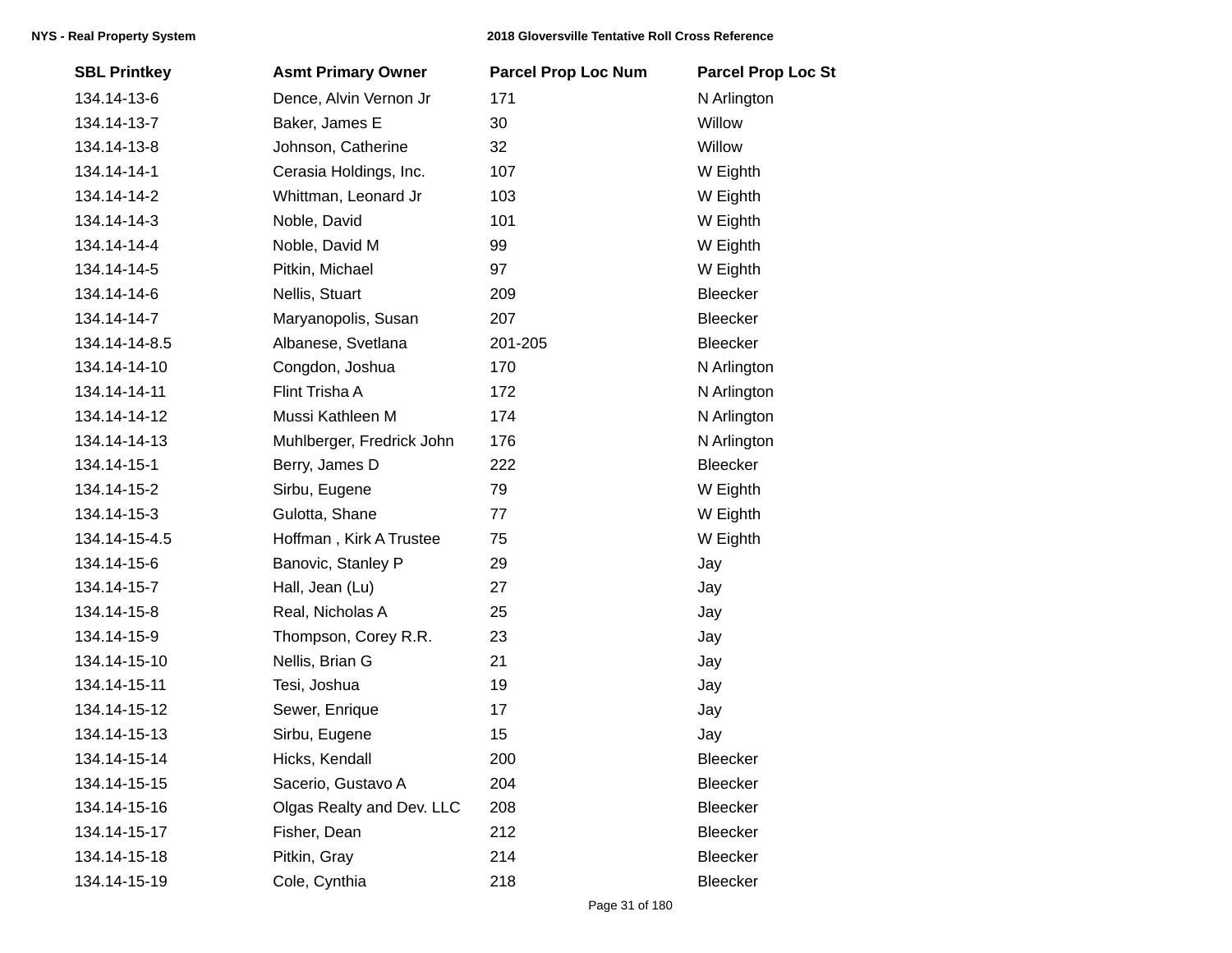| <b>SBL Printkey</b> | <b>Asmt Primary Owner</b>    | <b>Parcel Prop Loc Num</b> | <b>Parcel Prop Loc St</b> |
|---------------------|------------------------------|----------------------------|---------------------------|
| 134.14-16-1         | Roy, Rebecca A               | 40                         | Jay                       |
| 134.14-16-2         | <b>US Bank Trust NA</b>      | 67                         | W Eighth                  |
| 134.14-16-3         | Jaffa USA LLC, Yafa Davidov, | 65                         | Temple                    |
| 134.14-16-5         | Decker Nancy                 | 61                         | Temple                    |
| 134.14-16-6         | Cordone Alberta              | 59                         | Temple                    |
| 134.14-16-7         | Alikhan, Hani                | 57                         | Temple                    |
| 134.14-16-8         | Meyers, Albert C             | 53                         | Temple                    |
| 134.14-16-9         | Byrne, Tim M                 | 51                         | Temple                    |
| 134.14-16-10        | Sirbu, Eugene                | 49                         | Temple                    |
| 134.14-16-11        | Stortecky, Virginia M        | 47                         | Temple                    |
| 134.14-16-12        | Aldous, Jacqueline E         | 45                         | Temple                    |
| 134.14-16-13        | Town, Harry D                | 14                         | Jay                       |
| 134.14-16-14        | Insogna-Bugarin, Koreen M    | 16                         | Jay                       |
| 134.14-16-15        | DaCorsi, Bryon Matthew       | 20                         | Jay                       |
| 134.14-16-16        | <b>Talbott Ronald</b>        | 22                         | Jay                       |
| 134.14-16-17        | Fonda, Timothy               | 24                         | Jay                       |
| 134.14-16-18        | Hall, Harlan R Jr            | 26                         | Jay                       |
| 134.14-16-19        | Siarkowski, Linda A          | 28                         | Jay                       |
| 134.14-16-20        | Coco, Andrew S               | 30                         | Jay                       |
| 134.14-16-22        | Schur Housing LLC            | 38                         | Jay                       |
| 134.14-17-1         | Phair (Dec), Carol Clemente  | 63                         | W Eighth                  |
| 134.14-17-2         | Burrell, Arlene              | 59                         | W Eighth                  |
| 134.14-17-3         | D'Onofrio, Joseph            | 57                         | W Eighth                  |
| 134.14-17-4         | Akey, Randall                | 55                         | W Eighth                  |
| 134.14-17-5         | Hamel, Gina M                | 53                         | W Eighth                  |
| 134.14-17-6         | Bowers, Matthew H            | 49                         | W Eighth                  |
| 134.14-17-7         | Elmendorf, Dennis L Jr       | 47                         | W Eighth                  |
| 134.14-17-8         | St Louis, Rita               | 45                         | W Eighth                  |
| 134.14-17-9         | Track, William               | 11                         | Nelson                    |
| 134.14-17-10        | Hine, Joseph                 | 9                          | Nelson                    |
| 134.14-17-11        | Brown, Earl                  | $\overline{7}$             | Nelson                    |
| 134.14-17-12        | Funk, Charles G Jr           | 5                          | Nelson                    |
| 134.14-17-13        | Van Buren, Sylvia C          | 38                         | James                     |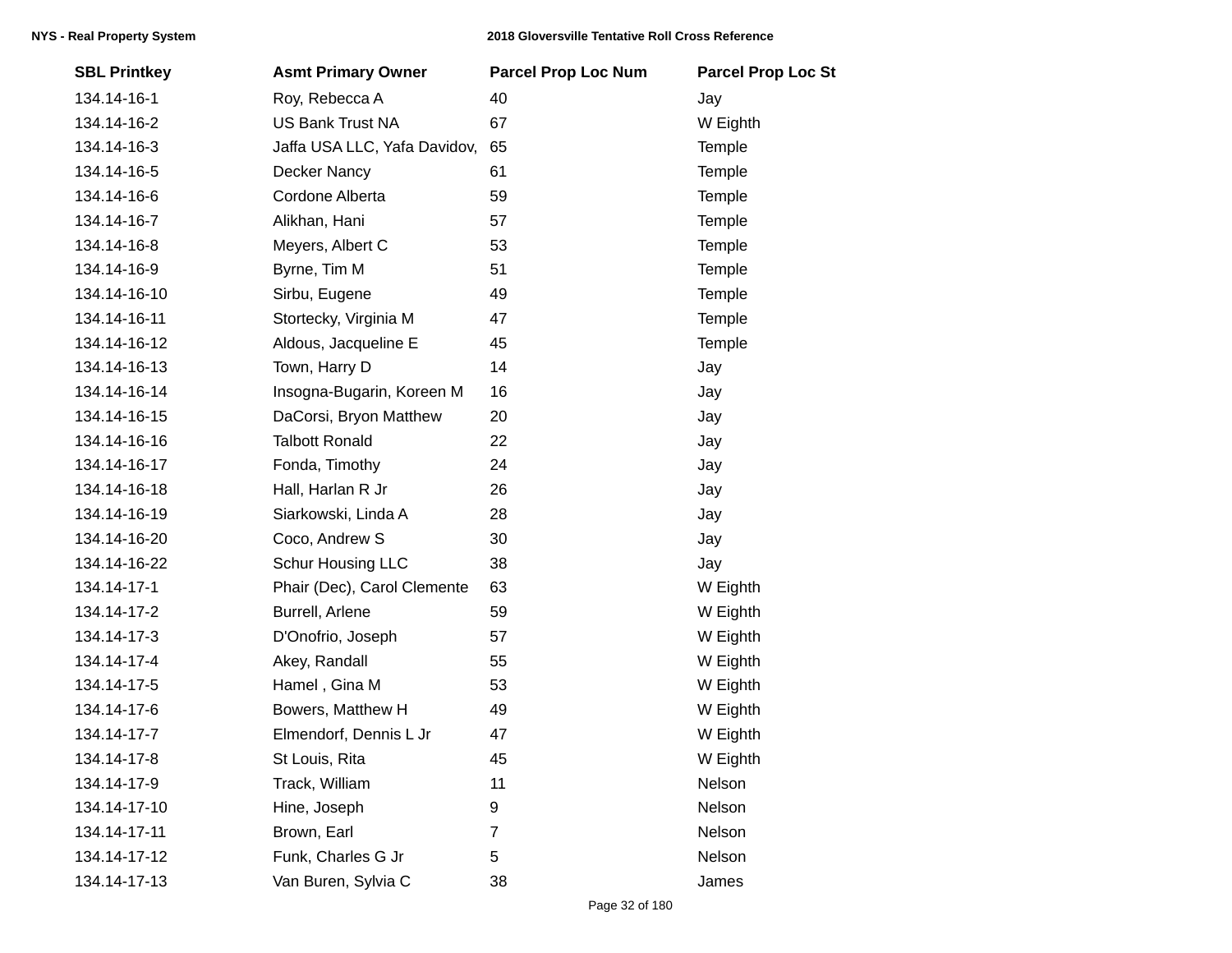| <b>SBL Printkey</b> | <b>Asmt Primary Owner</b>   | <b>Parcel Prop Loc Num</b> | <b>Parcel Prop Loc St</b> |
|---------------------|-----------------------------|----------------------------|---------------------------|
| 134.14-17-14        | Leveille, Andrea            | 40                         | James                     |
| 134.14-17-15        | Brown, Gail                 | 42                         | James                     |
| 134.14-17-16.1      | Tobes, Myles                | 48                         | James                     |
| 134.14-17-16.2      | Brown, Terry                | 46                         | James                     |
| 134.14-17-17        | Ruller, Jacob V (Dec)       | 50                         | James                     |
| 134.14-17-18        | Darling, Patrick A          | 52                         | James                     |
| 134.14-17-19        | Talcott, Albert Earl        | 54                         | James                     |
| 134.14-18-1.5       | Kicinski, Beau              | 35                         | W Eighth                  |
| 134.14-18-2         | Reccio, Jessica             | 31                         | W Eighth                  |
| 134.14-18-3         | Fonda, Jeanette             | 29                         | W Eighth                  |
| 134.14-18-4         | Renda, Robert               | 27                         | W Eighth                  |
| 134.14-18-5         | Levandusky, Trevelyn S (LU) | 25                         | W Eighth                  |
| 134.14-18-6         | M & T Bank                  | 23                         | W Eighth                  |
| 134.14-18-7         | Conine, Margaret J          | 63                         | Union                     |
| 134.14-18-8         | Maryanoplis James           | 61                         | Union                     |
| 134.14-18-9         | Mosetti, John               | 59                         | Union                     |
| 134.14-18-10        | Berg, Kendred               | 57                         | Union                     |
| 134.14-18-11        | Steenburg, Cindy W          | 55                         | Union                     |
| 134.14-18-12        | Belair-Yole, Leigh C        | 53                         | Union                     |
| 134.14-18-13        | Mac Vean, Dean A            | 51                         | Union                     |
| 134.14-18-14        | Nicholas, Joan M (LU)       | 49                         | Union                     |
| 134.14-18-15        | Litzinger, Kathleen         | 47                         | Union                     |
| 134.14-18-16        | Johnson, Victoria M         | 18                         | James                     |
| 134.14-18-17        | Jimenez Jonathan            | 20                         | James                     |
| 134.14-18-18        | <b>KJS Properties</b>       | 22                         | James                     |
| 134.14-18-19        | Van Alstine, Richard        | 24                         | James                     |
| 134.14-18-20        | Wager, Angela               | 26                         | James                     |
| 134.14-18-21        | Compani, Robert             | 30                         | James                     |
| 134.14-18-22        | Claire, Ira                 | 32                         | James                     |
| 134.14-18-23        | Hill Coti L                 | 34                         | James                     |
| 134.14-18-24        | Mc Intosh, Danielle         | 4                          | Nelson                    |
| 134.14-18-25        | Failing, John P             | 6                          | Nelson                    |
| 134.14-18-26        | Vanalstine, Richard         | 10                         | Early                     |
|                     |                             |                            |                           |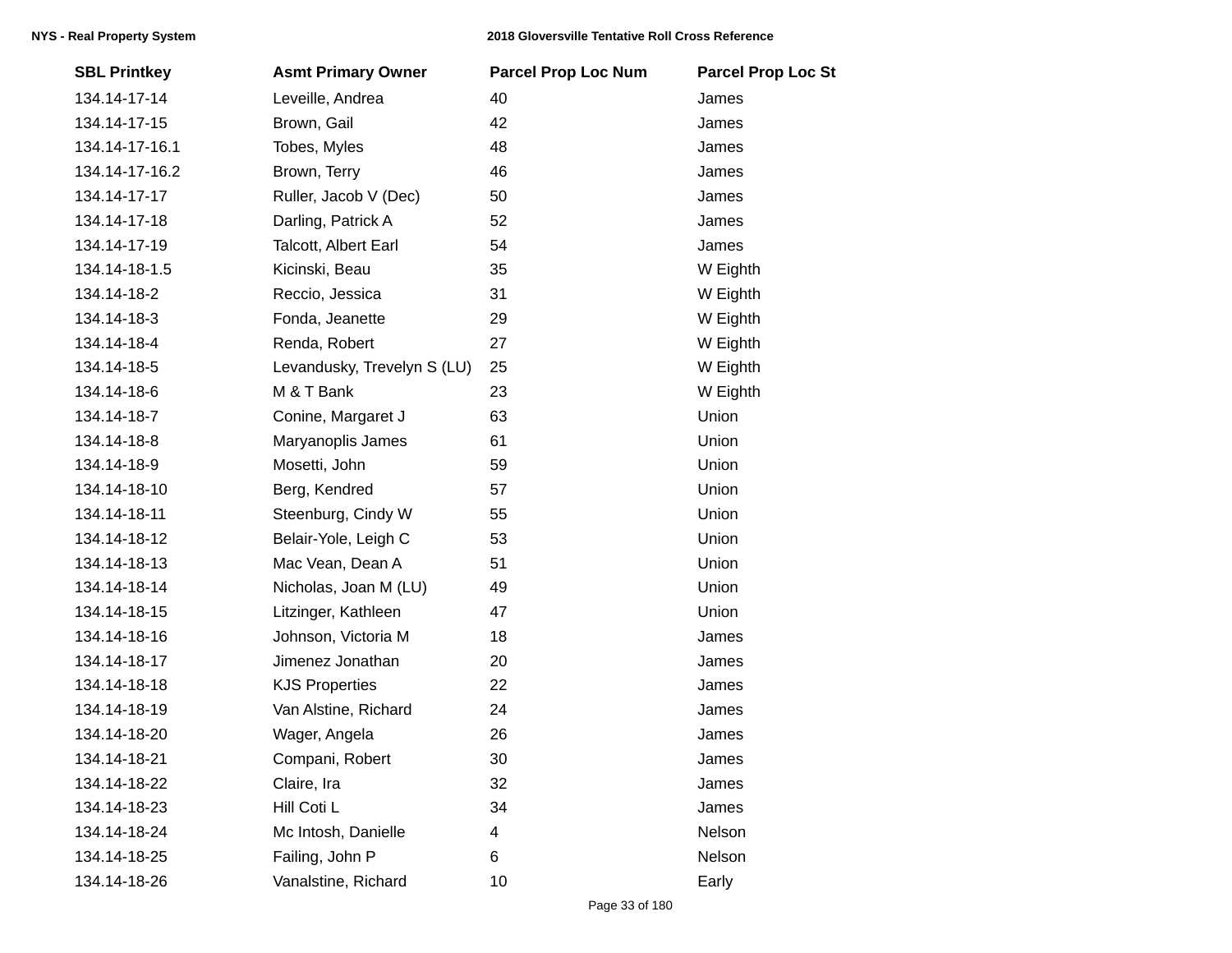| <b>SBL Printkey</b> | <b>Asmt Primary Owner</b>        | <b>Parcel Prop Loc Num</b> | <b>Parcel Prop Loc St</b> |
|---------------------|----------------------------------|----------------------------|---------------------------|
| 134.14-18-27        | Wilson, James                    | 9                          | Early                     |
| 134.14-18-28        | Heroth, Kimberly Jo              | $\overline{7}$             | Early                     |
| 134.14-18-29        | Rodeghier, Glenn A               | 5                          | Early                     |
| 134.14-18-30        | Linart, Timothy                  | 3                          | Early                     |
| 134.14-18-31        | Linart, Timothy                  | 10                         | Nelson                    |
| 134.14-18-32        | Belknap, Brian                   | 12                         | Nelson                    |
| 134.14-19-1         | <b>Wilkins Krystal</b>           | 17                         | W Eighth                  |
| 134.14-19-2         | Snyder, Mark T                   | 15                         | W Eighth                  |
| 134.14-19-3         | County of Fulton                 | 13                         | W Eighth                  |
| 134.14-19-4         | Krueger, Cindy A                 | 11                         | W Eighth                  |
| 134.14-19-5         | Putman, Ryan D                   | 9                          | W Eighth                  |
| 134.14-19-6         | Lewandowski, Joseph              | $\overline{7}$             | W Eighth                  |
| 134.14-19-7         | Dwyer, Thomas A                  | 309                        | N Main                    |
| 134.14-19-8         | Gotham, Marie A                  | 307                        | N Main                    |
| 134.14-19-9         | Salvione, Theodore J             | 305                        | N Main                    |
| 134.14-19-10        | <b>Brandow Marguerite</b>        | 301                        | N Main                    |
| 134.14-19-11        | Miller, Lucille                  | 6                          | Wood                      |
| 134.14-19-12        | Samrov, Stephen                  | 8                          | Wood                      |
| 134.14-19-13        | Van Nostrand, Lloyd Jr           | 10                         | Wood                      |
| 134.14-19-14        | Whitaker, Sylvia LU              | 12                         | Wood                      |
| 134.14-19-15        | Dufel, David H                   | 14                         | Wood                      |
| 134.14-20-1         | Ocean State Realty Corp          | 11                         | Wood                      |
| 134.14-20-2         | Sweeney, David R                 | 9                          | Wood                      |
| 134.14-20-3         | 18 West Street LLC               | $\overline{7}$             | Wood                      |
| 134.14-20-4         | Provost, Bertha                  | 295                        | N Main                    |
| 134.14-20-5         | Ott Mary Kate                    | 291                        | N Main                    |
| 134.14-20-6         | Smrtic, Michael                  | 289                        | N Main                    |
| 134.14-20-7         | Town & Country Properties LL 287 |                            | N Main                    |
| 134.14-20-8         | Smith, Karen                     | 285                        | N Main                    |
| 134.14-20-9         | White, Margaret                  | 279                        | N Main                    |
| 134.14-20-10.1      | <b>GBA Rental LLC</b>            | 4                          | James                     |
| 134.14-20-10.2      | Brooks, Karen                    | 275                        | N Main                    |
| 134.14-20-11        | <b>Emmanuel Baptist Church</b>   | 10                         | James                     |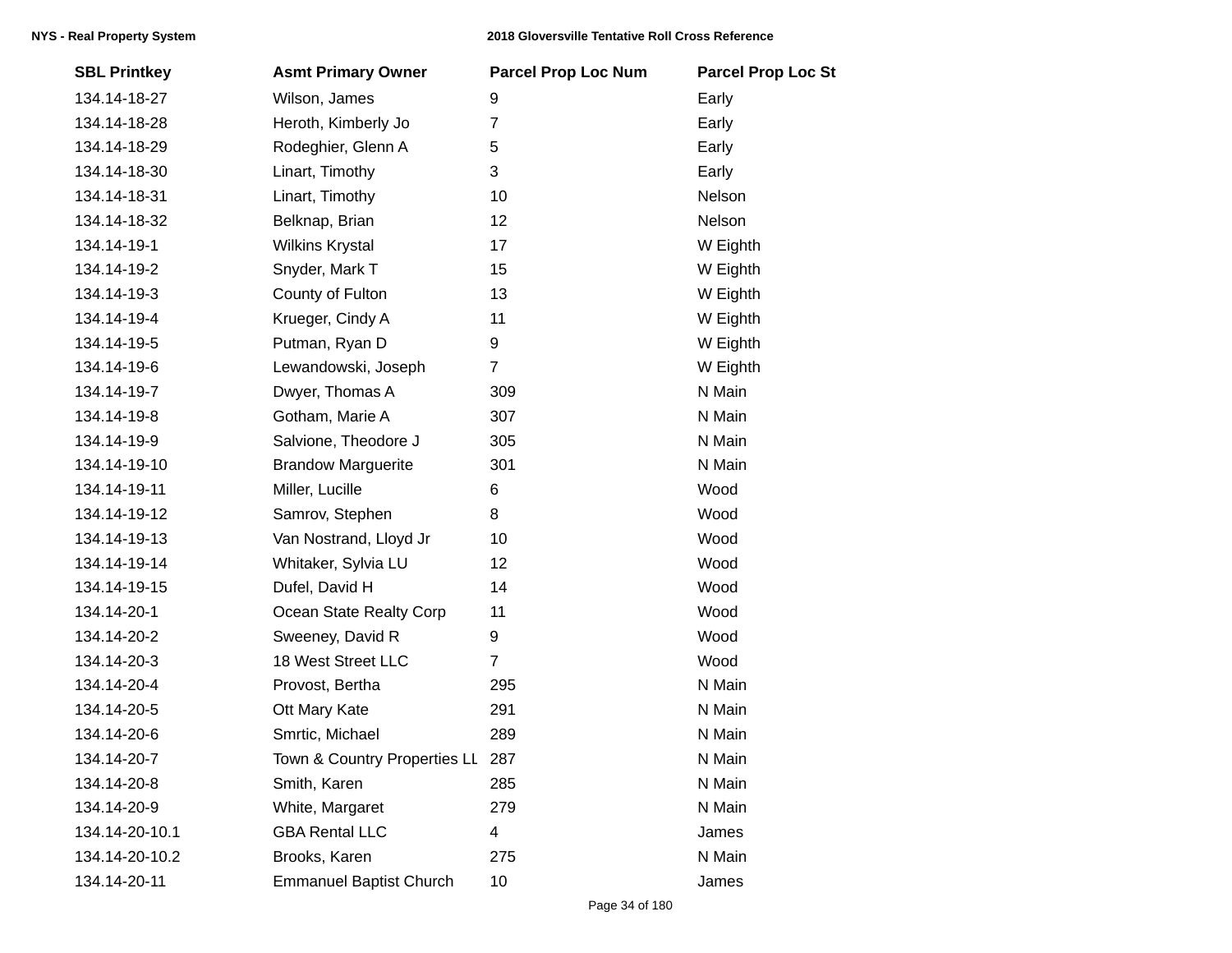| <b>SBL Printkey</b> | <b>Asmt Primary Owner</b>      | <b>Parcel Prop Loc Num</b> | <b>Parcel Prop Loc St</b> |
|---------------------|--------------------------------|----------------------------|---------------------------|
| 134.14-20-12.1      | <b>Emmanuel Baptist Church</b> | 12                         | James                     |
| 134.14-20-12.2      | Kibbe, Daniel W                | 52                         | Union                     |
| 134.14-20-13        | Lair, Lisa                     | 54                         | Union                     |
| 134.14-20-14        | Chizek, Joseph J (LU)          | 56                         | Union                     |
| 134.14-20-15        | Paz, William                   | 58                         | Union                     |
| 134.14-20-16        | Sweeney, Michael J             | 60                         | Union                     |
| 134.14-20-17        | Eagan, Teresa E                | 62                         | Union                     |
| 134.14-21-1         | Garcia, Robert E               | 62                         | Temple                    |
| 134.14-21-2         | Teneyck, Larry J               | 43                         | James                     |
| 134.14-21-3         | Perry, Bryan K                 | 41                         | James                     |
| 134.14-21-4         | Brown, Terry Jr                | 37                         | James                     |
| 134.14-21-5         | Flint, Audrey LU               | 33                         | James                     |
| 134.14-21-6         | Van Avery, Rita LU             | 31                         | James                     |
| 134.14-21-7         | O'Brien, Alice                 | 27                         | James                     |
| 134.14-21-8         | Etma, Jamila                   | 25                         | James                     |
| 134.14-21-9         | Bradt, Deca M                  | 23                         | James                     |
| 134.14-21-10        | Garren, Jennifer               | 21                         | James                     |
| 134.14-21-11        | Carman, Denise                 | 19                         | James                     |
| 134.14-21-12        | Mongato Anthony J              | 15                         | James                     |
| 134.14-21-14        | Adirondack Chamois Inc.        | 31                         | Union                     |
| 134.14-21-16        | <b>City Of Gloversville</b>    | 27                         | Union                     |
| 134.14-21-17        | Gardner, Renee                 | 46                         | Temple                    |
| 134.14-21-18        | Aldous Jacqueline (LU)         | 48                         | Temple                    |
| 134.14-21-19        | Crisafulli, Fernando           | 50                         | Temple                    |
| 134.14-21-20        | Smith, John                    | 56                         | Temple                    |
| 134.14-21-21        | Van Nostrand, William J II     | 60                         | Temple                    |
| 134.14-22-1         | Coffin Michael R               | 11                         | James                     |
| 134.14-22-2         | Stanyon, Donald F Jr           | 9                          | James                     |
| 134.14-22-3         | Abraham, Eddy G                | 263                        | N Main                    |
| 134.14-22-4         | <b>Kared Corporation</b>       | 253                        | N Main                    |
| 134.14-23-1         | Vaughn, William A              | 260                        | N Main                    |
| 134.15-1-1.5        | <b>Clark Trading Corp</b>      | 358                        | N Main                    |
| 134.15-1-2          | Novak, Anneliese               | 346                        | N Main                    |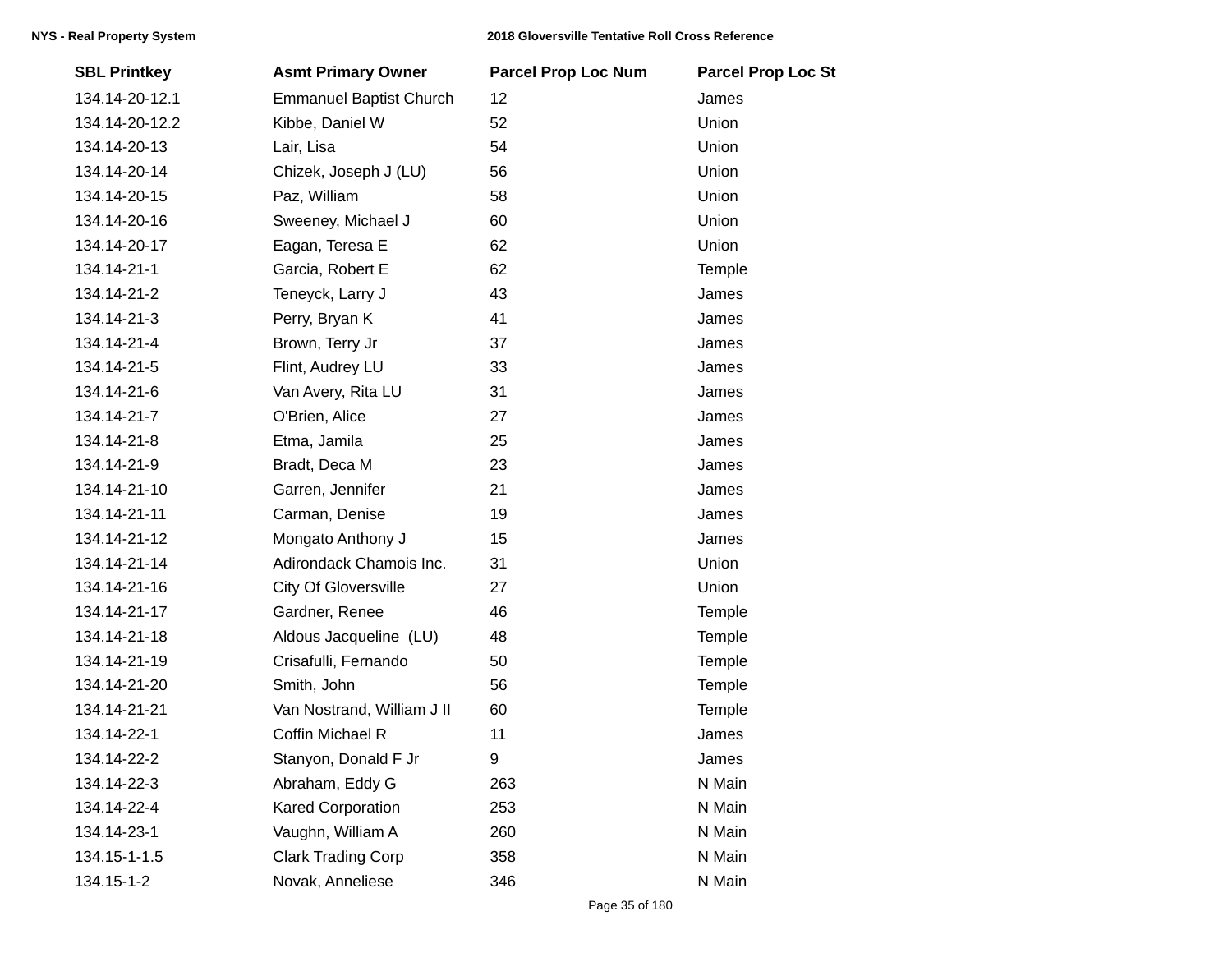| <b>SBL Printkey</b> | <b>Asmt Primary Owner</b>  | <b>Parcel Prop Loc Num</b> | <b>Parcel Prop Loc St</b> |
|---------------------|----------------------------|----------------------------|---------------------------|
| 134.15-1-3          | Community Research & Dev ( | 350                        | N Main                    |
| 134.15-1-4          | Johnson, Eric              | 352                        | N Main                    |
| 134.15-2-2          | Glencoe Leather Corp       | $\overline{7}$             | Glenwood                  |
| 134.15-2-3          | Alling, Marc               | 25                         | E Ninth                   |
| 134.15-2-5          | Maxian, Janette E          | 21                         | E Ninth                   |
| 134.15-2-6          | Tiffany's Hair Salon Inc   | 19                         | E Ninth                   |
| 134.15-3-1          | Ward, Patricia A           | 10                         | Glenwood                  |
| 134.15-3-2          | Barajas, Ramiro Jr         | 11                         | <b>Burlington</b>         |
| 134.15-3-3          | Badjie, Lamin              | 9                          | <b>Burlington</b>         |
| 134.15-3-4          | O'Brien, Taryn AR          | $\overline{7}$             | <b>Burlington</b>         |
| 134.15-3-5          | Marshall William J         | 5                          | <b>Burlington</b>         |
| 134.15-3-6          | Ross, Ralph                | 3                          | <b>Burlington</b>         |
| 134.15-3-7          | Johnson, Timothy R         | $\mathbf{1}$               | <b>Burlington</b>         |
| 134.15-3-9          | Johnson, Robert P          | 31                         | E Ninth                   |
| 134.15-3-11         | Van Horn, Clifford         | 8                          | Glenwood                  |
| 134.15-4-1          | Dorman, Susan C            | 14                         | <b>Burlington</b>         |
| 134.15-4-2.5        | Sudden Venture LLC         | 189                        | Kingsboro                 |
| 134.15-4-3          | Guntert, Joshua M          | 10                         | <b>Burlington</b>         |
| 134.15-4-4          | Cook, Ann LU               | 12                         | <b>Burlington</b>         |
| 134.15-5-1          | Miner, Lawrence S          | 184                        | Kingsboro                 |
| 134.15-5-2          | Harrington, Jason          | 8                          | Newman                    |
| 134.15-5-3          | Henze, Robert              | 10                         | Newman                    |
| 134.15-5-4          | Meinecke, Carol D          | 12                         | Newman                    |
| 134.15-5-6          | Fisher, Robert E           | 16                         | Newman                    |
| 134.15-5-7          | <b>Bier Dennis Jose</b>    | 18                         | Newman                    |
| 134.15-5-8          | Wieczenski, Kristen        | 20                         | Newman                    |
| 134.15-5-9          | Ward, Michael J            | 22                         | Newman                    |
| 134.15-5-10         | Czupryk, Paul J            | 24                         | Newman                    |
| 134.15-5-11         | Slovack, John              | 26                         | Newman                    |
| 134.15-5-12         | Foley, Owen P              | 28                         | Newman                    |
| 134.15-5-13         | Fisher, Richard M          | 30                         | Newman                    |
| 134.15-5-14         | Massacesi, Jeanne          | 31                         | Franklin                  |
| 134.15-5-15         | Mc Cue, Virginia           | 29                         | Franklin                  |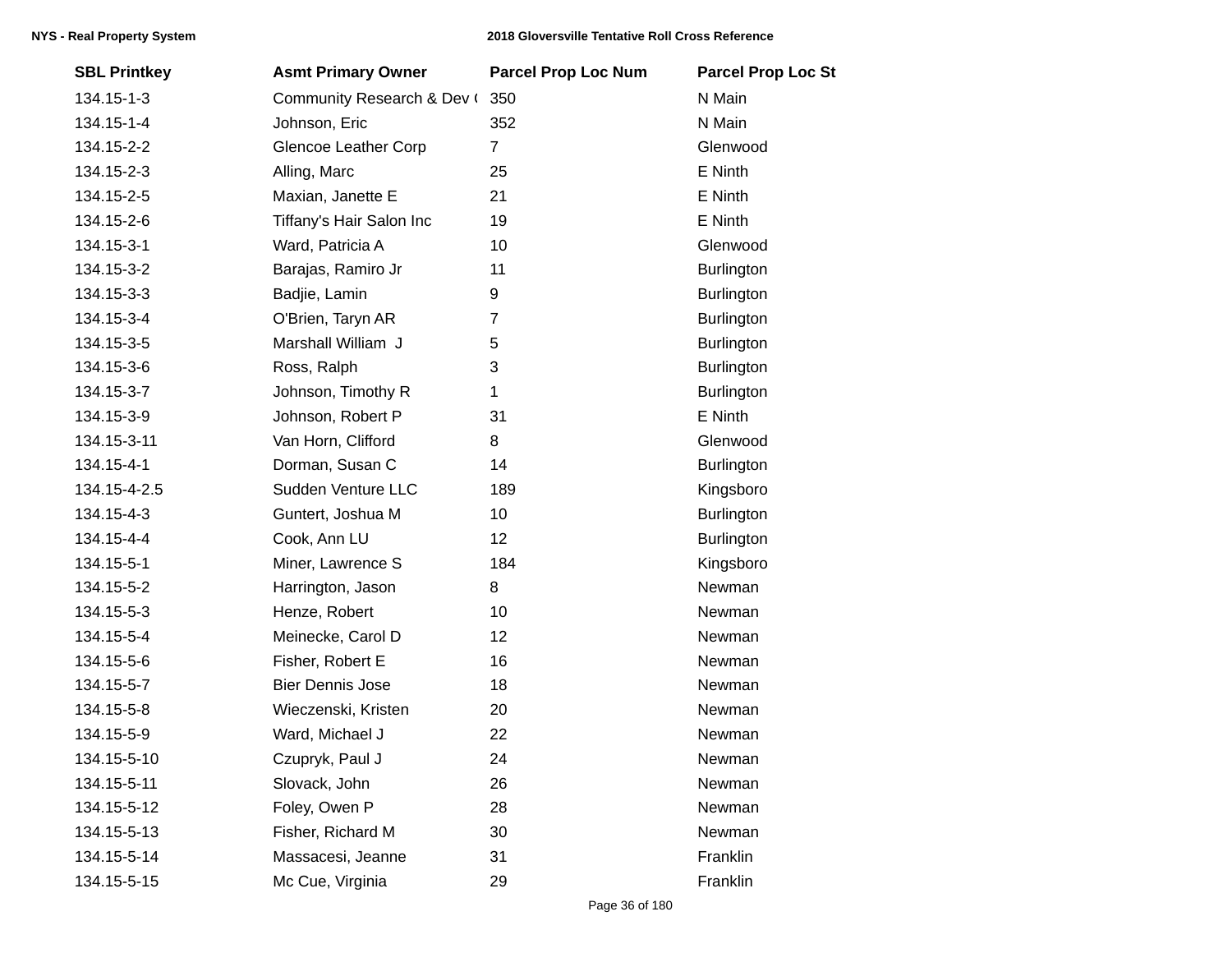| <b>SBL Printkey</b> | <b>Asmt Primary Owner</b>   | <b>Parcel Prop Loc Num</b> | <b>Parcel Prop Loc St</b> |
|---------------------|-----------------------------|----------------------------|---------------------------|
| 134.15-5-16         | Schmidtmann Timothy R       | 27                         | Franklin                  |
| 134.15-5-17         | Morey, Simeon J Jr          | 25                         | Franklin                  |
| 134.15-5-18         | Paparella-Voorhees, Shae-Le | 23                         | Franklin                  |
| 134.15-5-19         | Brockhum, Antoinette M      | 21                         | Franklin                  |
| 134.15-5-20         | Page, Chanel L              | 19                         | Franklin                  |
| 134.15-5-21         | Kuhne, Ellen                | 17                         | Franklin                  |
| 134.15-5-22         | Ryder, Stephen              | 15                         | Franklin                  |
| 134.15-5-23         | Hockford, Lawrence B        | 13                         | Franklin                  |
| 134.15-5-24         | Luberto Bradley             | 11                         | Franklin                  |
| 134.15-5-25         | Bonfey, William             | 9                          | Franklin                  |
| 134.15-5-26         | 178 Kingsboro Ave. Corp     | 178                        | Kingsboro                 |
| 134.15-5-27         | <b>Gateway United</b>       | 180                        | Kingsboro                 |
| 134.15-5-28         | Weidman, Larry              | 182                        | Kingsboro                 |
| 134.15-6-1          | Sleezer, Stephen            | 35                         | Franklin                  |
| 134.15-6-2          | Tracy, Jennie               | 37                         | Franklin                  |
| 134.15-6-3          | Horton, Nancy               | 39                         | Franklin                  |
| 134.15-6-4          | Paul, Michelle A            | 41                         | Franklin                  |
| 134.15-6-5          | Mauro, Stephen Jr           | 43                         | Franklin                  |
| 134.15-6-8          | Mauro, Stephen E Jr         | 49                         | Franklin                  |
| 134.15-7-1.5        | Ferraro, Glenn D Jr.        | 53                         | Franklin                  |
| 134.15-7-4          | Hathaway, Elizabeth A       | 59                         | Franklin                  |
| 134.15-8-1          | Samson, Angel               | 342                        | N Main                    |
| 134.15-8-2          | Murphy, Thomas H            | 6                          | E Ninth                   |
| 134.15-8-3          | Thakker, Dilip M            | 10                         | E Ninth                   |
| 134.15-8-4          | Hill, Mary A                | 12                         | E Ninth                   |
| 134.15-8-5          | Borden-Palumbo, Suzanne R   | 21                         | E Eighth                  |
| 134.15-8-6          | Paciolla, Carol             | 23                         | E Eighth                  |
| 134.15-8-7          | Paris, Charles W Jr         | 27                         | E Eighth                  |
| 134.15-8-8          | Bruce, Michael J            | 29                         | E Eighth                  |
| 134.15-8-9          | Samrov, Kimberly            | 24                         | E Ninth                   |
| 134.15-8-10         | Johnson, Alyssa R           | 26                         | E Ninth                   |
| 134.15-8-11         | Schwed, Richard J           | 30                         | E Ninth                   |
| 134.15-8-12         | Miranda, Stephen R          | 45                         | E Eighth                  |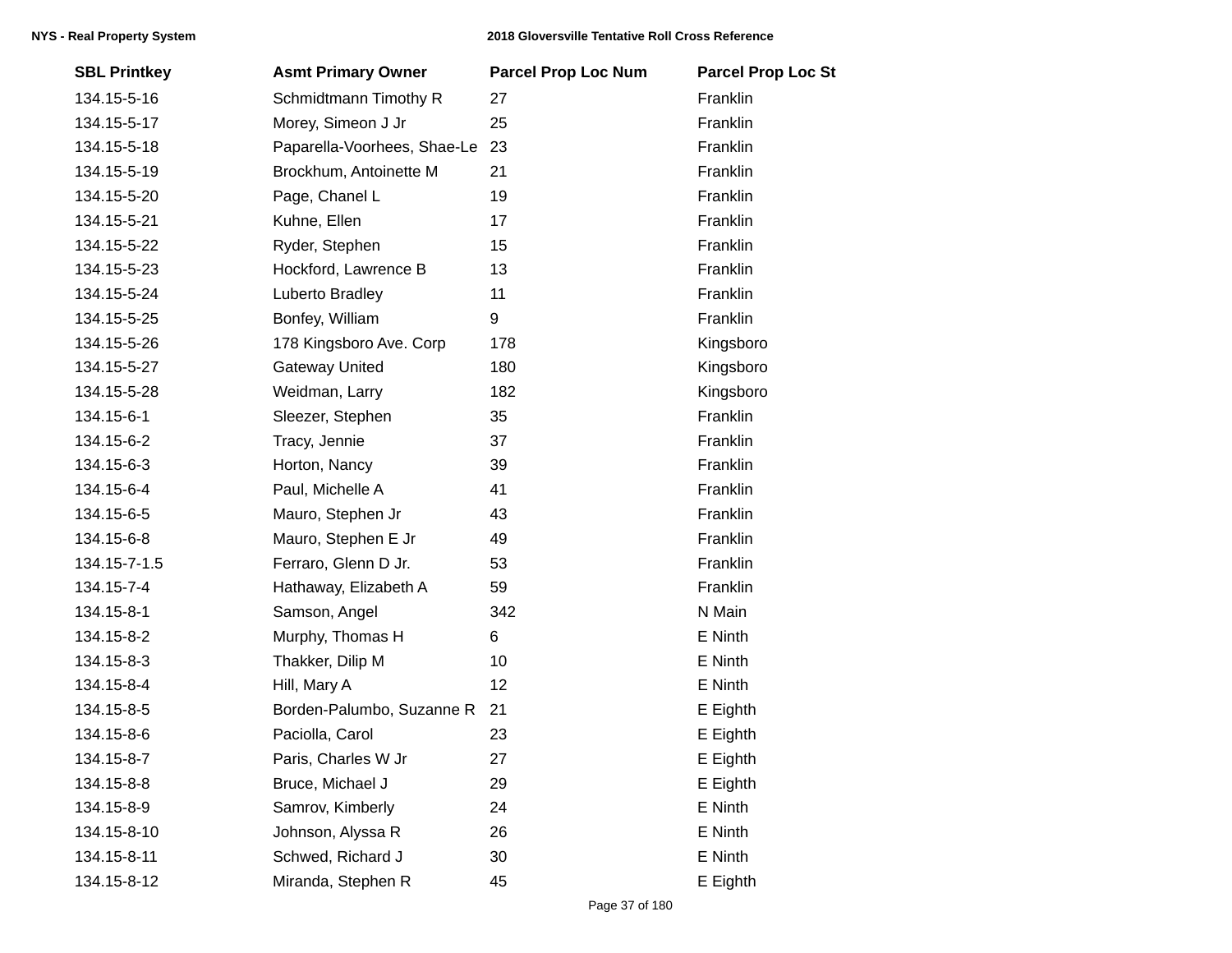| <b>SBL Printkey</b> | <b>Asmt Primary Owner</b>  | <b>Parcel Prop Loc Num</b> | <b>Parcel Prop Loc St</b> |
|---------------------|----------------------------|----------------------------|---------------------------|
| 134.15-8-14         | Sheffer, Jennifer Ann      | 53                         | E Eighth                  |
| 134.15-8-15         | Boljanac, Jovan            | 173                        | Kingsboro                 |
| 134.15-8-16         | Sinatra, Deborah A         | 4                          | <b>Burlington</b>         |
| 134.15-8-17         | Jones, Marjorie            | 6                          | <b>Burlington</b>         |
| 134.15-8-18         | Brower, Anita L            | 181                        | Kingsboro                 |
| 134.15-8-19         | Rumrill, Cindy             | 177                        | Kingsboro                 |
| 134.15-8-20         | Mosher, Arthur L           | 175                        | Kingsboro                 |
| 134.15-8-21         | Stock, Theresa             | 171                        | Kingsboro                 |
| 134.15-8-22         | Almawaldi Realty LLC       | 169                        | Kingsboro                 |
| 134.15-8-23         | Homestead Mgt & Develop LL | 63                         | E Eighth                  |
| 134.15-8-24         | Isabella, Patricia         | 59                         | E Eighth                  |
| 134.15-8-25         | Roberts, Andrea G          | 57                         | E Eighth                  |
| 134.15-8-26         | Rooney, Michael R          | 51                         | E Eighth                  |
| 134.15-8-27         | Boucher, Richard J         | 43                         | E Eighth                  |
| 134.15-8-28         | Connolly, Jennifer N       | 41                         | E Eighth                  |
| 134.15-8-29         | Stroughn, Christopher      | 37                         | E Eighth                  |
| 134.15-8-30         | Burgess, Linda             | 33                         | E Eighth                  |
| 134.15-8-31         | Hill, Mary A               | 19                         | E Eighth                  |
| 134.15-8-32         | Cerasia Holdings, Inc      | 13                         | E Eighth                  |
| 134.15-8-33         | Jimenez Juan               | 11                         | E Eighth                  |
| 134.15-8-34         | Mycarmycar LLC             | $\overline{7}$             | E Eighth                  |
| 134.15-8-37.5       | Ocean State Realty Corp    | $1 - 5$                    | E Eighth                  |
| 134.15-8-39         | 244 Bleecker St Inc        | 336                        | N Main                    |
| 134.15-8-40         | Kennedy, Robert L          | 338                        | N Main                    |
| 134.15-8-41         | Aguilera, Timothy          | 340                        | N Main                    |
| 134.15-9-1          | Clet, Eufemio F            | 172                        | Kingsboro                 |
| 134.15-9-2          | Capparello, Amy S          | 8                          | Franklin                  |
| 134.15-9-3          | Schuh, Aaron Jon           | 10                         | Franklin                  |
| 134.15-9-4          | Skilling, John P           | 12                         | Franklin                  |
| 134.15-9-5          | Johnson Kevin              | 14                         | Franklin                  |
| 134.15-9-6          | Le Fever, Jeannine J (LU)  | 16                         | Franklin                  |
| 134.15-9-7          | Prew, Laura                | 18                         | Franklin                  |
| 134.15-9-8          | Blunck, Lucille H          | 20                         | Franklin                  |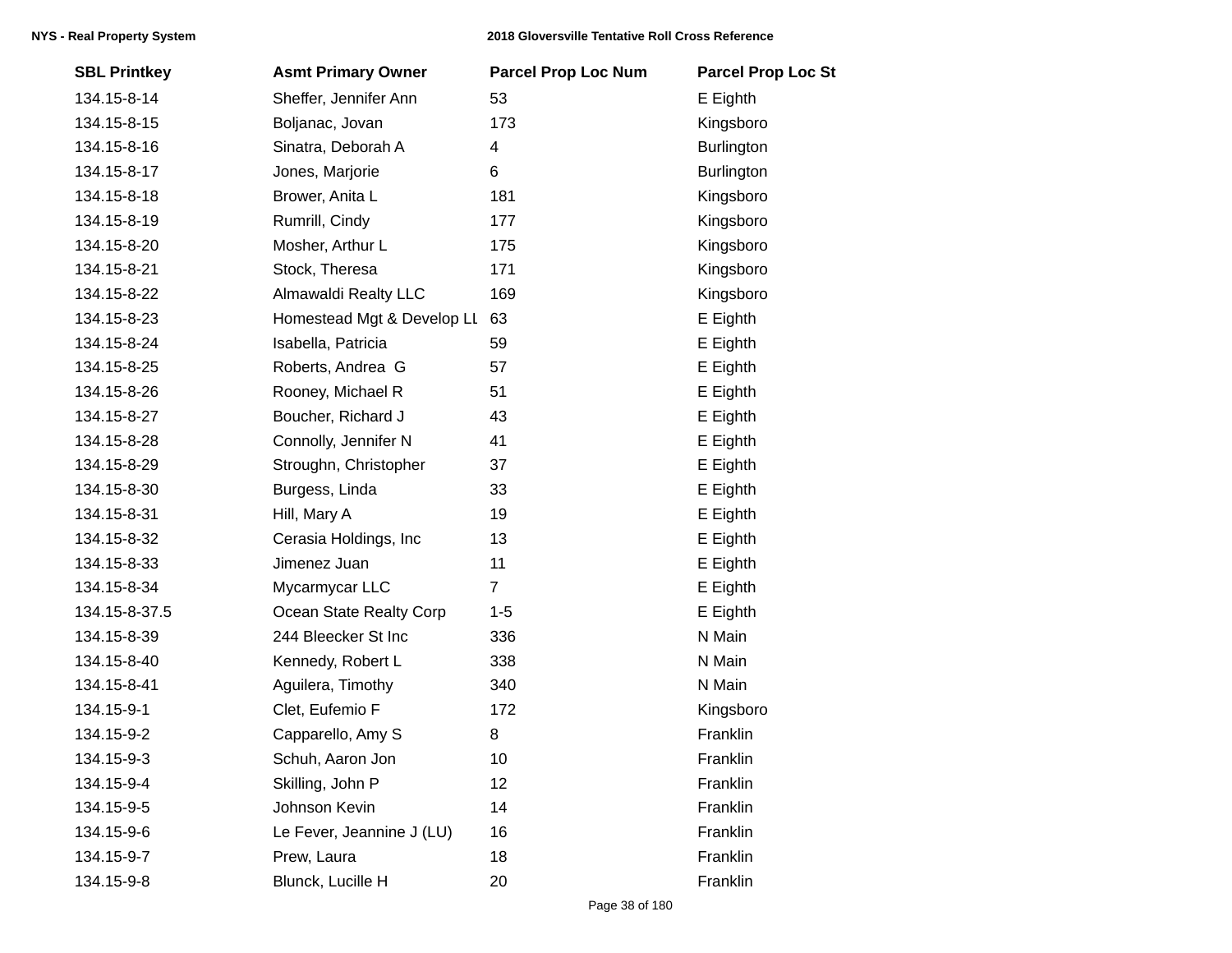| <b>SBL Printkey</b> | <b>Asmt Primary Owner</b>    | <b>Parcel Prop Loc Num</b> | <b>Parcel Prop Loc St</b> |
|---------------------|------------------------------|----------------------------|---------------------------|
| 134.15-9-9          | Mc Allister, Jeannine        | 22                         | Franklin                  |
| 134.15-9-10         | <b>Brownell Jennifer</b>     | 24                         | Franklin                  |
| 134.15-9-11         | Palma, Olga                  | 26                         | Franklin                  |
| 134.15-9-12         | Potter, Charles              | 28                         | Franklin                  |
| 134.15-9-14         | Gentile, Adele               | 32                         | Franklin                  |
| 134.15-9-16         | Del Costello, Michael        | 33                         | Walnut                    |
| 134.15-9-17         | Savage, Kirk W               | 31                         | Walnut                    |
| 134.15-9-18         | Cline, Lawrence R            | 29                         | Walnut                    |
| 134.15-9-19         | Chittenden, Andrea           | 27                         | Walnut                    |
| 134.15-9-20         | Eckler, John                 | 25                         | Walnut                    |
| 134.15-9-21         | Wagar, Donald E              | 23                         | Walnut                    |
| 134.15-9-22         | Alaytah, Rania               | 21                         | Walnut                    |
| 134.15-9-23         | Armstrong, Jason             | 19                         | Walnut                    |
| 134.15-9-24         | Billa, Donald                | 17                         | Walnut                    |
| 134.15-9-25         | Richardson Lynn              | 15                         | Walnut                    |
| 134.15-9-26         | Ayres, Debra E               | 13                         | Walnut                    |
| 134.15-9-27         | Marlitt, Harold Jr           | 11                         | Walnut                    |
| 134.15-9-28         | David, Edward                | 9                          | Walnut                    |
| 134.15-9-29         | Halloran, Daniel             | 5                          | Walnut                    |
| 134.15-9-30         | Brooks, Karen                | 162                        | Kingsboro                 |
| 134.15-9-31         | Pantazopolous Trust, Georgia | 164                        | Kingsboro                 |
| 134.15-9-32         | Pantazopoulos, Demetra       | 166                        | Kingsboro                 |
| 134.15-9-33         | Russitano, Anthony           | 168                        | Kingsboro                 |
| 134.15-9-34         | Florence, Charles            | 170                        | Kingsboro                 |
| 134.15-10-1         | Schopmeier, Lee              | 34                         | Franklin                  |
| 134.15-10-2         | Cassell, Shawn P             | 36                         | Franklin                  |
| 134.15-10-3         | Lavada, Terry                | 38                         | Franklin                  |
| 134.15-10-5         | Queeney-Vadney, Lisa         | 42                         | Franklin                  |
| 134.15-10-6.5       | Quackenbush, Douglas         | 44                         | Franklin                  |
| 134.15-10-10        | Cadoret Michael D            | 45                         | Walnut                    |
| 134.15-10-11        | Riddle, Stephanie P          | 43                         | Walnut                    |
| 134.15-10-12        | Warner, William I Jr         | 41                         | Walnut                    |
| 134.15-10-13        | Van Nostrand II, William J   | 39                         | Walnut                    |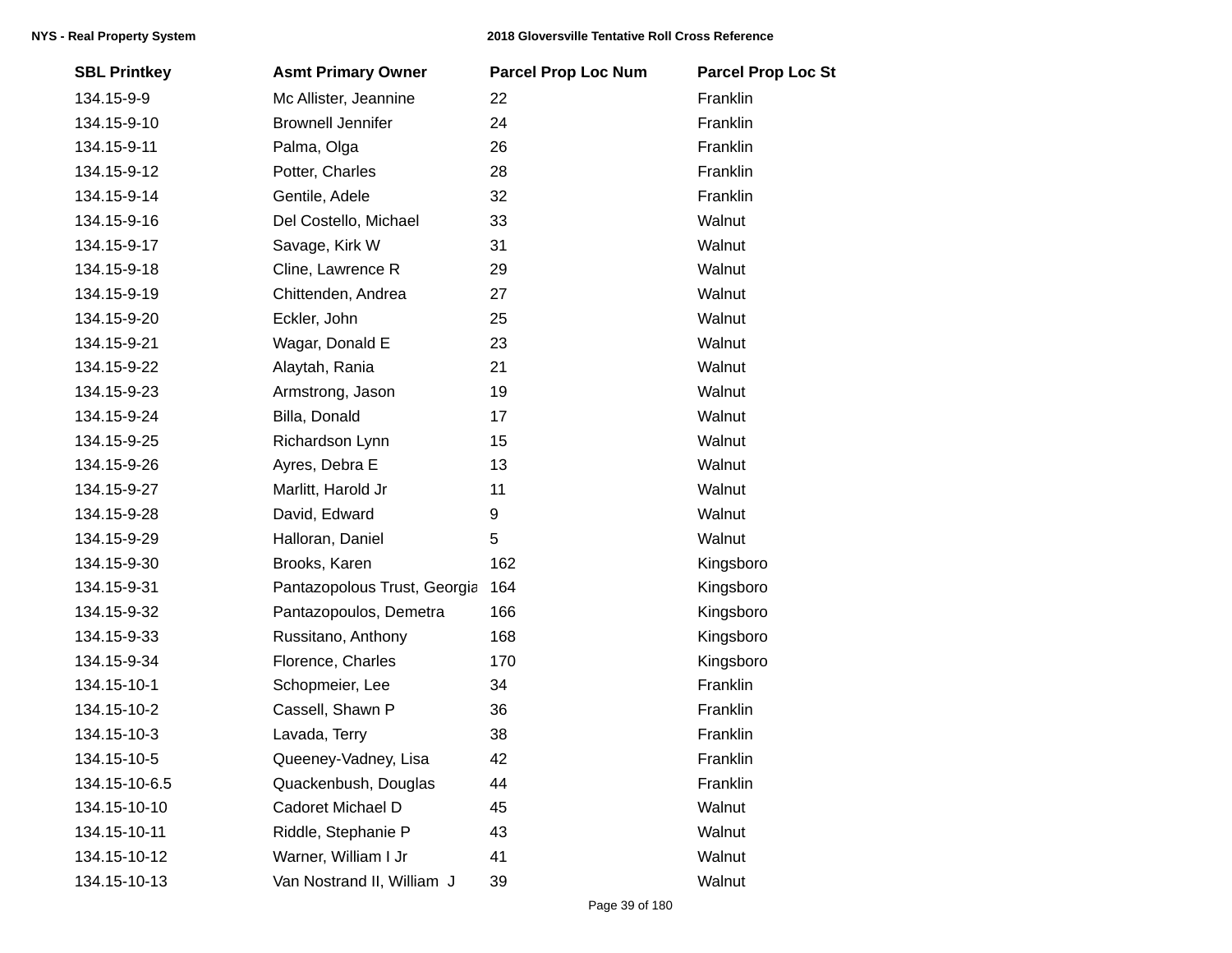| <b>SBL Printkey</b> | <b>Asmt Primary Owner</b> | <b>Parcel Prop Loc Num</b> | <b>Parcel Prop Loc St</b> |
|---------------------|---------------------------|----------------------------|---------------------------|
| 134.15-10-14        | Kexel, Edward             | 37                         | Walnut                    |
| 134.15-10-15        | Wrabel, Stephen M         | 18                         | Lawrence                  |
| 134.15-11-1         | Williams, Durinda         | 50                         | Franklin                  |
| 134.15-11-2         | De Cristofaro, Gary       | 52                         | Franklin                  |
| 134.15-11-3         | De Cristofaro Gary J      | 54                         | Franklin                  |
| 134.15-11-5         | Dukeman, Susan            | 33                         | <b>University</b>         |
| 134.15-11-6         | Dukeman, Susan            | 23                         | University                |
| 134.15-11-7         | Drobish, Marki            | 57                         | Walnut                    |
| 134.15-11-8         | Drobish, Marki            | 55                         | Walnut                    |
| 134.15-11-9         | Kissinger, Frona M        | 53                         | Walnut                    |
| 134.15-12-1         | Hoover, Kenneth L         | 44                         | University                |
| 134.15-13-1         | Insognia, Michael         | 71                         | Walnut                    |
| 134.15-13-2         | Nellis, Gerald R          | 74                         | Walnut                    |
| 134.15-14-1         | Robison And Smith Inc     | 331                        | N Main                    |
| 134.15-14-2         | Sirbu, Eugene             | 311                        | N Main                    |
| 134.15-15-2         | Bowers, Richard           | 10                         | E Eighth                  |
| 134.15-15-3         | Steding, Belinda M        | 12                         | E Eighth                  |
| 134.15-15-4         | Bornt, Andrew J           | 16                         | E Eighth                  |
| 134.15-15-5         | Chamberlain, Duane C      | 18                         | E Eighth                  |
| 134.15-15-6         | Colby, Beverly            | 22                         | E Eighth                  |
| 134.15-15-7         | Shankweiler, Raymond      | 24                         | E Eighth                  |
| 134.15-15-8         | Locke, Juanita            | 28                         | E Eighth                  |
| 134.15-15-9         | La Vallee, Shirley E      | 32                         | E Eighth                  |
| 134.15-15-10        | Roten, Harry              | 34                         | E Eighth                  |
| 134.15-15-11        | Bechard, Robert J         | 83                         | Helwig                    |
| 134.15-15-12        | White, Harley             | 81                         | Helwig                    |
| 134.15-15-15        | Kluska, Phyllis           | 77                         | Helwig                    |
| 134.15-15-16        | Frasier Debra L           | 75                         | Helwig                    |
| 134.15-15-17        | King, Dayton              | 27                         | Seventh                   |
| 134.15-15-18        | Satterlee, Gene A         | 25                         | Seventh                   |
| 134.15-15-19        | Hansen, Charles A Jr      | 21                         | Seventh                   |
| 134.15-15-21.5      | Clemente, Catherine LU    | 17                         | Seventh                   |
| 134.15-15-22        | Marshall, Robert          | 15                         | Seventh                   |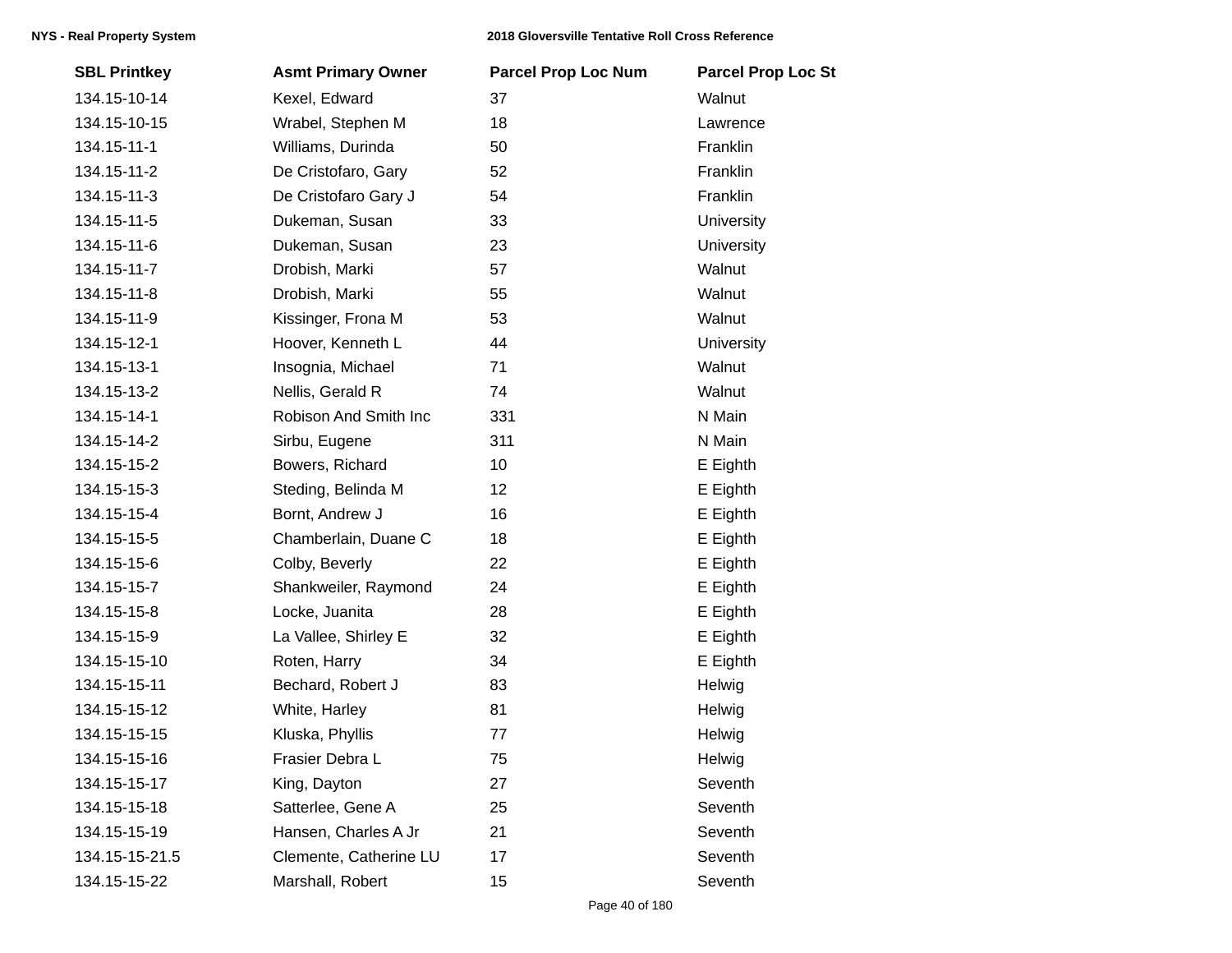| <b>SBL Printkey</b> | <b>Asmt Primary Owner</b>  | <b>Parcel Prop Loc Num</b> | <b>Parcel Prop Loc St</b> |
|---------------------|----------------------------|----------------------------|---------------------------|
| 134.15-15-23        | La Porta Nancy E (LU)      | 11                         | Seventh                   |
| 134.15-15-24        | Izzo, Charles Scott        | $\boldsymbol{9}$           | Seventh                   |
| 134.15-15-25        | Hockford, Lawrence B       | $\overline{7}$             | Seventh                   |
| 134.15-15-26        | N Main M E Church Assoc    | 316                        | N Main                    |
| 134.15-16-1         | Griffiths, Tye Preston     | 312                        | N Main                    |
| 134.15-16-2         | Pestana, Luis              | 6                          | Seventh                   |
| 134.15-16-3         | Yost, Anna May             | 8                          | Seventh                   |
| 134.15-16-4         | Garnier, Lawrence          | 10                         | Seventh                   |
| 134.15-16-5         | Leo, Ronnie A              | 12                         | Seventh                   |
| 134.15-16-6         | Shanahan, Rosemary M       | 14                         | Seventh                   |
| 134.15-16-7         | Shanahan, Scott R          | 16                         | Seventh                   |
| 134.15-16-8         | Sacerio, Gustavo           | 18                         | Seventh                   |
| 134.15-16-9         | Simmons, Lee Daniel        | 20                         | Seventh                   |
| 134.15-16-10        | Sacerio, Gustavo           | 22                         | Seventh                   |
| 134.15-16-11.5      | Lee, Richard               | 24                         | Seventh                   |
| 134.15-16-12        | Hockford, Lawrence B       | 28                         | Seventh                   |
| 134.15-16-13        | Bonfey, Charles Estate     | 65                         | Helwig                    |
| 134.15-16-16        | Valachovic, Andrew         | 59                         | Helwig                    |
| 134.15-16-17        | Snell, Linda               | 57                         | Helwig                    |
| 134.15-16-18        | Tedesco, Cheryl            | 55                         | Helwig                    |
| 134.15-16-19        | Clemons, Nicole            | 33                         | Sixth                     |
| 134.15-16-20        | Brooks, Suzanne            | 31                         | Sixth                     |
| 134.15-16-21        | Loucks, Jordon             | 29                         | Sixth                     |
| 134.15-16-22        | Truesdell, Wallace (Lu)    | 27                         | Sixth                     |
| 134.15-16-23        | Diminiace, Oktavian        | 23                         | Sixth                     |
| 134.15-16-24        | Gandia, Nadine Trustee     | 21                         | Sixth                     |
| 134.15-16-25        | Beckford, Taisha F         | 19                         | Sixth                     |
| 134.15-16-26        | Albadawi Mohammad Louay    | 17                         | Sixth                     |
| 134.15-16-27        | Capparello, Patricia       | 15                         | Sixth                     |
| 134.15-16-28        | Mayer Lisa D               | 13                         | Sixth                     |
| 134.15-16-29        | <b>PBRS Properties LLC</b> | 11                         | Sixth                     |
| 134.15-16-30        | Flint, Matt                | 9                          | Sixth                     |
| 134.15-16-31        | Brooks, Michael            | $\overline{7}$             | Sixth                     |
|                     |                            |                            |                           |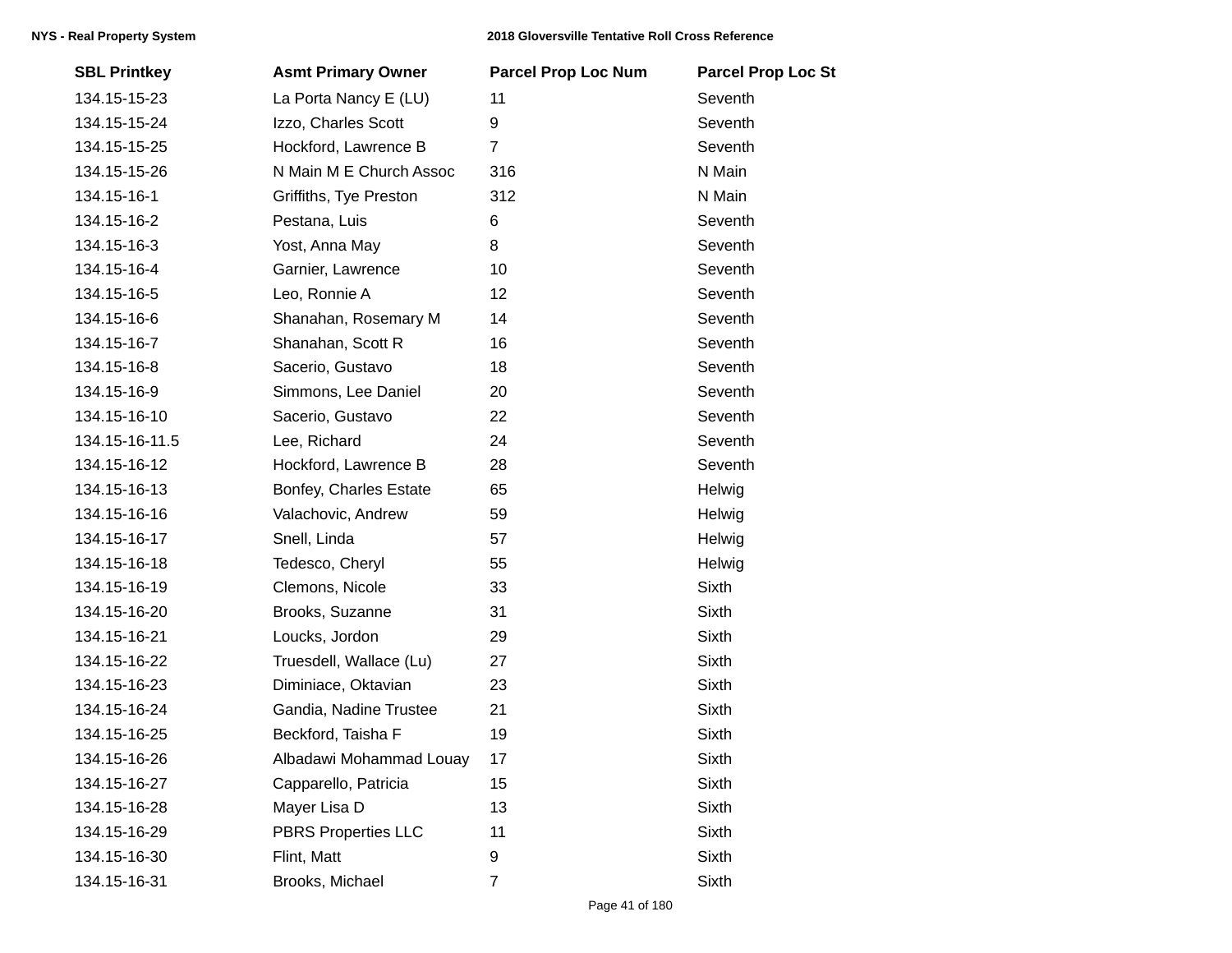| <b>SBL Printkey</b> | <b>Asmt Primary Owner</b> | <b>Parcel Prop Loc Num</b> | <b>Parcel Prop Loc St</b> |
|---------------------|---------------------------|----------------------------|---------------------------|
| 134.15-16-32        | Meher, Heidi L            | 5                          | <b>Sixth</b>              |
| 134.15-16-33        | Russell, Joseph M         | 294                        | N Main                    |
| 134.15-16-34        | Shi, Nan                  | 296                        | N Main                    |
| 134.15-16-35        | Morrison, Joseph E        | 300                        | N Main                    |
| 134.15-16-36        | Yost, Raymond E           | 304                        | N Main                    |
| 134.15-16-37        | Cammarere, Salvatore (Lu) | 310                        | N Main                    |
| 134.15-17-1         | Silveira Francisco J Jr   | 84                         | Helwig                    |
| 134.15-17-2         | Bielli, Thomas            | 42                         | E Eighth                  |
| 134.15-17-3         | Christiano, Carl C        | 44                         | E Eighth                  |
| 134.15-17-4         | Lu, Yun Juan              | 48                         | E Eighth                  |
| 134.15-17-5         | Warren, Lou Ann           | 31                         | Alexander                 |
| 134.15-17-6         | Case Margaret E           | 29                         | Alexander                 |
| 134.15-17-7         | Fortman, Jeffrey          | 27                         | Alexander                 |
| 134.15-17-8         | Petrie, Bradley D         | 25                         | Alexander                 |
| 134.15-17-9         | Handy, James E            | 23                         | Alexander                 |
| 134.15-17-10        | Hesslink, Stephen M       | 21                         | Alexander                 |
| 134.15-17-11        | Brown, Barbara            | 19                         | Alexander                 |
| 134.15-17-12        | Track, William            | 17                         | Alexander                 |
| 134.15-17-13        | Brennan, Melani           | 15                         | Alexander                 |
| 134.15-17-14        | DiScioscia Ellen A (LU)   | 11                         | Alexander                 |
| 134.15-17-15        | Musillo, Kristin M        | 9                          | Alexander                 |
| 134.15-17-16        | Hine, Gerry               | $\overline{7}$             | Alexander                 |
| 134.15-17-17        | Hough, Wendy              | 5                          | Alexander                 |
| 134.15-17-18        | Snyder, Cynthia           | 61                         | <b>Sixth</b>              |
| 134.15-17-19        | Gramarossa Benedetto      | 59                         | Sixth                     |
| 134.15-17-20        | Mackey, Beverly J         | 57                         | Sixth                     |
| 134.15-17-21        | Mackey, Beverly J         | 53                         | Sixth                     |
| 134.15-17-22        | Gonzalez, Frank           | 49                         | Sixth                     |
| 134.15-17-23        | Wadsworth, David R        | 58                         | Helwig                    |
| 134.15-17-24        | Wadsworth, David          | 60                         | Helwig                    |
| 134.15-17-25        | Miller, Pete              | 62                         | Helwig                    |
| 134.15-17-26        | Lee, Erwin Jr             | 64                         | Helwig                    |
| 134.15-17-27        | Martin, Aaron             | 66                         | Helwig                    |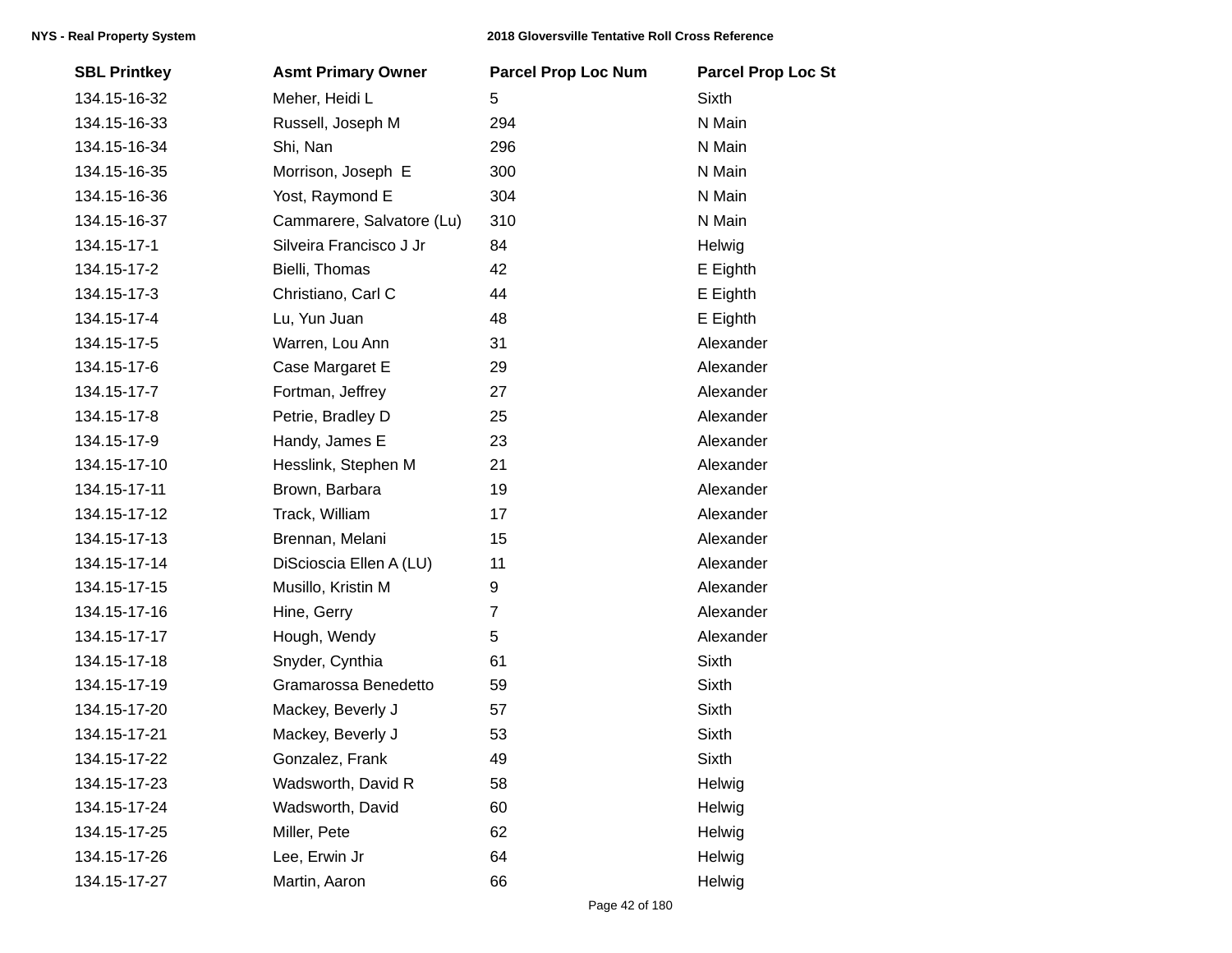| <b>SBL Printkey</b> | <b>Asmt Primary Owner</b>   | <b>Parcel Prop Loc Num</b> | <b>Parcel Prop Loc St</b> |
|---------------------|-----------------------------|----------------------------|---------------------------|
| 134.15-17-28        | Snell, Donald F             | 68                         | Helwig                    |
| 134.15-17-29        | Ambrosino, Joseph J         | 70                         | Helwig                    |
| 134.15-17-30        | Hagelgans, Charles P        | 72                         | Helwig                    |
| 134.15-17-31        | Collins, Eileen C LU        | 74                         | Helwig                    |
| 134.15-17-32        | Jepsen, Patricia            | 76                         | Helwig                    |
| 134.15-17-33        | Buffett, Marcia (LU)        | 78                         | Helwig                    |
| 134.15-17-34        | Loucks, Everett J Jr        | 80                         | Helwig                    |
| 134.15-17-35        | Somers, Gina                | 82                         | Helwig                    |
| 134.15-18-1         | Young, Nancy L              | 56                         | E Eighth                  |
| 134.15-18-3         | Griffin, Denise             | 60                         | E Eighth                  |
| 134.15-18-4         | Shepard Oil Company Inc     | 165                        | Kingsboro                 |
| 134.15-18-5         | Viola, Anthony P            | 157                        | Kingsboro                 |
| 134.15-18-6         | Mercer, Todd R              | 155                        | Kingsboro                 |
| 134.15-18-7         | Esposito, Rinaldo           | 153                        | Kingsboro                 |
| 134.15-18-8         | Tierney, Carolyn P          | 151                        | Kingsboro                 |
| 134.15-18-9         | Jackson, Reginald           | 145                        | Kingsboro                 |
| 134.15-18-10        | Clet, Eufemio F             | 143                        | Kingsboro                 |
| 134.15-18-11        | Ferrara John J II           | 141                        | Kingsboro                 |
| 134.15-18-12        | Clet, Fermina               | 139                        | Kingsboro                 |
| 134.15-18-13        | Clet, Eufemio F             | 137                        | Kingsboro                 |
| 134.15-18-14        | Clet, Fermina               | 135                        | Kingsboro                 |
| 134.15-18-15        | <b>Longfellow Mary Anne</b> | 133                        | Kingsboro                 |
| 134.15-18-16        | Cobb, Robert                | 131                        | Kingsboro                 |
| 134.15-18-17        | Holland, Robert William     | 129                        | Kingsboro                 |
| 134.15-18-18        | Egan, Shannon M             | 127                        | Kingsboro                 |
| 134.15-18-19        | Alikhan, Deborah            | 69                         | Sixth                     |
| 134.15-18-20        | Mancino, Doris              | 67                         | <b>Sixth</b>              |
| 134.15-18-21        | Humphrey, Richard           | 63                         | Sixth                     |
| 134.15-18-22        | Fagant, Denise M            | 6                          | Alexander                 |
| 134.15-18-24        | Desorbo, Robert             | 10                         | Alexander                 |
| 134.15-18-25        | Pedrick, Kenneth W LU       | 14                         | Alexander                 |
| 134.15-18-26        | Wilson, Barbara Jean        | 16                         | Alexander                 |
| 134.15-18-27        | Hauser, Thomas E (LU)       | 18                         | Alexander                 |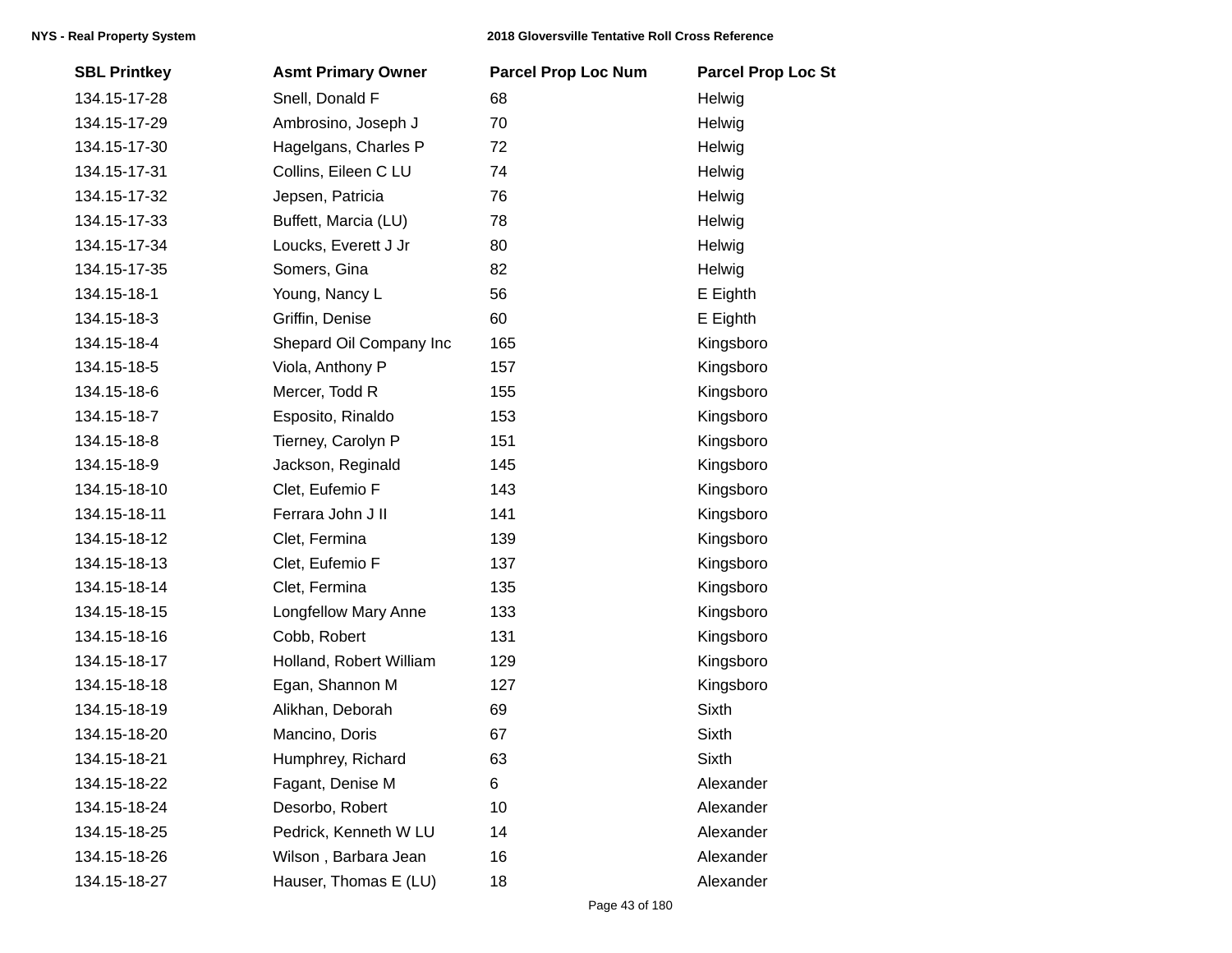| <b>SBL Printkey</b> | <b>Asmt Primary Owner</b> | <b>Parcel Prop Loc Num</b> | <b>Parcel Prop Loc St</b> |
|---------------------|---------------------------|----------------------------|---------------------------|
| 134.15-18-28        | Tyrrell, Robert L         | 22                         | Alexander                 |
| 134.15-18-29        | King, Douglas             | 20                         | Alexander                 |
| 134.15-18-30        | Molnar, Joseph John Sr    | 24                         | Alexander                 |
| 134.15-18-31        | Masella, Ronald           | 26                         | Alexander                 |
| 134.15-18-32        | Rickmyre, Marion (Lu) A   | 28                         | Alexander                 |
| 134.15-18-33        | Avgerakis, Konstantinos   | 30                         | Alexander                 |
| 134.15-18-34        | Van Slyke, Charles W LU   | 32                         | Alexander                 |
| 134.15-18-35        | Danforth, Kenneth         | 32.5                       | Alexander                 |
| 134.15-19-1         | Benton, Kenneth H         | 158                        | Kingsboro                 |
| 134.15-19-2         | Alick, Michael            | 10                         | Walnut                    |
| 134.15-19-3         | Henry, Janet L            | 12                         | Walnut                    |
| 134.15-19-4         | Billa, Pamela J           | 14                         | Walnut                    |
| 134.15-19-5         | Wendt, Gilbert C          | 16                         | Walnut                    |
| 134.15-19-6         | Tran, Thanh T             | 18                         | Walnut                    |
| 134.15-19-7         | <b>Thakker Dilip</b>      | 20                         | Walnut                    |
| 134.15-19-8         | Simonson, Catherine F     | 22                         | Walnut                    |
| 134.15-19-9         | Ferraro, Donna M          | 24                         | Walnut                    |
| 134.15-19-10        | Johnson, Samantha         | 26                         | Walnut                    |
| 134.15-19-11        | Rodriguez, Alejandro      | 28                         | Walnut                    |
| 134.15-19-12        | Knapp, Susan D            | 30                         | Walnut                    |
| 134.15-19-13        | McCormick, George G       | 32                         | Walnut                    |
| 134.15-19-14        | Wert, Scott L             | 34                         | Walnut                    |
| 134.15-19-16        | Lair, William F           | 29                         | North                     |
| 134.15-19-17        | Fosmire, Ramona W         | 27                         | North                     |
| 134.15-19-18        | Viglione, Marion E        | 25                         | North                     |
| 134.15-19-19        | Hawley, Debra L           | 23                         | North                     |
| 134.15-19-20        | Douglas, Derrek W         | 21                         | North                     |
| 134.15-19-21        | Fonda, Timothy            | 19                         | North                     |
| 134.15-19-22        | Gancarz, Jonathan J       | 17                         | North                     |
| 134.15-19-24        | Wittemeyer, Pamela L      | 13                         | North                     |
| 134.15-19-25        | <b>Blakeslee Erica</b>    | 11                         | North                     |
| 134.15-19-26        | Thornton, John R          | 9                          | North                     |
| 134.15-19-27        | Martinez, Maria           | 7                          | North                     |
|                     |                           |                            |                           |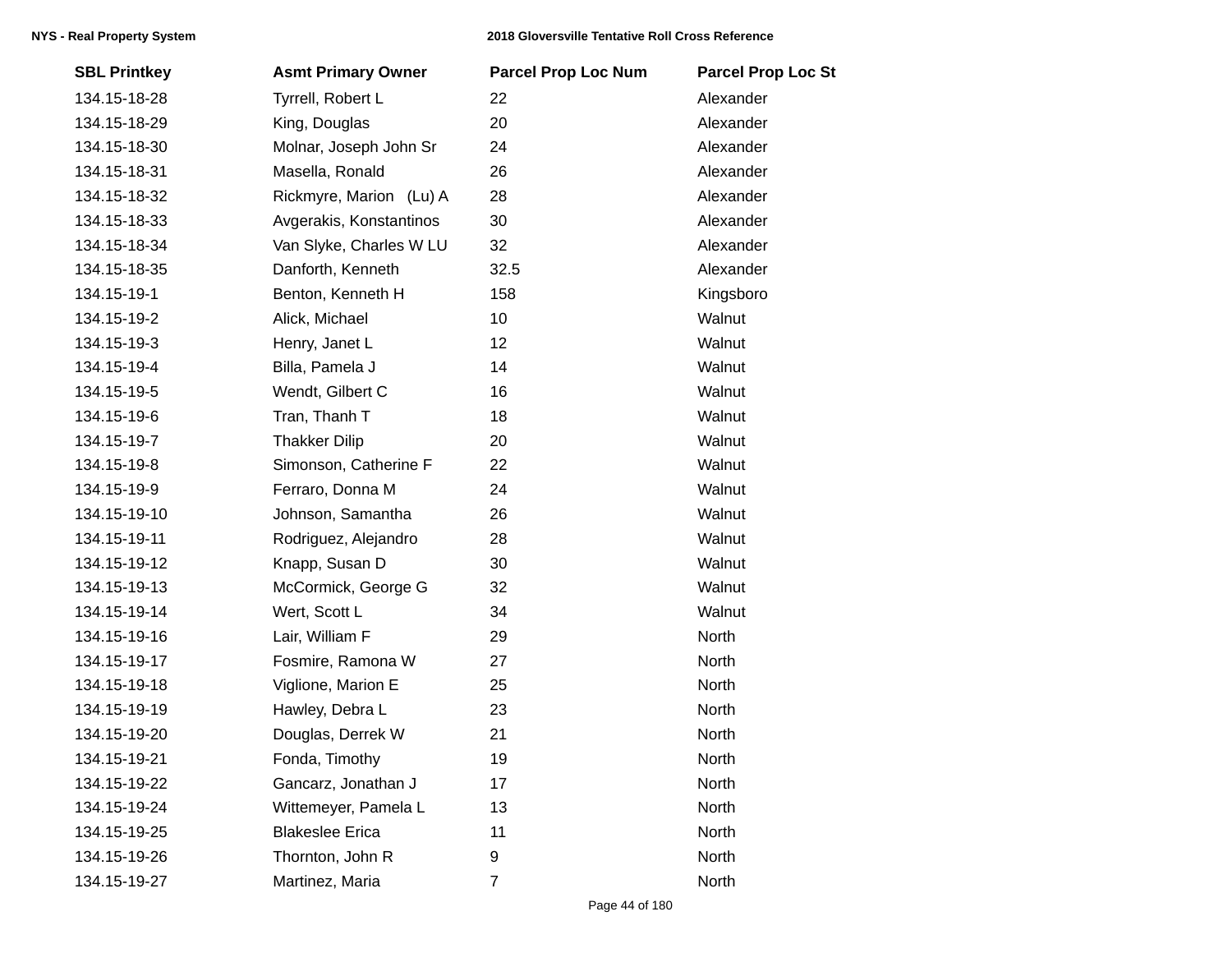| <b>SBL Printkey</b> | <b>Asmt Primary Owner</b>     | <b>Parcel Prop Loc Num</b> | <b>Parcel Prop Loc St</b> |
|---------------------|-------------------------------|----------------------------|---------------------------|
| 134.15-19-28        | Fields, Barbara J             | 5                          | North                     |
| 134.15-19-29        | Kilgallen, Judith             | 150                        | Kingsboro                 |
| 134.15-19-30        | Stewart, Laurel               | 152                        | Kingsboro                 |
| 134.15-19-31        | Benton, Kenneth H             | 156                        | Kingsboro                 |
| 134.15-20-1         | Armstrong, Jane (Dec)         | 38                         | Walnut                    |
| 134.15-20-2         | Stanzel, Nancy L (LU)         | 42                         | Walnut                    |
| 134.15-20-3         | Scott, Marvin W Jr            | 44                         | Walnut                    |
| 134.15-20-4         | Normandin, Reggie             | 46                         | Walnut                    |
| 134.15-20-5         | Gardiner, Leticia S Trustee   | 48                         | Walnut                    |
| 134.15-20-6         | Villeneuve, Bradford C        | 50                         | Walnut                    |
| 134.15-20-7         | Hickok, Kenneth               | 52                         | Walnut                    |
| 134.15-20-8         | Anderson, Anna Marie          | 54                         | Walnut                    |
| 134.15-20-9         | McGivern Laurence J III       | 56                         | Walnut                    |
| 134.15-20-10        | Sturgess, Paula LU            | 58                         | Walnut                    |
| 134.15-20-12        | Fremont, Donald E (LU)        | 62                         | Walnut                    |
| 134.15-20-13        | Patterson, Ronald E           | 64                         | Walnut                    |
| 134.15-20-14.2      | Fremont, Donald               | 9                          | <b>University</b>         |
| 134.15-20-15        | Nistico, Jason L              | 57                         | North                     |
| 134.15-20-17        | Sarraino, Rose                | 55                         | North                     |
| 134.15-20-18        | Sweet, Clayton                | 51                         | North                     |
| 134.15-20-19        | Davis, Katrina M              | 49                         | North                     |
| 134.15-20-20        | Minor, Rodney A Jr            | 47                         | North                     |
| 134.15-20-21        | Vietri, Pasquale              | 45                         | North                     |
| 134.15-20-22        | Ottuso, Anthony P Jr          | 43                         | North                     |
| 134.15-20-23        | Blackwood, Michael            | 41                         | North                     |
| 134.15-20-24        | Sandford, James P             | 39                         | North                     |
| 134.15-20-25        | Lopez, Richard                | 37                         | North                     |
| 134.15-20-26        | <b>G Meyer Properties LLC</b> | 35                         | North                     |
| 134.15-20-27        | Carey, David A                | 33                         | North                     |
| 134.15-21-1         | Carlson, Phillip J            | 144                        | Kingsboro                 |
| 134.15-21-2         | Malin, Heather A              | 6                          | North                     |
| 134.15-21-3         | Meher, Julia A                | 8                          | North                     |
| 134.15-21-4         | Karas, Amy (Sowle)            | 10                         | North                     |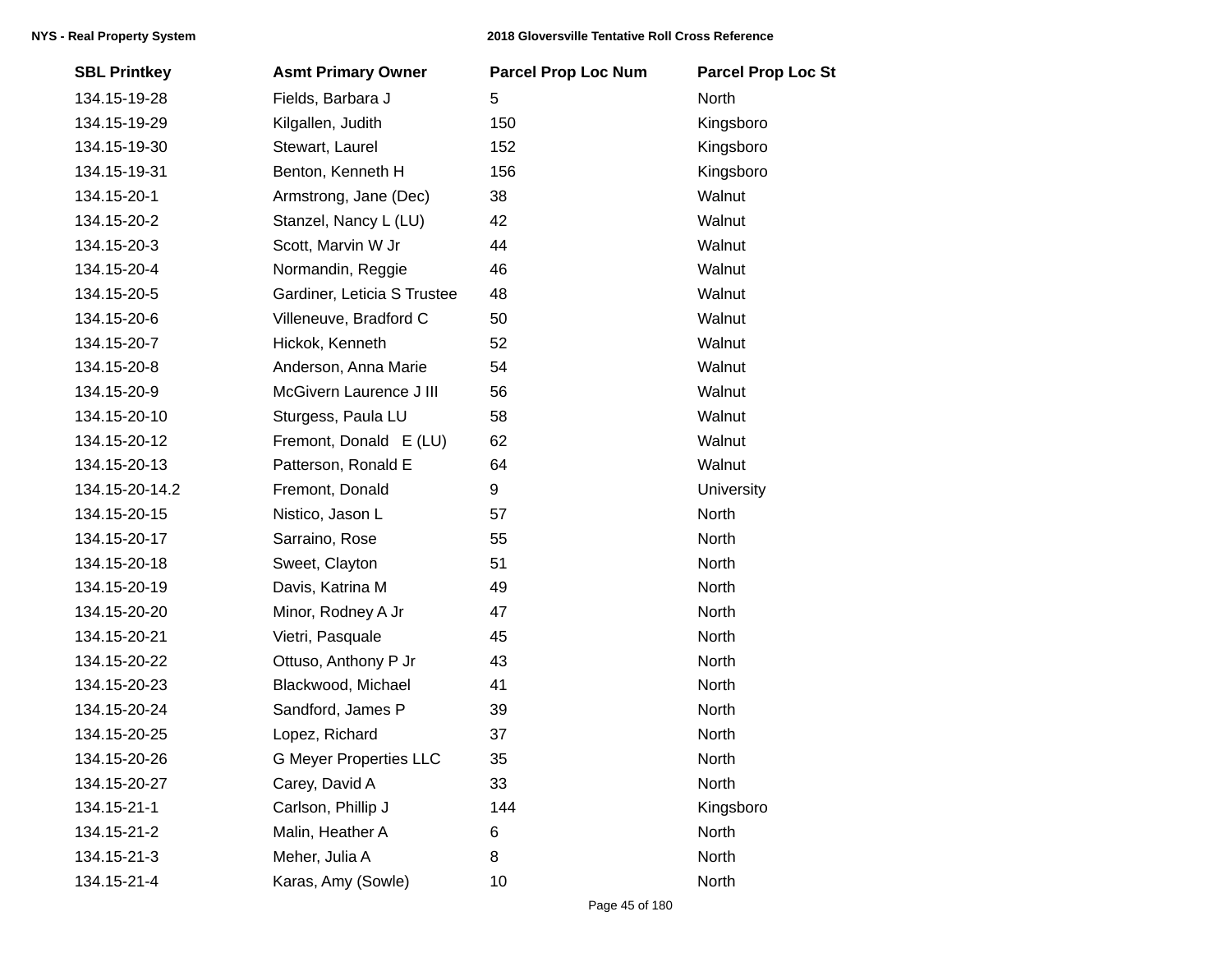| <b>SBL Printkey</b> | <b>Asmt Primary Owner</b>     | <b>Parcel Prop Loc Num</b> | <b>Parcel Prop Loc St</b> |
|---------------------|-------------------------------|----------------------------|---------------------------|
| 134.15-21-5         | Woodruff, Duane F (LU)        | 12                         | North                     |
| 134.15-21-6         | Pierce, David C               | 14                         | North                     |
| 134.15-21-7         | Dye, Herbert E                | 16                         | North                     |
| 134.15-21-8         | Fiore, Christa B Trustee      | 18                         | North                     |
| 134.15-21-9         | Ryan Free K                   | 20                         | North                     |
| 134.15-21-10        | Wilson Jacquelyn J            | 22                         | North                     |
| 134.15-21-11        | Walag, Thelma                 | 24                         | North                     |
| 134.15-21-12        | Nigro, Richard                | 21                         | York                      |
| 134.15-21-13        | Lorey, Thomas J               | 19                         | York                      |
| 134.15-21-14        | Mc Keon John A                | 17                         | York                      |
| 134.15-21-15        | Van Nostrand, Jonathan        | 105                        | <b>Sixth</b>              |
| 134.15-21-16        | Washburn, Thomas W            | 103                        | Sixth                     |
| 134.15-21-17        | Vazquez Osvaldo               | 101                        | Sixth                     |
| 134.15-21-18        | Fein, Joseph                  | 99                         | Sixth                     |
| 134.15-21-19        | Schultz, Patricia             | 97                         | <b>Sixth</b>              |
| 134.15-21-20        | Christiano, Heidi M           | 95                         | <b>Sixth</b>              |
| 134.15-21-21        | Dumblewski, Michael           | 93                         | Sixth                     |
| 134.15-21-22        | Schultz, Patricia             | 97                         | Sixth Ave Rear            |
| 134.15-21-23        | Cetnar, Tammy                 | 91                         | <b>Sixth</b>              |
| 134.15-21-24        | Gurtler, Beth A               | 89                         | <b>Sixth</b>              |
| 134.15-21-25        | Desorbo, Jennifer J           | 130                        | Kingsboro                 |
| 134.15-21-26        | <b>Big Sky Properties LLC</b> | 134                        | Kingsboro                 |
| 134.15-21-27        | Christiano, Anthony J         | 138                        | Kingsboro                 |
| 134.15-21-28        | Hanley, Susan                 | 140                        | Kingsboro                 |
| 134.15-21-29        | Davis, Judith                 | 142                        | Kingsboro                 |
| 134.15-22-1         | Reppenhagen, Anthony R        | 28                         | North                     |
| 134.15-22-2         | Papa, Wendy                   | 30                         | North                     |
| 134.15-22-3         | Diana, Charles Jr             | 32                         | North                     |
| 134.15-22-4         | Person, Roxanne M             | 34                         | North                     |
| 134.15-22-5         | Miller, Linda                 | 36                         | North                     |
| 134.15-22-6         | Moore, Thomas Jr              | 38                         | North                     |
| 134.15-22-7         | Beddow, James W III           | 40                         | North                     |
| 134.15-22-8         | Town & Country Properties LL  | 42                         | North                     |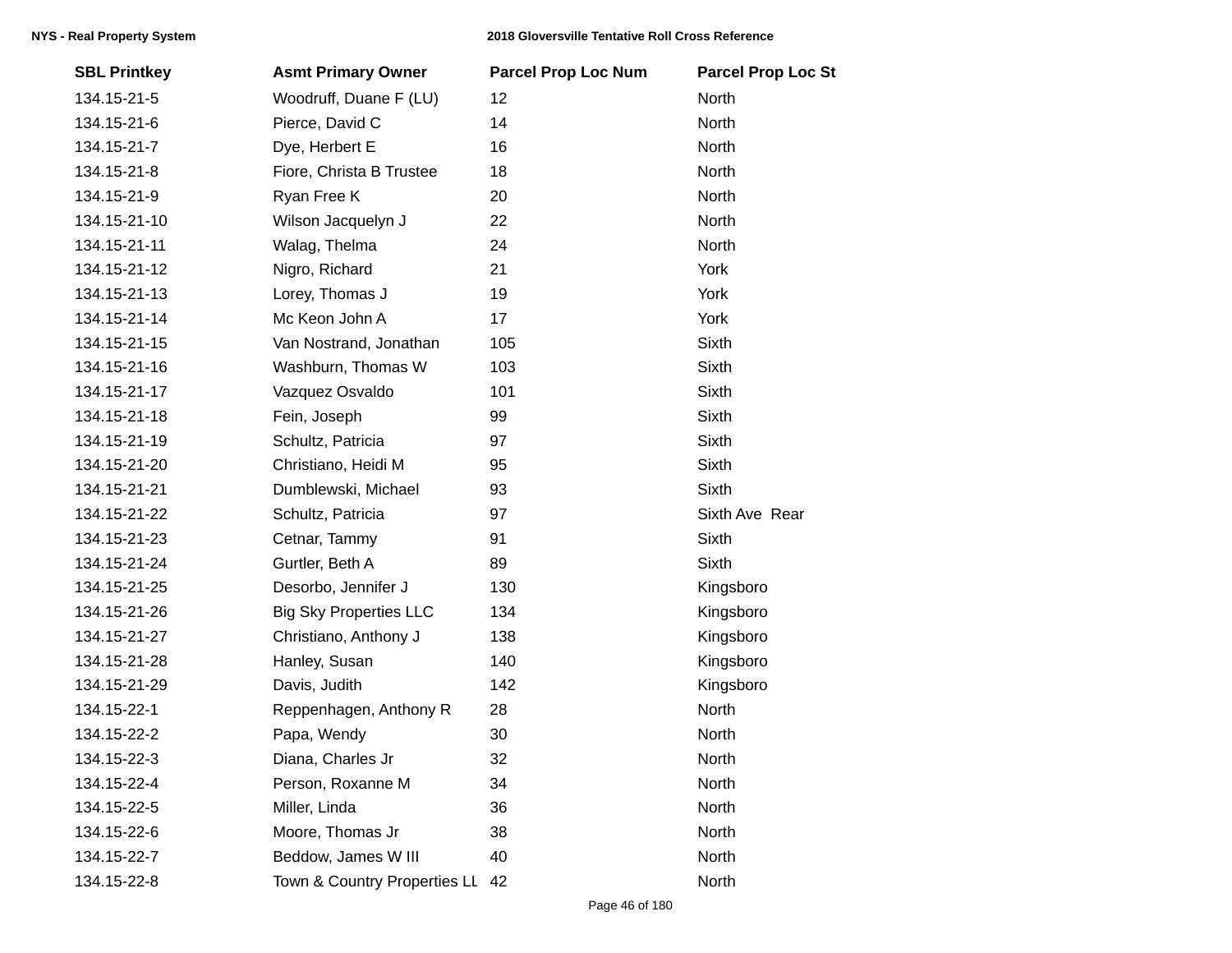| <b>SBL Printkey</b> | <b>Asmt Primary Owner</b>     | <b>Parcel Prop Loc Num</b> | <b>Parcel Prop Loc St</b> |
|---------------------|-------------------------------|----------------------------|---------------------------|
| 134.15-22-9         | Henry, David                  | 44                         | North                     |
| 134.15-22-10        | Ruggeri, Alexandra R          | 46                         | North                     |
| 134.15-22-11        | Danise, Denise                | 48                         | North                     |
| 134.15-22-12        | Van Nostrand, Douglas         | 50                         | North                     |
| 134.15-22-13        | Van Nostrand, Douglas         | 52                         | North                     |
| 134.15-22-14        | Van Nostrand, Douglas         | 54                         | North                     |
| 134.15-22-15        | Burgess, Bruce P              | 58                         | North                     |
| 134.15-22-17        | Van Nostrand, Douglas         | 131                        | Sixth Ave Rear Of         |
| 134.15-22-18        | De Carr, James G              | 161                        | East                      |
| 134.15-22-19        | Williams, Charles J           | 159                        | East                      |
| 134.15-22-20        | Clemente Mark S (LU)          | 157                        | East                      |
| 134.15-22-21        | Mosconi Sr., Robert A (LU)    | 155                        | East                      |
| 134.15-22-22        | Capasso, Ramona (Lu) M        | 133                        | <b>Sixth</b>              |
| 134.15-22-23        | Potter, Mathew A              | 131                        | <b>Sixth</b>              |
| 134.15-22-24        | Burlett, Garfield W Sr.       | 129                        | <b>Sixth</b>              |
| 134.15-22-25        | Downing, Lisa M               | 127                        | <b>Sixth</b>              |
| 134.15-22-26        | Frasier, Kyle P               | 125                        | Sixth                     |
| 134.15-22-27.1      | Eagan, Timothy L              | 123                        | <b>Sixth</b>              |
| 134.15-22-27.2      | Van Nostrand, Douglas         | N of                       | Sixth                     |
| 134.15-22-30        | Wells, Jennifer               | 121                        | <b>Sixth</b>              |
| 134.15-22-31        | Darling, David J              | 119                        | <b>Sixth</b>              |
| 134.15-22-32        | Van Nostrand, Douglas         | 117                        | Sixth                     |
| 134.15-22-33        | Cheny, Jason E                | 115                        | <b>Sixth</b>              |
| 134.15-22-34        | Van Nostrand, Sally           | 113                        | <b>Sixth</b>              |
| 134.15-22-35        | Donovan, James                | 111                        | Sixth                     |
| 134.15-22-36        | Marjoncu, Jonel               | 109                        | Sixth                     |
| 134.15-22-37        | Wright, Beverly A Trustee     | 16                         | York                      |
| 134.15-22-38        | Casler, Melinda E             | 18                         | York                      |
| 134.15-22-39        | Berry, Elizabeth              | 20                         | York                      |
| 134.15-23-1         | Sessions Inc                  | 288                        | N Main                    |
| 134.15-23-2         | Bayless, Robert C             | 6                          | <b>Sixth</b>              |
| 134.15-23-3         | <b>Big Sky Properties LLC</b> | 8                          | Sixth                     |
| 134.15-23-4         | Lichtman, Chaskel             | 10                         | <b>Sixth</b>              |
|                     |                               |                            |                           |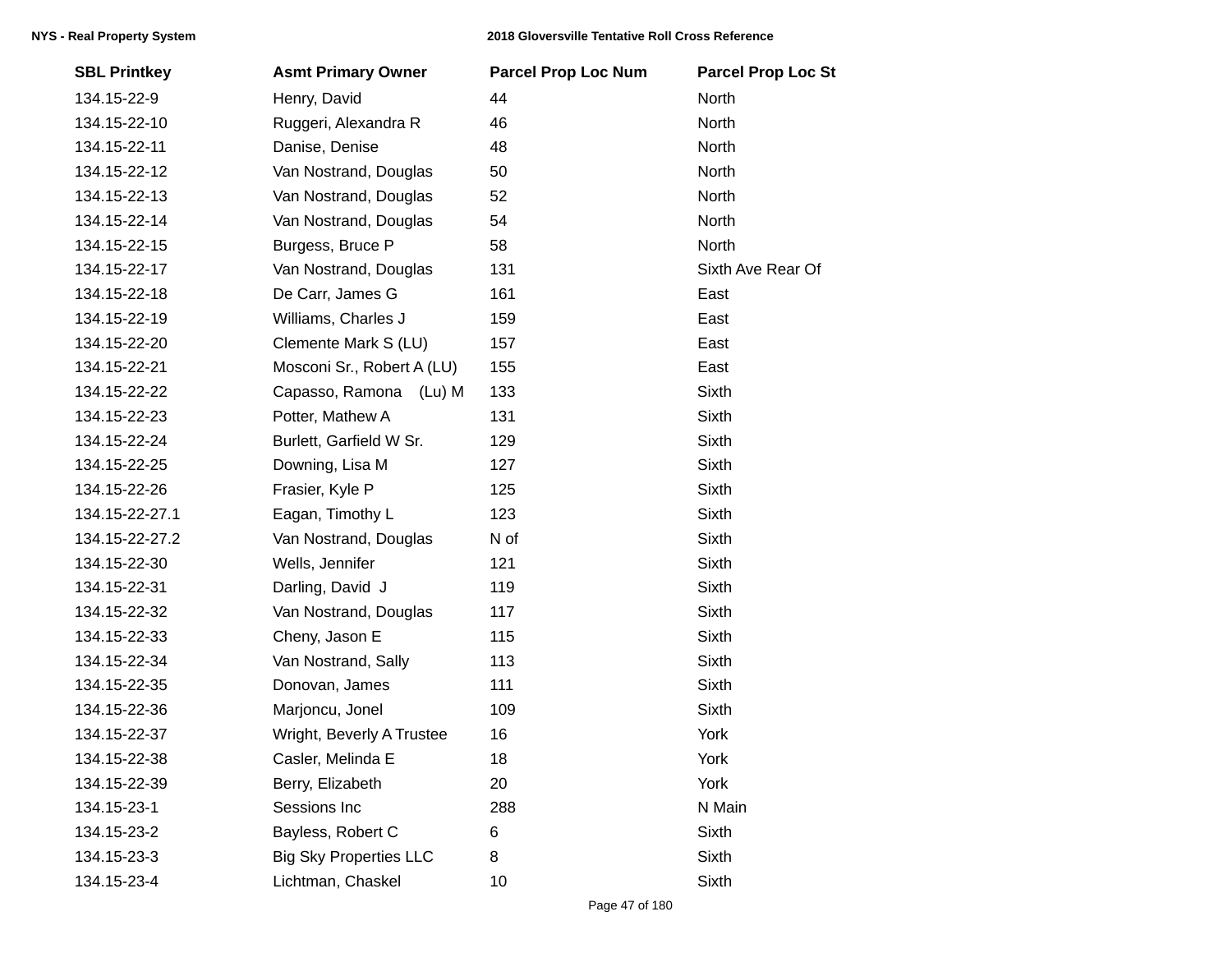| <b>SBL Printkey</b> | <b>Asmt Primary Owner</b> | <b>Parcel Prop Loc Num</b> | <b>Parcel Prop Loc St</b> |
|---------------------|---------------------------|----------------------------|---------------------------|
| 134.15-23-5         | Gottung, Marshall B       | 12                         | Sixth                     |
| 134.15-23-6         | Gottung, Gregory M        | 14                         | Sixth                     |
| 134.15-23-7         | Bergen, Susan M           | 16                         | Sixth                     |
| 134.15-23-8         | Lawton, Shaun             | 18                         | Sixth                     |
| 134.15-23-9         | Herrera, James S          | 24                         | Sixth                     |
| 134.15-23-10        | Robbins, Donald Robert Jr | 26                         | Sixth                     |
| 134.15-23-11        | Robbins, Donald R Jr      | 28                         | Sixth                     |
| 134.15-23-12        | Robbins Donald R Jr       | 30                         | Sixth                     |
| 134.15-23-13        | Le Fever, Mark R          | 32                         | Sixth                     |
| 134.15-23-14        | Talcott, Lori Ann         | 34                         | <b>Sixth</b>              |
| 134.15-23-15        | Sanders, Daniel S         | 36                         | <b>Sixth</b>              |
| 134.15-23-16        | Parillo, Timothy A        | 38                         | <b>Sixth</b>              |
| 134.15-23-17        | Newton, Melissa           | 40                         | Sixth                     |
| 134.15-23-18        | Andrews, Joseph A         | 41                         | Helwig                    |
| 134.15-23-19        | Insogna, David B          | 39                         | Helwig                    |
| 134.15-23-20        | Zidich, Randy             | 37                         | Helwig                    |
| 134.15-23-21        | Gifford, Joshua Richard   | 35                         | Helwig                    |
| 134.15-23-22        | Meher, Theodore           | 47                         | Fifth                     |
| 134.15-23-23        | Lucas John Jr             | 45                         | Fifth                     |
| 134.15-23-24        | Frederick, Philip V       | 43                         | Fifth                     |
| 134.15-23-25        | O'Brien, Cynthia L        | 41                         | Fifth                     |
| 134.15-23-26        | Brownell, Alice E LU      | 39                         | Fifth                     |
| 134.15-23-27        | Hoffer, Todd              | 37                         | Fifth                     |
| 134.15-23-28        | Mora, Alberto             | 35                         | Fifth                     |
| 134.15-23-29        | Waite, Leigh A            | 33                         | Fifth                     |
| 134.15-23-30        | Stephenson, Margaret      | 31                         | Fifth                     |
| 134.15-23-31        | St John, Lori A           | 29                         | Fifth                     |
| 134.15-23-32        | Benjamin, Kyle D          | 27                         | Fifth                     |
| 134.15-23-33        | NYC REO LLC               | 25                         | Fifth                     |
| 134.15-23-34        | Nellis, Joshua M          | 23                         | Fifth                     |
| 134.15-23-35        | Theodosis, Maria          | 21                         | Fifth                     |
| 134.15-23-36        | Morgan, Victoria J        | 104                        | Yale                      |
| 134.15-23-37        | Nellis, Joshua M          | 106                        | Yale                      |
|                     |                           |                            |                           |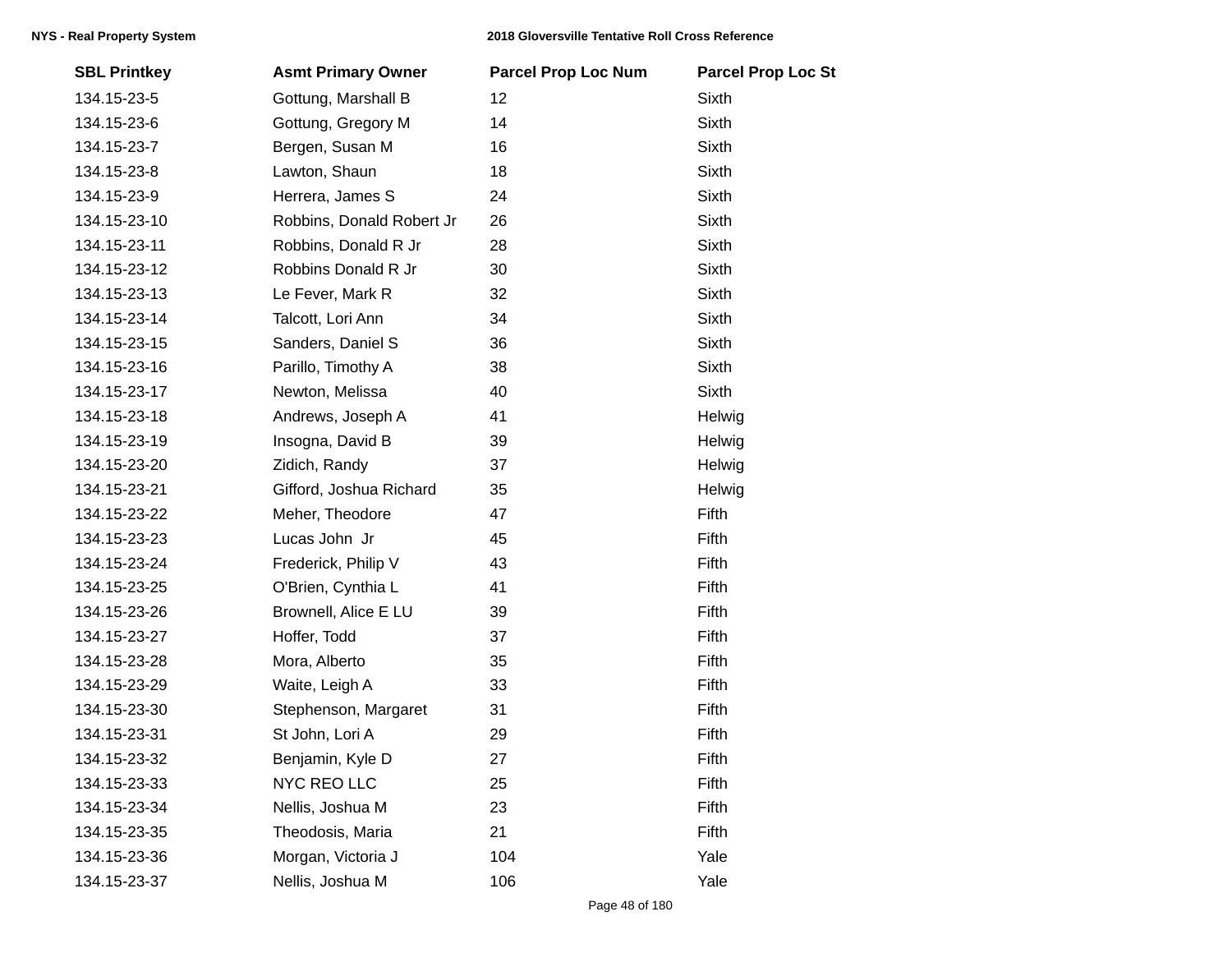| <b>SBL Printkey</b> | <b>Asmt Primary Owner</b>            | <b>Parcel Prop Loc Num</b> | <b>Parcel Prop Loc St</b> |
|---------------------|--------------------------------------|----------------------------|---------------------------|
| 134.15-23-38        | Nellis, Stuart J                     | 108                        | Yale                      |
| 134.15-23-39        | Steenburg, Janet M                   | 107                        | Yale                      |
| 134.15-23-40        | Fteha, Sammy N (LU)                  | 105                        | Yale                      |
| 134.15-23-41        | Mitchell, Lee                        | 15                         | Fifth                     |
| 134.15-23-42        | Van, Shawn                           | 9                          | Fifth                     |
| 134.15-23-43        | Hammersmith, Dorothy C               | $\overline{7}$             | Fifth                     |
| 134.15-23-44        | Smith, Jeanne M                      | 5                          | Fifth                     |
| 134.15-23-45        | Brooks, Aaron                        | 270                        | N Main                    |
| 134.15-23-46        | Brooks, Karen                        | 274                        | N Main                    |
| 134.15-23-47        | Russo, Nunzio                        | 278                        | N Main                    |
| 134.15-23-48        | Flint Realty Group LLC               | 282                        | N Main                    |
| 134.15-23-49        | Henderson David W                    | 284                        | N Main                    |
| 134.15-24-1         | Siebach, Christopher R               | 50                         | Sixth                     |
| 134.15-24-2         | PROF-2014-S2-Legal Title Tru         | 56                         | <b>Sixth</b>              |
| 134.15-24-3         | Savage, Delbert                      | 58                         | Sixth                     |
| 134.15-24-4         | Milkovic, Dragan                     | 60                         | Sixth                     |
| 134.15-24-5         | <b>Dutcher Andrew</b>                | 62                         | Sixth                     |
| 134.15-24-6         | Bell, William J                      | 64                         | Sixth                     |
| 134.15-24-7         | Spoth, Timothy J                     | 66                         | Sixth                     |
| 134.15-24-8         | <b>Highland Terrace Properties L</b> | 68                         | <b>Sixth</b>              |
| 134.15-24-9         | Gendron, Michael F                   | 70                         | <b>Sixth</b>              |
| 134.15-24-10        | Smith, Nadine                        | 121                        | Kingsboro                 |
| 134.15-24-11        | Van Etten, Brian E                   | 119                        | Kingsboro                 |
| 134.15-24-12        | Meinecke, Gustav                     | 117                        | Kingsboro                 |
| 134.15-24-13        | Handron, Kathryn T                   | 115                        | Kingsboro                 |
| 134.15-24-14        | Abbas, Shabl Saad                    | 113                        | Kingsboro                 |
| 134.15-24-15        | Green, Ronald J                      | 79                         | Fifth                     |
| 134.15-24-16        | W & H Development LLC                | 75                         | Fifth                     |
| 134.15-24-17        | Tesi, Joshua M                       | 71                         | Fifth                     |
| 134.15-24-18        | Keubaugh, David A                    | 67                         | Fifth                     |
| 134.15-24-19        | Issa, Souheir                        | 65                         | Fifth                     |
| 134.15-24-20        | Hopewell, Ventures LLC               | 59                         | Fifth                     |
| 134.15-24-21        | Waschak Furman, Susan C              | 34                         | Helwig                    |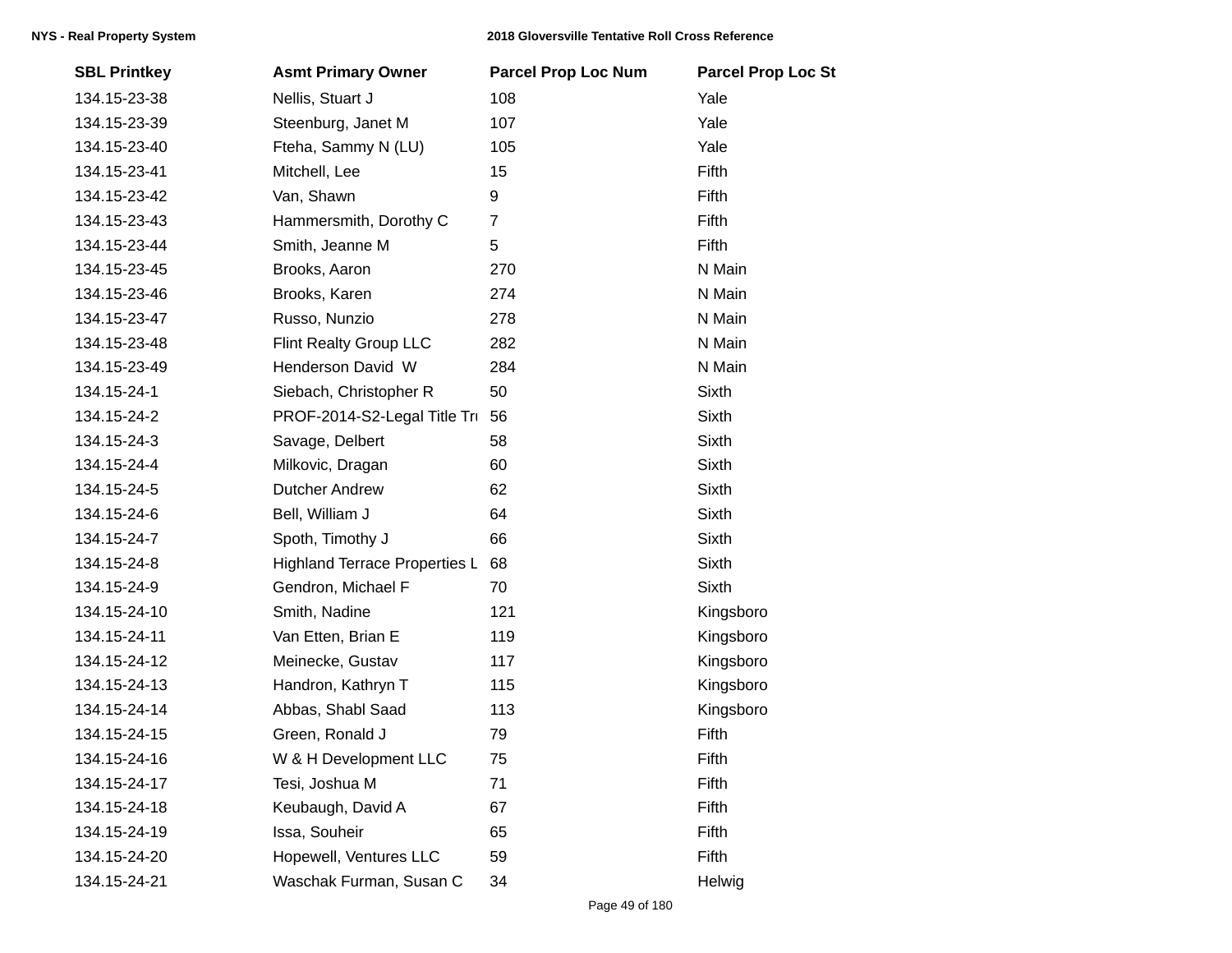| <b>SBL Printkey</b> | <b>Asmt Primary Owner</b> | <b>Parcel Prop Loc Num</b> | <b>Parcel Prop Loc St</b> |
|---------------------|---------------------------|----------------------------|---------------------------|
| 134.15-24-22        | Talcott, Albert Earl      | 36                         | Helwig                    |
| 134.15-24-23        | McCoy, Timothy            | 38                         | Helwig                    |
| 134.15-24-24        | Hammond, Lawrence         | 42                         | Helwig                    |
| 134.15-25-1         | Delilli, Robert           | 126                        | Kingsboro                 |
| 134.15-25-3         | Hammond, Kimberly         | 94                         | Sixth                     |
| 134.15-25-4         | Hammond, Raymond          | 96                         | Sixth                     |
| 134.15-25-5         | Decker, Lewis G Jr        | 98                         | Sixth                     |
| 134.15-25-6         | Petoff, Brian S Jr        | 100                        | Sixth                     |
| 134.15-25-7         | Truscott, V. David        | 102                        | Sixth                     |
| 134.15-25-8         | Perito, Thomas F Sr       | 104                        | Sixth                     |
| 134.15-25-9         | Venneman Julianne Trustee | 106                        | Sixth                     |
| 134.15-25-10        | Vollertsen, Sandra M      | 108                        | Sixth                     |
| 134.15-25-11        | Lenahan, Kevin G          | 129                        | Fifth                     |
| 134.15-25-12        | Vining, Michael G         | 127                        | Fifth                     |
| 134.15-25-13        | Hoover, Kevin             | 125                        | Fifth                     |
| 134.15-25-14        | Insonia, Heith R          | 123                        | Fifth                     |
| 134.15-25-15        | Hallenbeck, Marc E        | 121                        | Fifth                     |
| 134.15-25-16        | W & H Development LLC     | 119                        | Fifth                     |
| 134.15-25-17        | Beck, Burton              | 117                        | Fifth                     |
| 134.15-25-18        | Mc Creight, Dean          | 115                        | Fifth                     |
| 134.15-25-19        | Morrison, Irene           | 111                        | Fifth                     |
| 134.15-25-20        | Serfis, Josephine (Lu) A  | 122                        | Kingsboro                 |
| 134.15-25-21        | RSI Management Corp       | 124                        | Kingsboro                 |
| 134.15-26-1         | Chrzanowski, Christine M  | 112                        | Sixth                     |
| 134.15-26-2         | Maklae, Gregory P         | 114                        | Sixth                     |
| 134.15-26-3         | Calandra, Egidio          | 116                        | Sixth                     |
| 134.15-26-4         | Johnson, Betty Jane       | 120                        | <b>Sixth</b>              |
| 134.15-26-5         | Claus, Joshua D           | 122                        | Sixth                     |
| 134.15-26-6         | Barker, Lucille G (LU)    | 124                        | Sixth                     |
| 134.15-26-7         | Smith, Danny J            | 126                        | Sixth                     |
| 134.15-26-8         | Kenyon, Steven C          | 128                        | Sixth                     |
| 134.15-26-9         | Clute, Christopher W      | 130                        | Sixth                     |
| 134.15-26-10        | Diodato, Ann M            | 132                        | Sixth                     |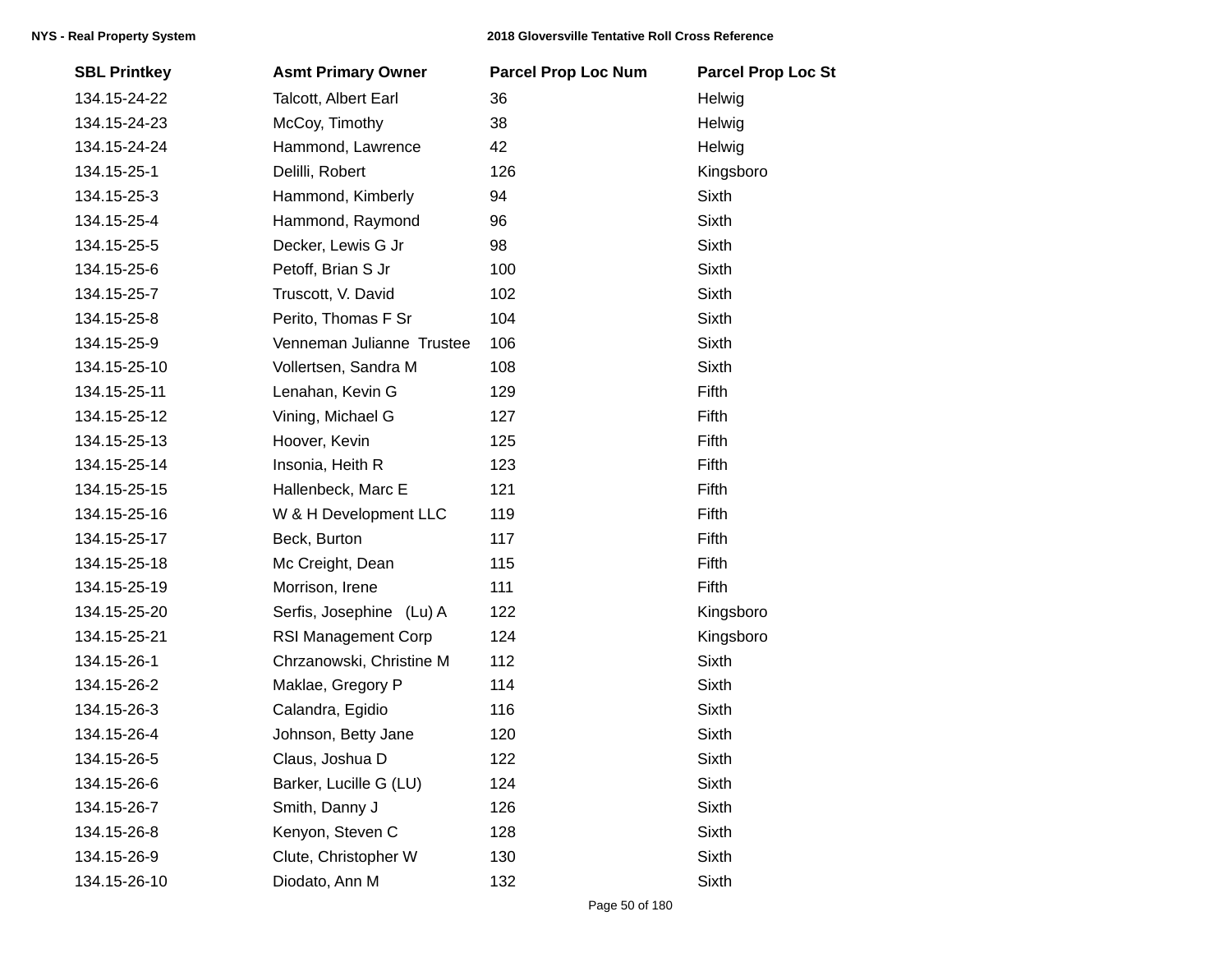| <b>SBL Printkey</b> | <b>Asmt Primary Owner</b> | <b>Parcel Prop Loc Num</b> | <b>Parcel Prop Loc St</b> |
|---------------------|---------------------------|----------------------------|---------------------------|
| 134.15-26-11        | Prumo, Michael P Jr       | 134                        | Sixth                     |
| 134.15-26-12        | Pollak, Mark A            | 145                        | East                      |
| 134.15-26-13        | Ashelman, Christina M     | 143                        | East                      |
| 134.15-26-14        | Mattice, Erica G          | 141                        | East                      |
| 134.15-26-15        | Flandera, Edward          | 159                        | Fifth                     |
| 134.15-26-16        | McKeough, Amanda          | 157                        | Fifth                     |
| 134.15-26-17        | Warner, Jeffrey           | 155                        | Fifth                     |
| 134.15-26-18        | Hopewell, Ventures LLC    | 153                        | Fifth                     |
| 134.15-26-19        | Kersting, Nanette         | 151                        | Fifth                     |
| 134.15-26-20        | Kersting, Ronald S        | 149                        | Fifth                     |
| 134.15-26-21        | Barone, Joseph            | 147                        | Fifth                     |
| 134.15-26-22        | Fliegel, John P           | 145                        | Fifth                     |
| 134.15-26-23        | Almy, Audrey S            | 143                        | Fifth                     |
| 134.15-26-24        | Vahaviolos, Konstantinos  | 141                        | Fifth                     |
| 134.15-26-25        | <b>Finch Elise</b>        | 139                        | Fifth                     |
| 134.15-26-26        | Temple, Jayne C           | 137                        | Fifth                     |
| 134.15-26-27        | Cenzano, Lawrence         | 135                        | Fifth                     |
| 134.15-26-28        | Enfield, Ruth Ann         | 133                        | Fifth                     |
| 134.15-27-1         | Jepsen Katie Joyce        | 90                         | Yale                      |
| 134.15-27-2         | Mcwalker, Marilyn E       | 20                         | Fifth                     |
| 134.15-27-3         | Shaffer, Cynthia          | 24                         | Fifth                     |
| 134.15-27-4         | Schuyler Pamela J         | 26                         | Fifth                     |
| 134.15-27-5         | Bullock, Linda Mary       | 28                         | Fifth                     |
| 134.15-27-6         | Kilmartin, Annette L      | 30                         | Fifth                     |
| 134.15-27-7         | Lucas, John Jr            | 32                         | Fifth                     |
| 134.15-27-8         | Baird, Dennis Jr          | 34                         | Fifth                     |
| 134.15-27-9         | <b>BR</b> Spiral Inc      | 36                         | Fifth                     |
| 134.15-27-10        | Ryle, Katherine           | 38                         | Fifth                     |
| 134.15-27-11        | Issa, Souheir             | 40                         | Fifth                     |
| 134.15-27-12        | Clark, Amanda             | 42                         | Fifth                     |
| 134.15-27-13        | Giordano Constance        | 44                         | Fifth                     |
| 134.15-27-14        | Becker, Brandon G         | 46                         | Fifth                     |
| 134.15-27-15        | Petruccelli, Valerie A    | 48                         | Fifth                     |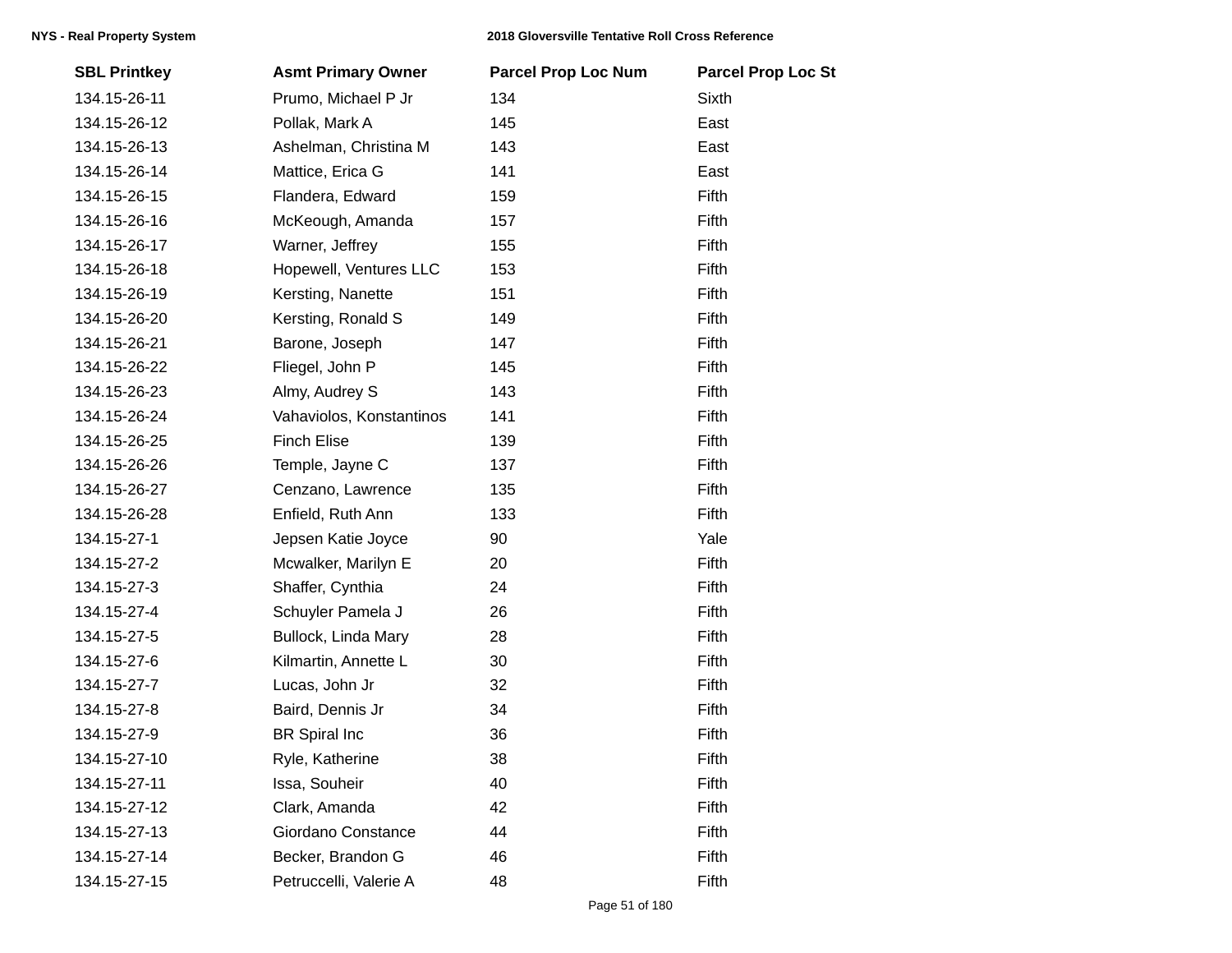| <b>SBL Printkey</b> | <b>Asmt Primary Owner</b> | <b>Parcel Prop Loc Num</b> | <b>Parcel Prop Loc St</b> |
|---------------------|---------------------------|----------------------------|---------------------------|
| 134.15-27-16        | <b>IKO Plus Inc</b>       | 50                         | Fifth                     |
| 134.15-27-17        | Del Costello, Steven      | 23                         | Helwig                    |
| 134.15-27-18        | Gage Mark A               | 21                         | Helwig                    |
| 134.15-28-1         | Green, James E            | 20                         | Helwig                    |
| 134.15-28-2         | Woodruff, Evon E          | 22                         | Helwig                    |
| 134.15-28-3         | Klock, Dale               | 24                         | Helwig                    |
| 134.15-28-4         | Viola, Anthony P          | 60                         | Fifth                     |
| 134.15-28-5         | Jones, Merdice            | 62                         | Fifth                     |
| 134.15-28-6         | Ellsworth, Jennifer L     | 64                         | Fifth                     |
| 134.15-28-7         | Brenno, Jeffrey           | 66                         | Fifth                     |
| 134.15-28-8         | Catania, Melissa A        | 70                         | Fifth                     |
| 134.15-28-9         | Daniels, Matthew          | 74                         | Fifth                     |
| 134.15-28-10        | Thompson, David A         | 76                         | Fifth                     |
| 134.15-28-11        | Wilson, Christine M       | 78                         | Fifth                     |
| 134.15-28-12        | Holly, Ronald G Jr        | 109                        | Kingsboro                 |
| 134.15-28-13        | Gendron, Michael F        | 107                        | Kingsboro                 |
| 134.15-29-1         | Lebel, Richard            | 114                        | Kingsboro                 |
| 134.15-29-2         | Prentice, Grant M         | 116                        | Fifth                     |
| 134.15-29-3         | Clemente, Stephen A       | 118                        | Fifth                     |
| 134.15-29-4         | Dickerson, Amber          | 120                        | Fifth                     |
| 134.15-29-5         | Pancoast, William R       | 122                        | Fifth                     |
| 134.15-29-6         | Lebel, Richard            | 124                        | Fifth                     |
| 134.15-29-7         | Murphy, Mark John         | 126                        | Fifth                     |
| 134.15-29-8         | Gargiulo Abigail          | 128                        | Fifth                     |
| 134.15-29-9         | Butkevitch, Peter H       | 130                        | Fifth                     |
| 134.15-29-10        | Bentley, Ronald           | 132                        | Fifth                     |
| 134.15-29-11        | Guiffre, Phyllis (LU)     | 134                        | Fifth                     |
| 134.15-29-12        | <b>DLJK Realty LLC</b>    | 136                        | Fifth                     |
| 134.15-29-13        | Murray, Joseph M          | 138                        | Fifth                     |
| 134.15-29-14        | Stropoli, Marie T         | 140                        | Fifth                     |
| 134.15-29-15        | Sproule, Pamela L         | 142                        | Fifth                     |
| 134.15-29-16        | Coleman Jennifer Leigh    | 144                        | Fifth                     |
| 134.15-29-17        | Harris, Donald            | 146                        | Fifth                     |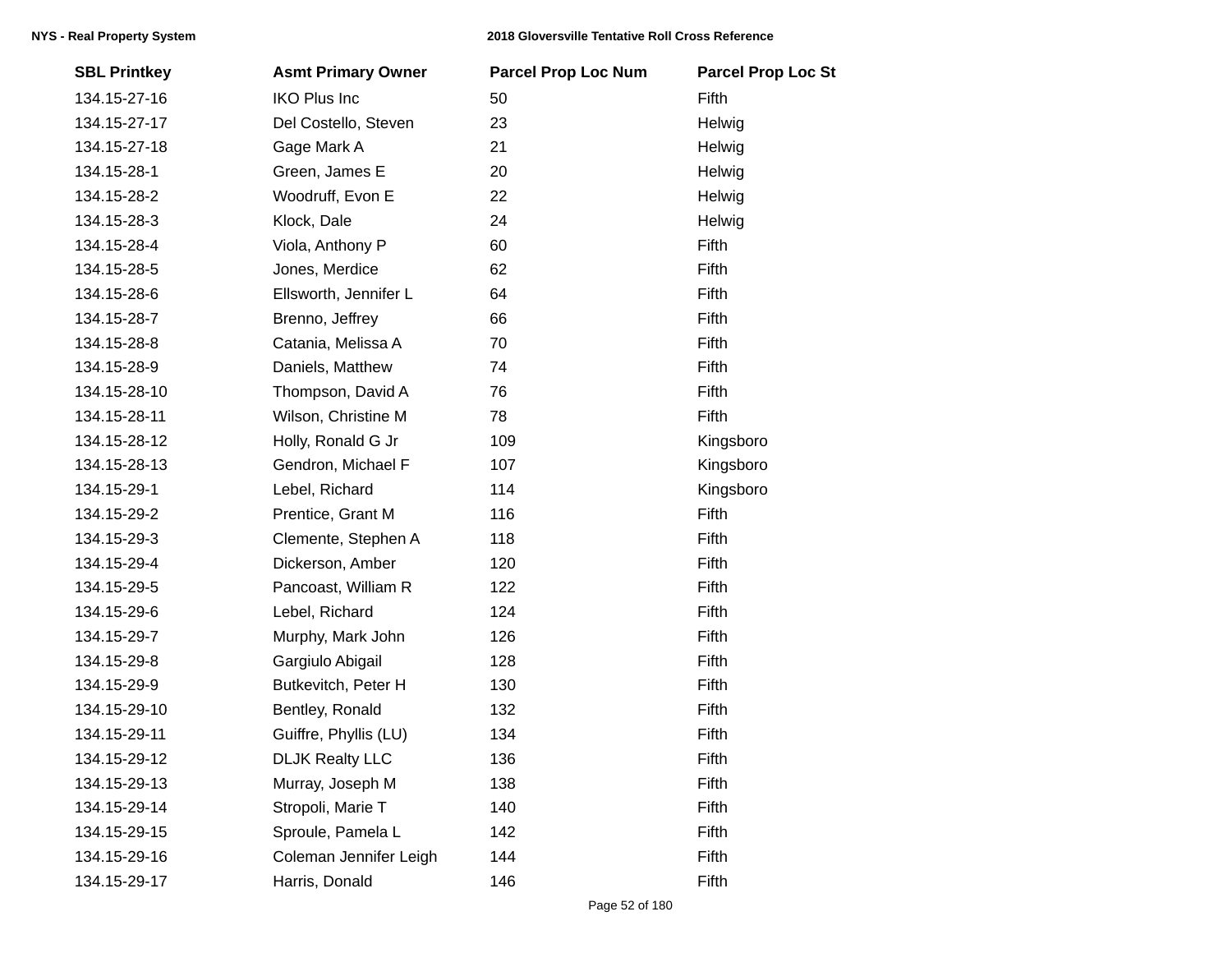| <b>SBL Printkey</b> | <b>Asmt Primary Owner</b> | <b>Parcel Prop Loc Num</b> | <b>Parcel Prop Loc St</b> |
|---------------------|---------------------------|----------------------------|---------------------------|
| 134.15-29-18        | Bentley Jennifer M        | 148                        | Fifth                     |
| 134.15-29-19        | Eagan, William L Jr       | 150                        | Fifth                     |
| 134.15-29-20        | Knights, Carol            | 152                        | Fifth                     |
| 134.15-29-21        | Vickery, Mark W           | 154                        | Fifth                     |
| 134.15-29-22        | Feinour, Amy V            | 156                        | Fifth                     |
| 134.15-29-23        | Parker, Roy S             | 129                        | East                      |
| 134.15-29-24        | Campione, Jason           | 127                        | East                      |
| 134.15-29-25        | O'Dell, Mark              | 125                        | East                      |
| 134.15-29-26        | Hewitt, Dawn              | 41                         | N Park                    |
| 134.15-29-27        | <b>Hughes Marc</b>        | 39                         | N Park                    |
| 134.15-29-28        | Garguilo, Frank           | 37                         | N Park                    |
| 134.15-29-29        | Chamberlain, Matthew A    | 35                         | N Park                    |
| 134.15-29-30        | Stein, Richard H          | 33                         | N Park                    |
| 134.15-29-31        | Gates, Mark Steven        | 31                         | N Park                    |
| 134.15-29-32        | Mulligan, Martin          | 29                         | N Park                    |
| 134.15-29-33        | Stegeland, Andrew         | 27                         | N Park                    |
| 134.15-29-34        | Clough, David V           | 25                         | N Park                    |
| 134.15-29-35        | Mc Closkey, Lawrence R    | 21                         | N Park                    |
| 134.15-29-36        | String, Steven            | 19                         | N Park                    |
| 134.15-29-37        | Maider, Carol C           | 17                         | N Park                    |
| 134.15-29-38        | Gargiulo, Mary Ann (LU)   | 15                         | N Park                    |
| 134.15-29-39        | Spraker, Jaclyn M         | 13                         | N Park                    |
| 134.15-29-40        | Gargiulo, Gregory         | 9                          | N Park                    |
| 134.15-29-41        | Becker, Paula E           | $\overline{7}$             | N Park                    |
| 134.15-29-42.1      | Dalmata, Cory R           | 104                        | Kingsboro                 |
| 134.15-29-43        | Torelli, Lisa             | 110                        | Kingsboro                 |
| 134.15-29-44        | Stanyon, Donald Jr        | 112                        | Kingsboro                 |
| 134.16-1-1          | Robbins, Gary             | 9                          | Hillcrest                 |
| 134.16-1-2          | Ermolovich, Vladimir      | 27                         | Hillcrest                 |
| 134.16-2-6          | Sleezer, Carol Ann        | 99                         | Walnut                    |
| 134.16-2-7          | Nelson, Darin             | 91                         | Walnut                    |
| 134.16-2-8          | Nourse, Ashlee            | 85                         | Walnut                    |
| 134.16-3-1          | Insognia, Michael         | 76                         | Walnut                    |
|                     |                           |                            |                           |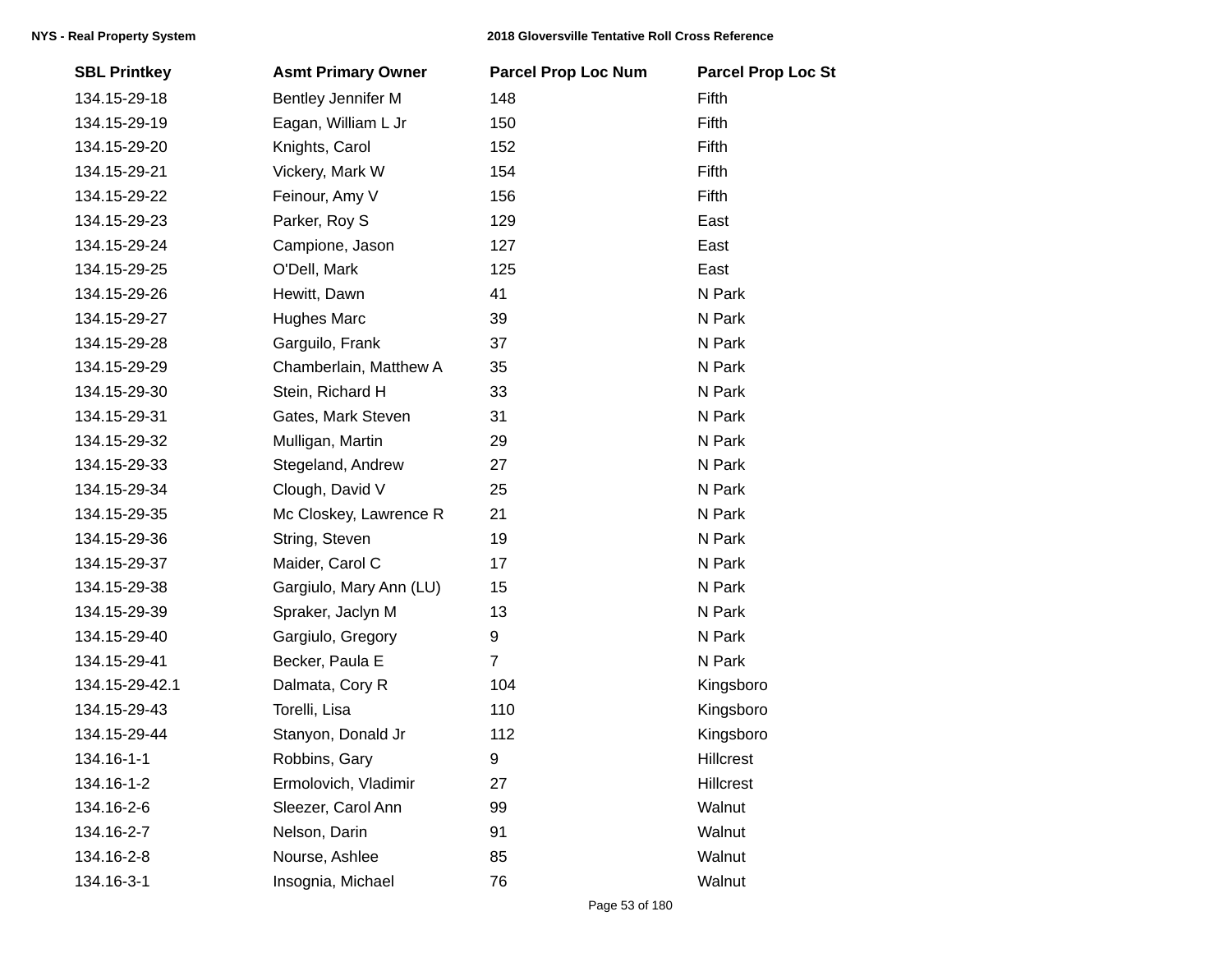| <b>SBL Printkey</b> | <b>Asmt Primary Owner</b> | <b>Parcel Prop Loc Num</b> | <b>Parcel Prop Loc St</b> |
|---------------------|---------------------------|----------------------------|---------------------------|
| 134.16-3-2          | Cominole, Mark            | 80-82                      | Walnut                    |
| 134.16-3-8.5        | La Porta, David C         | 88                         | Walnut                    |
| 134.16-4-1          | La Voie, Anna             | 170                        | East                      |
| 134.16-4-2          | Seiden, Gregory B         | 15                         | Fiske                     |
| 134.16-4-3          | Collins, RO               | $\overline{7}$             | Fiske                     |
| 134.16-4-4          | Slover, John              | 5                          | Fiske                     |
| 134.16-4-5          | Long, Selena J            | 166                        | East                      |
| 134.16-4-6          | Brooker, Michael J Jr     | 168                        | East                      |
| 134.16-5-1          | Tascillo, Viola           | 162                        | East                      |
| 134.16-5-2          | Collins, RO               | 6                          | Fiske                     |
| 134.16-5-3          | Rudelli, Michael          | 8                          | Fiske                     |
| 134.16-5-4.1        | Rudelli, Michael          | 16                         | Fiske                     |
| 134.16-5-4.2        | Parker, Michael J Sr      |                            | Fiske Ave S Sd            |
| 134.16-5-5          | Gentile, Carl             | 159                        | Sixth                     |
| 134.16-5-6          | Kicinski, Beau            | 157                        | Sixth                     |
| 134.16-5-7          | Mehirdel, Izzatullah      | 155                        | Sixth                     |
| 134.16-5-8          | Gentile, Carl             | 153                        | <b>Sixth</b>              |
| 134.16-5-10         | Rogers, William           | 149                        | Sixth                     |
| 134.16-5-12         | Rogers, William           | 156                        | East                      |
| 134.16-5-13         | Smith, Shannon Lee        | 158                        | East                      |
| 134.16-5-14         | Hornung, Michael J Jr     | 160                        | East                      |
| 134.16-6-1          | Flansburg, Michael H      | 146                        | East                      |
| 134.16-6-6          | Nguyen Vuong              | 152                        | <b>Sixth</b>              |
| 134.16-6-7          | Ellithorpe, Erik S        | 179                        | Fifth                     |
| 134.16-6-10         | Smrtic, William           | 173                        | Fifth                     |
| 134.16-6-11         | Avgerakis, Konstantinos   | 171                        | Fifth                     |
| 134.16-6-12         | Cole, Thomas C Sr         | 169                        | Fifth                     |
| 134.16-6-13         | Carden, Kenneth           | 140                        | East                      |
| 134.16-6-14         | Travis, Charles W         | 144                        | East                      |
| 134.16-7-1          | Prumo, Anthony J          | 43                         | N Park                    |
| 134.16-7-3          | Anadio, Michael A         | 47                         | N Park                    |
| 134.16-7-4          | Calabrese, John           | 49                         | N Park                    |
| 134.16-7-5          | Silva, Antonio J          | 50                         | S Park                    |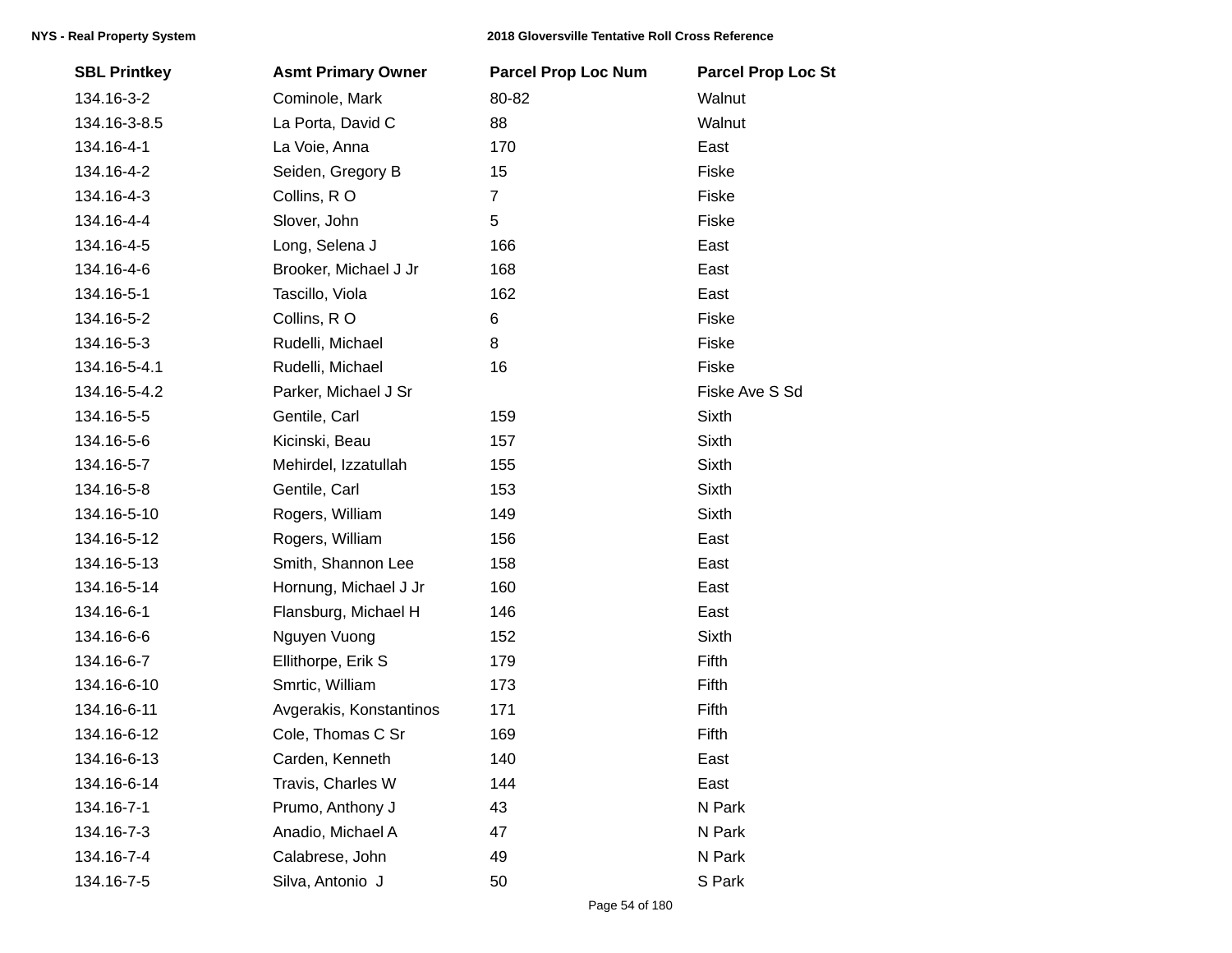|              |                                 |                | <b>Parcel Prop Loc St</b> |
|--------------|---------------------------------|----------------|---------------------------|
| 134.16-8-1   | Downing, Agnes LU               | 126            | East                      |
| 134.16-8-2   | Hallenbeck, Megan A             | 166            | Fifth                     |
| 134.16-8-3   | Nicosia, Jeffrey T              | 168            | Fifth                     |
| 134.16-8-4   | White, David K                  | 170            | Fifth                     |
| 134.16-8-5   | Davidson, Daniel G Jr           | 174            | Fifth                     |
| 134.16-8-6   | Rhodes, James A                 | 176            | Fifth                     |
| 134.16-8-7   | Quinn, John                     | 178            | Fifth                     |
| 134.16-8-8   | Carmello, Steven                | 180            | Fifth                     |
| 134.16-8-9   | Gloversville Partners of, Albar | 15             | <b>Baker</b>              |
| 134.16-8-10  | Tartaglia, Ernest               | 13             | <b>Baker</b>              |
| 134.16-8-11  | Nellis, James                   | 11             | <b>Baker</b>              |
| 134.16-8-12  | Nellis, James                   | 9              | <b>Baker</b>              |
| 134.16-8-13  | White, David K                  | $\overline{7}$ | <b>Baker</b>              |
| 134.16-8-16  | Gloversville Partners of, Albar | 12             | <b>Baker</b>              |
| 134.16-8-17  | Black, Robert J                 | $\overline{7}$ | <b>Brown</b>              |
| 134.16-8-18  | Lewis, Laura L                  | 110            | East                      |
| 134.16-8-19  | Smead, Jonathan T (LU)          | 112            | East                      |
| 134.16-8-20  | Stowell Trust, Elwood A         | 114            | East                      |
| 134.16-8-21  | Crocetta, Joseph R              | 118            | East                      |
| 134.16-8-22  | <b>Capital G Properties LLC</b> | 120            | East                      |
| 134.16-8-23  | Reid, Matthew                   | 122            | East                      |
| 134.16-8-24  | Thompson, Donna Lee             | 124            | East                      |
| 134.17-1-2.5 | Phelps, Maureen A               | 28             | Poole                     |
| 134.17-1-3   | Herod Joshua D                  | 26             | Poole                     |
| 134.17-1-4   | Ferrara, Linda Lou              | 22             | Poole                     |
| 134.17-1-5   | Miller, Karolyn L               | 20             | Poole                     |
| 134.17-1-6   | Scott, Bradley                  | 16             | Poole                     |
| 134.17-1-7   | Maas, Minerva                   | 14             | Poole                     |
| 134.17-1-8   | Thigpen, Larry                  | 12             | Poole                     |
| 134.17-1-9   | Short, Cheryl L                 | 10             | Poole                     |
| 134.17-1-10  | Dennie, Calvin (LU)             | 153            | West                      |
| 134.17-2-1   | Reynolds, Heather               | 152            | West                      |
| 134.17-2-2   | Hamilton Benjamin D             | 148            | West                      |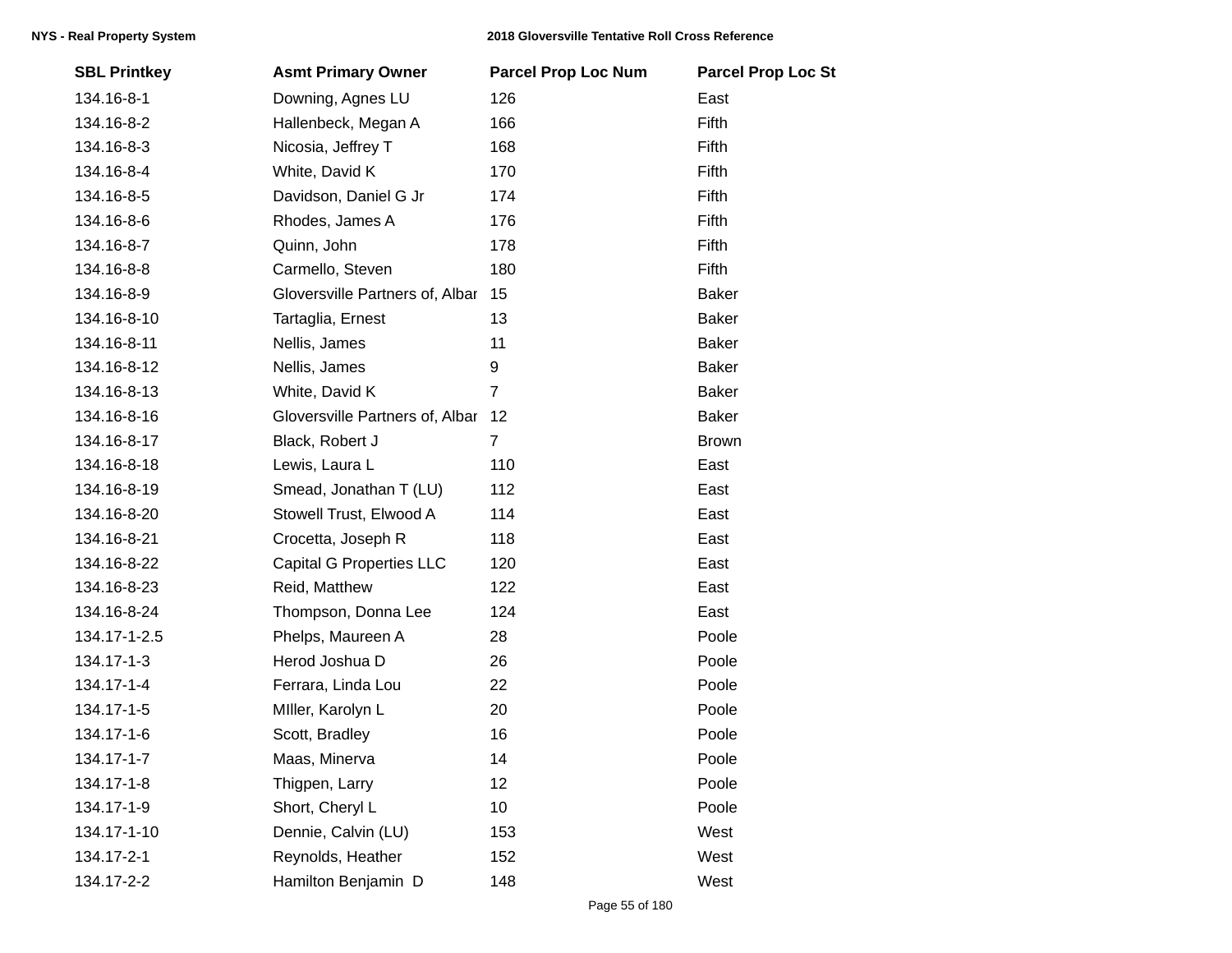| <b>SBL Printkey</b> | <b>Asmt Primary Owner</b>   | <b>Parcel Prop Loc Num</b> | <b>Parcel Prop Loc St</b> |
|---------------------|-----------------------------|----------------------------|---------------------------|
| 134.17-2-3          | Anadio, Benjamin James      | 146                        | West                      |
| 134.17-2-4          | Cerasia, Frank J LU         | 142                        | West                      |
| 134.17-2-5          | Duteau, Mary                | 140                        | West                      |
| 134.17-3-1.1        | The City School District    | 199                        | Lincoln                   |
| 134.17-3-2.5        | Cole, Edward Sr             | 55                         | Highland                  |
| 134.17-3-3          | Paz, William                | 29                         | Poole                     |
| 134.17-3-4          | Leavenworth, Daniel Lee     | 27                         | Poole                     |
| 134.17-3-5          | Walters, Andrew             | 25                         | Poole                     |
| 134.17-3-6          | Nigro, John T               | 44                         | Highland                  |
| 134.17-3-7          | Reed, James T               | 43                         | Highland                  |
| 134.17-3-8          | Austin, William J           | 37                         | Highland                  |
| 134.17-3-9          | Palmateer, William          | 35                         | Highland                  |
| 134.17-3-11         | Maryanopolis, Nicholas J    | 31                         | Highland                  |
| 134.17-3-13         | Piazza, Anthony             | 27                         | Highland                  |
| 134.17-3-14         | Richards, Charles J         | 25                         | Highland                  |
| 134.17-3-15         | Palmateer, William H        | 23                         | Highland                  |
| 134.17-3-16         | Gannon, Walter J            | 21                         | Highland                  |
| 134.17-3-17         | Hillabrandt, Gary J         | 19                         | Highland                  |
| 134.17-3-18         | Ricco, Joseph L Jr          | 17                         | Highland                  |
| 134.17-3-19         | Henry, William              | 15                         | Highland                  |
| 134.17-3-20         | Bouchard, Michael P         | 13                         | Highland                  |
| 134.17-3-22         | Sylvester, Mark C           | 9                          | Highland                  |
| 134.17-3-23         | Gardner, Steven G           | 7                          | Highland                  |
| 134.17-3-24         | Salvione, Theodore          | 5                          | Highland                  |
| 134.17-3-25         | Peterson, Steven R          | 3                          | Highland                  |
| 134.17-3-26         | Vaquero Jimenez, Janet Vero | 107                        | West                      |
| 134.17-3-27         | Maher, Anita                | 105                        | West                      |
| 134.17-3-29         | Barnett, Robert             | 101                        | West                      |
| 134.17-3-30         | Miller, Marc A              | 110                        | Lincoln                   |
| 134.17-3-31         | Caruso, Mario J             | 112                        | Lincoln                   |
| 134.17-3-32         | MFM Inc                     | 114                        | Lincoln                   |
| 134.17-3-34         | Brand, Holly J              | 118                        | Lincoln                   |
| 134.17-3-35         | Brand, Holly J              | 120                        | Lincoln                   |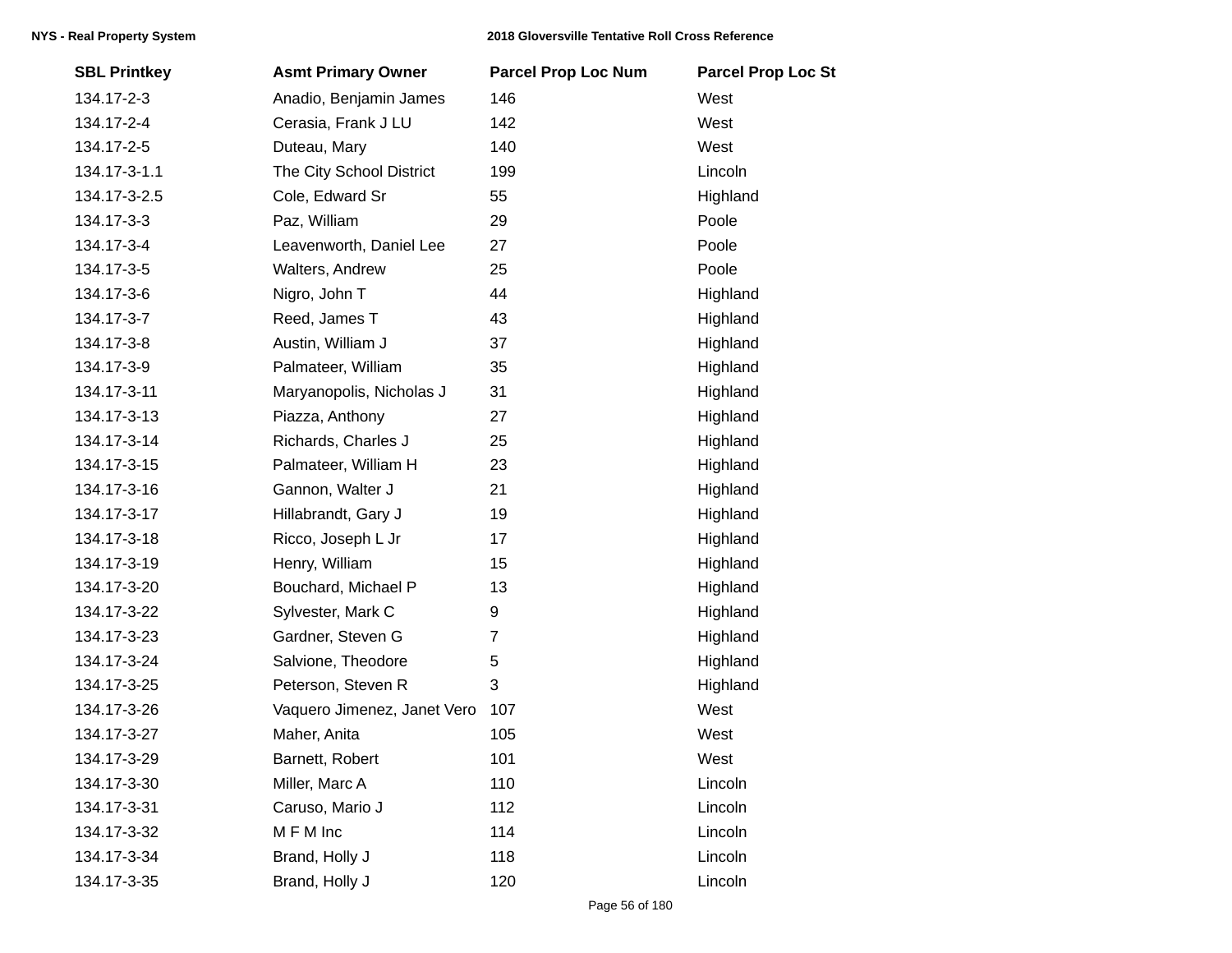| <b>SBL Printkey</b> | <b>Asmt Primary Owner</b> | <b>Parcel Prop Loc Num</b> | <b>Parcel Prop Loc St</b> |
|---------------------|---------------------------|----------------------------|---------------------------|
| 134.17-3-36         | Piper, Terilee            | 122                        | Lincoln                   |
| 134.17-3-39         | Rein Dennis               | 127                        | Lincoln                   |
| 134.17-3-41         | Ponticello, Michael A     | 125                        | Lincoln                   |
| 134.17-3-42.1       | Hoefs, Thomas             | 121                        | Lincoln                   |
| 134.17-3-42.2       | Hoefs, Thomas W           | 121                        | Lincoln                   |
| 134.17-3-43         | Lindsley, Kathy           | 119                        | Lincoln                   |
| 134.17-3-44         | Caruso, Peter J Jr        | 81                         | Orchard                   |
| 134.17-3-45         | Smith, James E Jr         | 79                         | Orchard                   |
| 134.17-3-46         | Manieri, JoAnn            | 77                         | Orchard                   |
| 134.17-3-47         | Manieri, JoAnn            | 75                         | Orchard                   |
| 134.17-3-48         | Puleo, Stephen A          | 73                         | Orchard                   |
| 134.17-3-49         | Visconti, Edward          | 71                         | Orchard                   |
| 134.17-3-50         | County of Fulton          | 67                         | Orchard                   |
| 134.17-3-51         | Whitman, Chad M           | 65                         | Orchard                   |
| 134.17-3-52         | Hallenbeck, Maria A (Dec) | 63                         | Orchard                   |
| 134.17-3-53         | Gulotta, Shane            | 6                          | Curtis                    |
| 134.17-3-54         | County of Fulton          | 8                          | Curtis                    |
| 134.17-3-55         | Diakite, Victoria         | 10                         | Curtis                    |
| 134.17-3-56         | Sparks, Stephen E         | 12                         | Curtis                    |
| 134.17-3-57         | Hallenbeck, Antoinette    | 14                         | Curtis                    |
| 134.17-3-58         | Jennings Jason D          | 45                         | Western                   |
| 134.17-3-59         | Scarpa, Joseph            | 43                         | Western                   |
| 134.17-3-60         | Hayes, Judith Ann         | 39                         | Western                   |
| 134.17-3-61         | Tesi, Beth                | 160                        | Spring                    |
| 134.17-3-62         | Whitman Christopher M     | 162                        | Spring                    |
| 134.17-3-63         | H & A Rentals LLC         | 164                        | Spring                    |
| 134.17-3-64.5       | Kuebaugh, Janet L         | 166                        | Spring                    |
| 134.17-3-65         | Brockhum, Edward Jr       | 168                        | Spring                    |
| 134.17-3-66         | Nellis, Stuart            | 170                        | Spring                    |
| 134.17-3-67.1       | County of Fulton          |                            | Spring St. N of           |
| 134.17-3-68         | Tesi, Joshua              | 172                        | Spring                    |
| 134.17-3-69         | Cook, Brandy              | 174                        | Spring                    |
| 134.17-3-70         | Shah, Syed                | 176                        | Spring                    |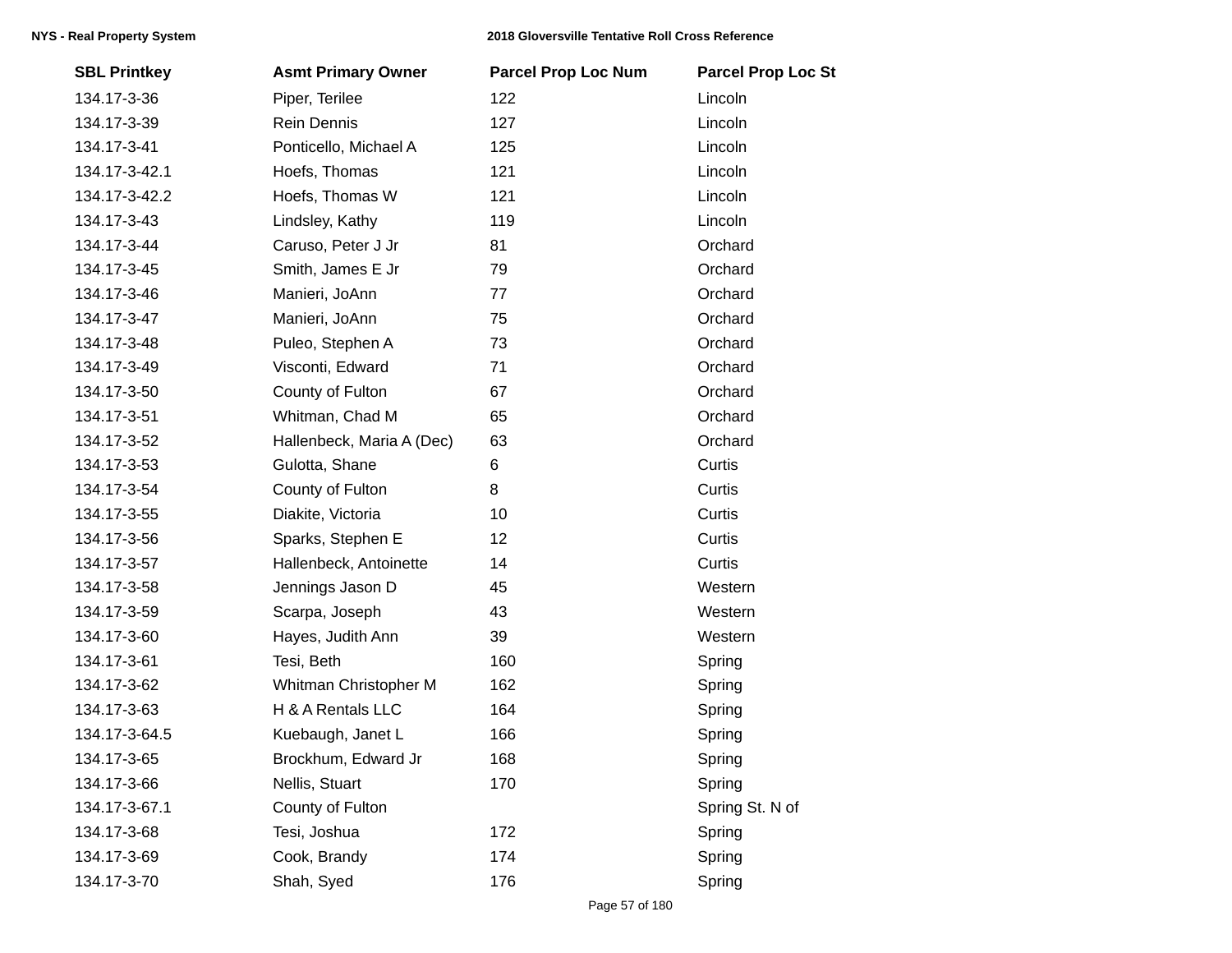| <b>SBL Printkey</b> | <b>Asmt Primary Owner</b> | <b>Parcel Prop Loc Num</b> | <b>Parcel Prop Loc St</b> |
|---------------------|---------------------------|----------------------------|---------------------------|
| 134.17-3-71         | Orsell, Victor P (LU)     | 178                        | Spring                    |
| 134.17-3-72         | Wesley, Michael Henry     | 180                        | Spring                    |
| 134.17-3-73         | Wesley, Michael           | 182                        | Spring                    |
| 134.17-3-74         | Peters, Michael J         | 184                        | Spring                    |
| 134.17-3-75         | Biancucci, William D      | 186                        | Spring                    |
| 134.17-3-76         | Biancucci, William D      | 188                        | Spring                    |
| 134.17-3-77         | Keller, Virginia (Lu)     | 190                        | Spring                    |
| 134.17-3-78         | Ficili, Emma M (LU)       | 192                        | Spring                    |
| 134.17-3-79         | Ficili, Florence LU       | 194                        | Spring                    |
| 134.17-3-80         | Kicinski, Beau C          | 196                        | Spring                    |
| 134.17-3-81         | Newton Malcolm L          | 204                        | Spring                    |
| 134.17-3-82         | Newton Malcolm L          | 206                        | Spring                    |
| 134.17-3-83         | Newton Malcolm L          | 208                        | Spring                    |
| 134.17-3-84         | Newton, Malcolm L         | 27                         | N Mcnab                   |
| 134.17-3-85         | Hayes, Jonathan D         | 25                         | N Mcnab                   |
| 134.17-3-86         | Mashhadi, Anas            | W of                       | Poole                     |
| 134.17-3-87         | Owner Unknown             |                            | North of Curtis           |
| 134.17-4-2          | Lambo Bradford G          | 19                         | Poole                     |
| 134.17-4-3          | Smith, Randy E            | 17                         | Poole                     |
| 134.17-4-4          | Stropoli, Steven          | 15                         | Poole                     |
| 134.17-4-5          | Hewitt, Lisa              | 13                         | Poole                     |
| 134.17-4-6          | Lallo, Brandy             | 11                         | Poole                     |
| 134.17-4-7          | Taylor, Shirley E LU      | 9                          | Poole                     |
| 134.17-4-8          | Schreppel, Stephen        | $\overline{7}$             | Poole                     |
| 134.17-4-9          | Tesiero, Timothy M        | 5                          | Poole                     |
| 134.17-4-10         | Borst, Charity            | 141                        | West                      |
| 134.17-4-11         | <b>Benton Justin</b>      | 137                        | West                      |
| 134.17-4-12         | Vanguilder, Jimmy J       | 135                        | West                      |
| 134.17-4-13         | Sanges, Alfred            | 133                        | West                      |
| 134.17-4-14         | Cross, William Sr         | 127                        | West                      |
| 134.17-4-15         | Bovee, Melissa            | 125                        | West                      |
| 134.17-4-17         | Thomas, Sharon            | 6                          | Highland                  |
| 134.17-4-18         | Pesce, George J Sr        | 8                          | Highland                  |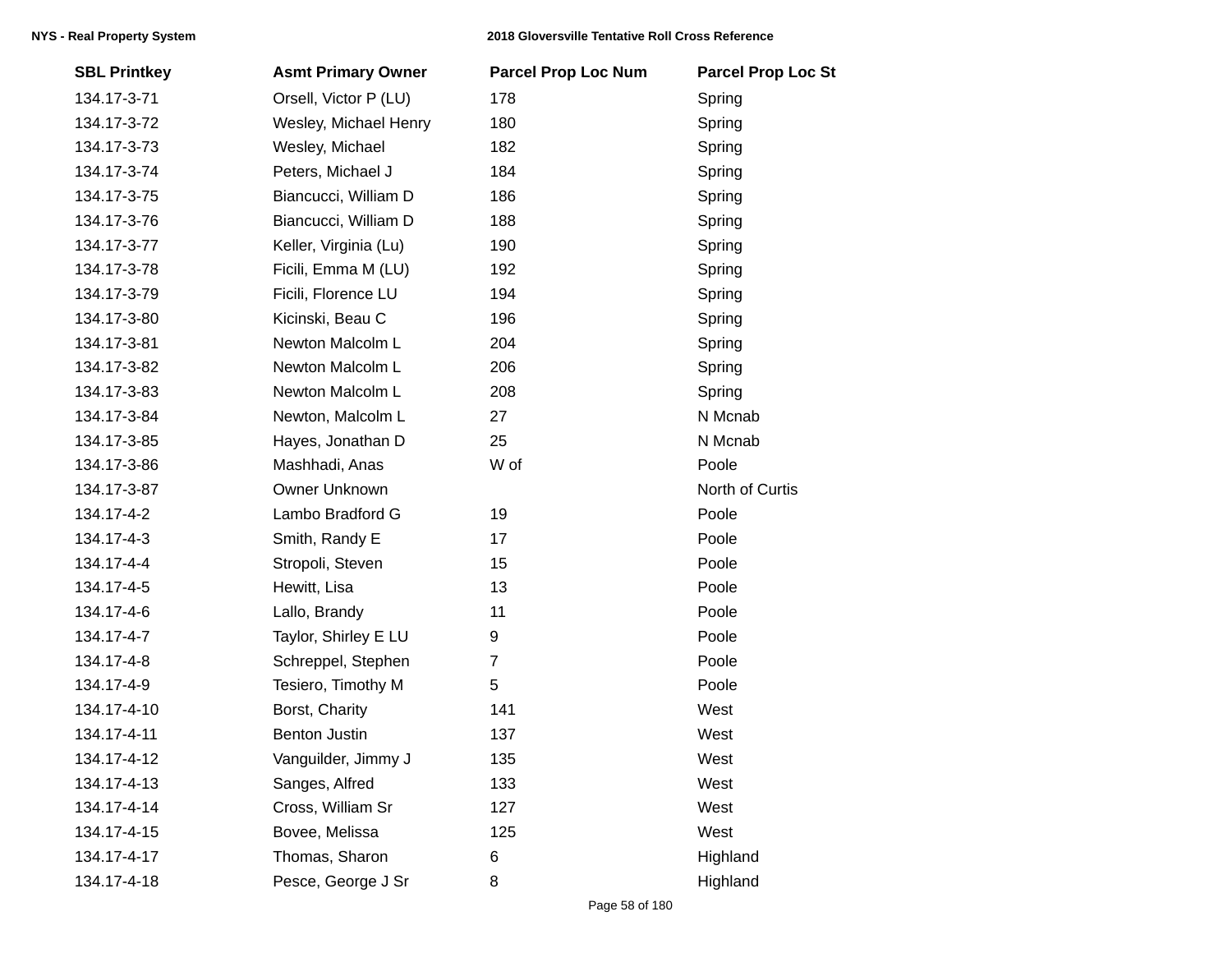| <b>SBL Printkey</b> | <b>Asmt Primary Owner</b>     | <b>Parcel Prop Loc Num</b> | <b>Parcel Prop Loc St</b> |
|---------------------|-------------------------------|----------------------------|---------------------------|
| 134.17-4-19         | <b>Big Sky Properties LLC</b> | 10                         | Highland                  |
| 134.17-4-20         | Horning, Stacy                | 12                         | Highland                  |
| 134.17-4-21         | Ricco, Joseph L Sr            | 14                         | Highland                  |
| 134.17-4-22         | Barnes, Debra                 | 16                         | Highland                  |
| 134.17-4-23         | Kuss, Paul R (LU)             | 18                         | Highland                  |
| 134.17-4-24         | Preuninger, Ella E            | 20                         | Highland                  |
| 134.17-4-25         | Flanigan, Louis J             | 22                         | Highland                  |
| 134.17-4-26         | Simon Victoria G (LU)         | 26                         | Highland                  |
| 134.17-4-27         | Leitt, Edward H               | 28                         | Highland                  |
| 134.17-4-28         | Dalleo Michael H (LU)         | 30                         | Highland                  |
| 134.17-4-29         | JP Morgan Chase Bank          | 32                         | Highland                  |
| 134.17-4-30         | Berger, Richard               | 34                         | Highland                  |
| 134.17-4-31         | Grich, Elizabeth              | 36                         | Highland                  |
| 134.17-4-32         | Frederick, John P             | 38                         | Highland                  |
| 134.17-5-1          | Glover, Jon                   | 134                        | West                      |
| 134.17-5-2          | Martuscello, Bruce F          | 132                        | West                      |
| 134.17-5-3          | Yvars, Alexander              | 175                        | W Eighth                  |
| 134.17-5-4          | Gill, Martin C                | 173                        | W Eighth                  |
| 134.17-5-5          | Gill, Martin C                | 171                        | W Eighth                  |
| 134.17-5-6          | <b>MRRR&amp;C LLC</b>         | 25                         | Fruit                     |
| 134.17-5-7          | Langlois, Kyle                | 21                         | Fruit                     |
| 134.17-5-8          | Figueroa, George A            | 17                         | Fruit                     |
| 134.17-5-9          | <b>Adams Ruifang Hope</b>     | 156                        | North                     |
| 134.17-5-10         | La Vallee, Robert M (LU)      | 158                        | North                     |
| 134.17-5-11         | Rutauskas, Debra              | 160                        | North                     |
| 134.17-5-12         | Daniel, Janice                | 122                        | West                      |
| 134.17-5-13         | Yvars, Alexander              |                            | West St. NE of            |
| 134.17-5-14         | Mussi, Giovanni P             | 124                        | West                      |
| 134.17-5-15         | McLaughlin Crystal A          | 126                        | West                      |
| 134.17-5-16         | Yvars, Alexander              | 128                        | West                      |
| 134.17-5-17         | Oathout, Tina                 | 130                        | West                      |
| 134.17-6-1          | Mosconi, Sandra L             | 26                         | Fruit                     |
| 134.17-6-2          | Bunn, Charlotte               | 23                         | John                      |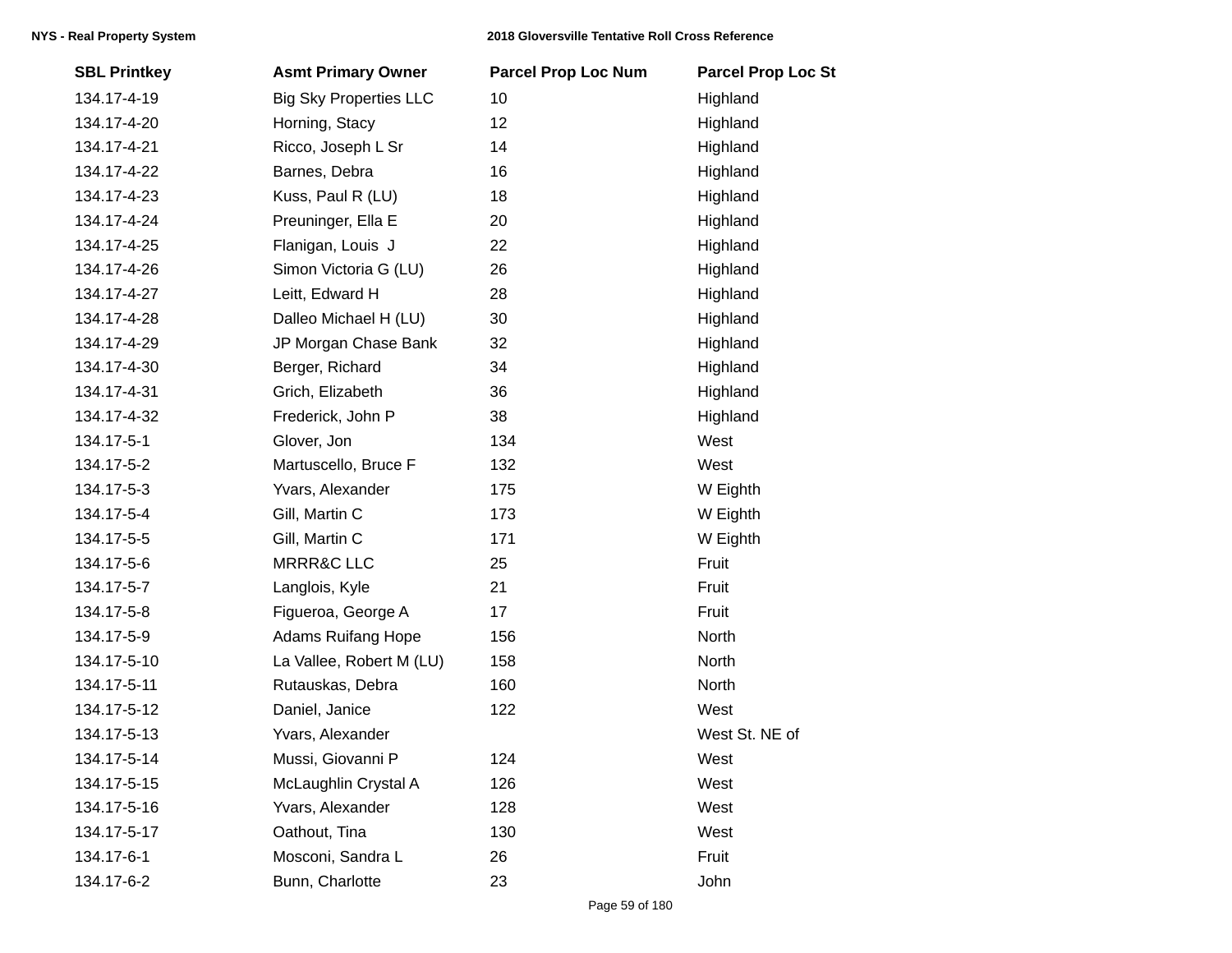| <b>SBL Printkey</b> | <b>Asmt Primary Owner</b>        | <b>Parcel Prop Loc Num</b> | <b>Parcel Prop Loc St</b> |
|---------------------|----------------------------------|----------------------------|---------------------------|
| 134.17-6-3          | Pavic, Aurelia                   | 21                         | John                      |
| 134.17-6-4          | Petruccelli, Valerie A           | 19                         | John                      |
| 134.17-6-5          | Yost, Merle                      | 17                         | John                      |
| 134.17-6-6          | Abouarra, Nehad                  | 15                         | John                      |
| 134.17-6-7          | Young, Mary Lou                  | 144                        | North                     |
| 134.17-6-8          | Kramer, Justin B                 | 146                        | North                     |
| 134.17-6-9          | Warner, Lucille C                | 148                        | <b>North</b>              |
| 134.17-6-11         | Infinite Six Corp                | 152                        | North                     |
| 134.17-6-12         | Smith, Thomas                    | 18                         | Fruit                     |
| 134.17-6-13         | Smith, Thomas Jr                 | 20                         | Fruit                     |
| 134.17-6-14         | Mosconi, Sandra L                | 22                         | Fruit                     |
| 134.17-7-1          | Vandyke, Justina                 | 104                        | West                      |
| 134.17-7-2          | Miller, Marc A                   | 106                        | West                      |
| 134.17-7-3          | Baker, Judy L                    | 155                        | North                     |
| 134.17-7-4          | Edwards, Anthony J               | 153                        | North                     |
| 134.17-7-5          | Clark, Marcella                  | 151                        | North                     |
| 134.17-7-6          | Zidich, Randy                    | 149                        | North                     |
| 134.17-7-7          | Gallup, Robert R                 | 147                        | North                     |
| 134.17-7-8          | Johnson, Ronald W II             | 145                        | North                     |
| 134.17-7-9          | Avgerakis, Athansios             | 5                          | John                      |
| 134.17-7-10         | Foster, Shirley J                | 96                         | Lincoln                   |
| 134.17-7-11         | Williams, Rex                    | 98                         | Lincoln                   |
| 134.17-7-12         | <b>Tirse Jorge</b>               | 100                        | Lincoln                   |
| 134.17-7-13         | Gardiner, Leticia S Trustee      | 102                        | Lincoln                   |
| 134.17-7-14         | Hotaling, Edward C               | 104                        | Lincoln                   |
| 134.17-7-15         | Rorick, Janis                    | $\mathbf{2}$               | Fruit                     |
| 134.17-7-16         | <b>Guardian Preservation LLC</b> | 4                          | Fruit                     |
| 134.17-8-1          | Rhynders, Shannon R              | 95                         | West                      |
| 134.17-8-2          | Edel, Barbara LU                 | 94                         | West                      |
| 134.17-8-4.5        | Hamilton, Benjamin S             | 89                         | West                      |
| 134.17-8-5          | Snell, Tsukimi                   | 87                         | West                      |
| 134.17-8-6          | Hall, Gloria LU                  | 85                         | West                      |
| 134.17-8-7          | Tirse, Jorge E                   | 126                        | Grand                     |
|                     |                                  |                            |                           |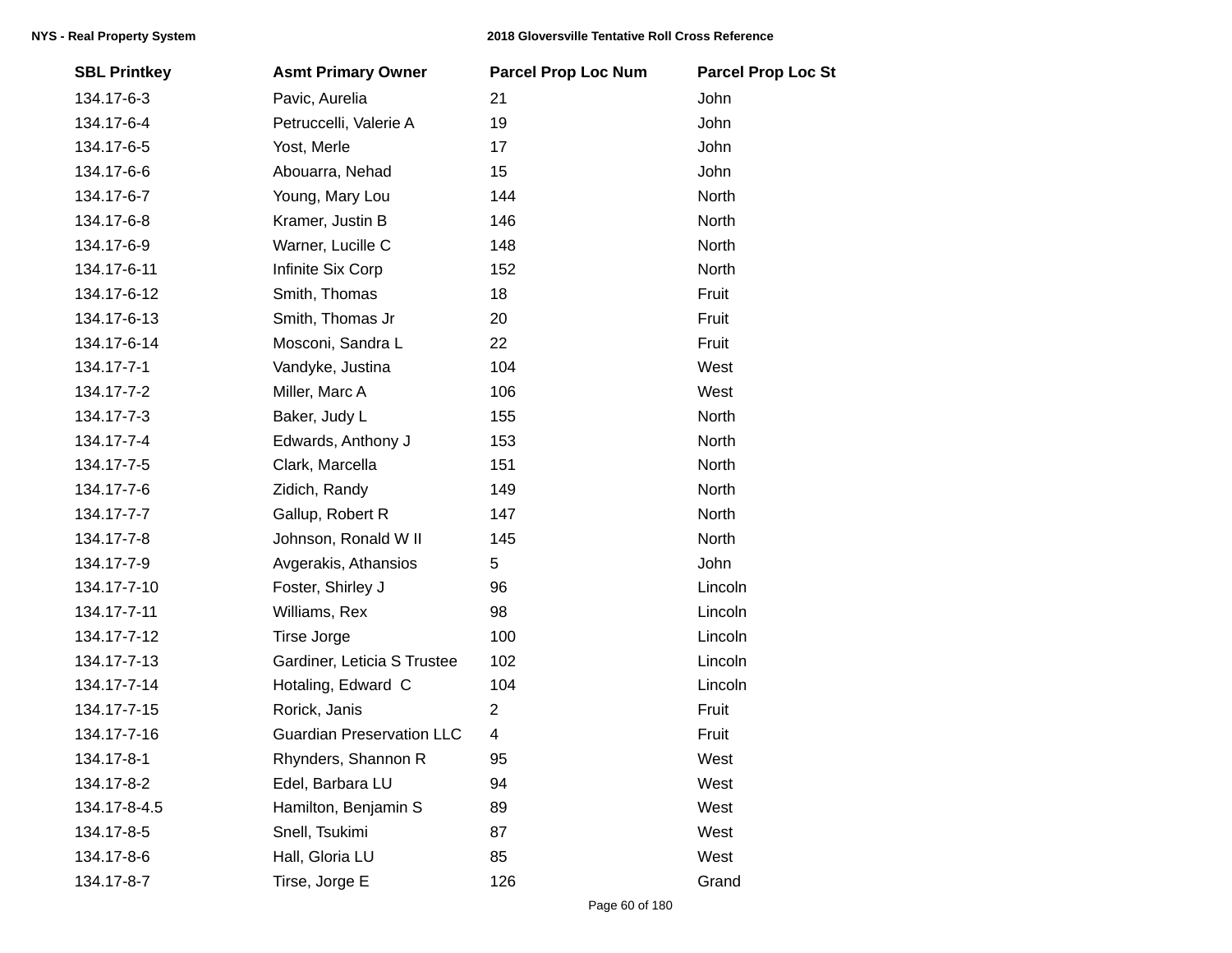| <b>SBL Printkey</b> | <b>Asmt Primary Owner</b> | <b>Parcel Prop Loc Num</b> | <b>Parcel Prop Loc St</b> |
|---------------------|---------------------------|----------------------------|---------------------------|
| 134.17-8-8          | Allen, Richard            | 128                        | Grand                     |
| 134.17-8-9          | Vertucci, Sharon L        | 130                        | Grand                     |
| 134.17-8-10         | Allen, Richard R          | 132                        | Grand                     |
| 134.17-8-11         | Bayliss, Sean             | 74                         | Orchard                   |
| 134.17-8-12         | La Porta, Nicole          | 76                         | Orchard                   |
| 134.17-9-1          | Hunter, Howard M          | 48                         | Western                   |
| 134.17-9-2          | Ardizone, Gail            | 15                         | Curtis                    |
| 134.17-9-3          | Enslow, Dennis            | 13                         | Curtis                    |
| 134.17-9-4          | Burnett, Michael (LU)     | 11                         | Curtis                    |
| 134.17-9-5          | Aguilera, Timothy N       | 9                          | Curtis                    |
| 134.17-9-6          | Brundige, Claudette (LU)  | $\overline{7}$             | Curtis                    |
| 134.17-9-7.5        | Elzenbeck, Roger          | 5                          | Curtis                    |
| 134.17-9-9          | Cross, Timothy            | 55                         | Orchard                   |
| 134.17-9-10         | Lauria, Megan             | 53                         | Orchard                   |
| 134.17-9-11         | Salamack, Adrienne S      | 51                         | Orchard                   |
| 134.17-9-12         | Belden, Sean C            | 126                        | Spring                    |
| 134.17-9-13         | Mcgillis, Stephen M       | 130                        | Spring                    |
| 134.17-9-14         | Snell, William M          | 132                        | Spring                    |
| 134.17-9-15         | Hansen, David             | 134                        | Spring                    |
| 134.17-9-16         | Heacock, Christopher      | 138                        | Spring                    |
| 134.17-9-17         | Belden, Phillip N         | 142                        | Spring                    |
| 134.17-9-18         | Burnett, Louise           | 146                        | Spring                    |
| 134.17-9-19         | White, Robert William     | 150                        | Spring                    |
| 134.17-9-20         | Storto, Daniele           | 40                         | Western                   |
| 134.17-9-21         | Storto, Daniele           | 42                         | Western                   |
| 134.17-9-22         | Frederick, Milford        | 44                         | Western                   |
| 134.17-9-23         | Pollard, Terese D         | 46                         | Western                   |
| 134.17-10-1         | Sena, Jacqueline          | 62                         | Orchard                   |
| 134.17-10-2         | Sena, Jacqueline          | 127                        | Grand                     |
| 134.17-10-3         | Sena, Jacqueline          | 60                         | Orchard                   |
| 134.17-10-4         | Rowback, Robin L          | 58                         | Orchard                   |
| 134.17-10-5         | <b>Comstock Dennis</b>    | 56                         | Orchard                   |
| 134.17-10-6         | Ellis, James A            | 54                         | Orchard                   |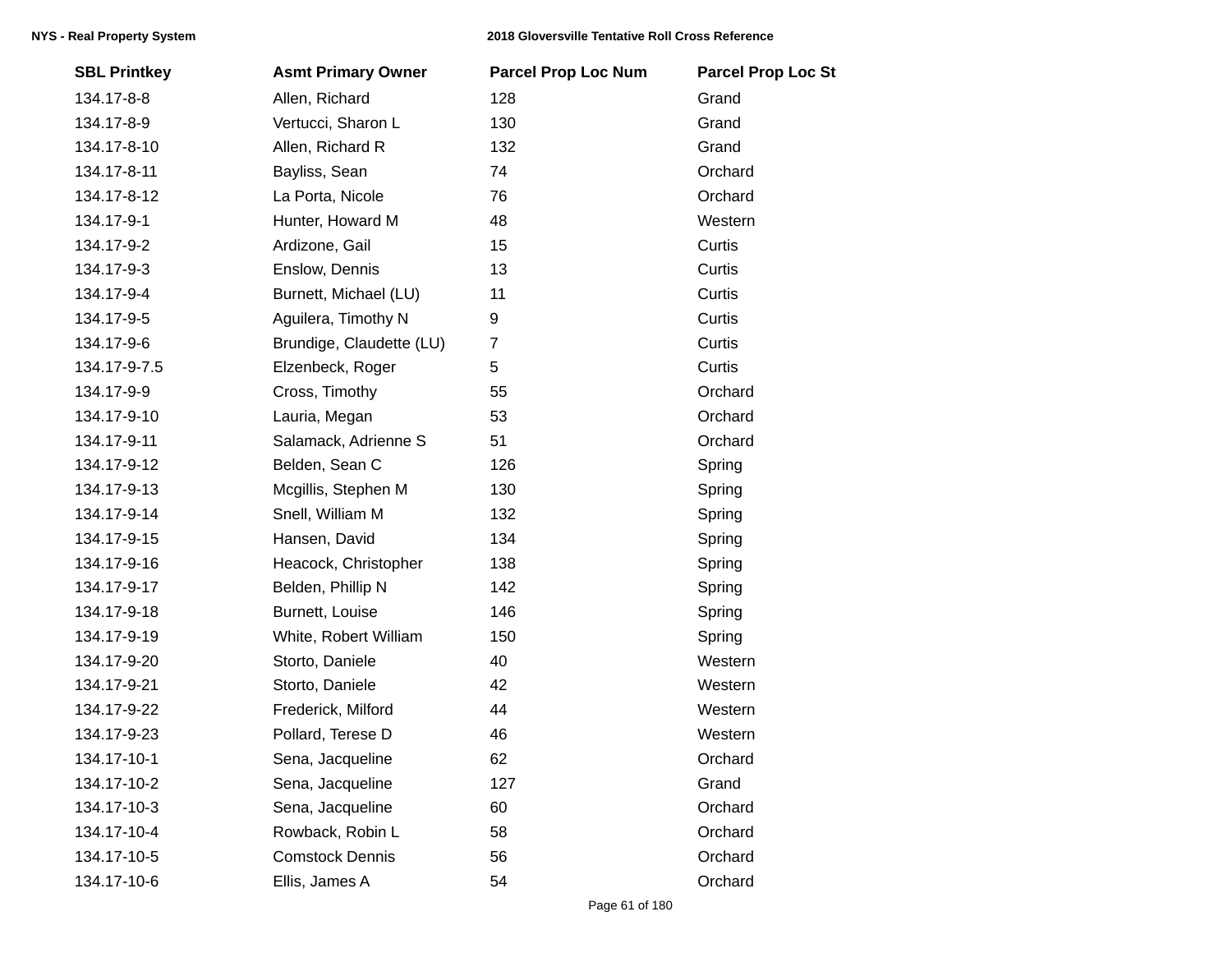| <b>SBL Printkey</b> | <b>Asmt Primary Owner</b>   | <b>Parcel Prop Loc Num</b> | <b>Parcel Prop Loc St</b> |
|---------------------|-----------------------------|----------------------------|---------------------------|
| 134.17-10-7         | Ferrara, Lora A             | 52                         | Orchard                   |
| 134.17-10-8         | Umansky, Leonid             | 114                        | Spring                    |
| 134.17-10-9         | Passino, Joseph             | 116                        | Spring                    |
| 134.17-10-10        | Avery, Christopher          | 118                        | Spring                    |
| 134.17-10-11        | <b>Singer Gary</b>          | 122                        | Spring                    |
| 134.17-10-12        | Guarnieri, Rita C           | 50                         | Orchard                   |
| 134.17-11-1         | Wentworth, Betty J          | 24                         | N Mcnab                   |
| 134.17-11-2         | Aldi, Mark James            | 26                         | N Mcnab                   |
| 134.17-11-3         | Aldi, Mark                  | 28                         | N Mcnab                   |
| 134.17-11-4         | Hart, Bernice V             | 197                        | Spring                    |
| 134.17-11-5         | Hart, Bernice V             | 193                        | Spring                    |
| 134.17-11-6         | Parker & Young Inc.         | 191                        | Spring                    |
| 134.17-11-7         | Issa, Souheir               | 189                        | Spring                    |
| 134.17-11-8         | <b>IKO Plus Inc</b>         | 187                        | Spring                    |
| 134.17-11-9         | Aesch, John T               | 185                        | Spring                    |
| 134.17-11-10        | Yvars, Alexander            | 183                        | Spring                    |
| 134.17-11-11        | Ludwin, Amy                 | 181                        | Spring                    |
| 134.17-11-12        | Fallis, Laurie              | 179                        | Spring                    |
| 134.17-11-13        | Insonia, Joseph             | 177                        | Spring                    |
| 134.17-11-14        | Marrone, Sean M             | 175                        | Spring                    |
| 134.17-11-15        | Nationstar Mortgage LLC     | 173                        | Spring                    |
| 134.17-11-16        | Grampp, Kevin E             | 171                        | Spring                    |
| 134.17-11-17        | Henley, Stacy L             | 167                        | Spring                    |
| 134.17-11-18        | Crocetta, Thomas F Jr       | 165                        | Spring                    |
| 134.17-11-19        | Pagano, William D Trustee   | 27                         | Western                   |
| 134.17-11-20        | Hansen, Peter M             | 25                         | Western                   |
| 134.17-11-21        | Lair, Jack J                | 23                         | Western                   |
| 134.17-11-22        | Town and Country Properties | 21                         | Western                   |
| 134.17-11-23        | Anich, Michael L            | 19                         | Western                   |
| 134.17-11-24        | Baldwin, Richard G          | 17                         | Western                   |
| 134.17-11-25        | Norvell, Charles G (LU)     | 6                          | Summer                    |
| 134.17-11-26        | Fisher, Deborah Ann         | 8                          | Summer                    |
| 134.17-11-27        | Siegle, Nancy etal          | 10                         | Summer                    |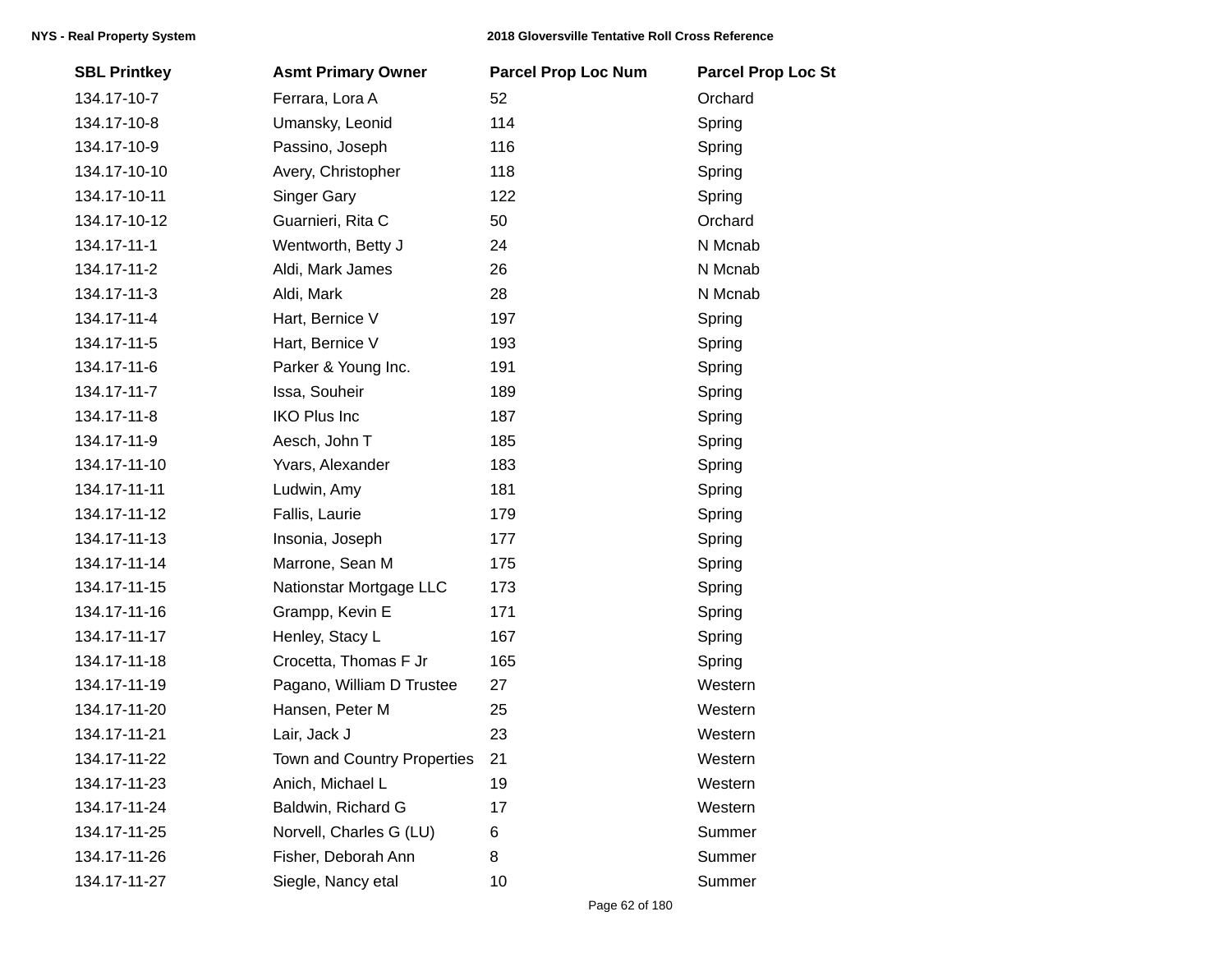| <b>SBL Printkey</b> | <b>Asmt Primary Owner</b>          | <b>Parcel Prop Loc Num</b> | <b>Parcel Prop Loc St</b> |
|---------------------|------------------------------------|----------------------------|---------------------------|
| 134.17-11-28        | White, Charles J                   | 12                         | Summer                    |
| 134.17-11-29        | Manzer, Kayla M                    | 14                         | Summer                    |
| 134.17-11-30        | Reynolds, Robyn                    | 16                         | Summer                    |
| 134.17-11-31        | Hanes, Cheryl M                    | 18                         | Summer                    |
| 134.17-12-1         | Hansen David M                     | 147                        | Spring                    |
| 134.17-12-2         | Mattioni, Carol J                  | 145                        | Spring                    |
| 134.17-12-3         | Roice, Daniel H                    | 141                        | Spring                    |
| 134.17-12-4         | <b>City Of Gloversville</b>        | 139                        | Spring                    |
| 134.17-12-5         | Clizbe, Bonnie L (LU)              | 129                        | Spring                    |
| 134.17-12-6         | Jacobs, Cynthia                    | 35                         | Orchard                   |
| 134.17-12-7         | Pechtel Douglas G                  | 31                         | Orchard                   |
| 134.17-12-8         | <b>GSC Properties LLC, Trustee</b> | 29                         | Orchard                   |
| 134.17-12-9         | Reinhardt, Kevin                   | 27                         | Orchard                   |
| 134.17-12-10        | Shultis, Brian F                   | 25                         | Orchard                   |
| 134.17-12-11        | Tesi, Beth Ann                     | 15                         | Cherry                    |
| 134.17-12-12        | Garren, Jennifer L                 | $\overline{7}$             | Cherry                    |
| 134.17-12-13        | Fonda, Timothy W                   | 5                          | Cherry                    |
| 134.17-12-14        | Garguilo, Frances H LU             | 18                         | Western                   |
| 134.17-12-15        | Tesi, Joshua M                     | 20                         | Western                   |
| 134.17-12-16        | Roy, Rebecca A                     | 22.5                       | Western                   |
| 134.17-12-17        | Roy, Rebecca A                     | 22                         | Western                   |
| 134.17-13-1         | Persse, Richard                    | 18                         | Orchard                   |
| 134.17-13-2         | Unger, Alfred Jr                   | 22                         | Orchard                   |
| 134.17-13-3         | Whitman, Jenny Lynn                | 26                         | Orchard                   |
| 134.17-13-4         | Oare, James Sr (Dec)               | 30                         | Orchard                   |
| 134.17-13-5         | 7632 Gloveton Inc                  | 32                         | Orchard                   |
| 134.17-13-6         | Thompson, Arthur P                 | 121                        | Spring                    |
| 134.17-13-7         | Malagisi, Frank                    | 117                        | Spring                    |
| 134.17-13-8         | Mancini, David                     | 115                        | Spring                    |
| 134.17-13-9         | Rickard, Tracy                     | 115                        | Spring                    |
| 134.18-1-1          | Loveless Shannon                   | 26                         | John                      |
| 134.18-1-2          | Lair, Jack                         | 27                         | Kent                      |
| 134.18-1-3          | Lair, Jack J                       | 25                         | Kent                      |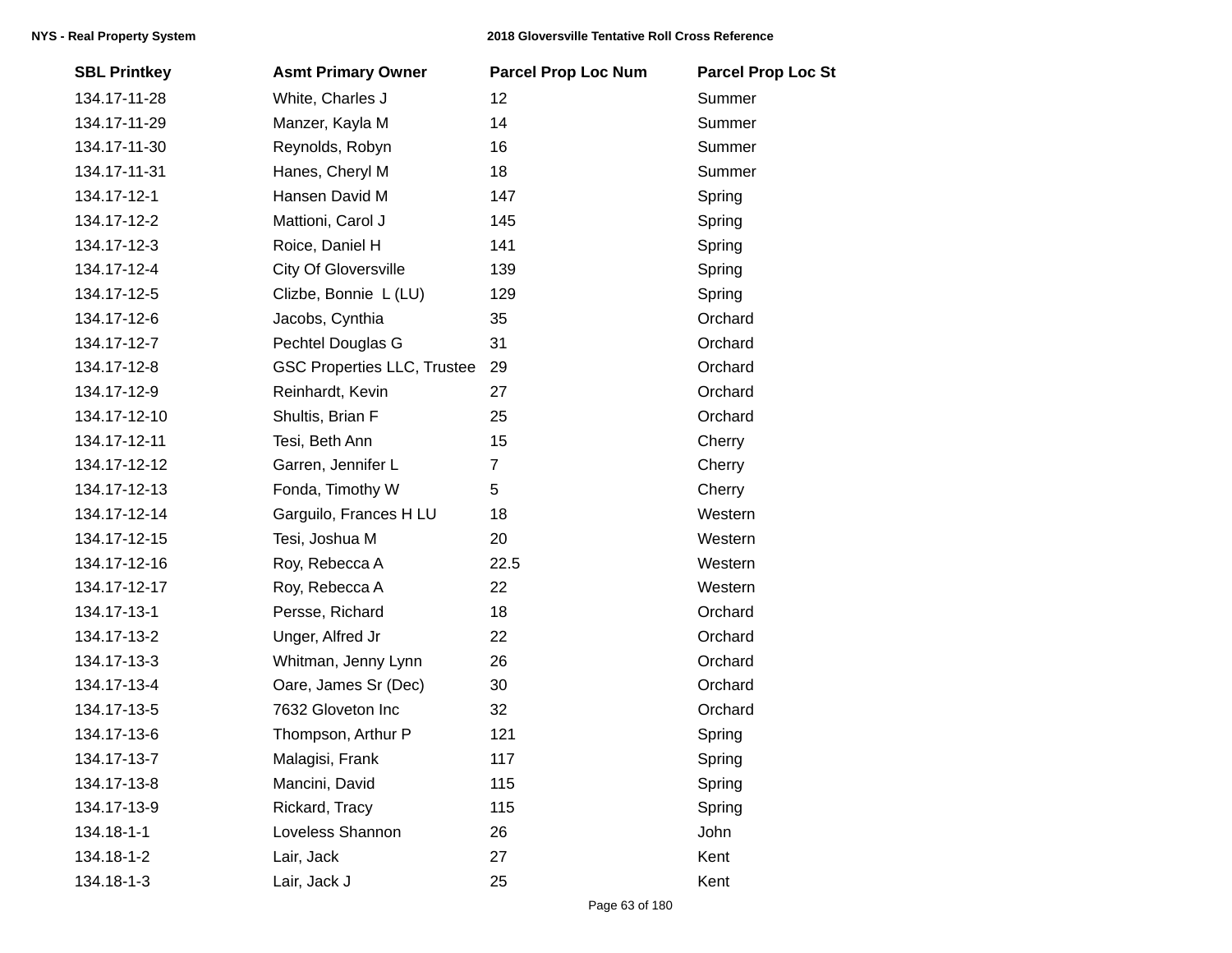| <b>SBL Printkey</b> | <b>Asmt Primary Owner</b>   | <b>Parcel Prop Loc Num</b> | <b>Parcel Prop Loc St</b> |
|---------------------|-----------------------------|----------------------------|---------------------------|
| 134.18-1-5          | Simek, Betsy                | 21                         | Kent                      |
| 134.18-1-6          | Simek, Betsy                | 19                         | Kent                      |
| 134.18-1-7          | Faragon, Christine L        | 17                         | Kent                      |
| 134.18-1-8          | <b>MRRR&amp;C LLC</b>       | 15                         | Kent                      |
| 134.18-1-9          | Loux, Mark A                | 126                        | North                     |
| 134.18-1-12         | Madden, Carole              | 134                        | North                     |
| 134.18-1-13         | Floyd, Robert A             | 16                         | John                      |
| 134.18-1-14         | Nethaway, Frank R Jr        | 20                         | John                      |
| 134.18-1-15         | Ackernecht, Robert          | 24                         | John                      |
| 134.18-2-1          | Young, Billie B             | 26                         | Kent                      |
| 134.18-2-2          | Miles, Brian                | 27                         | Willow                    |
| 134.18-2-3          | Affordable Royal Realty LLC | 25                         | Willow                    |
| 134.18-2-4          | Hohler, Shirley (LU)        | 23                         | Willow                    |
| 134.18-2-5          | Hohler, Daniel E            | 21                         | Willow                    |
| 134.18-2-6          | Petruccelli, Valerie        | 19                         | Willow                    |
| 134.18-2-7          | Lafountain, Millicent H     | 110                        | North                     |
| 134.18-2-8          | Collie, Anna                | 112                        | North                     |
| 134.18-2-9          | Williams Debra              | 114                        | North                     |
| 134.18-2-10         | Semione, Joseph Jr          | 116                        | North                     |
| 134.18-2-11         | Rulison, Melvin L           | 118                        | North                     |
| 134.18-2-12         | Rulison, Melvin             | 120                        | North                     |
| 134.18-2-13         | Richards, Charles J         | 14                         | Kent                      |
| 134.18-2-14         | Semione, Joseph Jr          | 16                         | Kent                      |
| 134.18-2-15         | <b>IKO Plus Inc</b>         | 18                         | Kent                      |
| 134.18-2-16         | Henderson, Susan            | 20                         | Kent                      |
| 134.18-2-17         | Delgado, Elvin              | 22                         | Kent                      |
| 134.18-2-18         | Young, Billie B             | 24                         | Kent                      |
| 134.18-3-1          | Baker, Emmeren W            | 28                         | Willow                    |
| 134.18-3-2          | Jacobson, Darryl            | 169                        | N Arlington               |
| 134.18-3-3          | Brown, Ronald D             | 167                        | N Arlington               |
| 134.18-3-4          | Garren, Jennifer            | 165                        | N Arlington               |
| 134.18-3-5          | Clute, Gail L               | 163                        | N Arlington               |
| 134.18-3-6          | De Giulio, Michael          | 102                        | North                     |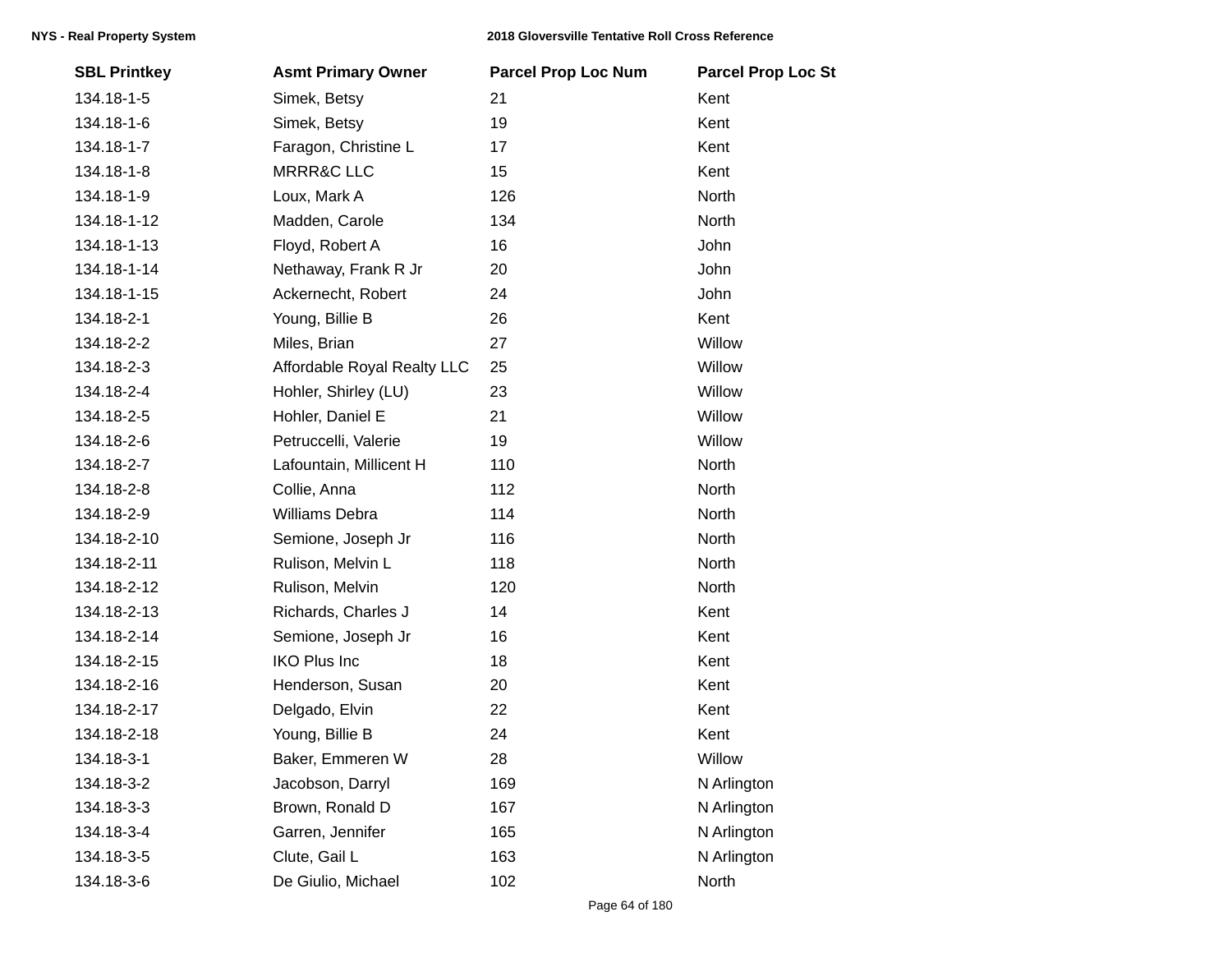| <b>SBL Printkey</b> | <b>Asmt Primary Owner</b>   | <b>Parcel Prop Loc Num</b> | <b>Parcel Prop Loc St</b> |
|---------------------|-----------------------------|----------------------------|---------------------------|
| 134.18-3-7          | Andrews, Joseph             | 106                        | North                     |
| 134.18-3-8          | Umansky, Leonid             | 108                        | North                     |
| 134.18-3-9          | Sarkar, Gopal               | 18                         | Willow                    |
| 134.18-3-10         | Handy, Joan Ann B           | 22                         | Willow                    |
| 134.18-3-11         | Warner, Donald              | 24                         | Willow                    |
| 134.18-3-12         | Ellis, Ronald D             | 26                         | Willow                    |
| 134.18-4-1          | Hopkins, Pamela F           | 168                        | N Arlington               |
| 134.18-4-2          | Bayless, Roberta            | 199                        | <b>Bleecker</b>           |
| 134.18-4-3          | Ruby, Edward J              | 195                        | Bleecker                  |
| 134.18-4-4          | Watson, Adam                | 191                        | Bleecker                  |
| 134.18-4-5          | Glove Cities Holding LLC    | 187                        | <b>Bleecker</b>           |
| 134.18-4-6          | Zidich, Randy               | 183                        | Bleecker                  |
| 134.18-4-7          | Beck, Rick J                | 86                         | North                     |
| 134.18-4-8          | Pessolano Gregory           | 88                         | North                     |
| 134.18-4-9          | Pessolano Gregory           | 90                         | North                     |
| 134.18-4-10         | Leach, Dawn M               | 92                         | North                     |
| 134.18-4-12         | Chase, Jean A               | 166                        | N Arlington               |
| 134.18-5-1          | Konstantinidis, Afroditi    | 196                        | Bleecker                  |
| 134.18-5-2          | Roy, Paul J                 | 13                         | Jay                       |
| 134.18-5-3          | Holland-Wojciechowski, Cher | 11                         | Jay                       |
| 134.18-5-4          | Track, William              | 9                          | Jay                       |
| 134.18-5-5          | Track, William D            | 5                          | Jay                       |
| 134.18-5-8.5        | Casey, John J Co-Trust      | 70                         | North                     |
| 134.18-5-10         | Holmes, Michael             | 184                        | Bleecker                  |
| 134.18-5-11         | Holmes, Michael             | 188                        | Bleecker                  |
| 134.18-5-12         | Springer, Philip            | 192                        | <b>Bleecker</b>           |
| 134.18-6-1          | Williams, Robert M          | 12                         | Jay                       |
| 134.18-6-2          | Thompson, Eileen (LU)       | 43                         | Temple                    |
| 134.18-6-3          | Enfield, Richard            | 41                         | Temple                    |
| 134.18-6-4          | Hewitt, William E           | 39                         | Temple                    |
| 134.18-6-5          | Denny, Keith                | 44                         | North                     |
| 134.18-6-6          | Denny, Keith                | 48                         | North                     |
| 134.18-6-7          | Wesley, Michael             | 50                         | North                     |
|                     |                             |                            |                           |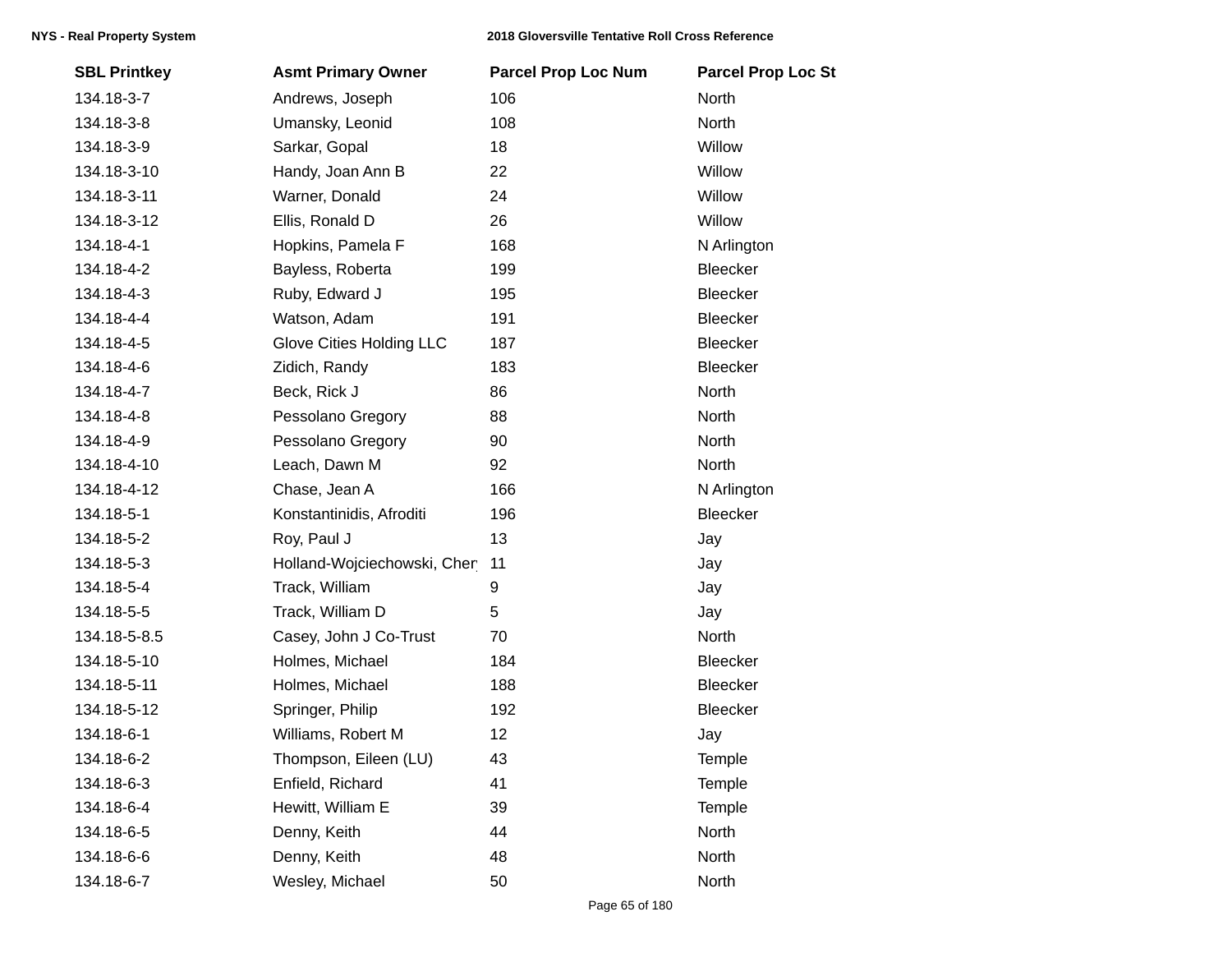| <b>SBL Printkey</b> | <b>Asmt Primary Owner</b>     | <b>Parcel Prop Loc Num</b> | <b>Parcel Prop Loc St</b> |
|---------------------|-------------------------------|----------------------------|---------------------------|
| 134.18-6-8          | Sewer, Enrique                | 52                         | North                     |
| 134.18-6-9          | Brown, James                  | 6                          | Jay                       |
| 134.18-6-10         | Darling, Michael D            | 8                          | Jay                       |
| 134.18-6-11         | Alikhan, Lina                 | 10                         | Jay                       |
| 134.18-7-1          | Getman, Lawrence T            | 44                         | Temple                    |
| 134.18-7-2          | Lawlor, Brian                 | 23                         | Union                     |
| 134.18-7-3          | Warner, Cathleen J            | 21                         | Union                     |
| 134.18-7-4          | Savage, Delbert               | 17                         | Union                     |
| 134.18-7-5          | Young, Brian L                | 15                         | Union                     |
| 134.18-7-6          | Young, Brian L                | 13                         | Union                     |
| 134.18-7-7          | Blowers, Jerry L              | 11                         | Union                     |
| 134.18-7-8          | Garren, Jennifer L            | 9                          | Union                     |
| 134.18-7-9          | <b>Pitbull Properties LLC</b> | 20                         | North                     |
| 134.18-7-10         | Miklic, Joseph                | 24                         | North                     |
| 134.18-7-11         | Runkle, Timothy               | 26                         | North                     |
| 134.18-7-12         | Roy, Paul J Jr                | 28                         | North                     |
| 134.18-7-13         | Roy, Paul J Jr                | 30                         | North                     |
| 134.18-7-14         | Berry, James D                | 32                         | North                     |
| 134.18-7-15         | Bruse, Belle M                | 34                         | North                     |
| 134.18-7-16         | Lucas, John                   | 38                         | Temple                    |
| 134.18-7-17         | Hohler, Daniel                | 40                         | Temple                    |
| 134.18-7-18         | Aldous, Jacqueline E          | 42                         | Temple                    |
| 134.18-8-1          | Abraham, Eddy G               | 251                        | N Main                    |
| 134.18-8-2          | Abraham, Eddy                 | 235                        | N Main                    |
| 134.18-8-3.5        | <b>Corky Management Corp</b>  | 223                        | N Main                    |
| 134.18-8-6          | Mussi, Kathleen               | 219                        | N Main                    |
| 134.18-8-7          | Mussi, Kathleen M             | 217                        | N Main                    |
| 134.18-8-8          | Mitcham, Eric                 | 211                        | N Main                    |
| 134.18-8-9          | Van Nostrand, William II      | 209                        | N Main                    |
| 134.18-8-10         | Tessitore, Ralph D Sr.        | 207                        | N Main                    |
| 134.18-8-11         | Beebie, Thomas C              | 201                        | N Main                    |
| 134.18-8-12         | Renda, Robert Jr.             | 197                        | N Main                    |
| 134.18-8-13         | Bombard, Ernest               | 6                          | North                     |
|                     |                               |                            |                           |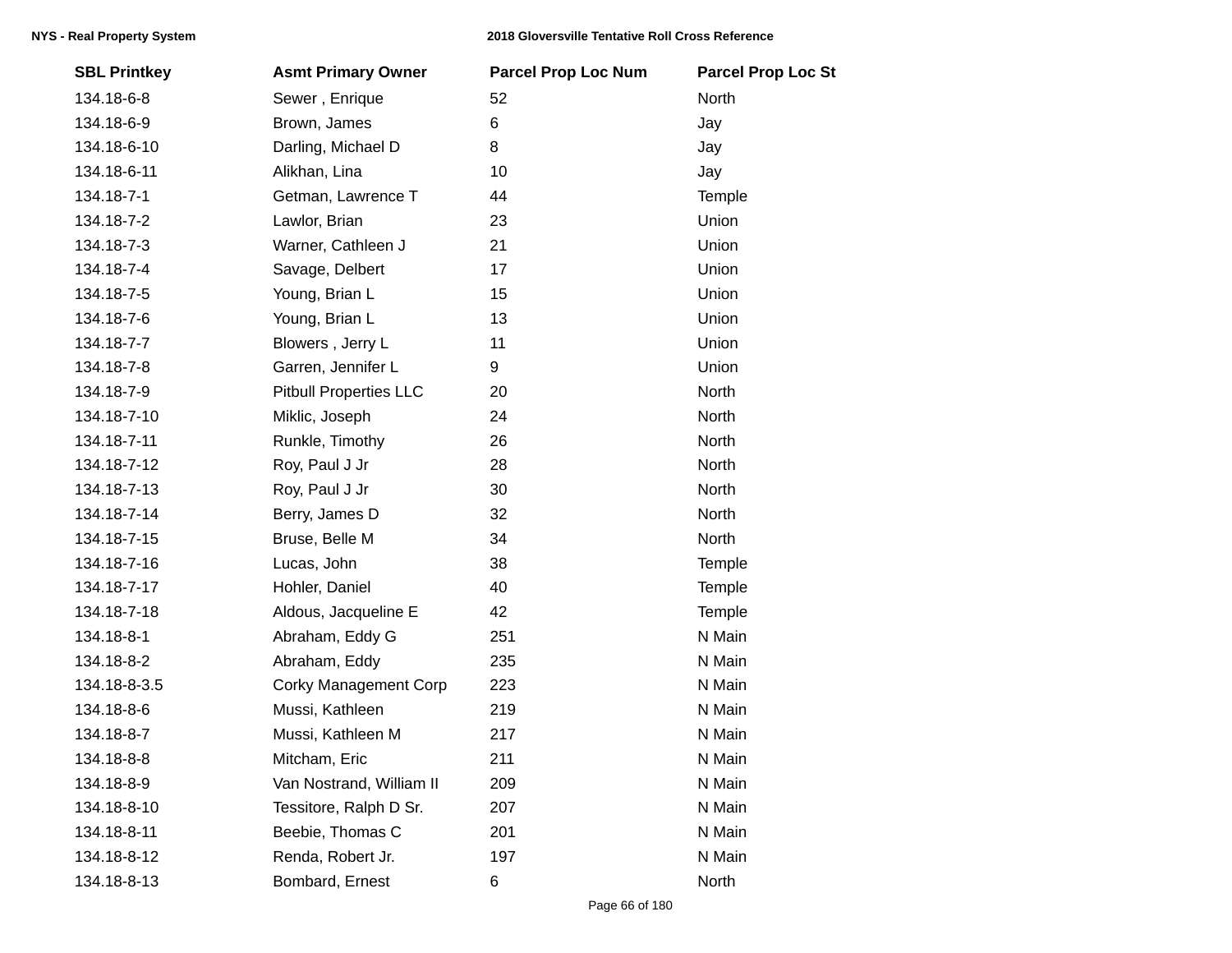| <b>SBL Printkey</b> | <b>Asmt Primary Owner</b>            | <b>Parcel Prop Loc Num</b> | <b>Parcel Prop Loc St</b> |
|---------------------|--------------------------------------|----------------------------|---------------------------|
| 134.18-8-14         | Ocean State Realty Corp              | 8                          | North                     |
| 134.18-8-15         | Lilley, Levi L                       | 12                         | North                     |
| 134.18-8-16         | Insonia, Susan                       | 14                         | North                     |
| 134.18-8-17         | Morrone, Frank                       | 6                          | Union                     |
| 134.18-8-18.1       | Yennard, Darla M                     | 8                          | Union                     |
| 134.18-8-18.2       | Newkirk, Darrin                      | 10                         | Union                     |
| 134.18-8-19.1       | Mussi, Kathleen                      | 12                         | Union                     |
| 134.18-8-19.2       | Reid, Paul E                         | 213                        | N Main                    |
| 134.18-8-20         | Williams, James G                    | 18                         | Union                     |
| 134.18-8-21         | Cronin, Patricia I                   | 20                         | Union                     |
| 134.18-8-23.5       | Weaver, Richard J                    | 28                         | Union                     |
| 134.18-9-1          | <b>Kared Corporation</b>             | 250                        | N Main                    |
| 134.18-9-2          | <b>Highland Terrace Properties L</b> | 4                          | Fifth                     |
| 134.18-9-3          | Perrella, Robert E                   | 13                         | Fourth                    |
| 134.18-9-4          | Garren, Jennifer                     | 9                          | Fourth                    |
| 134.18-9-5          | Reynolds, Robyn L                    | 238                        | N Main                    |
| 134.18-9-6          | Cantos, Soraida                      | 246                        | N Main                    |
| 134.18-10-1         | Mackey, Virginia M                   | 232                        | N Main                    |
| 134.18-10-2         | Cowles, Jeffrey A                    | 10                         | Fourth                    |
| 134.18-10-3         | Humphrey, Richard E Jr               | 12                         | Fourth                    |
| 134.18-10-4         | Sewer, Enrique                       | 14                         | Fourth                    |
| 134.18-10-5         | Di Pasquale, Brandon A               | 16                         | Fourth                    |
| 134.18-10-6         | Albadawi, Mohammad Louay             | 27                         | <b>Third</b>              |
| 134.18-10-7         | Idelbi, Ahmad                        | 23                         | <b>Third</b>              |
| 134.18-10-8         | Gillis, Joseph                       | 17                         | <b>Third</b>              |
| 134.18-10-9.1       | <b>City Of Gloversville</b>          | 13                         | Third                     |
| 134.18-10-9.2       | Semione Joseph                       | 192                        | N Main                    |
| 134.18-10-10        | Gloversville Post                    | 200                        | N Main                    |
| 134.18-10-11        | Cotugno, Kyle                        | 212                        | N Main                    |
| 134.18-10-12        | Reid, Matthew J                      | 216                        | N Main                    |
| 134.18-10-13        | Daley, Lawrence                      | 222                        | N Main                    |
| 134.18-11-1         | Dodson, Richard Sr.                  | 135                        | North                     |
| 134.18-11-2         | Emond, Frank E                       | 133                        | North                     |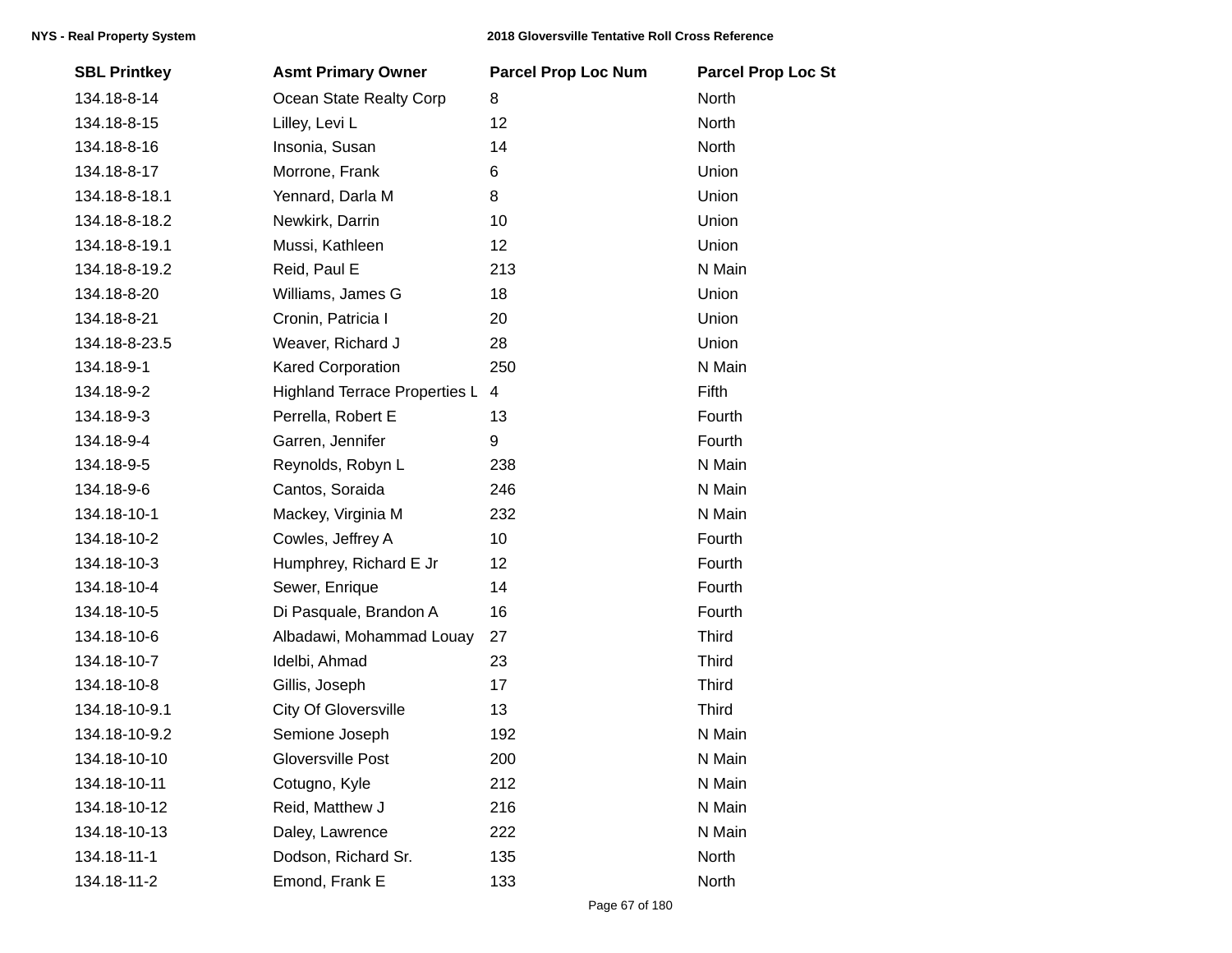| <b>SBL Printkey</b> | <b>Asmt Primary Owner</b>        | <b>Parcel Prop Loc Num</b> | <b>Parcel Prop Loc St</b> |
|---------------------|----------------------------------|----------------------------|---------------------------|
| 134.18-11-3         | Young, Eugene A                  | 131                        | North                     |
| 134.18-11-4         | Savage, Francis                  | 129                        | North                     |
| 134.18-11-5         | Shannon, Pearl                   | 127                        | North                     |
| 134.18-11-6         | County of Fulton                 | $\overline{7}$             | Kent                      |
| 134.18-11-7         | Mcwalker, Raymond (Dec)          | 5                          | Kent                      |
| 134.18-11-8         | Ackerbauer, Peter F Jr           | 84                         | Lincoln                   |
| 134.18-11-9         | Valentin, Carmen Estrada         | 86                         | Lincoln                   |
| 134.18-11-10        | Savage, Francis                  | 88                         | Lincoln                   |
| 134.18-11-11        | Mraz, Joseph                     | 90                         | Lincoln                   |
| 134.18-11-12        | Issa, Nabil                      | 92                         | Lincoln                   |
| 134.18-11-13        | Stiffler, Susan                  | 6                          | John                      |
| 134.18-12-1         | Perrella Vincent C               | 80                         | Lincoln                   |
| 134.18-12-2         | Colby, Beverly                   | 149                        | N Arlington               |
| 134.18-12-3         | Colby, Beverly                   | 147                        | N Arlington               |
| 134.18-12-4         | Colby, Beverly                   | 145                        | N Arlington               |
| 134.18-12-7         | Erdman, James (Dec)              | 60                         | Lincoln                   |
| 134.18-12-8         | Joyce, Michael P                 | 64                         | Lincoln                   |
| 134.18-12-9         | Wilson, James W                  | 66                         | Lincoln                   |
| 134.18-13-1         | Richardson, Rebecca              | 148                        | N Arlington               |
| 134.18-13-2         | Belton, Joseph D                 | 89                         | <b>North</b>              |
| 134.18-13-3         | Tesi, Joshua M                   | 87                         | North                     |
| 134.18-13-4         | Sewer, Enrique D                 | 85                         | North                     |
| 134.18-13-5         | RL Group Enterprise Corp         | 167                        | Bleecker                  |
| 134.18-13-7         | Tesi, Joshua                     | 161                        | Bleecker                  |
| 134.18-13-8         | Steenburg, Thomas M              | 157                        | Bleecker                  |
| 134.18-13-9         | Reed, Beverly L                  | 46                         | Lincoln                   |
| 134.18-13-10        | <b>Guardian Preservation LLC</b> | 50                         | Lincoln                   |
| 134.18-14-1         | Lensky, Olga                     | 170                        | Bleecker                  |
| 134.18-14-2         | <b>Ocean State Realty</b>        | 69                         | North                     |
| 134.18-14-3         | Millias, Fred J Jr               | 67                         | North                     |
| 134.18-14-4         | Dorman, Everett                  | 65                         | North                     |
| 134.18-14-5         | Tesi, Joshua                     | 61-63                      | North                     |
| 134.18-14-6         | Dorman, Everett                  | 59                         | North                     |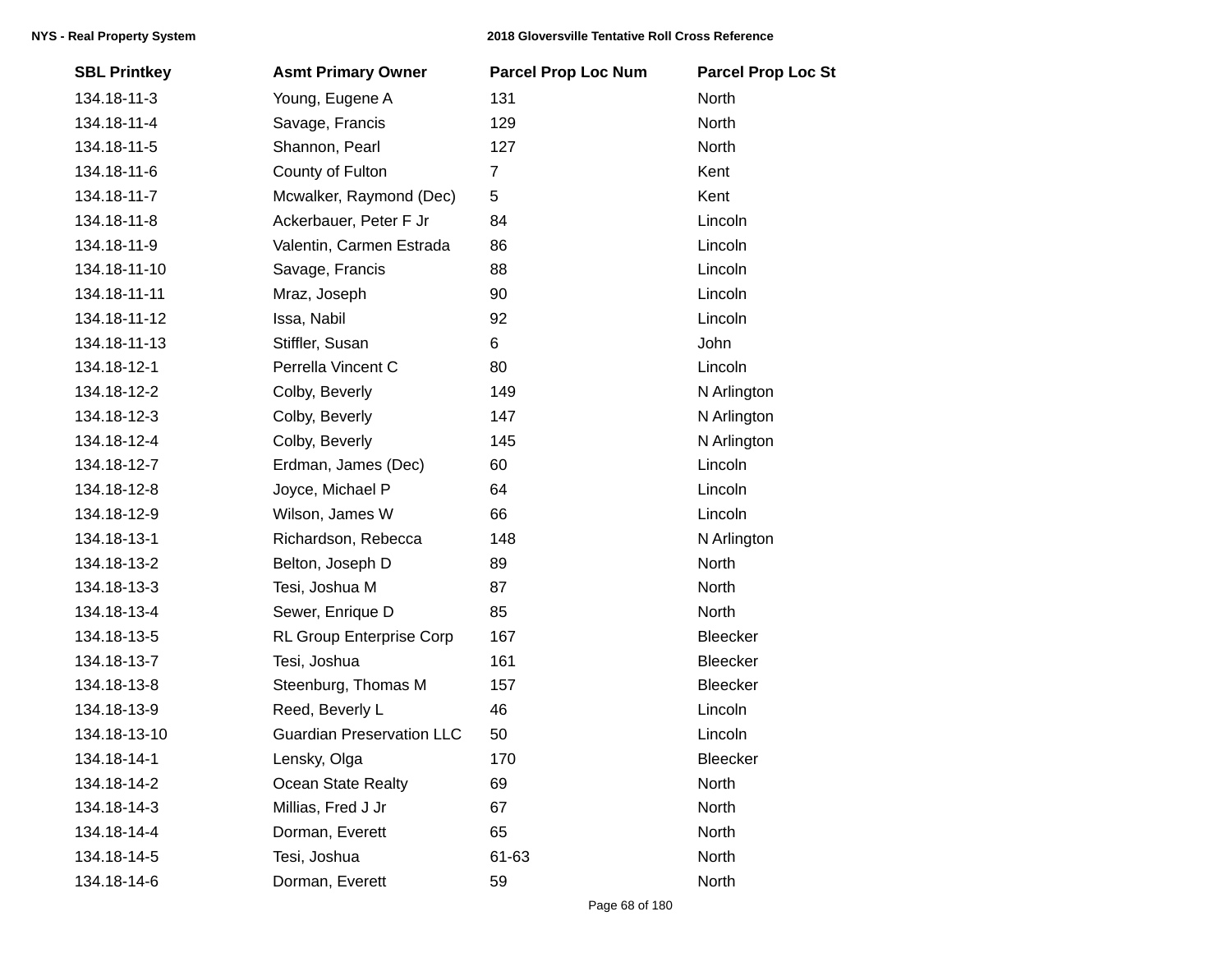| <b>SBL Printkey</b> | <b>Asmt Primary Owner</b> | <b>Parcel Prop Loc Num</b> | <b>Parcel Prop Loc St</b> |
|---------------------|---------------------------|----------------------------|---------------------------|
| 134.18-14-7         | Frederick, Thomas J       | 57                         | North                     |
| 134.18-14-9         | Johnson, Terry            | 53                         | North                     |
| 134.18-14-10        | LaQuee, Zachary           | 49                         | North                     |
| 134.18-14-11        | Clear, Patrick            | 45                         | North                     |
| 134.18-14-13        | Dempsey, Arthur           | $\overline{2}$             | Lincoln                   |
| 134.18-14-14.5      | Laymon, Leslie G (LU)     | 6                          | Lincoln                   |
| 134.18-14-15.5      | Laymon, Leslie G (LU)     | 8                          | Lincoln                   |
| 134.18-14-16        | Crawford, Frank           | 10                         | Lincoln                   |
| 134.18-14-17        | Mitchell, Robert          | 14                         | Lincoln                   |
| 134.18-14-18        | Garrow, Kimberly          | 16                         | Lincoln                   |
| 134.18-14-19        | Ruggiero, Ronald M        | 20                         | Lincoln                   |
| 134.18-14-20        | Garren, Jennifer          | 22                         | Lincoln                   |
| 134.18-14-21        | Garren, Jennifer Lynn     | 22                         | Lincoln                   |
| 134.18-14-22        | Hindes, Ray Richard Jr    | 24                         | Lincoln                   |
| 134.18-14-23        | <b>Calbet Michael S</b>   | 156                        | Bleecker                  |
| 134.18-14-24        | Phalen, Randal J          | 162                        | Bleecker                  |
| 134.18-14-25        | Garren, Wagschal Jennifer | 164-166                    | Bleecker                  |
| 134.18-15-1         | Waffle, Alvin C           | 33                         | North                     |
| 134.18-15-2         | Yvars, Alexander          | 31                         | North                     |
| 134.18-15-3         | Brown, Melvin E           | 29                         | North                     |
| 134.18-15-4         | Van Deusen James          | 27                         | North                     |
| 134.18-15-5         | Zara, Thomas              | 21                         | North                     |
| 134.18-15-6         | Frank, Sandra G           | 41                         | Hamilton                  |
| 134.18-15-7         | <b>Herrlett Lothar</b>    | 39                         | Hamilton                  |
| 134.18-15-8         | Lapi, Samuel              | 35                         | Hamilton                  |
| 134.18-15-9         | Trinity, Anglican         | 14                         | Grand                     |
| 134.18-15-10        | Kruger, Tyrone            | 18                         | Grand                     |
| 134.18-15-11        | Garren, Jennifer          | 20                         | Grand                     |
| 134.18-15-12        | Linart, Gregory S (Dec)   | 4                          | Temple                    |
| 134.18-15-13        | Hillman, Bernice          | 6                          | Temple                    |
| 134.18-15-14        | Shults, Kenneth L         | 8                          | Temple                    |
| 134.18-15-15        | Garren, Jennifer          | 10                         | Temple                    |
| 134.18-15-16        | Zidich, Randy R           | 12                         | Temple                    |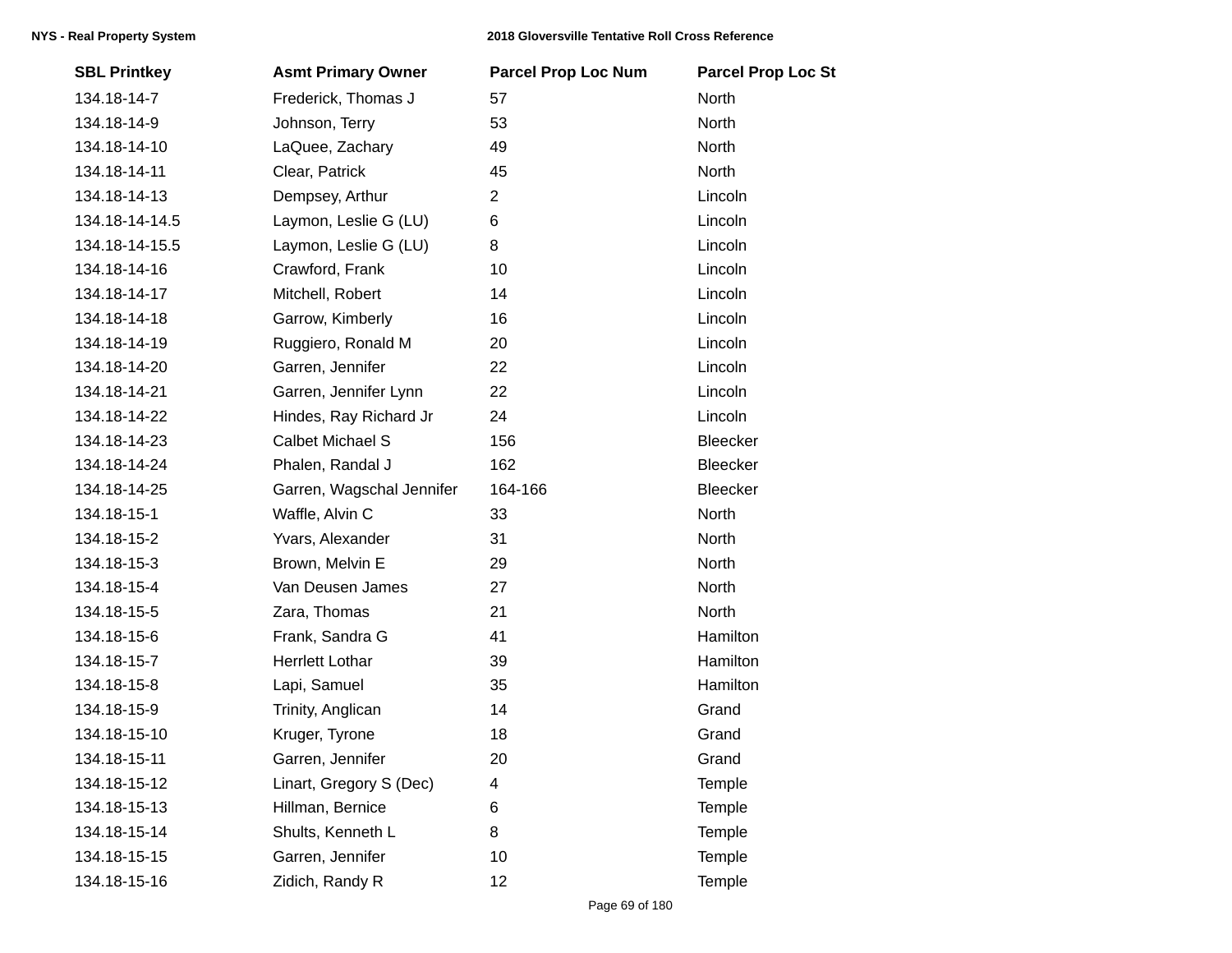| <b>SBL Printkey</b> | <b>Asmt Primary Owner</b>        | <b>Parcel Prop Loc Num</b> | <b>Parcel Prop Loc St</b> |
|---------------------|----------------------------------|----------------------------|---------------------------|
| 134.18-15-17        | City of Gloversville             | 14                         | Temple                    |
| 134.18-15-18        | <b>MRRR&amp;C LLC</b>            | 16                         | Temple                    |
| 134.18-15-19        | Sacerio, Gustavo A               | 18                         | Temple                    |
| 134.18-16-2         | <b>Brady James P</b>             | 11                         | North                     |
| 134.18-16-3         | Salvione Insurance Agency In     | $\overline{7}$             | North                     |
| 134.18-16-4         | Salvione Insurance Agency In 189 |                            | N Main                    |
| 134.18-16-5         | Salvione Insurance Agency In 187 |                            | N Main                    |
| 134.18-16-6         | Salvione Insurance Agency In 185 |                            | N Main                    |
| 134.18-16-7         | Salvione Insurance Agency In 181 |                            | N Main                    |
| 134.18-16-9         | Gloversville Inc                 | 169                        | N Main                    |
| 134.18-16-10        | <b>City Of Gloversville</b>      |                            | Grand                     |
| 134.18-16-12        | <b>City Of Gloversville</b>      | $\overline{2}$             | Grand                     |
| 134.18-16-13.2      | Aguilera, Timothy                | 10                         | Grand                     |
| 134.18-16-14.5      | Savage, Shirley L                | 42                         | Hamilton                  |
| 134.18-17-1.5       | Daniel G Kamin GloversvilleL     | 172                        | N Main                    |
| 134.18-17-3         | Bartlett, Lee III                | 8                          | <b>Third</b>              |
| 134.18-17-4         | Day, Richard                     | 10                         | <b>Third</b>              |
| 134.18-17-5         | Griffiths, Tye-Preston W         | 14                         | <b>Third</b>              |
| 134.18-17-6         | Tesi, Joshua                     | 16                         | <b>Third</b>              |
| 134.18-17-7         | Lander Joseph M                  | 24                         | <b>Third</b>              |
| 134.18-17-8         | Antis, David H                   | 23                         | Second                    |
| 134.18-17-9         | Decicco, Emilia (Lu)             | 19                         | Second                    |
| 134.18-17-10        | Dreymann, Mary                   | 17                         | Second                    |
| 134.18-17-11        | Lansburg, Jediah L               | 15                         | Second                    |
| 134.18-18-1         | Miller, Tina M                   | 99                         | Lincoln                   |
| 134.18-18-2         | Beddow, James W                  | 97                         | Lincoln                   |
| 134.18-18-3         | Brooks, Jeffrey                  | 95                         | Lincoln                   |
| 134.18-18-4         | House Detective Inc              | 15                         | Washburn                  |
| 134.18-18-5         | Berben, Albert T III             | 13                         | Washburn                  |
| 134.18-18-6         | Ovitt, Bruce F                   | 11                         | Washburn                  |
| 134.18-18-7         | Mitchell, Martin                 | 9                          | Washburn                  |
| 134.18-18-8         | Wendt, Stephen M                 | 5                          | Washburn                  |
| 134.18-18-9         | Hanford, Robert J Jr             | 106                        | Grand                     |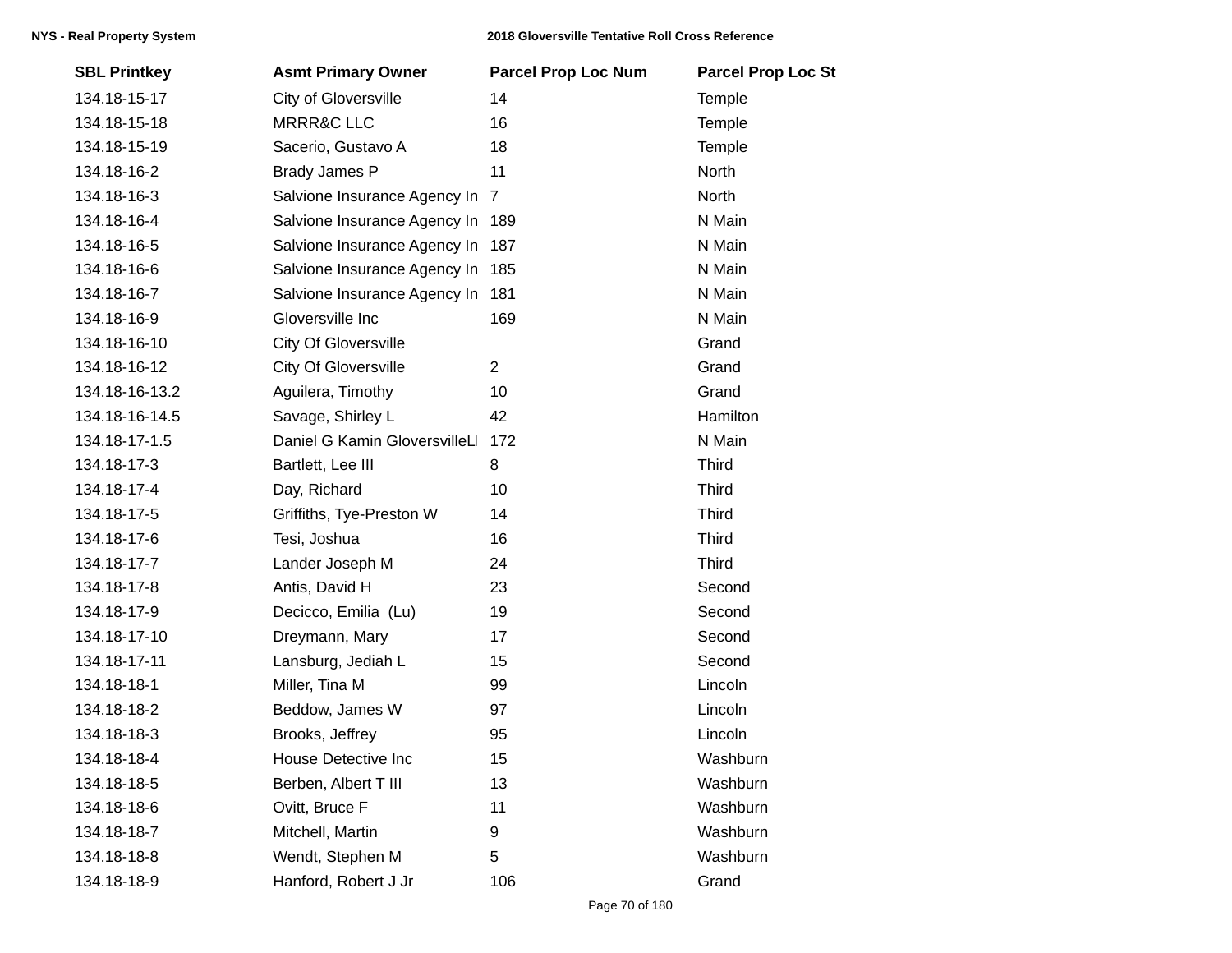| <b>SBL Printkey</b> | <b>Asmt Primary Owner</b>          | <b>Parcel Prop Loc Num</b> | <b>Parcel Prop Loc St</b> |
|---------------------|------------------------------------|----------------------------|---------------------------|
| 134.18-18-10        | Tropia, Antoinette                 | 108                        | Grand                     |
| 134.18-18-11        | Gugliemelli, Daniel                | 110                        | Grand                     |
| 134.18-18-12.21     | Theodosis, Maria                   |                            | West St. E Sd             |
| 134.18-18-12.22     | Theodosis, Maria                   | 84                         | West                      |
| 134.18-18-13        | Yvars, Alexander                   | 86                         | West                      |
| 134.18-18-14        | Cranker, Terry W                   | 88                         | West                      |
| 134.18-18-15        | Sanges, Albert V                   | 90                         | West                      |
| 134.18-19-1         | <b>City Of Gloversville</b>        | 73                         | Lincoln                   |
| 134.18-19-2         | <b>City Of Gloversville</b>        | 73                         | Lincoln                   |
| 134.18-19-3.5       | <b>City Of Gloversville</b>        | 67                         | Lincoln                   |
| 134.18-19-5         | <b>City Of Gloversville</b>        | 65                         | Lincoln                   |
| 134.18-19-7         | Jensen, Barbara                    | 135                        | N Arlington               |
| 134.18-19-8         | Schermerhorn, Wayne D              | 133                        | N Arlington               |
| 134.18-19-9         | Hall, Carol                        | 129                        | N Arlington               |
| 134.18-19-10        | Frenchy's Consulting LLC           | 127                        | N Arlington               |
| 134.18-19-11        | Frenchy's Consulting LLC           | 74                         | Grand                     |
| 134.18-19-12.5      | Celnik, Paul                       | 76                         | Grand                     |
| 134.18-19-13.5      | Frenchy's Consulting LLC           | 78                         | Grand                     |
| 134.18-19-14        | Costa, Ronald F                    | 82                         | Grand                     |
| 134.18-19-15        | Dawson, Ronald J                   | 86                         | Grand                     |
| 134.18-19-16        | Valentine, Tolsidai                | 88                         | Grand                     |
| 134.18-19-17        | Lensky, Olga                       | 90                         | Grand                     |
| 134.18-20-3.5       | Mosher, Brian K                    | 147                        | Bleecker                  |
| 134.18-20-4.5       | Henry, Edward G                    | 143                        | Bleecker                  |
| 134.18-20-6         | Nuzzo, Michael J Jr                | 137                        | Bleecker                  |
| 134.18-20-7         | <b>Buckley Road Baptist Church</b> | 64                         | Grand                     |
| 134.18-20-8         | <b>Buckley Road Baptist Church</b> | 66                         | Grand                     |
| 134.18-20-9         | <b>Buckley Road Baptist Church</b> | 68                         | Grand                     |
| 134.18-20-10        | <b>Buckley Road Baptist Church</b> | 130                        | N Arlington               |
| 134.18-20-11        | <b>Buckley Road Baptist Church</b> | 130                        | N Arlington               |
| 134.18-21-1         | Sardelli, Erica N                  | 146                        | Bleecker                  |
| 134.18-21-2         | Unislawski, Catherine L            | 25                         | Lincoln                   |
| 134.18-21-3         | Nelson, Kevin                      | 19                         | Lincoln                   |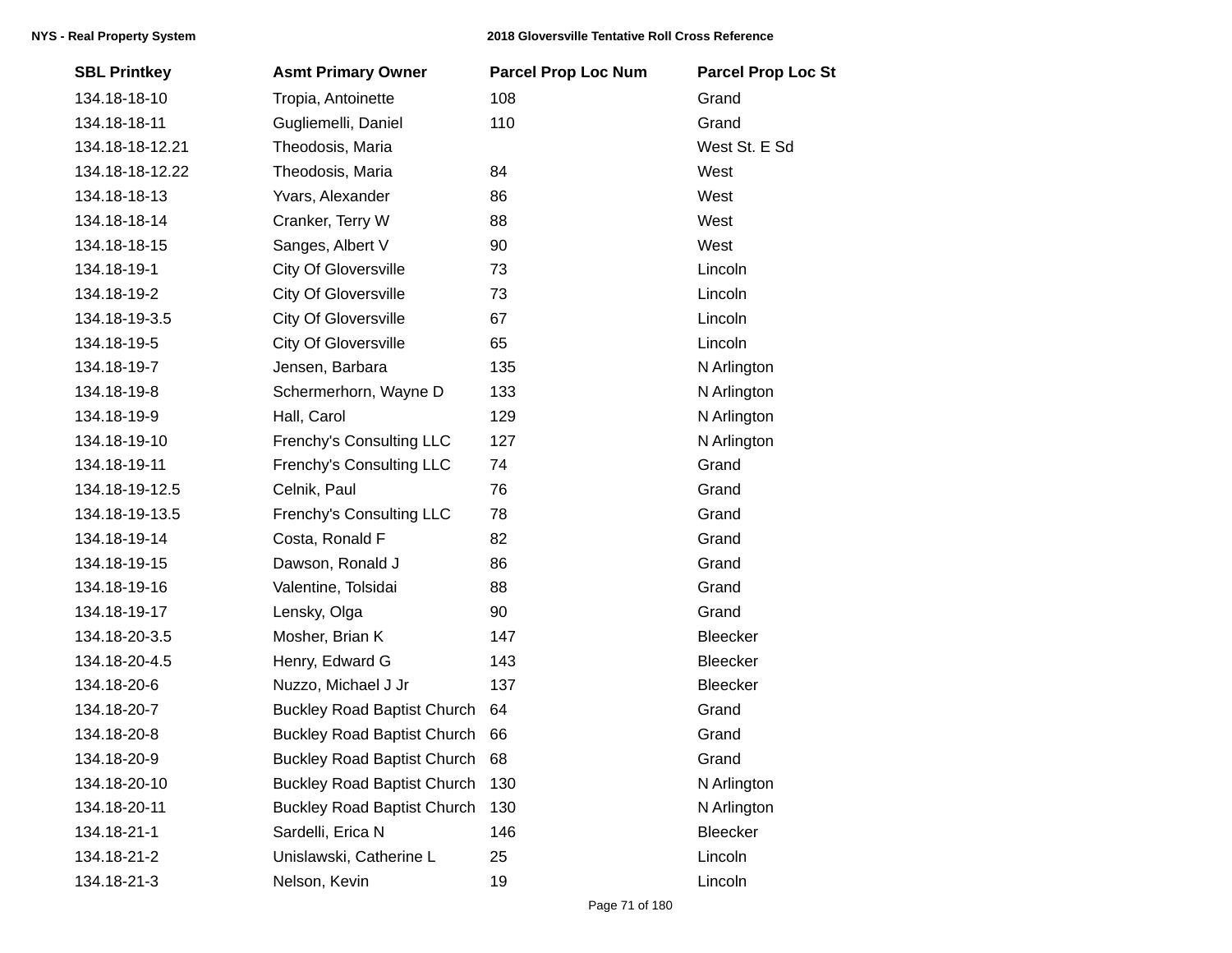| <b>SBL Printkey</b> | <b>Asmt Primary Owner</b>    | <b>Parcel Prop Loc Num</b> | <b>Parcel Prop Loc St</b> |
|---------------------|------------------------------|----------------------------|---------------------------|
| 134.18-21-4         | Farr, Evelyn L (Dec)         | 17                         | Lincoln                   |
| 134.18-21-5         | Seeley, Christopher          | 13                         | Lincoln                   |
| 134.18-21-6         | Wooster, Edward O            | 9                          | Lincoln                   |
| 134.18-21-7.1       | Christman, Matthew J         | 71/2                       | Lincoln                   |
| 134.18-21-7.2       | Pyne, Delbert                | $\overline{7}$             | Lincoln                   |
| 134.18-21-8         | Pyne, Delbert                | 5                          | Lincoln                   |
| 134.18-21-9         | Sleezer, Richard W Sr        | 1                          | Lincoln                   |
| 134.18-21-10        | Garren, Jennifer L           | 5                          | Temple                    |
| 134.18-21-11.1      | Van Pelt, Jeannette Aka      | 26                         | Grand                     |
| 134.18-21-12        | Armstrong, Elliott           | 28                         | Grand                     |
| 134.18-21-13        | Garren, Jennifer L           | 34                         | Grand                     |
| 134.18-21-14        | Fulton Co Chapter Nys Arc    | 38                         | Grand                     |
| 134.18-21-15        | Mc Millan, Mary Jo           | 42                         | Grand                     |
| 134.18-21-16        | Garren, Jennifer             | 44                         | Grand                     |
| 134.18-21-17        | Garren, Jennifer             | 46                         | Grand                     |
| 134.18-21-18        | Federal Natl Mortgage Assoc  | 132                        | <b>Bleecker</b>           |
| 134.18-21-19        | Bagwell, Darlene             | 136                        | Bleecker                  |
| 134.18-21-20        | Zara, Thomas                 | 140                        | Bleecker                  |
| 134.18-22-1         | Gloversville, Wesleyan Churc | 67                         | West                      |
| 134.18-22-2         | Locatelli, Carl L            | 65                         | West                      |
| 134.18-22-3         | Fagiani, Maria A             | 61                         | West                      |
| 134.18-22-4         | Mussi, Kathleen              | 57                         | West                      |
| 134.18-22-5         | Gulotta, Shane J             | 53                         | West                      |
| 134.18-22-6         | Young Kaleena                | 112                        | Spring                    |
| 134.18-23-1         | <b>Idlbi Ghiath</b>          | 70                         | West                      |
| 134.18-23-2         | Henley, John                 | 107                        | Grand                     |
| 134.18-23-3         | <b>City Of Gloversville</b>  | S Sd of                    | Grand                     |
| 134.18-23-4         | Conyne Danny                 | 93                         | Grand                     |
| 134.18-23-5         | Maryanopolis, Nicholas J     | 91                         | Grand                     |
| 134.18-23-6         | Dorman, Ellen B              | 21                         | N Water                   |
| 134.18-23-7         | Foss, David                  | 17                         | N Water                   |
| 134.18-23-8         | Allen, Anthony J Jr          | 15                         | N Water                   |
| 134.18-23-9         | <b>HSBC Bank USA NA</b>      | 13                         | N Water                   |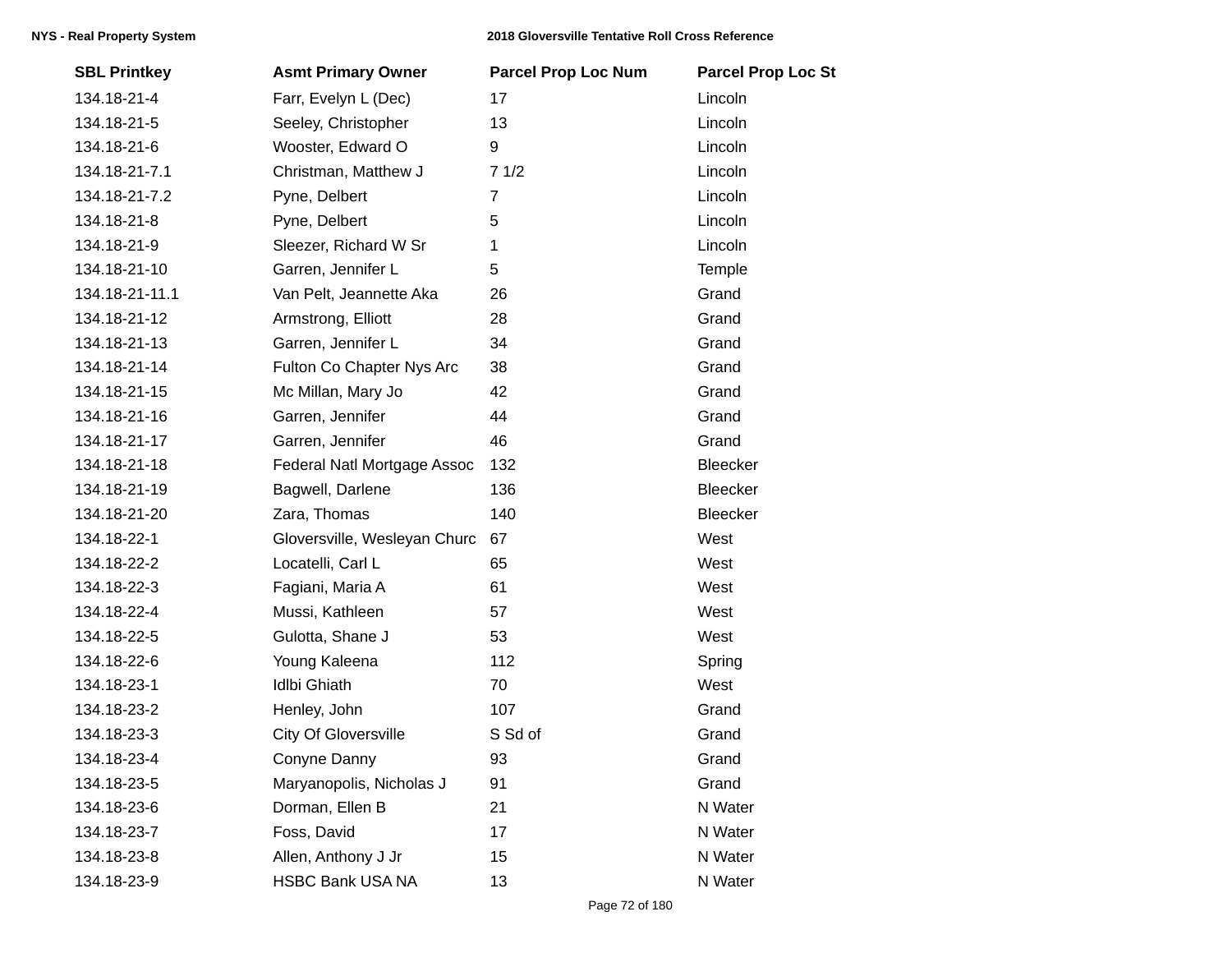| <b>SBL Printkey</b> | <b>Asmt Primary Owner</b>   | <b>Parcel Prop Loc Num</b> | <b>Parcel Prop Loc St</b> |
|---------------------|-----------------------------|----------------------------|---------------------------|
| 134.18-23-10.1      | Garren, Jennifer Lynn       | 11                         | N Water                   |
| 134.18-23-10.2      | Garren, Jennifer Lynn       | 9                          | N Water                   |
| 134.18-23-11        | Cossleman, Ginger           | 7                          | N Water                   |
| 134.18-23-12        | Town and Country LLC        | 76-78                      | Spring                    |
| 134.18-23-13        | Ocean State Realty Corp     | 80                         | Spring                    |
| 134.18-23-14.1      | Teetz, Michael H            | 84                         | Spring                    |
| 134.18-23-14.2      | Butler, Sarah               | 82                         | Spring                    |
| 134.18-23-15        | <b>Spring Street Realty</b> | 92                         | Spring                    |
| 134.18-23-16        | Anadio, Thomas J            | 96                         | Spring                    |
| 134.18-23-17        | Salvione, Michael           | 98                         | Spring                    |
| 134.18-23-18        | Sena, Diane                 | 54                         | West                      |
| 134.18-23-20        | Calandra, Filberto (LU)     | 58                         | West                      |
| 134.18-23-21        | Hall, Patrick J             | 64                         | West                      |
| 134.18-23-22        | Belden, Burt J              | 68                         | West                      |
| 134.18-24-1         | Mancini, David E            | 87                         | Grand                     |
| 134.18-24-2         | Kumar, Anita                | 81-83                      | Grand                     |
| 134.18-24-3         | Jennings, Michael           | 79                         | Grand                     |
| 134.18-24-4         | Jennings, Rachel            | 75                         | Grand                     |
| 134.18-24-5         | Madden, Thomas              | 73                         | Grand                     |
| 134.18-24-6.1       | Ward, David                 | 113                        | N Arlington               |
| 134.18-24-6.2       | Ward, David R               | 111                        | N Arlington               |
| 134.18-24-7         | Metheny, Bryan              | 109                        | N Arlington               |
| 134.18-24-8         | <b>IKO Plus Inc</b>         | 105                        | N Arlington               |
| 134.18-24-9         | Glover, Harvey L Estate     | 101                        | N Arlington               |
| 134.18-24-10        | Barton-Nellis, Pamela       | 99                         | N Arlington               |
| 134.18-24-11        | Meacham Natalie             | 95                         | N Arlington               |
| 134.18-24-12.1      | McCormich, George           | 64                         | Spring                    |
| 134.18-24-12.2      | Wesley, Michael             | 68                         | Spring                    |
| 134.18-24-13        | Lorzeme, Hemerode           | 70                         | Spring                    |
| 134.18-24-14        | Nice & Easy Properties LLC  | 72                         | Spring                    |
| 134.18-24-15        | Nice & Easy Properties LLC  | 4                          | N Water                   |
| 134.18-24-16        | Garren, Jennifer            | 8                          | N Water                   |
| 134.18-24-17        | Batease, George             | 10                         | N Water                   |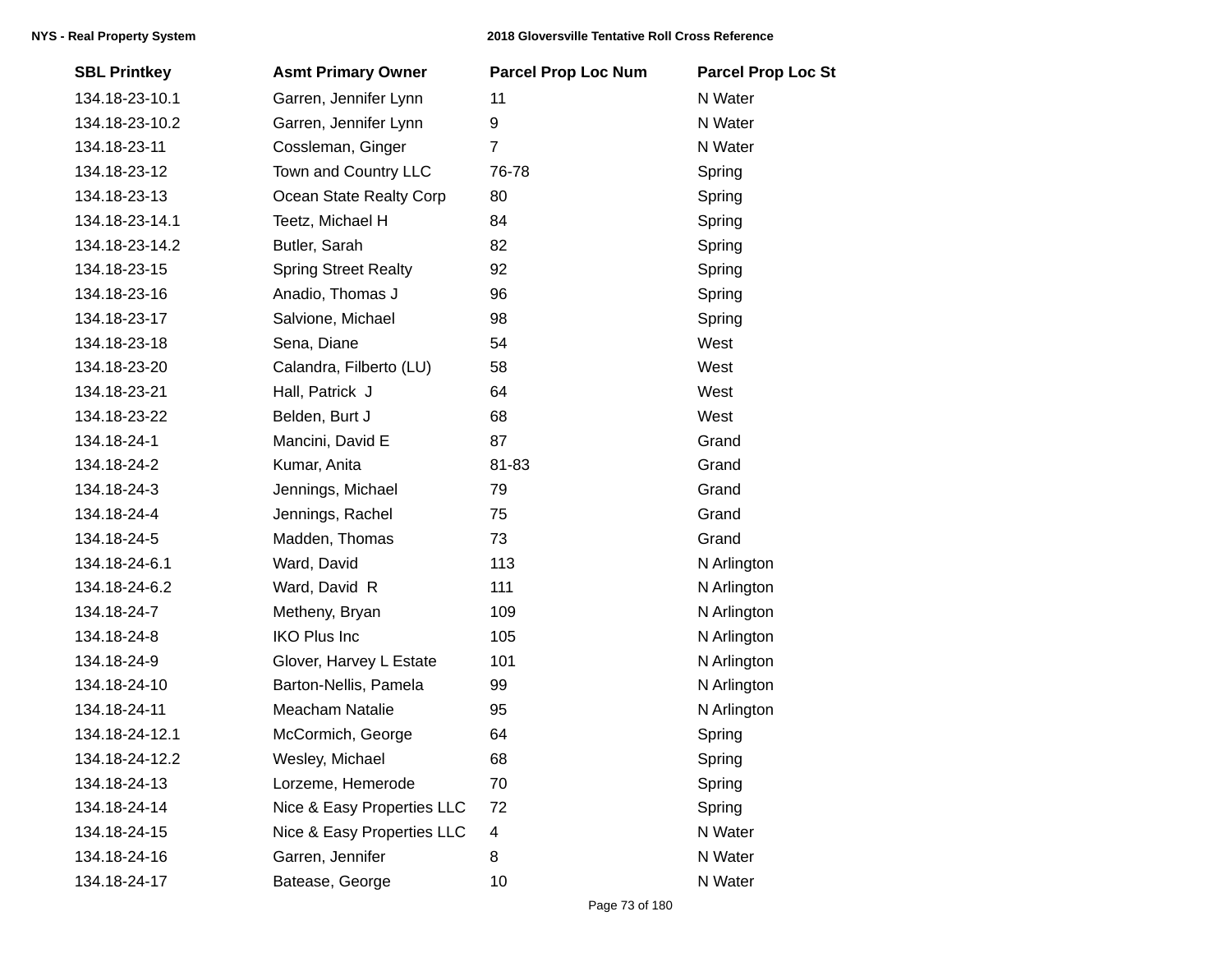| <b>SBL Printkey</b> | <b>Asmt Primary Owner</b>     | <b>Parcel Prop Loc Num</b> | <b>Parcel Prop Loc St</b> |
|---------------------|-------------------------------|----------------------------|---------------------------|
| 134.18-24-18        | Frasier, Marc                 | 12                         | N Water                   |
| 134.18-24-19        | Ostrander, Beth A             | 18                         | N Water                   |
| 134.18-24-20        | Gacek, Nancy J                | 22                         | N Water                   |
| 134.18-25-1         | Wesley, Michael               | 69                         | Grand                     |
| 134.18-25-2         | <b>Lexington Community</b>    | 65                         | Grand                     |
| 134.18-25-3         | Holmberg-Gonzalez, Frances    | 113                        | <b>Bleecker</b>           |
| 134.18-25-4         | Lorzeme, Hemerode             | 109                        | Bleecker                  |
| 134.18-25-5         | Smith, Steven E               | 101                        | Bleecker                  |
| 134.18-25-6         | <b>White Patrick R</b>        | 99                         | Bleecker                  |
| 134.18-25-7         | <b>Church Of Christ Assoc</b> | 97                         | Bleecker                  |
| 134.18-25-8         | The Spring Street Trust       | 48                         | Spring                    |
| 134.18-25-9         | Bleecker St. Church of Christ | 52                         | Spring                    |
| 134.18-25-10        | Goodier, Kim                  | 62                         | Spring                    |
| 134.18-25-11        | Goodier, Kim                  | 96                         | N Arlington               |
| 134.18-25-12        | Houle, Bruno                  | 98                         | N Arlington               |
| 134.18-25-13        | Clute, James                  | 100                        | N Arlington               |
| 134.18-25-14        | Lake, John E Jr               | 110                        | Arlington                 |
| 134.18-25-15        | Lake, John E Jr               | Rear of                    | 110 N Arlington           |
| 134.18-25-16        | Lake, John E Jr               | 112                        | N Arlington               |
| 134.18-26-1         | Voght Joshua D                | 122                        | Bleecker                  |
| 134.18-26-2         | Rogers, Anthony P             | 49                         | Grand                     |
| 134.18-26-3         | Henry, Edward                 | 45                         | Grand                     |
| 134.18-26-4         | Mosetti, Victor               | 43                         | Grand                     |
| 134.18-26-5         | Van Eps, Dale                 | 41                         | Grand                     |
| 134.18-26-6         | Patterson, Gregory A          | 13                         | St Thomas                 |
| 134.18-26-7         | Poquette, Thomas              | 11                         | St Thomas                 |
| 134.18-26-8         | Mussi, Kathleen M             | 9                          | St Thomas                 |
| 134.18-26-9         | Sartin, William               | $\overline{7}$             | St Thomas                 |
| 134.18-26-10        | Clute, Mary                   | 5                          | St Thomas                 |
| 134.18-26-12        | Metheny, Trevor               | 24                         | Spring                    |
| 134.18-26-13        | Taback, Chad R                | 26                         | Spring                    |
| 134.18-26-14        | Tubb, Robert O II             | 28                         | Spring                    |
| 134.18-26-15        | De Santis, Marion C LU        | 30                         | Spring                    |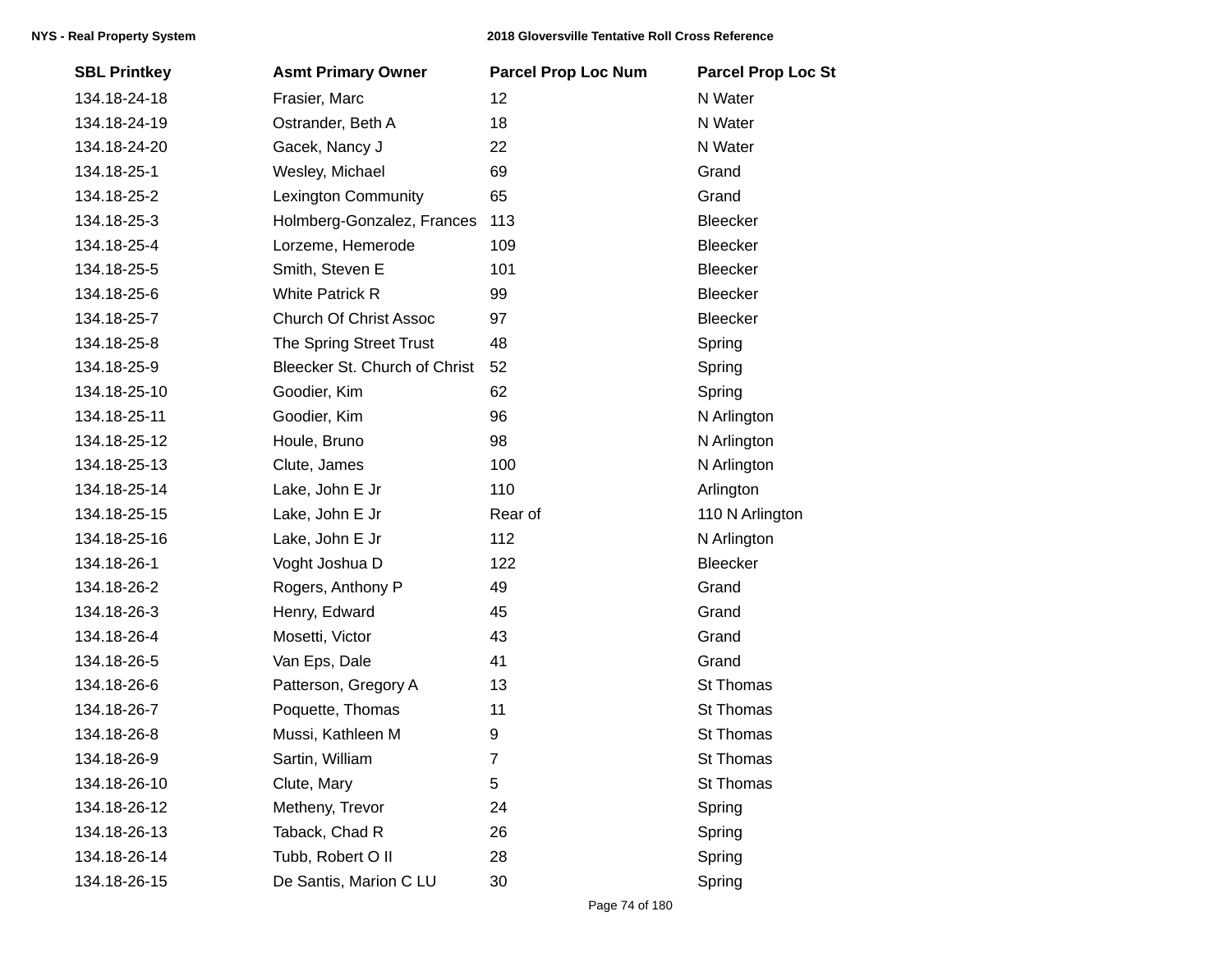| <b>SBL Printkey</b> | <b>Asmt Primary Owner</b>        | <b>Parcel Prop Loc Num</b> | <b>Parcel Prop Loc St</b> |
|---------------------|----------------------------------|----------------------------|---------------------------|
| 134.18-26-16        | Clo, John N                      | 32                         | Spring                    |
| 134.18-26-18        | Smith, Steven E                  | 106                        | Bleecker                  |
| 134.18-26-19        | Rulison, Fred A                  | 110                        | <b>Bleecker</b>           |
| 134.18-26-20        | <b>Glove City Properties LLC</b> | 114                        | Bleecker                  |
| 134.18-26-21        | Budzeika-Rogers, G               | 116                        | Bleecker                  |
| 134.18-27-1         | Gramarossa Benedetto             | 33                         | Grand                     |
| 134.18-27-2         | Hanna, Tiffany                   | 31                         | Grand                     |
| 134.18-27-3         | Alikhan, Hani                    | 27                         | Grand                     |
| 134.18-27-4         | Henley, John R                   | 25                         | Grand                     |
| 134.18-27-5         | Mcmanus, Martin F                | 21                         | Grand                     |
| 134.18-27-6         | Mcmanus, Martin F                | 19                         | Grand                     |
| 134.18-27-7         | McManus, Martin F                | 17                         | Grand                     |
| 134.18-27-12        | Winig Shoe Corporation           | 12                         | St Thomas                 |
| 134.18-28-2         | <b>City Of Gloversville</b>      |                            | Elm St Ext W Sd Of        |
| 134.18-28-5         | Gloversville Urban               | 14                         | Spring                    |
| 134.18-29-5         | Kicinski, John C                 | 151                        | N Main                    |
| 134.18-29-6         | Herman A Carbonelli              | 147                        | N Main                    |
| 134.18-29-7         | Washburns Dairy Inc              | 60                         | Elm                       |
| 134.18-29-9         | <b>United States Post Office</b> | 115                        | N Main                    |
| 134.18-29-10        | <b>Eccentric Club Inc</b>        | 109                        | N Main                    |
| 134.18-29-11        | <b>Salvation Army Assoc</b>      | 10                         | Spring                    |
| 134.18-29-12        | <b>City Of Gloversville</b>      |                            | Spring St & Elm St        |
| 134.18-29-16        | Gloversville Urban               |                            | Post Office Parking       |
| 134.18-29-17.5      | Washburns Dairy Inc              | 143                        | N Main                    |
| 134.18-30-2         | Northville Funeral Service Inc   | 4                          | Second                    |
| 134.18-30-3         | 4 To 6 Second Ave Llc            | 6                          | Second                    |
| 134.18-30-4         | Cerasia Holdings Inc             | 8                          | Second                    |
| 134.18-30-5         | Northern Viking Properties LL    | 10                         | Second                    |
| 134.18-30-6         | <b>Bank of America NA</b>        | 12                         | Second                    |
| 134.18-30-7         | Rodriguez, Steven C              | 14                         | Second                    |
| 134.18-30-8         | Tesi, Joshua                     | 16                         | Second                    |
| 134.18-30-9         | Shisagim LLC                     | 18                         | Second                    |
| 134.18-30-10        | Mongato, Anthony                 | 20                         | Second                    |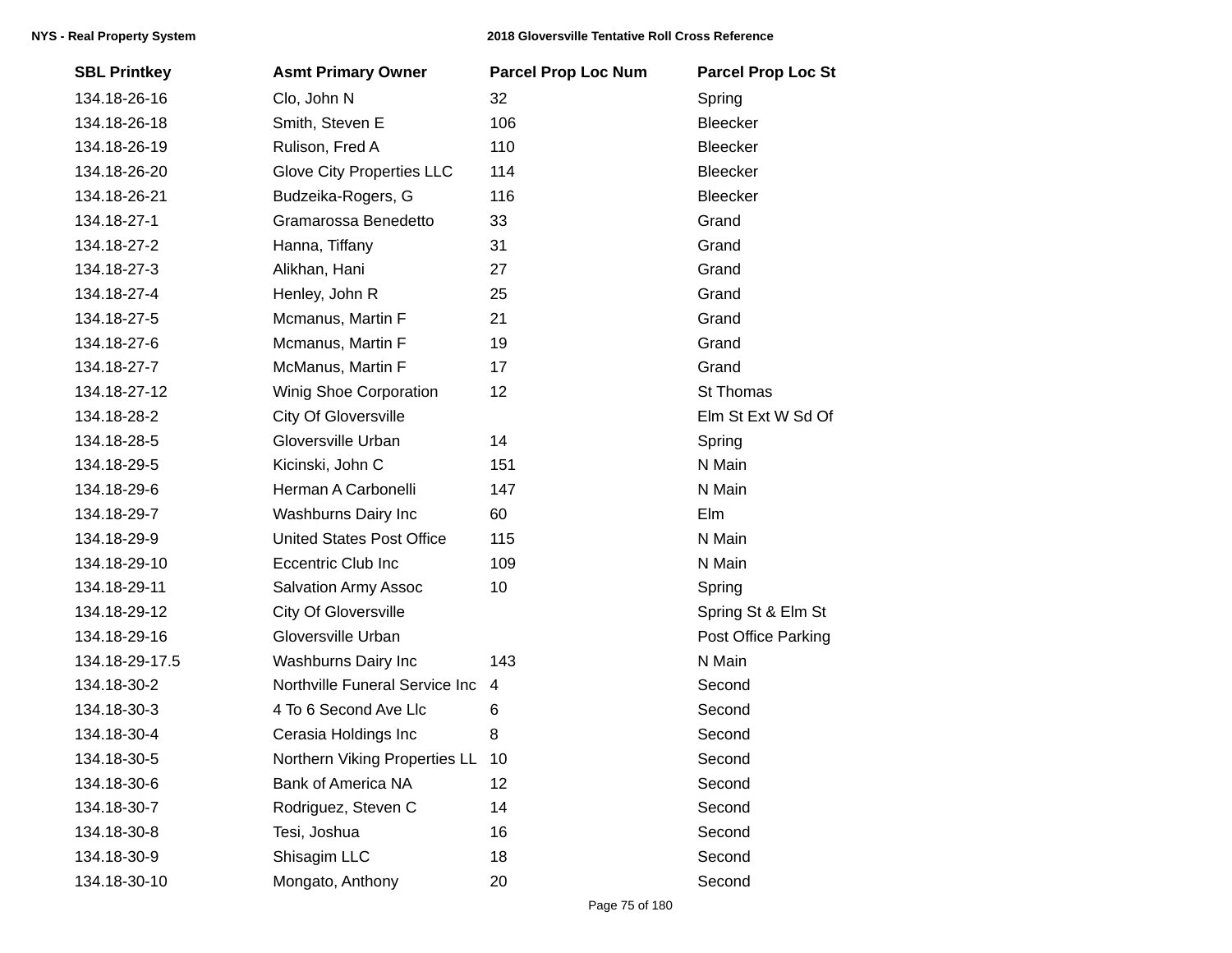| <b>SBL Printkey</b> | <b>Asmt Primary Owner</b>   | <b>Parcel Prop Loc Num</b> | <b>Parcel Prop Loc St</b> |
|---------------------|-----------------------------|----------------------------|---------------------------|
| 134.18-30-11        | <b>Hatch Peter</b>          | 37                         | First                     |
| 134.18-30-12        | Kiszka, Martin              | 35                         | First                     |
| 134.18-30-13        | Ting, I                     | 31                         | First                     |
| 134.18-30-14        | Thompson, Jason S           | 29                         | First                     |
| 134.18-30-15        | Avery, Ann                  | 25                         | First                     |
| 134.18-30-16        | 4 To 6 Second Ave Llc       | 17                         | First                     |
| 134.18-30-17        | Solomon, Neal               | 15                         | First                     |
| 134.18-30-18        | Tychostup, Joseph H         | 11                         | First                     |
| 134.18-30-19.5      | <b>Cumberland Farms Inc</b> | 136                        | N Main                    |
| 134.18-31-1         | Blackwood, Mary J           | 113                        | Spring                    |
| 134.18-31-2         | Trickler, Keith M Sr        | 43                         | West                      |
| 134.18-31-3         | Trickler, Keith             | 41                         | West                      |
| 134.18-31-4         | <b>LRM Properties LLC</b>   | 39                         | West                      |
| 134.18-31-5         | Rickard, Florence           | 37                         | West                      |
| 134.18-31-6         | Fitzpatrick, Dennis         | 35                         | West                      |
| 134.18-31-7         | Love, Sherry                | 33                         | West                      |
| 134.18-31-8         | Mc Coy, Timothy             | 31                         | West                      |
| 134.18-31-9         | <b>LRM Properties LLC</b>   | 27                         | West                      |
| 134.18-31-10        | Lensky Olga                 | 23                         | West                      |
| 134.18-31-11        | Anadio, Peter R             | 21                         | West                      |
| 134.18-32-2.5       | JEM Realty & Development    | 38                         | West                      |
| 134.18-32-3         | Stone, Robert M             | 36                         | West                      |
| 134.18-32-4         | <b>City Of Gloversville</b> |                            | Spring St S Sd            |
| 134.18-32-5         | <b>City Of Gloversville</b> | 3                          | Frontage                  |
| 134.18-32-6         | 18 West Street LLC          | 18                         | West                      |
| 134.18-32-7         | Aguilera, Tim               | 24                         | West                      |
| 134.18-32-8         | Mc Arthur, Allan            | 26                         | West                      |
| 134.18-32-10.1      | Abbott, Bruce M             | 32                         | West                      |
| 134.18-32-10.2      | Abbott, Bruce M             | E Sd of                    | West                      |
| 134.18-32-11        | Oathout Aaron               | 34                         | West                      |
| 134.18-33-1         | Ambulance Service Of        | 8                          | Frontage                  |
| 134.18-33-2         | Ruby, Richard               | 49                         | Spring                    |
| 134.18-33-4         | Gambuzza, David             | 83                         | Bleecker                  |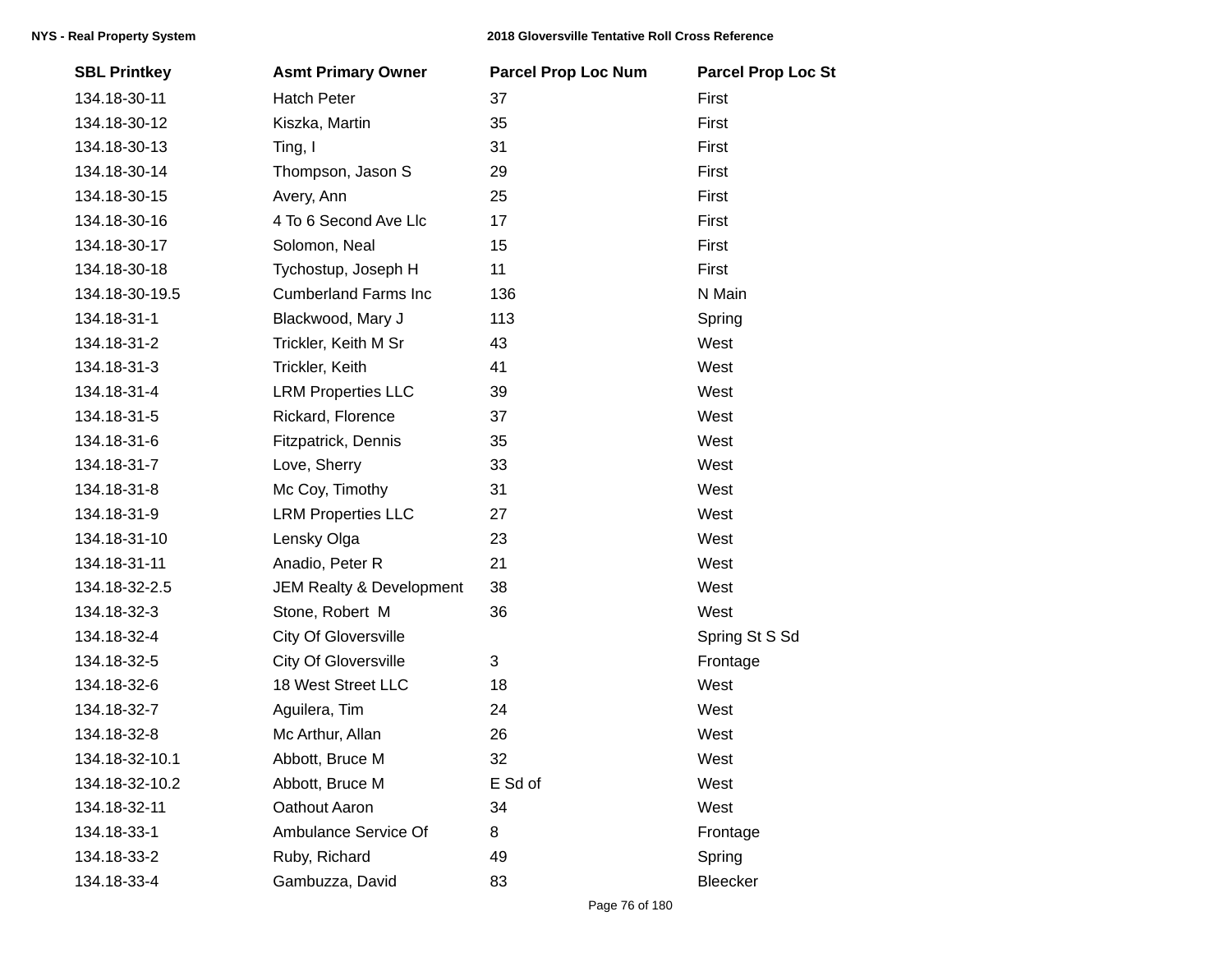| <b>SBL Printkey</b> | <b>Asmt Primary Owner</b>          | <b>Parcel Prop Loc Num</b> | <b>Parcel Prop Loc St</b> |
|---------------------|------------------------------------|----------------------------|---------------------------|
| 134.18-33-6         | <b>Byzantine Inc</b>               | 40                         | Church                    |
| 134.18-33-7         | <b>Byzantine Inc</b>               | 30                         | Church                    |
| 134.18-33-8         | Belle GV LLC                       | 52                         | Church                    |
| 134.18-34-1         | Catter, Al                         | 84                         | Bleecker                  |
| 134.18-34-2         | Mikenas Elaine                     | 31                         | Spring                    |
| 134.18-34-8.5       | <b>City Of Gloversville</b>        | 9                          | Elm                       |
| 134.18-34-9         | Church Of God Of Prophecy          | $\overline{7}$             | Elm                       |
| 134.18-34-12.5      | Cerasia Holdings Inc               | 70                         | Bleecker                  |
| 134.18-35-1.1       | <b>City Of Gloversville</b>        | 22                         | Elm                       |
| 134.18-35-2         | The Salvation Army                 | 3                          | Spring                    |
| 134.18-35-3         | Peck's Flowers, Inc.               | 105                        | N Main                    |
| 134.18-35-4         | Dorn, Brian                        | 99                         | N Main                    |
| 134.18-35-4.999     | Dorn, Brian                        | 99                         | N Main                    |
| 134.18-35-5         | 97 N Main St Corp                  | 97                         | N Main                    |
| 134.18-35-6         | <b>Avanti Group Properties LLC</b> | 91                         | N Main                    |
| 134.18-35-7         | Town and Country Properties        | 89                         | N Main                    |
| 134.18-35-9         | <b>JKS Enterprises LLC</b>         | 73                         | N Main                    |
| 134.18-35-10        | Heck, Gregory                      | 59                         | N Main                    |
| 134.18-35-11        | Gloversville Dist Mgmnt Assor 55   |                            | N Main                    |
| 134.18-35-12        | Gloversville Dist Mgmnt Assor      | 53                         | N Main                    |
| 134.18-35-13        | J And M Clothiers Inc              | 49                         | N Main                    |
| 134.18-35-14        | 43-47 N Main St Corp               | 43                         | N Main                    |
| 134.18-35-16        | Gloversville Dist Mgmnt Assor      | 16                         | Elm                       |
| 134.18-35-17        | Heck & Lambert of Gloversvill      | 11                         | Middle                    |
| 134.18-36-1         | Fulton, Friendship House I         | 118                        | N Main                    |
| 134.18-36-2         | Fulton Friendhip House Inc         | 8                          | First                     |
| 134.18-36-3         | Wheeler, Sarah M                   | 14                         | First                     |
| 134.18-36-4         | Szumowski, Richard                 | 16                         | First                     |
| 134.18-36-5         | Charles, Lott                      | 18                         | First                     |
| 134.18-36-6         | Betts, Bryan M Sr                  | 20                         | First                     |
| 134.18-36-7         | Kettler & Levine Realty (PTR)      | 22                         | First                     |
| 134.18-36-8         | Fernandez, Sarita                  | 28                         | First                     |
| 134.18-36-9         | Sauve, Shelley D                   | 34                         | First                     |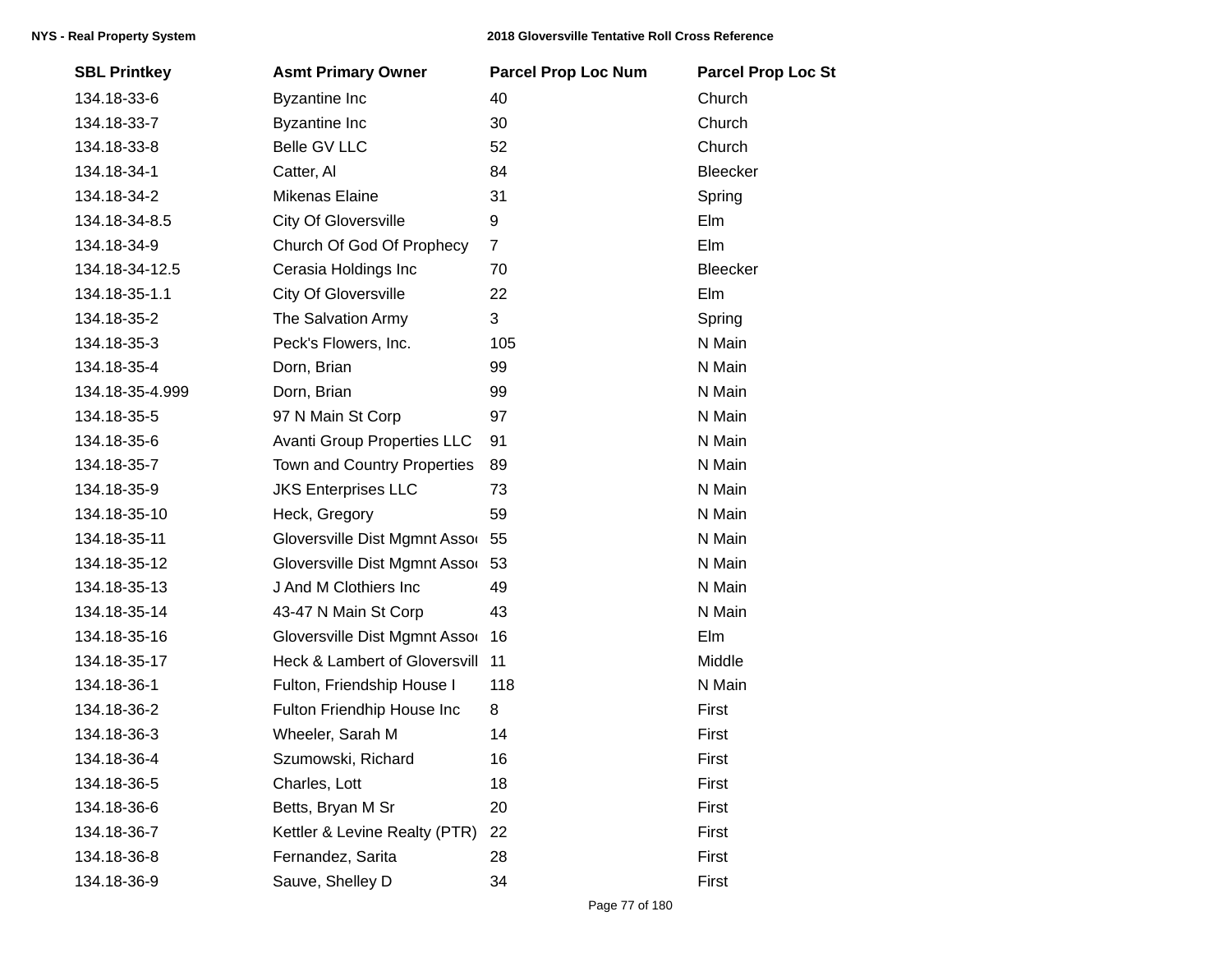| <b>SBL Printkey</b> | <b>Asmt Primary Owner</b>       | <b>Parcel Prop Loc Num</b> | <b>Parcel Prop Loc St</b> |
|---------------------|---------------------------------|----------------------------|---------------------------|
| 134.18-36-10        | Wojciechowski, Thomas           | 38                         | First                     |
| 134.18-36-11        | Mouzdahir, Mohamed              | 29                         | Prospect                  |
| 134.18-36-12        | Porter, Marc D                  | 27                         | Prospect                  |
| 134.18-36-13        | Matthews, Geneen M              | 25                         | Prospect                  |
| 134.18-36-14        | De Santis, Vincent              | 23                         | Prospect                  |
| 134.18-36-15        | Millington, David G             | 21                         | Prospect                  |
| 134.18-36-16        | Redding, Curtis G               | 19                         | Prospect                  |
| 134.18-36-17        | Ivancic, Brittany J             | 17                         | Prospect                  |
| 134.18-36-18        | Huff, Jerry                     | 15                         | Prospect                  |
| 134.18-36-19        | John W. Finocan Funeral Hon     | 13                         | Prospect                  |
| 134.18-36-20        | John W. Finocan Funeral Hon     | 11                         | Prospect                  |
| 134.18-36-21        | <b>Tell-All Properties LLC</b>  | 9                          | Prospect                  |
| 134.18-36-22        | Jones, Barbara M (LU)           | $\overline{7}$             | Prospect                  |
| 134.18-36-23        | Cerasia Holdings Inc            | 5                          | Prospect                  |
| 134.18-36-24        | Cerasia Holdings Inc            | 106                        | N Main                    |
| 134.18-36-25        | Cerasia Holdings Inc            | 110                        | N Main                    |
| 134.18-37-1         | Change of 1 Ministry            | 58                         | N Main                    |
| 134.18-37-1.999     | <b>Change of One Ministries</b> | 58                         | Main                      |
| 134.18-37-2         | Town and Country Properties     | 74                         | N Main                    |
| 134.18-37-3         | Kewley, Daniel                  | 86                         | N Main                    |
| 134.18-37-4.1       | Estee Housing Dev. Fund Co      | 90                         | N Main                    |
| 134.18-37-4.2       | <b>Estee Commons LLC</b>        | 11                         | Fremont                   |
| 134.18-37-8         | Gillis, Jennifer                | 18                         | Prospect                  |
| 134.18-37-9.5       | Crossroads Incubator Corp       | 12                         | Prospect                  |
| 134.18-38-1         | Strickland James L              | 24                         | Prospect                  |
| 134.18-38-2         | Cerasia Holdings Inc            | 26                         | Prospect                  |
| 134.18-38-3         | Prew, Richard                   | 30                         | Prospect                  |
| 134.18-38-4         | Morey As Trustee, Cynthia L     | 33                         | N Judson                  |
| 134.18-38-5         | Glionna, Shawn                  | 31                         | N Judson                  |
| 134.18-38-6         | Poling, Justin P                | 27                         | N Judson                  |
| 134.18-38-7         | Coon, Jessica M                 | 23                         | N Judson                  |
| 134.18-38-8         | Lehner, Jeffrey F               | 14                         | Littauer                  |
| 134.18-38-9         | Scerri, David M                 | 18                         | Littauer                  |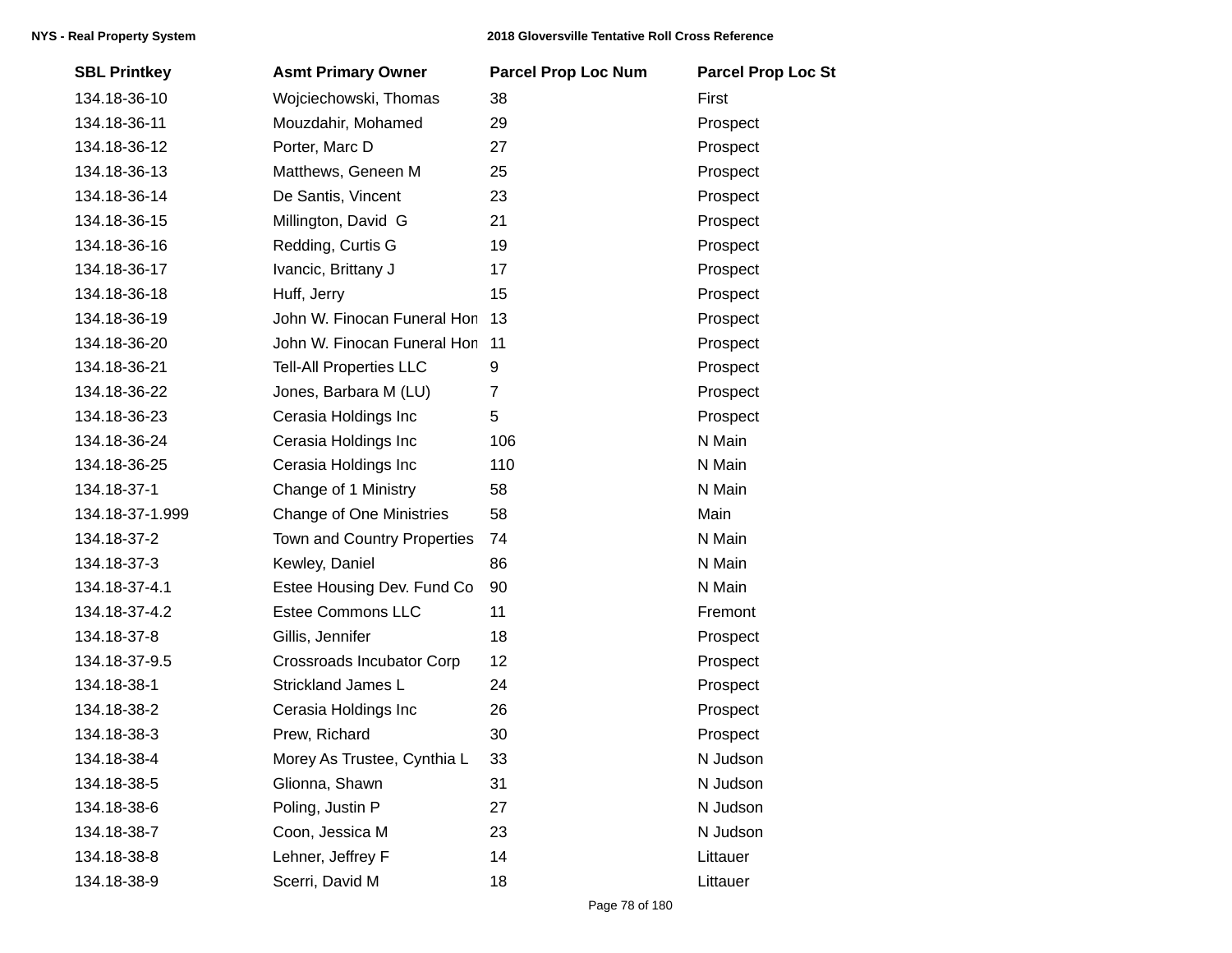| <b>SBL Printkey</b> | <b>Asmt Primary Owner</b>        | <b>Parcel Prop Loc Num</b> | <b>Parcel Prop Loc St</b> |
|---------------------|----------------------------------|----------------------------|---------------------------|
| 134.18-38-10        | Wells Fargo Bank NA              | 20                         | Littauer                  |
| 134.18-38-11        | Mitchell, Donald                 | 22                         | Littauer                  |
| 134.19-1-1          | Smith, Mark                      | 6                          | Fifth                     |
| 134.19-1-2          | Palmer Jonathan S                | 8                          | Fifth                     |
| 134.19-1-3          | Blanc, Douglas A                 | 10                         | Fifth                     |
| 134.19-1-4          | Ludwin, Joseph                   | 12                         | Fifth                     |
| 134.19-1-5          | Hockford, Lawrence B             | 16                         | Fifth                     |
| 134.19-1-6          | Alick, Michael                   | 87                         | Yale                      |
| 134.19-1-7          | <b>Keller Darrin</b>             | 85                         | Yale                      |
| 134.19-1-8          | Veale, Murry                     | 27                         | Fourth                    |
| 134.19-1-9          | Leach, Michael                   | 25                         | Fourth                    |
| 134.19-1-10         | Tachtibeh, Mohamad               | 23                         | Fourth                    |
| 134.19-1-11         | Highland Terrace Properties L 21 |                            | Fourth                    |
| 134.19-1-12         | Cornell, Jane                    | 19                         | Fourth                    |
| 134.19-1-13         | Clemons, Deborah                 | 17                         | Fourth                    |
| 134.19-1-14         | Mc Clary, Mildred                | 15                         | Fourth                    |
| 134.19-2-1          | Miles, Paul                      | 88                         | Yale                      |
| 134.19-2-2          | Connor, Robert J                 | 37                         | Fourth                    |
| 134.19-2-3          | Minckler, Karen                  | 39                         | Fourth                    |
| 134.19-2-4          | Leo, Colleen Sean                | 41                         | Fourth                    |
| 134.19-2-6          | <b>Bryant David F</b>            | 47                         | Fourth                    |
| 134.19-2-7.2        | Ferraro, Misty                   | 51                         | Fourth                    |
| 134.19-2-8          | Mureness, Donald R Jr            | 55                         | Fourth                    |
| 134.19-2-9          | Hotaling, Lance                  | 57                         | Fourth                    |
| 134.19-2-10         | Hotaling, Donald S III           | 59                         | Fourth                    |
| 134.19-2-11         | Reid, Paul E                     | 63                         | Fourth                    |
| 134.19-2-12         | Gallup, Richard A                | 65                         | Fourth                    |
| 134.19-2-13         | Pooran, Daniel                   | 19                         | Helwig                    |
| 134.19-2-14         | Moore, Dunlavey Jacqueline       | 69                         | Fourth                    |
| 134.19-3-1          | Carey, Mark A (LU)               | 20                         | Fourth                    |
| 134.19-3-2          | Mullins, Donna                   | 24                         | Fourth                    |
| 134.19-3-3          | Vouga, Vernon J                  | 28                         | Fourth                    |
| 134.19-3-4          | Cox, Ferne                       | 32                         | Fourth                    |
|                     |                                  |                            |                           |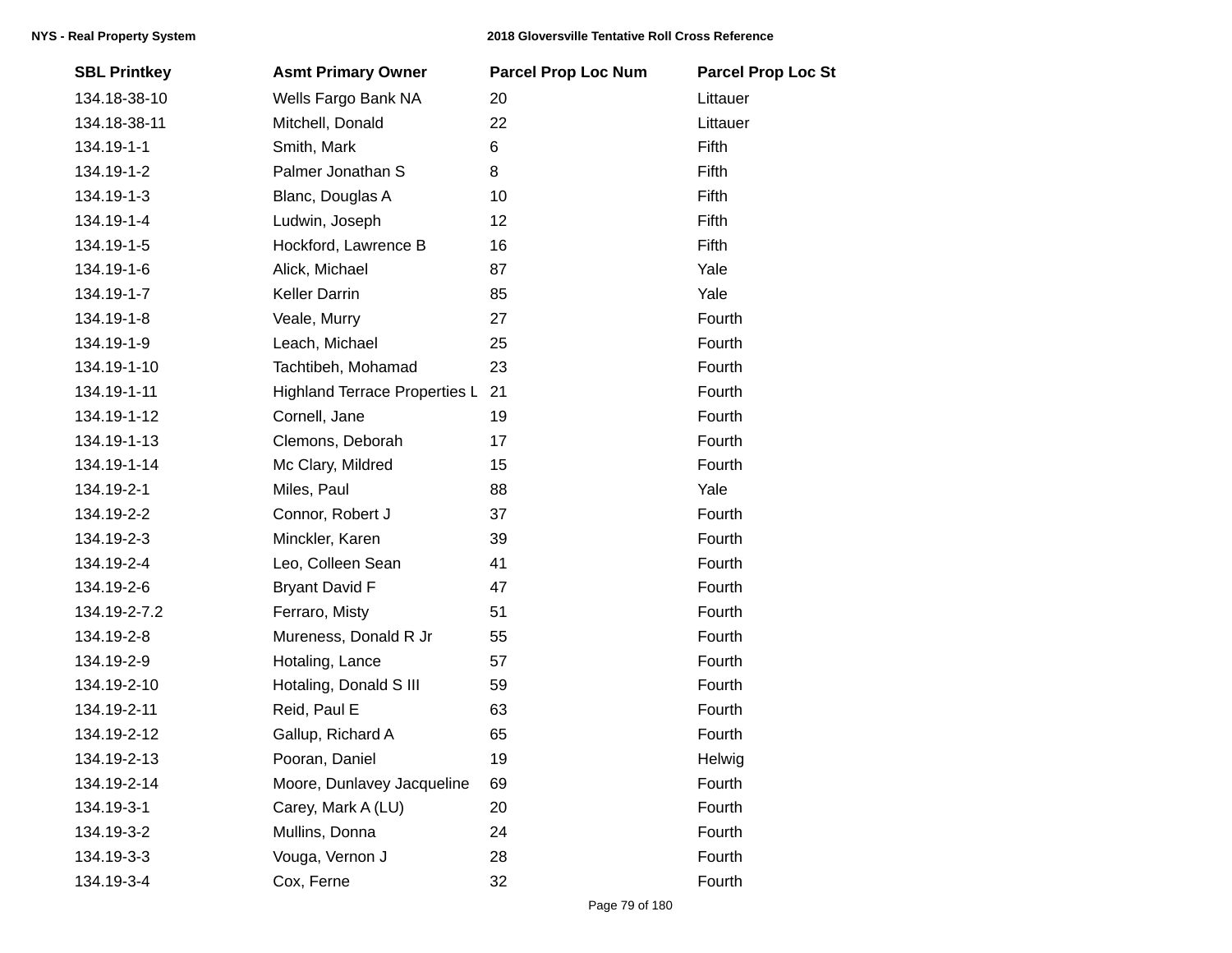| <b>SBL Printkey</b> | <b>Asmt Primary Owner</b>     | <b>Parcel Prop Loc Num</b> | <b>Parcel Prop Loc St</b> |
|---------------------|-------------------------------|----------------------------|---------------------------|
| 134.19-3-5          | Young, Patricia L             | 69                         | Yale                      |
| 134.19-3-6          | Buyce, Jeremy                 | 45                         | <b>Third</b>              |
| 134.19-3-7          | Smith, Karen L                | 41                         | <b>Third</b>              |
| 134.19-3-8          | Morrison, Isaiah Z            | 37                         | <b>Third</b>              |
| 134.19-3-9          | Norton, David                 | 35                         | Third                     |
| 134.19-3-10         | Mc Gillis, Larry              | 33                         | <b>Third</b>              |
| 134.19-3-11         | Hulbert, Derek R              | 29                         | Third                     |
| 134.19-4-1          | Parker & Young Inc            | 36                         | Fourth                    |
| 134.19-4-2          | Holland, Gary S Sr            | 40                         | Fourth                    |
| 134.19-4-3          | Hine, Joseph (Dec)            | 44                         | Fourth                    |
| 134.19-4-4          | Poquette, Thomas C            | 48                         | Fourth                    |
| 134.19-4-5          | Partlow, Kyle W               | 50                         | Fourth                    |
| 134.19-4-6          | Chiariello, Alfred Jr         | 52                         | Fourth                    |
| 134.19-4-7          | Mosetti Scott (LU)            | 56                         | Fourth                    |
| 134.19-4-8          | <b>Issa Souheir</b>           | 58                         | Fourth                    |
| 134.19-4-9          | Leonardi Constance M          | 62                         | Fourth                    |
| 134.19-4-10         | Thompson, Richard F           | 66                         | Fourth                    |
| 134.19-4-11         | Tyrrell, Patricia             | 9                          | Helwig                    |
| 134.19-4-12         | <b>Big Sky Properties LLC</b> | $\overline{7}$             | Helwig                    |
| 134.19-4-13         | Wilson, Robert F              | 5                          | Helwig                    |
| 134.19-4-14         | Teetz, Margaret S             | 3                          | Helwig                    |
| 134.19-4-15         | G. Meyer Properties LLC       | 87                         | <b>Third</b>              |
| 134.19-4-16         | Diefendorf, Sharon M          | 85                         | Third                     |
| 134.19-4-17         | Zarrelli, Salvatore LU        | 81                         | <b>Third</b>              |
| 134.19-4-18         | Grant, Jerry L                | 79                         | <b>Third</b>              |
| 134.19-4-19         | Springer, Richard W           | 77                         | Third                     |
| 134.19-4-20         | Capano, Michael Sr (LU)       | 75                         | <b>Third</b>              |
| 134.19-4-21         | Weil Thomas                   | 71                         | <b>Third</b>              |
| 134.19-4-22         | LaVada, Jillian               | 69                         | <b>Third</b>              |
| 134.19-4-23         | Butler, Jason                 | 65                         | <b>Third</b>              |
| 134.19-4-24         | Kluska, David T               | 61                         | Third                     |
| 134.19-4-25         | <b>Blanchard Louis</b>        | 57                         | <b>Third</b>              |
| 134.19-4-26         | Zidich, Randy                 | 55                         | <b>Third</b>              |
|                     |                               |                            |                           |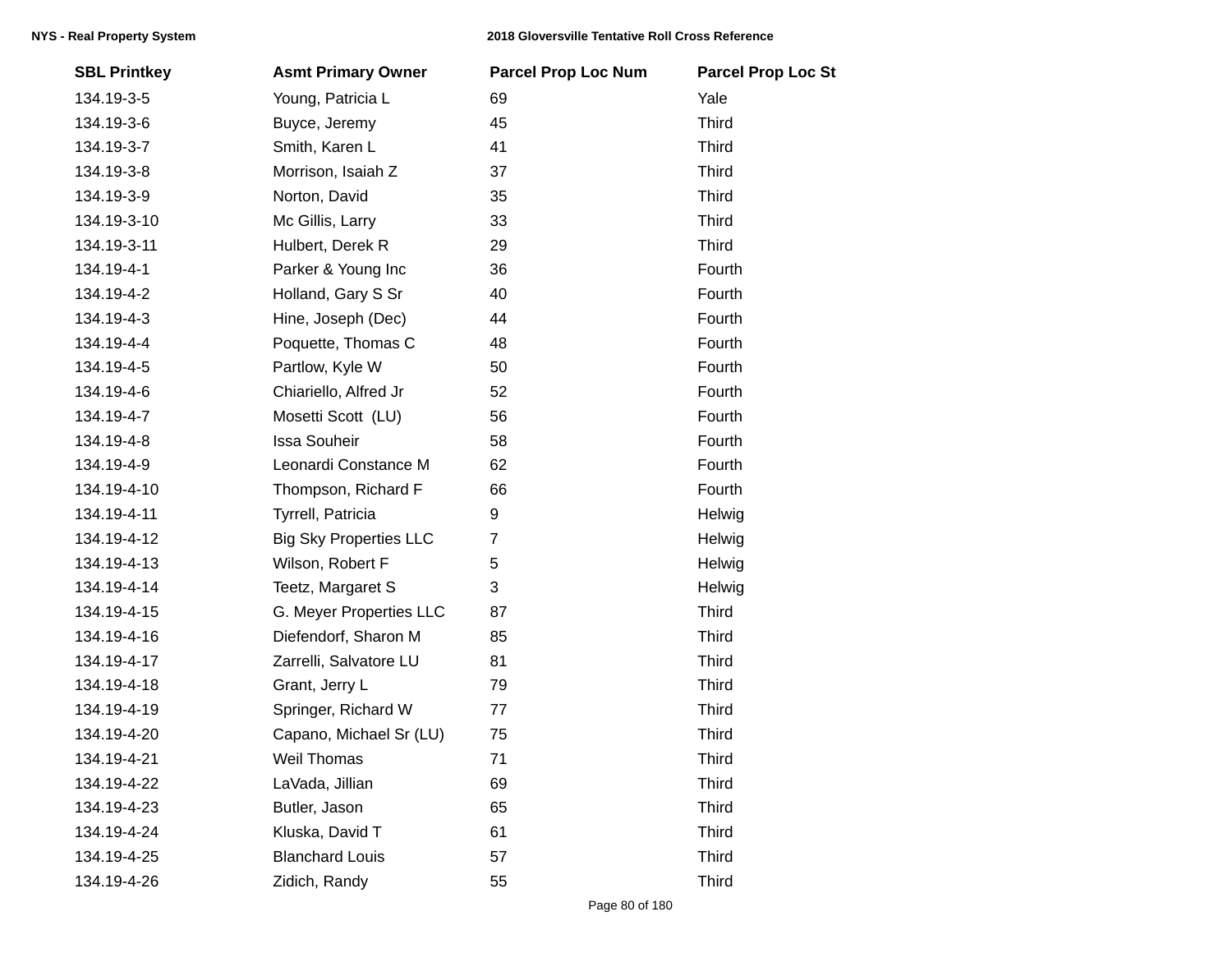| <b>SBL Printkey</b> | <b>Asmt Primary Owner</b>     | <b>Parcel Prop Loc Num</b> | <b>Parcel Prop Loc St</b> |
|---------------------|-------------------------------|----------------------------|---------------------------|
| 134.19-4-27         | Covey, Paul                   | 68                         | Yale                      |
| 134.19-5-1          | Alikhkan, Mohammad            | 18                         | Helwig                    |
| 134.19-5-2          | Harding, Sally Mae            | 74-REAR                    | Fifth                     |
| 134.19-5-3          | Rose, Deborah H               | 103                        | Kingsboro                 |
| 134.19-5-4          | Capano Matthew                | 101                        | Kingsboro                 |
| 134.19-5-5          | Harding, Sally Mae            | 99                         | Kingsboro                 |
| 134.19-5-6          | Deming, Robert John           | 97                         | Kingsboro                 |
| 134.19-5-7          | Lambert Mackenzie R           | 95                         | Kingsboro                 |
| 134.19-5-8          | Andrews, Joseph A             | 89                         | Kingsboro                 |
| 134.19-5-9          | Viola, Dominic LU             | 109                        | <b>Third</b>              |
| 134.19-5-10         | Javarone, Gaetano C LU        | 107                        | <b>Third</b>              |
| 134.19-5-11         | Carter, Louis                 | 105                        | <b>Third</b>              |
| 134.19-5-12         | Rowe, Mark S                  | 103                        | <b>Third</b>              |
| 134.19-5-13         | Dermott, Philip               | 101                        | <b>Third</b>              |
| 134.19-5-14         | DeGirolamo, Darlene           | 99                         | <b>Third</b>              |
| 134.19-5-15         | <b>Bubniak Michelle Marie</b> | 93                         | <b>Third</b>              |
| 134.19-5-16         | Masala, Nick G (LU)           | 6                          | Helwig                    |
| 134.19-5-17         | Miller, Eugene D Jr           | 8                          | Helwig                    |
| 134.19-5-18         | Demarest, Janet Lee           | 12                         | Helwig                    |
| 134.19-5-20         | Christman, Sally J            | 16                         | Helwig                    |
| 134.19-6-1          | <b>City Of Gloversville</b>   | 94                         | Kingsboro                 |
| 134.19-7-1          | Lander, Joseph M              | 26                         | <b>Third</b>              |
| 134.19-7-2          | Siarkowski, A J               | 28                         | <b>Third</b>              |
| 134.19-7-3          | Seyfried, Jeanette M          | 30                         | <b>Third</b>              |
| 134.19-7-4          | Abdulhadi Alak                | 34                         | <b>Third</b>              |
| 134.19-7-5          | Mach, Michael                 | 38                         | <b>Third</b>              |
| 134.19-7-6          | Cerasia Holdings Inc          | 49                         | Yale                      |
| 134.19-7-7          | Di Giacomo, Joseph C          | 47                         | Yale                      |
| 134.19-7-8          | D'onofrio, Thomas D           | 45                         | Second                    |
| 134.19-7-9          | <b>Bravo Rita</b>             | 39                         | Second                    |
| 134.19-7-10.1       | Herrlett, Lothar F            | 37                         | Second                    |
| 134.19-7-10.2       | Herrlett, John                | 31                         | Second                    |
| 134.19-7-11         | Damiano, Anthony P            | 27                         | Second                    |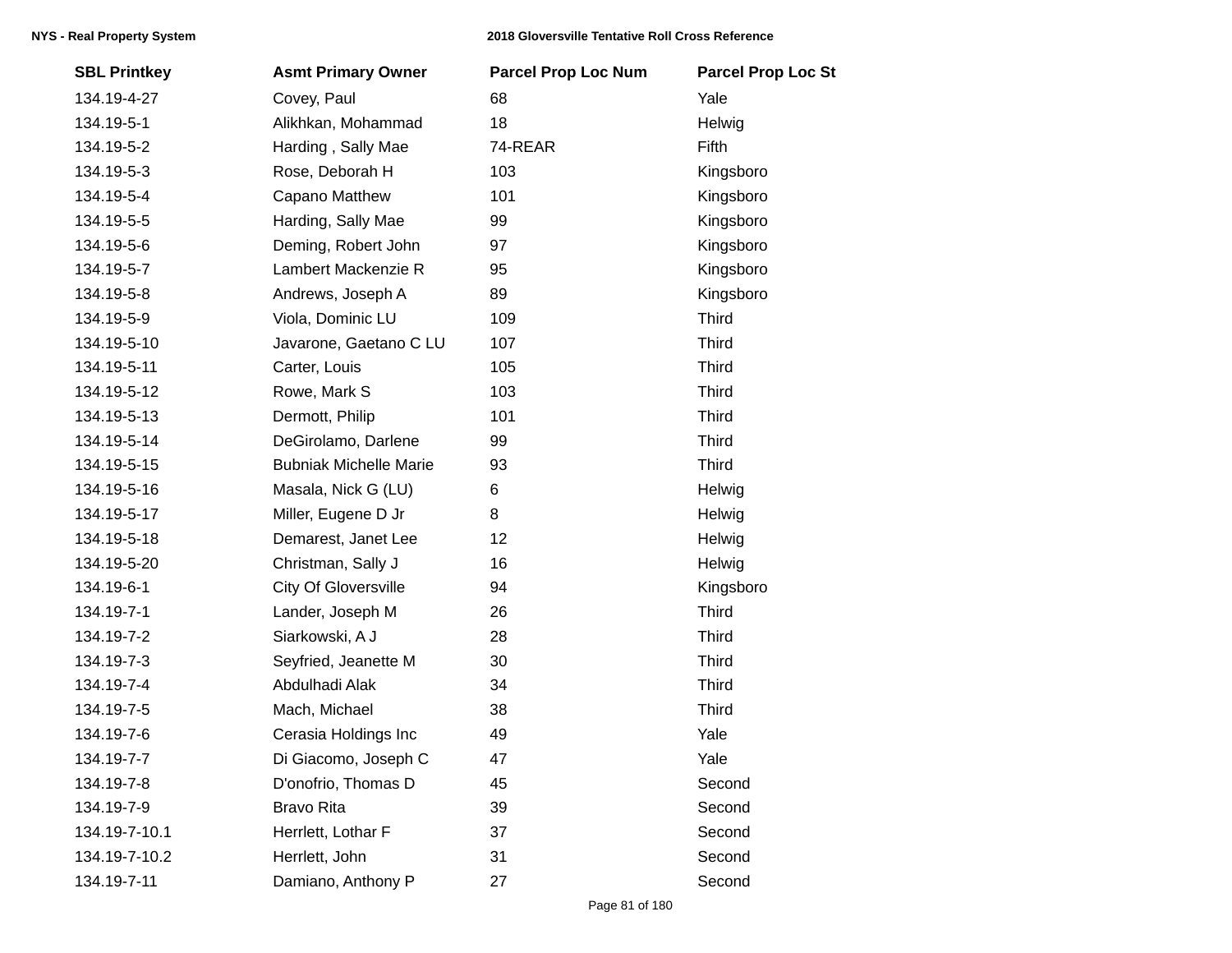| <b>SBL Printkey</b> | <b>Asmt Primary Owner</b>     | <b>Parcel Prop Loc Num</b> | <b>Parcel Prop Loc St</b> |
|---------------------|-------------------------------|----------------------------|---------------------------|
| 134.19-7-12         | Marino, Philip                | 25                         | Second                    |
| 134.19-8-1          | Fonda, Timothy W              | 56                         | <b>Third</b>              |
| 134.19-8-2          | Gulotta, Shane                | 58                         | <b>Third</b>              |
| 134.19-8-3          | Norton, Jamie Lee             | 60                         | <b>Third</b>              |
| 134.19-8-4          | Bishop, Jason R               | 62                         | <b>Third</b>              |
| 134.19-8-5          | Mcgrail, Patrick T            | 64                         | <b>Third</b>              |
| 134.19-8-6          | House Detective Inc.          | 68                         | <b>Third</b>              |
| 134.19-8-7          | Smith, Donald A               | 70                         | <b>Third</b>              |
| 134.19-8-8          | <b>Big Sky Properties LLC</b> | 72                         | <b>Third</b>              |
| 134.19-8-9          | Gabeler, Christopher A        | 74                         | <b>Third</b>              |
| 134.19-8-10         | Hine, David                   | 78                         | <b>Third</b>              |
| 134.19-8-11         | Mc Grail, Patrick             | 82                         | <b>Third</b>              |
| 134.19-8-13         | Marjoncu, Jonel               | 86                         | <b>Third</b>              |
| 134.19-8-14         | Wilder, Louise C (LU)         | 88                         | <b>Third</b>              |
| 134.19-8-15         | Baumgartel, Robert            | 90                         | <b>Third</b>              |
| 134.19-8-16         | Nunez, Miguel                 | 94                         | <b>Third</b>              |
| 134.19-8-17         | Smith, Gabrielle              | 98                         | <b>Third</b>              |
| 134.19-8-18         | Smith, Thomas                 | 100                        | <b>Third</b>              |
| 134.19-8-19         | Clo Norman A (LU)             | 102                        | <b>Third</b>              |
| 134.19-8-20         | Leitch, Jonathan C            | 104                        | <b>Third</b>              |
| 134.19-8-21         | McClary, Lloyd M              | 106                        | <b>Third</b>              |
| 134.19-8-22         | Reppenhagen, Barbara          | 108                        | <b>Third</b>              |
| 134.19-8-23         | Desrochers, Jennifer L        | 110                        | <b>Third</b>              |
| 134.19-8-24         | Curtis, Robert C B            | 85                         | Kingsboro                 |
| 134.19-8-25         | D'Elia, Richard R Jr.         | 83                         | Kingsboro                 |
| 134.19-8-26         | Sewer, Enrique                | 79                         | Kingsboro                 |
| 134.19-8-27         | <b>US Bank National Assoc</b> | 77                         | Kingsboro                 |
| 134.19-8-28         | Sartin, Lucia                 | 107                        | Second                    |
| 134.19-8-29         | Schermerhorn, Wayne D         | 103                        | Second                    |
| 134.19-8-30         | Reppenhagen, Eugene           | 99                         | Second                    |
| 134.19-8-31         | Esper, Sherri                 | 97                         | Second                    |
| 134.19-8-32.5       | Demarest, Nancy R             | 95                         | Second                    |
| 134.19-8-33.5       | Adamkowski, John R            | 93                         | Second                    |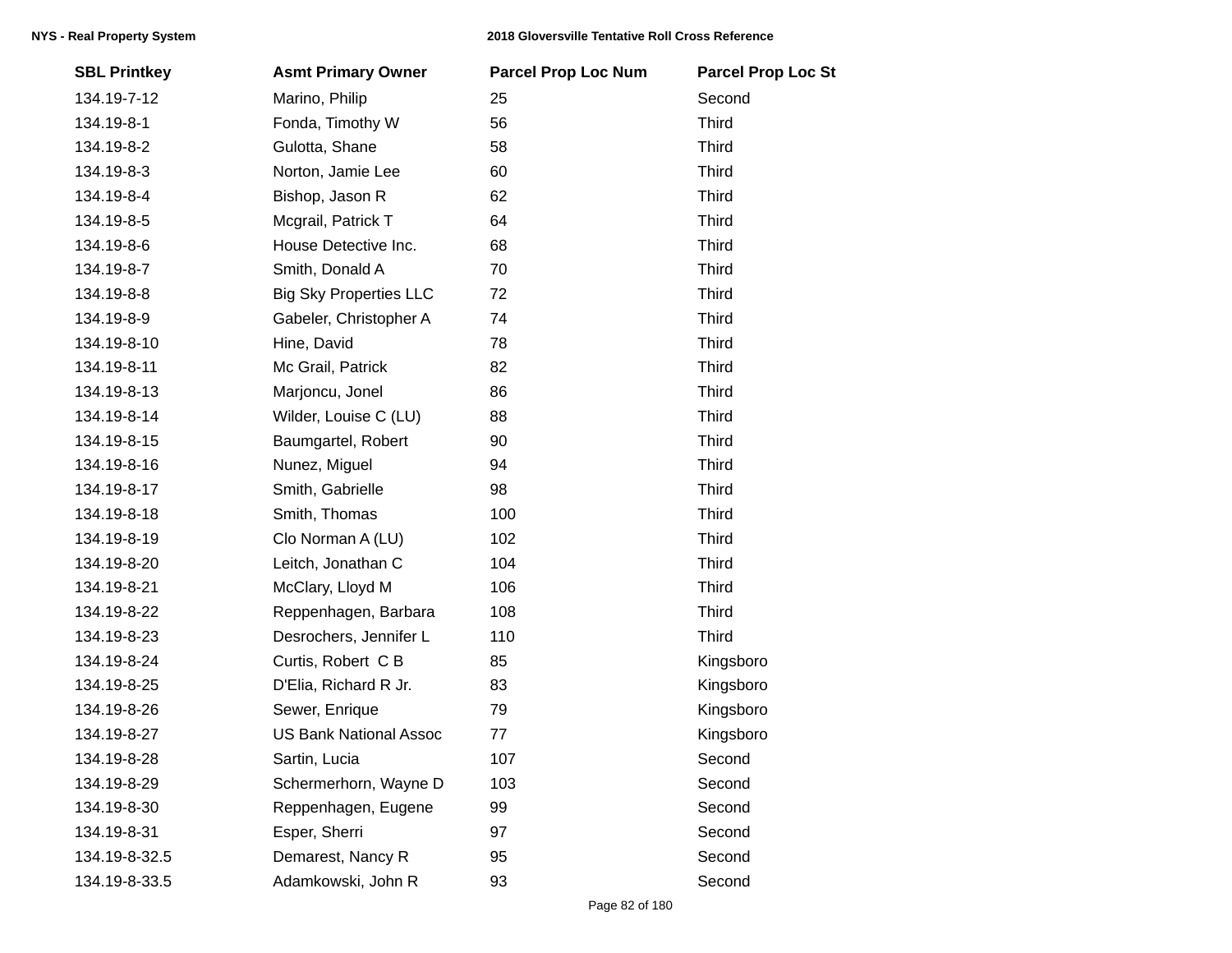| <b>SBL Printkey</b> | <b>Asmt Primary Owner</b>   | <b>Parcel Prop Loc Num</b> | <b>Parcel Prop Loc St</b> |
|---------------------|-----------------------------|----------------------------|---------------------------|
| 134.19-8-35         | Rios, Travis                | 89                         | Second                    |
| 134.19-8-36         | Nunez-Sepulveda, Doris S    | 87                         | Second                    |
| 134.19-8-37         | Van Nostrand II, William J  | 85                         | Second                    |
| 134.19-8-38         | Miller, Elizabeth J         | 83                         | Second                    |
| 134.19-8-39         | Steinkritz, Arthur          | 81                         | Second                    |
| 134.19-8-40         | Carden, Kenneth E           | 79                         | Second                    |
| 134.19-8-41         | LeCount, Richard J          | 77                         | Second                    |
| 134.19-8-42         | Castlerock 2017, LLC        | 75                         | Second                    |
| 134.19-8-43         | Burnett, Jeanne M           | 69                         | Second                    |
| 134.19-8-44         | Mihalik, Adam               | 67                         | Second                    |
| 134.19-8-45         | Affordable Residences LLC   | 65                         | Second                    |
| 134.19-8-46         | <b>JKS Enterprises, LLC</b> | 63                         | Second                    |
| 134.19-8-47         | <b>JKS Enterprises, LLC</b> | 61                         | Second                    |
| 134.19-8-48         | Hewitt, Lisa A              | 59                         | Second                    |
| 134.19-8-49         | Kohn, Richard               | 57                         | Second                    |
| 134.19-8-50         | Mussi, Kathleen M           | 55                         | Second                    |
| 134.19-8-51         | Schopmeier, Lee             | 50                         | Yale                      |
| 134.19-9-1          | Mc Aleese, James P          | 88                         | Kingsboro                 |
| 134.19-9-2          | Heacock, David              | 6                          | S Park                    |
| 134.19-9-3          | Vicente, Marie              | 10                         | S Park                    |
| 134.19-9-4          | Dennie, Bradford S          | 12                         | S Park                    |
| 134.19-9-5          | Anadio, Michael A           | 14                         | S Park                    |
| 134.19-9-6          | Andrews, Joseph             | 16                         | S Park                    |
| 134.19-9-7          | Douglass, Christopher       | 18                         | S Park                    |
| 134.19-9-8          | Waylett, John W             | 18 1/2                     | S Park                    |
| 134.19-9-9          | Lebel, Richard G            | 20                         | S Park                    |
| 134.19-9-10         | Zambri, Charles J Jr. (LU)  | 22                         | S Park                    |
| 134.19-9-12         | Yanno, James                | 26                         | S Park                    |
| 134.19-9-13         | Tompkins, Cassandra         | 28                         | S Park                    |
| 134.19-9-14         | Atty, Heidi                 | 30                         | S Park                    |
| 134.19-9-15         | Gillis, Mary                | 32                         | S Park                    |
| 134.19-9-16         | Eschler, James              | 34                         | S Park                    |
| 134.19-9-17         | Reith, Kenda                | 36                         | S Park                    |
|                     |                             |                            |                           |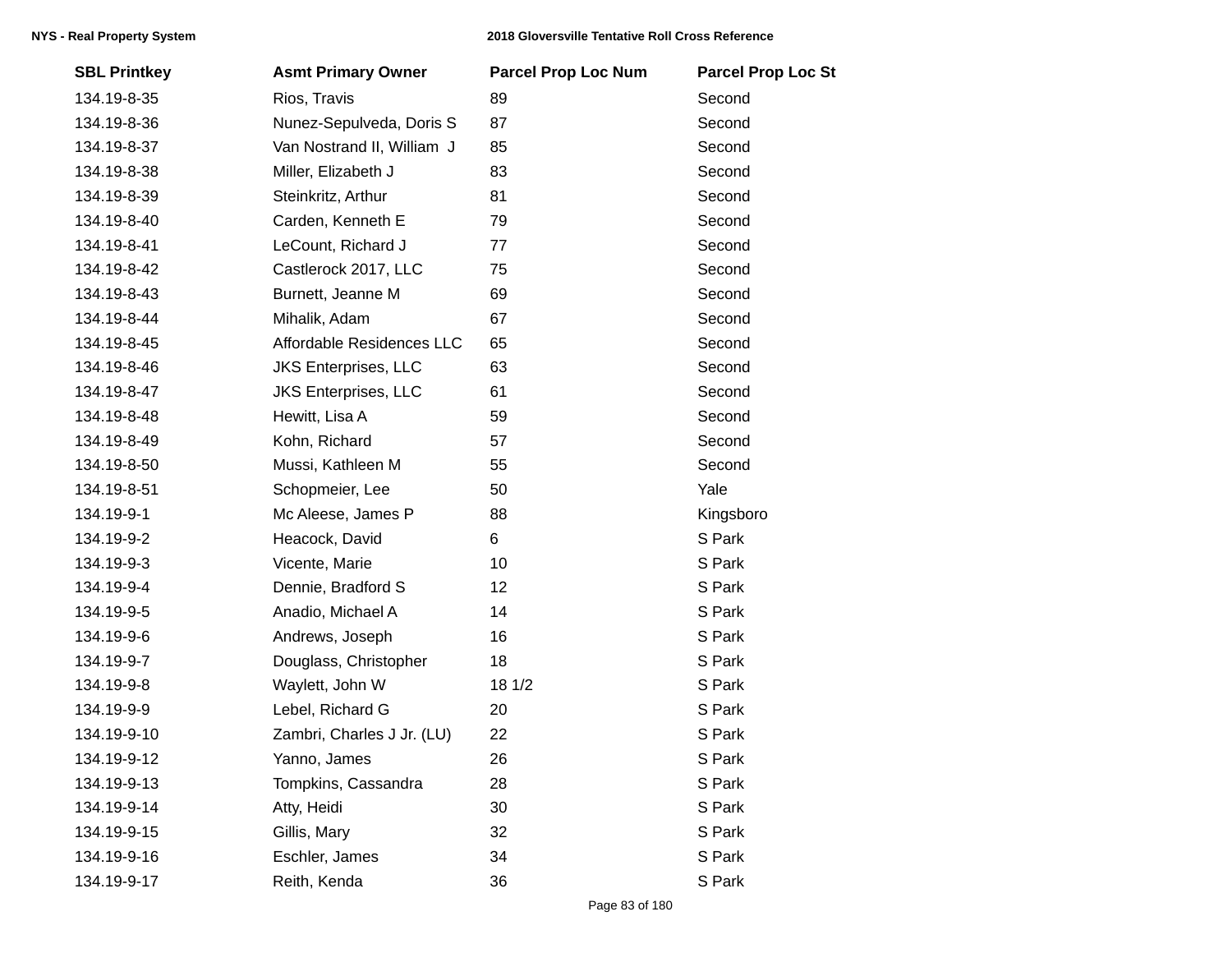| <b>SBL Printkey</b> | <b>Asmt Primary Owner</b>      | <b>Parcel Prop Loc Num</b> | <b>Parcel Prop Loc St</b> |
|---------------------|--------------------------------|----------------------------|---------------------------|
| 134.19-9-18         | Maryanopolis, Edward           | 38                         | S Park                    |
| 134.19-9-19         | Rohrs, Christian M             | 40                         | S Park                    |
| 134.19-9-20         | Pantazopoulos, Georgia         | 161                        | Second                    |
| 134.19-9-21         | Dimezza, Julia (Lu)            | 159                        | Second                    |
| 134.19-9-22         | Billa, Donald J Jr             | 157                        | Second                    |
| 134.19-9-23         | Ballard, Elizabeth P           | 155                        | Second                    |
| 134.19-9-24         | Loomis, Michael L              | 153                        | Second                    |
| 134.19-9-25         | Covey Frank                    | 151                        | Second                    |
| 134.19-9-26         | Kohn, John F                   | 149                        | Second                    |
| 134.19-9-27         | Brookins, Craig                | 147                        | Second                    |
| 134.19-9-28         | Smith, Kathy E                 | 145                        | Second                    |
| 134.19-9-29         | Walker, Patricia M             | 143                        | Second                    |
| 134.19-9-30         | Rocas, Jeffrey                 | 141                        | Second                    |
| 134.19-9-31         | Bogardus, Gregorie J           | 139                        | Second                    |
| 134.19-9-32         | Battle, Monique                | 137                        | Second                    |
| 134.19-9-33         | <b>Flint Matt S</b>            | 135                        | Second                    |
| 134.19-9-34         | Husvar, Timothy                | 133                        | Second                    |
| 134.19-9-35         | Smith, Violet                  | 131                        | Second                    |
| 134.19-9-36         | Sharp, Kimberly C Trustee      | 129                        | Second                    |
| 134.19-9-37         | Zumbolo, Thomas F              | 127                        | Second                    |
| 134.19-9-38         | Renda, Allison J               | 125                        | Second                    |
| 134.19-9-39         | King, David S                  | 123                        | Second                    |
| 134.19-9-40         | Secretary of Veterans Affairs  | 80                         | Kingsboro                 |
| 134.19-9-41         | Wilsey, Donald H               | 82                         | Kingsboro                 |
| 134.19-10-1         | <b>Lexington Community Svc</b> | 24                         | Second                    |
| 134.19-10-2         | Lexington Comm. Service        | 26                         | Second                    |
| 134.19-10-3         | Kumar, Anita                   | 30                         | Second                    |
| 134.19-10-4         | Walters, Jeff                  | 34                         | Second                    |
| 134.19-10-5         | Schopmeier, Lee                | 36                         | Second                    |
| 134.19-10-6         | Schopmeier, Lee                | 38                         | Second                    |
| 134.19-10-7         | Albadawi, Mohammad Louay       | 35                         | Yale                      |
| 134.19-10-8         | Ellis, Ronald D Jr             | 31                         | Yale                      |
| 134.19-10-9         | Garren, Jennifer L             | 29                         | Yale                      |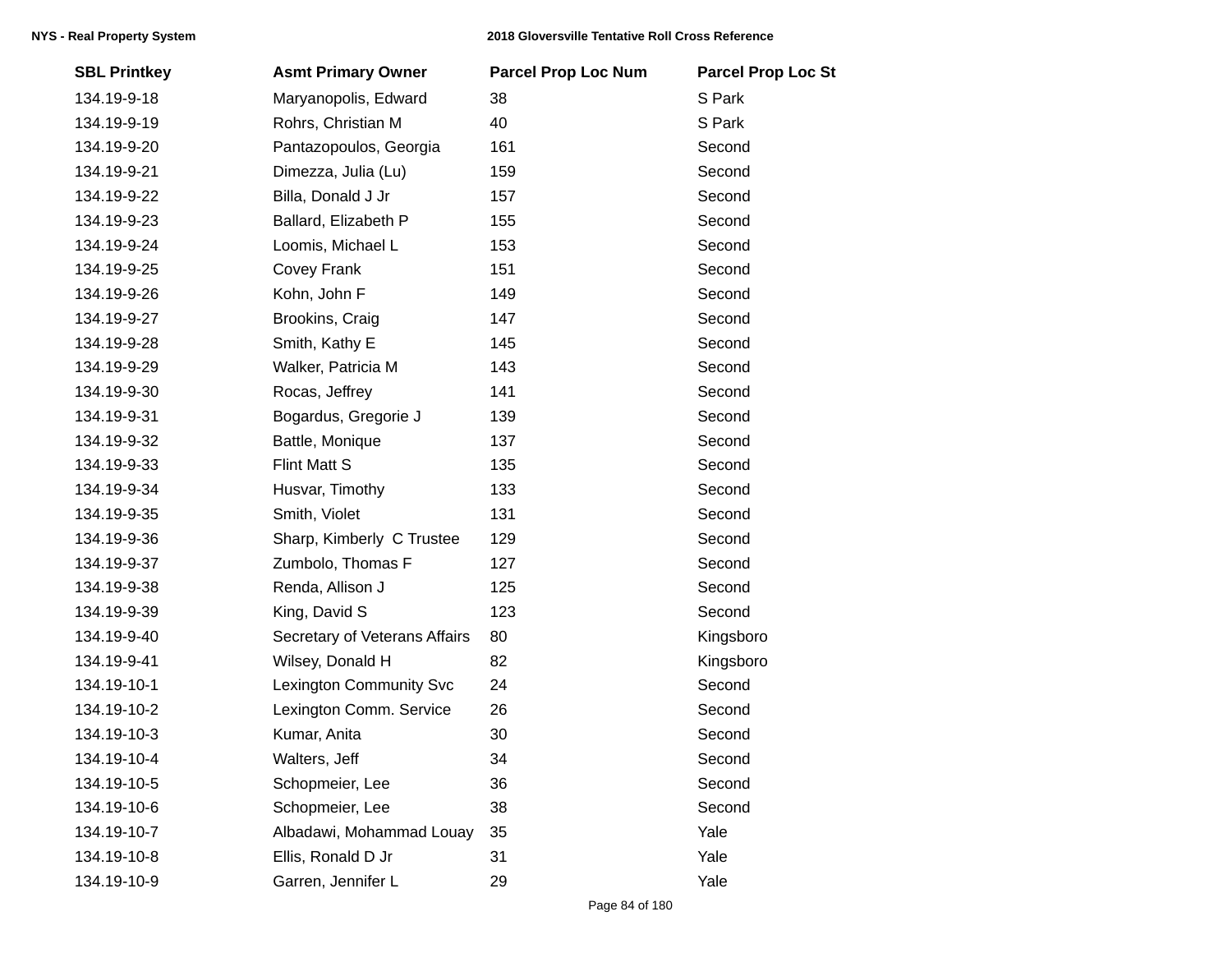| <b>SBL Printkey</b> | <b>Asmt Primary Owner</b>           | <b>Parcel Prop Loc Num</b> | <b>Parcel Prop Loc St</b> |
|---------------------|-------------------------------------|----------------------------|---------------------------|
| 134.19-10-10        | Russell, Joseph M                   | 57                         | First                     |
| 134.19-10-11        | Garren, Jennifer                    | 55                         | First                     |
| 134.19-10-12        | Truby, Richard J                    | 51                         | First                     |
| 134.19-10-13        | Jones, Blaine C                     | 49                         | First                     |
| 134.19-10-14        | Cerasia Holdings Inc                | 43                         | First                     |
| 134.19-10-15        | Bucholtz, Mary                      | 39                         | First                     |
| 134.19-11-1         | Viscosi, Nora S                     | 36                         | Yale                      |
| 134.19-11-2         | Johnson, Carol B                    | 56                         | Second                    |
| 134.19-11-3         | Cook, Mark A Jr                     | 60                         | Second                    |
| 134.19-11-4         | Ali-Khan, Ghiath                    | 62                         | Second                    |
| 134.19-11-5         | Taylor, Doris                       | 66                         | Second                    |
| 134.19-11-6         | 169 Buena Vista Ave LLC             | 70                         | Second                    |
| 134.19-11-7         | Henrequez, Jerry A                  | 72                         | Second                    |
| 134.19-11-8         | Rodriguez, Ronald                   | 74                         | Second                    |
| 134.19-11-9         | Theodosis, Maria                    | $\overline{7}$             | Smith                     |
| 134.19-11-10        | Bray, Melvin                        | 5                          | Smith                     |
| 134.19-11-11        | Siarkowski, Anthony                 | 97                         | First                     |
| 134.19-11-12        | Jones Rosaland A                    | 93                         | First                     |
| 134.19-11-13        | Batchelor, Elizabeth A              | 89                         | First                     |
| 134.19-11-14        | Scott, Gladys                       | 85                         | First                     |
| 134.19-11-15        | Aeschbocker, Joy                    | 81                         | First                     |
| 134.19-11-16        | Kicinski, Beau C                    | 77                         | First                     |
| 134.19-11-17        | <b>Blackwood Family Enterprises</b> | 75                         | First                     |
| 134.19-11-18        | Ocean State Realty Corp             | 71                         | First                     |
| 134.19-11-19        | Davey, Richard J II                 | 30                         | Yale                      |
| 134.19-11-20        | Grant, Robert D                     | 32                         | Yale                      |
| 134.19-11-21        | Patterson, Ronald E Jr              | 34                         | Yale                      |
| 134.19-12-1         | Dalglish, Thomas A                  | 78                         | Second                    |
| 134.19-12-2         | <b>EDPK Properties LLC</b>          | 80                         | Second                    |
| 134.19-12-3         | Pellegrino, Elaine                  | 82                         | Second                    |
| 134.19-12-4         | Metacarpa, Timothy T                | 86                         | Second                    |
| 134.19-12-5         | <b>G Meyer Properties LLC</b>       | 88                         | Second                    |
| 134.19-12-6         | Dunn, Robert                        | 90                         | Second                    |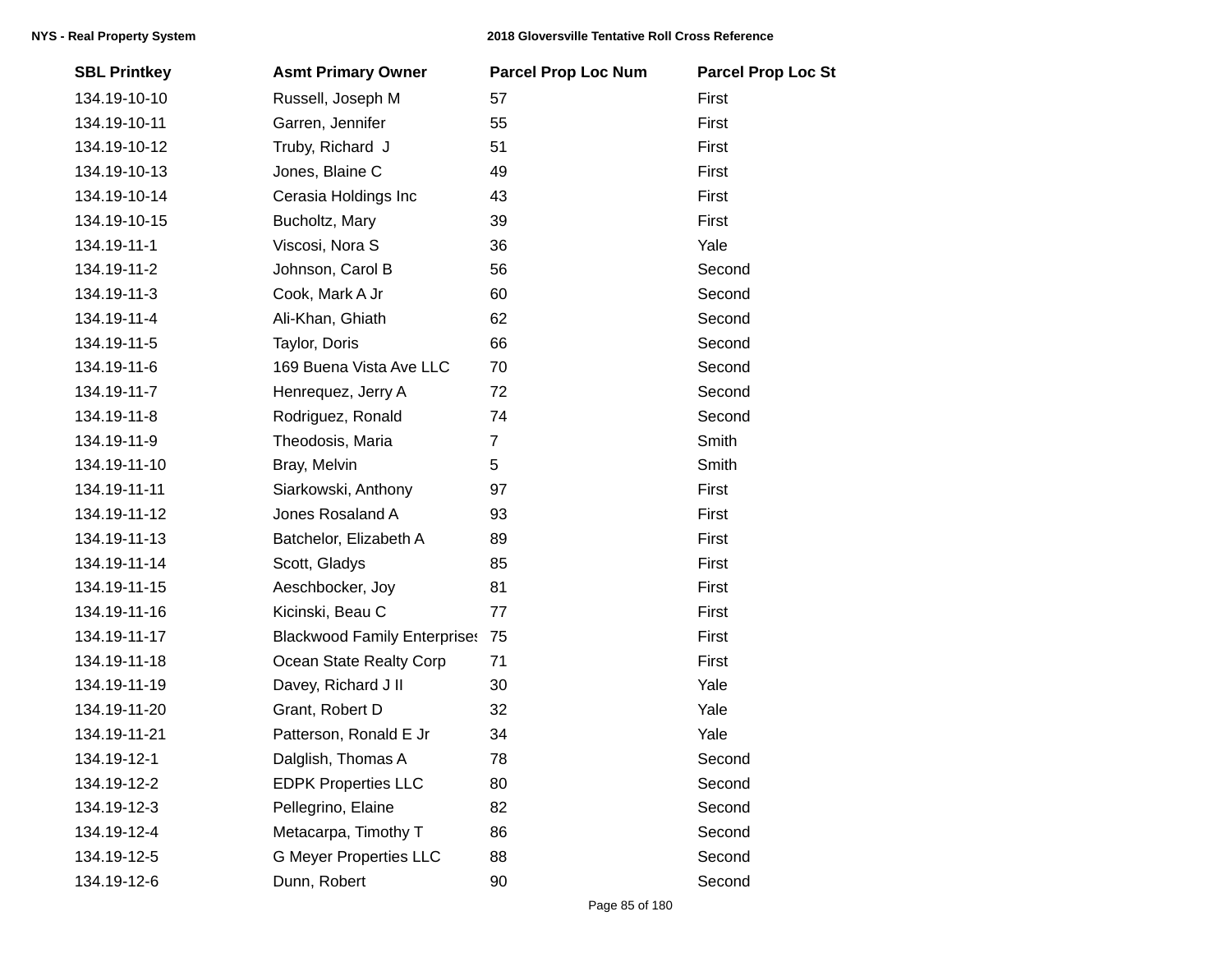| <b>SBL Printkey</b> | <b>Asmt Primary Owner</b>   | <b>Parcel Prop Loc Num</b> | <b>Parcel Prop Loc St</b> |
|---------------------|-----------------------------|----------------------------|---------------------------|
| 134.19-12-7         | Lee, Michael J              | 92                         | Second                    |
| 134.19-12-8         | Antonucci, Louis            | 119                        | First                     |
| 134.19-12-9         | Stanyon Donald F Jr         | 123                        | First                     |
| 134.19-12-11.5      | Smalley-Bower, Helen        | 73                         | Kingsboro                 |
| 134.19-12-12        | Eagan, Deborah              | 133                        | First                     |
| 134.19-12-13        | Lombardoni, Jeremy          | 127                        | First                     |
| 134.19-12-14        | Studenic, William A Trustee | 117                        | First                     |
| 134.19-12-15        | Widdemer, Lois              | 109                        | First                     |
| 134.19-12-16        | Weinstock, Gary             | 105                        | First                     |
| 134.19-12-17        | Colby, Kelly                | 99                         | First                     |
| 134.19-12-18        | Boyer, Norman W             | 6                          | Smith                     |
| 134.19-12-19        | Ossenfort, Amanda E         | 8                          | Smith                     |
| 134.19-13-1         | Meyer, April                | 74                         | Kingsboro                 |
| 134.19-13-2         | Gillis, Joseph              | 120                        | Second                    |
| 134.19-13-3         | Hayward, Elizabeth C        | 122                        | Second                    |
| 134.19-13-4         | Albertine, Joseph           | 126                        | Second                    |
| 134.19-13-5         | Sheeler, Larry J Trustee    | 128                        | Second                    |
| 134.19-13-6         | Hinds, David S              | 130                        | Second                    |
| 134.19-13-7         | Eaton, Mary J               | 132                        | Second                    |
| 134.19-13-8.1       | De Girolamo, Joanna         | 134                        | Second                    |
| 134.19-13-8.2       | Woods, Thomas T             | 136                        | Second                    |
| 134.19-13-9         | Kemmer, Stephen P III       | 138                        | Second                    |
| 134.19-13-10        | Shand, James D              | 140                        | Second                    |
| 134.19-13-11        | Henze, Erin                 | 142                        | Second                    |
| 134.19-13-12        | Antonik, Joan               | 144                        | Second                    |
| 134.19-13-13        | Pantazoloulos, Demetra      | 146                        | Second                    |
| 134.19-13-14        | Pantazopoulos, Demetra      | 148                        | Second                    |
| 134.19-13-15        | Smith Rodger W Sr           | 150                        | Second                    |
| 134.19-13-16        | Schwartz, Zachary A         | 152                        | Second                    |
| 134.19-13-17        | Wilson, Marcus D            | 154                        | Second                    |
| 134.19-13-18        | Hu, Zhen                    | 185                        | First                     |
| 134.19-13-19        | Calabrese, Richard          | 183                        | First                     |
| 134.19-13-20        | Crocetta, Kristen           | 181                        | First                     |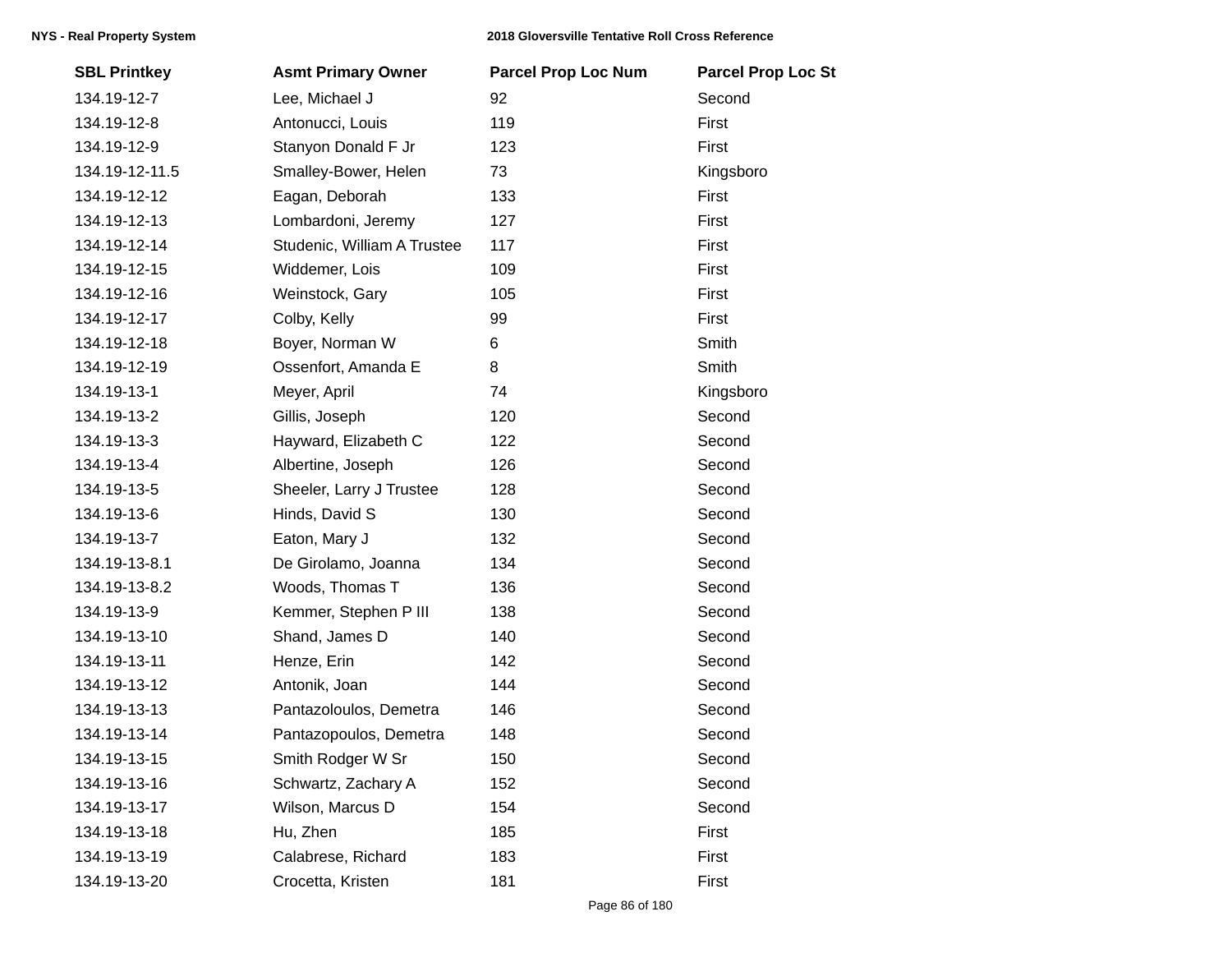| <b>SBL Printkey</b> | <b>Asmt Primary Owner</b>  | <b>Parcel Prop Loc Num</b> | <b>Parcel Prop Loc St</b> |
|---------------------|----------------------------|----------------------------|---------------------------|
| 134.19-13-21        | Hahn, Donald R LU          | 179                        | First                     |
| 134.19-13-22        | Mearns James W             | 177                        | First                     |
| 134.19-13-23        | Brown, Dale G              | 175                        | First                     |
| 134.19-13-24        | Pavlus, Brett J            | 173                        | First                     |
| 134.19-13-25        | Satterlee, Christopher S   | 171                        | First                     |
| 134.19-13-26        | Galea, Joseph A            | 169                        | First                     |
| 134.19-13-27        | Ulukaya, Kendal Zafer      | 167                        | First                     |
| 134.19-13-28        | Zaengle, John              | 165                        | First                     |
| 134.19-13-30        | Malagisi Paula A           | 161                        | First                     |
| 134.19-13-31        | Downing, Michael           | 159                        | First                     |
| 134.19-13-32        | Teetz, Michael H           | 155                        | First                     |
| 134.19-13-33        | Galarneau Peter J          | 153                        | First                     |
| 134.19-13-34        | Taylor Made Group LLC      | 66                         | Kingsboro                 |
| 134.19-13-35        | Delilli, Charles N         | 72                         | Kingsboro                 |
| 134.19-14-1         | Stojilkovic Davorin        | 42                         | First                     |
| 134.19-14-2         | Jones, Kevin S             | 46                         | First                     |
| 134.19-14-3         | Nellis, Wallace Gary       | 48                         | First                     |
| 134.19-14-4         | Hallenbeck, Brent          | 52                         | First                     |
| 134.19-14-5         | Parillo, Gregory           | 54                         | First                     |
| 134.19-14-6         | Issa, Souheir              | 56                         | First                     |
| 134.19-14-7         | <b>Issa Souhier</b>        | 58                         | First                     |
| 134.19-14-9         | Montague, Michael T        | 9                          | Yale                      |
| 134.19-14-10        | Stubits, Ann               | $\overline{7}$             | Yale                      |
| 134.19-14-11        | Soto, Luis F Jr            | 45                         | Prospect                  |
| 134.19-14-12        | Mason, Marvin L            | 41                         | Prospect                  |
| 134.19-14-13        | La Porta, Vincent R        | 39                         | Prospect                  |
| 134.19-14-14        | Rendon, Jamie Augusto      | 35                         | Prospect                  |
| 134.19-14-15        | Ocean State Realty         | 33                         | Prospect                  |
| 134.19-14-16        | Lopez, Paul William        | 31                         | Prospect                  |
| 134.19-15-1         | Saratoga Development Group | 72                         | First                     |
| 134.19-15-2         | Reid, Matthew J            | 76                         | First                     |
| 134.19-15-3         | Buyce, Walter C            | 78                         | First                     |
| 134.19-15-4         | Frenchy's Consulting LLC   | 82                         | First                     |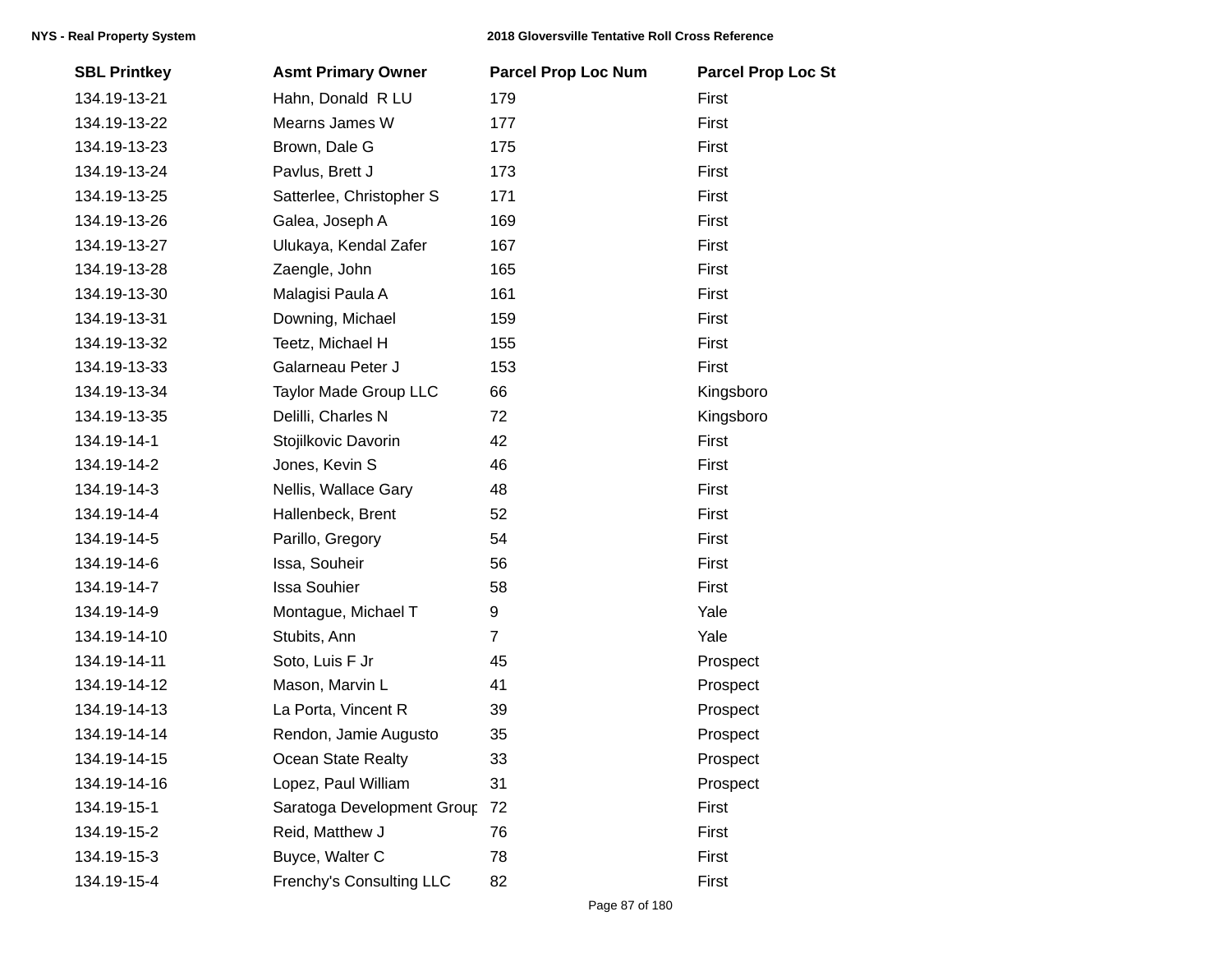| <b>SBL Printkey</b> | <b>Asmt Primary Owner</b>     | <b>Parcel Prop Loc Num</b> | <b>Parcel Prop Loc St</b> |
|---------------------|-------------------------------|----------------------------|---------------------------|
| 134.19-15-5         | Fonda, Timothy                | 84                         | First                     |
| 134.19-15-6         | Symonds, Kenneth R            | 13                         | Place                     |
| 134.19-15-7         | Flood John                    | 11                         | Place                     |
| 134.19-15-8         | Salisburg, Leroy A            | $\overline{7}$             | Place                     |
| 134.19-15-9         | Stanyon, Jonathan             | 59                         | Prospect                  |
| 134.19-15-10        | Voss, Erna Trustee            | 55                         | Prospect                  |
| 134.19-15-11        | Reagan, Gregory V             | 53                         | Prospect                  |
| 134.19-15-12        | Hathaway Justin A             | 51                         | Prospect                  |
| 134.19-15-13        | Baez, Janny                   | 49                         | Prospect                  |
| 134.19-15-14        | Garguilo, Louis               | 6                          | Yale                      |
| 134.19-15-15        | Baldwin, Christopher R        | 10                         | Yale                      |
| 134.19-15-16        | Van Nostrand II, William J    | 14                         | Yale                      |
| 134.19-16-1         | Nellis, Kelly                 | 88                         | First                     |
| 134.19-16-2         | Jones, Kelly                  | 90                         | First                     |
| 134.19-16-3         | White, Patrick W              | 94                         | First                     |
| 134.19-16-4         | Casey, David                  | 98                         | First                     |
| 134.19-16-5         | Gifford Briana                | 11                         | Prospect                  |
| 134.19-16-6         | Keough, Roy S                 | $\overline{7}$             | Prospect                  |
| 134.19-16-7         | Donde, Deja Elise             | 73                         | Prospect                  |
| 134.19-16-8         | Mc Namara, Robert W           | 69                         | Prospect                  |
| 134.19-16-9         | The 67 Prospect Ave Land Tru  | 67                         | Prospect                  |
| 134.19-16-10        | Le Count, Richard             | 6                          | Place                     |
| 134.19-16-11        | De Groat, Carolyn             | 10                         | Place                     |
| 134.19-16-12        | Boles, Edward                 | 12                         | Place                     |
| 134.19-17-1         | Chittenden Kathleen           | 102                        | First                     |
| 134.19-17-2         | De Cross Rev Living Trust, Da | 104                        | First                     |
| 134.19-17-3         | Viscosi, John R III           | 108                        | First                     |
| 134.19-17-4         | Smith, Scott                  | 65                         | Fox                       |
| 134.19-17-5         | Sirbu, Eugene                 | 63                         | Fox                       |
| 134.19-17-6         | Boljanac, Sava                | 83                         | Prospect                  |
| 134.19-17-7         | Hockford, Lawrence B          | 81                         | Prospect                  |
| 134.19-17-8         | Brockhum, James               | 79                         | Prospect                  |
| 134.19-17-9         | Famiglietti, Robert R         | 77                         | Prospect                  |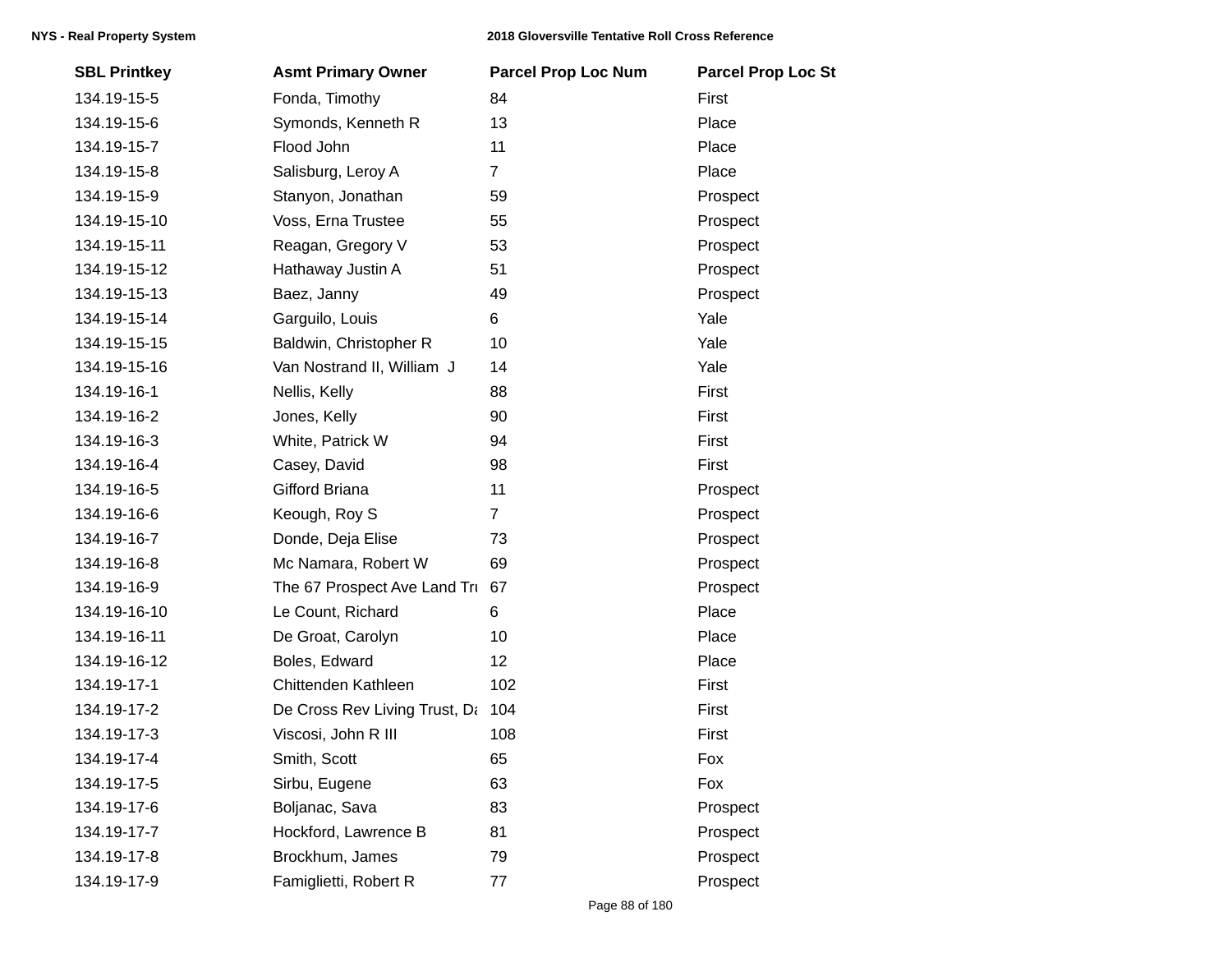| <b>SBL Printkey</b> | <b>Asmt Primary Owner</b>    | <b>Parcel Prop Loc Num</b> | <b>Parcel Prop Loc St</b> |
|---------------------|------------------------------|----------------------------|---------------------------|
| 134.19-17-10        | Alikhan, Ghiath              | 4                          | Prospect                  |
| 134.19-17-11        | <b>IKO Plus Inc</b>          | 8                          | Prospect                  |
| 134.19-18-1         | Goebel, Charles              | 114                        | First                     |
| 134.19-18-2         | Smouse, Michael S            | 116                        | First                     |
| 134.19-18-3         | Delilli, Charles             | 120                        | First                     |
| 134.19-18-4         | Goldman, George              | 122                        | First                     |
| 134.19-18-5         | Pantazopoulos, Georgia       | 126                        | First                     |
| 134.19-18-6         | Rymwid-Mickiewicz, Elzbieta  | 128                        | First                     |
| 134.19-18-7         | Catalano Russell             | 132                        | First                     |
| 134.19-18-8         | Michel, Patrick              | 134                        | First                     |
| 134.19-18-9         | Simons, Robert               | 47                         | Kingsboro                 |
| 134.19-18-10        | Pesses, David R              | 45                         | Kingsboro                 |
| 134.19-18-11        | Bussert, Richard G           | 43                         | Kingsboro                 |
| 134.19-18-12        | Novotny, James J             | 111                        | Prospect                  |
| 134.19-18-13        | Brownell, Jennifer           | 109                        | Prospect                  |
| 134.19-18-14        | Ocean State Realty Corp      | 107                        | Prospect                  |
| 134.19-18-15        | Tesi, Joshua M               | 105                        | Prospect                  |
| 134.19-18-16        | Vancoughnett, Justin R       | 103                        | Prospect                  |
| 134.19-18-17        | Ruggiero, Ronald M           | 99                         | Prospect                  |
| 134.19-18-18        | <b>Broken Oar Realty LLC</b> | 95                         | Prospect                  |
| 134.19-18-19        | Pace, Margaret               | 93                         | Prospect                  |
| 134.19-18-20        | Perez, Perez Tomas           | 58                         | Fox                       |
| 134.19-18-21        | Demagistris, Cosmo M         | 60                         | Fox                       |
| 134.19-18-22        | Sacerio, Gustavo A           | 64                         | Fox                       |
| 134.19-19-1         | Mahmoud, Sufyanah R          | 56                         | Kingsboro                 |
| 134.19-19-2         | Bjelica, Peter D             | 154                        | First                     |
| 134.19-19-3         | Elson, Frances Lee           | 156                        | First                     |
| 134.19-19-4         | Snyder Lawrence C IV         | 158                        | First                     |
| 134.19-19-5         | Nauroth Joshua               | 160                        | First                     |
| 134.19-19-6         | Ritopecki Nikola             | 162                        | First                     |
| 134.19-19-7         | Kiernan, Michael N           | 164                        | First                     |
| 134.19-19-8         | Herrmann, Susanne Paul       | 168                        | First                     |
| 134.19-19-9         | Antonucci, John A            | 145                        | Prospect                  |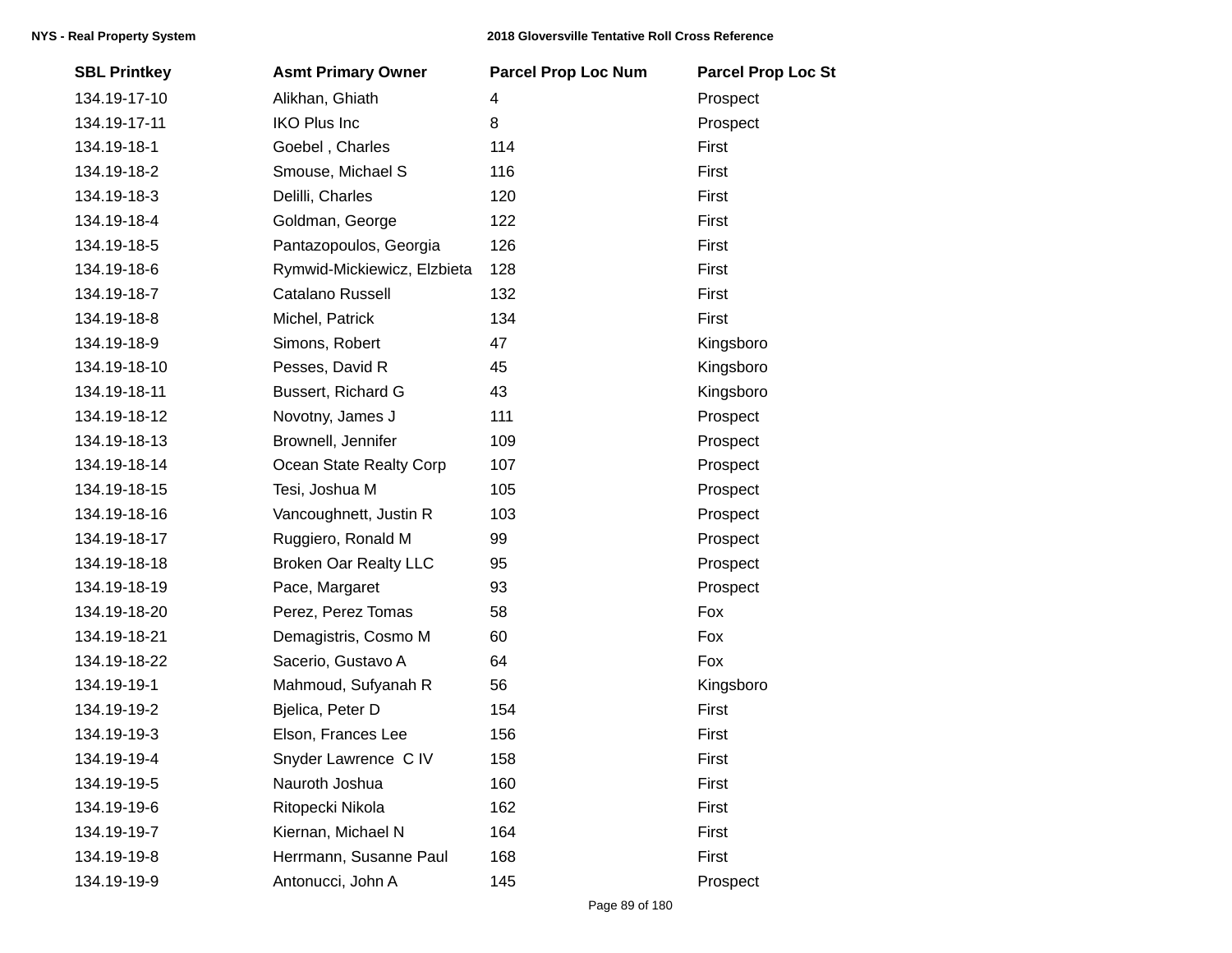| <b>SBL Printkey</b> | <b>Asmt Primary Owner</b>  | <b>Parcel Prop Loc Num</b> | <b>Parcel Prop Loc St</b> |
|---------------------|----------------------------|----------------------------|---------------------------|
| 134.19-19-10        | Omeis, Pavlovsky Joanne    | 143                        | Prospect                  |
| 134.19-19-11        | Williams, Stephen A        | 141                        | Prospect                  |
| 134.19-19-12        | Clark, Joseph L            | 139                        | Prospect                  |
| 134.19-19-13        | Wynter, Diana              | 137                        | Prospect                  |
| 134.19-19-14        | Bochenek, Thomas           | 135                        | Prospect                  |
| 134.19-19-15        | Balogh, Alexander S        | 131                        | Prospect                  |
| 134.19-19-16        | Knoll, Paula               | 129                        | Prospect                  |
| 134.19-19-17        | Esper, John W (LU)         | 44                         | Kingsboro                 |
| 134.19-19-18        | Kwak, Richard              | 52                         | Kingsboro                 |
| 134.19-20-1         | Kuchark, Gary              | 172                        | First                     |
| 134.19-20-2         | Christiano, Loretta P (LU) | 178                        | First                     |
| 134.19-20-3         | Ross, Charles              | 180                        | First                     |
| 134.19-20-4         | <b>Rarick Heath</b>        | 182                        | First                     |
| 134.19-20-5         | Zullo, Patricia            | 184                        | First                     |
| 134.19-20-6         | Clark, Gary                | 186                        | First                     |
| 134.19-20-7         | Locatelli, Mark R          | 188                        | First                     |
| 134.19-20-8         | Guido, Sylvia R            | 157                        | Prospect                  |
| 134.19-20-9         | Boroson, Hugh N            | 155                        | Prospect                  |
| 134.19-20-11        | Hartnett, Robert W         | 151                        | Prospect                  |
| 134.19-20-12        | Williams Karen G           | 149                        | Prospect                  |
| 134.19-20-13        | Dariano, Gerald G          | 147                        | Prospect                  |
| 134.19-20-14        | Maynard, Benjamin Emil     | 38                         | Lark                      |
| 134.19-20-15        | Mulligan, Ryan             | 42                         | Lark                      |
| 134.19-21-1         | Henderson, David           | 34                         | Prospect                  |
| 134.19-21-2         | Lomanto, Angelo D          | 36                         | Prospect                  |
| 134.19-21-3.5       | Clark, Derrick             | 40                         | Prospect                  |
| 134.19-21-5         | Griesemer, Michael A       | 29                         | Allen                     |
| 134.19-21-6         | Ali-Khan, Hani             | 25                         | Allen                     |
| 134.19-21-7         | Roth, Andrew W             | 23                         | Allen                     |
| 134.19-21-8         | Folensbee, Marcy           | 21                         | Allen                     |
| 134.19-21-9         | Ali-Khan Mohammad          | 17                         | Allen                     |
| 134.19-21-10        | Morey, John                | 22                         | N Judson                  |
| 134.19-21-11        | Morey, Joshua              | 26                         | N Judson                  |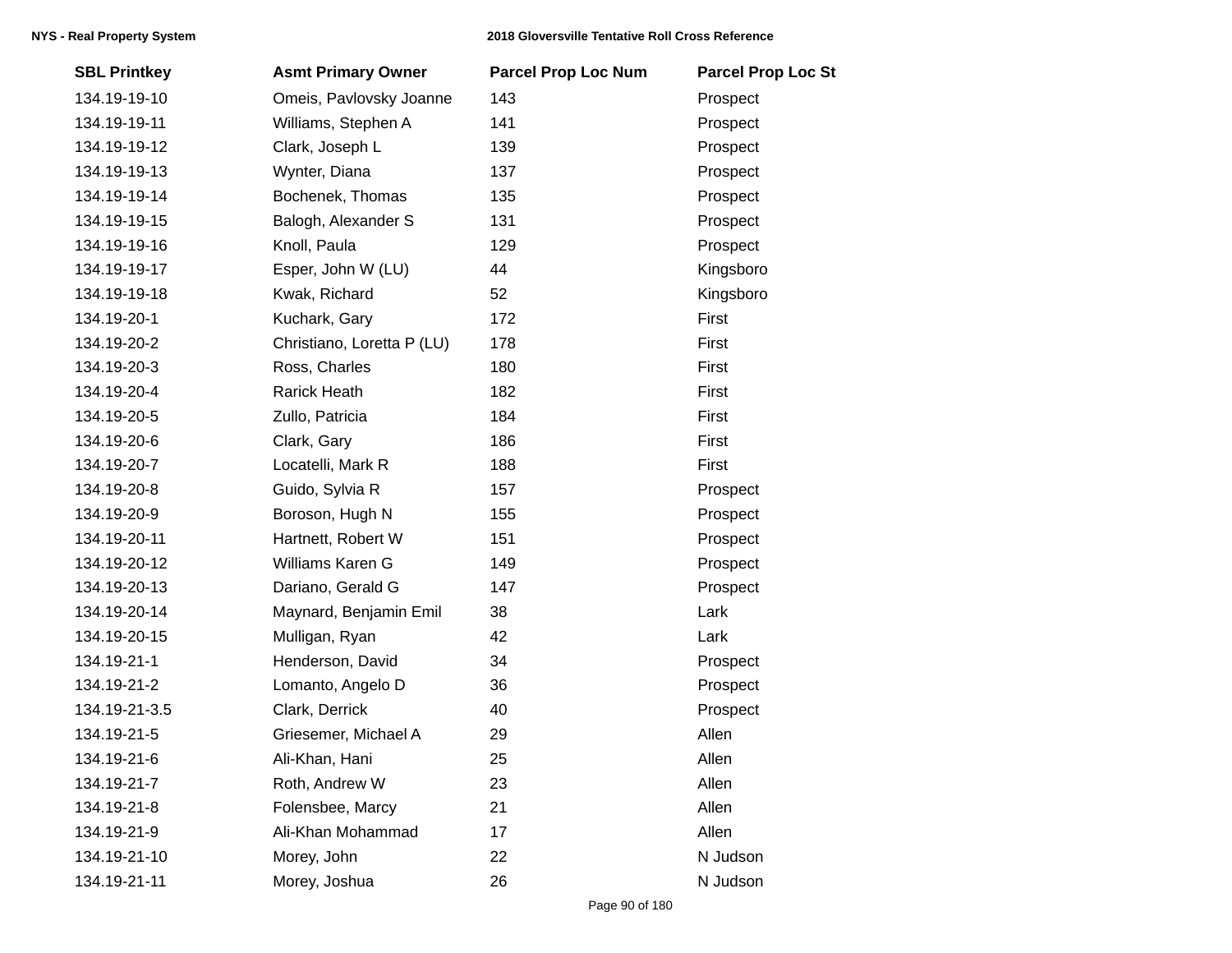| <b>SBL Printkey</b> | <b>Asmt Primary Owner</b>   | <b>Parcel Prop Loc Num</b> | <b>Parcel Prop Loc St</b> |
|---------------------|-----------------------------|----------------------------|---------------------------|
| 134.19-21-12        | Walrath, John               | 30                         | N Judson                  |
| 134.19-21-13        | Viscusi, Michael J          | 32                         | N Judson                  |
| 134.19-22-1         | Sardella, Jon               | 44                         | Prospect                  |
| 134.19-22-2         | Capano, Mark                | 46                         | Prospect                  |
| 134.19-22-3         | Darling, Michael D          | 48                         | Prospect                  |
| 134.19-22-4         | Pryce, Edith                | 50                         | Prospect                  |
| 134.19-22-5         | Affordable Residences LLC   | 35                         | Chestnut                  |
| 134.19-22-6         | Aird, Christopher D         | 31                         | Chestnut                  |
| 134.19-22-7         | Blackwood, Randolph S       | 27                         | Chestnut                  |
| 134.19-22-8         | Fitzgerald, Kim S           | 23                         | Chestnut                  |
| 134.19-22-9         | Kennerknecht, Jayme         | 18                         | Allen                     |
| 134.19-22-10        | Patrick, Kenneth            | 22                         | Allen                     |
| 134.19-22-11        | Patrick, Kenneth W          | 24                         | Allen                     |
| 134.19-22-12        | Patrick, Kenneth W          | 26                         | Allen                     |
| 134.19-22-13        | Marshall, Rachel            | 28                         | Allen                     |
| 134.19-23-1         | Keba, Samantha              | 54                         | Prospect                  |
| 134.19-23-2         | Keans Kove LLC              | 58                         | Prospect                  |
| 134.19-23-3         | County of Fulton            | 60                         | Prospect                  |
| 134.19-23-4         | Pedrick, Richard            | 64                         | Prospect                  |
| 134.19-23-5         | Garren, Jennifer            | 37                         | Cedar                     |
| 134.19-23-6         | Pavlus, Steve               | 35                         | Cedar                     |
| 134.19-23-7         | Morgan, Richard S           | 31                         | Cedar                     |
| 134.19-23-8         | Scarano, Stanley Anthony    | 25                         | Cedar                     |
| 134.19-23-9         | Peck, Barbara A             | 11                         | Oakland                   |
| 134.19-23-10        | Tesi, Joshua                | 9                          | Oakland                   |
| 134.19-23-11        | Bowman, Audrey              | 7                          | Oakland                   |
| 134.19-23-12        | Bowman, Audrey              | 5                          | Oakland                   |
| 134.19-23-13        | Ellenbogen, Martin          | 1                          | Oakland                   |
| 134.19-23-14        | Borromeo, Toni M            | 28                         | Chestnut                  |
| 134.19-23-15        | <b>JKS Enterprises, LLC</b> | 30                         | Chestnut                  |
| 134.19-23-16        | <b>JKS Enterprises, LLC</b> | 32                         | Chestnut                  |
| 134.19-23-17        | Baurle, Allen L             | 34                         | Chestnut                  |
| 134.19-24-1         | Gage, Robert E Jr           | 68                         | Prospect                  |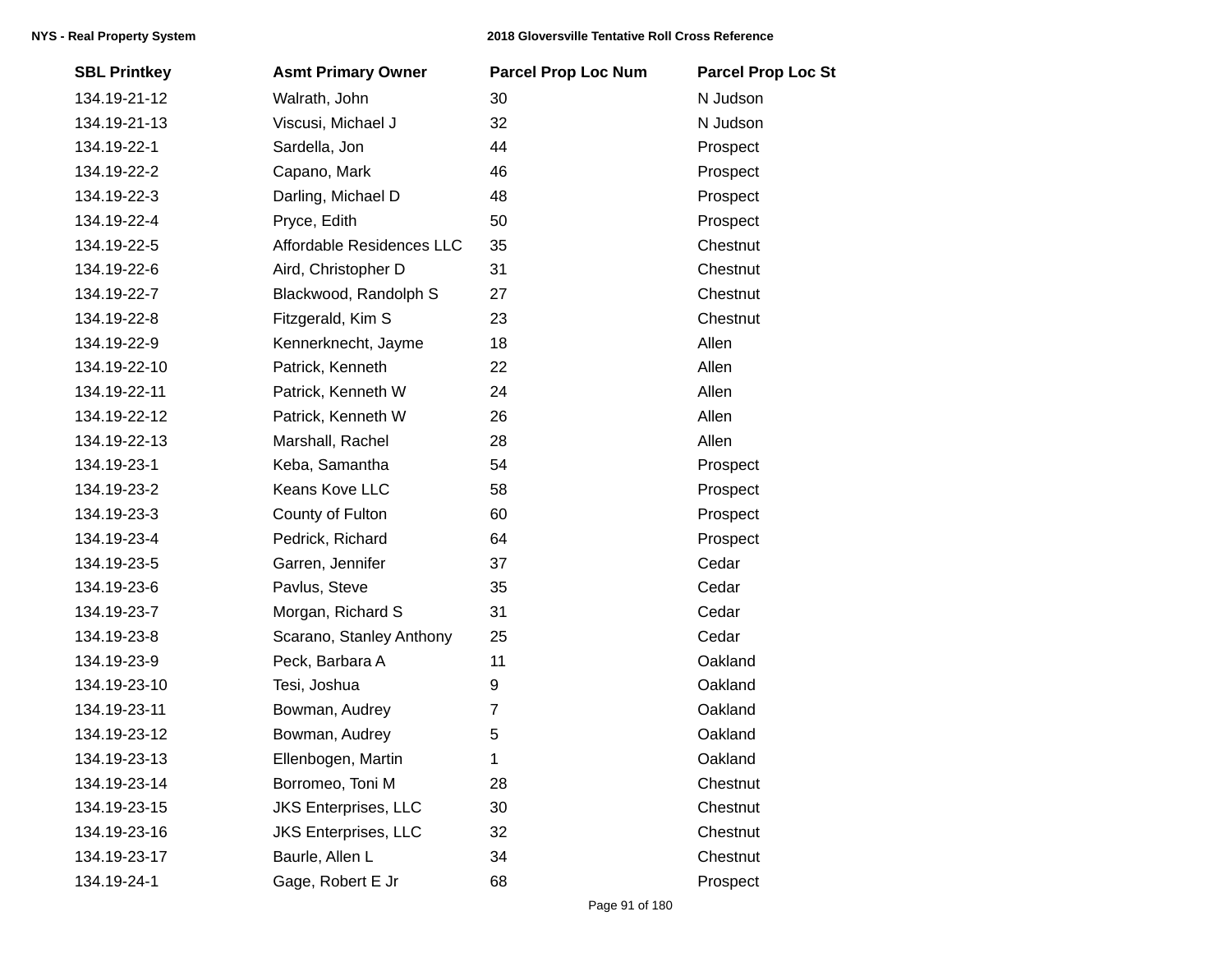| <b>SBL Printkey</b> | <b>Asmt Primary Owner</b>       | <b>Parcel Prop Loc Num</b> | <b>Parcel Prop Loc St</b> |
|---------------------|---------------------------------|----------------------------|---------------------------|
| 134.19-24-2         | Collar, Kimberly A              | 70                         | Prospect                  |
| 134.19-24-3         | Pomeroy, John D                 | 72                         | Prospect                  |
| 134.19-24-4         | Lennon, Ronald B                | 74                         | Prospect                  |
| 134.19-24-5         | Boljanac, Sava                  | 78                         | Prospect                  |
| 134.19-24-6         | Dolcemascolo, Jose L            | 80                         | Prospect                  |
| 134.19-24-8         | Buseck, John                    | 41                         | Fox                       |
| 134.19-24-9         | Kluska, Phyllis                 | 39                         | Fox                       |
| 134.19-24-10        | Claus, Joshua                   | 37                         | Fox                       |
| 134.19-24-11        | Barone, Anthony C               | 35                         | Fox                       |
| 134.19-24-12        | Basileo, Frank G                | 27                         | Oakland                   |
| 134.19-24-13        | Clayburn, Michelle              | 25                         | Oakland                   |
| 134.19-24-14.5      | Trippodo, Victor                | 23                         | Oakland                   |
| 134.19-24-16        | Smith, Thomas                   | 19                         | Oakland                   |
| 134.19-24-17        | Kinney, Darlene                 | 17                         | Oakland                   |
| 134.19-24-18        | Spraker, Jamie M                | 24                         | Cedar                     |
| 134.19-24-19        | Piehuta, Lisa M                 | 26                         | Cedar                     |
| 134.19-24-20        | Redensky, Darina                | 30                         | Cedar                     |
| 134.19-24-21        | Hoyt, Aaron M                   | 32                         | Cedar                     |
| 134.19-24-22        | Garren, Jennifer                | 34                         | Cedar                     |
| 134.19-25-1         | Moldt, Bryan E                  | 92                         | Prospect                  |
| 134.19-25-2         | Melita, Thomas J III            | 94                         | Prospect                  |
| 134.19-25-3         | Nellis, James                   | 96                         | Prospect                  |
| 134.19-25-4         | Washburn, John H                | 100                        | Prospect                  |
| 134.19-25-5         | Trainor, Matthew                | 102                        | Prospect                  |
| 134.19-25-6         | Brelia, Arthur K                | 104                        | Prospect                  |
| 134.19-25-7         | Santander Bank, NA              | 106                        | Prospect                  |
| 134.19-25-8         | Worthen, Patrick C              | 108                        | Prospect                  |
| 134.19-25-9         | Harding, Kevin A                | 37                         | Kingsboro                 |
| 134.19-25-10        | Oeser, Kathy S                  | 33                         | Kingsboro                 |
| 134.19-25-11        | Finkle, Mark M                  | 31                         | Kingsboro                 |
| 134.19-25-12        | <b>Global Properties NY LLC</b> | 29                         | Kingsboro                 |
| 134.19-25-13        | Ho, Gun Loo                     | 27                         | Kingsboro                 |
| 134.19-25-14        | <b>Big Sky Properties LLC</b>   | 53                         | Oakland                   |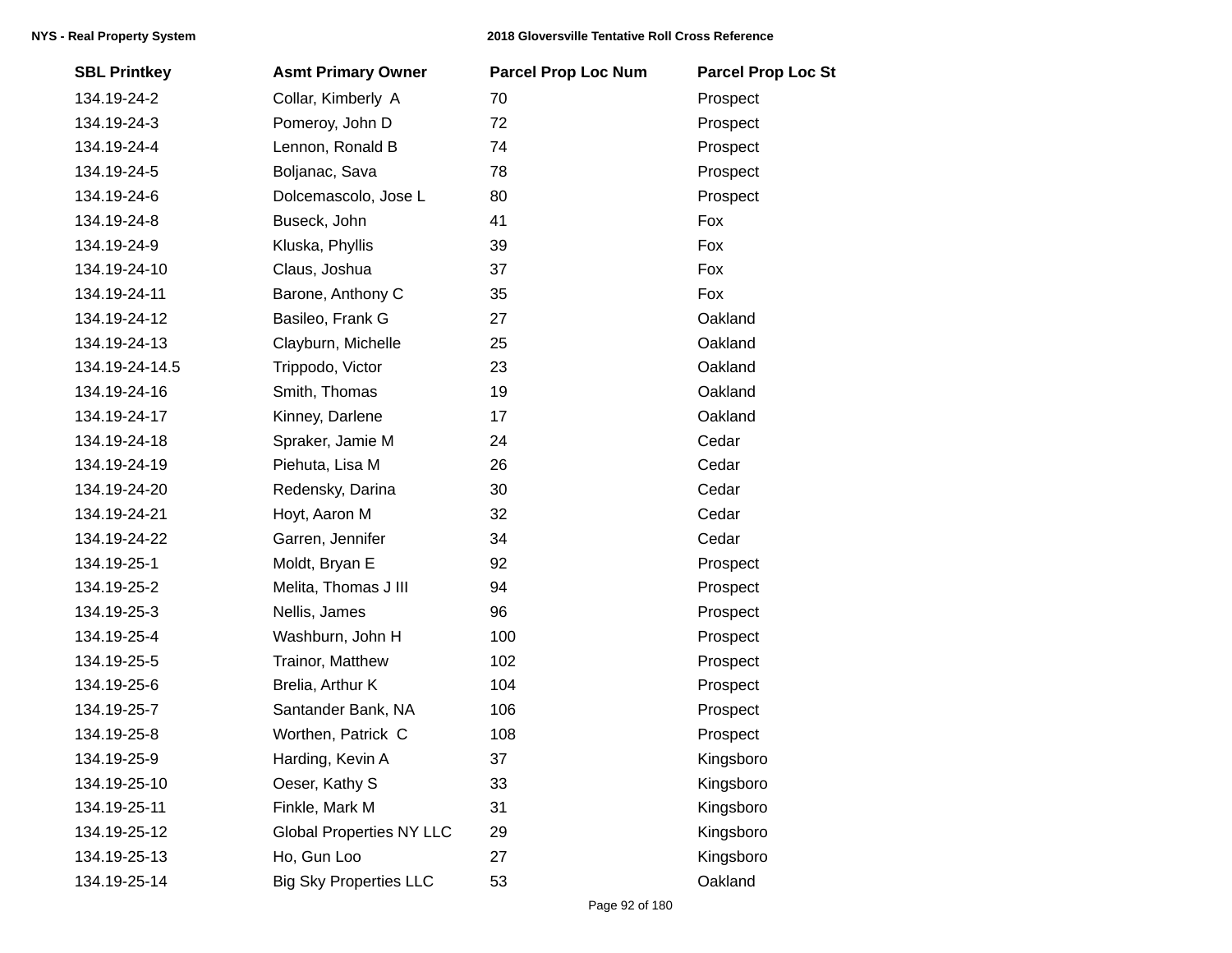| <b>SBL Printkey</b> | <b>Asmt Primary Owner</b> | <b>Parcel Prop Loc Num</b> | <b>Parcel Prop Loc St</b> |
|---------------------|---------------------------|----------------------------|---------------------------|
| 134.19-25-15        | Esler, David              | 45                         | Oakland                   |
| 134.19-25-16        | Esler, David              | 43                         | Oakland                   |
| 134.19-25-17        | MacDonald, Brian R        | 41                         | Oakland                   |
| 134.19-25-18        | Otruba, Emery             | 39                         | Oakland                   |
| 134.19-25-19        | Curtin, James A           | 37                         | Oakland                   |
| 134.19-25-20        | Fox, Paul                 | 32                         | Fox                       |
| 134.19-25-22        | Claus, Robert P           | 34                         | Fox                       |
| 134.19-25-23        | Malec, Johanna L          | 36                         | Fox                       |
| 134.19-25-24        | Ashcroft, Brittani A      | 40                         | Fox                       |
| 134.19-26-1         | Amsinger, Stephen G Jr    | 124                        | Prospect                  |
| 134.19-26-2         | Spritzer, Eugene J        | 130                        | Prospect                  |
| 134.19-26-3         | Nellis, Ellen Suzanne     | 132                        | Prospect                  |
| 134.19-26-4         | Calvello, Michael J       | 134                        | Prospect                  |
| 134.19-26-5         | Blanchard, Anne           | 136                        | Prospect                  |
| 134.19-26-6         | Orcutt, Larry A           | 138                        | Prospect                  |
| 134.19-26-7         | Bianco, Dina R            | 140                        | Prospect                  |
| 134.19-26-8         | Cerasia, Anthony          | 142                        | Prospect                  |
| 134.19-26-9         | Cerasia Anthony J         | 144                        | Prospect                  |
| 134.19-26-11        | DelSavio, James A         | 83                         | Oakland                   |
| 134.19-26-12        | Capano, Michael Sr        | 81                         | Oakland                   |
| 134.19-26-13        | Mongin, Jonathan          | 79                         | Oakland                   |
| 134.19-26-14        | Perreault, Paul R         | 77                         | Oakland                   |
| 134.19-26-15        | Schall William G          | 28                         | Kingsboro                 |
| 134.19-26-16        | Stewart, John J           | 32                         | Kingsboro                 |
| 134.19-26-17        | Obrien, Bills Roland      | 36                         | Kingsboro                 |
| 134.19-27-1         | Davies, Jacqueline        | 30                         | Lark                      |
| 134.19-27-2         | <b>Mattice Timothy</b>    | 150                        | Prospect                  |
| 134.19-27-3         | Parillo, Janet E          | 152                        | Prospect                  |
| 134.19-27-4         | Redmond, Gerald           | 154                        | Prospect                  |
| 134.19-27-5         | Duncovich, Thomas F       | 156                        | Prospect                  |
| 134.19-27-6         | Levine, Paul M            | 158                        | Prospect                  |
| 134.19-27-7         | Lomanto, William          | 160                        | Prospect                  |
| 134.19-27-8         | De La Cruz, Florangel     | 101                        | Oakland                   |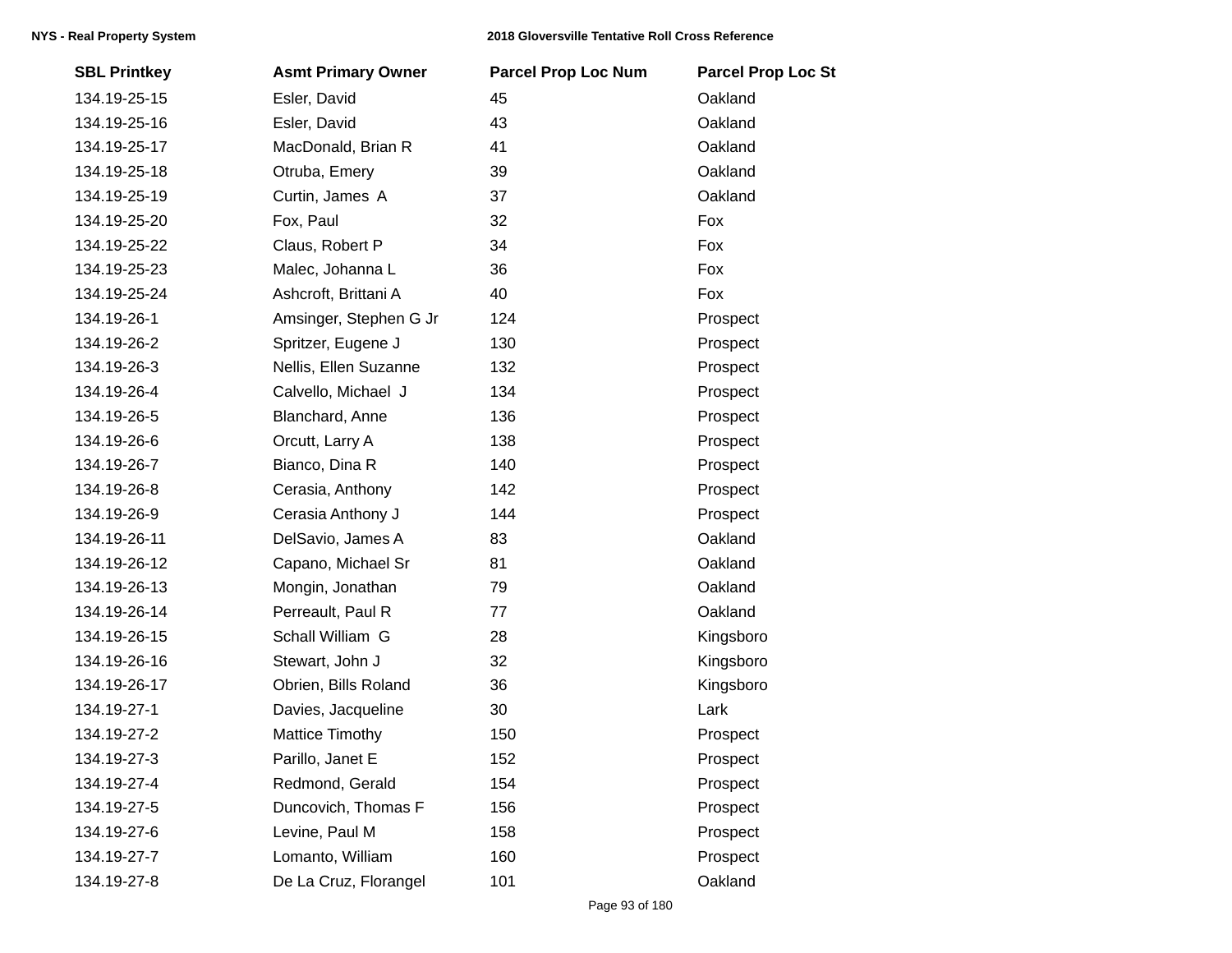| <b>SBL Printkey</b> | <b>Asmt Primary Owner</b>  | <b>Parcel Prop Loc Num</b> | <b>Parcel Prop Loc St</b> |
|---------------------|----------------------------|----------------------------|---------------------------|
| 134.19-27-9         | Hopewell, Ventures LLC     | 97                         | Oakland                   |
| 134.19-27-10        | Madnick, Beate Rosenbaum   | 95                         | Oakland                   |
| 134.19-27-11        | Fallis, Doris S LU         | 93                         | Oakland                   |
| 134.19-27-12        | Fiore, Christa B Trustee   | 91                         | Oakland                   |
| 134.19-27-13        | Raponi, Timothy            | 89                         | Oakland                   |
| 134.19-27-14        | Ferguson, Suzanne H        | 87                         | Oakland                   |
| 134.19-27-15        | Stearns, Catherine Collar  | 26                         | Lark                      |
| 134.19-27-16        | Fisher, Vivian O           | 28                         | Lark                      |
| 134.19-28-1         | <b>MRRR&amp;C LLC</b>      | 14                         | Oakland                   |
| 134.19-28-2         | Mac Donald, Renee          | 16                         | Oakland                   |
| 134.19-28-3         | Shahbain, Ayad             | 18                         | Oakland                   |
| 134.19-28-4         | Ocean State Realty Corp    | 20                         | Oakland                   |
| 134.19-28-5         | Walker, Maryann M (LU)     | 22                         | Oakland                   |
| 134.19-28-6         | Miller, Marion             | 24                         | Oakland                   |
| 134.19-28-8.5       | Ambrosino, Donald J        | 19                         | Fox                       |
| 134.19-29-1         | Lewis Carey                | 38                         | Oakland                   |
| 134.19-29-2         | Luck, George C             | 40                         | Oakland                   |
| 134.19-29-3         | Bateholts Nancy A          | 21                         | <b>Oxford Terr</b>        |
| 134.19-29-4         | Hazen, Dion                | 20                         | <b>Oxford Terr</b>        |
| 134.19-29-5         | Blanchard, Louis           | 50                         | Oakland                   |
| 134.19-29-6         | Pierce, Robert H           | 52                         | Oakland                   |
| 134.19-29-7         | Hopewell, Ventures LLC     | 54                         | Oakland                   |
| 134.19-29-8         | Clemente, Frank            | 21                         | Kingsboro                 |
| 134.19-29-9         | Roubitschek, Ernest        | 19                         | Kingsboro                 |
| 134.19-30-1         | Handron, Kathryn T         | 18                         | Kingsboro                 |
| 134.19-30-2         | Guere, Nicole T            | 76                         | Oakland                   |
| 134.19-30-3         | Federal Home Loan Mortgage | 78                         | Oakland                   |
| 134.19-30-4         | Reppenhagen, Barbara       | 80                         | Oakland                   |
| 134.19-30-5         | Conroy, Linda              | 82                         | Oakland                   |
| 134.19-30-6         | Kremler, Eileen            | 84                         | Oakland                   |
| 134.19-30-7         | Strauser, Raymond J III    | 86                         | Oakland                   |
| 134.19-30-8         | Payan, Clifford A          | 15                         | Lark                      |
| 134.19-31-1         | Callahan, John H           | 90                         | Oakland                   |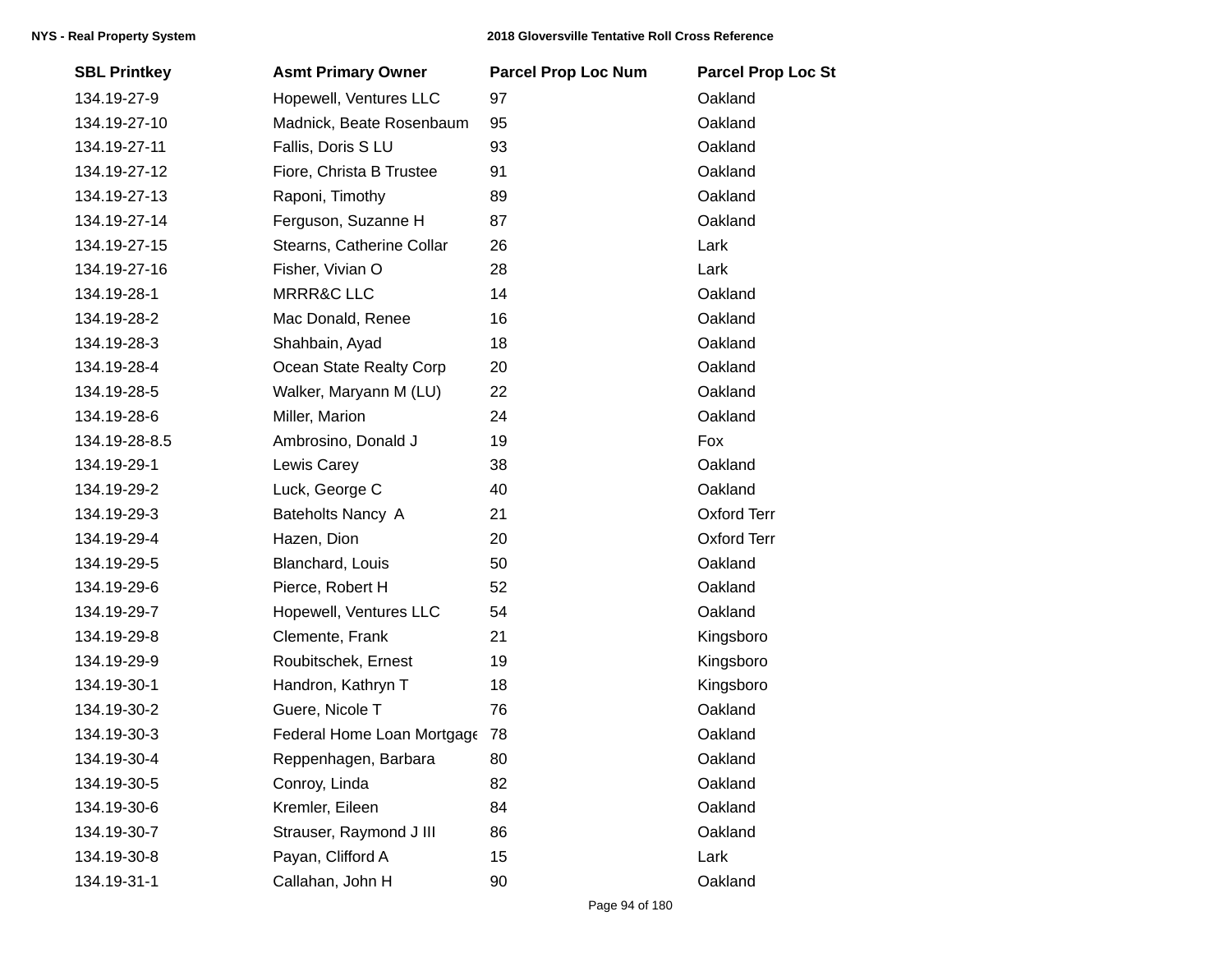| <b>SBL Printkey</b> | <b>Asmt Primary Owner</b>     | <b>Parcel Prop Loc Num</b> | <b>Parcel Prop Loc St</b> |
|---------------------|-------------------------------|----------------------------|---------------------------|
| 134.19-31-2         | Clark, Craig S                | 92                         | Oakland                   |
| 134.19-31-3         | Perron, Jacob                 | 94                         | Oakland                   |
| 134.19-31-4         | Mulligan, Kristen             | 96                         | Oakland                   |
| 134.19-31-5         | McCall, John                  | 98                         | Oakland                   |
| 134.19-31-6         | Casale, Anthony               | 11                         | Judson                    |
| 134.19-31-7         | Vittucci, Matthew             | 14                         | Lark                      |
| 134.20-1-1          | Damiano, Beverly J            | 48                         | S Park                    |
| 134.20-1-2          | Cannizzo, Sharon M            | 107                        | East                      |
| 134.20-1-3          | Marie Barr Irr Trust          | 46                         | S Park                    |
| 134.20-1-4          | Cerasia, Anthony              | 103                        | East                      |
| 134.20-1-5          | Yates, Melanie M              | 101                        | East                      |
| 134.20-1-6          | Sweet, Andrea M               | 99                         | East                      |
| 134.20-1-7          | Diamond, Trustee, Lorraine C  | 97                         | East                      |
| 134.20-1-8          | Hine, Nina H LU               | 93                         | East                      |
| 134.20-1-9          | Markovic, Gradmir             | 165                        | Second                    |
| 134.20-1-10         | <b>G Meyer Properties LLC</b> | 163                        | Second                    |
| 134.20-1-11         | Kirk, Steven V                | 42                         | S Park                    |
| 134.20-1-12         | Gerdes-Lander, Laureen        | 44                         | S Park                    |
| 134.20-2-1          | Turner, Robert L              | 108                        | East                      |
| 134.20-2-3.2        | Clearview 185, LLC            |                            | Second Ave. N Side        |
| 134.20-2-3.5        | Black, Robert J               | 181                        | Second                    |
| 134.20-2-4          | Robb, Benjamin H              | 179                        | Second                    |
| 134.20-2-5          | Blanchard, Marilyn M LU       | 177                        | Second                    |
| 134.20-2-6          | Simpson, Fred L               | 171                        | Second                    |
| 134.20-2-7          | Jones, Katherine E            | 96                         | East                      |
| 134.20-2-8          | Teetz, Michael H              | 98                         | East                      |
| 134.20-2-9          | Apolozan, Nick                | 100                        | East                      |
| 134.20-2-10         | Otero, Joan                   | 102                        | East                      |
| 134.20-2-11         | Pennings, Phillip A           | 104                        | East                      |
| 134.20-2-12         | Maines, Helena                | 106                        | East                      |
| 134.20-3-1          | Sena, Anthony M Jr (LU)       | 156                        | Second                    |
| 134.20-3-2          | <b>Dbld Corp</b>              | 158                        | Second                    |
| 134.20-3-3          | Bruning, Steven J             | 61                         | East                      |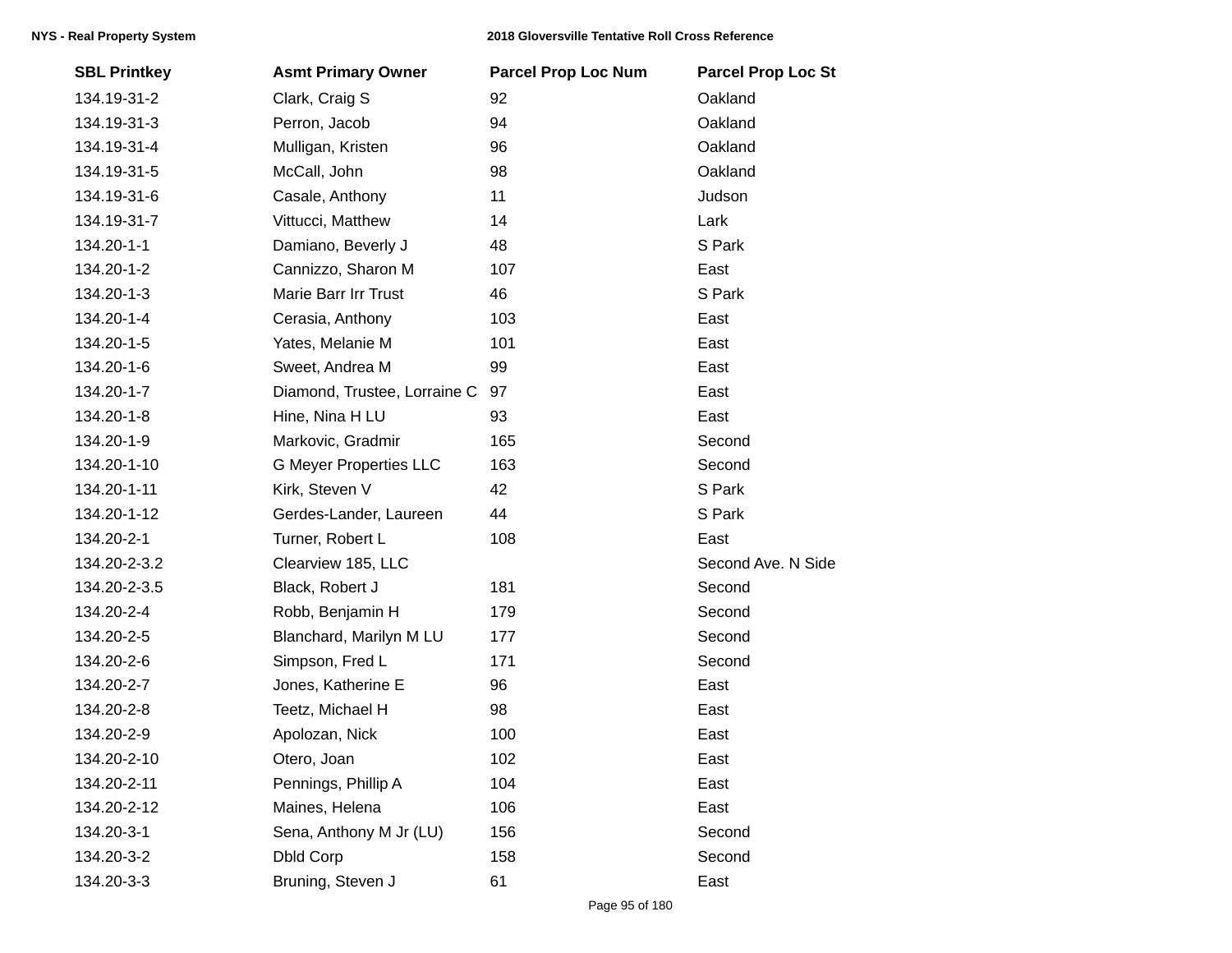| <b>SBL Printkey</b> | <b>Asmt Primary Owner</b>  | <b>Parcel Prop Loc Num</b> | <b>Parcel Prop Loc St</b> |
|---------------------|----------------------------|----------------------------|---------------------------|
| 134.20-3-4          | Blackmon, John H           | 59                         | East                      |
| 134.20-3-5          | Semione, Peter M           | 55                         | East                      |
| 134.20-3-6          | Washburn, Thomas W         | 189                        | First                     |
| 134.20-3-7          | Meher, Gary E Jr           | 187                        | First                     |
| 134.20-4-1          | Litzinger, Kevin           | 190                        | First                     |
| 134.20-4-2          | Pepper, Caren L            | 192                        | First                     |
| 134.20-4-5.1        | Hickock Jason P            | 43                         | East                      |
| 134.20-4-5.2        | Paul, Perry                | 47                         | East                      |
| 134.20-4-6          | Mackey, Donald             | 167                        | Prospect                  |
| 134.20-4-7          | Hallenbeck, Amy            | 165                        | Prospect                  |
| 134.20-4-8          | Di Mezza Traci             | 161                        | Prospect                  |
| 134.20-5-1          | Hyde, Claire M LU          | 68                         | East                      |
| 134.20-5-2          | Sidney Deborah             | 170                        | Second                    |
| 134.20-5-3          | 463 Lafayette LLC          | 172                        | Second                    |
| 134.20-5-4          | Marjoncu, Jonel            | 174                        | Second                    |
| 134.20-5-5          | Harvey, Jon A              | 176                        | Second                    |
| 134.20-5-6          | Moxham, Carrie M           | 178                        | Second                    |
| 134.20-5-7          | Winters, David             | 180                        | Second                    |
| 134.20-5-8          | Perna, Lori Ann            | 182                        | Second                    |
| 134.20-5-9          | The City School District   | 56                         | East                      |
| 134.20-5-10         | Cerasia, Anthony           | 179                        | Prospect                  |
| 134.20-5-11         | Cordone Andrew R           | 177                        | Prospect                  |
| 134.20-5-12         | Guzielek, William J        | 44                         | East                      |
| 134.20-5-13         | San Juan, Deborah          | 46                         | East                      |
| 134.20-5-14         | Fliegel, William P         | 50                         | East                      |
| 134.20-5-15         | <b>Kidwell Eric</b>        | 52                         | East                      |
| 134.20-5-16         | Greene, Victoria           | 54                         | East                      |
| 134.20-5-17         | Peck, Geoffrey W           | 62                         | East                      |
| 134.20-5-18         | Peck, Katherine            | 64                         | East                      |
| 134.20-5-19         | Rodrigue, Andrew T Trustee | 66                         | East                      |
| 134.20-5-20         | Fulton Co Chapter Nys Arc  | 200                        | Prospect                  |
| 134.20-5-21         | AK 196 Second Ave LLC      | West of                    | Elmwood                   |
| 134.20-6-1          | Lomanto, William           | 162                        | Prospect                  |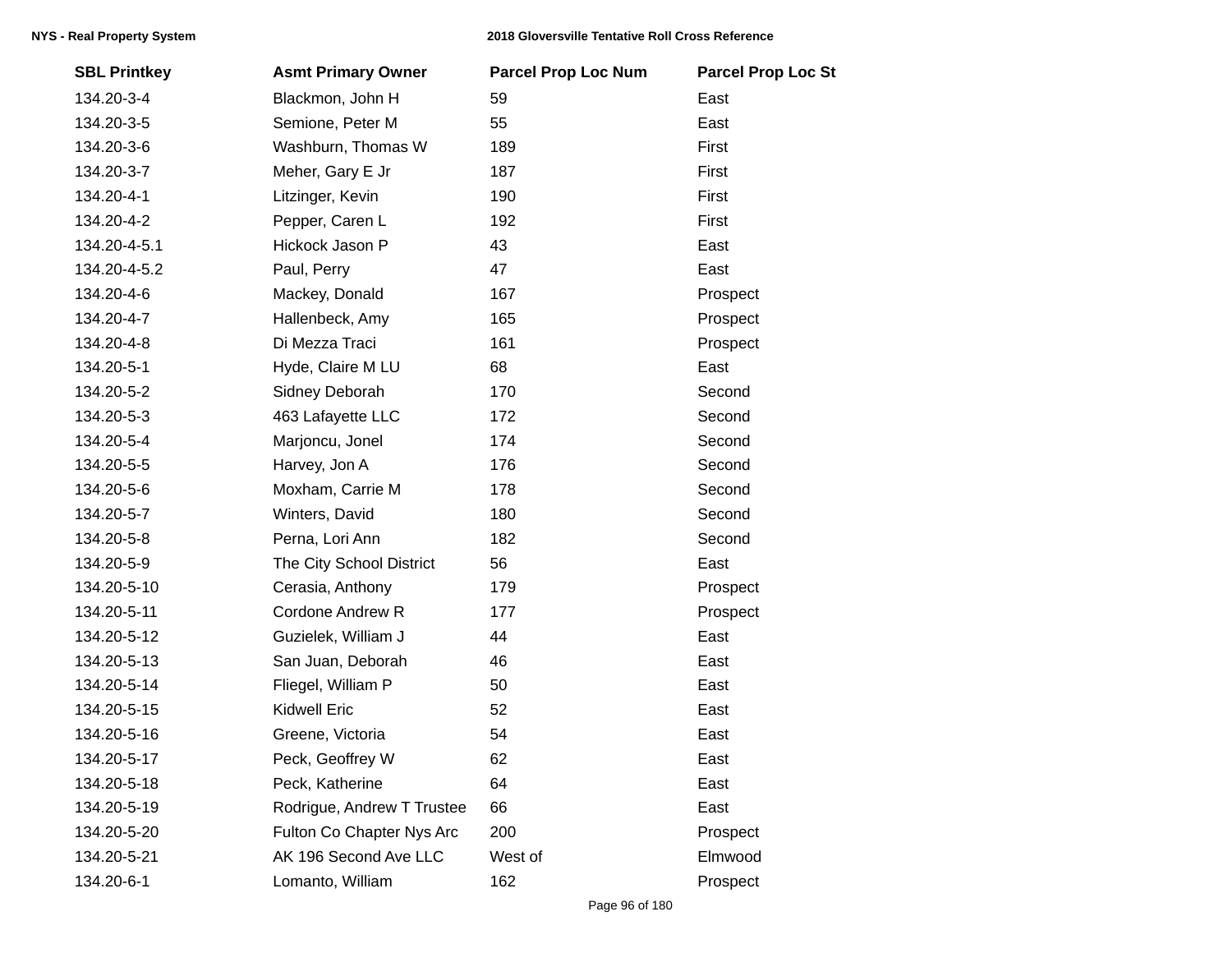| <b>SBL Printkey</b> | <b>Asmt Primary Owner</b>  | <b>Parcel Prop Loc Num</b> | <b>Parcel Prop Loc St</b> |
|---------------------|----------------------------|----------------------------|---------------------------|
| 134.20-6-2          | Olds, Cathy                | 164                        | Prospect                  |
| 134.20-6-3          | Lomanto Edward M (LU)      | 166                        | Prospect                  |
| 134.20-6-4          | Wojeski, Christopher G     | 35                         | East                      |
| 134.20-6-5          | Becker, Richard F          | 31                         | East                      |
| 134.20-6-6          | Locatelli, Adelle          | 29                         | East                      |
| 134.20-6-7          | Frascatore, Charles J      | 25                         | East                      |
| 134.20-6-8          | Bollock, Lynda             | 109                        | Oakland                   |
| 134.20-6-9          | Greene, Larry              | 107                        | Oakland                   |
| 134.20-6-10         | Costanza, James J          | 105                        | Oakland                   |
| 134.20-6-11         | Clarkin, Todd A            | 103                        | Oakland                   |
| 134.20-7-1          | Malagisi, Garin S          | 40                         | East                      |
| 134.20-7-2          | Bentley, Marcia H          | 178                        | Prospect                  |
| 134.20-7-3          | Needham, Glee Lynn         | 180                        | Prospect                  |
| 134.20-7-4          | Yates, Christopher A       | 35                         | N Hollywood               |
| 134.20-7-5          | Schermerhorn, Wayne D Jr   | 33                         | N Hollywood               |
| 134.20-7-6          | Henry, Susan               | 31                         | N Hollywood               |
| 134.20-7-7          | Viscosi, John Jr           | 29                         | N Hollywood               |
| 134.20-7-8          | Gentile, Nicholas          | 121                        | Oakland                   |
| 134.20-7-9          | Tucci, Richard             | 119                        | Oakland                   |
| 134.20-7-10         | Snee, James                | 30                         | East                      |
| 134.20-7-11         | Towne, Daniel              | 32                         | East                      |
| 134.20-7-12         | <b>Chevian Martin</b>      | 34                         | East                      |
| 134.20-7-13         | Unislawski, Herbert J (LU) | 36                         | East                      |
| 134.20-7-14         | Cohen, Norman J            | 38                         | East                      |
| 134.20-8-1          | Russell, Judith R          | 184                        | Prospect                  |
| 134.20-8-2          | Wilder, Della              |                            | Prospect Ave Sly Sd       |
| 134.20-8-3          | Romeyn, George             | 125                        | Oakland                   |
| 134.20-8-5          | Kalinowski, Joseph         | 32                         | N Hollywood               |
| 134.20-8-6          | Kramer, Donna M            | 36                         | N Hollywood               |
| 134.20-9-1          | Licciardi Teri LD          | 16                         | Judson                    |
| 134.20-9-2          | Malpass, Ryan              | 110                        | Oakland                   |
| 134.20-9-3          | Davey, Quinlan             | 112                        | Oakland                   |
| 134.20-9-4          | Knapp, Leon III            | 114                        | Oakland                   |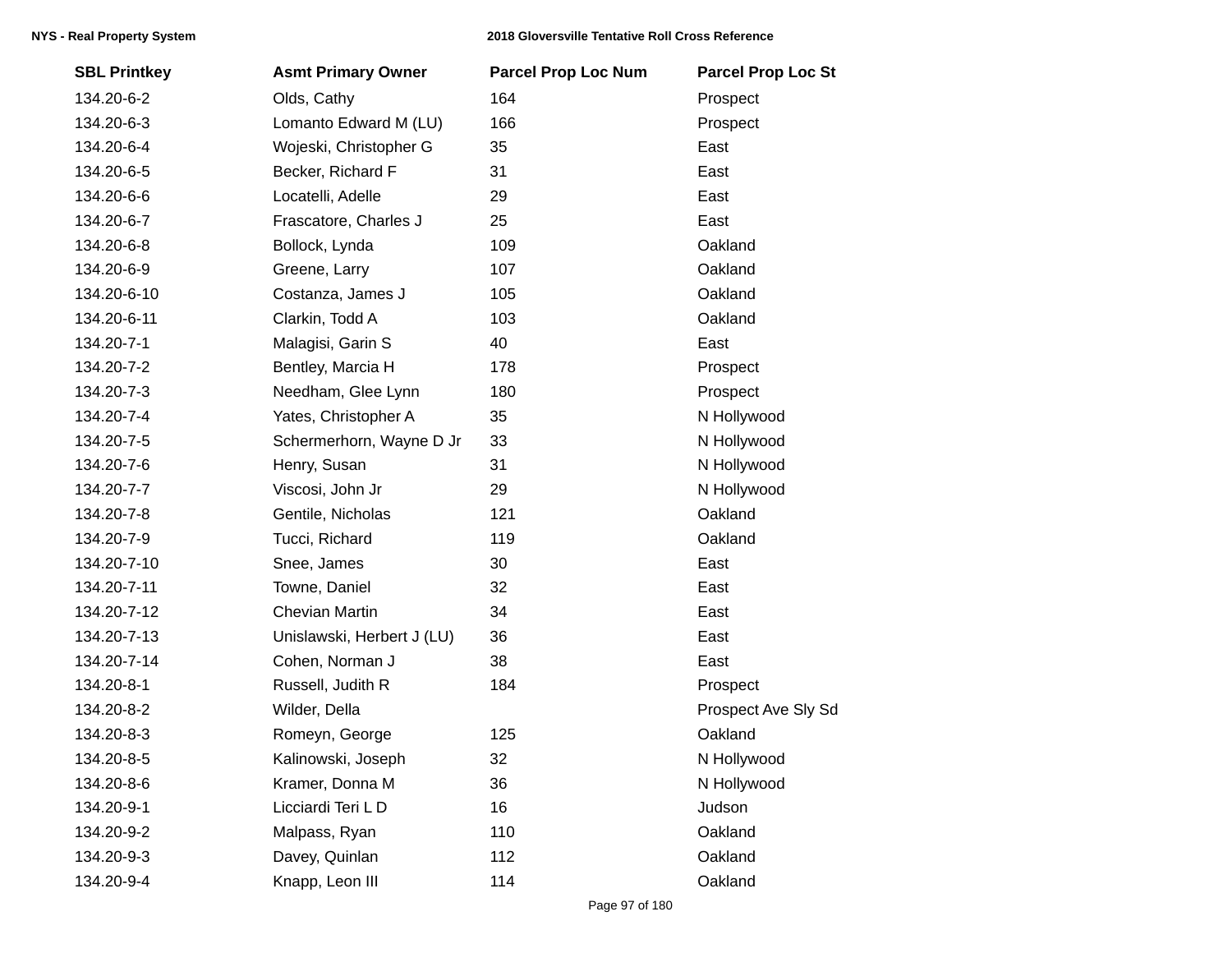| <b>SBL Printkey</b> | <b>Asmt Primary Owner</b> | <b>Parcel Prop Loc Num</b> | <b>Parcel Prop Loc St</b> |
|---------------------|---------------------------|----------------------------|---------------------------|
| 134.20-9-5          | Gillis Marcia             | 19                         | East                      |
| 134.20-9-6          | Franklin, Eli             | 15                         | East                      |
| 134.20-9-7          | Albanese, Mark            | 13                         | East                      |
| 134.20-9-8          | Wood, Ellen J Trustee     | 10 <sup>°</sup>            | Judson                    |
| 134.20-9-9          | Clark, Richard            | 12                         | Judson                    |
| 134.20-9-10         | Flanger, Richard          | 14                         | Judson                    |
| 134.20-10-1         | Papa, Charles A Trustee   | 24                         | East                      |
| 134.20-10-2         | Hopewell, Ventures LLC    | 23                         | N Hollywood               |
| 134.20-10-3         | Lombardoni, Jeremy        | 21                         | N Hollywood               |
| 134.20-10-4         | Kowalczyk, Gregory C      | 19                         | N Hollywood               |
| 134.20-10-5         | Keneally, Claire Renee    | 17                         | N Hollywood               |
| 134.20-10-6         | Frank, Edward             | 15                         | N Hollywood               |
| 134.20-10-7         | Lofranco, Jasmin          | 13                         | N Hollywood               |
| 134.20-10-8         | Marshall, Jeremy          | 11                         | N Hollywood               |
| 134.20-10-9         | Lauria, Armand            | 12                         | East                      |
| 134.20-10-10        | Ives, Susan               | 14                         | East                      |
| 134.20-10-11        | Marshall, Jo-An           | 16                         | East                      |
| 134.20-10-12        | Ho, Gun Loo               | 18                         | East                      |
| 134.20-10-13        | Myzal Claire (LU)         | 20                         | East                      |
| 134.20-11-1         | Fitzpatrick, lan          | 24                         | N Hollywood               |
| 134.20-11-2         | Casey, Ryan J             |                            | Oakland Ave Sly Sd Of     |
| 134.20-11-3         | Mulhall, Jamie            | $\overline{2}$             | Oakland                   |
| 134.20-11-4         | Shipley, R. Scott         |                            | East of N Hollywood       |
| 134.20-11-5         | Shipley, Scott            | 12                         | N Hollywood Ave-Rear      |
| 134.20-11-6         | Rhodes, Daniel F          | 12                         | N Hollywood               |
| 134.20-11-7         | Sanges, Samantha          | 14                         | N Hollywood               |
| 134.20-11-8         | James, Samuel M           | 16                         | N Hollywood               |
| 134.20-11-9         | Knoblauch, Elizabeth      | 18                         | N Hollywood               |
| 134.20-11-10        | Hohler, Kati M            | 20                         | N Hollywood               |
| 134.20-11-11        | Hladik, George            | 22                         | N Hollywood               |
| $148.8 - 1 - 1.1$   | Rizzo, Christopher P      | 34                         | Rose                      |
| 148.8-1-1.2         | Rizzo, Christopher P      | 44                         | Rose                      |
| 148.8-1-3           | Beddow, Melissa           | 32                         | Rose                      |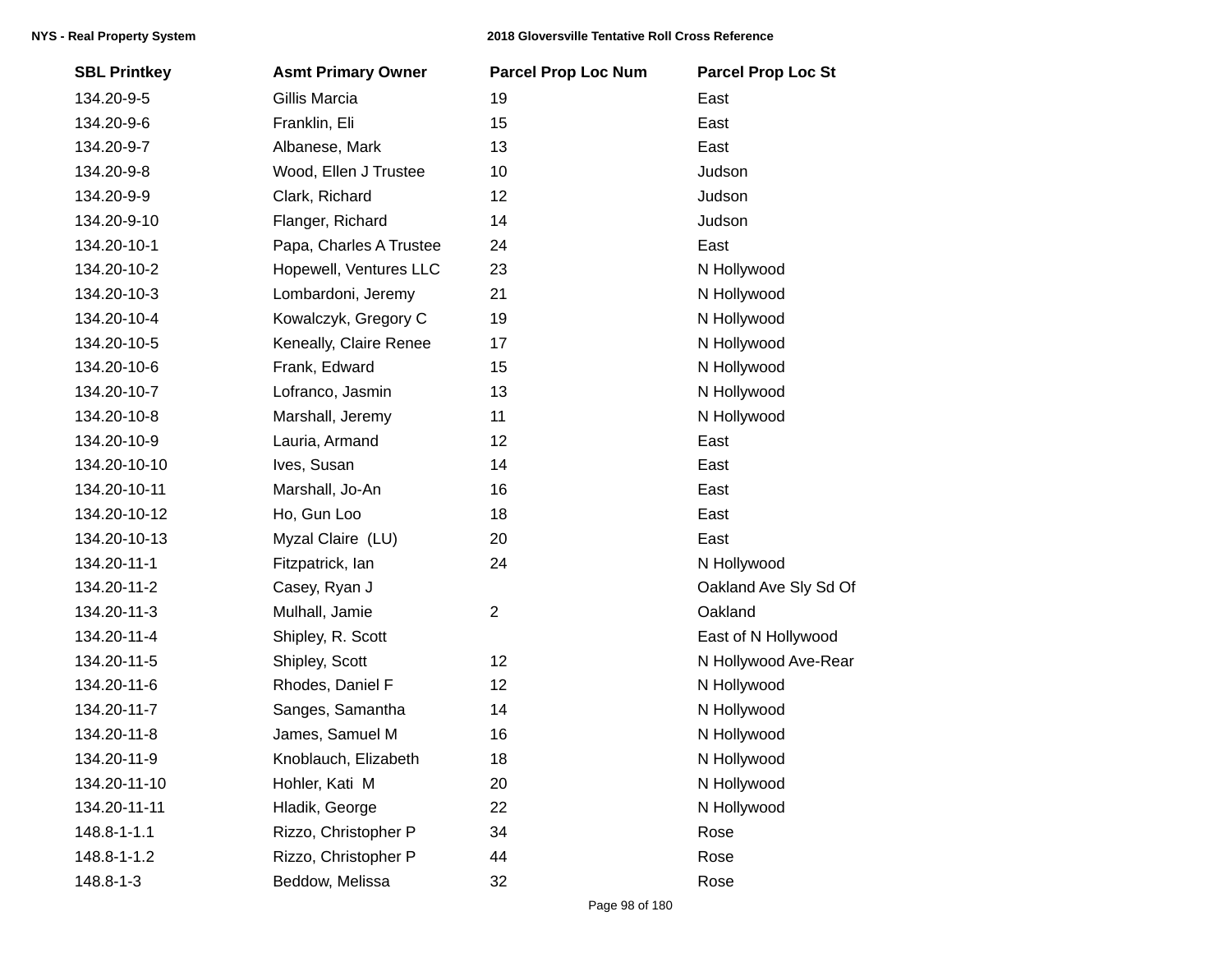| <b>SBL Printkey</b> | <b>Asmt Primary Owner</b>   | <b>Parcel Prop Loc Num</b> | <b>Parcel Prop Loc St</b> |
|---------------------|-----------------------------|----------------------------|---------------------------|
| 148.8-1-4           | Flansburg, Lincoln Lnd Cont | 28                         | Rose                      |
| 148.8-1-5           | Horning, David C Jr         | 20                         | Rose                      |
| 148.8-2-1           | Rizzo, Ronald R             | 382                        | W Fulton                  |
| 148.8-2-2           | Wilson, Burton R            | 378                        | W Fulton                  |
| 148.8-2-3           | Flint, Elwood F             | 376                        | W Fulton                  |
| 148.8-2-4           | Madden, Arlene              | 372                        | W Fulton                  |
| 148.8-2-5           | Myers, Deandrea             | 370                        | W Fulton                  |
| 148.8-2-6           | Coirin, Jennifer L          | 9                          | Bergerette                |
| 148.8-2-7.1         | U.S. Bank, National Assoc.  | 10                         | Bergerette                |
| 148.8-2-7.2         | Owner Unknown               |                            | Bergerette St. E Sd       |
| 148.8-2-9.5         | Piazza, Leann M             | 350                        | W Fulton                  |
| 148.8-2-10          | Smith, Arlene R             | 346                        | W Fulton                  |
| 148.8-2-12          | Rovel Aqua Inc              | 33                         | Rose                      |
| 148.8-2-13.5        | Dona Tech, Inc.             | 47-53                      | Rose                      |
| 148.8-2-14          | Santander Bank NA           | 57                         | Rose                      |
| 148.8-2-15          | Van Tent Pole Company Inc   | $\mathbf{1}$               | Rose                      |
| 148.8-2-17.5        | <b>City Of Gloversville</b> | 312-316                    | W Fulton                  |
| 148.8-2-18          | Mooney, Michel A            | 324                        | W Fulton                  |
| 148.8-2-20          | Morse, William J            | 328                        | W Fulton                  |
| 148.8-2-21          | Richer, Carol               | 330                        | W Fulton                  |
| 148.8-2-22          | Anderson, Ronald            | 334                        | W Fulton                  |
| 148.8-2-23          | Cole, Robert F Jr           | 336                        | W Fulton                  |
| 148.8-2-24          | Fox, Edward D Jr            | 338                        | W Fulton                  |
| 148.8-2-25          | Rose, Michael A             | 342                        | W Fulton                  |
| 148.8-2-26          | Leonard, Arthur             | 344                        | W Fulton                  |
| 148.8-2-27          | House, Justin               | 354                        | W Fulton                  |
| 148.8-2-28.1        | Brockhum, Anthony J         | N of                       | W Fulton                  |
| 148.8-2-28.2        | Brockhum, Anthony J         | 356                        | W Fulton                  |
| 148.8-2-29          | Wemple, Margaret            | 358                        | W Fulton                  |
| 148.8-2-32          | Denton, Timothy             | 366                        | W Fulton                  |
| 148.8-3-1           | Bowler, Jean                |                            | W Fulton St S Sd          |
| 148.8-3-2           | Bowler, Jean                | 363                        | W Fulton                  |
| 148.8-3-3           | Kadle, Joseph               | 357                        | W Fulton                  |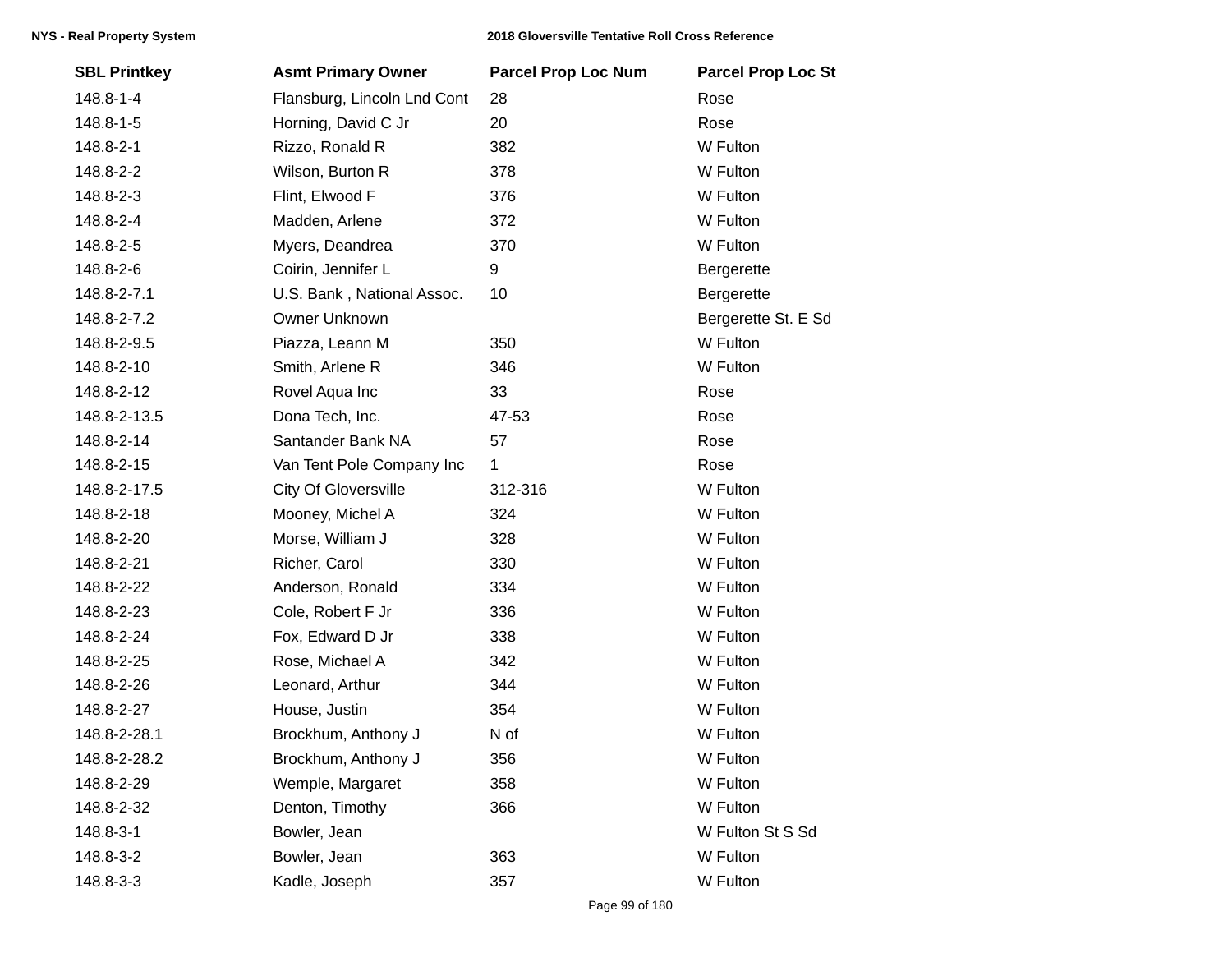| <b>SBL Printkey</b> | <b>Asmt Primary Owner</b>  | <b>Parcel Prop Loc Num</b> | <b>Parcel Prop Loc St</b> |
|---------------------|----------------------------|----------------------------|---------------------------|
| 148.8-3-4           | Hohensheldt, Paula         | 353                        | W Fulton                  |
| 148.8-3-6           | Meehan, Christopher J      | 349                        | W Fulton                  |
| 148.8-3-7           | Nellis, James A            | 347                        | W Fulton                  |
| 148.8-3-8           | Mowrey, Perle              | 345                        | W Fulton                  |
| 148.8-3-9           | Servello, James F          | 343                        | W Fulton                  |
| 148.8-3-10          | Shortsleeves, Megan        | 22                         | Spring                    |
| 148.8-4-1           | Raykoske, Barry A Sr       | 335                        | W Fulton                  |
| 148.8-4-2           | Raneri, Vincent            | 329                        | W Fulton                  |
| 148.8-4-3           | Hinderliter, Rose Marie    | 327                        | W Fulton                  |
| 148.8-4-4           | Abdelhak, Sami M           | 325                        | W Fulton                  |
| 148.8-4-5           | Duma, Jason M              | 323                        | W Fulton                  |
| 148.8-4-6           | Wren, Kathryn A Trustee    | 321                        | W Fulton                  |
| 148.8-4-7           | Kupciunas-Lobdell, Nina M  | 319                        | W Fulton                  |
| 148.8-4-8           | Murphy, Kathleen           | 317                        | W Fulton                  |
| 148.8-4-9           | Ryan, James R              | 315                        | W Fulton                  |
| 148.8-4-10          | Gordon, Bernard Estate     | 311                        | W Fulton                  |
| 148.8-4-11          | Saleh, Elissar             | 307                        | W Fulton                  |
| 148.8-4-12          | Faust, Miriam S            | 305                        | W Fulton                  |
| 148.8-4-14          | Saleh, Elissar             | 303                        | W Fulton                  |
| 148.8-4-15          | Cerasulo, Donna            | 8                          | <b>Belmont</b>            |
| 148.8-4-16          | County of Fulton           | 16                         | <b>Belmont</b>            |
| 148.8-4-17          | Lexington, Community Servi | 18                         | <b>Belmont</b>            |
| 148.8-4-18          | Lexington, Community Servi | 20                         | <b>Belmont</b>            |
| 148.8-4-19          | Lexington, Community Servi | 159                        | Second                    |
| 148.8-4-20          | Romano, Michaelangelo      | 32                         | <b>Belmont</b>            |
| 148.8-4-21          | Romano, Michaelangelo      | 34                         | <b>Belmont</b>            |
| 148.8-4-22          | Ashe, Jeffrey              | 65                         | Loucks                    |
| 148.8-4-23          | Lexington Hostels Inc      | 13                         | Wheaton                   |
| 148.8-4-24          | Yusko, Francis G Jr        | 9                          | Wheaton                   |
| 148.12-1-1.5        | Boles, Patricia D (LU)     | 383                        | W Fulton                  |
| 148.12-1-2.1        | Knapp, Barry               | 369                        | W Fulton                  |
| 148.12-1-2.2        | Knapp, Corey               | 375                        | W Fulton                  |
| 148.12-1-3          | Nyland, Catherine          | 28                         | Spring                    |
|                     |                            |                            |                           |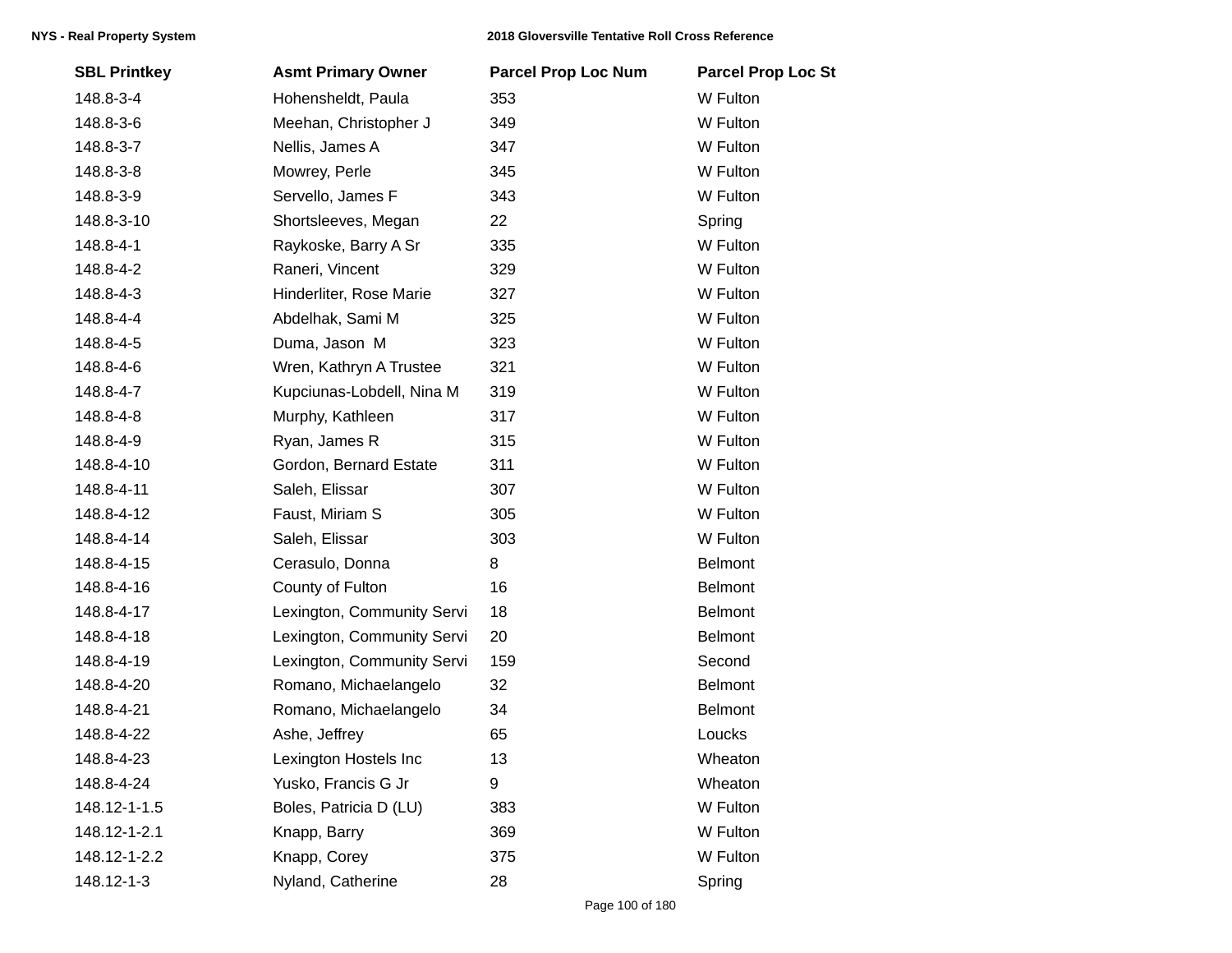## **NYS - Real Property System 2018 Gloversville Tentative Roll Cross Reference**

| <b>SBL Printkey</b> | <b>Asmt Primary Owner</b>   | <b>Parcel Prop Loc Num</b> | <b>Parcel Prop Loc St</b>     |
|---------------------|-----------------------------|----------------------------|-------------------------------|
| 148.12-1-4          | Rulison, Annette            | 40                         | Spring                        |
| 148.12-1-5          | Dillenbeck, Martin A        | 48                         | Spring                        |
| 148.12-1-6          | Proske Hans                 | 50                         | Spring                        |
| 148.12-1-7          | Day, Mary J                 | 52                         | Spring                        |
| 148.12-2-1          | Eutermarks, Scott           | 4                          | Wheaton                       |
| 148.12-2-2.5        | Boles, Jared                | 8                          | Wheaton                       |
| 148.12-2-3.1        | Javarone-Bradt, Nicole      | 12                         | Wheaton                       |
| 148.12-2-5          | Time Warner Cable Northeast |                            | <b>Wheaton Ave South Side</b> |
| 148.12-2-6.1        | Brockhum, John              |                            | Rear Of Spring Ave            |
| 148.12-2-6.21       | Pedrick, Brenda Jean        | 55                         | Spring                        |
| 148.12-2-6.22       | Gannon, Gregory             | 59                         | Spring                        |
| 148.12-2-7          | Darby, Warren               | 49                         | Spring                        |
| 148.12-2-8          | Platt, Loretta L            | 45                         | Spring                        |
| 148.12-2-9          | Eutermarks, Scott           | 41                         | Spring                        |
| 148.12-2-11         | Platt, Loretta L            |                            | Spring Ave E Sd               |
| 148.12-2-13         | Morey, Chad R               | 16                         | Wheaton                       |
| $149.5 - 1 - 1$     | The City School District    | 66-REAR                    | W Fulton                      |
| 149.5-1-2           | Evens, Michael              | 64                         | Summer                        |
| 149.5-1-3           | Ruby, Elsie                 | 60                         | Summer                        |
| 149.5-1-4           | Hopper Melissa S            | 54                         | Summer St-Rear                |
| 149.5-1-5.1         | Newton, Malcolm L           | N SD                       | Summer                        |
| 149.5-1-5.2         | Austin, Sandra              |                            | Summer                        |
| 149.5-1-6           | Pavlus, Michael             | 23                         | N Mcnab                       |
| 149.5-1-7           | Rulison, Kirt               | 21                         | N Mcnab                       |
| 149.5-1-8           | Schwed, Stephen C           | 19                         | N Mcnab                       |
| 149.5-1-9           | Bustos, Jimna A             | 17                         | N Mcnab                       |
| 149.5-1-10          | Pettit, Bryan S             | 48                         | Summer                        |
| 149.5-1-11          | Steele, Sandra L            | 50                         | Summer                        |
| 149.5-1-12          | Hopper, Melissa S           | 54                         | Summer                        |
| 149.5-1-13          | Ruby, Elsie                 | 56                         | Summer                        |
| 149.5-1-14          | LaPorta, Joseph (Lu)        | 11                         | N Clark                       |
| 149.5-1-15          | Miles, Donald A             | 9                          | N Clark                       |
| 149.5-1-16          | Smith, Richard C            | $\overline{7}$             | N Clark                       |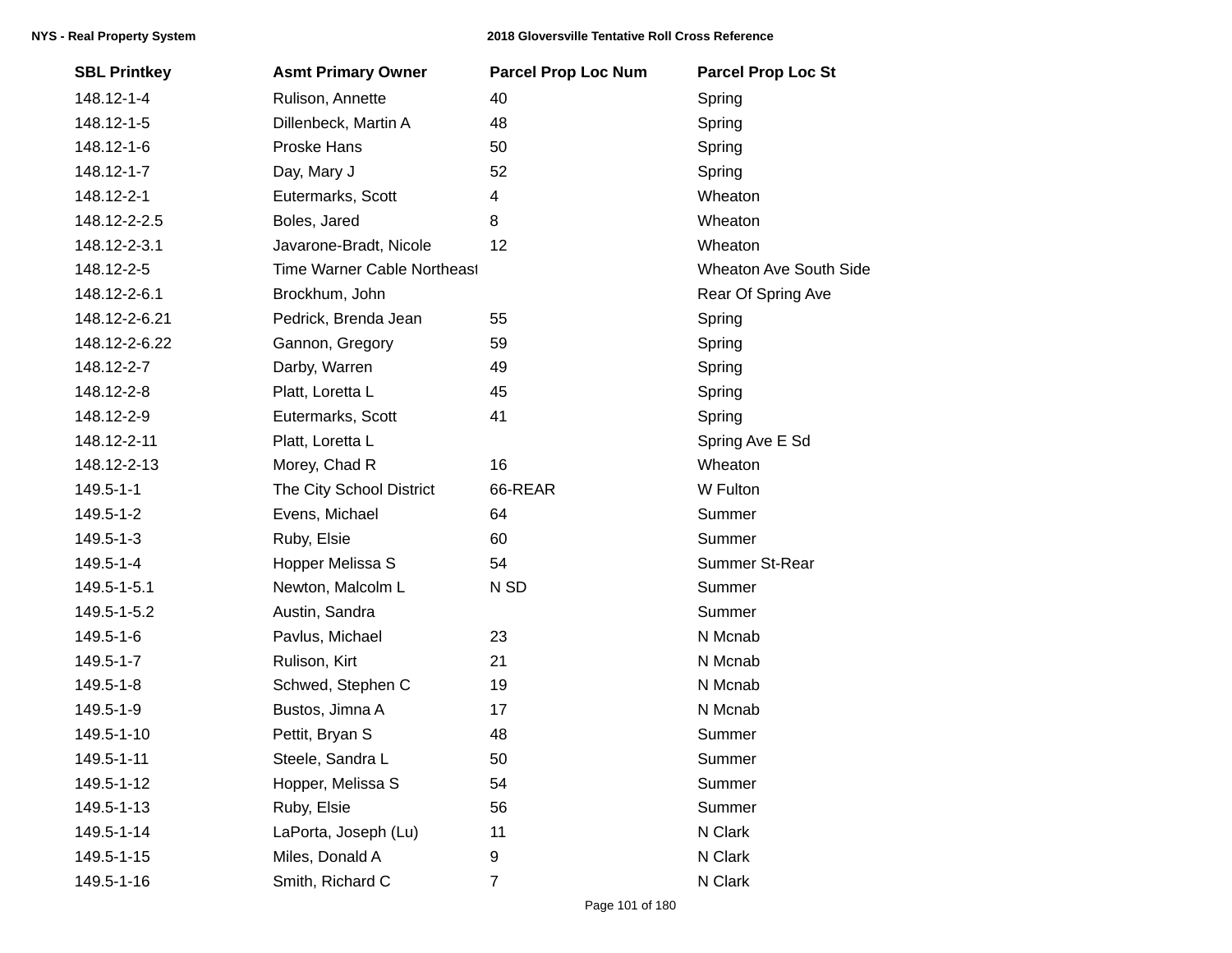| <b>SBL Printkey</b> | <b>Asmt Primary Owner</b> | <b>Parcel Prop Loc Num</b> | <b>Parcel Prop Loc St</b> |
|---------------------|---------------------------|----------------------------|---------------------------|
| 149.5-1-17          | Bellinger, Michael        | 5                          | N Clark                   |
| 149.5-1-18          | Hammond, Linda            | 250                        | W Fulton                  |
| 149.5-1-19          | Hopewell, Ventures LLC    | 252                        | W Fulton                  |
| 149.5-1-20          | Fisher, Michael           | 254                        | W Fulton                  |
| 149.5-1-21          | Boles, Shawn              | 256                        | W Fulton                  |
| 149.5-1-22          | Blanchard, Timothy J      | 258                        | W Fulton                  |
| 149.5-1-23          | Downes, Joseph F          | 260                        | W Fulton                  |
| 149.5-1-24          | Evens, Michael            | 6                          | N Burton                  |
| 149.5-1-25          | Laporta, Michael J        | 59                         | Summer                    |
| 149.5-1-26          | Savage, Shirley L         | 262                        | W Fulton                  |
| 149.5-1-27          | Bradt, Jeremy E           | 272                        | W Fulton                  |
| 149.5-1-28          | Elmendorf, Diana R (LU)   | 274                        | W Fulton                  |
| 149.5-2-1           | Petrucci, Theodore J      | 12                         | N Clark                   |
| 149.5-2-2           | Walters, Sherry           | 13                         | N Mcnab                   |
| 149.5-2-3           | Carter, Patrick C         | 11                         | N Mcnab                   |
| 149.5-2-4           | Epps, Jeanne L            | 9                          | N Mcnab                   |
| 149.5-2-5           | Rosset, Hideko G          | $\overline{7}$             | N Mcnab                   |
| 149.5-2-6           | Smith, Leandra S          | 5                          | N Mcnab                   |
| 149.5-2-7           | Richardson, Rebecca       | 236                        | W Fulton                  |
| 149.5-2-8           | Cerasia Holdings Inc      | 240                        | W Fulton                  |
| 149.5-2-9           | Richardson, Dawn L        | 244                        | W Fulton                  |
| 149.5-2-10          | Laporta, Timothy M        | 6                          | N Clark                   |
| 149.5-2-11          | Spinks, Michael           | 8                          | N Clark                   |
| 149.5-2-12          | Doran, Donna              | 10                         | N Clark                   |
| 149.5-3-1           | Smith, Brian G            | 18                         | N Mcnab                   |
| 149.5-3-2           | Rose, Jeffrey             | 20                         | N Mcnab                   |
| 149.5-3-3           | <b>McCormick George</b>   | 22                         | N Mcnab                   |
| 149.5-3-4           | Oare, Phyllis A           | 34                         | Summer                    |
| 149.5-3-5           | Williams, Frederick A Jr  | 32                         | Summer                    |
| 149.5-3-6           | Goodbread, Pauline E (LU) | 30                         | Summer                    |
| 149.5-3-7           | Mauleon, Sylvia           | 28                         | Summer                    |
| 149.5-3-8           | Maas, Minerva             | 26                         | Summer                    |
| 149.5-3-9           | Charbonneau, Claude       | 24                         | Summer                    |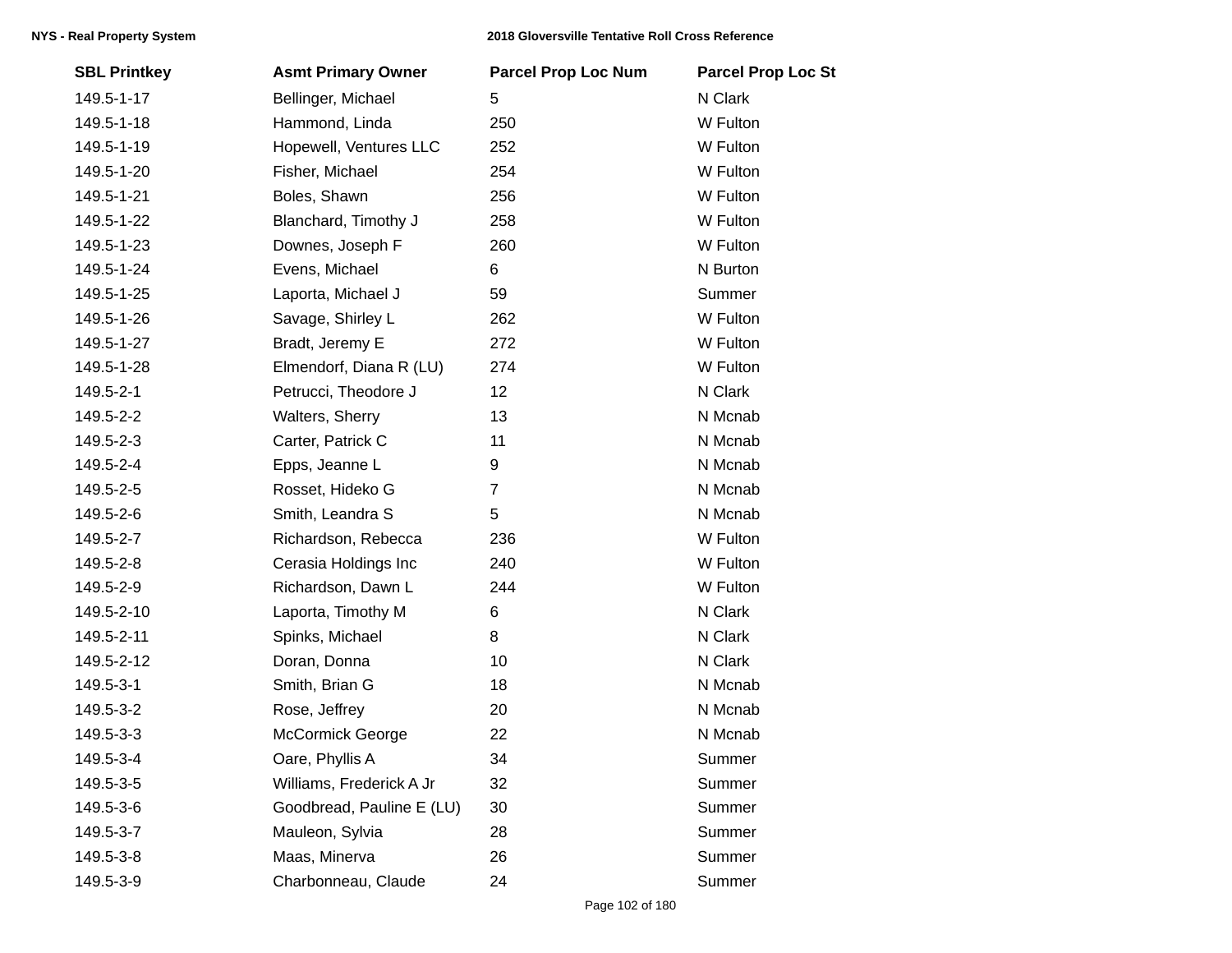## **NYS - Real Property System 2018 Gloversville Tentative Roll Cross Reference**

| <b>SBL Printkey</b> | <b>Asmt Primary Owner</b> | <b>Parcel Prop Loc Num</b> | <b>Parcel Prop Loc St</b> |
|---------------------|---------------------------|----------------------------|---------------------------|
| 149.5-3-10          | Redenskya Darina          | 22                         | Summer                    |
| 149.5-3-11          | LaPorta, David C          | 20                         | Summer                    |
| 149.5-4-1           | The City School District  | 220                        | W Fulton                  |
| 149.5-4-2           | Chiariello, George M      | 19                         | Summer                    |
| 149.5-4-3           | Dubray, Ronald W          | 17                         | Summer                    |
| 149.5-4-4           | Anadio, Joseph IV         | 15                         | Summer                    |
| 149.5-4-5           | Frye, Larry               | 13                         | Summer                    |
| 149.5-4-6           | DiPasquale Brandon        | $\overline{7}$             | Stone                     |
| 149.5-4-7           | Briggs, Linda M           | 5                          | Stone                     |
| 149.5-4-8           | M & T Bank                | 198                        | W Fulton                  |
| 149.5-4-9           | Williams Debra R          | 200                        | W Fulton                  |
| 149.5-4-10          | Williams, Debra           | 202                        | W Fulton                  |
| 149.5-4-11          | Roice, Daniel H           | 206                        | W Fulton                  |
| 149.5-5-1           | Rose, John C              | 9                          | Summer                    |
| 149.5-5-2           | Andrews, Joseph           | 7                          | Summer                    |
| 149.5-5-3           | Marotta, Camille A (LU)   | 5                          | Summer                    |
| 149.5-5-4           | Cartagena Angel X         | 1                          | Summer                    |
| 149.5-5-5           | Lyons, Derrick W          | 7                          | Western                   |
| 149.5-5-6           | Marsh, John R             | 180                        | W Fulton                  |
| 149.5-5-7           | Mattioni, Carol           | 184                        | W Fulton                  |
| 149.5-5-8           | Conyne, Danny             | 186                        | W Fulton                  |
| 149.5-5-9           | Conyne, Danny             | 190                        | W Fulton                  |
| 149.5-5-10          | Conyne, Danny             | 194                        | W Fulton                  |
| 149.5-5-11          | Jennings, Randy S Sr      | 6                          | Stone                     |
| 149.5-5-12          | Lane, Gary (LU)           | 8                          | Stone                     |
| 149.5-6-1           | Garren, Jennifer          | 14                         | Western                   |
| 149.5-6-2           | County of Fulton          | 6                          | Cherry                    |
| 149.5-6-3           | Downing, Paul             | 8                          | Cherry                    |
| 149.5-6-4           | Hayes, Richard            | 10                         | Cherry                    |
| 149.5-6-5           | Snyder, Clay              | 12                         | Cherry                    |
| 149.5-6-6           | Anagnostopulos, John P    | 14                         | Cherry                    |
| 149.5-6-7           | Tucci, Ida                | 16                         | Cherry                    |
| 149.5-6-8           | Zambri, John              | 19                         | Orchard                   |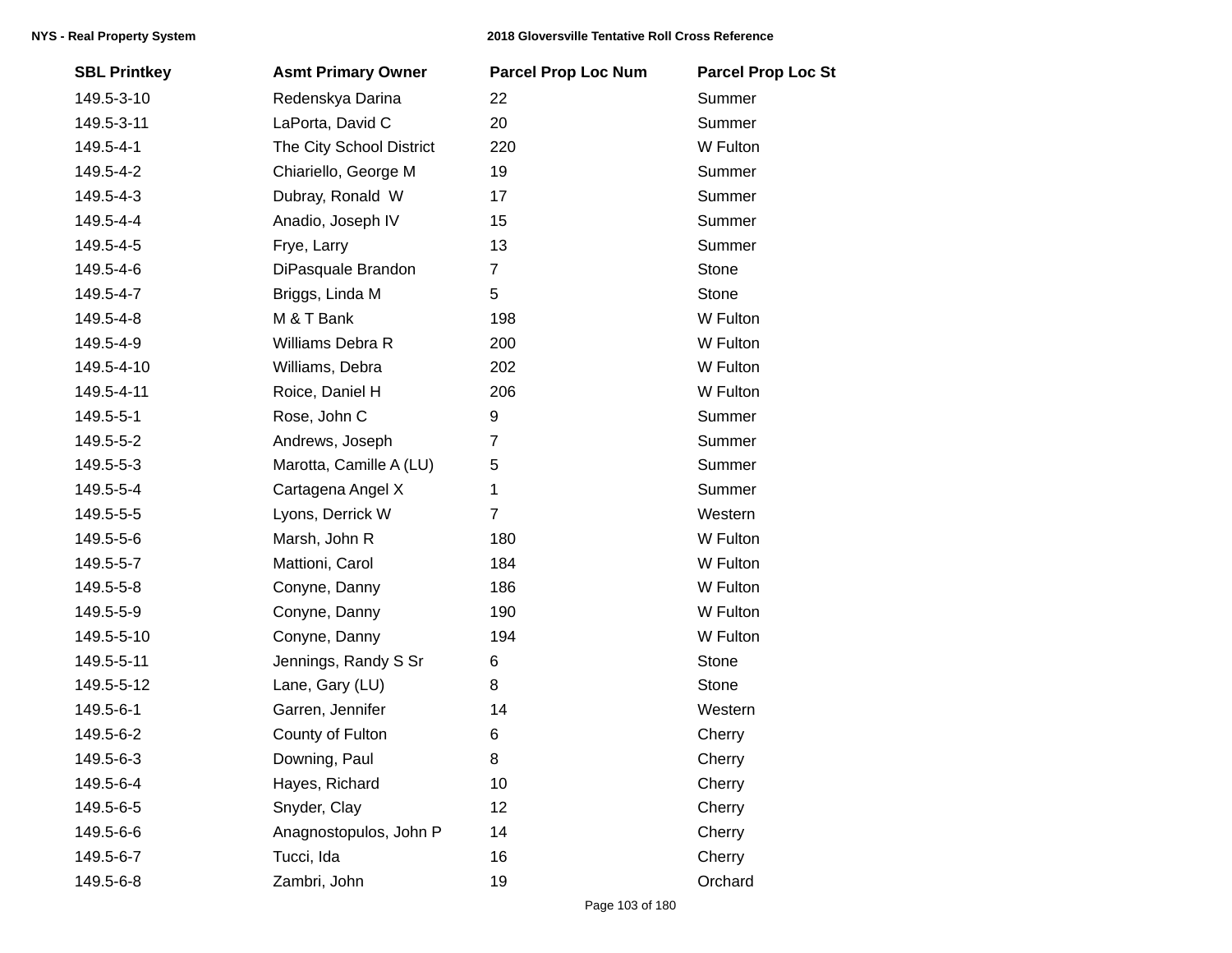| <b>SBL Printkey</b> | <b>Asmt Primary Owner</b>        | <b>Parcel Prop Loc Num</b> | <b>Parcel Prop Loc St</b> |
|---------------------|----------------------------------|----------------------------|---------------------------|
| 149.5-6-9           | Albertin, James                  | 17                         | Orchard                   |
| 149.5-6-10.1        | P And L Contractors              | 13                         | Orchard                   |
| 149.5-6-10.2        | Viskup, Barbara                  | 11                         | Orchard                   |
| 149.5-6-11          | D'Errico, Vito LU                | 9                          | Orchard                   |
| 149.5-6-12          | Hohenforst, Robert               | 148                        | W Fulton                  |
| 149.5-6-13          | Hohenforst, Robert               | 152                        | W Fulton                  |
| 149.5-6-15          | <b>Bido Prime Management LLC</b> | 160                        | W Fulton                  |
| 149.5-6-16          | Art Plus-Trustee of West, Fult   | 162                        | W Fulton                  |
| 149.5-6-17          | Wesley, Michael                  | 166                        | W Fulton                  |
| 149.5-6-18          | Bell, Harold P                   | 168                        | W Fulton                  |
| 149.5-6-21          | Bell, Harold P                   | 176                        | W Fulton                  |
| 149.5-6-22          | Nichols, Michael Jr              | 6                          | Western                   |
| 149.5-6-23          | Mattioni, Carol J                | 8                          | Western                   |
| 149.5-6-24          | Oleksak, Michael                 | 10                         | Western                   |
| 149.5-7-1           | Roy, David M                     | 14                         | Orchard                   |
| 149.5-7-2           | Viskup, Barbara                  | 10                         | Orchard                   |
| 149.5-7-3           | Fitzgerald, H. M.                | 8                          | Orchard                   |
| 149.5-7-4           | Fioretti Henry A Jr              | 138                        | W Fulton                  |
| 149.5-7-5           | Lensky, Igor                     | 142                        | W Fulton                  |
| 149.5-8-3.5         | De Santis, Jonathan V            | 287                        | W Fulton                  |
| 149.5-9-1           | Swartz, Peter                    | E Side of                  | Belmont                   |
| 149.5-9-5           | <b>Stock Nicole A</b>            | 14                         | Bellevue                  |
| 149.5-9-6           | Swartz, Peter F                  | 18                         | Bellevue                  |
| 149.5-9-7           | Sweet, Mark L                    | 20                         | Bellevue                  |
| 149.5-9-8.5         | Soules, Eleanor G                | 22                         | Bellevue                  |
| 149.5-9-10          | Swartz, Peter F                  | 154                        | Second                    |
| 149.5-9-11          | Swartz, Peter F                  | 156                        | Second                    |
| 149.5-9-14          | Swartz, Peter                    | 17                         | Belmont                   |
| 149.5-10-1          | Jennings, Brian W                | 277                        | W Fulton                  |
| 149.5-10-2          | Ernst, Donald H                  | 271                        | W Fulton                  |
| 149.5-10-3          | Frank's West End Market LLC      | 261                        | W Fulton                  |
| 149.5-10-4          | Brown, Michael S                 | 8                          | S Burton                  |
| 149.5-10-5          | Johnson Mary C                   | 12                         | S Burton                  |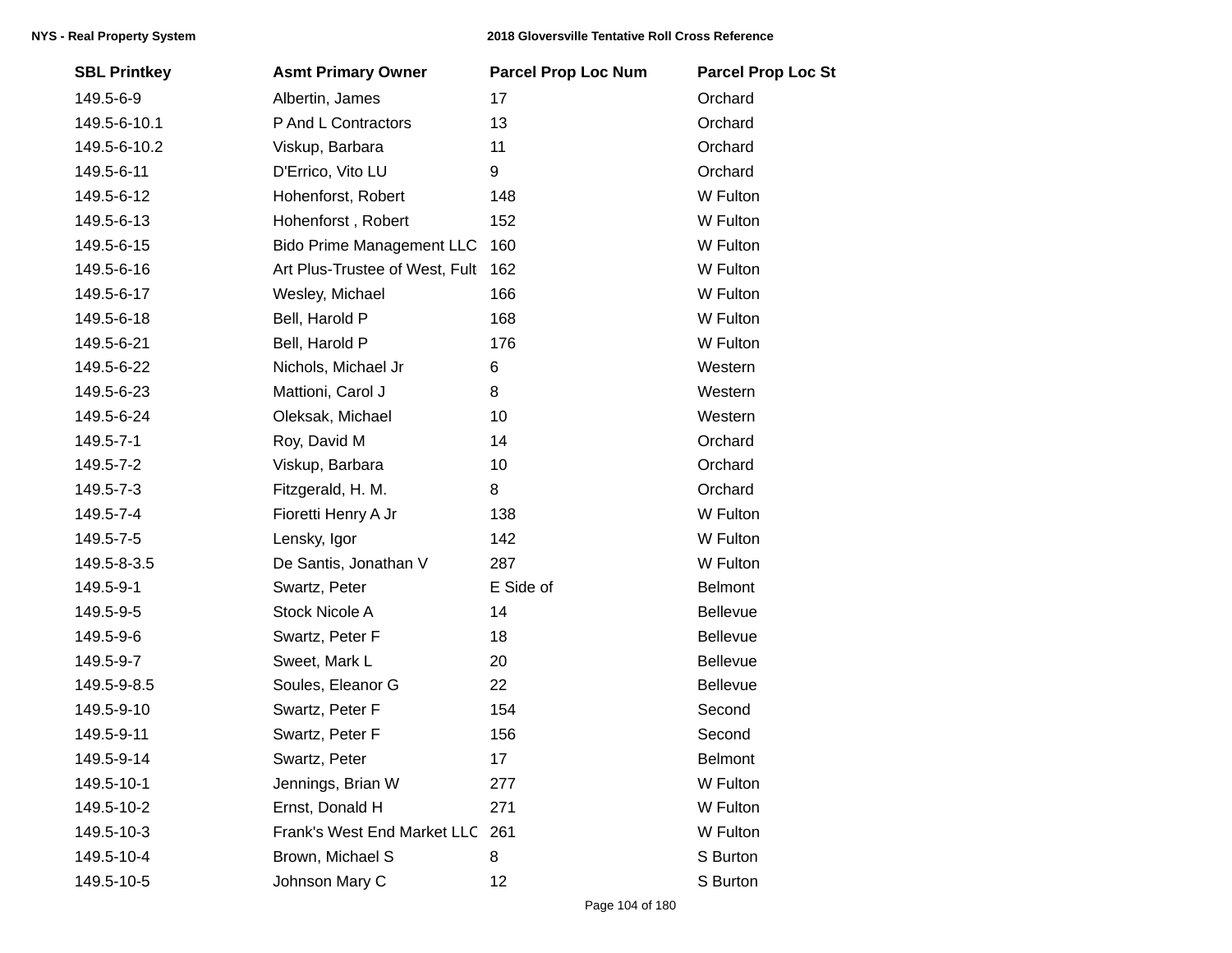| <b>SBL Printkey</b> | <b>Asmt Primary Owner</b>         | <b>Parcel Prop Loc Num</b> | <b>Parcel Prop Loc St</b> |
|---------------------|-----------------------------------|----------------------------|---------------------------|
| 149.5-10-7          | Plumadore, Thomas J Sr            | 18                         | S Burton                  |
| 149.5-10-9          | Plumadore, Thomas                 | 22                         | S Burton                  |
| 149.5-10-11         | Ernst, Donald H                   | 132                        | Second                    |
| 149.5-10-12         | Simonson, Scott A                 | 23                         | Bellevue                  |
| 149.5-10-13         | Simonson, Stacy                   | 21                         | Bellevue                  |
| 149.5-10-14         | Curtin, Daniel P                  | 17                         | Bellevue                  |
| 149.5-10-15         | Ernst, Donald H                   | $\mathbf{1}$               | Bellevue                  |
| 149.5-11-1          | Snyder, Christopher J             | 259                        | W Fulton                  |
| 149.5-11-2          | Hayes, Eric                       | 257                        | W Fulton                  |
| 149.5-11-3          | Hilts, Daniel G                   | 251                        | W Fulton                  |
| 149.5-11-4          | Insogna, Valerie J                | 249                        | W Fulton                  |
| 149.5-11-5          | Mc Closkey, Michael               | 8                          | S Clark                   |
| 149.5-11-6          | Leo, Ronnie A                     | 10                         | S Clark                   |
| 149.5-11-7          | Gazzillo, Antimo                  | 16                         | S Clark                   |
| 149.5-11-8          | Tesi, John J Sr                   | 18                         | S Clark                   |
| 149.5-11-9.5        | Meher Jennie M (LU)               | 22                         | S Clark                   |
| 149.5-11-10         | <b>Cardinal Funding Group LLC</b> | 24                         | S Clark                   |
| 149.5-11-17         | Otto, Marie (LU)                  | 11                         | S Burton                  |
| 149.5-12-1          | Fallis, Drew T                    | 245                        | W Fulton                  |
| 149.5-12-2          | Palmieri, Jennie (LU)             | 243                        | W Fulton                  |
| 149.5-12-3          | Saltsman, Robert                  | 241                        | W Fulton                  |
| 149.5-12-4          | Hayes, Kathryn                    | 235                        | W Fulton                  |
| 149.5-12-5          | Nicolella, Andrew F               | 8                          | S Mcnab                   |
| 149.5-12-6          | Atty, Douglas J                   | 10                         | S Mcnab                   |
| 149.5-12-7          | Hohenforst, Daniel                | 12                         | S Mcnab                   |
| 149.5-12-8          | Meher Bonnie R                    | 14                         | S Mcnab                   |
| 149.5-12-9          | Malagisi, Michael P Sr            | 20                         | S Mcnab                   |
| 149.5-12-10         | Edick, Brian L                    | 22                         | S Mcnab                   |
| 149.5-12-11         | Koval, Michael E                  | 24                         | S Mcnab                   |
| 149.5-12-12         | French Amanda L                   | 26                         | S Mcnab                   |
| 149.5-12-13         | Di Grazia, Jamie Mary             | 108                        | Second                    |
| 149.5-12-14         | Di Grazia, Jamie Mary             | 17                         | S Clark                   |
| 149.5-12-16         | Hammond, Linda                    | 11                         | S Clark                   |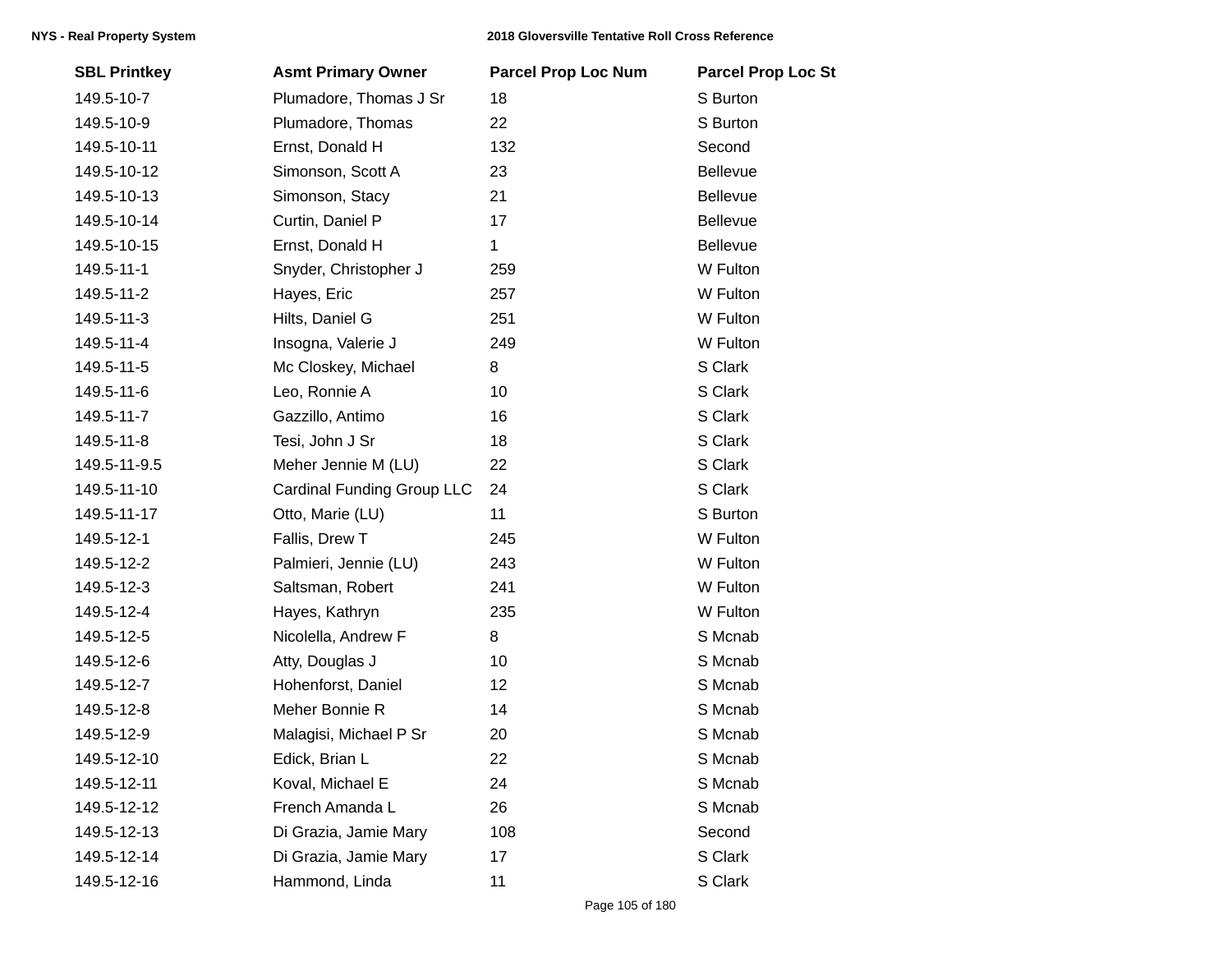| <b>SBL Printkey</b> | <b>Asmt Primary Owner</b>  | <b>Parcel Prop Loc Num</b> | <b>Parcel Prop Loc St</b> |
|---------------------|----------------------------|----------------------------|---------------------------|
| 149.5-12-17         | Ashe, Joyce A LU           | 9                          | S Clark                   |
| 149.5-12-18         | Ferrari, Thomas S          | $\overline{7}$             | S Clark                   |
| 149.5-13-1          | Garren, Jennifer L         | 233                        | W Fulton                  |
| 149.5-13-2          | 4X Heaven Inc              | 229                        | W Fulton                  |
| 149.5-13-3.5        | Perrella, Vincent C        | 221                        | W Fulton                  |
| 149.5-13-6          | Abel, Thomas E             | 12                         | Grove                     |
| 149.5-13-7          | Joyce, David R             | 14                         | Grove                     |
| 149.5-13-8          | Christiano, Geraldine A    | 16                         | Grove                     |
| 149.5-13-9          | City of Gloversville       | 88                         | Second                    |
| 149.5-13-11         | Gentile, Carl              | 15                         | S Mcnab                   |
| 149.5-13-12         | Gentile, Carl              | 13                         | S Mcnab                   |
| 149.5-13-13         | Van Slyke, Charles W LU    | 11                         | S Mcnab                   |
| 149.5-13-14         | Person, David P            | 9                          | S Mcnab                   |
| 149.5-13-15         | Van Slyke, Charles W LU    | $\overline{7}$             | S Mcnab                   |
| 149.5-14-1          | GRJH, Inc                  | 207                        | W Fulton                  |
| 149.5-14-2          | McDougall III, David Evan  | 205                        | W Fulton                  |
| 149.5-14-3          | Roy, Paul                  | 203                        | W Fulton                  |
| 149.5-14-4          | Schur Housing LLC          | 199                        | W Fulton                  |
| 149.5-14-5          | Lawrence, Ronald G Jr.     | 197                        | W Fulton                  |
| 149.5-14-6          | Conyne, Danny              | 193                        | W Fulton                  |
| 149.5-14-7          | Conyne, Danny              | 191                        | W Fulton                  |
| 149.5-14-8.2        | Conyne, Danny              | 185                        | W Fulton                  |
| 149.5-14-9          | 177 W. Fulton St., Inc.    | 177                        | W Fulton                  |
| 149.5-14-10.111     | Montrose Railroad Co       |                            | W Fulton St S Sd          |
| 149.5-14-10.112     | Hohenforst, Robert         | 147                        | W Fulton                  |
| 149.5-14-11         | 141 Broad St Of G'ville I  | 141                        | <b>Broad</b>              |
| 149.5-14-12         | 111 Woodside Ave. LLC      | $\overline{2}$             | First                     |
| 149.5-14-13.111     | 111 Woodside Ave. LLC      | 19                         | Grove                     |
| 149.5-14-14         | 111 Woodside Ave. LLC      | 54                         | Second                    |
| 149.5-14-15         | 111 Woodside Ave. LLC      | 58                         | Second                    |
| 149.5-14-21         | Paciolla, Joseph S Jr (LU) | 72                         | Second                    |
| 149.5-14-22         | Perrella, Vincent C        | 9                          | Grove                     |
| 149.5-14-23         | Perrella, Vincent          | $\overline{7}$             | Grove                     |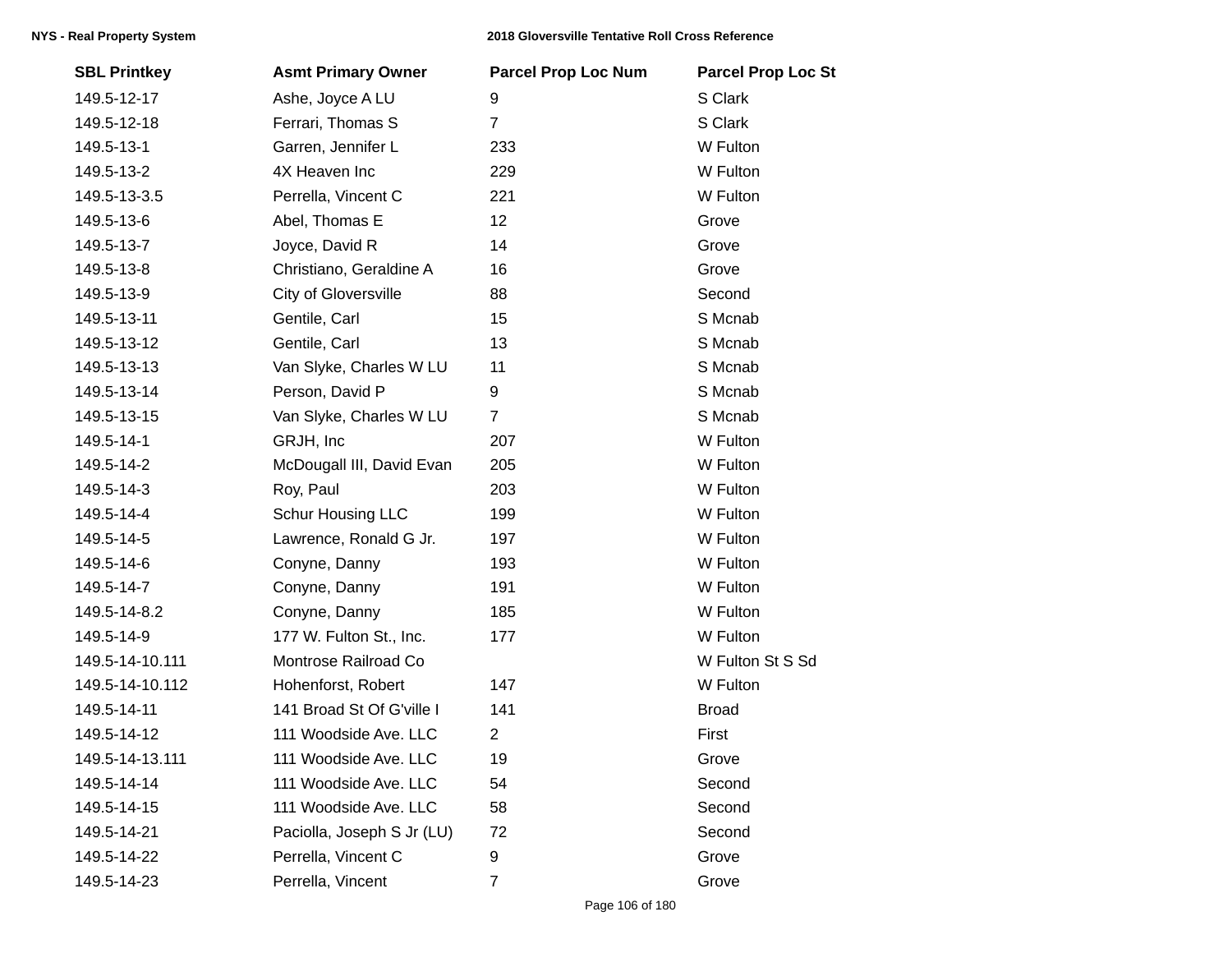| <b>SBL Printkey</b> | <b>Asmt Primary Owner</b>   | <b>Parcel Prop Loc Num</b> | <b>Parcel Prop Loc St</b> |
|---------------------|-----------------------------|----------------------------|---------------------------|
| 149.5-14-24         | Perrella, Vincent C         | 5                          | Grove                     |
| 149.5-15-1          | Shafer, Kaylee A            | 25                         | First                     |
| 149.5-15-2          | D'Errico, Vito              | 23                         | First                     |
| 149.5-15-3          | Schur Housing LLC           | 21                         | First                     |
| 149.5-15-4          | Ryan Lopresti, Georgia A    | 19                         | First                     |
| 149.5-15-5          | Subik, Toni Marie           | 17                         | First                     |
| 149.5-15-7          | Rizzo, John                 | 13                         | First                     |
| 149.5-15-8.5        | Stover, Michael II          | 11                         | First                     |
| 149.5-15-10         | Stover, Michael             | 127                        | <b>Broad</b>              |
| 149.5-15-11         | Wellman, Shawn              | 125                        | <b>Broad</b>              |
| 149.5-15-12         | Collins, Frank D            | 117                        | <b>Broad</b>              |
| 149.5-15-13         | Freeman, Maria              | 115                        | <b>Broad</b>              |
| 149.5-15-14         | Sweeney, Michael            | 16                         | Second                    |
| 149.5-15-15         | Rizzo, John G               | 18                         | Second                    |
| 149.5-15-16         | Rizzo, John                 | 20                         | Second                    |
| 149.5-15-17         | Gagliardi, Edward           | 24                         | Second                    |
| 149.5-15-18         | Federal Natl Mortgage Assoc | 26                         | Second                    |
| 149.5-15-19         | Garren, Jennifer            | 28                         | Second                    |
| 149.5-15-20         | Skvorak, Faith E            | 30                         | Second                    |
| 149.5-15-21         | Nicolella, Eleanor LU       | 32                         | Second                    |
| 149.5-15-22         | Demarest, Theresa M         | 114                        | Woodside                  |
| 149.5-16-1.5        | Gabriel, Corina             | 155-159                    | Second                    |
| 149.5-16-3          | Rorick, Robert A            | 151                        | Second                    |
| 149.5-16-4          | Fitzpatrick, Derek          | 149                        | Second                    |
| 149.5-16-5.5        | <b>Gabriel Corina</b>       | 36-38                      | Bellevue                  |
| 149.5-16-7          | Gabriel Corina              | 40                         | Bellevue                  |
| 149.5-17-1          | Ashe, Jeffrey               | 57                         | Loucks                    |
| 149.5-17-2          | Martorelli, Jane            | 55                         | Loucks                    |
| 149.5-17-3          | Jones, Craig                | 53                         | Loucks                    |
| 149.5-17-4          | Jones, Craig                | 51                         | Loucks                    |
| 149.5-17-5          | Jones, Craig                | 49                         | Loucks                    |
| 149.5-17-6          | Ashe, Jeffrey M             | 129                        | Second                    |
| 149.5-17-7          | St Peter, John J            | 37                         | Bellevue                  |
|                     |                             |                            |                           |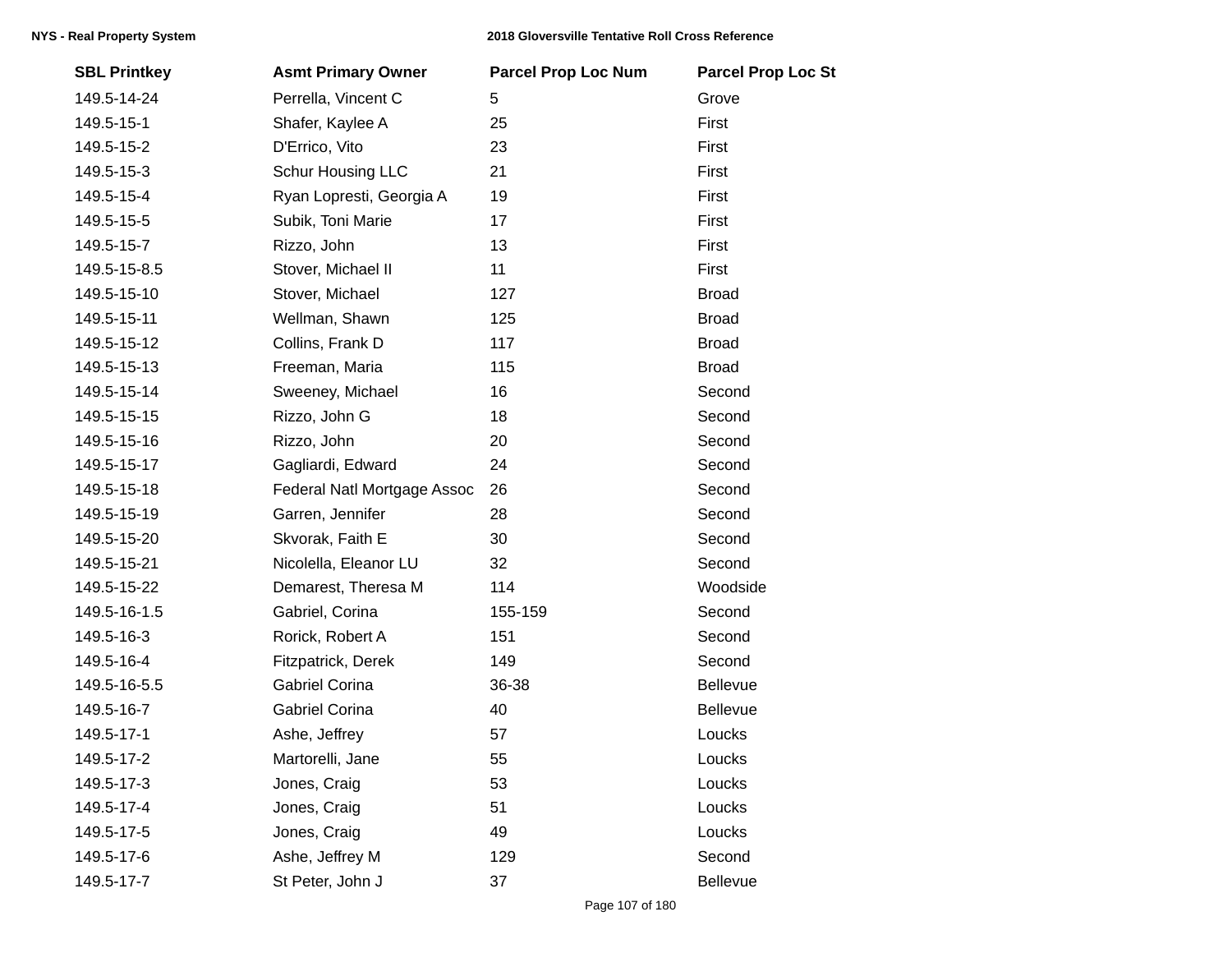| <b>SBL Printkey</b> | <b>Asmt Primary Owner</b>   | <b>Parcel Prop Loc Num</b> | <b>Parcel Prop Loc St</b> |
|---------------------|-----------------------------|----------------------------|---------------------------|
| 149.5-17-10.5       | Mosconi, William P (LU)     | 141                        | Second                    |
| 149.5-17-12.5       | Savage John A (LU)          | 125                        | Second                    |
| 149.5-17-13         | Obrien, James Joseph        | 119                        | Second                    |
| 149.5-17-14         | Albrecht, Brian             | 117                        | Second                    |
| 149.5-17-15         | Blood, Jessica L            | 115                        | Second                    |
| 149.5-17-17         | Ryan, Janice E              | 109                        | Second                    |
| 149.5-17-19         | Kluska, David T             | 107                        | Second                    |
| 149.5-17-20.5       | Van Skiver, Frank J Sr (LU) | 103                        | Second                    |
| 149.5-17-22         | City Of Gloversville        | 40                         | S Mcnab                   |
| 149.5-17-23         | City Of Gloversville        | 44                         | S Mcnab                   |
| 149.5-18-1          | Rizzo, John G               | 93                         | Second                    |
| 149.5-18-2          | Keller, Darrin              | 91                         | Second                    |
| 149.5-18-3          | 38 Grove LLC                | 38                         | Grove                     |
| 149.5-18-4          | Rizzo, John                 | 40                         | Grove                     |
| 149.5-18-5          | LaRowe, Kathleen            | 42                         | Grove                     |
| 149.5-18-6          | Gentile, Carl               | 44                         | Grove                     |
| 149.5-18-8          | Gugenberger Michael         | 84                         | <b>Third</b>              |
| 149.5-18-9          | Griffith, Jacen A           | 86                         | <b>Third</b>              |
| 149.5-18-10         | Tesi, Lisa                  | 90                         | <b>Third</b>              |
| 149.5-18-11         | Gisondi Carmen M            | 92                         | <b>Third</b>              |
| 149.5-18-12         | Rizzo, John G               | 35                         | S Mcnab                   |
| 149.5-19-1          | Capano, Mark                | 77                         | Second                    |
| 149.5-19-2          | Teetz, Jason                | 73                         | Second                    |
| 149.5-19-3          | Alikhan Tiffany L           | 69                         | Second                    |
| 149.5-19-4          | Rizzo, Christopher P        | 67                         | Second                    |
| 149.5-19-5          | Rizzo Christopher P         | 65                         | Second                    |
| 149.5-19-6          | Rizzo, Christopher P        | 63                         | Second                    |
| 149.5-19-7          | Rizzo, Christopher P        | 59                         | Second                    |
| 149.5-19-8          | Sherman, Deborah Sue        | 51                         | Second                    |
| 149.5-19-9          | David, Marc C               | 49                         | Second                    |
| 149.5-19-10         | Clochessy, John F           | 47                         | Second                    |
| 149.5-19-11         | Pepper, Michael             | 105                        | Woodside                  |
| 149.5-19-12         | Simonds, Arthur J           | 103                        | Woodside                  |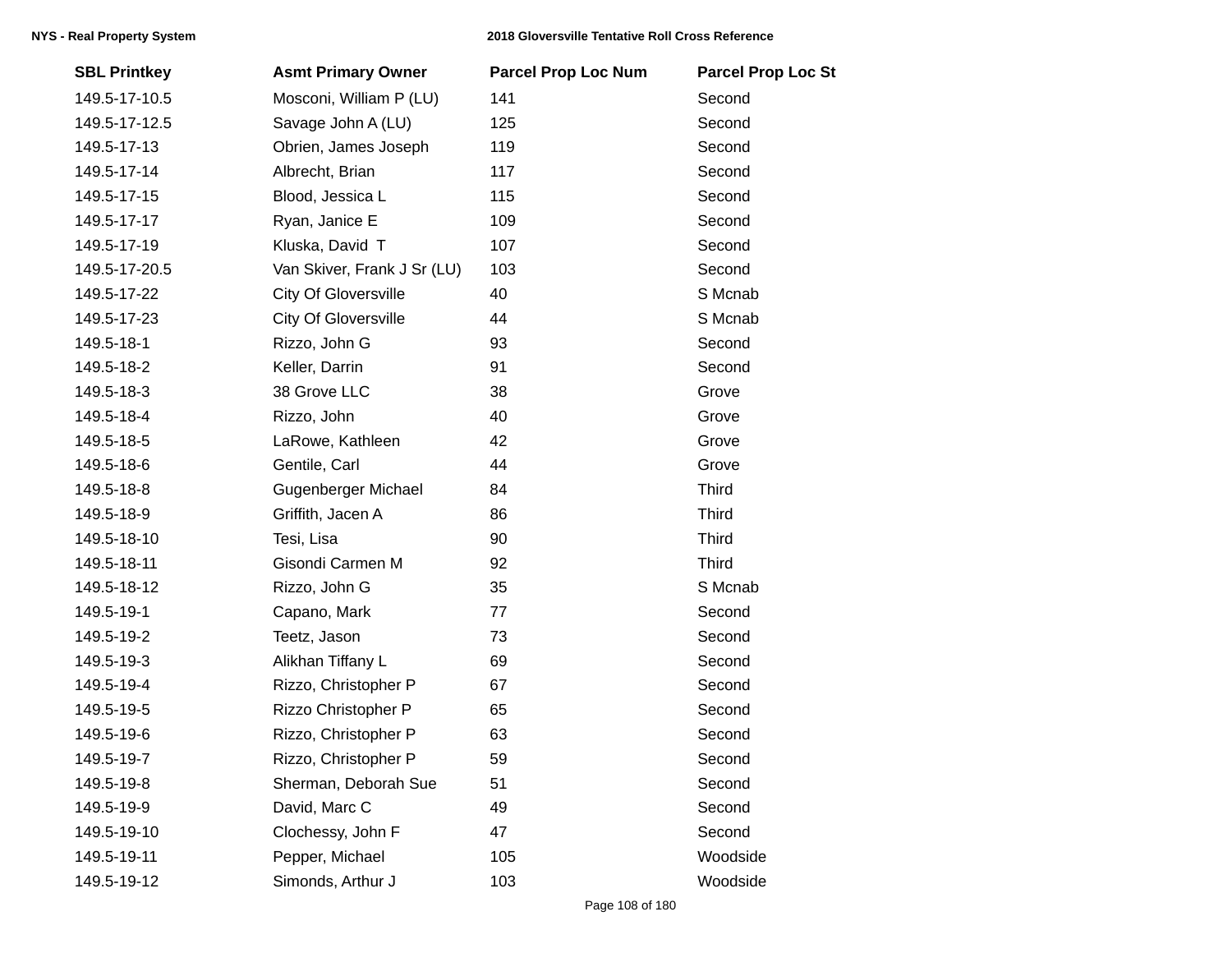| <b>SBL Printkey</b> | <b>Asmt Primary Owner</b> | <b>Parcel Prop Loc Num</b> | <b>Parcel Prop Loc St</b> |
|---------------------|---------------------------|----------------------------|---------------------------|
| 149.5-19-13         | Simonds, Arthur J         | 101                        | Woodside                  |
| 149.5-19-14         | Valachovic Robert Walter  | 99                         | Woodside                  |
| 149.5-19-15         | Valchovic, Thomas         | 97                         | Woodside                  |
| 149.5-19-16         | Crocetta, Anthony T Jr.   | 58                         | <b>Third</b>              |
| 149.5-19-17         | Licardo, Barbara          | 60                         | <b>Third</b>              |
| 149.5-19-18         | Hennessey, Debra A        | 62                         | <b>Third</b>              |
| 149.5-19-19         | Anadio, Ralph C           | 64                         | <b>Third</b>              |
| 149.5-19-20         | Valachovic Robert         | 66                         | <b>Third</b>              |
| 149.5-19-21         | Hohler Anthony W          | 68                         | <b>Third</b>              |
| 149.5-19-22         | Schrader, Robert A        | 70                         | <b>Third</b>              |
| 149.5-19-23         | <b>MRRR&amp;C LLC</b>     | 72                         | <b>Third</b>              |
| 149.5-19-24         | Liu, Jia                  | 74                         | <b>Third</b>              |
| 149.5-19-25         | Croucher, Damian          | 76                         | <b>Third</b>              |
| 149.5-19-26         | Earl, Joyce C             | 78                         | <b>Third</b>              |
| 149.5-19-27         | Smith, Ryan C             | 80                         | <b>Third</b>              |
| 149.5-19-28         | Strait, Jeffrey L         | 47                         | Grove                     |
| 149.5-19-29         | Bach Inge                 | 45                         | Grove                     |
| 149.5-19-30         | Andrews, Joseph           | 43                         | Grove                     |
| 149.5-19-31         | Persse, Richard S         | 41                         | Grove                     |
| 149.5-20-1          | Rizzo, John               | 33                         | Second                    |
| 149.5-20-2          | Islam, Mohammad           | 31                         | Second                    |
| 149.5-20-3          | <b>Topliff Douglas S</b>  | 29                         | Second                    |
| 149.5-20-4          | Ellis, Cathy              | 27                         | Second                    |
| 149.5-20-5          | Berenger, Frank           | 25                         | Second                    |
| 149.5-20-6          | County of Fulton          | 23                         | Second                    |
| 149.5-20-7.1        | Natriello, Peter          | 21                         | Second                    |
| 149.5-20-7.2        | Natriello, Peter          | 19                         | Second                    |
| 149.5-20-9          | Freeman, Robert           | 17                         | Second                    |
| 149.5-20-10         | Kicinski, John            | 107                        | <b>Broad</b>              |
| 149.5-20-11         | Kicinski, Beau C          | 105                        | <b>Broad</b>              |
| 149.5-20-12         | Ottuso, Ralph             | 103                        | <b>Broad</b>              |
| 149.5-20-13         | Dufel, David H            | 99                         | <b>Broad</b>              |
| 149.5-20-14         | Dufel, David H            | 93                         | <b>Broad</b>              |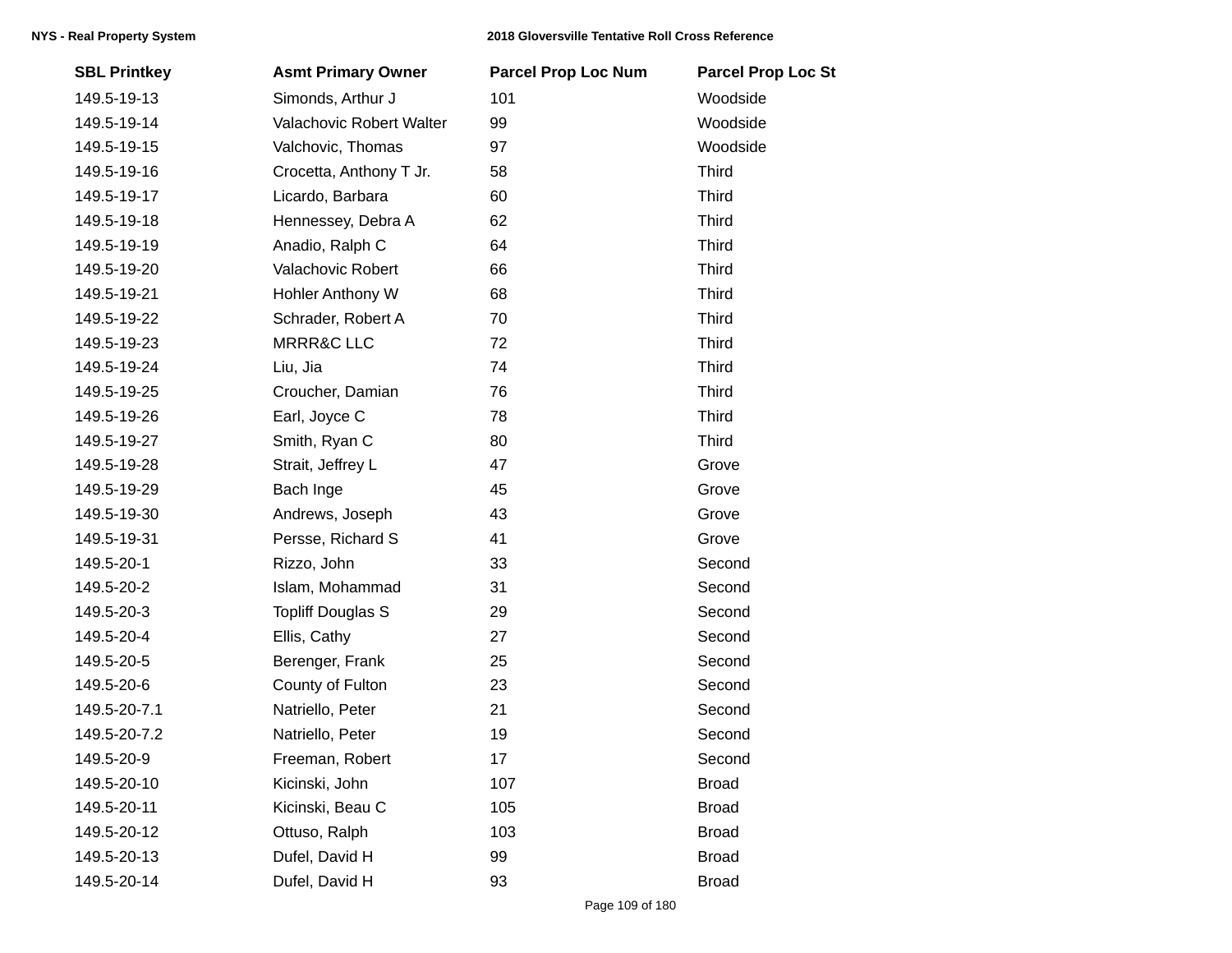| <b>SBL Printkey</b> | <b>Asmt Primary Owner</b>    | <b>Parcel Prop Loc Num</b> | <b>Parcel Prop Loc St</b> |
|---------------------|------------------------------|----------------------------|---------------------------|
| 149.5-20-15.5       | Dufel David H                | 32                         | <b>Third</b>              |
| 149.5-20-16         | Christiano, Anthony J        | 34                         | <b>Third</b>              |
| 149.5-20-17         | Rizzo, John G Sr             | 40                         | <b>Third</b>              |
| 149.5-20-18         | Sweet, David                 | 42                         | <b>Third</b>              |
| 149.5-20-19         | Brae, Andrew C               | 44                         | <b>Third</b>              |
| 149.5-20-20         | Hall Andrew J                | 46                         | <b>Third</b>              |
| 149.5-20-21         | D'Errico, Phyllis            | 48                         | <b>Third</b>              |
| 149.5-20-22         | Smith, Brent                 | 96                         | Woodside                  |
| 149.5-20-23         | Rizzo, John                  | 98                         | Woodside                  |
| 149.5-21-1          | Insogna, Karen               | 93                         | <b>Third</b>              |
| 149.5-21-2          | Tesi, Lisa                   | 91                         | <b>Third</b>              |
| 149.5-21-3          | Brown, Michael               | 89                         | <b>Third</b>              |
| 149.5-21-4          | Vazquez, Rosemarie           | 87                         | <b>Third</b>              |
| 149.5-21-5          | <b>Broken Oar Realty LLC</b> | 85                         | <b>Third</b>              |
| 149.5-21-6          | Reimann, William H           | 83                         | <b>Third</b>              |
| 149.5-21-7          | Briggs, Raymond E            | 81                         | <b>Third</b>              |
| 149.5-21-8          | Scott, Kevin A               | 79                         | <b>Third</b>              |
| 149.5-21-9          | Sparks, Carol A              | 77                         | <b>Third</b>              |
| 149.5-21-10         | Dunham, Jendra               | 75                         | <b>Third</b>              |
| 149.5-21-12.5       | Morley, Brian D              | 71                         | <b>Third</b>              |
| 149.5-21-13         | Ludwin Kevin                 | 69                         | <b>Third</b>              |
| 149.5-21-14         | Noone Deborah A              | 67                         | <b>Third</b>              |
| 149.5-21-15         | Hammer, Jason                | 89                         | Woodside                  |
| 149.5-21-16         | Sena, Charles                | 87                         | Woodside                  |
| 149.5-21-17         | Edwards, Chad                | 85                         | Woodside                  |
| 149.5-21-18         | Edwards Chad A               | 83                         | Woodside                  |
| 149.5-21-19         | Anadio, Dominic A Jr         | 76                         | W Pine                    |
| 149.5-21-20         | Lindsley, David              | 78                         | W Pine                    |
| 149.5-21-21         | Kroup, John                  | 80                         | W Pine                    |
| 149.5-21-22.1       | Potter, Charles              | 82                         | W Pine                    |
| 149.5-21-22.2       | Calvello, Michael            |                            | W Pine                    |
| 149.5-21-23         | Calvello, Michael            | 86                         | W Pine                    |
| 149.5-21-24         | Sweet, Roger O               | 88                         | W Pine                    |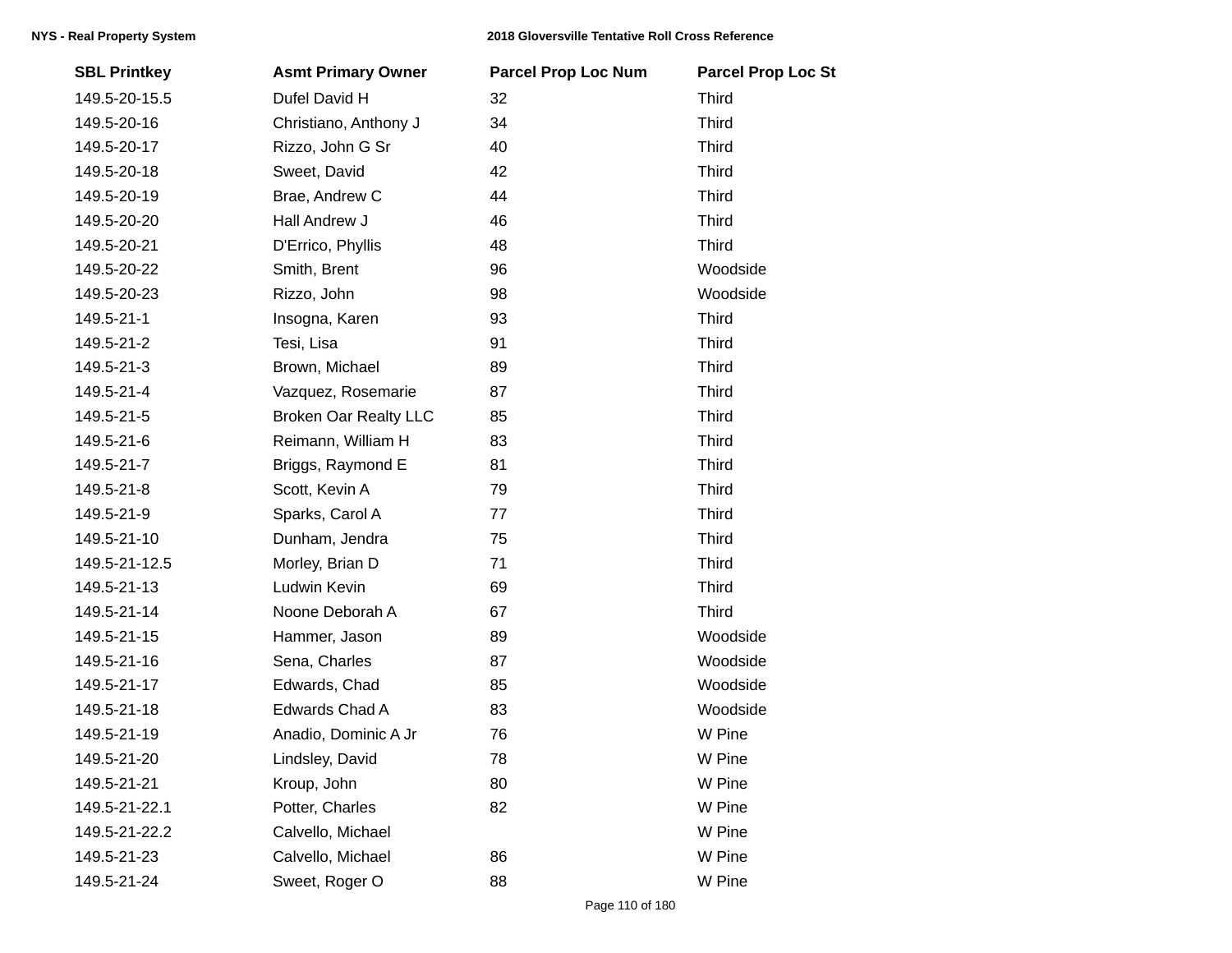| <b>SBL Printkey</b> | <b>Asmt Primary Owner</b>      | <b>Parcel Prop Loc Num</b> | <b>Parcel Prop Loc St</b> |
|---------------------|--------------------------------|----------------------------|---------------------------|
| 149.5-21-25         | Van Alstyne, Michael           | 90                         | W Pine                    |
| 149.5-21-26         | <b>Issa Souheir</b>            | 92                         | W Pine                    |
| 149.5-21-27         | Rohlf, Clifford E              | 94                         | W Pine                    |
| 149.5-21-28         | Ricco, Steven M                | 96                         | W Pine                    |
| 149.5-21-29.2       | Ricco, Steven M                |                            | W Pine N Sd               |
| 149.5-21-31         | Titus, Dawn M (LU)             | 51                         | S Mcnab                   |
| 149.5-21-32         | Cook, David A (LU)             | 49                         | S Mcnab                   |
| 149.5-21-33         | lacovone, Anthony LU           | 47                         | S Mcnab                   |
| 149.5-22-1          | Schur, Bryant                  | 88                         | Woodside                  |
| 149.5-22-2          | Robinson, Davin                | 45                         | <b>Third</b>              |
| 149.5-22-3          | Royal, Lisa A                  | 43                         | <b>Third</b>              |
| 149.5-22-4          | Derrico, Phyllis S             | 39                         | <b>Third</b>              |
| 149.5-22-5          | Sonderfan, Raymond             | 35                         | <b>Third</b>              |
| 149.5-22-6          | Dufel, David H                 | 87                         | <b>Broad</b>              |
| 149.5-22-7          | Dufel, David Jr                | 85                         | <b>Broad</b>              |
| 149.5-22-8          | Pantalone, Ida M (LU)          | 83                         | <b>Broad</b>              |
| 149.5-22-9          | Mackey, Virginia M             | 81                         | <b>Broad</b>              |
| 149.5-22-10         | <b>US Bank Natl as Trustee</b> | 79                         | <b>Broad</b>              |
| 149.5-22-11         | Boyer, Joszef                  | 54                         | W Pine                    |
| 149.5-22-12         | Shibley, David                 | 56                         | W Pine                    |
| 149.5-22-13         | Ali-Khan, Ghiath               | 58                         | W Pine                    |
| 149.5-22-14         | Mason Teresa L                 | 60                         | W Pine                    |
| 149.5-22-15         | Navarro, Marcos Antonio        | 62                         | W Pine                    |
| 149.5-22-16         | Town and Country LLC           | 64                         | W Pine                    |
| 149.5-22-17         | Aldi, Christine                | 66                         | W Pine                    |
| 149.5-22-19         | Roblee, Matthew W              | 84                         | Woodside                  |
| 149.5-22-20         | Titan Asset Group, LLC         | 86                         | Woodside                  |
| 149.5-23-1          | Riley, Charles R               | 67                         | W Pine                    |
| 149.5-23-2          | Anthony, Robert D Jr           | 65                         | W Pine                    |
| 149.5-23-3          | Weigle, Andrew J               | 63                         | W Pine                    |
| 149.5-23-4          | Frederick, Allan L             | 57                         | W Pine                    |
| 149.5-23-5          | <b>TJE Properties LLC</b>      | 67                         | <b>Broad</b>              |
| 149.5-23-6          | Kirk, Bennie C                 | 63                         | <b>Broad</b>              |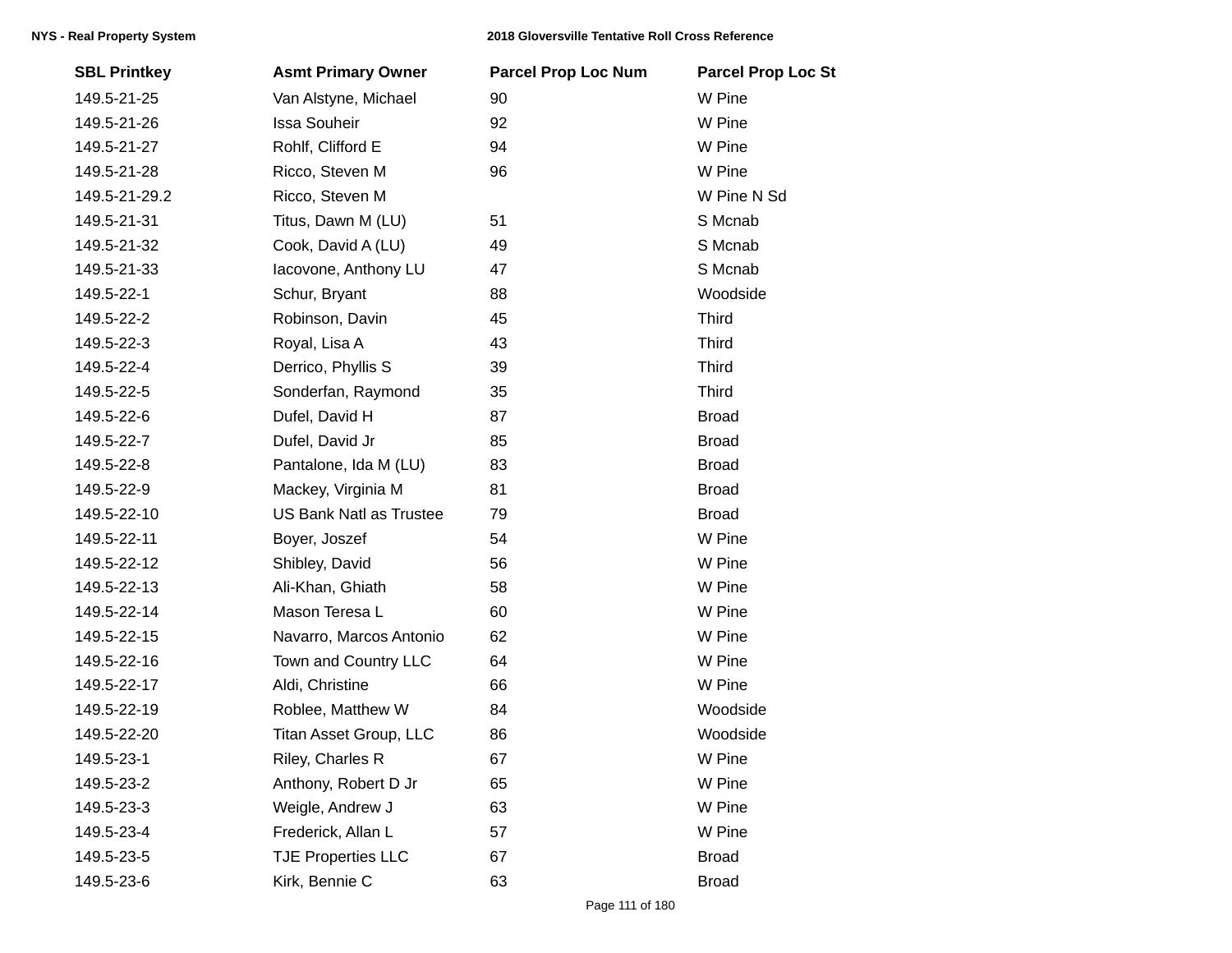| <b>SBL Printkey</b> | <b>Asmt Primary Owner</b>       | <b>Parcel Prop Loc Num</b> | <b>Parcel Prop Loc St</b> |
|---------------------|---------------------------------|----------------------------|---------------------------|
| 149.5-24-1          | Perkins Rexland C               | 95                         | W Pine                    |
| 149.5-24-2          | Villanueva, William             | 93                         | W Pine                    |
| 149.5-24-3          | Villanueva, William             | 91                         | W Pine                    |
| 149.5-24-4          | Shear, Rosemarie                | 89                         | W Pine                    |
| 149.5-24-5          | Schutz Marie (LU)               | 87                         | W Pine                    |
| 149.5-24-6          | Palmateer Richard E (LU)        | 85                         | W Pine                    |
| 149.5-24-7          | Page, Gayle M                   | 83                         | W Pine                    |
| 149.5-24-8          | Christiano, Jacquelyn K         | 81                         | W Pine                    |
| 149.5-24-9          | Calbet, Michael                 | 77                         | W Pine                    |
| 149.6-1-1           | Beckett, Timothy P              | 19                         | West                      |
| 149.6-1-2           | Perna, Maria J                  | 15                         | West                      |
| 149.6-1-3           | Brooks, Daniel K                | 11                         | West                      |
| 149.6-1-4           | Robb Tammy M                    | 5                          | West                      |
| 149.6-1-5           | Noble, David M                  | $\overline{7}$             | West                      |
| 149.6-1-7.5         | Winsman James W Jr              | $1 - 5$                    | West                      |
| 149.6-1-8           | Noble David                     | 124                        | W Fulton                  |
| 149.6-1-9           | Fioretti, Henry                 | 128                        | W Fulton                  |
| 149.6-1-10          | Fioretti, Henry                 | 130                        | W Fulton                  |
| 149.6-1-11          | Gentile, Carl                   | 132                        | W Fulton                  |
| 149.6-2-1           | Winsman, James W Jr             | 10                         | West                      |
| 149.6-2-3           | City Of Gloversville            | 1                          | Frontage                  |
| 149.6-2-4           | Gloversville Urban              | 84                         | W Fulton                  |
| 149.6-3-1           | Senior Citizens Service Cente   | 53                         | Church                    |
| 149.6-3-2           | 13 N Arlington Ave LLC          | 13                         | N Arlington               |
| 149.6-3-3           | Fagant, Robert H                | 48                         | W Fulton                  |
| 149.6-3-4           | <b>Gloversville Housing</b>     | $\overline{2}$             | Frontage                  |
| 149.6-4-1           | Free Methodist Church of Glo    | -30                        | N Arlington               |
| 149.6-4-2           | Free Methodist Church of Glo 43 |                            | Church                    |
| 149.6-4-3           | Free Methodist Church of Glo 39 |                            | Church                    |
| 149.6-4-4           | Free Methodist Church of Glo    | 33                         | Bleecker                  |
| 149.6-4-5           | Capano, Matthew                 | 21                         | Bleecker                  |
| 149.6-4-7           | Leffler Enterprise LLC          | 15                         | Bleecker                  |
| 149.6-4-8           | Casey, John J Co-Trust          | 13                         | Bleecker                  |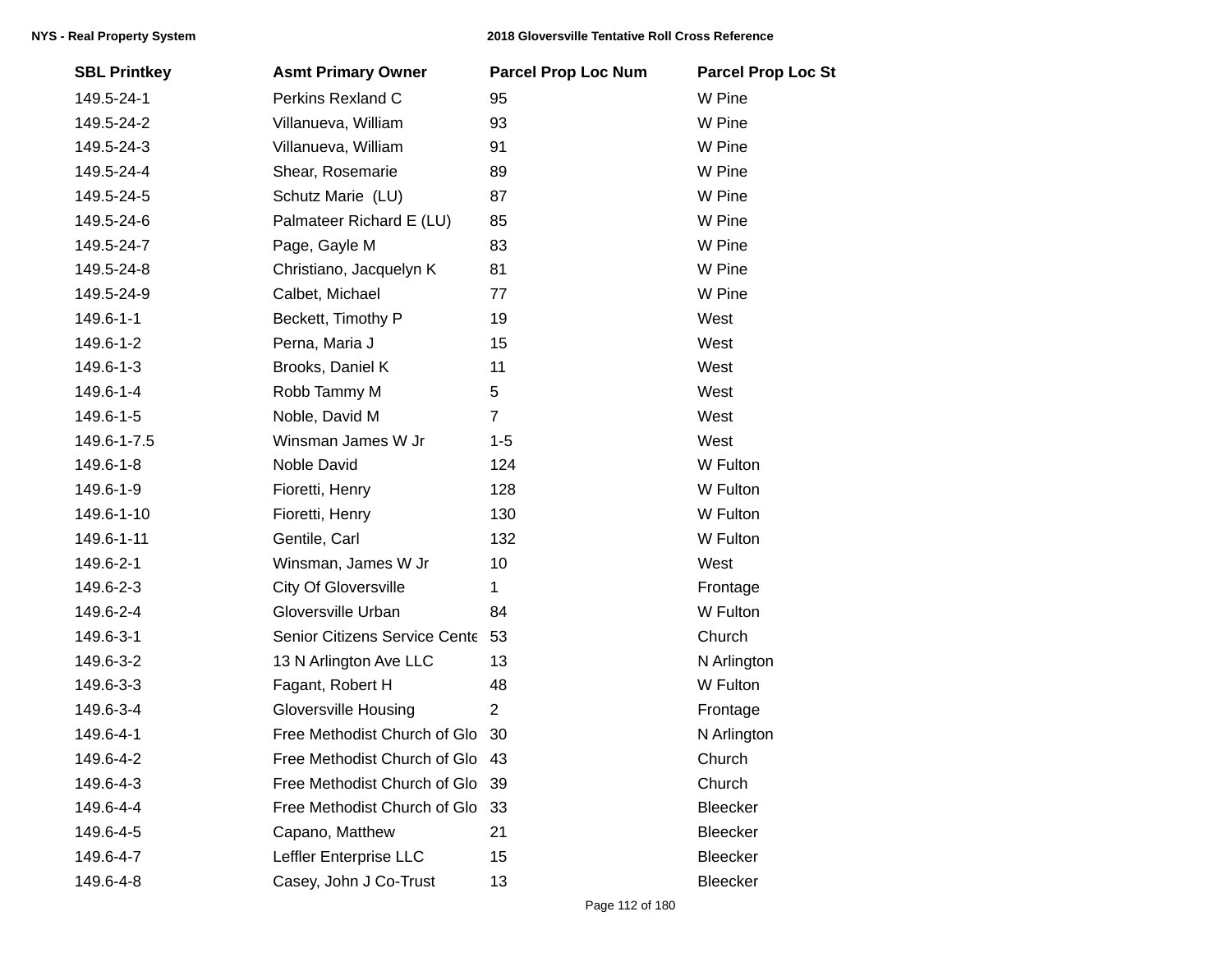| <b>SBL Printkey</b> | <b>Asmt Primary Owner</b>        | <b>Parcel Prop Loc Num</b> | <b>Parcel Prop Loc St</b> |
|---------------------|----------------------------------|----------------------------|---------------------------|
| 149.6-4-9           | <b>Fulmont Community Church</b>  | 16                         | W Fulton                  |
| 149.6-4-10          | Fulton Cty Center for Reg. Gr    | 34                         | W Fulton                  |
| 149.6-5-1.11        | <b>City Of Gloversville</b>      | 12                         | Bleecker                  |
| 149.6-5-2           | Mattison, Gerald                 | 11                         | Church                    |
| 149.6-5-3           | First Credit Corp Of             | 21                         | N Main                    |
| 149.6-5-4           | Harby Associates Inc             | 17                         | N Main                    |
| 149.6-5-5           | Harby Associates Inc             | 15                         | N Main                    |
| 149.6-5-6           | Castiglione, John R              | 13                         | N Main                    |
| 149.6-5-7           | Abdella, George                  | 11                         | N Main                    |
| 149.6-5-8           | Abdella, George                  | 9                          | N Main                    |
| 149.6-5-9           | Abdella, George                  | $\overline{7}$             | N Main                    |
| 149.6-5-10.5        | Abdella, George                  | 1                          | N Main                    |
| 149.6-5-12          | Casey, John J Co-Trust           | 10                         | W Fulton                  |
| 149.6-6-1           | <b>City Of Gloversville</b>      | NE of                      | Church                    |
| 149.6-6-2           | Casey, John J Co-Trust           | 39                         | N Main                    |
| 149.6-6-3           | Harby Associates Inc             | 35                         | N Main                    |
| 149.6-6-4           | De Santis, Vincent               | 33                         | N Main                    |
| 149.6-6-5           | De Santis, Vincent               | 31                         | N Main                    |
| 149.6-6-6           | Snoopy Realty Inc                | 29                         | N Main                    |
| 149.6-6-7           | Nita Realty And Holding          | 25                         | N Main                    |
| 149.6-6-8.1         | City Of Gloversville             | 8                          | Church                    |
| 149.6-7-1.5         | Horse Hill Property LLC          | 6                          | Fremont                   |
| 149.6-7-3           | <b>NBT Bank</b>                  | 18                         | Fremont                   |
| 149.6-7-4           | <b>City Of Gloversville</b>      | 24                         | Fremont                   |
| 149.6-7-6           | <b>SRK Horton Properties LLC</b> | 41                         | E Fulton                  |
| 149.6-7-7           | Smith, Peter K                   | 37                         | E Fulton                  |
| 149.6-7-8           | First Congregation Church        | 27                         | E Fulton                  |
| 149.6-7-9           | YMCA                             | 19                         | E Fulton                  |
| 149.6-7-10          | <b>Fulton County Regional</b>    | $\overline{2}$             | N Main                    |
| 149.6-7-11          | <b>ABHSM Holdings LLC</b>        | 12-24                      | N Main                    |
| 149.6-7-13.1        | <b>Schine Memorial Hall LLC</b>  | 26                         | N Main                    |
| 149.6-7-14          | <b>Gloversville Theatre Corp</b> | 42                         | N Main                    |
| 149.6-7-15          | Mannino, Anna Randazzo           | 44                         | N Main                    |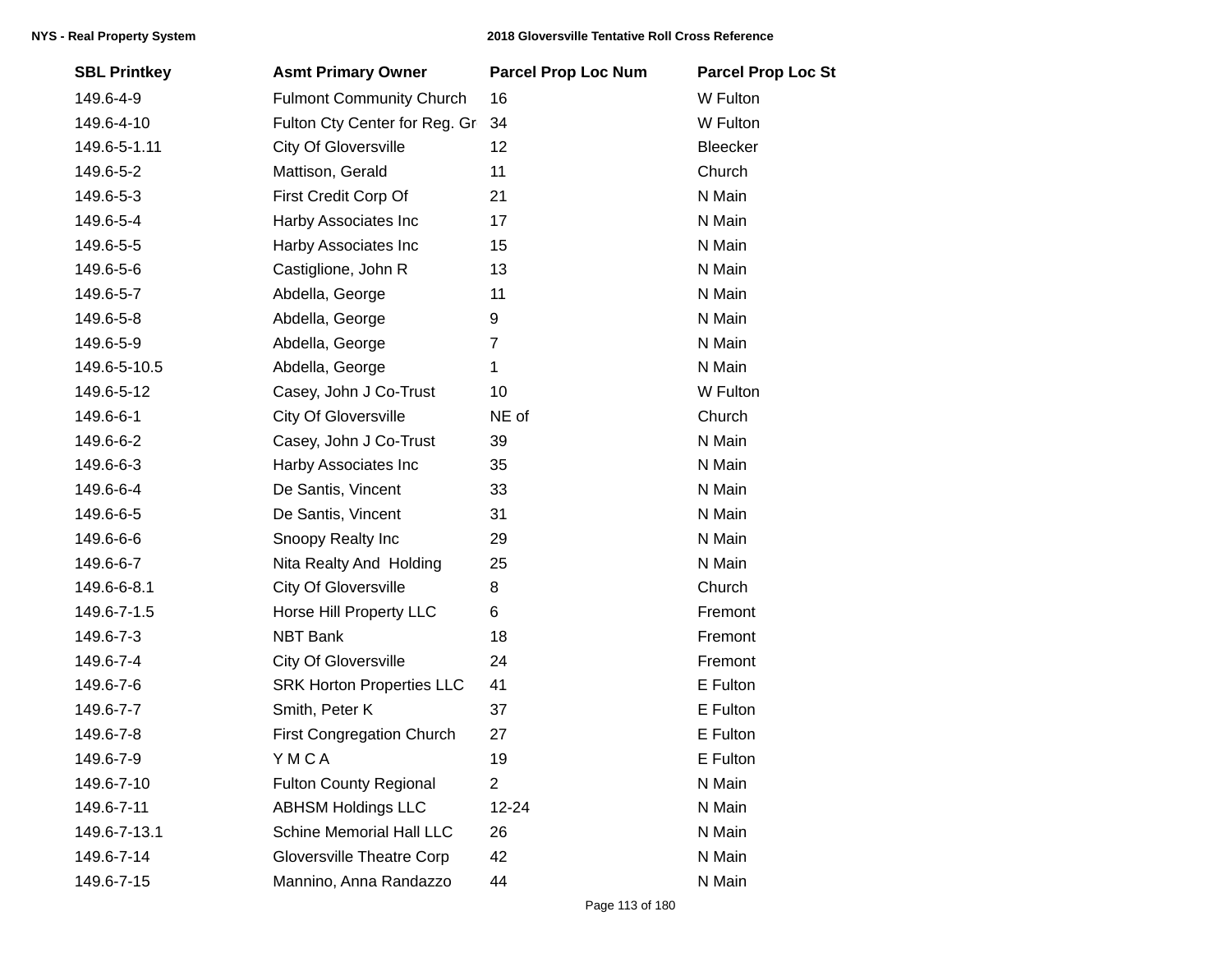| <b>SBL Printkey</b> | <b>Asmt Primary Owner</b>       | <b>Parcel Prop Loc Num</b> | <b>Parcel Prop Loc St</b> |
|---------------------|---------------------------------|----------------------------|---------------------------|
| 149.6-7-16          | Montgomery Creative Corp.       | 50                         | N Main                    |
| 149.6-7-17          | <b>NBT Bank</b>                 | 54                         | N Main                    |
| 149.6-8-1           | Fremont Church M E Assoc        | 17                         | Fremont                   |
| 149.6-8-3           | Yvars, Catherine                | 5                          | Littauer                  |
| 149.6-8-4           | Yvars, Alexander                | $\overline{7}$             | Littauer                  |
| 149.6-8-5           | Ocean State Realty Corp         | 81                         | E Fulton                  |
| 149.6-8-6           | Ocean State Realty Corp         | 79                         | E Fulton                  |
| 149.6-8-7           | Art Plus-Trustee of East, Fult  | 77                         | E Fulton                  |
| 149.6-8-8           | Tyrrell, Patricia               | 73                         | E Fulton                  |
| 149.6-8-9           | Tyrrell, Patricia               | 71                         | E Fulton                  |
| 149.6-8-10.5        | Ocean State Realty Corp         | 69                         | E Fulton                  |
| 149.6-8-12          | <b>LRM Properties LLC</b>       | 65                         | E Fulton                  |
| 149.6-8-13          | County Of Fulton                | 57                         | E Fulton                  |
| 149.6-8-14          | County Of Fulton                | 55                         | E Fulton                  |
| 149.6-8-15          | Lin, Li Zhou                    | 51                         | E Fulton                  |
| 149.6-8-16.2        | Fremont, St Methodist Chur      | 27                         | Fremont                   |
| 149.6-8-17          | SW Skin Care & Cosmetics Ir     | 23                         | Fremont                   |
| 149.6-9-1           | Blowers, Todd R                 | 12                         | Littauer                  |
| 149.6-9-2           | Lindsay, Andrea                 | 10                         | Littauer                  |
| 149.6-9-3           | 8 Littauer Place LLC            | 8                          | Littauer                  |
| 149.6-9-4           | Jones Kevin S                   | 6                          | Littauer                  |
| 149.6-9-5           | JEM Realty & Dev. Corp.         | 91                         | E Fulton                  |
| 149.6-9-6.1         | <b>TNT Parking Services Inc</b> | 85                         | E Fulton                  |
| 149.6-9-6.2         | <b>TNT Parking Services Inc</b> | 4                          | Littauer                  |
| 149.6-10-1.1        | Floyd Tina                      | 123                        | W Fulton                  |
| 149.6-10-1.2        | Floyd, Robert                   | 125                        | W Fulton                  |
| 149.6-10-3.1        | Root Property Holdings LLC      | 91                         | W Fulton                  |
| 149.6-10-3.2        | Root Property Holdings LLC      | 97                         | W Fulton                  |
| 149.6-10-4          | Root Property Holdings LLC      | 95                         | W Fulton                  |
| 149.6-10-5          | Alaytah, Rania                  | 87                         | W Fulton                  |
| 149.6-10-6          | Hohenforst, Scott               | 5-REAR                     | Cayadutta                 |
| 149.6-10-9          | Hohenforst, Scott               | 49                         | Cayadutta                 |
| 149.6-10-10         | Hohenforst, Scott               | 47                         | Cayadutta                 |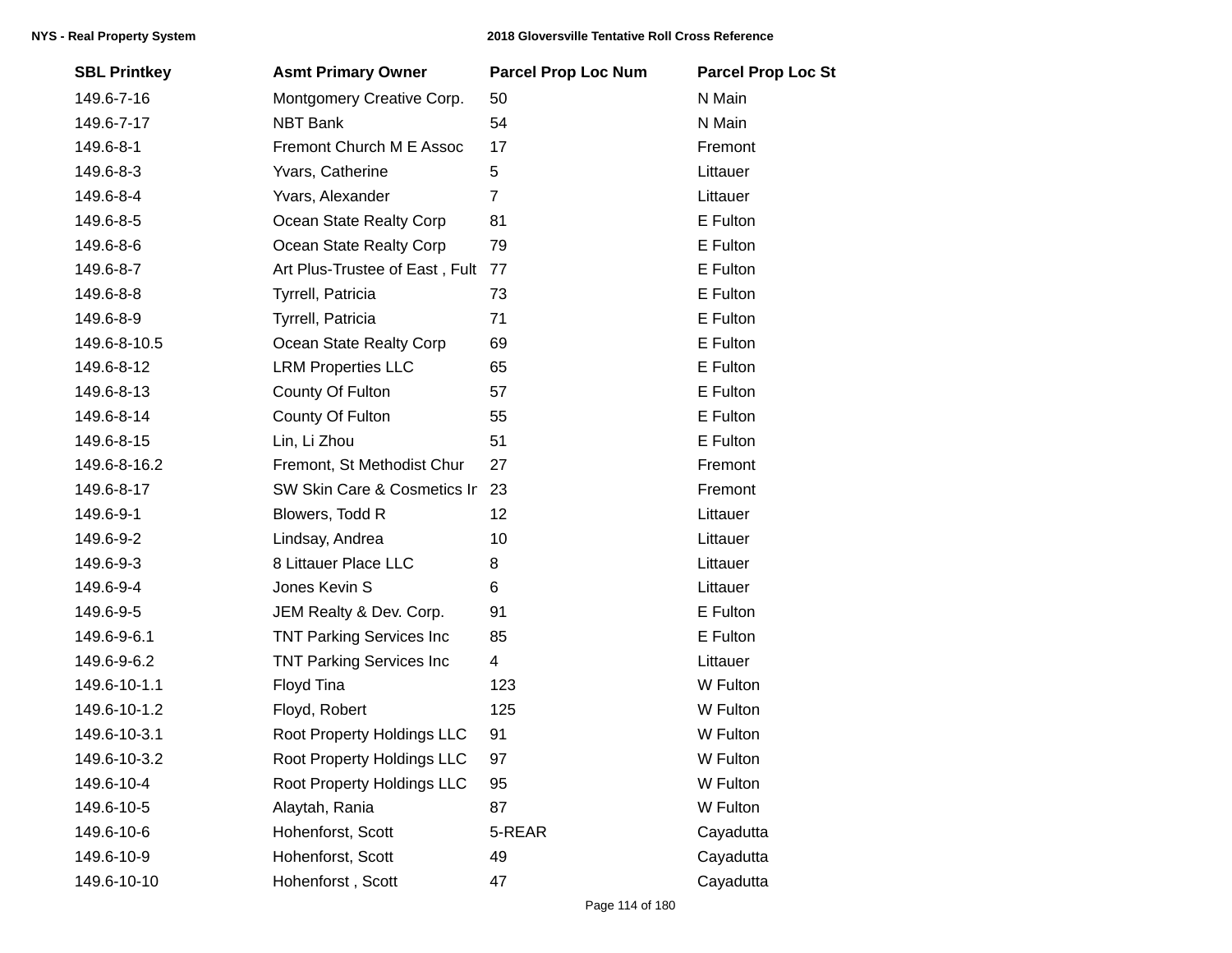| <b>SBL Printkey</b> | <b>Asmt Primary Owner</b>        | <b>Parcel Prop Loc Num</b> | <b>Parcel Prop Loc St</b> |
|---------------------|----------------------------------|----------------------------|---------------------------|
| 149.6-10-11         | Garren Jennifer L                | 45                         | Cayadutta                 |
| 149.6-10-12         | Conyne, Danny                    | 43                         | Cayadutta                 |
| 149.6-10-15         | Parillo, Albert M                | 11                         | Cayadutta                 |
| 149.6-10-17         | Seroussi Sales Corp              | 9                          | Cayadutta                 |
| 149.6-10-19         | Nethaway Realty Co Inc           | 3                          | Cayadutta                 |
| 149.6-10-21         | <b>JRS Realty Co</b>             | 102                        | S Main                    |
| 149.6-10-22         | lorio, Raffaele                  | 110                        | S Main                    |
| 149.6-10-23         | lorio, Raffaele                  | 114                        | S Main                    |
| 149.6-10-24         | Fields, Peter II                 | 118                        | S Main                    |
| 149.6-10-25         | Heimer, John L III               | 120                        | S Main St. Rear           |
| 149.6-10-26         | Baird, Dennis                    | 120                        | S Main                    |
| 149.6-10-27         | Samco LLC                        | 122                        | S Main                    |
| 149.6-10-29         | Lomanto, John P                  | 126                        | S Main                    |
| 149.6-10-30         | Harrison, Street Realty          | 6                          | W Pine                    |
| 149.6-10-31         | Capece, Nicholas J               | 24                         | W Pine                    |
| 149.6-10-32         | Avery, Amy Lynn                  | 18                         | W Pine                    |
| 149.6-10-33         | Capece, Nicholas J               | 22                         | W Pine                    |
| 149.6-10-34.5       | <b>Clemente Anthony R</b>        | 26                         | W Pine                    |
| 149.6-10-35.2       | Gloversville Hardware Supplic 32 |                            | W Pine                    |
| 149.6-10-36         | Fick, Rita A                     | 36                         | W Pine                    |
| 149.6-10-37         | Clemente, Anthony                | 76                         | <b>Broad</b>              |
| 149.6-10-38         | Aldous, Leta                     | 82                         | <b>Broad</b>              |
| 149.6-10-39         | Garren, Jennifer                 | 86                         | <b>Broad</b>              |
| 149.6-10-41.5       | Briggs, Lucinda M                | 17                         | <b>Third</b>              |
| 149.6-10-42         | Van Deusen, James                | 15                         | <b>Third</b>              |
| 149.6-10-43         | Clemente, Anthony                | 11                         | <b>Third</b>              |
| 149.6-10-44         | Clemente, Anthony                | 5                          | <b>Third</b>              |
| 149.6-10-45         | Gramarossa, Anthony              | 4                          | <b>Third</b>              |
| 149.6-10-46         | Patterson, Donna Marie           | 8                          | <b>Third</b>              |
| 149.6-10-47         | Chadley, Resa                    | 12                         | <b>Third</b>              |
| 149.6-10-48         | Arnold, Denise F                 | 16                         | <b>Third</b>              |
| 149.6-10-49         | Taback, Chad                     | 18                         | <b>Third</b>              |
| 149.6-10-50         | Wood, Shelley Anne               | 96                         | <b>Broad</b>              |
|                     |                                  |                            |                           |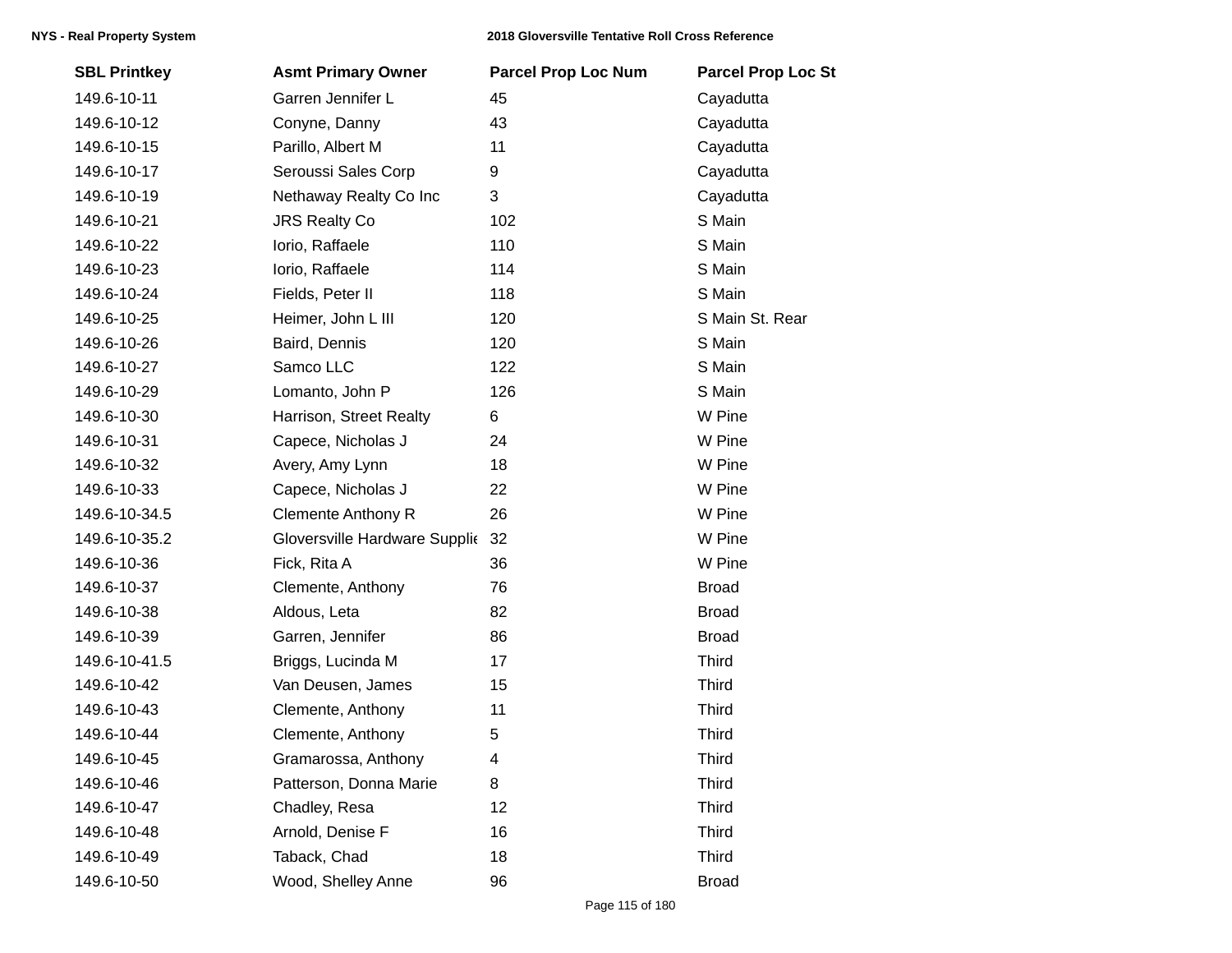| <b>SBL Printkey</b> | <b>Asmt Primary Owner</b>      | <b>Parcel Prop Loc Num</b> | <b>Parcel Prop Loc St</b> |
|---------------------|--------------------------------|----------------------------|---------------------------|
| 149.6-10-51         | Kirk, Nicholas C               | 98                         | <b>Broad</b>              |
| 149.6-10-52         | Skvorak, Frank                 | 100                        | <b>Broad</b>              |
| 149.6-10-53         | Rulison, Tamasina              | 102                        | <b>Broad</b>              |
| 149.6-10-54         | Simonds, Arthur                | 104                        | <b>Broad</b>              |
| 149.6-10-55         | Hanover Properties LLC         | 3                          | Second                    |
| 149.6-10-57         | <b>Hanover Properties LLC</b>  | 1                          | Second                    |
| 149.6-10-59         | Raw Dawg Property Mgt. LLC     | 110                        | <b>Broad</b>              |
| 149.6-10-61.5       | Mc Gillis, Larry               | 114                        | <b>Broad</b>              |
| 149.6-10-63         | Gunwaldsen Justin              | 122                        | <b>Broad</b>              |
| 149.6-10-64         | Mc Gillis, Larry               | 126                        | <b>Broad</b>              |
| 149.6-10-65         | Mc Gillis, Larry               | 128                        | <b>Broad</b>              |
| 149.6-10-66         | Bennett, Darlene               | 130                        | <b>Broad</b>              |
| 149.6-11-1          | Sardella, Jon C                | 71                         | W Fulton                  |
| 149.6-11-2          | Rooney-Sohl, Lisa              | 69                         | W Fulton                  |
| 149.6-11-3          | Jimenez, Juan L                | 67                         | W Fulton                  |
| 149.6-11-4          | Ocean State Realty Corp.       | 61                         | W Fulton                  |
| 149.6-11-5          | Garofalo, Adrian               | 55                         | W Fulton                  |
| 149.6-11-6          | Cerasia Holdings Inc           | 51                         | W Fulton                  |
| 149.6-11-7          | <b>Frontier Communications</b> | 47                         | W Fulton                  |
| 149.6-11-8          | Mayer, Lisa D                  | 14                         | S Arlington               |
| 149.6-11-11.5       | Parillo, Albert M              | 36                         | Cayadutta                 |
| 149.6-11-12.1       | <b>City Of Gloversville</b>    |                            | Side of Palmer            |
| 149.6-11-12.2       | Casey, John J Co-Trust         |                            | Side of Palmer            |
| 149.6-11-13         | Sardella, Jon                  | 52                         | Cayadutta                 |
| 149.6-12-1          | Salvation Army Inc             | 43                         | W Fulton                  |
| 149.6-12-2.1        | Two Great Guys Realty Corp     | 29                         | W Fulton                  |
| 149.6-12-2.2        | Capano, Michael Sr             | 27                         | W Fulton                  |
| 149.6-12-3          | S2 Services Inc                | 25                         | W Fulton                  |
| 149.6-12-4          | Mathias, Daniel                | 21                         | W Fulton                  |
| 149.6-12-5          | <b>Coates Enterprise LLC</b>   | 19                         | W Fulton                  |
| 149.6-12-6          | <b>Bokan Holdings LLC</b>      | 15                         | W Fulton                  |
| 149.6-12-7          | Gifford Heidi A                | 13                         | W Fulton                  |
| 149.6-12-8          | Two Great Guys Realty Corp     | $\overline{2}$             | S Main                    |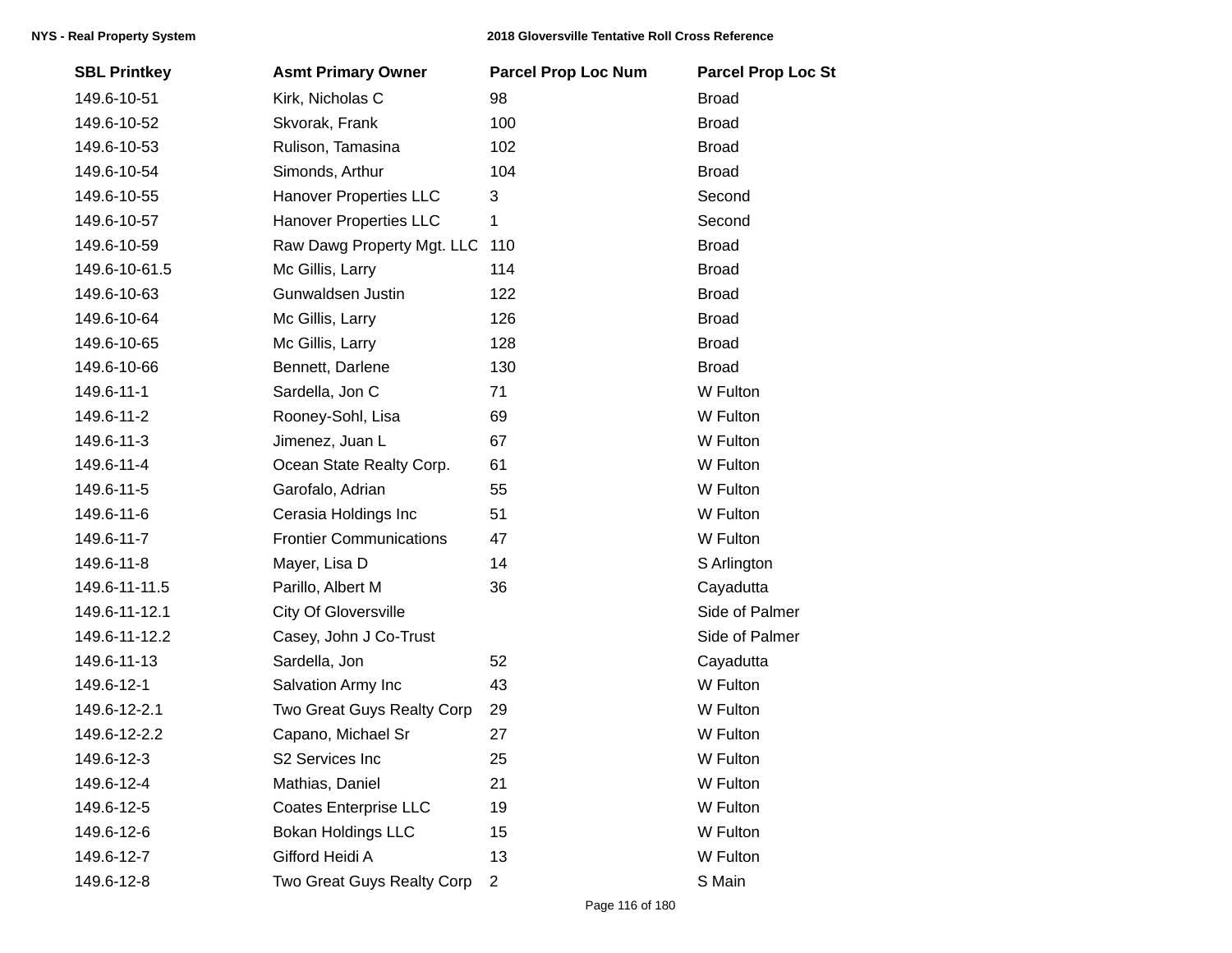| <b>SBL Printkey</b> | <b>Asmt Primary Owner</b>        | <b>Parcel Prop Loc Num</b> | <b>Parcel Prop Loc St</b> |
|---------------------|----------------------------------|----------------------------|---------------------------|
| 149.6-12-9          | Two Great Guys Realty Corp       | 12                         | S Main                    |
| 149.6-12-10         | Two Great Guys Realty Corp.      | 20                         | S Main                    |
| 149.6-12-11         | Two Great Guys Realty Corp.      | 22                         | S Main                    |
| 149.6-12-12         | Two Great Guys Realty Corp.      | 24                         | S Main                    |
| 149.6-12-13         | Two Great Guys Realty Corp       | 26                         | S Main                    |
| 149.6-12-14         | <b>Teetz Michael H</b>           | 28                         | S Main                    |
| 149.6-12-15         | Kingsboro Apts LP                | 34-38                      | S Main                    |
| 149.6-12-16         | Piseco Realty Ltd                | 40                         | S Main                    |
| 149.6-12-17.5       | Ambrose, Frank P II              | 46                         | S Main                    |
| 149.6-12-18         | Fulton Creative Corp.            | 48                         | S Main                    |
| 149.6-12-20.5       | Piseco Realty Ltd                | 52-60                      | S Main                    |
| 149.6-12-21         | Sena, Jaqueline                  | 62                         | S Main                    |
| 149.6-12-23         | Main/Prop LLC                    | 64                         | S Main                    |
| 149.6-12-25         | <b>Stewarts Shops Corp</b>       | 76                         | S Main                    |
| 149.6-12-26         | Swuires, Alan J                  | 6                          | Vine                      |
| 149.6-12-27         | Squires, Alan J                  | 16                         | Cayadutta                 |
| 149.6-12-28         | Fulton Friendship House I        | 18                         | Cayadutta                 |
| 149.6-12-29         | Fulton Friendship House I        | 20                         | Cayadutta                 |
| 149.6-12-30.5       | McIntosh, Danielle D             | 22                         | Cayadutta                 |
| 149.6-12-33         | H.O.G. Industries Inc            | 31                         | S Arlington               |
| 149.6-12-38         | Kingsboro Apts LP,               | 13                         | S Arlington               |
| 149.6-13-1          | Two Great Guys Realty Corp       | 1                          | S Main                    |
| 149.6-13-2          | Two Great Guys Realty Corp       | 4                          | E Fulton                  |
| 149.6-13-3          | Leader, Herald                   | 8                          | E Fulton                  |
| 149.6-13-4          | Tesi, Julie Ann                  | 12                         | E Fulton                  |
| 149.6-13-6          | <b>Rizzo Realty Holding Corp</b> | 18                         | E Fulton                  |
| 149.6-13-7          | Van Deusen, James N              | 22                         | E Fulton                  |
| 149.6-13-8          | <b>ABHSM Holdings LLC</b>        | 26                         | E Fulton                  |
| 149.6-13-9          | <b>Bokan Holdings LLC</b>        | 32                         | E Fulton                  |
| 149.6-13-10         | Knesseth Israel Synagogue        | 34                         | E Fulton                  |
| 149.6-13-11         | FPG America LLC                  | 50                         | Fremont                   |
| 149.6-13-12         | FPG America LLC                  | 52                         | Fremont                   |
| 149.6-13-13         | Rooney, Daniel                   | 47                         | Washington                |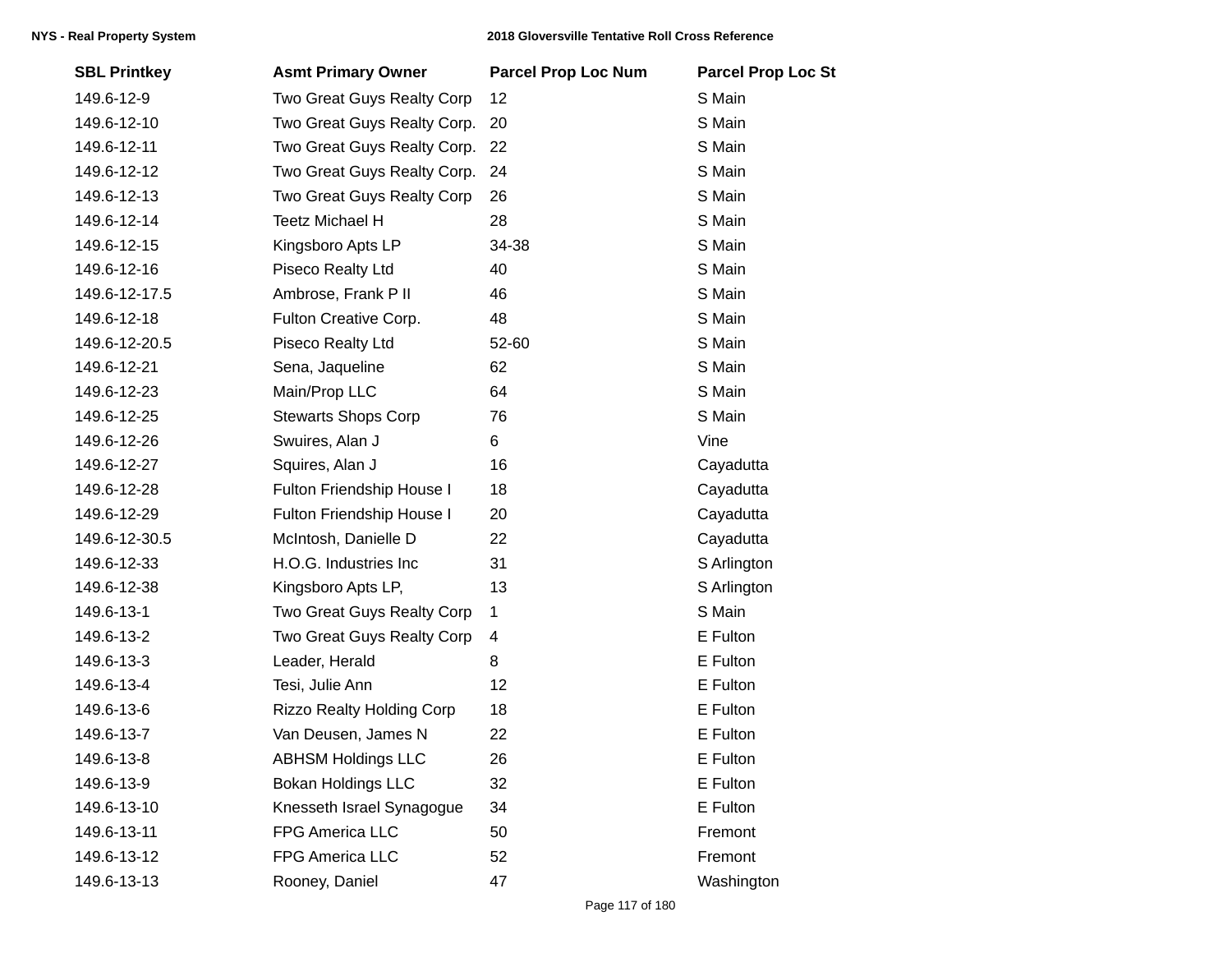| <b>SBL Printkey</b> | <b>Asmt Primary Owner</b>     | <b>Parcel Prop Loc Num</b> | <b>Parcel Prop Loc St</b> |
|---------------------|-------------------------------|----------------------------|---------------------------|
| 149.6-13-14         | FPG America LLC               | 45                         | Washington                |
| 149.6-13-15         | FPG America LLC               | 43                         | Washington                |
| 149.6-13-16         | <b>Bokan Holdings LLC</b>     | 37                         | Washington                |
| 149.6-13-17         | <b>Bokan Holdings LLC</b>     | 35                         | Washington                |
| 149.6-13-18         | Hohenforst, Scott             | 33                         | Washington                |
| 149.6-13-21         | Hohenforst, Scott             | 19                         | Washington                |
| 149.6-13-22         | Hohenforst, Scott             | 17                         | Washington                |
| 149.6-13-23         | Graham, Robert C              | 15                         | Washington                |
| 149.6-13-24         | Collins William B Co          | 11                         | Washington                |
| 149.6-13-25         | Collins William B Co          | $\overline{7}$             | Washington                |
| 149.6-13-26         | House Detective Inc           | 25                         | S Main                    |
| 149.6-13-27         | Faville, Mary Jo              | 23                         | S Main                    |
| 149.6-13-28         | Two Great Guys Realty Corp    | 19                         | S Main                    |
| 149.6-13-29         | City of Gloversville          | 15                         | S Main                    |
| 149.6-13-30         | Two, Great Guys Realty Co     | 13                         | S Main                    |
| 149.6-13-31         | <b>City of Gloversville</b>   | 11                         | S Main                    |
| 149.6-13-32         | Two Great Guys Realty Cor     | 9                          | S Main                    |
| 149.6-13-33         | Two Great Guys Realty Corp    | $\overline{7}$             | S Main                    |
| 149.6-13-34         | Two Great Guys Realty Corp    | 5                          | S Main                    |
| 149.6-14-1.5        | Gloversville Public Library   | 52-58                      | E Fulton                  |
| 149.6-14-3          | County Of Fulton              | 62                         | E Fulton                  |
| 149.6-14-4          | Gloversville Public Library   | 66                         | E Fulton                  |
| 149.6-14-5          | Schmit Fred W                 | 68                         | E Fulton                  |
| 149.6-14-6          | Schmit Fred W                 | 68.5                       | E Fulton                  |
| 149.6-14-7          | East Fulton Street Realty Cor | 70                         | E Fulton                  |
| 149.6-14-8          | JEM Realty Development Cor 72 |                            | E Fulton                  |
| 149.6-14-9          | Jeffers, Pamla C              | 72.5                       | E Fulton                  |
| 149.6-14-10         | JEM Realty & Development      | 74                         | E Fulton                  |
| 149.6-14-11         | JEM Realty & Dev Corp         | 76                         | E Fulton                  |
| 149.6-14-12         | JEM Realty & Development,     | 80                         | E Fulton                  |
| 149.6-14-14.5       | 86 East Fulton Street LLC     | 86                         | E Fulton                  |
| 149.6-14-15         | <b>State Of New York</b>      |                            | Washington St - Armory    |
| 149.6-14-16         | State Of New York             | 83                         | Washington                |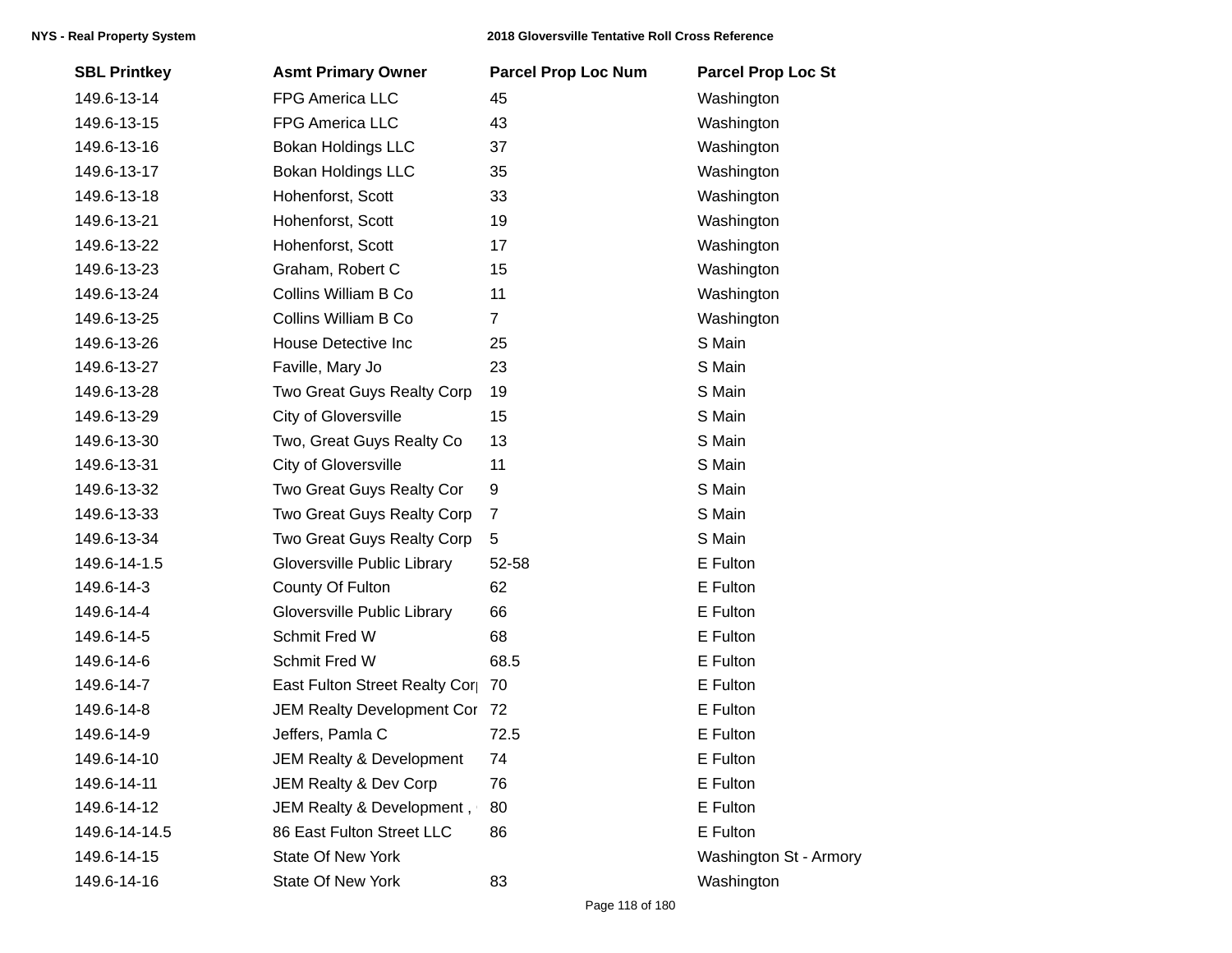| <b>SBL Printkey</b> | <b>Asmt Primary Owner</b>        | <b>Parcel Prop Loc Num</b> | <b>Parcel Prop Loc St</b> |
|---------------------|----------------------------------|----------------------------|---------------------------|
| 149.6-14-17         | De Luca, Anthony                 | 81                         | Washington                |
| 149.6-14-18         | Prew, David                      | 77                         | Washington                |
| 149.6-14-19         | Prew, David R                    | 73                         | Washington                |
| 149.6-14-20         | <b>LRM Properties LLC</b>        | 69                         | Washington                |
| 149.6-14-21         | Mc Closkey Community             | 65                         | Washington                |
| 149.6-14-22         | Trojan, Dixie (Lu)               | 63                         | Washington                |
| 149.6-14-23         | FPG America LLC                  | 59                         | Washington                |
| 149.6-14-24         | FPG America LLC                  | 51                         | Fremont                   |
| 149.6-15-1          | Albanese Family Rev. Trust       | 35                         | S Main                    |
| 149.6-15-2          | Lander Joseph M                  | 6                          | Washington                |
| 149.6-15-3          | Collins William B And Co         | 8                          | Washington                |
| 149.6-15-4          | Collins William B And Co         | 12                         | Washington                |
| 149.6-15-5          | Two Great Guys Realty Corp       | 16                         | Washington                |
| 149.6-15-7          | Two Great Guys Realty Cor        | 10                         | <b>Broadway</b>           |
| 149.6-15-8.5        | Two Great Guys Realty Corp       | 8                          | Broadway                  |
| 149.6-15-9          | Piseco Realty Ltd.               | $\overline{7}$             | <b>Baptist</b>            |
| 149.6-15-10         | <b>Family Counseling Center</b>  | 14                         | Broadway                  |
| 149.6-15-14         | Spraker, Jack L                  | 25                         | Forest                    |
| 149.6-15-15         | BMD Manufacturing Co., Inc.      | 15                         | Forest                    |
| 149.6-15-17         | BMD Manufacturing Co Inc.        | 9                          | Forest                    |
| 149.6-15-18.1       | Easterly, Susannah C             | 5                          | Forest                    |
| 149.6-15-18.2       | <b>BMD Manufacturing Co Inc.</b> | N Sd of                    | Forest                    |
| 149.6-15-19         | Gloversville Water Board         | 79                         | S Main                    |
| 149.6-15-20         | Gloversville Water Board         | 75                         | S Main                    |
| 149.6-15-23         | Gloversville Water Board         | 67                         | S Main                    |
| 149.6-15-24         | Piseco Realty Ltd.               | 59                         | S Main                    |
| 149.6-15-25         | Piseco Realty Ltd                | 5                          | <b>Baptist</b>            |
| 149.6-15-26         | Piseco Realty Ltd                | 57                         | S Main                    |
| 149.6-15-27         | Piseco Realty Ltd                | 55                         | S Main                    |
| 149.6-15-28         | Piseco Realty Ltd                | 53                         | S Main                    |
| 149.6-15-29         | Piseco Realty Ltd                | 51                         | S Main                    |
| 149.6-15-30         | Jody, Eschler Enterprise L       | 49                         | S Main                    |
| 149.6-15-32         | Wojciechowski, Thomas            | 45                         | S Main                    |
|                     |                                  |                            |                           |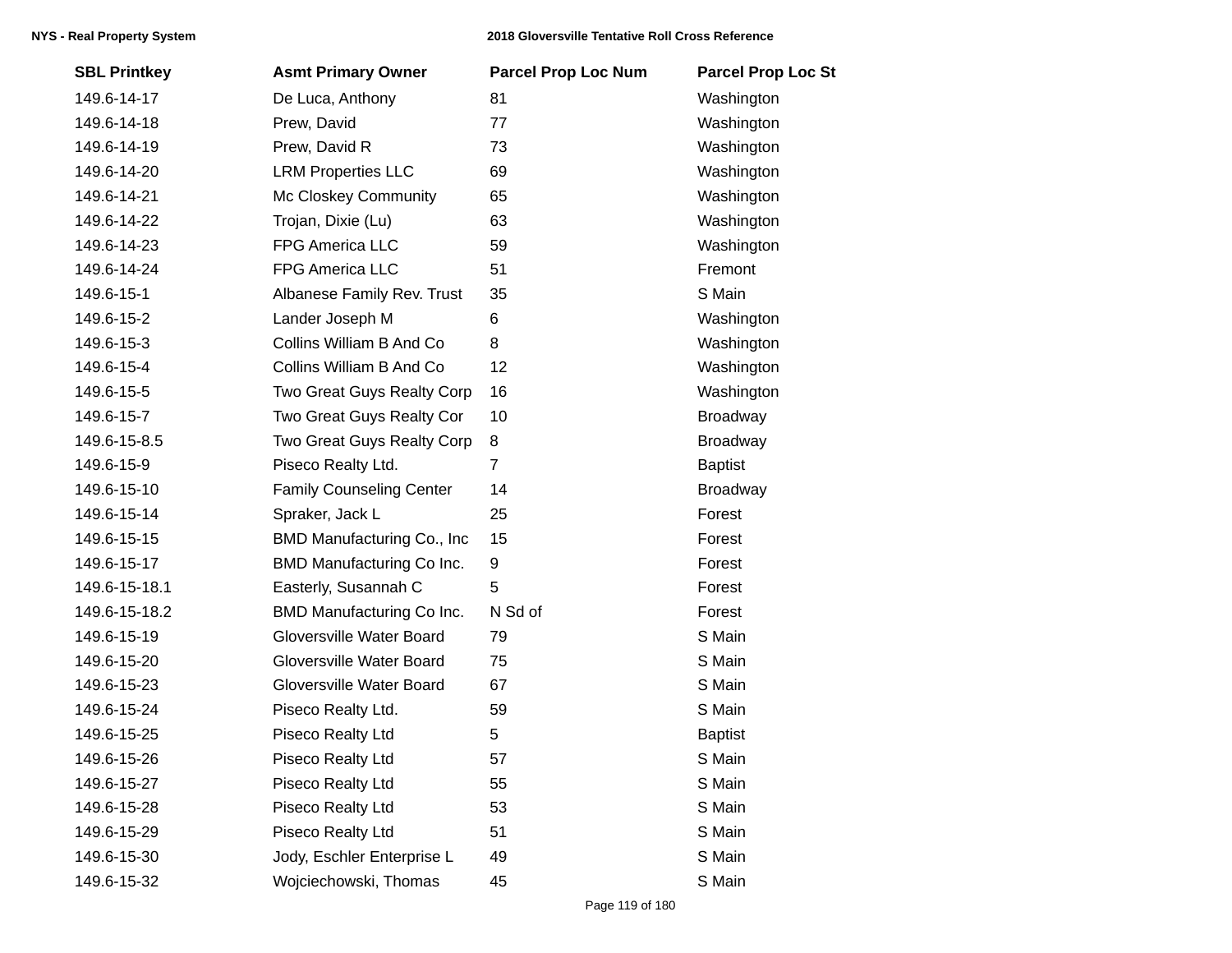| <b>SBL Printkey</b> | <b>Asmt Primary Owner</b>         | <b>Parcel Prop Loc Num</b> | <b>Parcel Prop Loc St</b> |
|---------------------|-----------------------------------|----------------------------|---------------------------|
| 149.6-15-33         | <b>TJE Properties LLC</b>         | 37                         | S Main                    |
| 149.6-16-1          | Taylor Made Group LLC             | $\overline{7}$             | <b>Broadway</b>           |
| 149.6-16-3          | <b>Taylor Made Group LLC</b>      | 24                         | Washington                |
| 149.6-16-4          | Young, Donald G                   | 26                         | Washington                |
| 149.6-16-5          | Hohenforst, Scott                 | 34                         | Washington                |
| 149.6-16-6          | Young, Gregory                    | 38                         | Washington                |
| 149.6-16-7          | Chambers, Ezra E                  | 40                         | Washington                |
| 149.6-16-8          | Cerasuolo, Donna                  | 4                          | Carpenter                 |
| 149.6-16-9          | Cerasulo, Donna                   | 6                          | Carpenter                 |
| 149.6-16-10         | Sohl, Mark W                      | 8                          | Carpenter                 |
| 149.6-16-11.1       | Allen, Garth M                    | 10                         | Carpenter                 |
| 149.6-16-11.2       | <b>Family Counseling Center</b>   | 11                         | <b>Broadway</b>           |
| 149.6-16-12         | <b>Gloversville Housing</b>       | 31                         | Forest                    |
| 149.6-16-13         | City Of Gloversville              |                            | Forest                    |
| 149.6-17-1          | Savage, Allen D                   | 44                         | Washington                |
| 149.6-17-2          | Savage, Allen D                   | 46                         | Washington                |
| 149.6-17-3          | Madden, Thomas                    | 50                         | Washington                |
| 149.6-17-4          | Graham, Herbert                   | 68                         | Fremont                   |
| 149.6-17-5          | Wesley, Michael                   | 70                         | Fremont                   |
| 149.6-17-6          | Wesley, Michael                   | 74                         | Fremont                   |
| 149.6-17-7.5        | Wellman, Patricia L               | 78                         | Fremont                   |
| 149.6-17-9          | <b>Gloversville Holdings Corp</b> | 82                         | Fremont                   |
| 149.6-17-10         | Riach Steven H                    | 86                         | Fremont                   |
| 149.6-17-11         | Vavruick, Joseph C Jr             | 88                         | Fremont                   |
| 149.6-17-12         | Miller, Byron L                   | 90                         | Fremont                   |
| 149.6-17-13         | Perry Bryan                       | 92                         | Fremont                   |
| 149.6-17-14         | Goho, Alice L                     | 94                         | Fremont                   |
| 149.6-17-15         | Beck, Ronald (LU)                 | 98                         | Fremont                   |
| 149.6-17-16         | Garren, Jennifer L                | 59                         | Forest                    |
| 149.6-17-17         | Garren, Jennifer L                | 57                         | Forest                    |
| 149.6-17-18         | <b>Green Tracy</b>                | 55                         | Forest                    |
| 149.6-17-19         | Green Tracy T                     | 53                         | Forest                    |
| 149.6-17-20         | Orcutt, Lare' A                   | 25                         | Carpenter                 |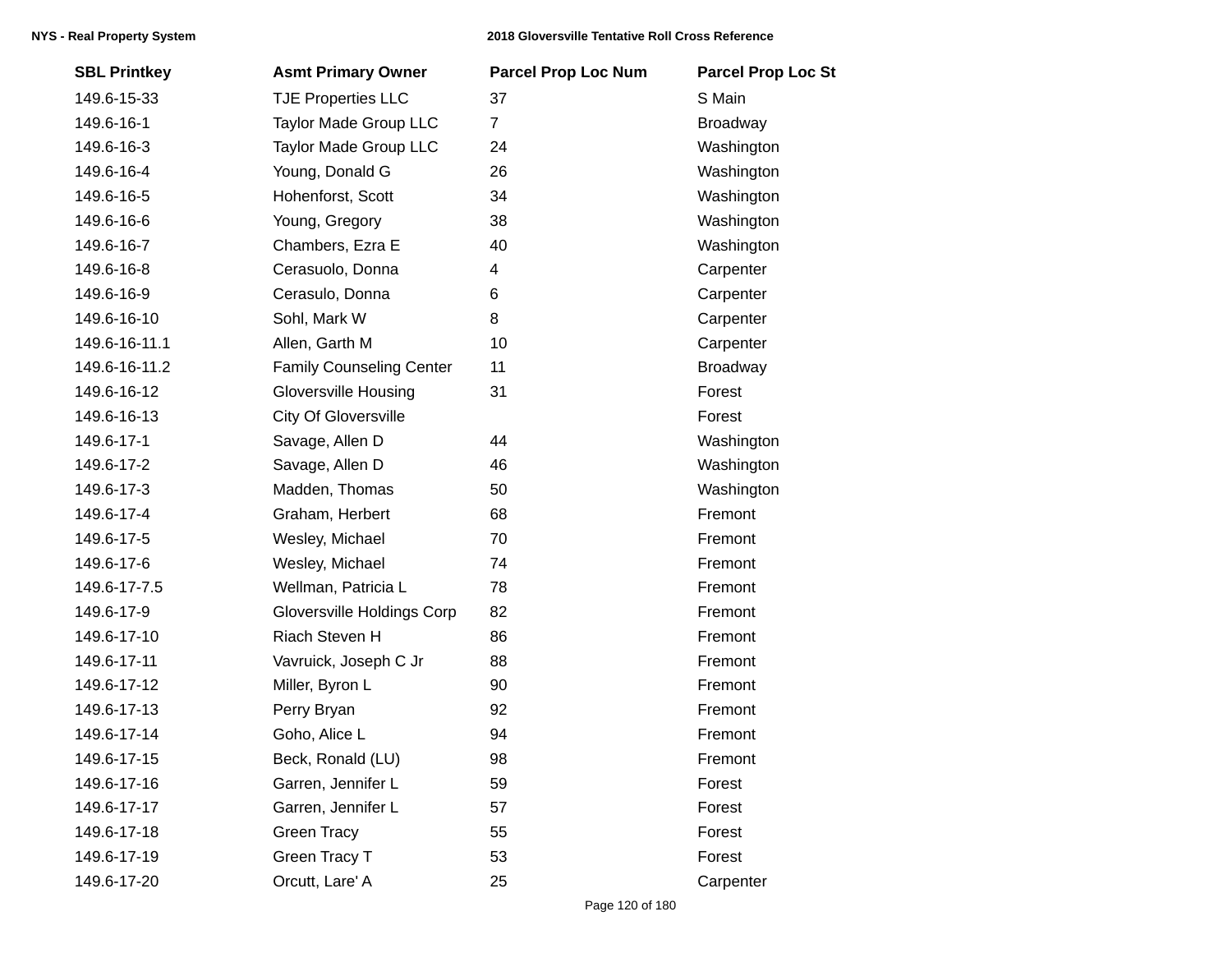| <b>SBL Printkey</b> | <b>Asmt Primary Owner</b>        | <b>Parcel Prop Loc Num</b> | <b>Parcel Prop Loc St</b> |
|---------------------|----------------------------------|----------------------------|---------------------------|
| 149.6-17-21         | <b>MRRR&amp;C LLC</b>            | 23                         | Carpenter                 |
| 149.6-17-23         | Allen, Garth M                   | 15                         | Carpenter                 |
| 149.6-17-24.2       | Garren, Jennifer L               | 11                         | Carpenter                 |
| 149.6-17-25         | Lair, Jack                       | 9                          | Carpenter                 |
| 149.6-17-26         | Allen, Laural                    | $\overline{7}$             | Carpenter                 |
| 149.6-17-27         | Saleh, Elissar LU                | 5                          | Carpenter                 |
| 149.6-18-1          | Siler, Antonio C                 | 60                         | Washington                |
| 149.6-18-2          | Siler, Antonio C                 | 62                         | Washington                |
| 149.6-18-3          | Siler, Darlene V                 | 64                         | Washington                |
| 149.6-18-4          | Bailey, Brian Lee                | 66                         | Washington                |
| 149.6-18-6          | Bushnoe, Deborah                 | 6                          | Division                  |
| 149.6-18-7.5        | Flint Realty Group LLC           | 10                         | Division                  |
| 149.6-18-8          | County of Fulton                 | 14                         | Division                  |
| 149.6-18-9          | Denmark, Michael C               | 18                         | Division                  |
| 149.6-18-10         | <b>LRM Properties LLC</b>        | 22                         | Division                  |
| 149.6-18-11         | Morse, Daniel                    | 28                         | Division                  |
| 149.6-18-12         | Wesley, Michael                  | 32                         | <b>Division</b>           |
| 149.6-18-13         | Mitchell, Tonia                  | 34                         | Division                  |
| 149.6-18-14         | Clarke, Thomas                   | 38                         | Division                  |
| 149.6-18-15         | Chase, Ronald S                  | 75                         | Forest                    |
| 149.6-18-16         | Cerniglia, Joseph                | 73                         | Forest                    |
| 149.6-18-17         | Conlon, Regina C                 | 95                         | Fremont                   |
| 149.6-18-18         | Glynn, Lorelei                   | 93                         | Fremont                   |
| 149.6-18-19         | Riach, Steven H                  | 91                         | Fremont                   |
| 149.6-18-20         | Morse, Daniel K                  | 89                         | Fremont                   |
| 149.6-18-21         | Boyer, Norman                    | 85                         | Fremont                   |
| 149.6-18-22         | Blood, Gary W Jr                 | 83                         | Fremont                   |
| 149.6-18-23         | Art Plus-Trustee of Fremont, 177 |                            | Fremont                   |
| 149.6-18-24         | Art Plus Trustee of Fremont L    | - 75                       | Fremont                   |
| 149.6-18-25.1       | Edelbi, Yaman                    | 73                         | Fremont                   |
| 149.6-18-26         | Conyne, Danny                    | 71                         | Fremont                   |
| 149.6-18-27         | Adamkoski, Joseph M              | 69                         | Fremont                   |
| 149.6-19-1          | St Theodoris Greek Orthod        | 72                         | Washington                |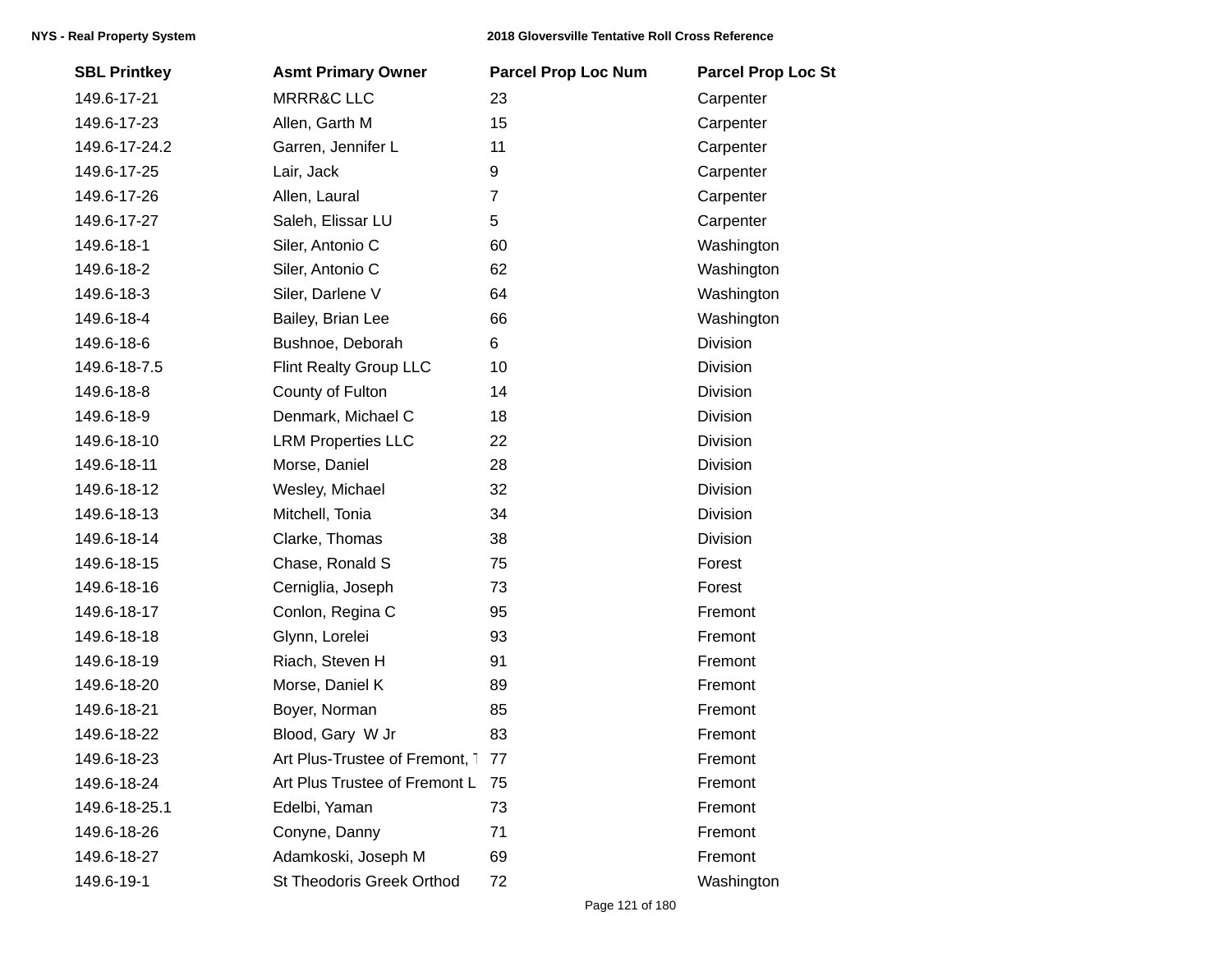| <b>SBL Printkey</b> | <b>Asmt Primary Owner</b>    | <b>Parcel Prop Loc Num</b> | <b>Parcel Prop Loc St</b> |
|---------------------|------------------------------|----------------------------|---------------------------|
| 149.6-19-2          | <b>LRM Properties LLC</b>    | 74                         | Washington                |
| 149.6-19-3          | 7632 Gloveton Inc            | 76                         | Washington                |
| 149.6-19-4          | Sohl, Mark                   | 76                         | Washington St. Rear       |
| 149.6-19-5          | Skinner, Jami R              | 78                         | Washington                |
| 149.6-19-6          | Mohawk Valley Properties LLO | 80                         | Washington                |
| 149.6-19-7          | Slosek, Stanley              | 82                         | Washington                |
| 149.6-19-8          | Insonia, Christopher         | 6                          | Montgomery                |
| 149.6-19-9          | Reid, Matthew                | 8                          | Montgomery                |
| 149.6-19-10         | Garren, Jennifer             | 10                         | Montgomery                |
| 149.6-19-12         | Patterson, Robert M Jr       | 14                         | Montgomery                |
| 149.6-19-13         | Izzo, Charles Scott          | 16                         | Montgomery                |
| 149.6-19-14         | Tauss, Frederick N Jr        | 18                         | Montgomery                |
| 149.6-19-15         | Paul, Amy L                  | 20                         | Montgomery                |
| 149.6-19-16         | Hart, April                  | 24                         | Montgomery                |
| 149.6-19-17         | Yates, Eli                   | 26                         | Montgomery                |
| 149.6-19-18         | Demagistris, Joann (Lu)      | 93                         | Forest                    |
| 149.6-19-19         | Keesler Rafe R               | 91                         | Forest                    |
| 149.6-19-20         | Horning, Jack                | 89                         | Forest                    |
| 149.6-19-21         | Sewer, Enrique               | 87                         | Forest                    |
| 149.6-19-22         | Tyrrell, Patricia            | 37                         | Division                  |
| 149.6-19-23         | Coleman, William             | 33                         | Division                  |
| 149.6-19-24         | Jones, Robert E Sr           | 29                         | Division                  |
| 149.6-19-25         | Dinielli, Christina          | 27                         | Division                  |
| 149.6-19-26         | Bell, Terry                  | 25                         | Division                  |
| 149.6-19-27         | Sohl, Mark W                 | 23                         | Division                  |
| 149.6-19-28         | Sohl Mark W                  | 13                         | Division                  |
| 149.6-19-29         | <b>LRM Properties LLC</b>    | 9                          | Division                  |
| 149.6-19-30         | Leffler Enterprise LLC       | $\overline{7}$             | Division                  |
| 149.6-19-31         | <b>LRM Properties LLC</b>    | 5                          | Division                  |
| 149.6-20-1          | Saratoga Development Group   | $\mathbf{3}$               | Montgomery                |
| 149.6-20-2          | Kervin, Patricia O           | 86                         | Washington                |
| 149.6-20-3          | Watkins, Donald B            | 90                         | Washington                |
| 149.6-20-4          | Lopresti, Georgia            | 92                         | Washington                |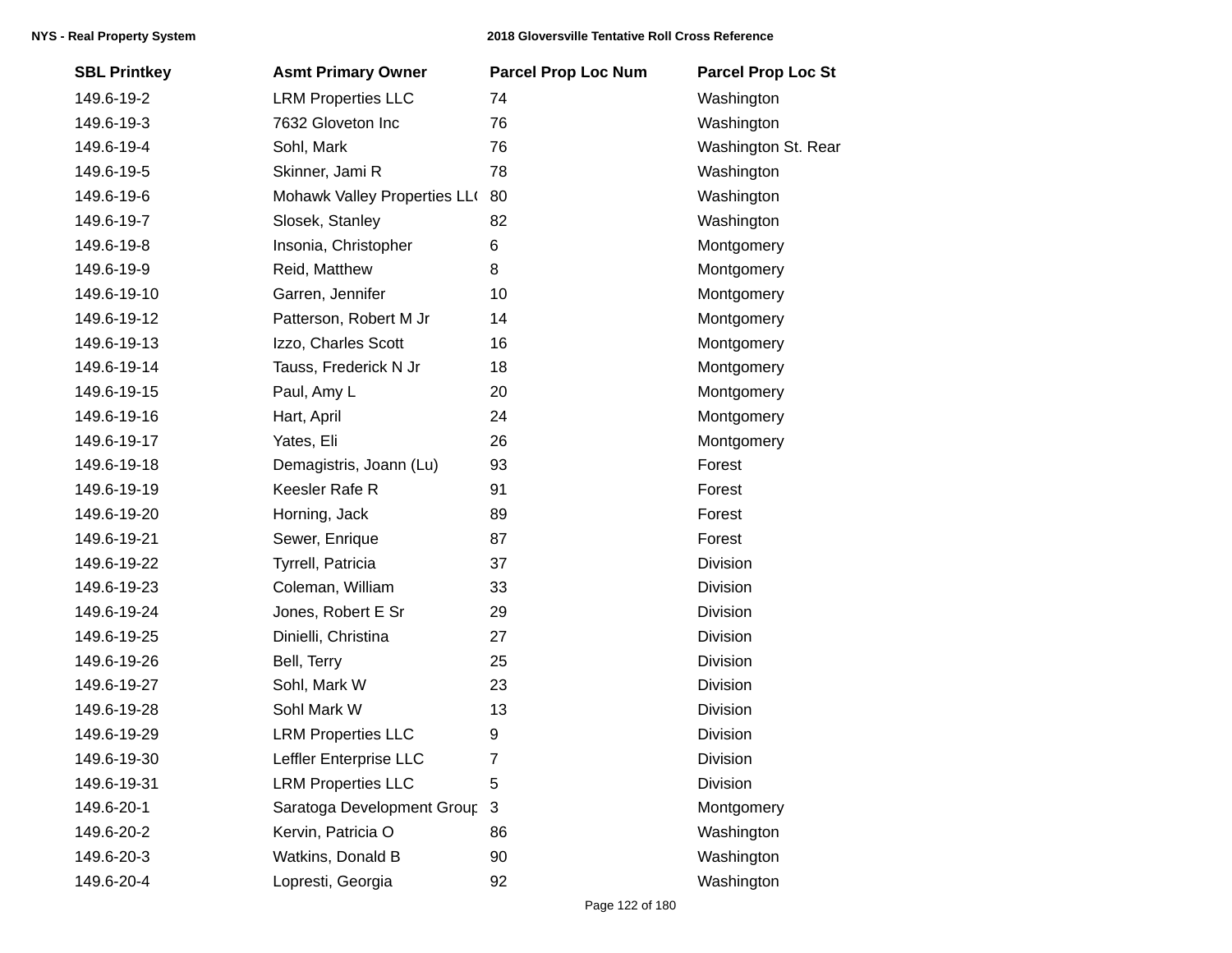| <b>SBL Printkey</b> | <b>Asmt Primary Owner</b> | <b>Parcel Prop Loc Num</b> | <b>Parcel Prop Loc St</b> |
|---------------------|---------------------------|----------------------------|---------------------------|
| 149.6-20-5          | Lopresti, Georgia         | 5                          | Montgomery                |
| 149.6-20-6          | LaBahn, George L          | 9                          | Montgomery                |
| 149.6-20-8          | Siarkowski, Grace         | 15                         | Montgomery                |
| 149.6-20-9          | Citimortgage Inc          | 17                         | Montgomery                |
| 149.6-20-10         | Young, Kristina R         | 19                         | Montgomery                |
| 149.6-20-11         | Lopresti, Georgia         | 21                         | Montgomery                |
| 149.6-20-12         | Easterly, Susannah        | 23                         | Montgomery                |
| 149.6-20-13.5       | Byron, Langford           | 99                         | Forest                    |
| 149.6-21-1          | Aguilera, Timothy         | 60                         | <b>Broad</b>              |
| 149.6-21-2          | Carr, Frances (LU)        | 62                         | <b>Broad</b>              |
| 149.6-21-3          | LFB2 LLC                  | 64                         | <b>Broad</b>              |
| 149.6-21-4          | Yorks, Bryan              | 37                         | W Pine                    |
| 149.6-21-5          | Smith, Martin             | 35                         | W Pine                    |
| 149.6-21-6          | Alazba, Mohannad          | 33                         | W Pine                    |
| 149.6-21-7          | Almodovar, Johnny         | 31                         | W Pine                    |
| 149.6-21-8          | Rumrill, Donald A         | 27                         | W Pine                    |
| 149.6-21-9          | Pettit, Celia             | 23                         | W Pine                    |
| 149.6-21-10         | Ligon, Janice R           | 19                         | W Pine                    |
| 149.6-21-11         | Giordano Constance        | 17                         | W Pine                    |
| 149.6-21-12         | Christman, Christine M    | $\overline{7}$             | W Pine                    |
| 149.6-22-1          | Jones & Naudin Realty LLC | 87                         | S Main                    |
| 149.6-22-4          | Spraker, Jack L           | 6                          | Forest                    |
| 149.6-22-7          | Spraker, Jack             | 34                         | Forest                    |
| 149.6-22-8          | Basileo, Arthur<br>(Lu)   | 36                         | Forest                    |
| 149.6-22-9          | Walters, Lori A           | 38                         | Forest                    |
| 149.6-22-10         | Pryszmant, Dolores        | 40                         | Forest                    |
| 149.6-22-11         | Rizzo, John               | 44                         | Forest                    |
| 149.6-22-12         | Bimonte Joanna H Trustee  | 46                         | Forest                    |
| 149.6-22-13         | Tesi, Joshua              | 48                         | Forest                    |
| 149.6-22-14         | Fish William              | 6                          | Park                      |
| 149.6-22-15         | Hoefs, Thomas W           | 8                          | Park                      |
| 149.6-22-16         | Ryan, Pauline M           | 10                         | Park                      |
| 149.6-22-17         | Hoefs, Thomas W           | 12                         | Park                      |
|                     |                           |                            |                           |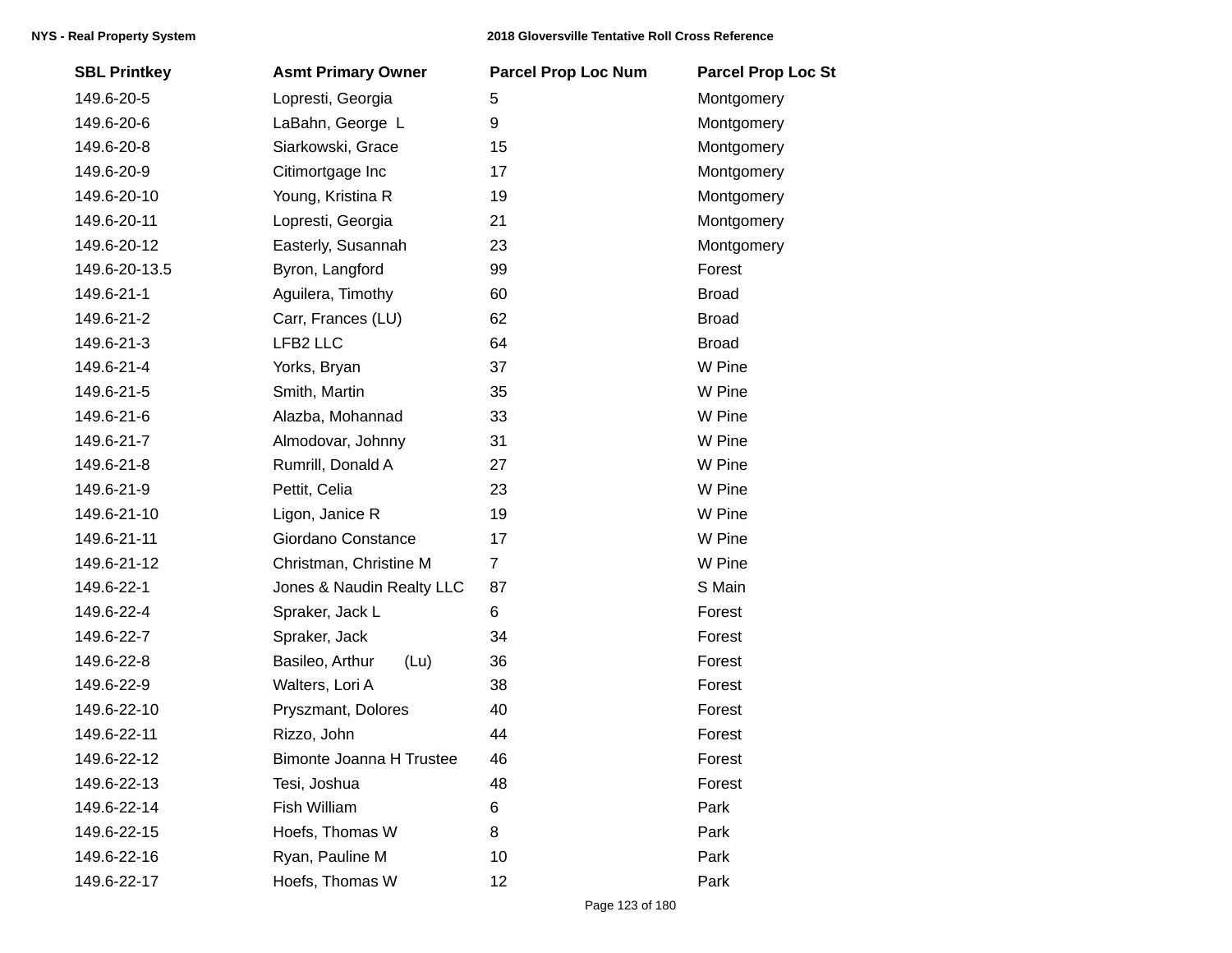| <b>SBL Printkey</b> | <b>Asmt Primary Owner</b>     | <b>Parcel Prop Loc Num</b> | <b>Parcel Prop Loc St</b> |
|---------------------|-------------------------------|----------------------------|---------------------------|
| 149.6-22-18         | Gloversville Housing & Nbr In | 14                         | Park                      |
| 149.6-22-19         | Lensky Igor                   | 16                         | Park                      |
| 149.6-22-20         | <b>Baldwin Craig David</b>    | 18                         | Park                      |
| 149.6-22-21         | County of Fulton              | 49                         | <b>Burr</b>               |
| 149.6-22-22         | Talcott, Bobbie Jo            | 47                         | <b>Burr</b>               |
| 149.6-22-23         | Blood, Gary W Jr              | 45                         | <b>Burr</b>               |
| 149.6-22-24         | Talcott, Billie Joe           | 43                         | <b>Burr</b>               |
| 149.6-22-25         | Lauria, Marie etal            | 41                         | <b>Burr</b>               |
| 149.6-22-26         | Gloversville Housing & Nbr In | 39                         | <b>Burr</b>               |
| 149.6-22-28         | Zimmerman, Mary Jo            | 35                         | <b>Burr</b>               |
| 149.6-22-29         | Rizzio, Carmella (Lu) M       | 33                         | <b>Burr</b>               |
| 149.6-22-32         | Rizzo, Christpher P           | 21                         | <b>Burr</b>               |
| 149.6-22-33         | <b>IKO Plus LLC</b>           | $11 - 13$                  | <b>Burr</b>               |
| 149.6-22-35         | <b>SBH Ventures LLC</b>       | $\overline{7}$             | <b>Burr</b>               |
| 149.6-22-36         | Sleezer Michael               | 5                          | <b>Burr</b>               |
| 149.6-22-37         | Sleezer Michael A             | 101                        | S Main                    |
| 149.6-22-37./9999   | <b>City Of Gloversville</b>   | 101                        | S Main                    |
| 149.6-22-38         | Rocky, Tavern Of S            | 97                         | S Main                    |
| 149.6-22-38./9999   | <b>City Of Gloversville</b>   | 97                         | S Main                    |
| 149.6-22-39         | Trippodo, Victor R            | 93                         | S Main                    |
| 149.6-23-1.1        | Schlegel, Auto Service        | 109                        | S Main                    |
| 149.6-23-1.2        | Nethaway Realty Co Inc        | 6                          | <b>Burr</b>               |
| 149.6-23-2          | Cerasia Holdings Inc          | 10                         | <b>Burr</b>               |
| 149.6-23-3          | Buchannon, Jennifer L         | 6                          | Mill                      |
| 149.6-23-4          | Perez, Nancy                  | 8                          | Mill                      |
| 149.6-23-5          | Perez, Nancy                  | 10                         | Mill                      |
| 149.6-23-6          | Gloversville Housing &        | 12                         | Mill                      |
| 149.6-23-7          | Buyce, Walter                 | 16                         | Mill                      |
| 149.6-23-8          | Sewer, Enrique                | 125                        | S Main                    |
| 149.6-23-9          | <b>Hohenforst Realty LLC</b>  | 121                        | S Main                    |
| 149.6-23-11.1       | Curtin, James A               | 117-119                    | Main                      |
| 149.6-23-11.2       | BMD Manufacturing Co Inc.     | 113-115                    | S Main                    |
| 149.6-24-1          | County of Fulton              | $\overline{7}$             | Mill                      |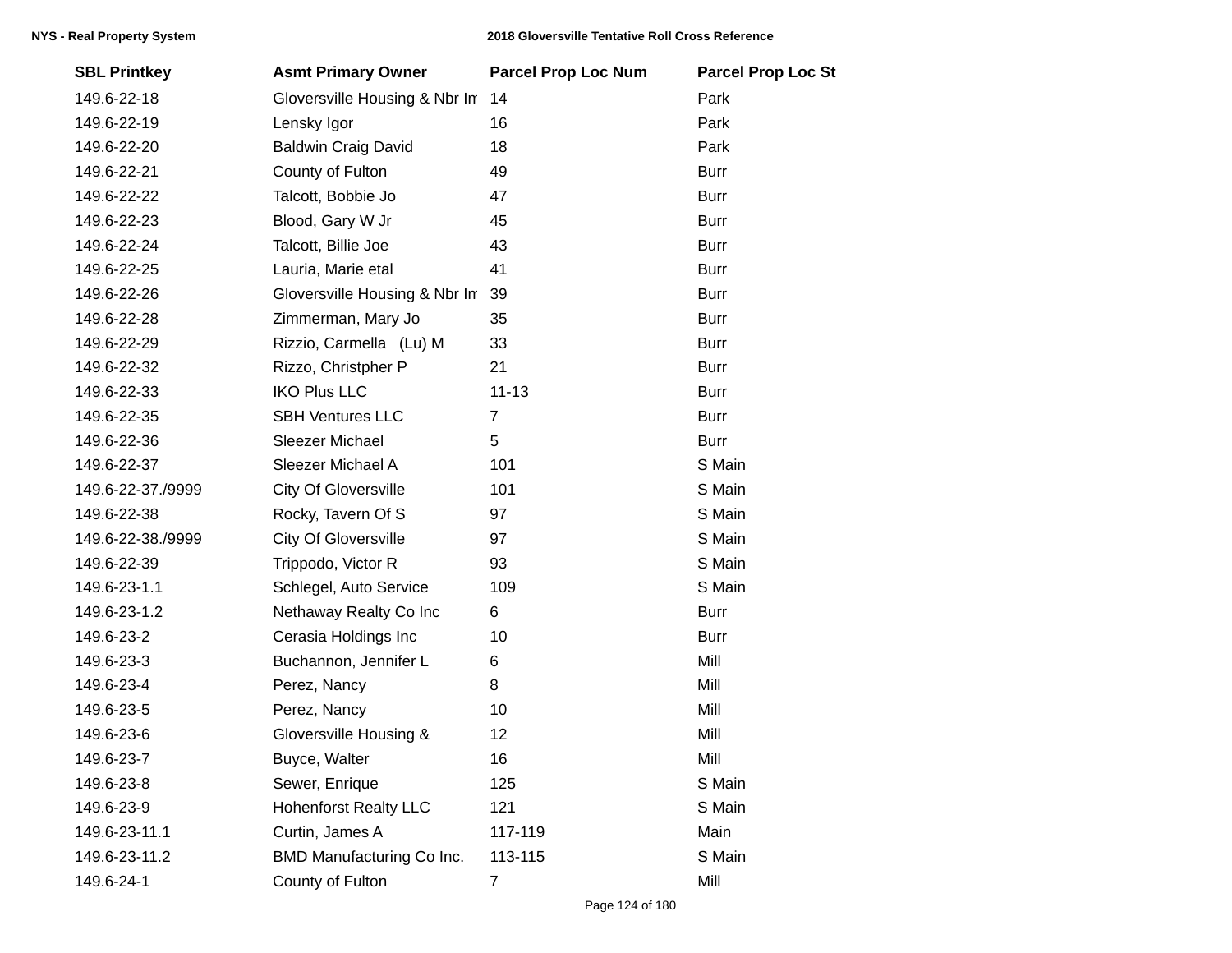| <b>SBL Printkey</b> | <b>Asmt Primary Owner</b>   | <b>Parcel Prop Loc Num</b> | <b>Parcel Prop Loc St</b> |
|---------------------|-----------------------------|----------------------------|---------------------------|
| 149.6-24-2          | Rorick, Ronald R            | 5                          | Mill                      |
| 149.6-24-3          | Hines, Brandon              | 3                          | Mill                      |
| 149.6-24-4          | Cerasia Holdings LLC        | 20-22                      | <b>Burr</b>               |
| 149.6-24-5          | Johnson, Felix Jr           | 24                         | <b>Burr</b>               |
| 149.6-24-6          | Johnson Felix C Jr          | 26                         | <b>Burr</b>               |
| 149.6-24-7          | Reid, Matthew               | 30                         | <b>Burr</b>               |
| 149.6-24-8          | Gloversville Housing &      | 4                          | Phair                     |
| 149.6-25-1          | County of Fulton            | 54                         | Forest                    |
| 149.6-25-3          | Mannino, Salvatore          | 58                         | Forest                    |
| 149.6-25-4          | Gray, Roger Jr              | 60                         | Forest                    |
| 149.6-25-5          | Baker, Loren                | 62                         | Forest                    |
| 149.6-25-7.5        | <b>City Of Gloversville</b> | 110                        | Fremont                   |
| 149.6-25-9          | Steenburgh, Janet M         | 116                        | Fremont                   |
| 149.6-25-11         | Whitman, Barbara J          | 124                        | Fremont                   |
| 149.6-25-12         | Sparks Ronald               | 13                         | Park                      |
| 149.6-25-13         | Pendl, Robert J             | 11                         | Park                      |
| 149.6-25-14         | Brooker, Michael J Sr       | 9                          | Park                      |
| 149.6-25-16         | Cerasia Holdings Inc        | 5                          | Park                      |
| 149.6-26-1          | Chase, Robert Lee Sr        | 72                         | Forest                    |
| 149.6-26-2          | Pensco Trust Co, Custodian  | 74                         | Forest                    |
| 149.6-26-3          | Swart, Darla                | 76                         | Forest                    |
| 149.6-26-4.5        | Bell, Terry P               | 78                         | Forest                    |
| 149.6-26-6          | Gordon, Terry               | 58                         | Division                  |
| 149.6-26-7          | <b>Ultimate Leather</b>     | 70                         | Division                  |
| 149.6-26-8          | Rowback, Alfred             | 125                        | Fremont                   |
| 149.6-26-9          | Rowback, Alfred             | 123                        | Fremont                   |
| 149.6-26-10         | Rowback, Patricia           | 121                        | Fremont                   |
| 149.6-26-11         | Rowback, Alfred             | 119                        | Fremont                   |
| 149.6-26-12         | Germain, Lester             | 117                        | Fremont                   |
| 149.6-26-13         | Brown, Terry                | 115                        | Fremont                   |
| 149.6-26-14         | Hauser, Donald M            | 113                        | Fremont                   |
| 149.6-26-15         | Havel, Rick J Sr.           | 109                        | Fremont                   |
| 149.6-27-1          | Perry, Bryan                | 49                         | Division                  |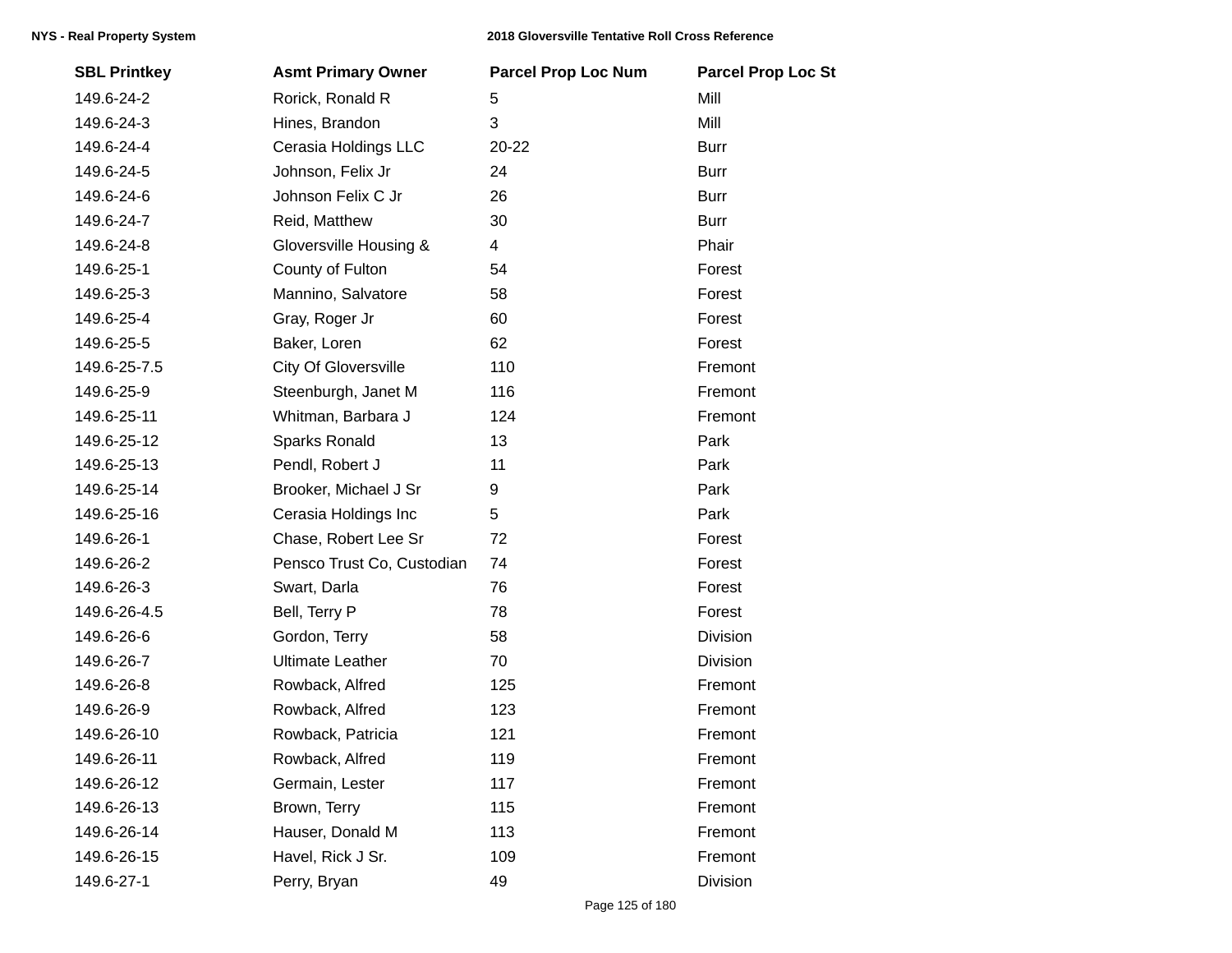| <b>SBL Printkey</b> | <b>Asmt Primary Owner</b>     | <b>Parcel Prop Loc Num</b> | <b>Parcel Prop Loc St</b> |
|---------------------|-------------------------------|----------------------------|---------------------------|
| 149.6-27-2          | Brathwaite, Joyce             | 86                         | Forest                    |
| 149.6-27-3          | Brathwaite, Joyce             | 88                         | Forest                    |
| 149.6-27-4          | Hayner, Gerald C Jr           | 90                         | Forest                    |
| 149.6-27-5          | Stewart, Jacqueline           | 92                         | Forest                    |
| 149.6-27-6          | Lewis, Audray                 | 94                         | Forest                    |
| 149.6-27-7          | Swart, Brett L                | 42                         | Montgomery                |
| 149.6-27-8          | Lynch, Shirley J              | 44                         | Montgomery                |
| 149.6-27-9.5        | Insogna, Barbara A            | 46                         | Montgomery                |
| 149.6-27-10.1       | Hines, Jack                   | 48                         | Montgomery                |
| 149.6-27-11         | Cruise, John F                | 50                         | Montgomery                |
| 149.6-27-12         | Redenskya, Daria              | 52                         | Montgomery                |
| 149.6-27-13         | Davis, Robert B               | 54                         | Montgomery                |
| 149.6-27-14         | Track, William                | 56                         | Montgomery                |
| 149.6-27-15         | Kiszka, Martin J              | 69                         | Division                  |
| 149.6-27-16         | O'Dell, Ricky                 | 67                         | <b>Division</b>           |
| 149.6-27-17         | Warner, Barbara               | 65                         | Division                  |
| 149.6-27-18         | Metheny, Bryan                | 63                         | Division                  |
| 149.6-27-19         | Sohl, Mark                    | 61                         | Division                  |
| 149.6-27-20.5       | <b>LRM Properties LLC</b>     | 59                         | Division                  |
| 149.6-27-23         | Hewitt Harry C                | 53                         | Division                  |
| 149.6-27-24         | Sacerio Gustavo               | 51                         | Division                  |
| 149.6-28-1          | Lewis, Audray                 | 98                         | Forest                    |
| 149.6-28-2          | Byron, Langford               | 100                        | Forest                    |
| 149.6-28-3          | <b>Upstate Properties LLC</b> | 41                         | Montgomery                |
| 149.6-28-4          | Stewart, Ralph Edward         | 43                         | Montgomery                |
| 149.6-28-5          | Hines, Jack R                 | 45                         | Montgomery                |
| 149.6-28-6          | Hargett, Freddie L (LU)       | 47                         | Montgomery                |
| 149.6-28-7          | Smith, Calvin                 | 49                         | Montgomery                |
| 149.6-28-8.1        | Whitman, Clarence (Dec)       | 3                          | Van Wyck                  |
| 149.6-28-8.2        | Garren, Jennifer L            | 51                         | Montgomery                |
| 149.6-29-1.5        | City of Gloversville          | 115-119                    | W Fulton                  |
| 149.6-29-2          | Eside Broad St Of G'vill      |                            | Broad St E Sd             |
| 149.7-1-1           | Kohler, David R               | 19                         | N Judson                  |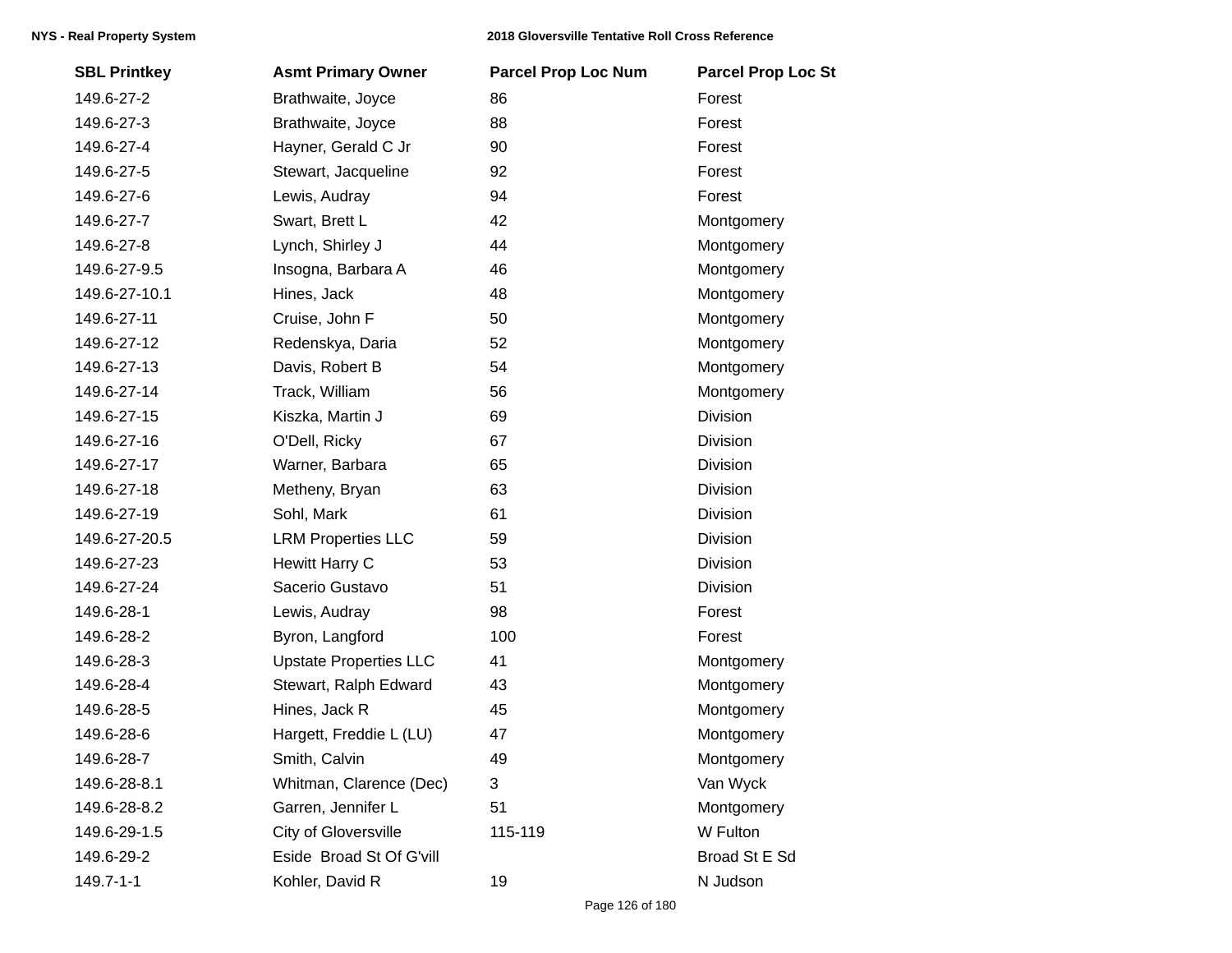| <b>SBL Printkey</b> | <b>Asmt Primary Owner</b>            | <b>Parcel Prop Loc Num</b> | <b>Parcel Prop Loc St</b> |
|---------------------|--------------------------------------|----------------------------|---------------------------|
| 149.7-1-2           | Kohler David R                       | 17                         | N Judson                  |
| 149.7-1-3           | Morey, Dennis                        | 15                         | N Judson                  |
| 149.7-1-4           | Fisher, Thomas                       | 11                         | N Judson                  |
| 149.7-1-5           | Meyer Katherine A                    | $\overline{7}$             | N Judson                  |
| 149.7-1-6           | Ambrosino, Lillian                   | 5                          | N Judson                  |
| 149.7-1-7           | Bray, Melvin E                       | 97                         | E Fulton                  |
| 149.7-1-8           | JEM Realty & Dev. Corp.              | 95                         | E Fulton                  |
| 149.7-2-1           | Kohler, David R                      | 18                         | N Judson                  |
| 149.7-2-2           | Roberts, Joel W                      | 13                         | Allen                     |
| 149.7-2-3           | Ambrosino, Robert                    | 9                          | Allen                     |
| 149.7-2-4           | Roberts, Joel W                      | $\overline{7}$             | Allen                     |
| 149.7-2-7           | <b>GRJH</b> Inc                      | 109                        | E Fulton                  |
| 149.7-2-8           | Trippodo, Ross George                | 6                          | N Judson                  |
| 149.7-2-9           | Hart, Floyd                          | 10                         | N Judson                  |
| 149.7-2-10          | Chichester Alan                      | 12                         | N Judson                  |
| 149.7-3-1           | Track, William Sr                    | 16                         | Allen                     |
| 149.7-3-2           | Myers, Dirk H (Dec)                  | 21                         | Chestnut                  |
| 149.7-3-3           | Calandra, Egidio                     | 17                         | Chestnut                  |
| 149.7-3-4           | County of Fulton                     | 15                         | Chestnut                  |
| 149.7-3-5           | Brown, Eleanor                       | 13                         | Chestnut                  |
| 149.7-3-6           | Morehouse, April                     | 9                          | Chestnut                  |
| 149.7-3-7.5         | Sautter, James                       | $\overline{7}$             | Chestnut                  |
| 149.7-3-9           | Mendetta, Audrey M                   | 131                        | E Fulton                  |
| 149.7-3-10          | Sautter, James L                     | 129                        | E Fulton                  |
| 149.7-3-11          | Browne, Santa C AKA                  | 127                        | E Fulton                  |
| 149.7-3-12          | Langlois, Angelo                     | 125                        | E Fulton                  |
| 149.7-3-13          | Langlois, Angelo                     | 123                        | E Fulton                  |
| 149.7-3-14          | Langlois, Angelo                     | 121                        | E Fulton                  |
| 149.7-3-15          | Langlois, Angelo J                   | 119                        | E Fulton                  |
| 149.7-3-16          | <b>Highland Terrace Properties L</b> | $\,6$                      | Allen                     |
| 149.7-3-17          | Boyer, Norman                        | 8                          | Allen                     |
| 149.7-3-18          | Staley, Shiloh A                     | 10                         | Allen                     |
| 149.7-3-19          | Patrick, Amanda                      | 14                         | Allen                     |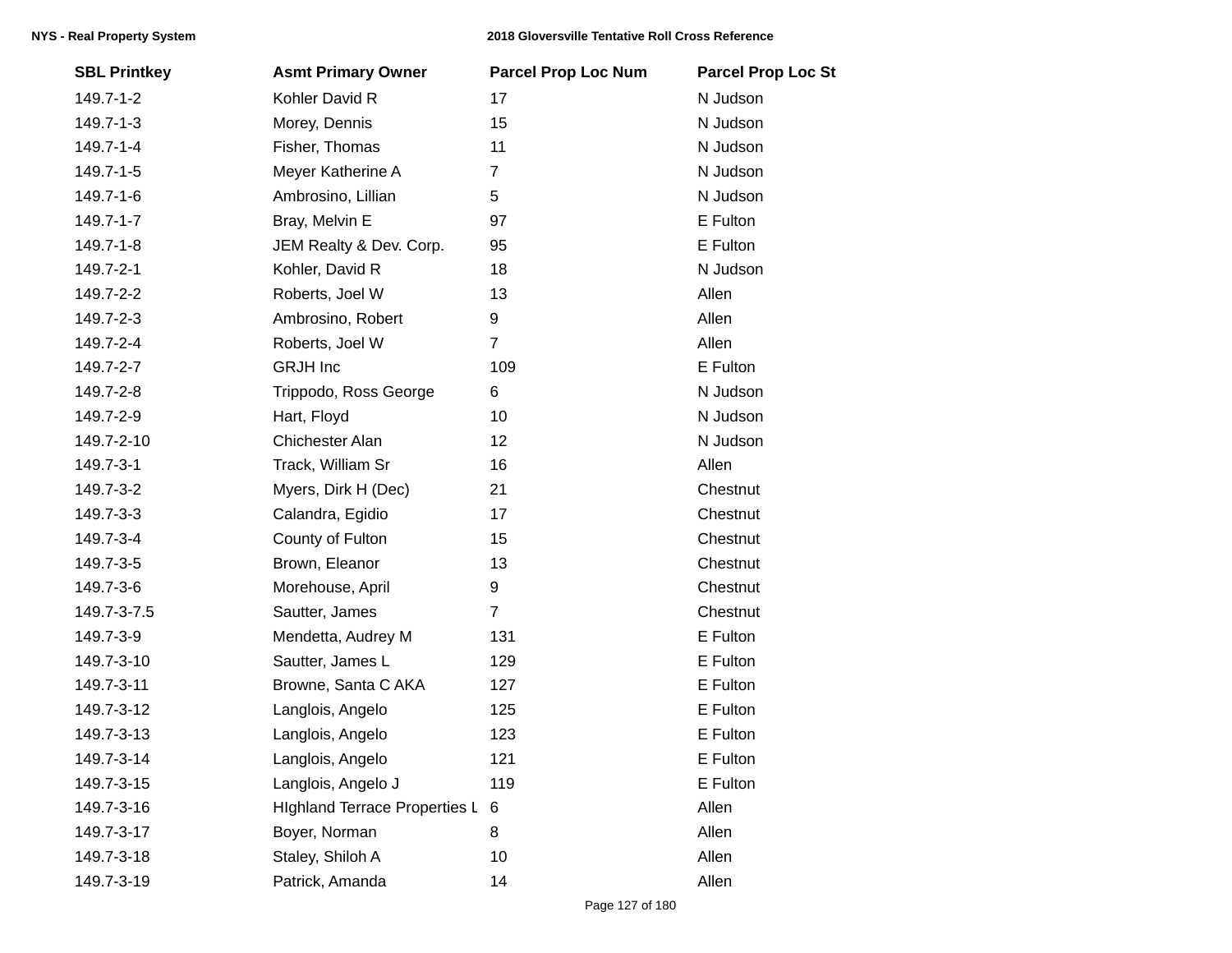| <b>SBL Printkey</b> | <b>Asmt Primary Owner</b> | <b>Parcel Prop Loc Num</b> | <b>Parcel Prop Loc St</b> |
|---------------------|---------------------------|----------------------------|---------------------------|
| 149.7-4-1           | Cornish, Rebecca          | 20                         | Chestnut                  |
| 149.7-4-2           | Nellis, James             | 4                          | Oakland                   |
| 149.7-4-3           | Tesi, Joshua              | 6                          | Oakland                   |
| 149.7-4-4           | Helou, Burhan             | 10                         | Oakland                   |
| 149.7-4-7.5         | <b>MRRR&amp;C LLC</b>     | 17                         | Cedar                     |
| 149.7-4-9           | Perry, Bryan              | $\overline{7}$             | Cedar                     |
| 149.7-4-11.5        | Hojohn, Scott             | 143                        | E Fulton                  |
| 149.7-4-12          | Peoples AME Zion Church   | 141                        | E Fulton                  |
| 149.7-4-13          | Peoples AME Zion Church   | 137                        | E Fulton                  |
| 149.7-4-14          | Peoples AME Zion Church   | 135                        | E Fulton                  |
| 149.7-4-15          | Readdean, Patricia E      | 6                          | Chestnut                  |
| 149.7-4-16          | Bowman, Audrey L          | 12                         | Chestnut                  |
| 149.7-4-17          | Conover, Daniel S         | 16                         | Chestnut                  |
| 149.7-5-1           | Alikhan, Mohammad J       | 16                         | Cedar                     |
| 149.7-5-2           | Tyszko, Katrina           | 14                         | Cedar                     |
| 149.7-5-3           | Garren, Nicholas J        | 17                         | Fox                       |
| 149.7-5-4           | Brooker, Anna             | 13                         | Fox                       |
| 149.7-5-5           | Alikhan, Mohamad B        | 11                         | Fox                       |
| 149.7-5-6           | Jackson, Raymond          | 91/2                       | Fox                       |
| 149.7-5-7           | Mattioni-Cole, Heather    | 9                          | Fox                       |
| 149.7-5-8           | Hurd, George A            | $\overline{7}$             | Fox                       |
| 149.7-5-10          | Park Outdoor Advertising  | 161                        | E Fulton                  |
| 149.7-5-10./9999    | Park Outdoor Advertising  | 161                        | E Fulton                  |
| 149.7-5-11          | Waite, Robert S           | 159                        | E Fulton                  |
| 149.7-5-12          | Zyzes, Mary C             | 157                        | E Fulton                  |
| 149.7-5-14          | Kicinksi, Beau            | 151                        | E Fulton                  |
| 149.7-5-15          | Wilson Charles H          | 149                        | E Fulton                  |
| 149.7-5-16          | Mohr, Charles A           | 147                        | E Fulton                  |
| 149.7-5-17          | Way, Sharon               | 6                          | Cedar                     |
| 149.7-5-18          | Wilday, Sarah L           | 8                          | Cedar                     |
| 149.7-5-19          | Brockhum, Stan            | 10                         | Cedar                     |
| 149.7-6-1           | Maryanopolis, Susan Dye   | 18                         | Fox                       |
| 149.7-6-2           | Lomanto, Mary Jo          | 19                         | Oxford Terr               |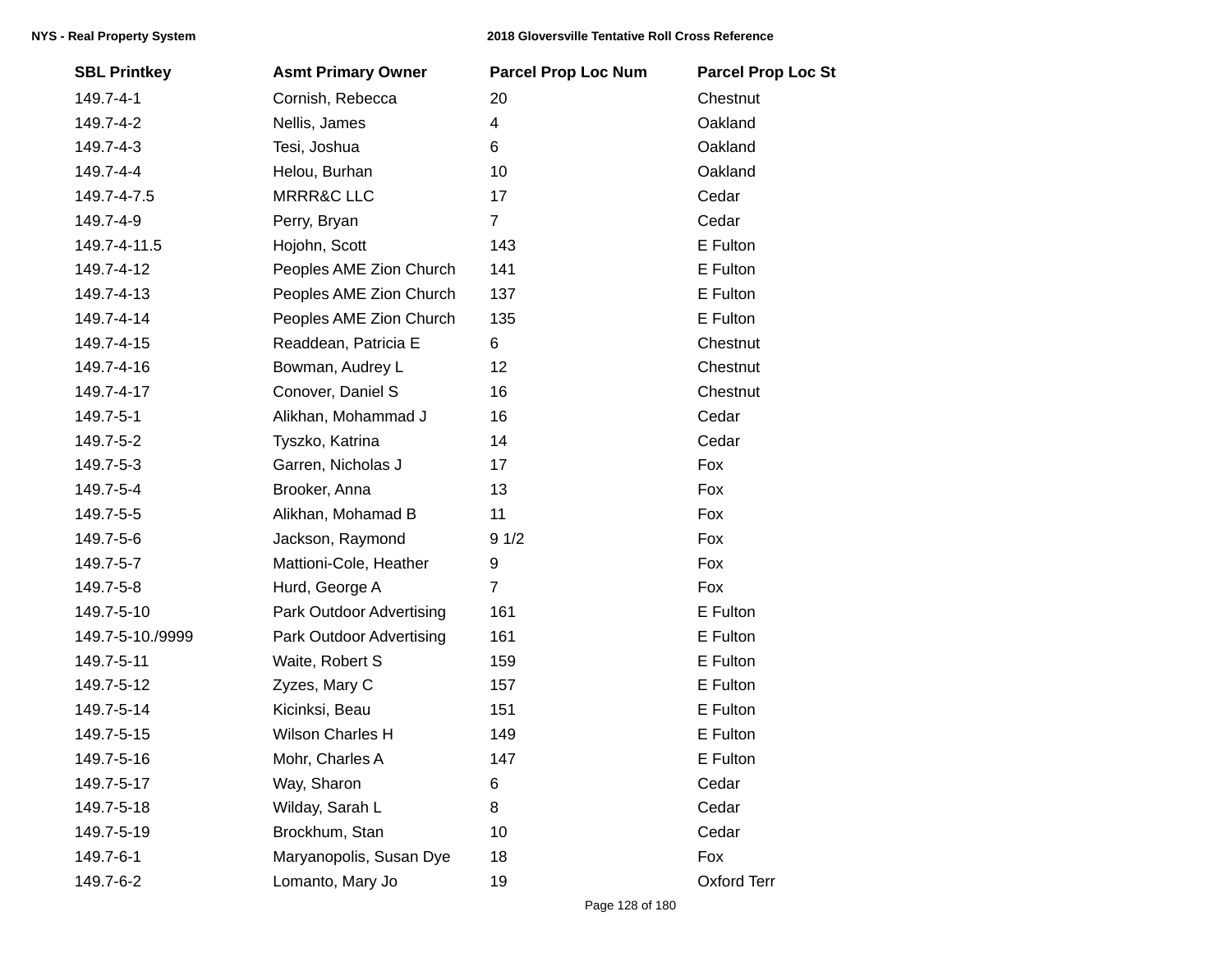| <b>SBL Printkey</b> | <b>Asmt Primary Owner</b> | <b>Parcel Prop Loc Num</b> | <b>Parcel Prop Loc St</b> |
|---------------------|---------------------------|----------------------------|---------------------------|
| 149.7-6-3           | Vandenabeele, Pierre      | 17                         | <b>Oxford Terr</b>        |
| 149.7-6-4           | Clough, Martha L          | 15                         | <b>Oxford Terr</b>        |
| 149.7-6-5           | Strom Lawrence J          | 11                         | <b>Oxford Terr</b>        |
| 149.7-6-6           | Ambrosino, Daniel S       | 9                          | <b>Oxford Terr</b>        |
| 149.7-6-7           | Wilder, Charles           | 1                          | Oxford Terr               |
| 149.7-6-9           | Rougier, Joshua           | 167                        | E Fulton                  |
| 149.7-6-10.1        | JP Morgan Chase Bank NA   | 165                        | E Fulton                  |
| 149.7-6-10.2        | Dutcher, Joshua L         | E of                       | Fox                       |
| 149.7-6-11          | Dutcher, Joshua L         | 4                          | Fox                       |
| 149.7-6-12          | Sweet, Maria A            | 6                          | Fox                       |
| 149.7-6-13          | Stewart, Monique          | 8                          | Fox                       |
| 149.7-6-14          | Ferguson, Harry           | 10                         | Fox                       |
| 149.7-6-15          | Russo, Santo              | 12                         | Fox                       |
| 149.7-6-16          | Russo, Santo              | 14                         | Fox                       |
| 149.7-6-17          | Perry, William H          | 16                         | Fox                       |
| 149.7-7-1           | Thaisz, Jill M            | 18                         | <b>Oxford Terr</b>        |
| 149.7-7-2           | Graham, Vivienne          | 17                         | Kingsboro                 |
| 149.7-7-3           | Winig, Janet              | 11                         | Kingsboro                 |
| 149.7-7-4           | Novotny, James            | 9                          | Kingsboro                 |
| 149.7-7-5           | Richards, Llewellyn       | 5                          | Kingsboro                 |
| 149.7-7-6           | Dow, Sean P               | 3                          | Kingsboro                 |
| 149.7-7-7           | Family, Counseling Center | 1                          | Kingsboro                 |
| 149.7-7-9           | Cash, Tobin L             | $\overline{2}$             | <b>Oxford Terr</b>        |
| 149.7-7-10          | Devine, Jack J            | 6                          | <b>Oxford Terr</b>        |
| 149.7-7-11          | Macek, Pamela J           | 8                          | <b>Oxford Terr</b>        |
| 149.7-8-1           | Handron, Kathryn          | 16                         | Kingsboro                 |
| 149.7-8-2           | Clo, John N               | 13                         | Lark                      |
| 149.7-8-3           | Van Voorst, Susan Y (LU)  | 11                         | Lark                      |
| 149.7-8-4           | Kicinski, Sandra C        | 9                          | Lark                      |
| 149.7-8-5           | Heller, Larry E           | 7                          | Lark                      |
| 149.7-8-6           | Larowe, Kathleen A        | 5                          | Lark                      |
| 149.7-8-7           | Knickerbocker, Keith      | 1                          | Lark                      |
| 149.7-8-8           | DelSavio Michele M        | 221                        | E Fulton                  |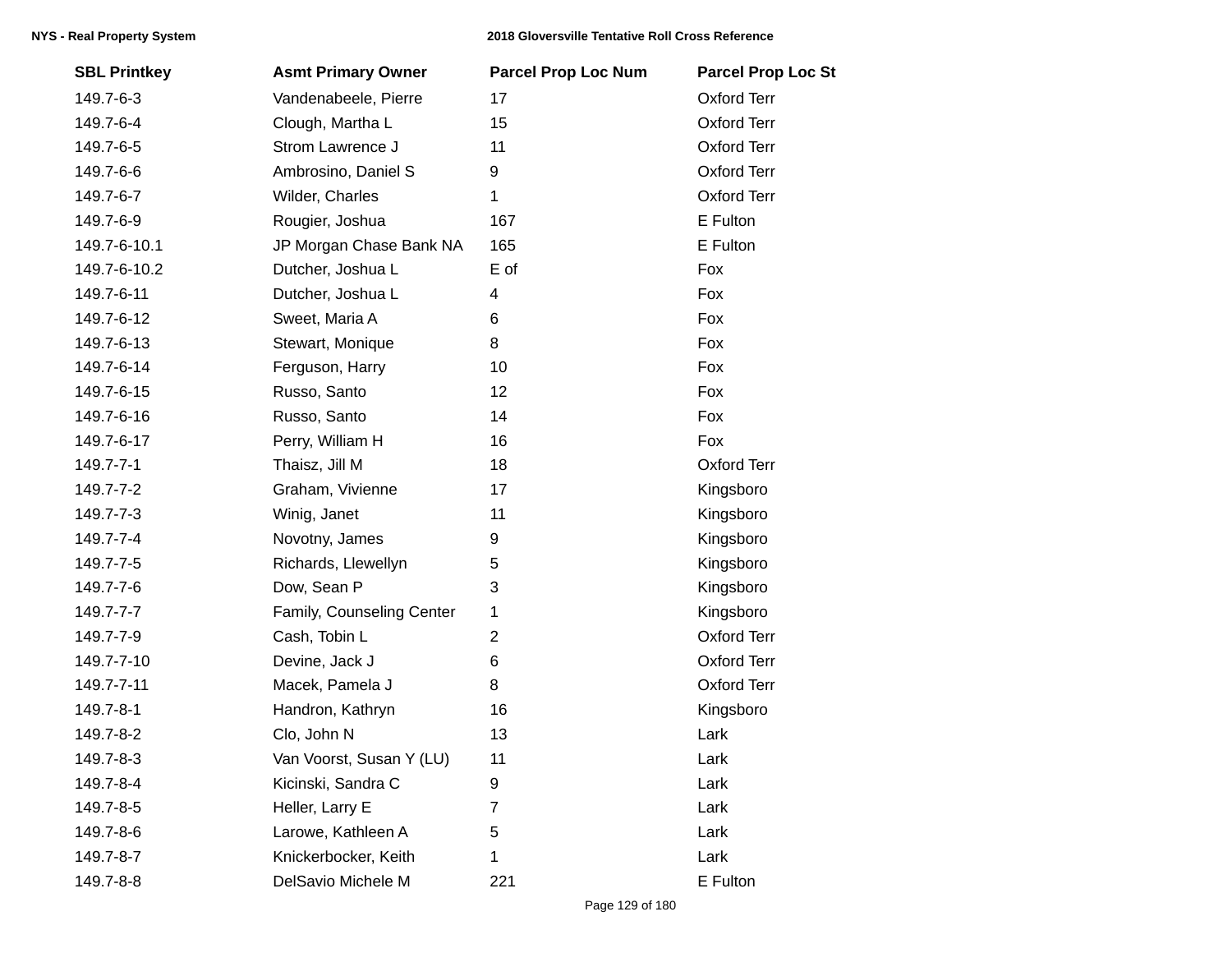| <b>SBL Printkey</b> | <b>Asmt Primary Owner</b> | <b>Parcel Prop Loc Num</b> | <b>Parcel Prop Loc St</b> |
|---------------------|---------------------------|----------------------------|---------------------------|
| 149.7-8-9           | Siccardi, Jonathan A      | 219                        | E Fulton                  |
| 149.7-8-10          | Atkinson, Melany          | 217                        | E Fulton                  |
| 149.7-8-11          | Kovacs, Zoltan            | 215                        | E Fulton                  |
| 149.7-8-12          | Kovacs, Anabela           | 213                        | E Fulton                  |
| 149.7-8-13          | Mc Carthy, Lynne G        | 211                        | E Fulton                  |
| 149.7-8-14          | Jackson, David H          | 209                        | E Fulton                  |
| 149.7-8-15          | Ellithorpe, George        | 207                        | E Fulton                  |
| 149.7-8-16          | Hoffman, David L          | 2                          | Kingsboro                 |
| 149.7-8-17          | Pettit, Alfred B          | 8                          | Kingsboro                 |
| 149.7-8-18          | Deming, Deborah L         | 10                         | Kingsboro                 |
| 149.7-9-1           | Orcutt, Kevin L           | 12                         | Lark                      |
| 149.7-9-2           | Chew, Cheryl              | 9                          | Judson                    |
| 149.7-9-3           | Mazza, Brian              | $\overline{7}$             | Judson                    |
| 149.7-9-4           | Sparrow Randall L         | 5                          | Judson                    |
| 149.7-9-5           | Downing III, Robert G     | 239                        | E Fulton                  |
| 149.7-9-6           | Blackman, Thomas C        | 235                        | E Fulton                  |
| 149.7-9-7           | Gould, Robert             | 233                        | E Fulton                  |
| 149.7-9-8           | Lo Cascio, Frances        | 231                        | E Fulton                  |
| 149.7-9-9           | Fish Adam L               | $\overline{c}$             | Lark                      |
| 149.7-9-10          | Hayner, Michael           | 6                          | Lark                      |
| 149.7-9-11          | Cordone, David R          | 8                          | Lark                      |
| 149.7-9-12          | Streit, Ann M             | 10                         | Lark                      |
| 149.7-10-1          | 86 East Fulton Street LLC | 90                         | E Fulton                  |
| 149.7-10-2.1        | Bell, Jeremy              |                            | W of S Judson             |
| 149.7-10-3.5        | Palmateer, Gregory        | 92-96                      | E Fulton                  |
| 149.7-10-4          | Bell, Jeremy              | 6                          | S Judson                  |
| 149.7-10-5          | Bell, Rory B              | 8                          | S Judson                  |
| 149.7-10-6.11       | Stewart, Richard          | 12                         | S Judson                  |
| 149.7-10-7          | County of Fulton          | 16                         | S Judson                  |
| 149.7-10-8          | <b>Toomer Jennifer</b>    | 97                         | Washington                |
| 149.7-10-9          | <b>Toomer Jennifer</b>    | 95                         | Washington                |
| 149.7-11-1          | Holland, Kenneth          | 106                        | E Fulton                  |
| 149.7-11-2          | <b>MRRR&amp;C LLC</b>     | 108                        | E Fulton                  |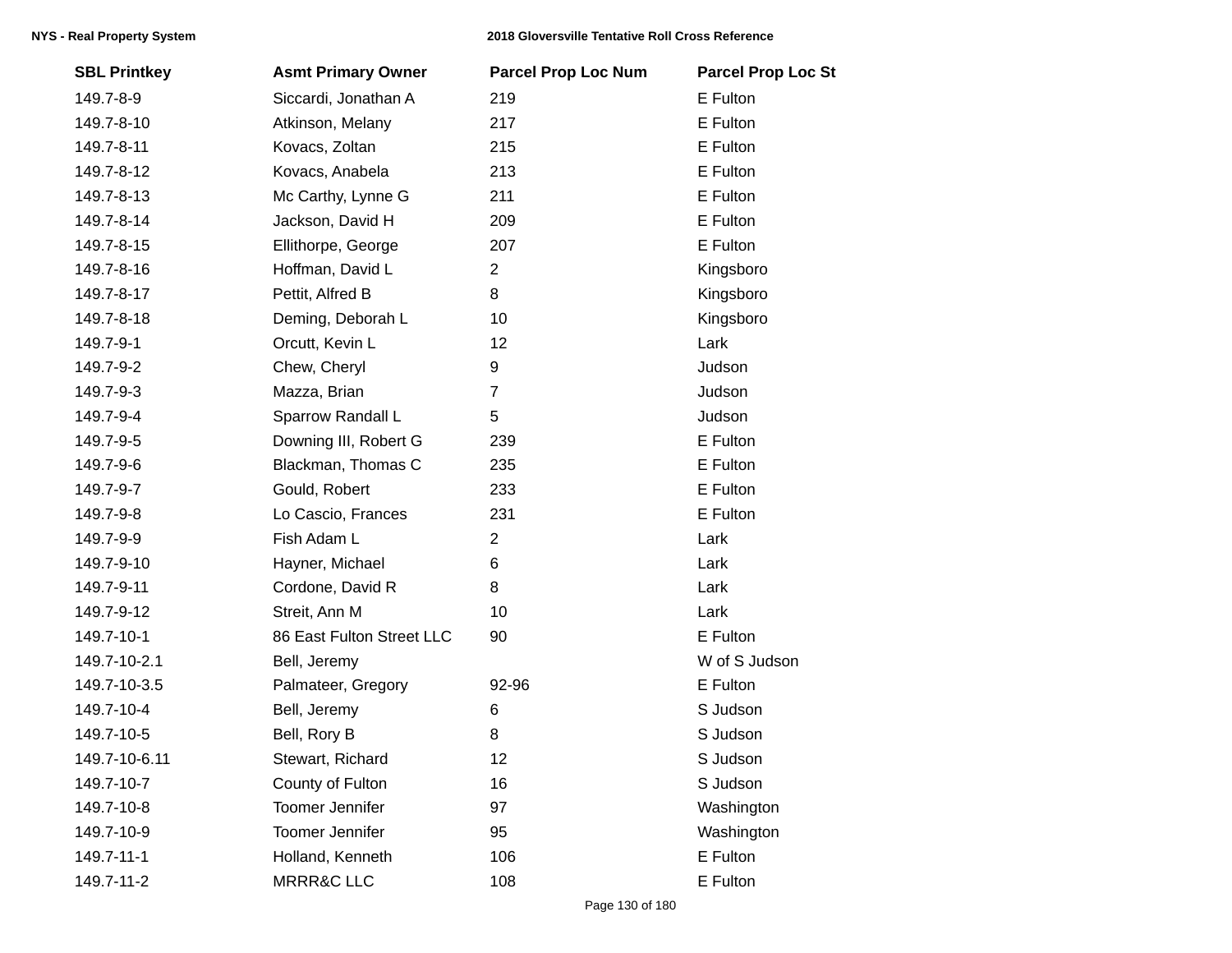| <b>SBL Printkey</b> | <b>Asmt Primary Owner</b>         | <b>Parcel Prop Loc Num</b> | <b>Parcel Prop Loc St</b> |
|---------------------|-----------------------------------|----------------------------|---------------------------|
| 149.7-11-3          | Darby Warren                      | 12                         | Elk                       |
| 149.7-11-4          | City Of Gloversville              | 110                        | E Fulton                  |
| 149.7-11-5          | Brown, James C                    | 6                          | Market                    |
| 149.7-11-6          | Brown, James C                    | 8                          | Market                    |
| 149.7-11-7          | Brown, James C                    | 9                          | Elk                       |
| 149.7-11-9          | Jones, Charlie Mae (LU)           | 12                         | Market                    |
| 149.7-11-10.5       | Okapi Impresa Llc                 | $14 - 16$                  | Market                    |
| 149.7-11-13         | Mitchell, Robert                  | 119                        | Washington                |
| 149.7-11-14         | Brown, Todd J                     | 115                        | Washington                |
| 149.7-11-15         | Allen, Rickie                     | 113                        | Washington                |
| 149.7-11-16         | Gentilumo, Edward                 | 111                        | Washington                |
| 149.7-11-17         | Gentiluomo, Edward                | 109                        | Washington                |
| 149.7-11-18         | Sweet, Ira Neal                   | 19                         | S Judson                  |
| 149.7-11-19         | Sofka, Sue Ellen                  | 17                         | S Judson                  |
| 149.7-11-20.1       | Sofka, Sue Ellen                  | E Sd of                    | S Judson                  |
| 149.7-11-20.2       | Stewart, Richard                  | E Sd of                    | S Judson                  |
| 149.7-11-21         | Stewart, Richard                  | 11                         | S Judson                  |
| 149.7-11-22         | Bobowski Sharon                   | $\overline{7}$             | S Judson                  |
| 149.7-12-2          | Kluska, Phyllis                   | 122                        | E Fulton                  |
| 149.7-12-4          | Garren, Wagschal Jennifer         | 126                        | E Fulton                  |
| 149.7-12-6.5        | Mendetta, Louis A                 | 132                        | Fulton                    |
| 149.7-12-8          | <b>Helou International Realty</b> | 138                        | E Fulton                  |
| 149.7-12-9          | Chapin II, Barry                  | 4                          | Wells                     |
| 149.7-12-11         | Di Marco, James M                 | 12                         | Wells                     |
| 149.7-12-12         | Nicolella, Victor A               | 14                         | Wells                     |
| 149.7-12-14         | Stelzel, Paul                     | 20                         | Wells                     |
| 149.7-12-15         | Courtney Dan                      | 22                         | Wells                     |
| 149.7-12-16         | Pollard, Henry                    | 24                         | Wells                     |
| 149.7-12-17         | Moyer, Fred D Jr                  | 133                        | Washington                |
| 149.7-12-19         | <b>City Of Gloversville</b>       | 127                        | Washington                |
| 149.7-12-20         | Walters, Edna R (Dec)             | 125                        | Washington                |
| 149.7-12-21         | Okapi Impresa Llc                 | 123                        | Washington                |
| 149.7-12-22         | Davis, Willie L (LU)              | 21                         | Market                    |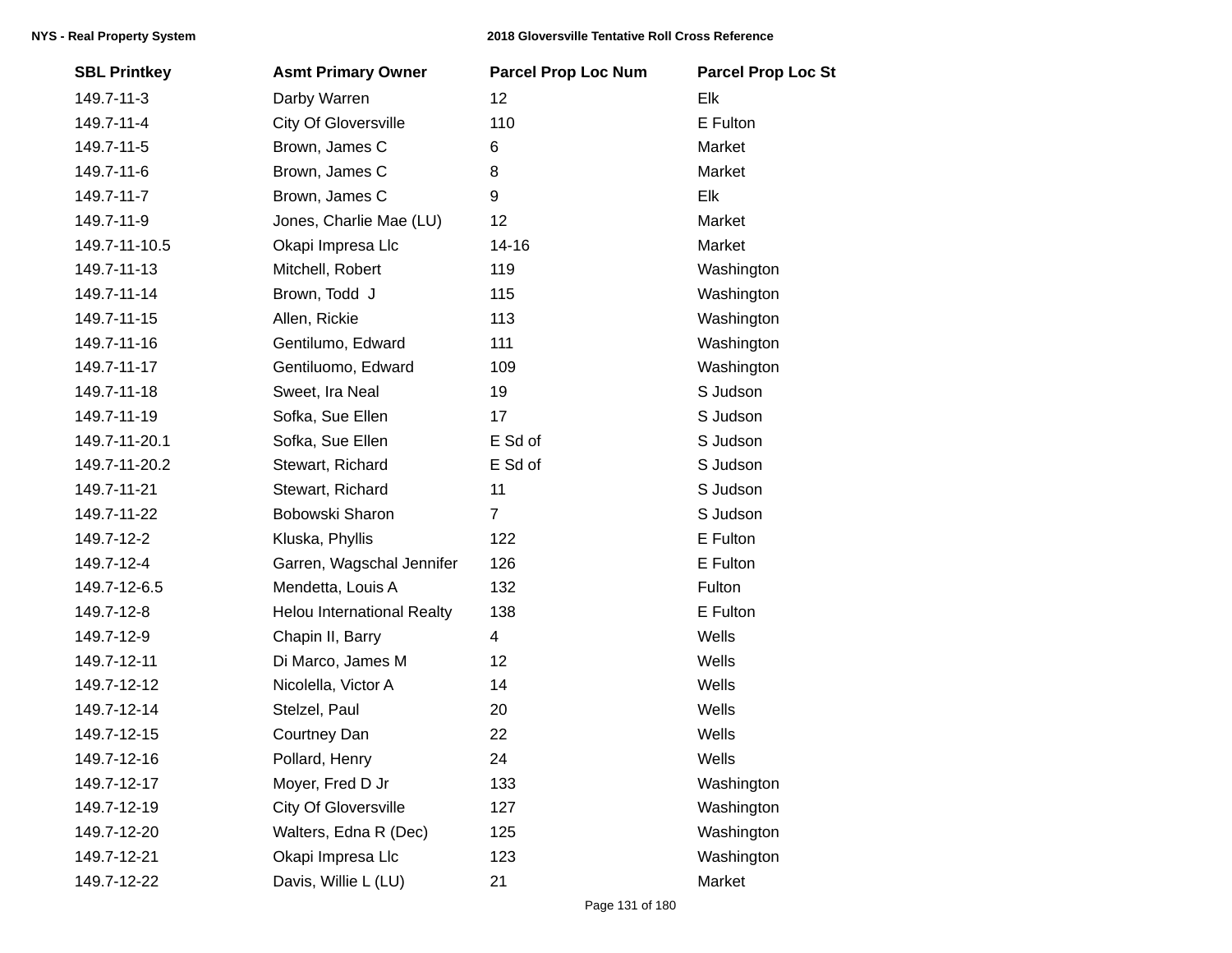| <b>SBL Printkey</b> | <b>Asmt Primary Owner</b>   | <b>Parcel Prop Loc Num</b> | <b>Parcel Prop Loc St</b> |
|---------------------|-----------------------------|----------------------------|---------------------------|
| 149.7-12-23         | Thompson, Nancy B           | 19                         | Market                    |
| 149.7-12-24         | Ellis, Eugene D             | 17                         | Market                    |
| 149.7-12-25         | Ellis, Eugene D Trustee     | 15                         | Market                    |
| 149.7-12-26         | Okapi Impresa Llc           | 13                         | Market                    |
| 149.7-12-28         | Brown, James C              | 9                          | Market                    |
| 149.7-13-2.5        | Chapin, Richard             | 144                        | E Fulton                  |
| 149.7-13-3          | Sporzynski Matthew          | 146                        | E Fulton                  |
| 149.7-13-4.1        | Haskell, Travis E           | 150                        | E Fulton                  |
| 149.7-13-4.2        | Nealon, William             | 4                          | Thompson                  |
| 149.7-13-5          | Huckans, Matthew            | 6                          | Thompson                  |
| 149.7-13-7          | Quinones, William           | 10                         | Thompson                  |
| 149.7-13-8          | Tauss, Frederick N          | $12 - 16$                  | Thompson                  |
| 149.7-13-11         | Young, Floyd                | 20                         | Thompson                  |
| 149.7-13-12         | Pitcher, Edward             | 145                        | Washington                |
| 149.7-13-13         | County of Fulton            | 27                         | Wells                     |
| 149.7-13-14         | Ligon Ellen M (LU)          | 25                         | Wells                     |
| 149.7-13-15         | Huckans, Matthew            | 21                         | Wells                     |
| 149.7-13-16         | Brown, Alicia L             | 17                         | Wells                     |
| 149.7-13-17         | Huckans, Matthew J          | 13                         | Wells                     |
| 149.7-13-18         | Buseck, John F              | 11                         | Wells                     |
| 149.7-13-19         | Freeman, Gerald Steven      | 9                          | Wells                     |
| 149.7-13-20         | Hulse, David                | 5                          | Wells                     |
| 149.7-13-21         | Almawaldi Mazen             | 3                          | Wells                     |
| 149.7-14-1          | <b>City Of Gloversville</b> | 94                         | Washington                |
| 149.7-14-2          | Blodgett, Elizabeth         | 96                         | Washington                |
| 149.7-14-3          | Dimarco, Daniel             | 100                        | Washington                |
| 149.7-14-4          | Titan Asset Group, LLC      | 38                         | S Judson                  |
| 149.7-14-5          | Tesi, Joshua                | 42                         | S Judson                  |
| 149.7-14-6          | Clay, Marc E                | 44                         | S Judson                  |
| 149.7-14-7          | Fralick, Jon E              | 46                         | S Judson                  |
| 149.7-14-8          | Oakden, Angela              | 48                         | S Judson                  |
| 149.7-14-9.5        | Ward, David                 | 50                         | S Judson                  |
| 149.7-14-10         | Bell Joan                   | 52                         | S Judson                  |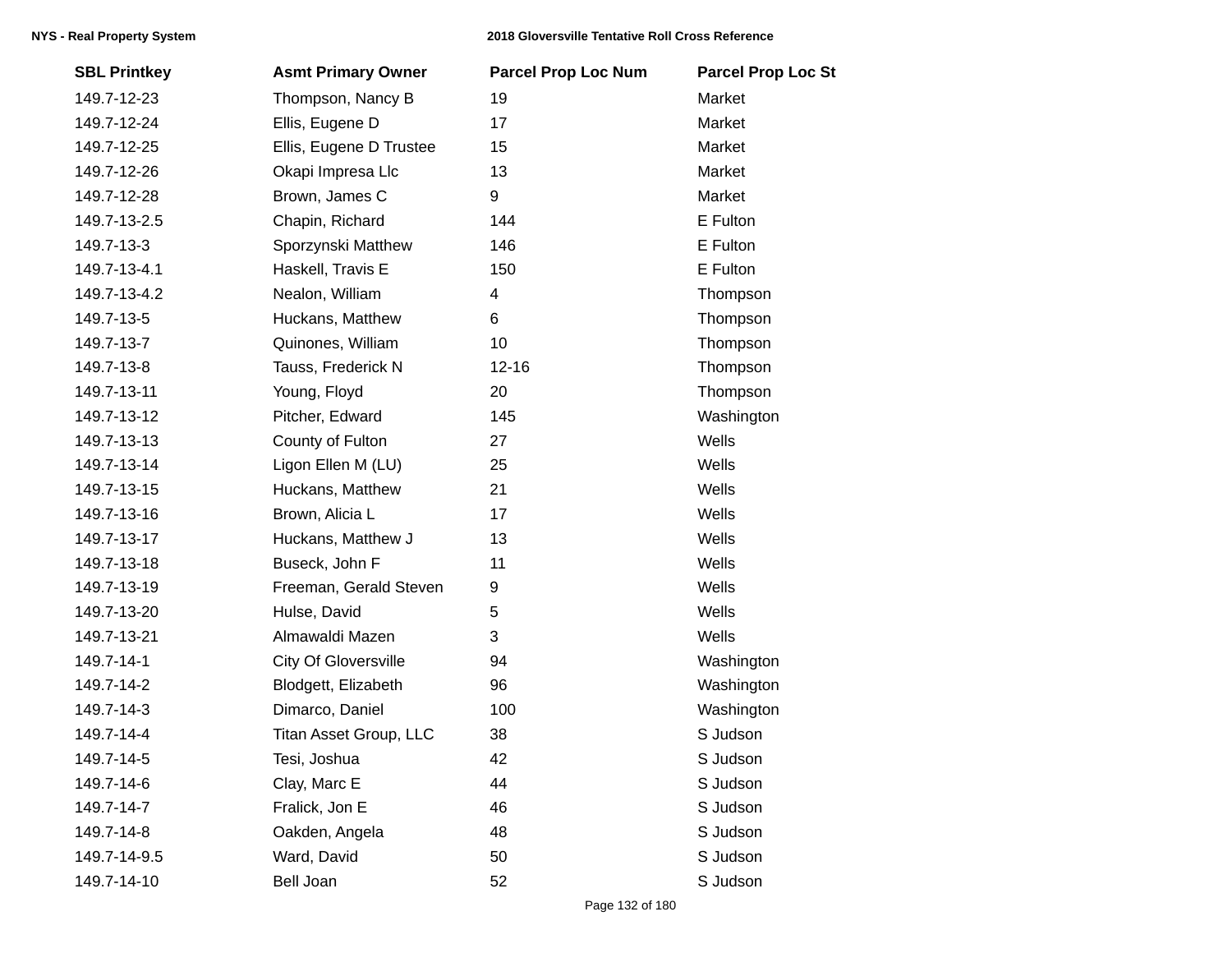| <b>SBL Printkey</b> | <b>Asmt Primary Owner</b>            | <b>Parcel Prop Loc Num</b> | <b>Parcel Prop Loc St</b> |
|---------------------|--------------------------------------|----------------------------|---------------------------|
| 149.7-14-11         | Coleman, William J                   | 54                         | S Judson                  |
| 149.7-14-12         | <b>Ultimate Properties Inc</b>       | 107                        | Forest                    |
| 149.7-14-13         | <b>Electric City Properties LLC</b>  | 105                        | Forest                    |
| 149.7-14-14         | Tamoliunas, Joseph Estate A          | 103                        | Forest                    |
| 149.7-15-1          | Kluska, Phyllis                      | 49                         | S Judson                  |
| 149.7-15-2          | Russo, Santo Jr                      | 6                          | Dean                      |
| 149.7-15-3          | Zidich Randy R                       | 8                          | Dean                      |
| 149.7-15-4          | Shibley, Jessica                     | 10                         | Dean                      |
| 149.7-15-5          | Knudsen, Joel R Sr                   | 4                          | Pleasant                  |
| 149.7-15-6          | Hermance, Janet                      | 6                          | Pleasant                  |
| 149.7-15-7          | Bridge, Christian D                  | 119                        | Forest                    |
| 149.7-15-8          | Luciano, Jaime                       | 117                        | Forest                    |
| 149.7-15-9          | Gulotta, Shane J                     | 115                        | Forest                    |
| 149.7-15-10         | Russo, Santo Jr                      | 59                         | S Judson                  |
| 149.7-15-11         | Nicolella, Jennifer J                | 57                         | S Judson                  |
| 149.7-15-12         | Regensburger, Ruth E                 | 55                         | S Judson                  |
| 149.7-15-13         | Camfield, Barry P                    | 53                         | S Judson                  |
| 149.7-16-1          | <b>Overlook Enterprises Granvill</b> | 108                        | Washington                |
| 149.7-16-2          | <b>Overlook Enterprises Granvill</b> | 110                        | Washington                |
| 149.7-16-3          | <b>Overlook Enterprises Granvill</b> | 112                        | Washington                |
| 149.7-16-4          | Miller, Leona (Lu)                   | 116                        | Washington                |
| 149.7-16-5          | The, 120 Washington Club             | 120                        | Washington                |
| 149.7-16-6          | The, 120 Washington Club             | 122                        | Washington                |
| 149.7-16-7          | Paul, Everett J                      | 128                        | Washington                |
| 149.7-16-8          | Thompson, Charles                    | 130                        | Washington                |
| 149.7-16-10         | Thompson, Charles II                 | 134                        | Washington                |
| 149.7-16-11         | Brown, Jessica                       | 136                        | Washington                |
| 149.7-16-12         | Dingman, James (LU)                  | 30                         | Wells                     |
| 149.7-16-13         | Beekman, Joy M                       | 34                         | Wells                     |
| 149.7-16-14         | Beekman, Jeraldine LU                | 36                         | Wells                     |
| 149.7-16-15         | Brown, Jensen T                      | 38                         | Wells                     |
| 149.7-16-16         | Hasbrouck, Harry                     | 40                         | Wells                     |
| 149.7-16-17         | Shaver, Kevin                        | 44                         | Wells                     |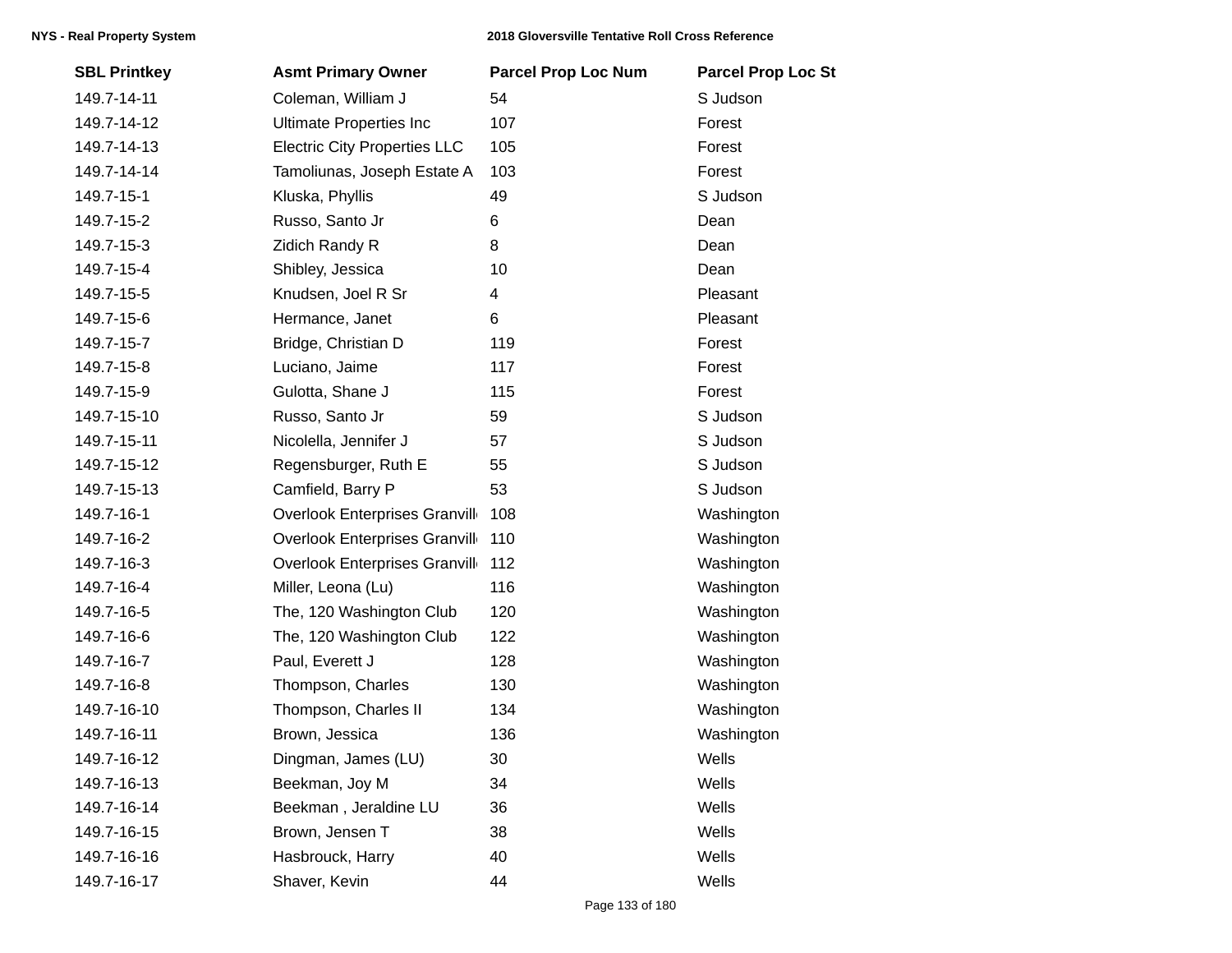| <b>SBL Printkey</b> | <b>Asmt Primary Owner</b>     | <b>Parcel Prop Loc Num</b> | <b>Parcel Prop Loc St</b> |
|---------------------|-------------------------------|----------------------------|---------------------------|
| 149.7-16-19         | Hickey, Frank                 | 50                         | Wells                     |
| 149.7-16-20         | Hickey, Frank                 | 52                         | Wells                     |
| 149.7-16-21         | Potter Lance                  | 54                         | Wells                     |
| 149.7-16-22         | Dence, Tia Marie              | 129                        | Forest                    |
| 149.7-16-23         | Manginelli Nicholas           | 127                        | Forest                    |
| 149.7-16-24         | Orcutt, Kevin L               | 125                        | Forest                    |
| 149.7-16-25         | Albanese, Aaron J             | 123                        | Forest                    |
| 149.7-16-26         | Paul, Megan E                 | 9                          | Pleasant                  |
| 149.7-16-27         | Blowers, William              | $\overline{7}$             | Pleasant                  |
| 149.7-16-28         | Phillips, Kelly               | 5                          | Pleasant                  |
| 149.7-16-29         | Romano Joseph                 | 3                          | Pleasant                  |
| 149.7-16-30         | Miller, Gary                  | 1                          | Pleasant                  |
| 149.7-16-32         | Zambri, Benjamin              | 11                         | Dean                      |
| 149.7-16-33         | Teetz, Jonathan E             | 9                          | Dean                      |
| 149.7-16-34         | Manzer, Virginia S            | $\overline{7}$             | Dean                      |
| 149.7-16-35         | Blowers, Shannon E (LU)       | 5                          | Dean                      |
| 149.7-16-36         | Desantis, Frank               | 43                         | S Judson                  |
| 149.7-16-37         | Peek Mark                     | 41                         | S Judson                  |
| 149.7-16-38         | James, Namel K                | 39                         | S Judson                  |
| 149.7-17-1          | <b>Walters Theresa</b>        | 57                         | Wells                     |
| 149.7-17-2          | Billington, Darla M           | 49                         | Wells                     |
| 149.7-17-3          | Brown, Jessica M              | 47                         | Wells                     |
| 149.7-17-4          | Brown, Todd J                 | 41                         | Wells                     |
| 149.7-17-5          | Beekman, Joy                  | 37                         | Wells                     |
| 149.7-17-7          | Brown, Jessica                | 146                        | Washington                |
| 149.7-17-10         | Cowal, Virginia D             | 26                         | Thompson                  |
| 149.7-17-11         | Allen, Matthew Kyle           | 28                         | Thompson                  |
| 149.7-17-12         | <b>Wesley Anthony</b>         | 30                         | Thompson                  |
| 149.7-17-14         | Brown, James C                | 34                         | Thompson                  |
| 149.7-17-16.5       | Brown Eleanor L               | 38                         | Thompson                  |
| 149.7-17-18         | <b>Prospect Hill Cemetery</b> |                            | E Fulton                  |
| 149.7-17-19         | Alric, Pierre                 | 158                        | E Fulton                  |
| 149.7-17-20         | Crocetta, Anthony             | 156                        | E Fulton                  |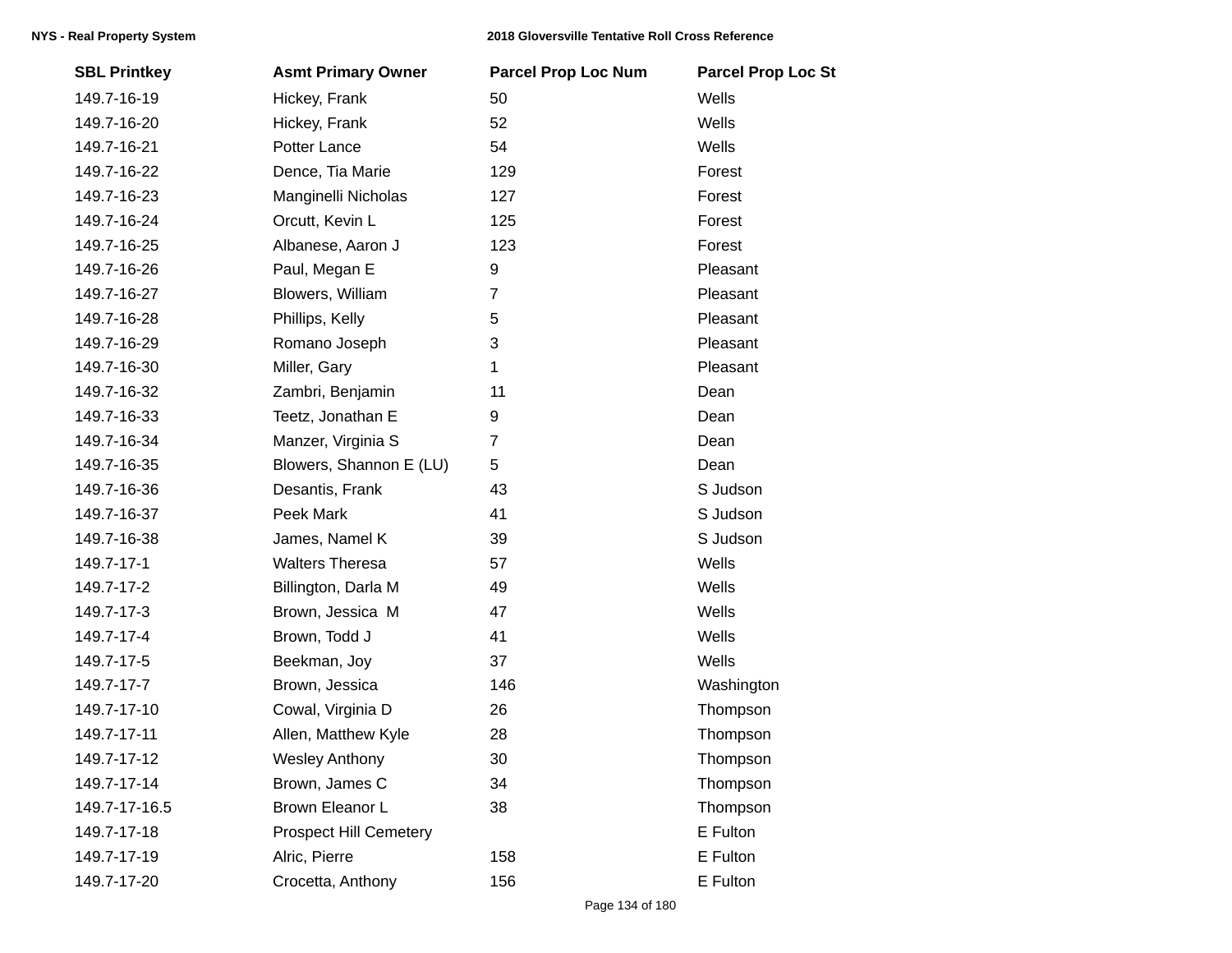| <b>SBL Printkey</b> | <b>Asmt Primary Owner</b>   | <b>Parcel Prop Loc Num</b> | <b>Parcel Prop Loc St</b> |
|---------------------|-----------------------------|----------------------------|---------------------------|
| 149.7-18-1          | Tong, Arthur                | 200                        | E Fulton                  |
| 149.7-18-2          | Davison, Nancy A            | 202                        | E Fulton                  |
| 149.7-18-3          | Tyler, William H            | 204                        | E Fulton                  |
| 149.7-18-4          | Nealon, William             | 206                        | E Fulton                  |
| 149.7-18-5          | Skelly, Peter               | 210                        | E Fulton                  |
| 149.7-18-6          | Bentley, David A            | 212                        | E Fulton                  |
| 149.7-18-7          | Sacerio Gustavo A           | 6                          | Almond                    |
| 149.7-18-8          | Ventura, Jaclyn             | 8                          | Almond                    |
| 149.7-18-9          | Stewart, Ralph              | 10                         | Almond                    |
| 149.7-18-10         | Kilburn, Philip             | 12                         | Almond                    |
| 149.7-18-11         | Sproat, Edward G            | 13                         | Apple                     |
| 149.7-18-12         | Stahl, Arleen L             | 11                         | Apple                     |
| 149.7-18-13         | D'Onofrio, Dominic J (LU)   | 9                          | Apple                     |
| 149.7-18-14         | Cook, David                 | 5                          | Apple                     |
| 149.7-18-15         | Garren, Jennifer            | 3                          | Apple                     |
| 149.7-18-16         | Sager, Makenzie J           | 11                         | S Kingsboro               |
| 149.7-18-17         | La Mere, Neil               | 7                          | S Kingsboro               |
| 149.7-18-18         | Mansell, Lori               | 5                          | S Kingsboro               |
| 149.7-19-1          | Byrnes, Matthew C           | 17                         | S Kingsboro               |
| 149.7-19-2          | Gerighty, Michael D         | 4                          | Apple                     |
| 149.7-19-3          | Van Nostrand II, William J  | 6                          | Apple                     |
| 149.7-19-4          | Forker-Hester, Cynthia Dale | 8                          | Apple                     |
| 149.7-19-5          | <b>Hitchcock Gregory M</b>  | 10                         | Apple                     |
| 149.7-19-6          | Cerasia Holdings Inc        | 16                         | Almond                    |
| 149.7-19-7          | Brownell, Jennifer          | 18                         | Almond                    |
| 149.7-19-8          | Hayes Jillian               | 20                         | Almond                    |
| 149.7-19-9          | Burke, Linda                | 22                         | Almond                    |
| 149.7-19-10         | Campbell, Edward            | 15                         | Orange                    |
| 149.7-19-11         | Derosa, John                | 9                          | Orange                    |
| 149.7-19-12         | Adams, Marilyn Jean         | 7                          | Orange                    |
| 149.7-19-13         | Lamonica, David G           | 5                          | Orange                    |
| 149.7-19-14         | Wentworth, John             | 3                          | Orange                    |
| 149.7-19-15         | MTGLQ Investors LP          | 23                         | S Kingsboro               |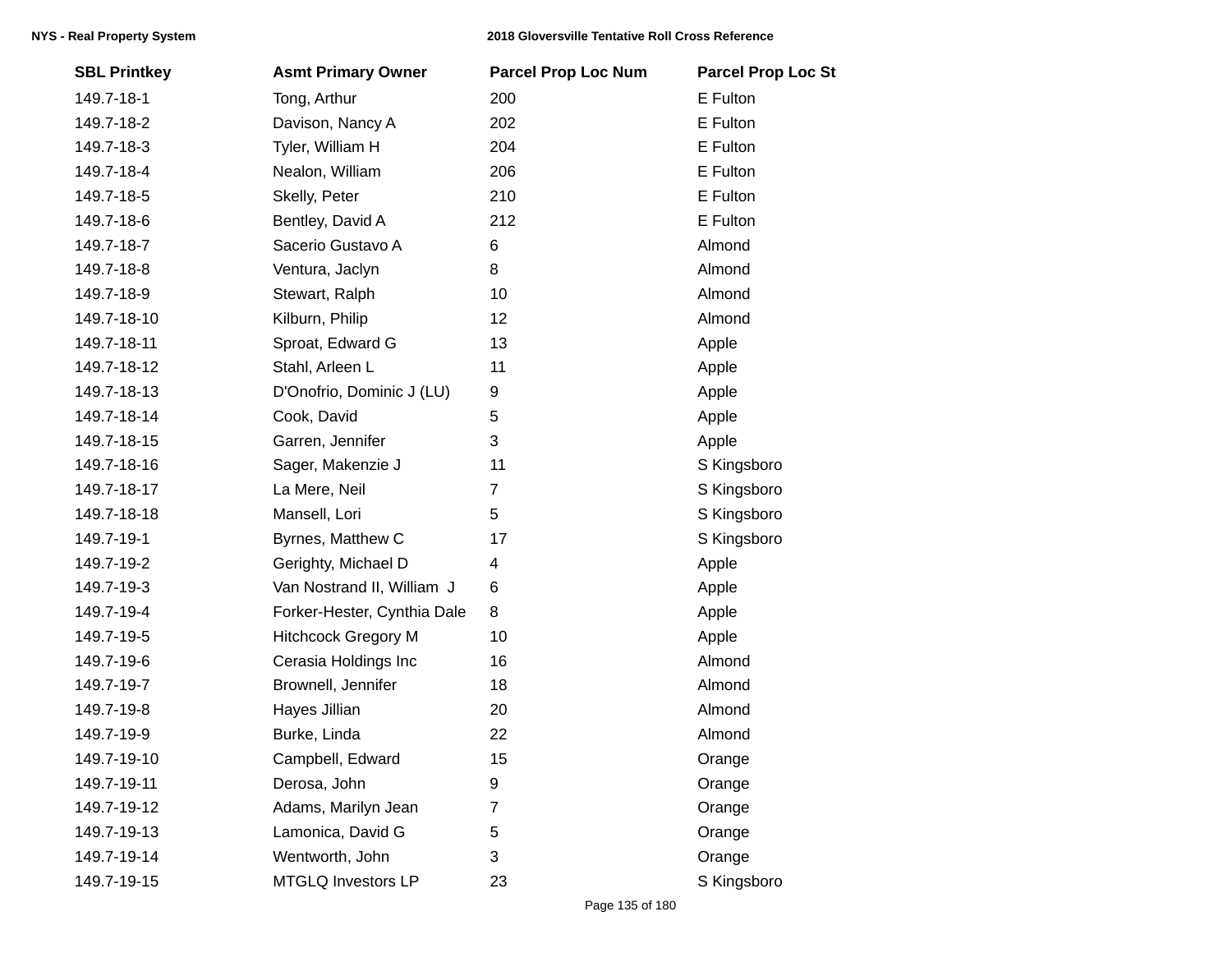| <b>SBL Printkey</b> | <b>Asmt Primary Owner</b> | <b>Parcel Prop Loc Num</b> | <b>Parcel Prop Loc St</b> |
|---------------------|---------------------------|----------------------------|---------------------------|
| 149.7-19-16         | Gill, Martin C            | 21                         | S Kingsboro               |
| 149.7-20-1          | Felton, Kenneth           | 27                         | S Kingsboro               |
| 149.7-20-2          | Albert, JayDene           | 4                          | Orange                    |
| 149.7-20-3.5        | Ryder, Janette            | 6                          | Orange                    |
| 149.7-20-4          | Earl-Ryder, Renee L       | 8                          | Orange                    |
| 149.7-20-5          | Flint, Larry              | 10                         | Orange                    |
| 149.7-20-6          | Keller, Kevin F           | 12                         | Orange                    |
| 149.7-20-7          | Perron, Michele L         | 14                         | Orange                    |
| 149.7-20-8          | Fort, Christopher         | 26                         | Almond                    |
| 149.7-20-9          | <b>White Patrick</b>      | 28                         | Almond                    |
| 149.7-20-10         | Weiss, Donald             | 30                         | Almond                    |
| 149.7-20-11         | Graves, Teresa J          | 32                         | Almond                    |
| 149.7-20-12         | Di Maio AKA Ruggeri, Noel | 34                         | Almond                    |
| 149.7-20-13         | Barclay, Bruce            | 36                         | Almond                    |
| 149.7-20-14         | Jones, Emerson            | 17                         | Woodward                  |
| 149.7-20-15         | Alvord Barbara J (LU)     | 15                         | Woodward                  |
| 149.7-20-16         | Wells Fargo Bank NA       | 13                         | Woodward                  |
| 149.7-20-17         | Jakeman, Kenn A           | 11                         | Woodward                  |
| 149.7-20-18.1       | Costello, Nicholas A      | 9                          | Woodward                  |
| 149.7-20-19         | McCann, Jennie            | $\overline{7}$             | Woodward                  |
| 149.7-20-20         | Klena, Elaine             | 5                          | Woodward                  |
| 149.7-20-21         | <b>HSBC Bank USA NA</b>   | 37                         | S Kingsboro               |
| 149.7-20-22         | Smith, Ruby J             | 35                         | S Kingsboro               |
| 149.7-20-23         | Barajas, Connie J         | 33                         | S Kingsboro               |
| 149.7-20-24         | Stevens, William J        | 31                         | S Kingsboro               |
| 149.7-20-25         | Valachovic, Michael       | 29                         | S Kingsboro               |
| 149.7-21-1          | Roy, Rebecca A            | 216                        | E Fulton                  |
| 149.7-21-2          | Mulligan, John C Jr       | 218                        | E Fulton                  |
| 149.7-21-3          | Schumaker, David          | 220                        | E Fulton                  |
| 149.7-21-4          | Andrews, Joseph A         | 222                        | E Fulton                  |
| 149.7-21-5          | Mastropaolo, Theresa      | 6                          | Monroe                    |
| 149.7-21-6          | Lawrence, Steven          | 8                          | Monroe                    |
| 149.7-21-7          | Albanese, Mark            | 10                         | Monroe                    |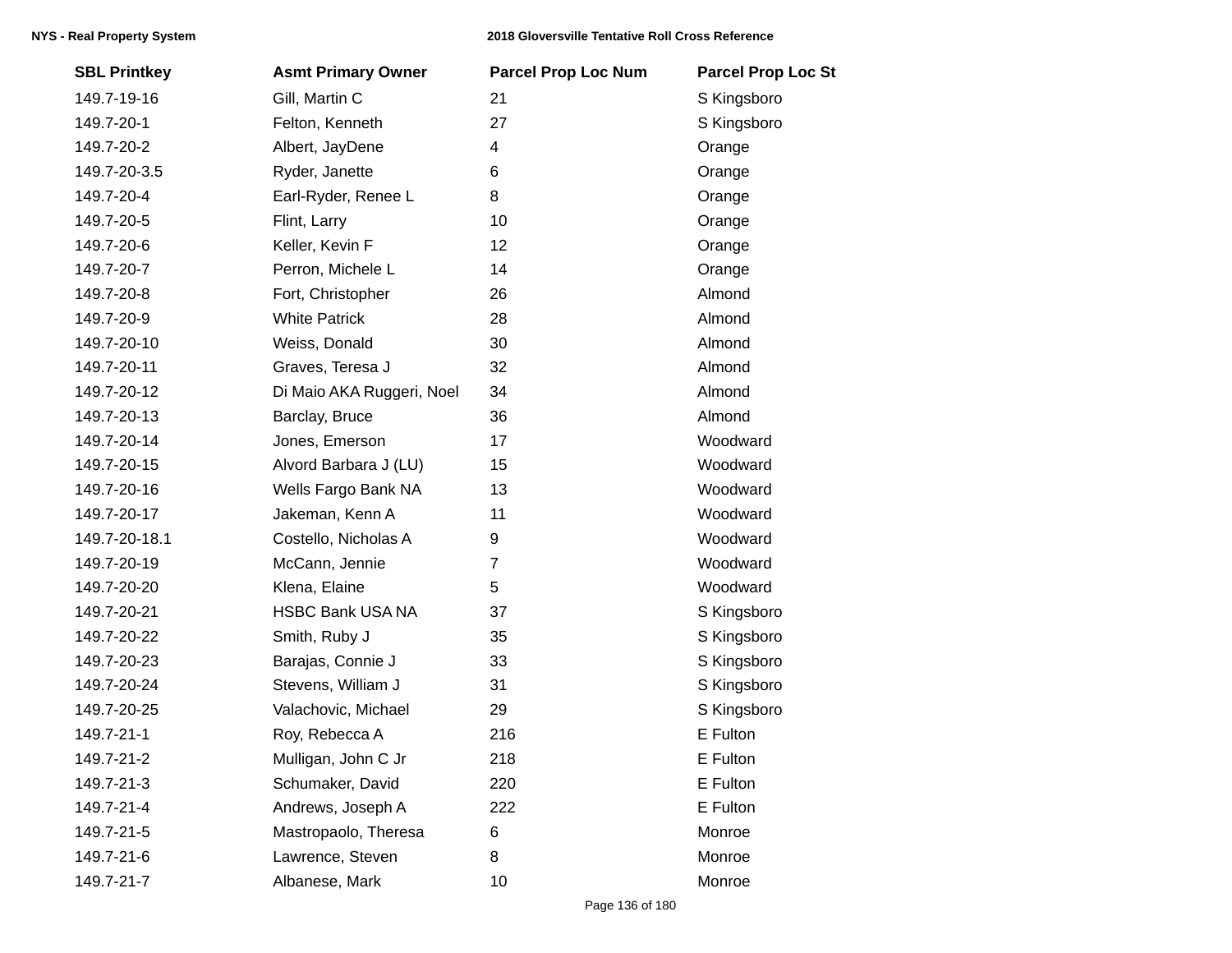| <b>SBL Printkey</b> | <b>Asmt Primary Owner</b>    | <b>Parcel Prop Loc Num</b> | <b>Parcel Prop Loc St</b> |
|---------------------|------------------------------|----------------------------|---------------------------|
| 149.7-21-8          | Albanese, Mark               | 12                         | Monroe                    |
| 149.7-21-9          | Rizzo, Janet                 | 14                         | Monroe                    |
| 149.7-21-10         | Crandell, Chad E             | 16                         | Monroe                    |
| 149.7-21-11         | Bardwell, Brenda             | 18                         | Monroe                    |
| 149.7-21-12         | Kewley-Vosburgh, Miriam      | 20                         | Monroe                    |
| 149.7-21-13         | Di Bartolomeo, Donald        | 22                         | Monroe                    |
| 149.7-21-14         | La Fountain, Nina            | 24                         | Monroe                    |
| 149.7-21-15         | Whitman, Carl M              | 26                         | Monroe                    |
| 149.7-21-16         | Kiffney, Edward              | 28                         | Monroe                    |
| 149.7-21-17         | Dillenbeck, Lori             | 30                         | Monroe                    |
| 149.7-21-18         | White, Timothy J             | 32                         | Monroe                    |
| 149.7-21-19         | Semione, Richard             | 34                         | Monroe                    |
| 149.7-21-20         | Miller, Alison               | 36                         | Monroe                    |
| 149.7-21-21         | Rupert, August J             | 38                         | Monroe                    |
| 149.7-21-22         | Van Fossen, Donald           | 29                         | Woodward                  |
| 149.7-21-23         | Van Alstyne, Timothy R       | 35                         | Almond                    |
| 149.7-21-24         | Andrews, Joseph A            | 33                         | Almond                    |
| 149.7-21-25         | McDonald, George V           | 31                         | Almond                    |
| 149.7-21-26         | Burns, Steven R              | 29                         | Almond                    |
| 149.7-21-27         | Kicinski, Michael J          | 27                         | Almond                    |
| 149.7-21-28         | Thaisz, Lesia                | 25                         | Almond                    |
| 149.7-21-29         | Pedrick, Margaret A          | 23                         | Almond                    |
| 149.7-21-30         | Hopewell, Ventures LLC       | 21                         | Almond                    |
| 149.7-21-31         | Danise, Vincent Jr           | 19                         | Almond                    |
| 149.7-21-32         | <b>Almond Street LLC</b>     | 17                         | Almond                    |
| 149.7-21-33         | Ermie, Linda S               | 15                         | Almond                    |
| 149.7-21-34         | Geraghty, Emerita LU         | 13                         | Almond                    |
| 149.7-21-35         | Van Alstyne, Ralph R Sr (LU) | 11                         | Almond                    |
| 149.7-21-36         | Lui, Bill K                  | 9                          | Almond                    |
| 149.7-21-37         | Ferrara Paula                | 7                          | Almond                    |
| 149.7-21-38         | Van Nostrand, Richard O (LU) | 5                          | Almond                    |
| 149.7-21-39         | Ferrara Paula                | 3                          | Almond                    |
| 149.7-22-1          | Mackey, Virginia M           | 226                        | E Fulton                  |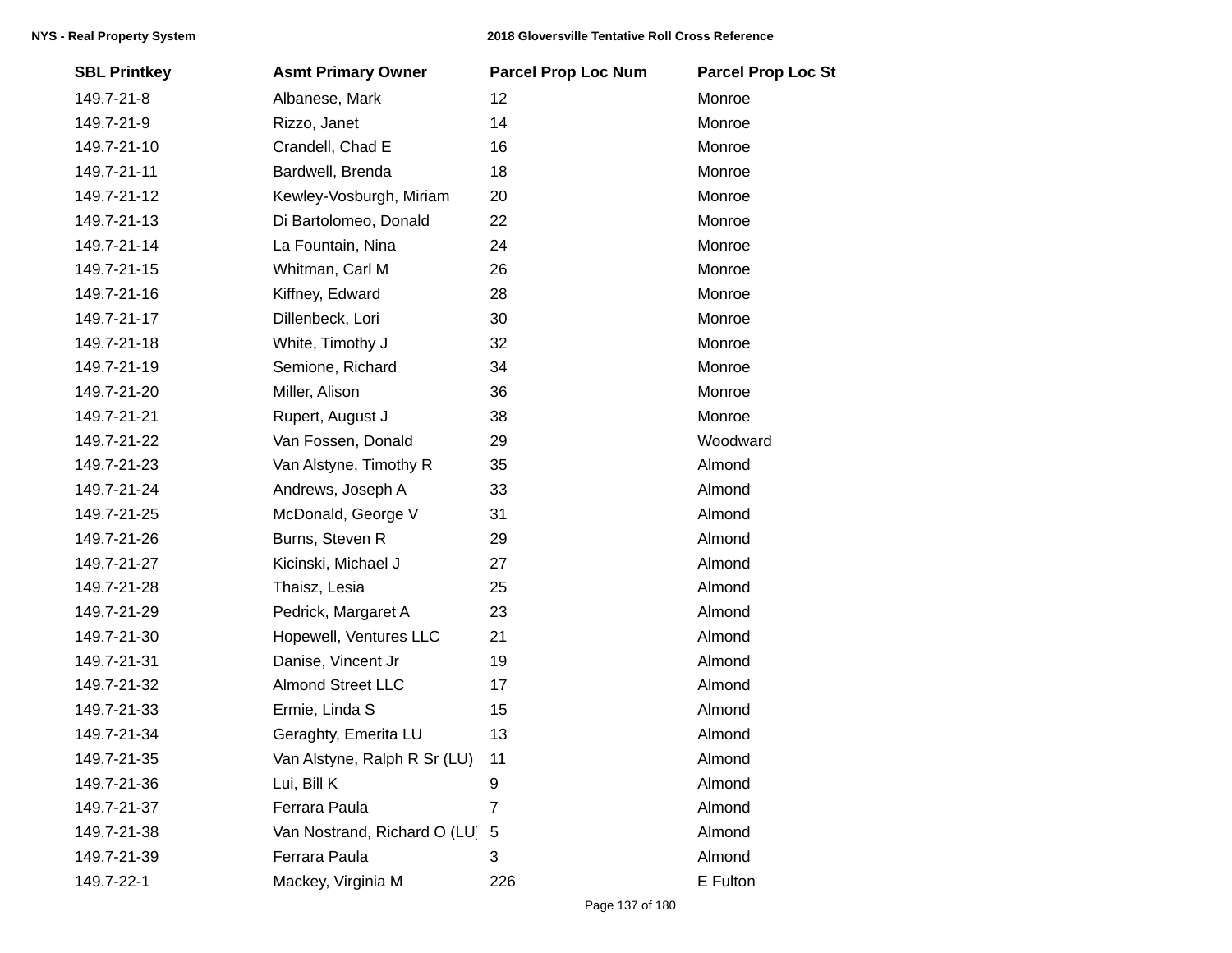| <b>SBL Printkey</b> | <b>Asmt Primary Owner</b>       | <b>Parcel Prop Loc Num</b> | <b>Parcel Prop Loc St</b> |
|---------------------|---------------------------------|----------------------------|---------------------------|
| 149.7-22-2          | De Ban, Nathan                  | 228                        | E Fulton                  |
| 149.7-22-3          | McGuire, Kevin                  | 230                        | E Fulton                  |
| 149.7-22-4          | Di Maio, Joseph R               | 232                        | E Fulton                  |
| 149.7-22-5          | Ragle Timothy J                 | 6                          | Spruce                    |
| 149.7-22-6          | Zawtocki, Edward B III          | 8                          | Spruce                    |
| 149.7-22-7          | Stephens, Gregory J             | 10                         | Spruce                    |
| 149.7-22-8          | Shell, Robert                   | 12                         | Spruce                    |
| 149.7-22-9          | Varney, Sharon                  | 14                         | Spruce                    |
| 149.7-22-10         | Rhinehart, Jennifer             | 16                         | Spruce                    |
| 149.7-22-11         | Town & Country Properties LL    | 18                         | Spruce                    |
| 149.7-22-12         | Gallup, Francis                 | 20                         | Spruce                    |
| 149.7-22-13         | Weaver, Ralph                   | 22                         | Spruce                    |
| 149.7-22-14         | Hakes, June V                   | 24                         | Spruce                    |
| 149.7-22-15         | Geraghty, Michael F Jr          | 26                         | Spruce                    |
| 149.7-22-16         | Orokos, Geoffrey M              | 28                         | Spruce                    |
| 149.7-22-17         | May, Jill                       | 30                         | Spruce                    |
| 149.7-22-18         | HSBC Bank USA NA                | 32                         | Spruce                    |
| 149.7-22-19         | Waite, Martin D                 | 34                         | Spruce                    |
| 149.7-22-20         | Sacco, Anthony D                | 36                         | Spruce                    |
| 149.7-22-21         | loele, Michael F                | 41                         | Woodward                  |
| 149.7-22-22         | Schneider, Mark                 | 39                         | Woodward                  |
| 149.7-22-23         | Van Alstyne, Jerry L            | 37                         | Woodward                  |
| 149.7-22-24         | Russo, Kimberly A               | 35                         | Monroe                    |
| 149.7-22-25         | Capano, Diane                   | 33                         | Monroe                    |
| 149.7-22-26         | Nellis, James                   | 31                         | Monroe                    |
| 149.7-22-27         | Wagar, Edward A (LU)            | 29                         | Monroe                    |
| 149.7-22-28         | Roy, Renee M                    | 27                         | Monroe                    |
| 149.7-22-29         | Siler, Judith Marie             | 25                         | Monroe                    |
| 149.7-22-30         | Alikhan Kousai                  | 23                         | Monroe                    |
| 149.7-22-31         | Reppenhagen, Anthony R          | 21                         | Monroe                    |
| 149.7-22-32         | <b>Capital G Properties LLC</b> | 19                         | Monroe                    |
| 149.7-22-33         | Collins, Christopher            | 17                         | Monroe                    |
| 149.7-22-34         | Smith, Robert D                 | 15                         | Monroe                    |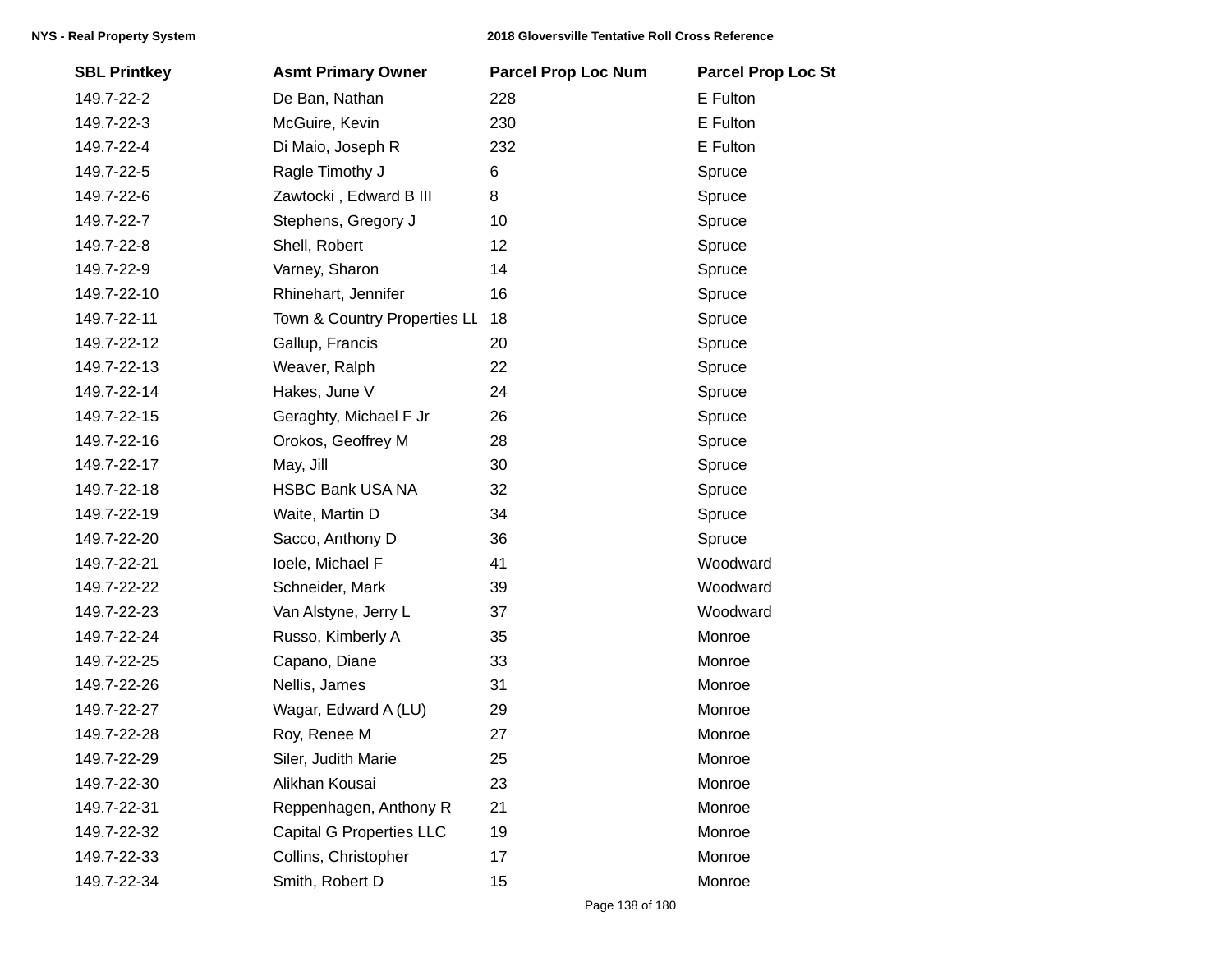| <b>SBL Printkey</b> | <b>Asmt Primary Owner</b>             | <b>Parcel Prop Loc Num</b> | <b>Parcel Prop Loc St</b> |
|---------------------|---------------------------------------|----------------------------|---------------------------|
| 149.7-22-35         | Shults, Christopher                   | 13                         | Monroe                    |
| 149.7-22-36         | Izzo, Charles                         | 11                         | Monroe                    |
| 149.7-22-37         | Hladik, Raymond A                     | 9                          | Monroe                    |
| 149.7-22-38         | Gittens, Sean J                       | $\overline{7}$             | Monroe                    |
| 149.7-22-39         | Madonna, Barbara                      | 5                          | Monroe                    |
| 149.7-23-1          | Zelich, Michelle J                    | 236                        | E Fulton                  |
| 149.7-23-2          | Paddock, Bradley                      | 238                        | E Fulton                  |
| 149.7-23-3          | Paddock, Bradley H                    | 240                        | E Fulton                  |
| 149.7-23-4          | Hickock, Daniel H                     | 5                          | Spruce                    |
| 149.7-23-5          | Woolridge-Felder, Ruth                | $\overline{7}$             | Spruce                    |
| 149.7-23-6          | Poultney Gene                         | 9                          | Spruce                    |
| 149.7-23-7          | Sandner, Blair A                      | 11                         | Spruce                    |
| 149.7-23-8          | Bedell, Richard L                     | 13                         | Spruce                    |
| 149.7-23-9          | Buchanan, James H                     | 15                         | Spruce                    |
| 149.7-23-10         | Baird, Jeremy E                       | 17                         | Spruce                    |
| 149.7-23-11         | Grant, Lee                            | 19                         | Spruce                    |
| 149.7-23-12         | Chittenden, Kathleen                  | 21                         | Spruce                    |
| 149.7-23-13         | Chase, Kevin                          | 23                         | Spruce                    |
| 149.7-23-14         | Lanphere, Shirley                     | 25                         | Spruce                    |
| 149.7-23-15         | Discioscia, John                      | 27                         | Spruce                    |
| 149.7-23-16         | Dunham, Patricia                      | 29                         | Spruce                    |
| 149.7-23-17         | Fliegel, Jessica M                    | 31                         | Spruce                    |
| 149.7-23-18         | <b>Guardian Preservation LLC</b>      | 35                         | Spruce                    |
| 149.7-23-19         | <b>Schur Housing LLC</b>              | 49                         | Woodward                  |
| 149.7-24-1          | <b>Equity First Realty Consultant</b> | 102                        | Forest                    |
| 149.7-24-2          | Real, Nicholas A                      | 104                        | Forest                    |
| 149.7-24-3          | Mykel, Helen                          | 106                        | Forest                    |
| 149.7-24-4          | Robinson Properties LLC               | 108                        | Forest                    |
| 149.7-24-5          | Alzaebak, Nada                        | 72                         | S Judson                  |
| 149.7-24-6          | Alkinburgh, Richard P                 | 74                         | S Judson                  |
| 149.7-24-7          | Heritage Brenda L                     | 78                         | S Judson                  |
| 149.7-24-8          | Secretary of Veterans Affairs         | $\overline{7}$             | Van Wyck                  |
| 149.7-24-9          | Wilson, James                         | 5                          | Van Wyck                  |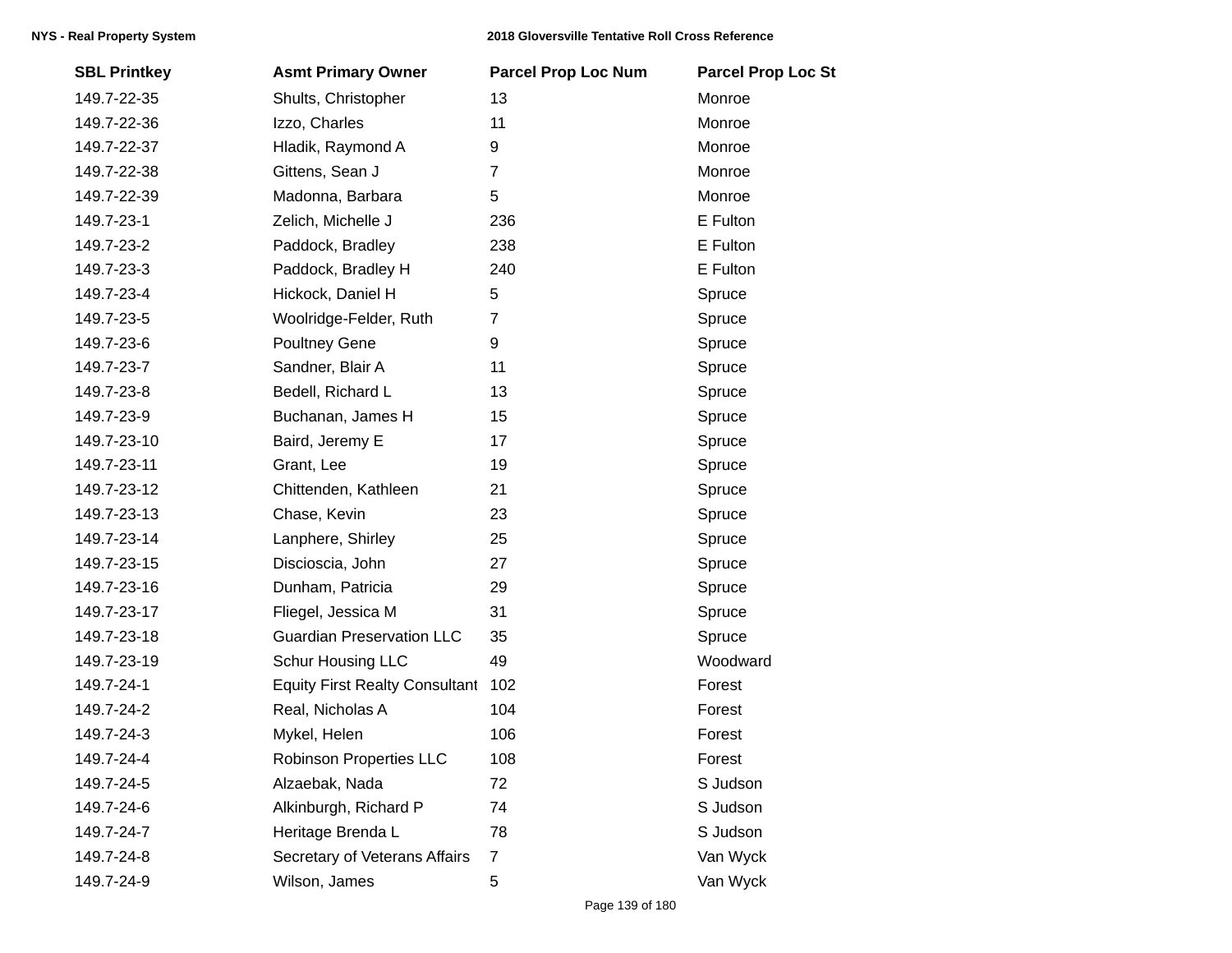| <b>SBL Printkey</b> | <b>Asmt Primary Owner</b> | <b>Parcel Prop Loc Num</b> | <b>Parcel Prop Loc St</b> |
|---------------------|---------------------------|----------------------------|---------------------------|
| 149.7-25-1          | County of Fulton          | 69                         | S Judson                  |
| 149.7-25-2          | Auricchio, Albert P       | 114                        | Forest                    |
| 149.7-25-3          | Caruso, Louise            | 116                        | Forest                    |
| 149.7-25-5          | Briggs, Raymond           | 120                        | Forest                    |
| 149.7-25-6          | Bryan, William            | 18                         | Pleasant                  |
| 149.7-25-7          | La Vallee, Gerard J       | 22                         | Pleasant                  |
| 149.7-25-8          | Miller, Carol             | 24                         | Pleasant                  |
| 149.7-25-9          | Davis, Bonnie L (LU)      | 23                         | Van Wyck                  |
| 149.7-25-10         | Bovee, Michelle           | 21                         | Van Wyck                  |
| 149.7-25-11         | Vickery, Millie G         | 19                         | Van Wyck                  |
| 149.7-25-12         | Quackenbush, Thomas Jr    | 81                         | S Judson                  |
| 149.7-25-13         | Piazza, Andrew            | 79                         | S Judson                  |
| 149.7-25-14         | Hine, Jarrod              | 77                         | S Judson                  |
| 149.7-25-15         | Baird, Gary               | 75                         | S Judson                  |
| 149.7-25-16         | Prew, Sandra              | 73                         | S Judson                  |
| 149.7-25-17         | Tholl, Peter F            | 71                         | S Judson                  |
| 149.7-26-1          | Sartin, Sherry L          | 124                        | Forest                    |
| 149.7-26-2          | Kinney, Heather L         | 126                        | Forest                    |
| 149.7-26-3          | Siarkowski Gary           | 128                        | Forest                    |
| 149.7-26-4          | Russell, Judith R         | 130                        | Forest                    |
| 149.7-26-5          | Shear, Amanda             | 132                        | Forest                    |
| 149.7-26-6          | Deere James B             | 66                         | Wells                     |
| 149.7-26-7          | Rafferty, Gary            | 68                         | Wells                     |
| 149.7-26-8          | Keppler, Michael          | 70                         | Wells                     |
| 149.7-26-9          | Tesi, Julie A             | 72                         | Wells                     |
| 149.7-26-10         | Young, Frank              | 74                         | Wells                     |
| 149.7-26-11         | Sutliff, Donald W Jr      | 76                         | Wells                     |
| 149.7-26-12         | Moore, Brenda             | 29                         | Van Wyck                  |
| 149.7-26-13         | Abel, Robert C            | 29                         | Pleasant                  |
| 149.7-26-14.1       | Sweet, Vickie L           | 27                         | Pleasant                  |
| 149.7-26-14.2       | Fowler, Charlotte M       | E of                       | Pleasant                  |
| 149.7-26-15         | Wager, Zackary            | 25                         | Pleasant                  |
| 149.7-26-16         | Sprung, Garry H           | 23                         | Pleasant                  |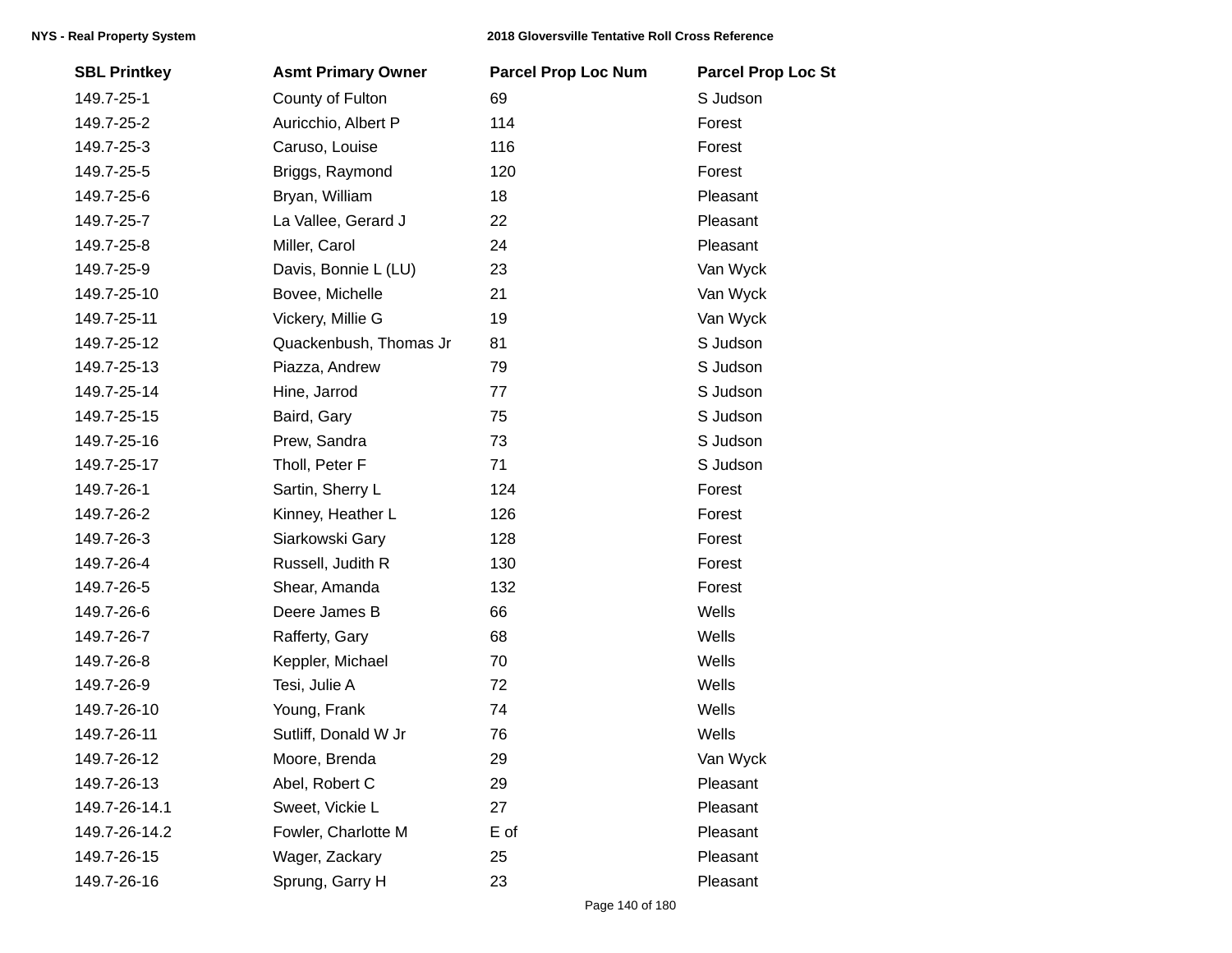| <b>SBL Printkey</b> | <b>Asmt Primary Owner</b> | <b>Parcel Prop Loc Num</b> | <b>Parcel Prop Loc St</b> |
|---------------------|---------------------------|----------------------------|---------------------------|
| 149.7-26-17         | Prentice, Roger M         | 21                         | Pleasant                  |
| 149.7-27-1          | Garren, Jennifer          | 57                         | Montgomery                |
| 149.7-27-2          | Greco, Ann                | 55                         | Montgomery                |
| 149.7-27-3          | Unislawski, Sharon        | 4                          | Van Wyck                  |
| 149.7-27-4          | Van, Shawn                | 6                          | Van Wyck                  |
| 149.7-27-5          | Longenecker, Bruce        | 8                          | Van Wyck                  |
| 149.7-27-6          | Xaltipa, Christine A      | 10                         | Van Wyck                  |
| 149.7-27-7          | Viscusi, Edward J         | 84                         | S Judson                  |
| 149.7-27-8          | Mc Cray, Ronny            | 86                         | S Judson                  |
| 149.7-28-1          | Morrison, Erica J         | 87                         | S Judson                  |
| 149.7-28-2          | Graziane, Jacqulyn as     | 85                         | S Judson                  |
| 149.7-28-3          | Cooper, Arthur F Jr.      | 20                         | Van Wyck                  |
| 149.7-28-4          | <b>Brady James</b>        | 22                         | Van Wyck                  |
| 149.7-28-5          | Iannotti, Michael R       | 24                         | Van Wyck                  |
| 149.7-28-6          | Acquilla, Cathy J         | 26                         | Van Wyck                  |
| 149.7-28-7          | McCue, Tammy J            | 28                         | Van Wyck                  |
| 149.7-28-8          | Noble, David M            | 30                         | Van Wyck                  |
| 149.7-28-9          | Tesi, Joshua              | 32                         | Van Wyck                  |
| 149.7-28-10         | Slade, Richard            | 80                         | Wells                     |
| 149.7-28-11         | Slade, Richard            | 82                         | Wells                     |
| 149.7-29-1          | Andrews, Joseph A         | $\overline{2}$             | Woodward                  |
| 149.7-29-2          | Albanese, Michael M       | 4                          | Woodward                  |
| 149.7-29-3          | Chamberlain, David        | 6                          | Woodward                  |
| 149.7-29-4          | Daum, Jill Mary           | 8                          | Woodward                  |
| 149.7-29-5          | Rowe, Jennifer A          | 10                         | Woodward                  |
| 149.7-29-6          | Mcspirit, Rick D          | 12                         | Woodward                  |
| 149.7-29-7          | Silva, Carla S            | 14                         | Woodward                  |
| 149.7-29-8          | Gamboa, Susan C           | 16                         | Woodward                  |
| 149.7-29-9          | Buelow, Jaclyn M          | 18                         | Woodward                  |
| 149.7-29-10         | <b>Tyrrell Timothy A</b>  | 20                         | Woodward                  |
| 149.7-29-11         | Streeter, Norma J         | 22                         | Woodward                  |
| 149.7-29-12         | Carbone, Franklin M       | 24                         | Woodward                  |
| 149.7-29-13         | Riley, Patrick L          | 26                         | Woodward                  |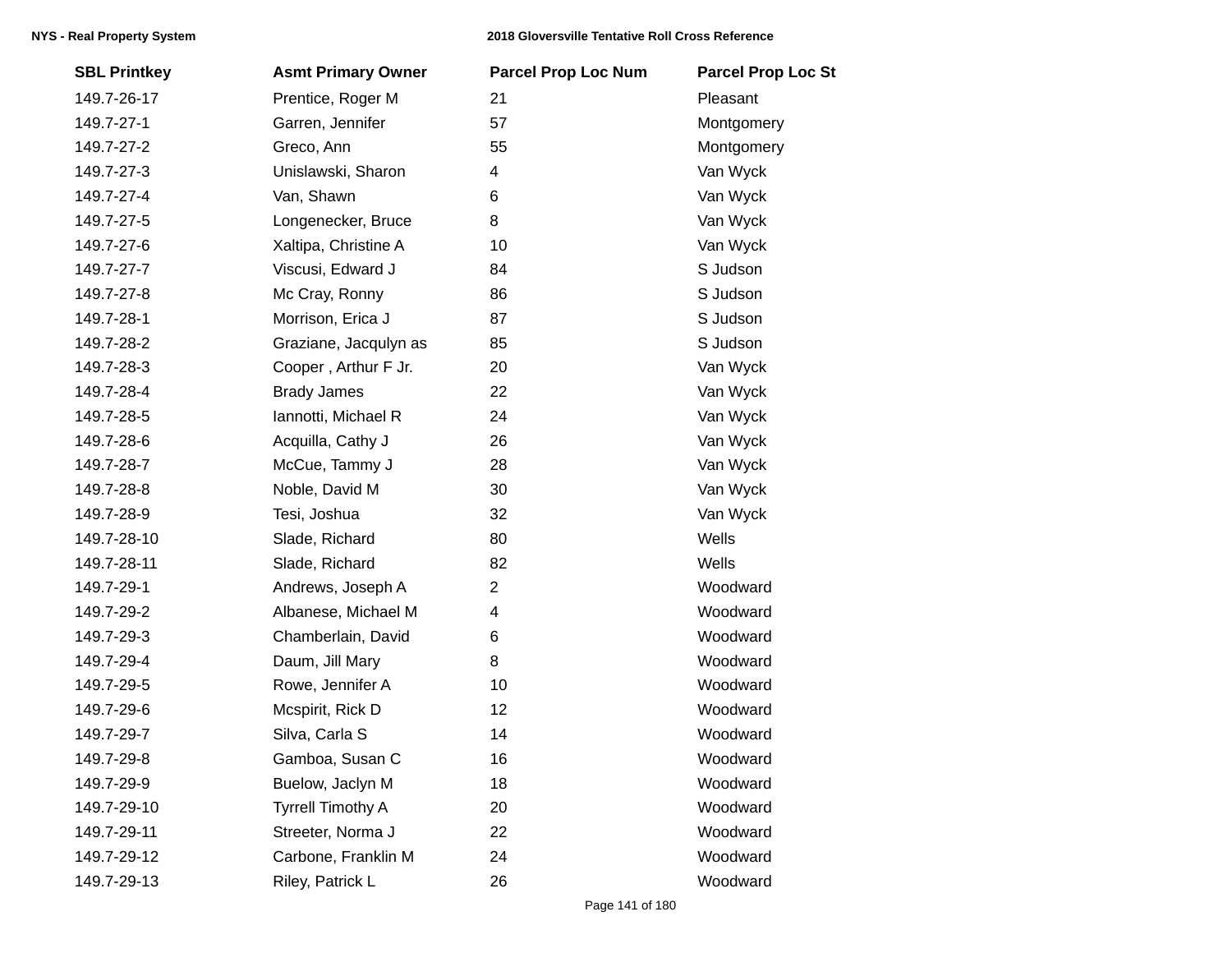| <b>SBL Printkey</b> | <b>Asmt Primary Owner</b>        | <b>Parcel Prop Loc Num</b> | <b>Parcel Prop Loc St</b> |
|---------------------|----------------------------------|----------------------------|---------------------------|
| 149.7-29-14         | Anderson, Aric J                 | 28                         | Woodward                  |
| 149.7-29-15         | Hurst, Leigh A                   | 29                         | Clyde                     |
| 149.7-29-16         | Collar Sr., Dominic M (LU)       | 27                         | Clyde                     |
| 149.7-29-17         | Buanno, Anthony A                | 25                         | Clyde                     |
| 149.7-29-18         | Martin, Mary E (LU)              | 23                         | Clyde                     |
| 149.7-29-19         | Fancher, Robert L                | 21                         | Clyde                     |
| 149.7-29-20         | Ortell, Toby B (LU)              | 19                         | Clyde                     |
| 149.7-29-21         | Quigley, Joseph M                | 15                         | Clyde                     |
| 149.7-29-22         | Harrison, William J              | 13                         | Clyde                     |
| 149.7-29-23         | Collar, Alexander L Jr           | 11                         | Clyde                     |
| 149.7-29-24         | <b>Fischer Richard T Trustee</b> | 9                          | Clyde                     |
| 149.7-29-25         | Roberts, Richard                 | $\overline{7}$             | Clyde                     |
| 149.7-29-26         | Robbins Alan R                   | 49                         | S Kingsboro               |
| 149.7-29-27         | Frederick, Alma Lou LU           | 47                         | S Kingsboro               |
| 149.7-29-28         | <b>CR 2018 LLC</b>               | 45                         | S Kingsboro               |
| 149.7-30-1          | Miller, Gregg                    | 57                         | S Kingsboro               |
| 149.7-30-2          | Bush, Eric D                     | 55                         | S Kingsboro               |
| 149.7-30-3          | Capano, Mark                     | 8                          | Clyde                     |
| 149.7-30-4          | Sutler, Ronald W                 | 10                         | Clyde                     |
| 149.7-30-6          | Turnbull, James S                | 12                         | Clyde                     |
| 149.7-30-7          | Shamon, Elmer M LU               | 14                         | Clyde                     |
| 149.7-30-8          | Cary, Barbara J (LU)             | 16                         | Clyde                     |
| 149.7-30-9          | Hayes, Ronald L                  | 18                         | Clyde                     |
| 149.7-30-10         | Seeley, Brian R                  | 20                         | Clyde                     |
| 149.7-30-11         | Lebo, Albert J Jr                | 22                         | Clyde                     |
| 149.7-30-12         | Palmateer Jeffrey                | 24                         | Clyde                     |
| 149.7-30-13         | Moore, Arnold R (LU)             | 26                         | Clyde                     |
| 149.7-30-14         | Prevost, Brett S                 | 28                         | Clyde                     |
| 149.7-30-15         | Le Barron, Linda M               | 30                         | Clyde                     |
| 149.7-30-16         | Baker, Robert                    | 32                         | Clyde                     |
| 149.7-30-17         | Pape, John J                     | 34                         | Clyde                     |
| 149.7-30-18         | Yusko, Victoria                  | 33                         | Clyde                     |
| 149.7-30-19         | Porter, William L Jr             | 40                         | Clyde                     |
|                     |                                  |                            |                           |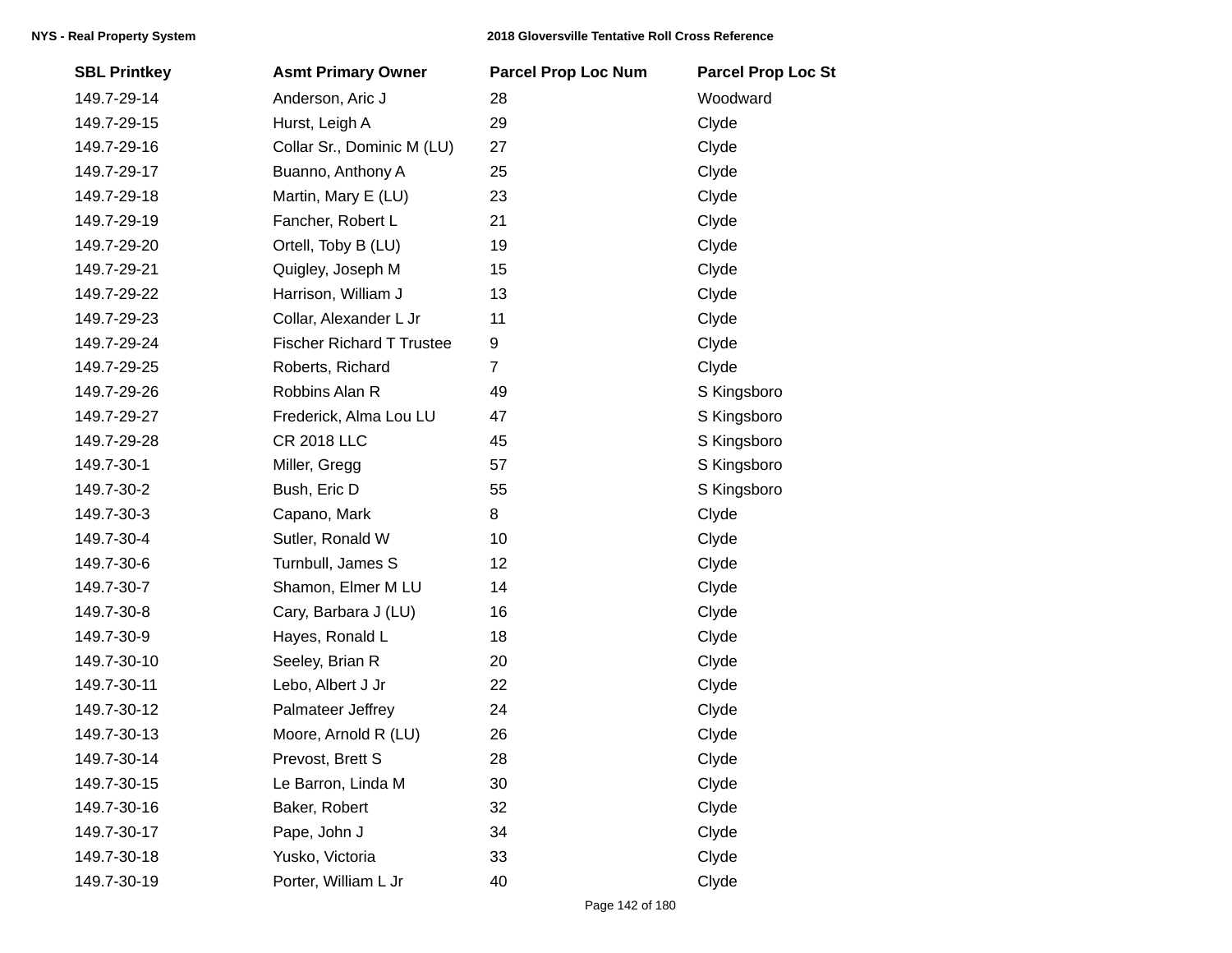| <b>SBL Printkey</b> | <b>Asmt Primary Owner</b>    | <b>Parcel Prop Loc Num</b> | <b>Parcel Prop Loc St</b> |
|---------------------|------------------------------|----------------------------|---------------------------|
| 149.7-30-20         | Mancini, Steven              | 32                         | Woodward                  |
| 149.7-30-21         | Buanno, Patsy A              | 34                         | Woodward                  |
| 149.7-30-22         | Angelo, Nicholas SR          | 36                         | Woodward                  |
| 149.7-30-23         | Ippoliti, Lorraine J         | 38                         | Woodward                  |
| 149.7-30-24         | Mc Intosh, Danielle D        | 40                         | Woodward                  |
| 149.7-30-25         | Sweet, Willam E Jr           | 42                         | Woodward                  |
| 149.7-30-26         | Kluska, Jonathan D           | 44                         | Woodward                  |
| 149.7-30-27         | <b>Hebrew Cemetary Assoc</b> | 46                         | Spruce                    |
| 149.7-30-28         | Knesseth Israel Synagogue    |                            | Woodward Ave S Sd Of      |
| 149.8-1-1           | Santos, Lisa Ann             | 8                          | Judson                    |
| 149.8-1-2.2         | Johnson, John P              | 9                          | East                      |
| 149.8-1-3           | Harrison, Wayne              | $\overline{7}$             | East                      |
| 149.8-1-4           | <b>Martin Scott</b>          | 5                          | East                      |
| 149.8-1-5           | Egan, Joseph                 | 3                          | East                      |
| 149.8-1-6           | Navarro, Helkin              | 253                        | E Fulton                  |
| 149.8-1-7           | Hidde, Lynelle               | 251                        | E Fulton                  |
| 149.8-1-8           | Lopresti, Catherine          | 249                        | E Fulton                  |
| 149.8-1-9           | Salvione, Louis J            | 247                        | E Fulton                  |
| 149.8-1-10          | Rose, Jason                  | 4                          | Judson                    |
| 149.8-1-11          | Silverman, Barret            | 6                          | Judson                    |
| 149.8-2-1           | Wetmore, Kenneth D           | 10                         | East                      |
| 149.8-2-2           | Rando, Christopher J         | 9                          | N Hollywood               |
| 149.8-2-3           | Bacon, John                  | $\overline{7}$             | N Hollywood               |
| 149.8-2-4           | Smolinsky, Suzann R          | 5                          | N Hollywood               |
| 149.8-2-5           | Reisinger, Paul A            | 3                          | N Hollywood               |
| 149.8-2-6           | Wiltey, Betty                | 1                          | N Hollywood               |
| 149.8-2-7           | Shane, Robert G              | $\overline{2}$             | East                      |
| 149.8-2-8           | Bruschetti, Christopher A    | 4                          | East                      |
| 149.8-2-9           | Nunez, Miguel                | 6                          | East                      |
| 149.8-2-10          | Spratt, John E               | 8                          | East                      |
| 149.8-3-1           | Grey, Margaret M             | 10                         | N Hollywood               |
| 149.8-3-2           | Barth, Daniel C              | 8                          | N Hollywood               |
| 149.8-3-3           | Bacon, Patrick               | 6                          | N Hollywood               |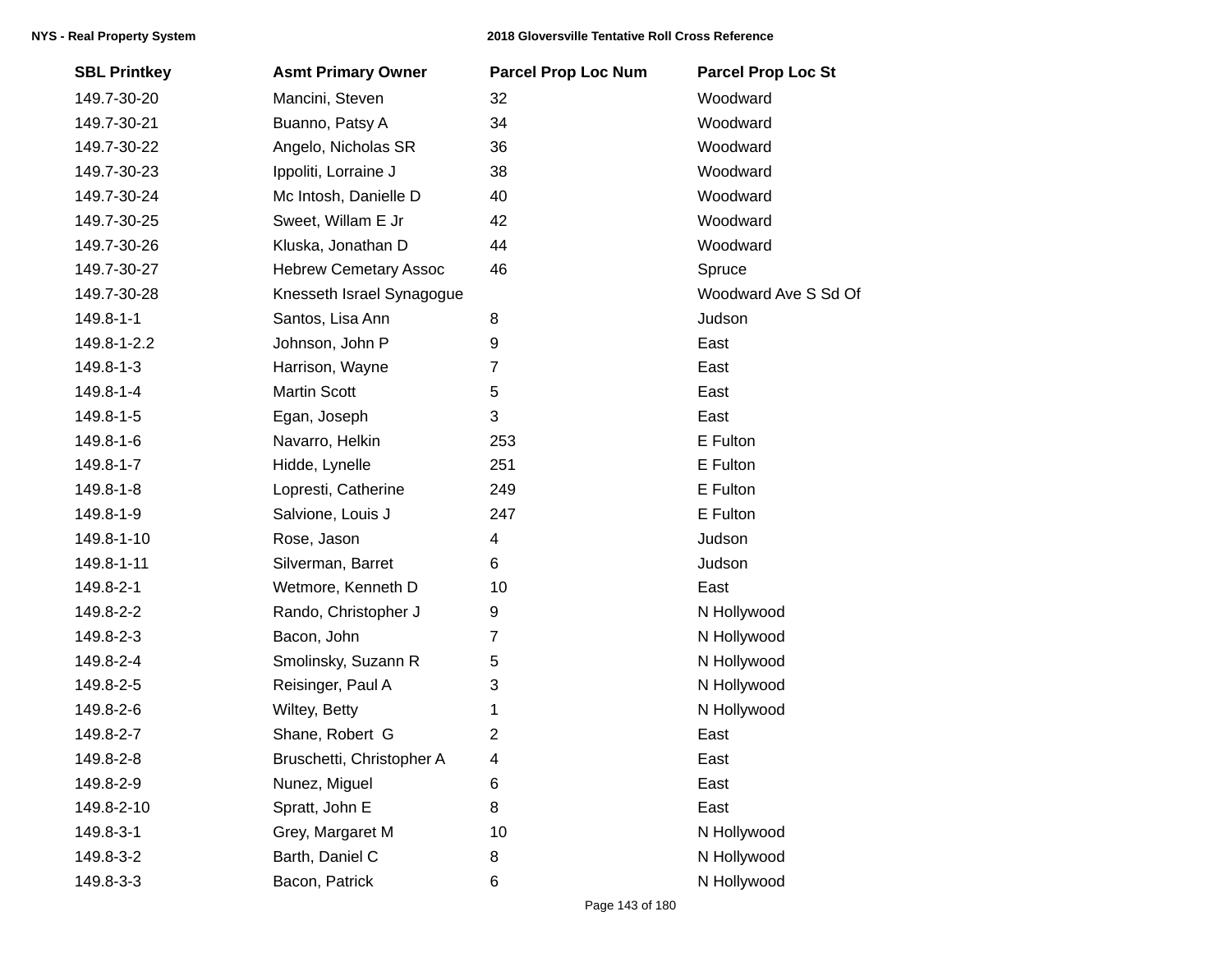| <b>SBL Printkey</b> | <b>Asmt Primary Owner</b>          | <b>Parcel Prop Loc Num</b> | <b>Parcel Prop Loc St</b> |
|---------------------|------------------------------------|----------------------------|---------------------------|
| 149.8-3-4           | Wojeski, Jennifer B Trustee        | 4                          | N Hollywood               |
| 149.8-3-5           | Baker, Melissa                     | $\overline{2}$             | N Hollywood               |
| 149.8-4-1           | Heddy, Brian                       | 242                        | E Fulton                  |
| 149.8-4-2           | Reed, Lisa N                       | 244                        | E Fulton                  |
| 149.8-4-3           | Colley, Stasia Ann                 | 6                          | Pearl                     |
| 149.8-4-5           | Girouard, Brian                    | 10                         | Pearl                     |
| 149.8-4-6           | Gancarz, Mary                      | 12                         | Pearl                     |
| 149.8-4-7           | Jones, Vincent Alan                | 14                         | Pearl                     |
| 149.8-4-8           | Hillabrandt, Samuel M              | 16                         | Pearl                     |
| 149.8-4-9           | Abouarra, Nabil                    | 18                         | Pearl                     |
| 149.8-4-10          | Roberts, Andrea G                  | 20                         | Pearl                     |
| 149.8-4-11          | DSV SPV2 LLC                       | 22                         | Pearl                     |
| 149.8-4-12          | Been, Philomena                    | 24                         | Pearl                     |
| 149.8-4-13          | Andrist, Dorothy K                 | 26                         | Pearl                     |
| 149.8-4-14          | Gulick, John                       | 28                         | Pearl                     |
| 149.8-4-15          | Adamkoski, Robert M Jr             | 30                         | Pearl                     |
| 149.8-4-16          | Vincent, Gary E                    | 32                         | Pearl                     |
| 149.8-4-17          | Fleck, Aaron Scott                 | 34                         | Pearl                     |
| 149.8-4-18          | Brick, Jeremy                      | 53                         | Woodward                  |
| 149.8-4-19          | Mccredie, James E                  | 51                         | Woodward                  |
| 149.8-5-1           | <b>Carrington Mortgage Service</b> | 248                        | E Fulton                  |
| 149.8-5-2           | Dickenson, Shawn M                 | 250                        | E Fulton                  |
| 149.8-5-3           | Richards, George                   | 252                        | E Fulton                  |
| 149.8-5-4           | Karpinski, Mark J                  | 254                        | E Fulton                  |
| 149.8-5-5           | Passero James F (LU)               | 256                        | E Fulton                  |
| 149.8-5-6           | Andrews Joseph                     | 6                          | Saratoga                  |
| 149.8-5-7           | Dye, Terry J                       | 8                          | Saratoga                  |
| 149.8-5-8           | Winslow, Laura                     | 10                         | Saratoga                  |
| 149.8-5-9           | Geraghty, Michael F                | 12                         | Saratoga                  |
| 149.8-5-10          | Grady, Harriet E                   | 14                         | Saratoga                  |
| 149.8-5-11          | Fox, Anthony                       | 16                         | Saratoga                  |
| 149.8-5-13          | Davis, Lawrence G                  | 20                         | Saratoga                  |
| 149.8-5-15          | Fountain, Henry A                  | 24                         | Saratoga                  |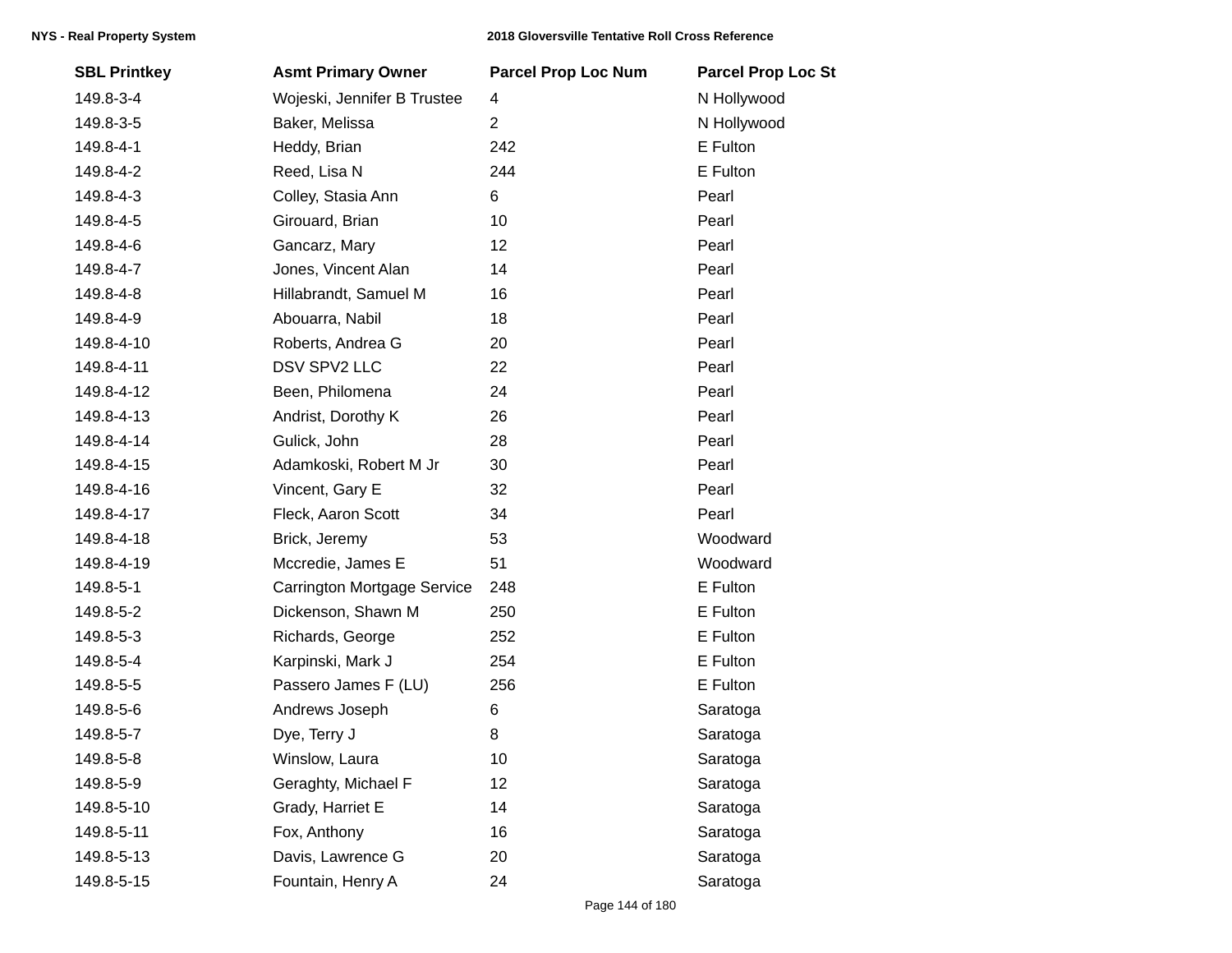| <b>SBL Printkey</b> | <b>Asmt Primary Owner</b> | <b>Parcel Prop Loc Num</b> | <b>Parcel Prop Loc St</b> |
|---------------------|---------------------------|----------------------------|---------------------------|
| 149.8-5-16          | Christman, Paul A         | 26                         | Saratoga                  |
| 149.8-5-17          | White, Richard            | 28                         | Saratoga                  |
| 149.8-5-18          | Infinite Six Corp         | 30                         | Saratoga                  |
| 149.8-5-19          | Nichols, Mario P          | 32                         | Saratoga                  |
| 149.8-5-20          | Pabis, Lori A             | 34                         | Saratoga                  |
| 149.8-5-21          | Kollar, Margaret A        | 67                         | Woodward                  |
| 149.8-5-22          | Collar, Amy               | 65                         | Woodward                  |
| 149.8-5-23          | Andrews, Eric J Jr        | 35                         | Pearl                     |
| 149.8-5-24          | White Rose Property LLC   | 31                         | Pearl                     |
| 149.8-5-25          | Bouck, Brian W            | 29                         | Pearl                     |
| 149.8-5-26          | Evans, Alynn              | 27                         | Pearl                     |
| 149.8-5-27          | Waite, Robert Allen       | 25                         | Pearl                     |
| 149.8-5-28          | Brown, Amanda D           | 23                         | Pearl                     |
| 149.8-5-29          | Eschler, Kara             | 21                         | Pearl                     |
| 149.8-5-30          | Short Cynthia L           | 19                         | Pearl                     |
| 149.8-5-31          | Tessitore, James Michael  | 17                         | Pearl                     |
| 149.8-5-32          | Bolebruch, Susan K        | 15                         | Pearl                     |
| 149.8-5-33          | Andrews, Joseph A         | 13                         | Pearl                     |
| 149.8-5-34          | Andrews Joseph            | 11                         | Pearl                     |
| 149.8-5-35          | Perham, Connie            | 9                          | Pearl                     |
| 149.8-5-36          | Hollis, Frederick J Sr    | $\overline{7}$             | Pearl                     |
| 149.8-5-37          | Jagielski, Mark           | 5                          | Pearl                     |
| 149.8-6-1           | Sweet, James E            | 260                        | E Fulton                  |
| 149.8-6-2           | Dwyer, Ashley C           | 262                        | E Fulton                  |
| 149.8-6-3           | Josey, William D          | 264                        | E Fulton                  |
| 149.8-6-4           | Crisafulli, Gail          | 266                        | E Fulton                  |
| 149.8-6-5           | Wilson, Daniel            | 268                        | E Fulton                  |
| 149.8-6-6           | Sleezer, Jane             | 270                        | E Fulton                  |
| 149.8-6-7           | Harrington, Patricia      | $\overline{2}$             | S Hollywood               |
| 149.8-6-8           | Cornell, Jane M           | 6                          | S Hollywood               |
| 149.8-6-9           | Boger, Carol              | 8                          | S Hollywood               |
| 149.8-6-10          | Hopewell, Ventures LLC    | 10                         | S Hollywood               |
| 149.8-6-11          | Duffy, Daniel             | 12                         | S Hollywood               |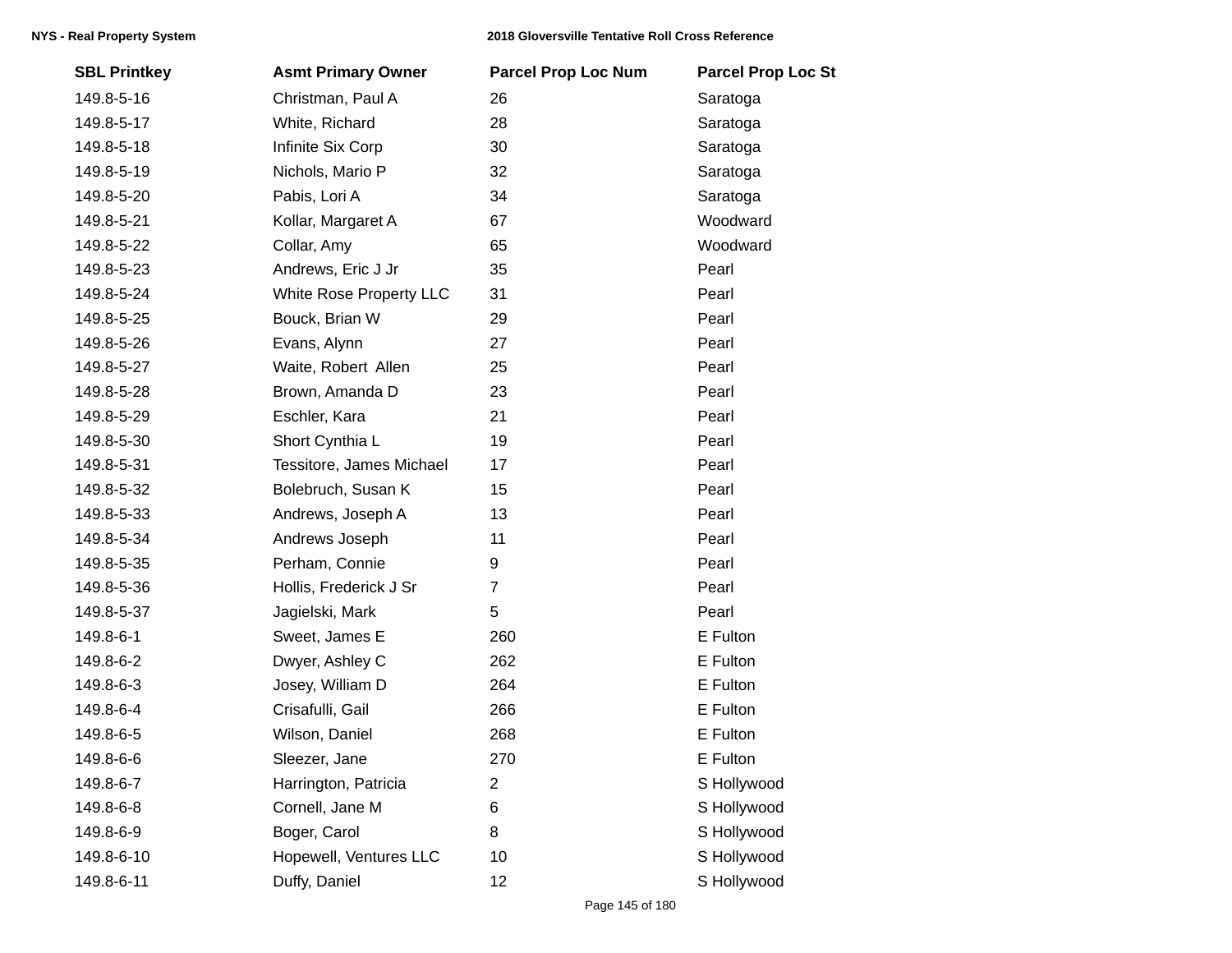| <b>SBL Printkey</b> | <b>Asmt Primary Owner</b> | <b>Parcel Prop Loc Num</b> | <b>Parcel Prop Loc St</b> |
|---------------------|---------------------------|----------------------------|---------------------------|
| 149.8-6-12          | Suchy, Steven G           | 14                         | S Hollywood               |
| 149.8-6-13          | St. Louis, Connie L       | 16                         | S Hollywood               |
| 149.8-6-14          | Jones, Kyle E             | 18                         | S Hollywood               |
| 149.8-6-15          | Sussman Rose (LU)         | 20                         | S Hollywood               |
| 149.8-6-16          | Whitehouse, Todd M        | 22                         | S Hollywood               |
| 149.8-6-17          | Bovee, Pamela LU          | 26                         | S Hollywood               |
| 149.8-6-18          | Mannino, Anna (LU)        | 28                         | S Hollywood               |
| 149.8-6-19          | DeVarennes Bruce J        | 30                         | S Hollywood               |
| 149.8-6-20          | Dickson, Richard A        | 34                         | S Hollywood               |
| 149.8-6-21          | Perron, Jacob             | 33                         | Saratoga                  |
| 149.8-6-22          | Demagistris, Michael D    | 31                         | Saratoga                  |
| 149.8-6-23          | Malagisi, Mark A          | 29                         | Saratoga                  |
| 149.8-6-24          | Shippee, Yvonne           | 27                         | Saratoga                  |
| 149.8-6-25          | Snow, Deborah M           | 25                         | Saratoga                  |
| 149.8-6-26          | Mecca, J Paul             | 23                         | Saratoga                  |
| 149.8-6-27          | Van Skiver, Frank         | 21                         | Saratoga                  |
| 149.8-6-28          | Passero, Amy              | 19                         | Saratoga                  |
| 149.8-6-29          | Garguilo, Christopher     | 17                         | Saratoga                  |
| 149.8-6-30          | Brooks, Karen             | 15                         | Saratoga                  |
| 149.8-6-31          | Spraker, Jack             | 13                         | Saratoga                  |
| 149.8-6-32          | Calandra, Gino R          | 11                         | Saratoga                  |
| 149.8-6-33          | Ewbank Tazsa              | 9                          | Saratoga                  |
| 149.8-6-34          | Claus, Karl P             | $\overline{7}$             | Saratoga                  |
| 149.8-6-35          | Ponticello, Michael A     | 5                          | Saratoga                  |
| 149.8-7-1           | Rowback, Brian            | 274                        | E Fulton                  |
| 149.8-7-2           | Samuelson, Janet          | 276                        | E Fulton                  |
| 149.8-7-3           | Samuelson, Janet          | 1                          | S Hollywood               |
| 149.8-7-4           | Hauser, Richard L         | 3                          | S Hollywood               |
| 149.8-7-5           | Luey, Dane                | 5                          | S Hollywood               |
| 149.8-7-6           | Macek, Catherine          | $\overline{7}$             | S Hollywood               |
| 149.8-7-7           | Hosley, Dianne F LU       | 9                          | S Hollywood               |
| 149.8-7-8           | Ambrosino, Michael        | 11                         | S Hollywood               |
| 149.8-7-9           | Maslanka, Ronald T        | 13                         | S Hollywood               |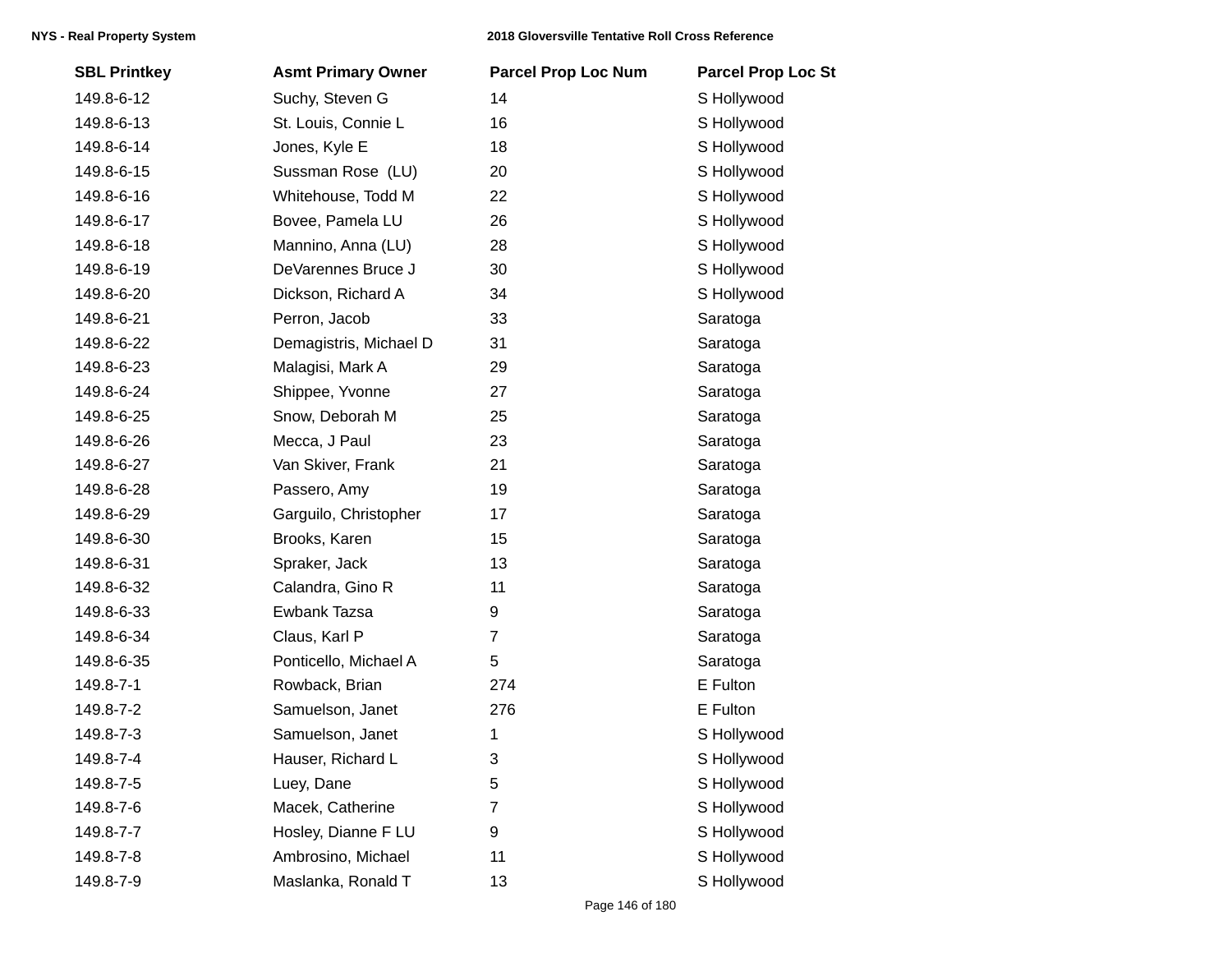| <b>SBL Printkey</b> | <b>Asmt Primary Owner</b>   | <b>Parcel Prop Loc Num</b> | <b>Parcel Prop Loc St</b> |
|---------------------|-----------------------------|----------------------------|---------------------------|
| 149.8-7-10          | Schlegel, Elaine G          | 15                         | S Hollywood               |
| 149.8-7-11          | <b>CNY Home Rentals LLC</b> | 17                         | S Hollywood               |
| 149.8-7-12          | Alikhan Radwan              | 19                         | S Hollywood               |
| 149.8-7-13          | Moore, Sherri L             | 21                         | S Hollywood               |
| 149.8-7-14          | Shepard, Mark               | 23                         | S Hollywood               |
| 149.8-7-15          | Ambrosino, James J (LU)     | 27                         | S Hollywood               |
| 149.8-7-16          | Bennett, Donna              | 31                         | S Hollywood               |
| 149.8-8-1           | Van Vlack, David            | 48                         | Woodward                  |
| 149.8-8-2           | Armstrong, Timothy          | 50                         | Woodward                  |
| 149.8-8-3           | Gable, Angela M             | 38                         | Pearl                     |
| 149.8-8-4           | Snell, Richard              | 40                         | Pearl                     |
| 149.8-8-5           | Dutcher, Leonard W Jr       | 42                         | Pearl                     |
| 149.8-8-6           | <b>Rix Nicole</b>           | 44                         | Pearl                     |
| 149.8-8-7           | Sanges, James               | 48                         | Pearl                     |
| 149.8-8-8           | LaPort Yvette               | 50                         | Pearl                     |
| 149.8-8-9           | Dent, George                | 46                         | Pearl                     |
| 149.8-9-1           | Mullins, Thomas             | 51                         | Pearl                     |
| 149.8-9-2           | Ambrosino, Allene LU        | 49                         | Pearl                     |
| 149.8-9-3           | Heimer, John L III          | 47                         | Pearl                     |
| 149.8-9-4           | Hume Michael                | 45                         | Pearl                     |
| 149.8-9-5           | Palmer, Todd                | 43                         | Pearl                     |
| 149.8-9-6           | Brower, Darlene J           | 41                         | Pearl                     |
| 149.8-9-7           | <b>Brower Mark R</b>        | 39                         | Pearl                     |
| 149.8-9-8           | Lent, Virginia K            | 37                         | Pearl                     |
| 149.8-9-9           | Jones, Kevin M              | 38                         | Saratoga                  |
| 149.8-9-10          | Valovic, James              | 40                         | Saratoga                  |
| 149.8-9-11          | Selwitz, Ada L LU           | 42                         | Saratoga                  |
| 149.8-9-12          | Hopewell, Ventures LLC      | 44                         | Saratoga                  |
| 149.8-9-13          | Male, David R               | 46                         | Saratoga                  |
| 149.8-9-14          | Sammarco, Ralph LU          | 48                         | Saratoga                  |
| 149.8-9-15          | Schur, Bryant               | 50                         | Saratoga                  |
| 149.8-9-16          | Socha, Anna                 | 52                         | Saratoga                  |
| 149.8-9-17          | King, Raymond V Jr          | 54                         | Saratoga                  |
|                     |                             |                            |                           |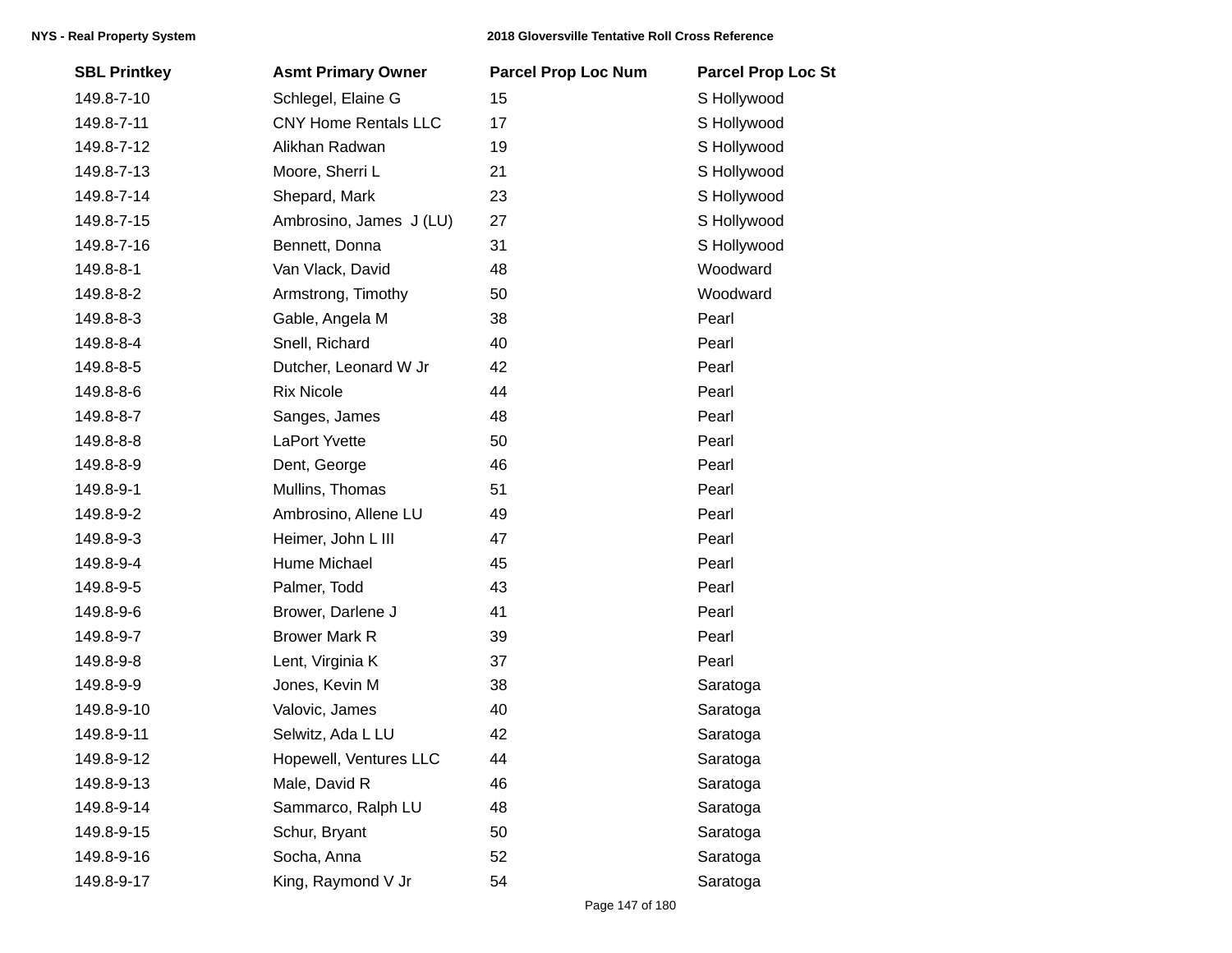| <b>SBL Printkey</b> | <b>Asmt Primary Owner</b>    | <b>Parcel Prop Loc Num</b> | <b>Parcel Prop Loc St</b> |
|---------------------|------------------------------|----------------------------|---------------------------|
| 149.8-9-18          | Schwartz, Mark               | 56                         | Saratoga                  |
| 149.8-9-19          | Brownell, Christa            | 58                         | Saratoga                  |
| 149.8-9-20          | Hartnett Robert W            | 60                         | Saratoga                  |
| 149.8-10-1          | <b>HSBC Bank USA NA</b>      | 37                         | Saratoga                  |
| 149.8-10-2          | Eaton, Mary                  | 38                         | S Hollywood               |
| 149.8-10-3          | Matson Jason J               | 39                         | S Hollywood               |
| 149.8-10-4          | Tagliatela, Randy W Sr       | 41                         | S Hollywood               |
| 149.8-10-5          | Santella, Carole A           | 40                         | S Hollywood               |
| 149.8-10-6          | Hohler, Timothy O            | 42                         | S Hollywood               |
| 149.8-10-7          | Renda, David James           | 44                         | S Hollywood               |
| 149.8-10-8          | Fredericks, Mary Jane (Lu)   | 46                         | S Hollywood               |
| 149.8-10-9          | Bowman, Frank D              | 53                         | Saratoga                  |
| 149.8-10-10         | Vose, Christopher            | 51                         | Saratoga                  |
| 149.8-10-11         | Citimortgage Inc             | 49                         | Saratoga                  |
| 149.8-10-12         | Maye, Michele A              | 47                         | Saratoga                  |
| 149.8-10-13         | Poling, John                 | 45                         | Saratoga                  |
| 149.8-10-14         | Ludwin, Michael J            | 43                         | Saratoga                  |
| 149.8-10-15         | <b>Banister Chad J</b>       | 41                         | Saratoga                  |
| 149.8-10-16         | Sena, Antoinette (LU)        | 39                         | Saratoga                  |
| 149.9-1-1.1         | 280 South Main St. Ventures  | 280                        | S Main                    |
| 149.9-1-1.2         | Talmadge, Daniel             | 50                         | S McNab                   |
| 149.9-1-2           | Loucks, Everett Jr           | 65                         | Woodside                  |
| 149.9-1-3           | Loucks, Judy                 | 59                         | Woodside                  |
| 149.9-1-5           | Stubits, Joseph R            | 55                         | Woodside                  |
| 149.9-1-6           | Schleede, Paul               | 51                         | Woodside                  |
| 149.9-1-7           | Edelbi, Yaman                | 49                         | Woodside                  |
| 149.9-1-8           | Phalen, Randal               | 47                         | Woodside                  |
| 149.9-1-9           | Jaffa USA LLC, Yafa Davidov, | 45                         | Woodside                  |
| 149.9-1-10          | Sprung, Daniel A             | 28                         | Sixth                     |
| 149.9-1-11          | Kirk, Daniel F               | 37                         | Lexington                 |
| 149.9-1-12          | Ashe, James W                | 35                         | Lexington                 |
| 149.9-1-13          | Czerw, Joyce A               | 33                         | Lexington                 |
| 149.9-1-14          | Blanc, John P                | 31                         | Lexington                 |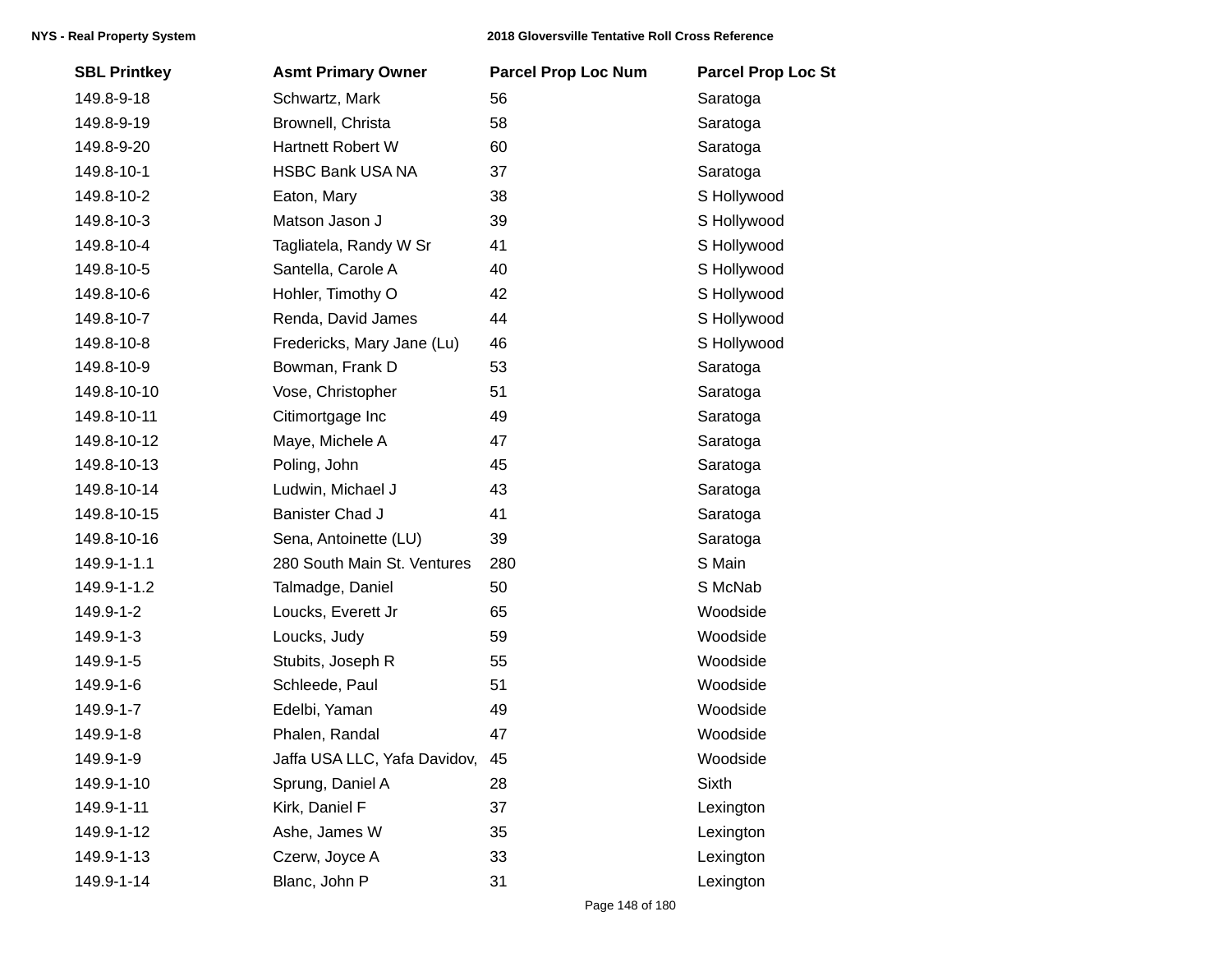| <b>SBL Printkey</b> | <b>Asmt Primary Owner</b>       | <b>Parcel Prop Loc Num</b> | <b>Parcel Prop Loc St</b> |
|---------------------|---------------------------------|----------------------------|---------------------------|
| 149.9-1-15          | Munson, Justin D                | 29                         | Lexington                 |
| 149.9-1-16          | Stewart, Evalynn                | 27                         | Lexington                 |
| 149.9-1-17          | Brooker, Kenneth A Jr           | 25                         | Lexington                 |
| 149.9-1-18          | Dibble, Matthew James           | 23                         | Lexington                 |
| 149.9-1-19          | Oathout, Douglas Executor B     | 21                         | Lexington                 |
| 149.9-1-20          | Lexington Community Svc Inc 15  |                            | Lexington                 |
| 149.9-1-21          | Antonucci Wholesale Produce 9   |                            | Lexington                 |
| 149.9-1-22          | Antonucci Wholesale Produce 274 |                            | S Main                    |
| 149.9-1-24.2        | Ashe, Jeffrey M                 | 22                         | Wheaton                   |
| 149.9-2-1           | Hameed, Raheela                 | 58                         | Woodside                  |
| 149.9-2-2           | Millington Scott A              | 62                         | Woodside                  |
| 149.9-2-3           | Riley, Charles R                | 64                         | Woodside                  |
| 149.9-2-4           | County of Fulton                | 38                         | Fifth                     |
| 149.9-2-5           | County of Fulton                | 36                         | Fifth                     |
| 149.9-2-6           | County of Fulton                | 34                         | Fifth                     |
| 149.9-2-7           | Wokaty, David                   | 32                         | Fifth                     |
| 149.9-2-8           | Santiago, Manuel A              | 30                         | Fifth                     |
| 149.9-2-9           | Ocean State Realty Corp         | 28                         | Fifth                     |
| 149.9-2-10          | Hinman, Dennis                  | 59                         | <b>Broad</b>              |
| 149.9-2-11          | Polenski, Mary Rose             | 57                         | <b>Broad</b>              |
| 149.9-2-12          | Archer, Diana                   | 53                         | <b>Broad</b>              |
| 149.9-3-1           | Squires, Lori R                 | 41                         | Fifth                     |
| 149.9-3-3           | Millington, Orlando J           | 37                         | Fifth                     |
| 149.9-3-4           | Naish, Nancy Elizabeth          | 35                         | Fifth                     |
| 149.9-3-5           | Naish, Nancy Elizabeth          | 33                         | Fifth                     |
| 149.9-3-6           | Millington, Orlando             | 31                         | Fifth                     |
| 149.9-3-7           | Mendetta, Susan                 | 29                         | Fifth                     |
| 149.9-3-8           | Baker, Susan A                  | 45                         | <b>Broad</b>              |
| 149.9-3-9           | Tesi, Joshua                    | 43                         | <b>Broad</b>              |
| 149.9-3-10          | Cowles, David W                 | 41                         | <b>Broad</b>              |
| 149.9-3-11          | Warner, Nelson J                | 37                         | <b>Broad</b>              |
| 149.9-3-12          | Akey, Randall S                 | 33                         | <b>Broad</b>              |
| 149.9-3-13          | Lewis, Audray                   | 4                          | Sixth                     |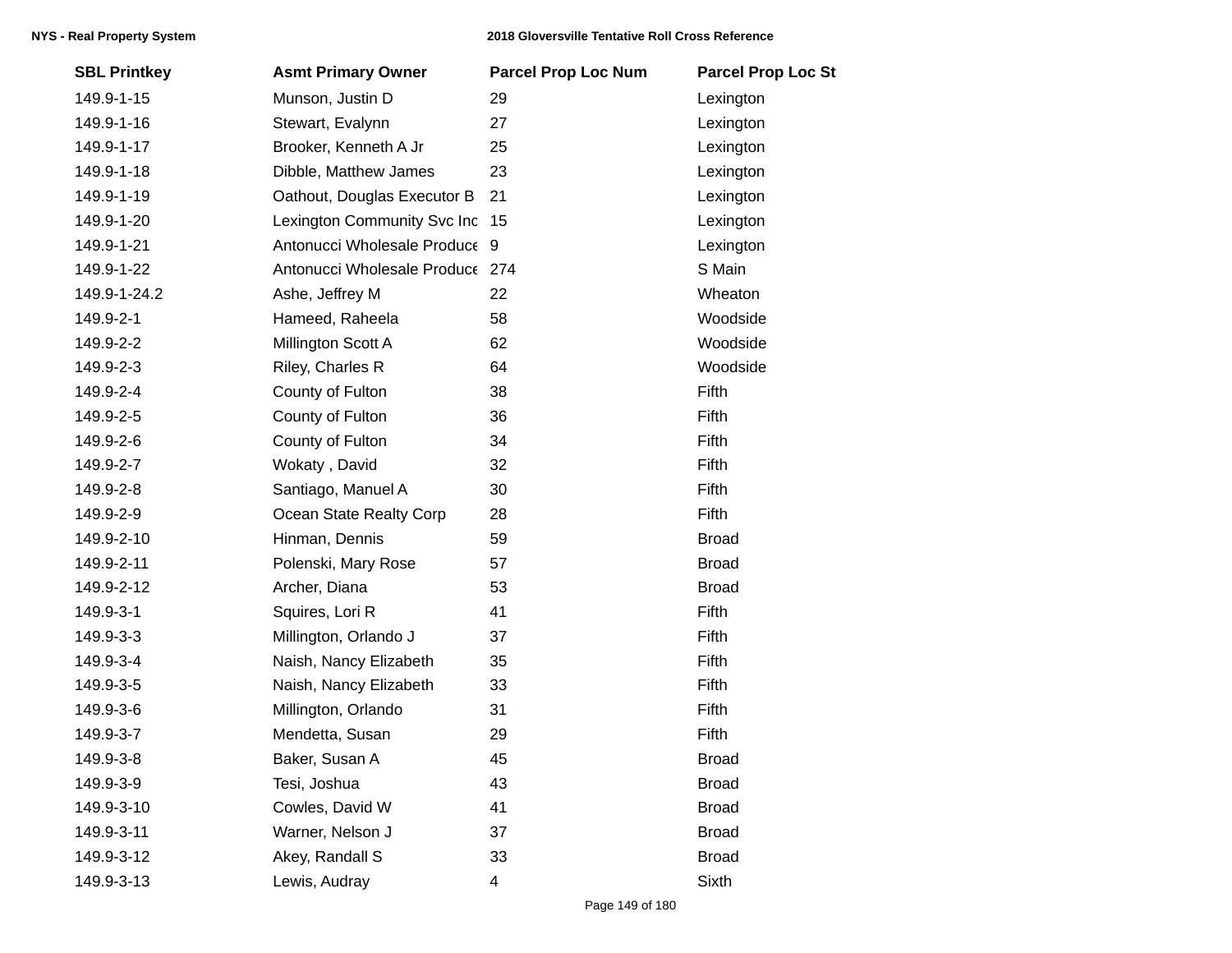| <b>SBL Printkey</b> | <b>Asmt Primary Owner</b> | <b>Parcel Prop Loc Num</b> | <b>Parcel Prop Loc St</b> |
|---------------------|---------------------------|----------------------------|---------------------------|
| 149.9-3-14          | Thomas, James C           | 6                          | <b>Sixth</b>              |
| 149.9-3-15          | Nourse, Stanley F Sr      | 8                          | <b>Sixth</b>              |
| 149.9-3-16          | Mills, John               | 10                         | <b>Sixth</b>              |
| 149.9-3-17          | Colby, Beverly            | 12                         | Sixth                     |
| 149.9-3-18          | La Greca, Mary Beth       | 14                         | Sixth                     |
| 149.9-3-19          | Brien, Sally              | 16                         | Sixth                     |
| 149.9-3-20          | Dingman, William          | 48                         | Woodside                  |
| 149.9-3-21          | Cerasia Holdings Inc      | 50                         | Woodside                  |
| 149.9-4-1           | Iannotti, Carol           | 32                         | Lexington                 |
| 149.9-4-2           | Sprung, Daniel A          | 27                         | <b>Sixth</b>              |
| 149.9-4-3           | Loux, Robert              | 25                         | Sixth                     |
| 149.9-4-4           | Kirk, Daniel F            | 39                         | Woodside                  |
| 149.9-4-5           | Schiavone, Linda D (LU)   | 37                         | Woodside                  |
| 149.9-4-6           | Samrov, Jason             | 31                         | Woodside                  |
| 149.9-4-7           | Zambri, Michelle          | 29                         | Woodside                  |
| 149.9-4-8           | Cowles, Ronald            | 27                         | Woodside                  |
| 149.9-4-9           | Dolder, Frank             | 23                         | Woodside                  |
| 149.9-4-10          | Paul, Loren C Jr          | 19                         | Woodside                  |
| 149.9-4-11          | Hallenbeck, Reggie W      | 15                         | Woodside                  |
| 149.9-4-12          | Adore, Ann                | 9                          | Woodside                  |
| 149.9-4-13          | Sleezer, Richard          | 7                          | Woodside                  |
| 149.9-4-14          | Cozzolino, Andrew A       | 5                          | Woodside                  |
| 149.9-4-15          | Denny, Keith W            | 3                          | Woodside                  |
| 149.9-4-16          | Di Maio, Rosemary         | 260                        | S Main                    |
| 149.9-4-17          | Laymon, Leslie            | 264                        | S Main                    |
| 149.9-4-18.1        | Carey, Eugene             | 266                        | S Main                    |
| 149.9-4-18.2        | Vahaviolos, Konstantinos  | 6                          | Lexington                 |
| 149.9-4-19          | Shields Charles J         | 268                        | S Main                    |
| 149.9-4-20          | Paoline, John E           | 8                          | Lexington                 |
| 149.9-4-21          | Bisnett, Valarie A        | 10                         | Lexington                 |
| 149.9-4-22          | Scism, Paul A             | 12                         | Lexington                 |
| 149.9-4-23          | Craig, Stephen            | 14                         | Lexington                 |
| 149.9-4-24          | Bent, Charles E           | 16                         | Lexington                 |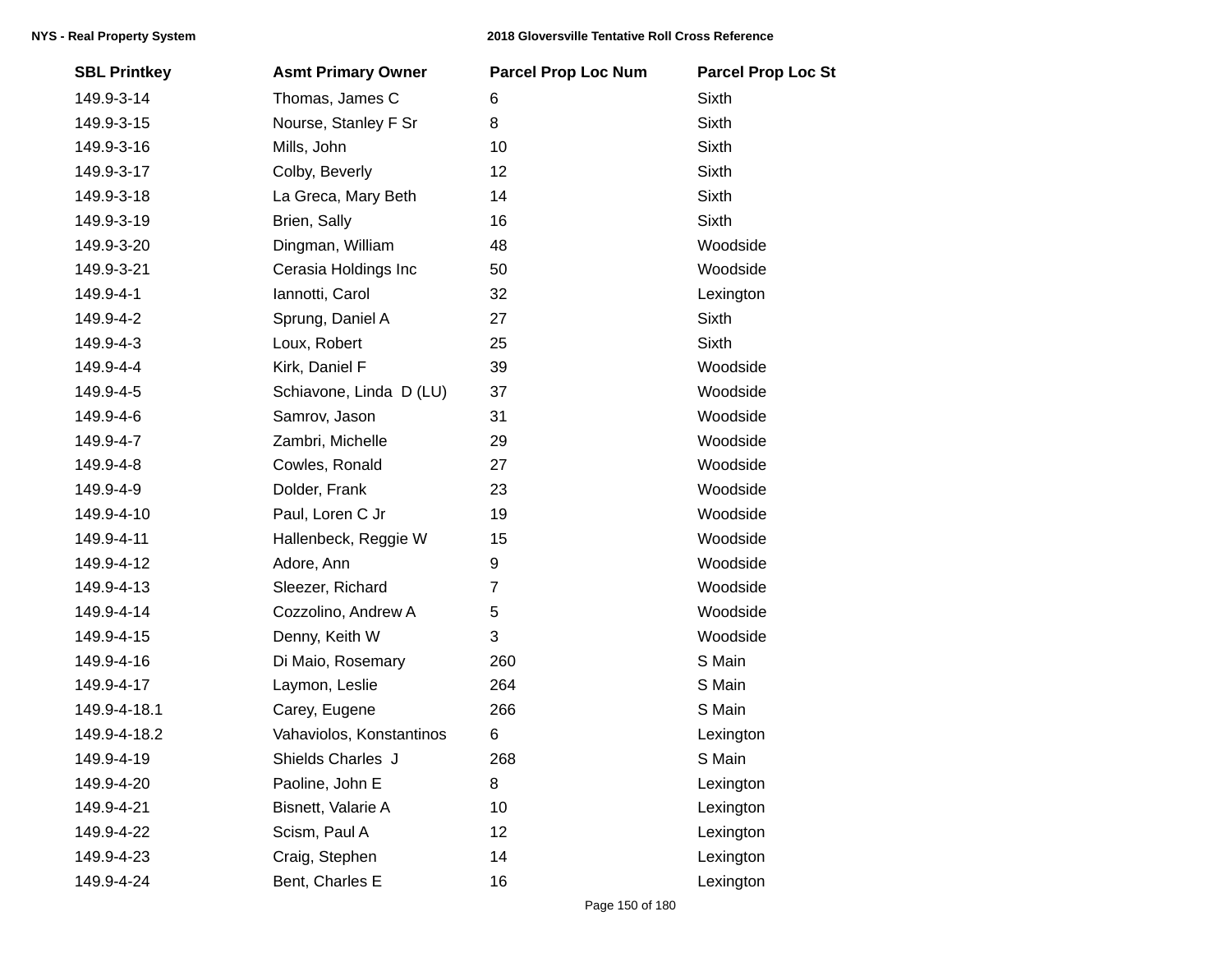| <b>SBL Printkey</b> | <b>Asmt Primary Owner</b>    | <b>Parcel Prop Loc Num</b> | <b>Parcel Prop Loc St</b> |
|---------------------|------------------------------|----------------------------|---------------------------|
| 149.9-4-25          | Issa, Souheir                | 18                         | Lexington                 |
| 149.9-4-26          | Smith, Nancy                 | 20                         | Lexington                 |
| 149.9-4-27          | Hladik, Carmita R (LU)       | 20.5                       | Lexington                 |
| 149.9-4-28          | Hladik, Carmita R (LU)       | 22                         | Lexington                 |
| 149.9-4-29          | James, Rosemarie P           | 24                         | Lexington                 |
| 149.9-4-30          | Synakowski, John M           | 26                         | Lexington                 |
| 149.9-4-31          | Schanthal, Michael           | 28                         | Lexington                 |
| 149.9-4-32          | Laird, Elizabeth A           | 30                         | Lexington                 |
| 149.9-5-1           | Bailey William D             | 38                         | Woodside                  |
| 149.9-5-2           | Naish, Jennifer L            | 13                         | Sixth                     |
| 149.9-5-3           | Blakeslee, Brett             | 11                         | Sixth                     |
| 149.9-5-4           | Dutcher, Ashley              | 9                          | Sixth                     |
| 149.9-5-5           | Patel, Gunvantkumar D        | 7                          | Sixth                     |
| 149.9-5-6           | Romaine, Richard Allen       | 5                          | Sixth                     |
| 149.9-5-7           | Smith, Roger G               | 29                         | <b>Broad</b>              |
| 149.9-5-8           | Finance of America Reverse I | 25                         | <b>Broad</b>              |
| 149.9-5-9           | Hewitt, David R              | 21                         | <b>Broad</b>              |
| 149.9-5-10          | Insognia, Carl               | 17                         | <b>Broad</b>              |
| 149.9-5-11          | Porter, Brenda J             | 13                         | <b>Broad</b>              |
| 149.9-5-12          | Tulloch, Joseph              | 11                         | <b>Broad</b>              |
| 149.9-5-13          | Blackwood, Karen E           | 9                          | <b>Broad</b>              |
| 149.9-5-14          | Mattice, Donald W (LU)       | 5                          | <b>Broad</b>              |
| 149.9-5-15          | County of Fulton             | 232                        | S Main                    |
| 149.9-5-16          | Sproule, Michael E           | 234                        | S Main                    |
| 149.9-5-18.5        | Bien-Aime, Joel              | 236                        | S Main                    |
| 149.9-5-20          | Edgerson Inc                 | 248                        | S Main                    |
| 149.9-5-22          | Garren, Wagshal Jennifer L   | 10                         | Woodside                  |
| 149.9-5-23          | Garren, Wagshal Jennifer L   | 12                         | Woodside                  |
| 149.9-5-24          | Issa Nabil                   | 14                         | Woodside                  |
| 149.9-5-25          | Garren, Wagschal Jennifer    | 16                         | Woodside                  |
| 149.9-5-26          | Garren, Wagschal Jennifer    | 22.5                       | Woodside                  |
| 149.9-5-27          | Garren, Wagschal Jennifer    | 22                         | Woodside                  |
| 149.9-5-28          | Faisal, Irfan                | 24                         | Woodside                  |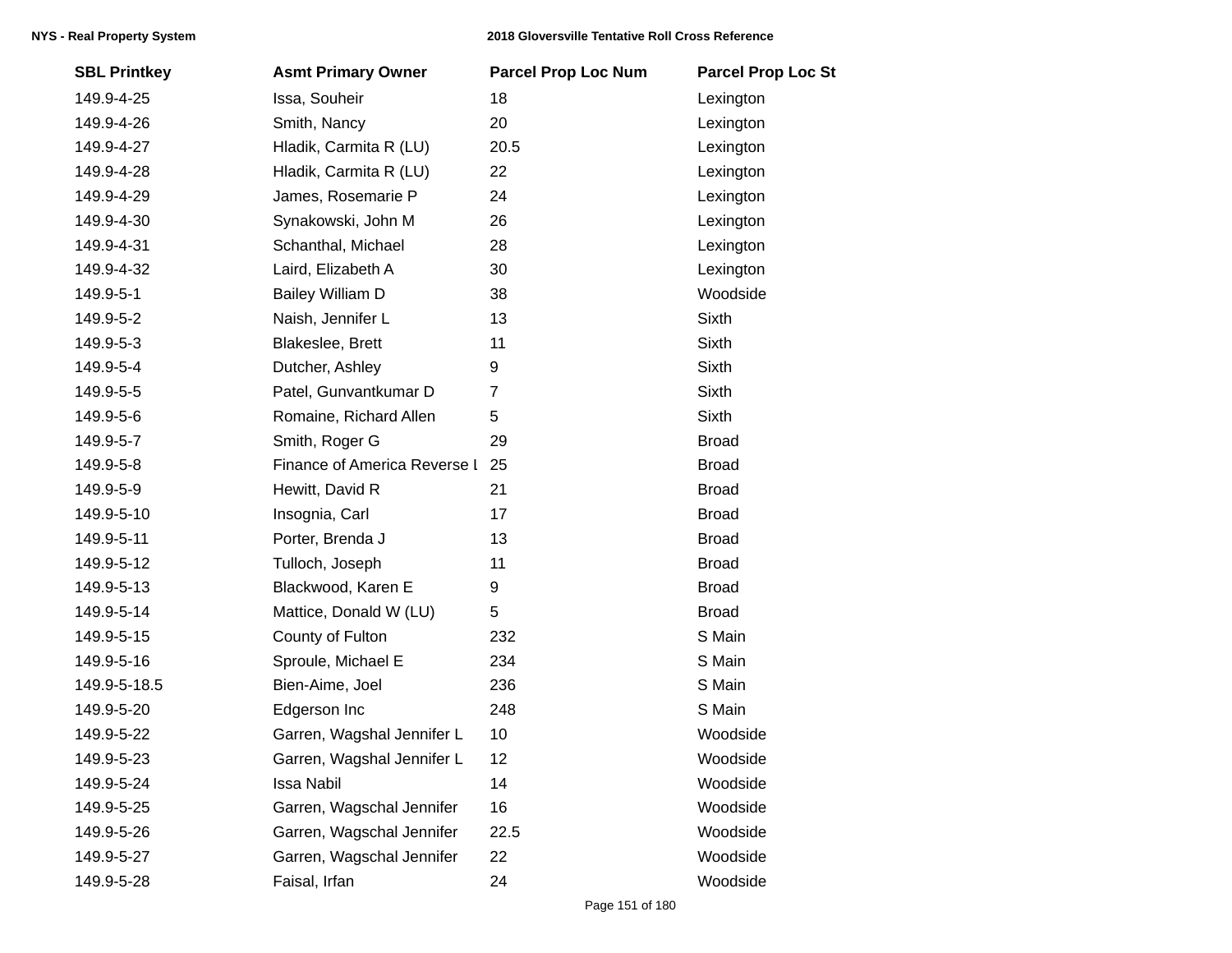| <b>SBL Printkey</b> | <b>Asmt Primary Owner</b>          | <b>Parcel Prop Loc Num</b> | <b>Parcel Prop Loc St</b> |
|---------------------|------------------------------------|----------------------------|---------------------------|
| 149.9-5-29          | Robbins, Kimberly                  | 26                         | Woodside                  |
| 149.9-5-30          | Naish, Jacqueline L                | 30                         | Woodside                  |
| 149.9-5-31          | Hanifan, Anne M (LU)               | 34                         | Woodside                  |
| 149.9-6-1           | Wilson Joseph C                    | 267                        | S Main                    |
| 149.9-6-2           | Simpson-Rattray Shaundel           | 263                        | S Main                    |
| 149.9-6-3           | Wille, Charlene D                  | 261                        | S Main                    |
| 149.9-6-4           | Foster, Lynette                    | 259                        | S Main                    |
| 149.9-6-5           | Issa, Souheir                      | 257                        | S Main                    |
| 149.9-6-6           | Cerasuolo, Anthony R               | 253                        | S Main                    |
| 149.9-6-7           | Langlois Angelo                    | 247                        | S Main                    |
| 149.9-6-8           | Di Pasquale, Brandon               | 243                        | S Main                    |
| 149.9-6-9           | Cerasoulo, Bart                    | 239                        | S Main                    |
| 149.9-6-10          | Shafer Kaylee                      | 237                        | S Main                    |
| 149.9-6-11          | Art Plus-Trustee of S Main Tru 235 |                            | S Main                    |
| 149.9-6-13.11       | <b>City Of Gloversville</b>        | 247                        | S Main St -Rear           |
| 149.9-6-13.12       | Wilson Joseph C                    |                            | S Main-Rear E Sd          |
| 149.9-6-14          | Wilson Joseph C                    |                            | S Main St Ely Of          |
| 149.9-6-15          | County Line LLC                    | 275                        | S Main                    |
| 149.9-6-16          | County Line LLC                    | 275                        | S Main                    |
| 149.9-6-19.5        | Hart, Robert                       | 287-291                    | S Main                    |
| 149.9-6-20          | Lian, Zouhir                       | 285                        | S Main                    |
| 149.10-1-1          | Titan Asset Group, LLC             | 52                         | <b>Broad</b>              |
| 149.10-1-4          | Titan Asset Group, LLC             | 14                         | Fifth                     |
| 149.10-1-5          | Garren, Jennifer L                 | 12                         | Fifth                     |
| 149.10-1-6          | Thomas Veronica                    | 10                         | Fifth                     |
| 149.10-1-7          | Casazza, Michelle A                | 8                          | Fifth                     |
| 149.10-2-1          | Lalor, Jan                         | 26                         | <b>Broad</b>              |
| 149.10-2-2          | Gunderson, Sarah                   | 28                         | <b>Broad</b>              |
| 149.10-2-3          | Cuddy, Brooke M                    | 32                         | <b>Broad</b>              |
| 149.10-2-4          | Claussell Fernandez, Gloria        | 36                         | <b>Broad</b>              |
| 149.10-2-5          | Ward, David R                      | 40                         | <b>Broad</b>              |
| 149.10-2-6          | Butler, Jason                      | 42                         | <b>Broad</b>              |
| 149.10-2-7          | Mendetta, Roger J                  | 44                         | <b>Broad</b>              |
|                     |                                    |                            |                           |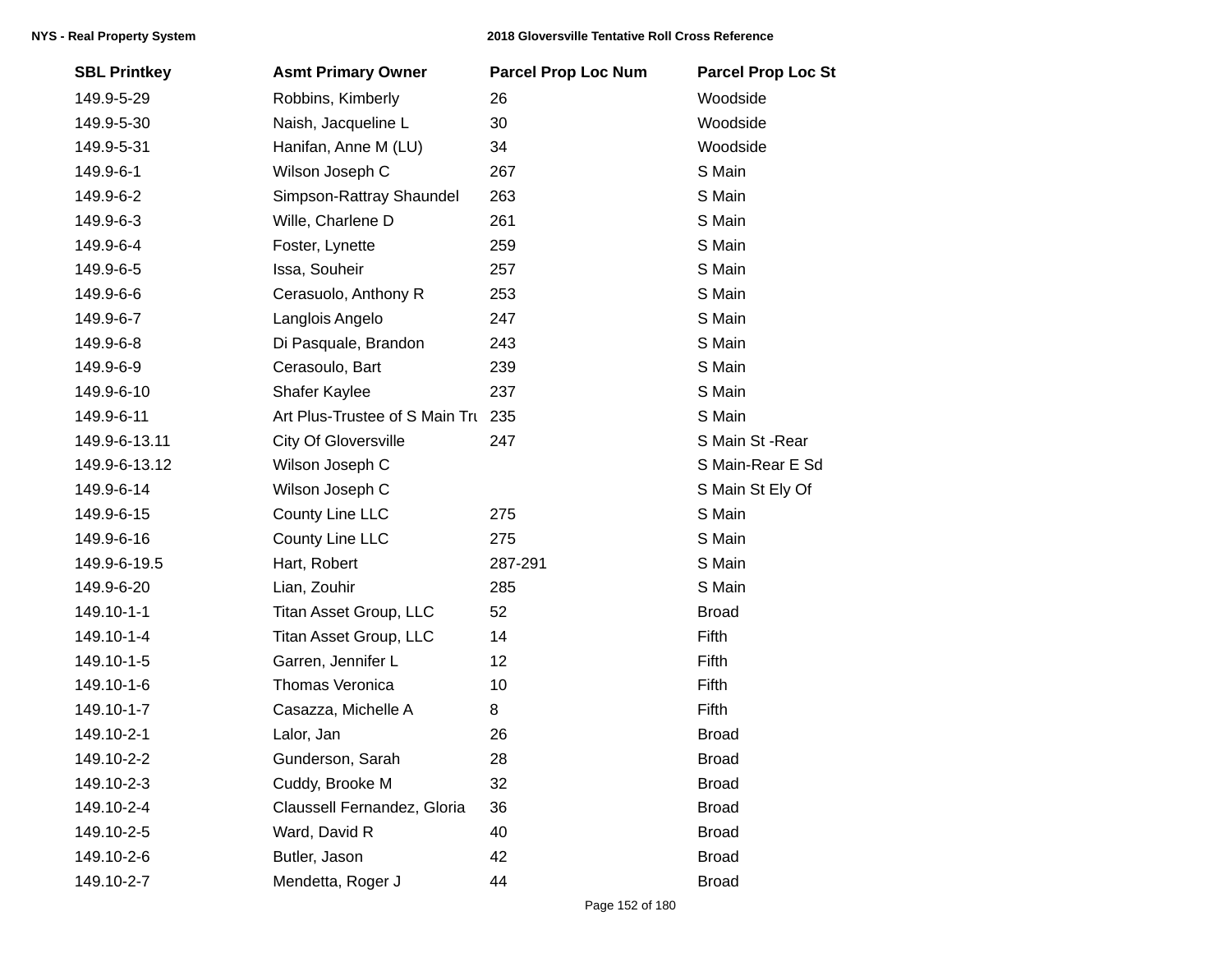| <b>SBL Printkey</b> | <b>Asmt Primary Owner</b>           | <b>Parcel Prop Loc Num</b> | <b>Parcel Prop Loc St</b> |
|---------------------|-------------------------------------|----------------------------|---------------------------|
| 149.10-2-8          | Mendetta, Roger J                   | 48                         | <b>Broad</b>              |
| 149.10-2-9          | Saratoga Dev. Group LLC             | 19                         | Fifth                     |
| 149.10-2-10         | Shank, Deborah                      | 17                         | Fifth                     |
| 149.10-2-11         | Boucher, Patricia                   | 15                         | Fifth                     |
| 149.10-2-12         | Gisondi Judith L (LU)               | 13                         | Fifth                     |
| 149.10-3-1          | Schur Housing LLC                   | 140                        | S Main                    |
| 149.10-3-2          | Rios, Tomas                         | 142                        | S Main                    |
| 149.10-3-3          | Izzo, Charles                       | 146                        | S Main                    |
| 149.10-3-4          | Amico, Mark L                       | 150                        | S Main                    |
| 149.10-3-5          | Davis Bradley C                     | 154                        | S Main                    |
| 149.10-3-6          | Anadio, Crisan                      | 158                        | S Main                    |
| 149.10-3-7          | Healy, Evelyn                       | 164                        | S Main                    |
| 149.10-3-8          | Insogna, Mitchell P                 | 166                        | S Main                    |
| 149.10-3-9          | Wiedemann, Lynn                     | 172                        | S Main                    |
| 149.10-3-11         | Intelligent Leather Holdings L      | 180                        | S Main                    |
| 149.10-3-12         | Intelligent Leather Holdings        | 184                        | S Main                    |
| 149.10-3-13         | <b>Intelligent Leather Holdings</b> | 188                        | S Main                    |
| 149.10-3-14         | Patel, Gunvant Kumar                | 192                        | S Main                    |
| 149.10-3-15         | <b>ASARAM</b> Inc                   | 198                        | S Main                    |
| 149.10-3-16         | Sohum & Shivam Corp                 | 200                        | S Main                    |
| 149.10-3-17         | Patel, Gunvant Kumar                |                            | S Main St. W of           |
| 149.10-4-1          | Samco LLC                           | 129                        | S Main                    |
| 149.10-4-2.1        | Buyce, Walter                       | 11                         | E Pine                    |
| 149.10-4-2.2        | Mustafa, Foad                       | $\overline{7}$             | E Pine                    |
| 149.10-5-1          | Lake, John Jr                       | 11                         | Mill                      |
| 149.10-5-2          | Gloversville Housing & Imp C        | 10                         | Phair                     |
| 149.10-5-3.2        | Gloversville Housing &              | 6                          | Phair                     |
| 149.10-5-4          | Halo Optical Products Inc           | 9                          | Phair                     |
| 149.10-5-5          | Gloversville Housing & Dev. C       | 36                         | <b>Burr</b>               |
| 149.10-5-6          | <b>Equity First Realty Consul.</b>  | 38                         | <b>Burr</b>               |
| 149.10-5-7          | Gloversville Housing &              | 40                         | <b>Burr</b>               |
| 149.10-5-8          | O'Brien, Wayne                      | 42                         | <b>Burr</b>               |
| 149.10-5-9          | Brae, Andrew                        | 44                         | <b>Burr</b>               |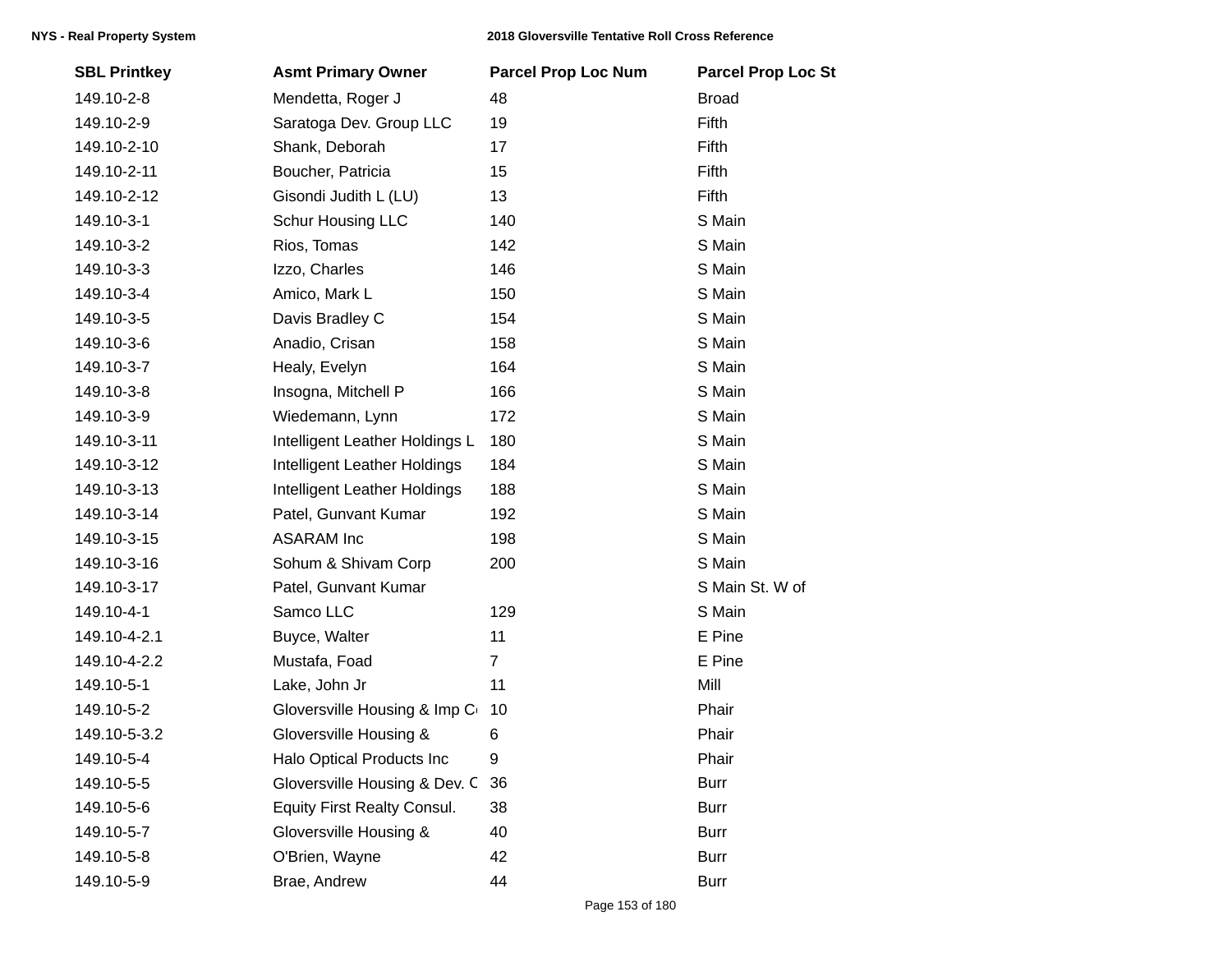| <b>SBL Printkey</b> | <b>Asmt Primary Owner</b>     | <b>Parcel Prop Loc Num</b> | <b>Parcel Prop Loc St</b> |
|---------------------|-------------------------------|----------------------------|---------------------------|
| 149.10-5-10         | County of Fulton              | 46                         | <b>Burr</b>               |
| 149.10-5-11         | Tesi, Julie A                 | 4                          | Getman                    |
| 149.10-5-12         | Morey, John                   | 6                          | Getman                    |
| 149.10-5-13         | Dogukan, Kubat                | 8                          | Getman                    |
| 149.10-5-14         | Dogukan, Kubat                | 10                         | Getman                    |
| 149.10-5-16         | Wilson, Kenneth W             | $\overline{7}$             | Getman                    |
| 149.10-5-17         | Wilson, Jeanette M            | 5                          | Getman                    |
| 149.10-5-18         | Wilson, Jeanette M            | 50                         | <b>Burr</b>               |
| 149.10-5-19         | Garren, Jennifer              | 52                         | <b>Burr</b>               |
| 149.10-5-20         | Leno, Christopher Adam        | 22                         | Park                      |
| 149.10-5-21         | Leno, Christopher Adam        | 24                         | Park                      |
| 149.10-5-22         | Butler, Janice                | 26                         | Park                      |
| 149.10-5-23         | McCormick, George             | 28                         | Park                      |
| 149.10-5-24         | Heise, David                  | 30                         | Park                      |
| 149.10-5-25         | Tamulaitis, James             | 32                         | Park                      |
| 149.10-5-26         | Winchell, Bernard M           | 34                         | Park                      |
| 149.10-5-27         | Town & Country Prop. LLC      | 36                         | Park                      |
| 149.10-5-28         | Simonds, Arthur J             | 38                         | Park                      |
| 149.10-5-29         | Hosbach, Alan P               | 40                         | Park                      |
| 149.10-5-30         | Betor, LeRoy                  | 42                         | Park                      |
| 149.10-5-31         | Rosa, Jacquelyn               | 44                         | Park                      |
| 149.10-5-32         | Horning, John                 | 77                         | E Pine                    |
| 149.10-5-33         | Horning, John E               | 75                         | E Pine                    |
| 149.10-5-34         | Ponticello Michael A          | 71                         | E Pine                    |
| 149.10-5-35         | Van Nostrand, Brian E         | 69                         | E Pine                    |
| 149.10-5-36         | Almawaldi Realty LLC          | 63                         | E Pine                    |
| 149.10-5-37         | Carelli, Kevin                | 59                         | E Pine                    |
| 149.10-5-38         | Tyrrell, Jeffrey              | 55                         | E Pine                    |
| 149.10-5-39         | Tyrrell, Jeffrey              | 55                         | E Pine                    |
| 149.10-5-40         | Bills, Keith R                | 53                         | E Pine                    |
| 149.10-5-41         | Halo, Optical Products Inc    | 49                         | E Pine                    |
| 149.10-5-42         | Gloversville Housing & Nbr In | 47                         | E Pine                    |
| 149.10-5-43         | Nellis, Raymond R III         | 43                         | E Pine                    |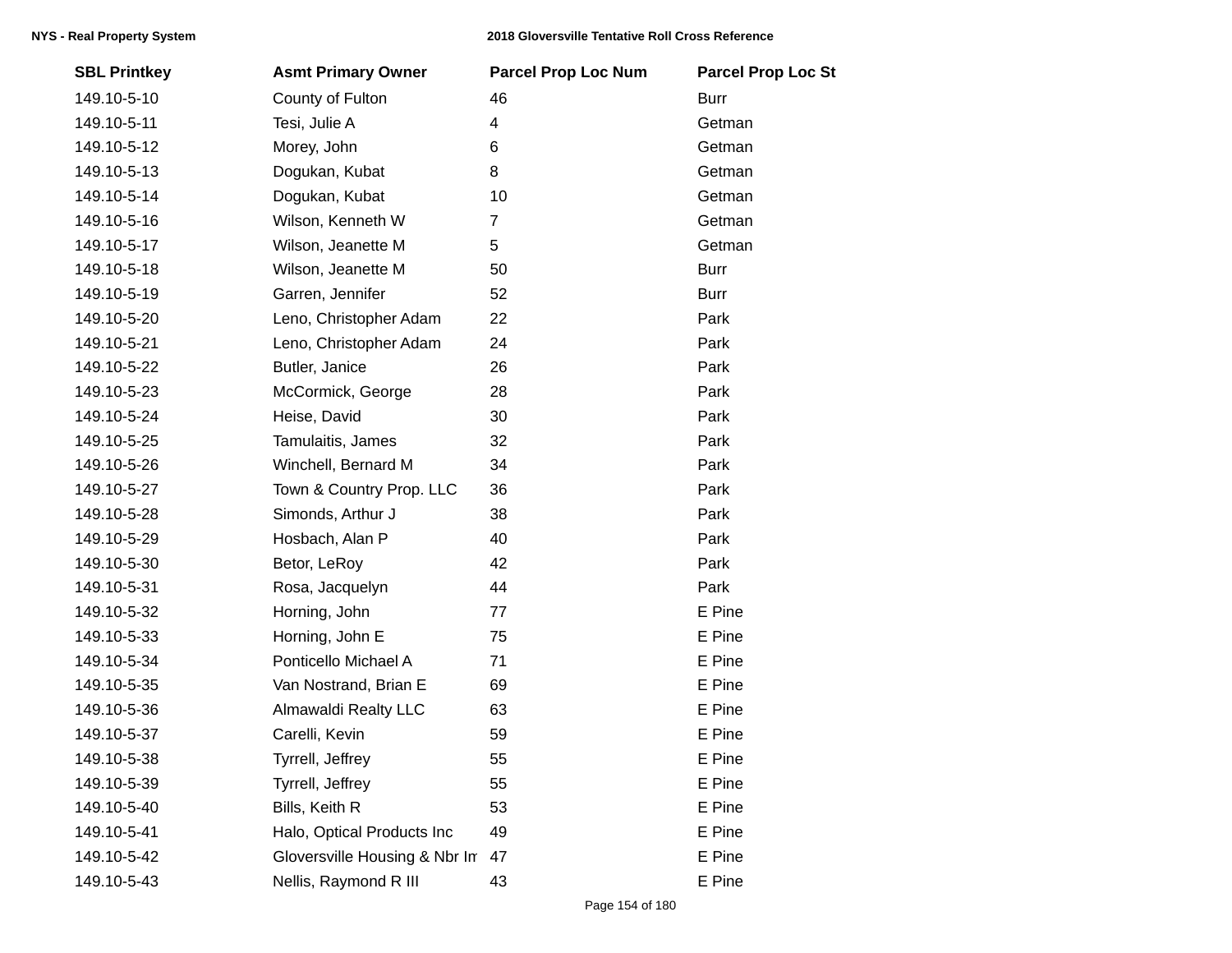| <b>SBL Printkey</b> | <b>Asmt Primary Owner</b>    | <b>Parcel Prop Loc Num</b> | <b>Parcel Prop Loc St</b> |
|---------------------|------------------------------|----------------------------|---------------------------|
| 149.10-5-44         | Baker, Loren                 | 35                         | E Pine                    |
| 149.10-5-45         | Kelly, Mary J                | 33                         | E Pine                    |
| 149.10-5-46         | Bruder, Patrick              | 31                         | E Pine                    |
| 149.10-5-47         | Attligliato, Shirley J       | 27                         | E Pine                    |
| 149.10-5-48         | Attigliato, Shirley J        | 25                         | E Pine                    |
| 149.10-5-49         | Sproule, Michael             | 19                         | Mill                      |
| 149.10-5-50         | Sproule, Michael E           | 17                         | Mill                      |
| 149.10-5-51         | Peugh, Andrew J              | 15                         | Mill                      |
| 149.10-6-1          | Ashiq, Ferhan                | 15                         | Park                      |
| 149.10-6-2          | Whitman, Danny W             | 126                        | Fremont                   |
| 149.10-6-3          | Joule Capital LLC            | 128                        | Fremont                   |
| 149.10-6-4          | <b>Morrison Nadine</b>       | 130                        | Fremont                   |
| 149.10-6-5          | Aquino, Tammy                | 134                        | Fremont                   |
| 149.10-6-6          | Wilson, Roylene              | 138                        | Fremont                   |
| 149.10-6-7          | Falcon, Dorothy              | 6                          | <b>Steele</b>             |
| 149.10-6-8          | <b>AAA Properties LLC</b>    | 8                          | <b>Steele</b>             |
| 149.10-6-10         | Tesi, Marae                  | 10                         | <b>Steele</b>             |
| 149.10-6-11         | Rulison, Gerald              | 14                         | Steele                    |
| 149.10-6-12         | Rulison, Gerald              | 16                         | <b>Steele</b>             |
| 149.10-6-13         | Simonds Arthur               | 15                         | Eagle                     |
| 149.10-6-14         | Town and Country LLC         | 13                         | Eagle                     |
| 149.10-6-15         | Krajewski, Jeremy            | 11                         | Eagle                     |
| 149.10-6-16         | Reid, Margo                  | 9                          | Eagle                     |
| 149.10-6-17         | Fleszar, Patricia F          | $\overline{7}$             | Eagle                     |
| 149.10-6-18         | Harrington, Amanda           | 5                          | Eagle                     |
| 149.10-6-19         | H & A Rentals                | 3                          | Eagle                     |
| 149.10-6-20         | Boehme, Edith                | 31                         | Park                      |
| 149.10-6-21         | Powers, Robert H             | 29                         | Park                      |
| 149.10-6-22         | Nellis, Theresa M            | 27                         | Park                      |
| 149.10-6-23         | Vosburgh, Jeffrey            | 25                         | Park                      |
| 149.10-6-24         | <b>Gaucho Property LLC</b>   | 23                         | Park                      |
| 149.10-6-25         | Rowback, James               | 132                        | Fremont                   |
| 149.10-6-26         | <b>Broken Oar Realty LLC</b> | 19                         | Park                      |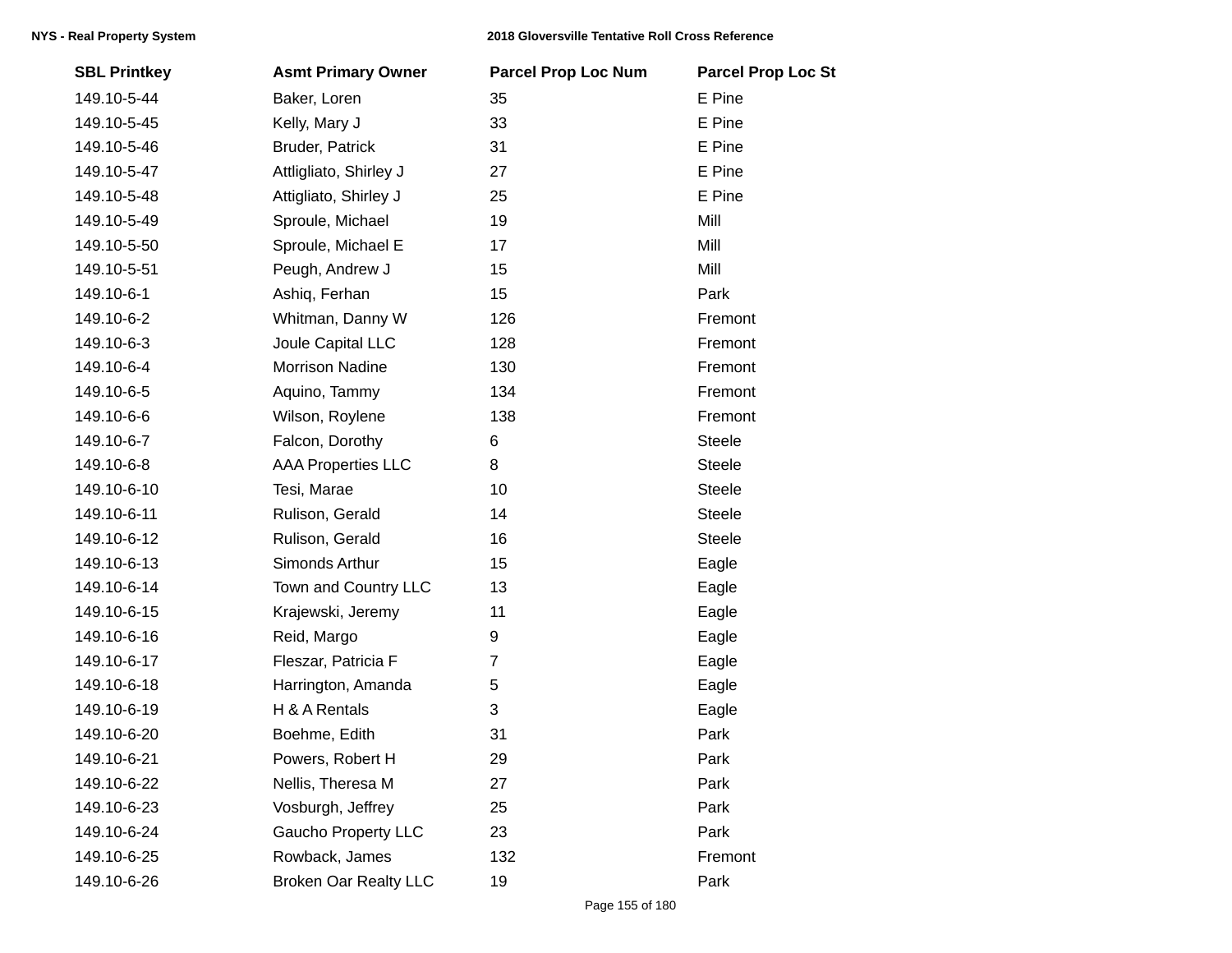| <b>SBL Printkey</b> | <b>Asmt Primary Owner</b>     | <b>Parcel Prop Loc Num</b> | <b>Parcel Prop Loc St</b> |
|---------------------|-------------------------------|----------------------------|---------------------------|
| 149.10-6-27         | Gloversville Housing & Nbr In | 17                         | Park                      |
| 149.10-7-1          | Compani, Kaytie               | 127                        | Fremont                   |
| 149.10-7-2          | Lensky, Igor                  | 74                         | Division                  |
| 149.10-7-3          | Vanalstyne, David B           | 76                         | Division                  |
| 149.10-7-4          | Mazza, Michael J              | 78                         | <b>Division</b>           |
| 149.10-7-5          | Eggleston, John E             | 80                         | Division                  |
| 149.10-7-6          | Frederick, Michael            | 82                         | Division                  |
| 149.10-7-7          | Martin, Jamie M               | 15                         | <b>Steele</b>             |
| 149.10-7-8          | Ocean State Realty Corp       | 13                         | <b>Steele</b>             |
| 149.10-7-9.5        | Town and Country LLC          | 139                        | Fremont                   |
| 149.10-7-12.5       | Umansky, Leonid               | 133                        | Fremont                   |
| 149.10-8-1          | <b>IKO Plus Inc</b>           | 71                         | Division                  |
| 149.10-8-2          | Romano, Francesca A           | 58                         | Montgomery                |
| 149.10-8-3          | Van Edmans LLC                | 60                         | Montgomery                |
| 149.10-8-4          | Rhinehart, Robert W           | 62                         | Montgomery                |
| 149.10-8-5          | Gagnon, Danielle M            | 64                         | Montgomery                |
| 149.10-8-6          | Stevens, Jeffrey W (LU)       | 66                         | Montgomery                |
| 149.10-8-7          | Carter, David John            | 31                         | <b>Steele</b>             |
| 149.10-8-8          | U.S.Bank Trust N.A., Trustee  | 29                         | <b>Steele</b>             |
| 149.10-8-9          | Wesley, Michael               | 27                         | <b>Steele</b>             |
| 149.10-8-10         | Kilmartin, Roy Trustee        | 25                         | <b>Steele</b>             |
| 149.10-8-11         | Bushnell, Rose                | 23                         | <b>Steele</b>             |
| 149.10-8-12         | Fagant, Matthew L             | 21                         | <b>Steele</b>             |
| 149.10-8-13         | Flint, Theresa A              | 19                         | Steele                    |
| 149.10-8-14.5       | Dematties, Joseph F           | 83                         | <b>Division</b>           |
| 149.10-8-16         | Sewer, Enrique                | 79                         | Division                  |
| 149.10-8-17         | <b>Ehlen Hallie</b>           | 77                         | Division                  |
| 149.10-8-18         | Savage, Delbert               | 75                         | Division                  |
| 149.10-9-1          | Thompson, Joan B              | 20                         | <b>Steele</b>             |
| 149.10-9-2          | Hewitt, Lisa A                | 22                         | Steele                    |
| 149.10-9-3          | Dutcher, Robert C             | 26                         | <b>Steele</b>             |
| 149.10-9-4          | O'Dell Joshua M               | 28                         | Steele                    |
| 149.10-9-5          | Mc Neil, Susan E              | 30                         | Steele                    |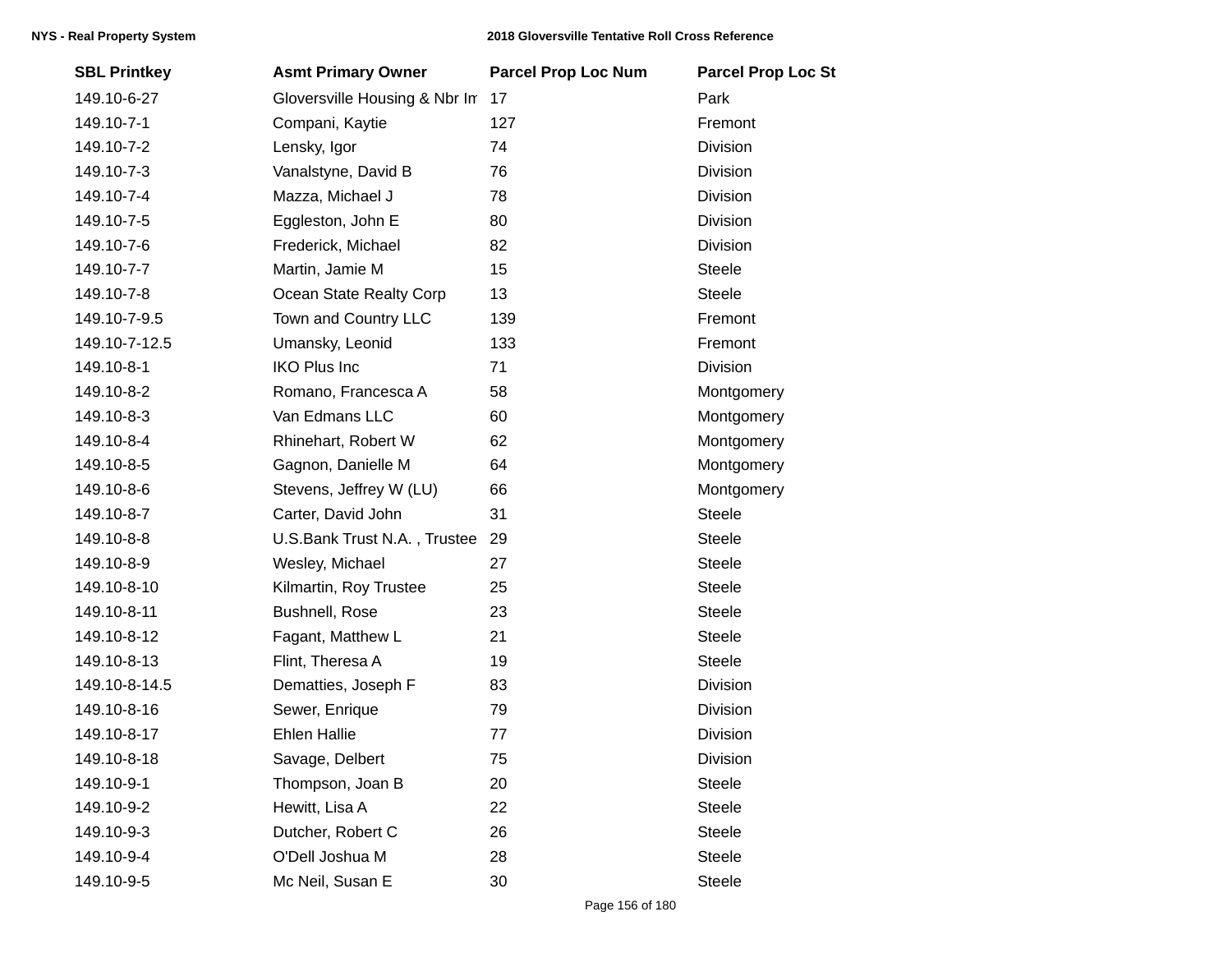| <b>SBL Printkey</b> | <b>Asmt Primary Owner</b>  | <b>Parcel Prop Loc Num</b> | <b>Parcel Prop Loc St</b> |
|---------------------|----------------------------|----------------------------|---------------------------|
| 149.10-9-6          | Boger, Kevin               | 32                         | <b>Steele</b>             |
| 149.10-9-7          | Young, Lavernon R Jr       | 31                         | Eagle                     |
| 149.10-9-8          | Brown, Leon L              | 29                         | Eagle                     |
| 149.10-9-9          | Moore, Peter R             | 27                         | Eagle                     |
| 149.10-9-10         | Daniels, Gerald B Jr       | 25                         | Eagle                     |
| 149.10-9-11         | Flint, Matthew S           | 23                         | Eagle                     |
| 149.10-9-12         | Whitman, Charlie F         | 19                         | Eagle                     |
| 149.10-9-13         | Wilson, Julie Mae          | 101                        | Division                  |
| 149.10-10-1         | Alak Mohamed               | 227                        | S Main                    |
| 149.10-10-2         | Kilmartin, Andreas         | 223                        | S Main                    |
| 149.10-10-3         | Spraker, Timothy M         | 221                        | S Main                    |
| 149.10-10-4         | County of Fulton           | 215                        | S Main                    |
| 149.10-10-5         | Alikhan, Mohammad J        | 213                        | S Main                    |
| 149.10-10-6         | Mc Gillis, Larry           | 211                        | S Main                    |
| 149.10-10-7.5       | Mc Gillis, Larry           | 199                        | S Main                    |
| 149.10-10-9         | Van Steenburgh, Thomas A   | 4                          | River                     |
| 149.10-10-10        | Twin City Leather Company  | 9                          | River                     |
| 149.10-10-11        | Gala Realty Inc            | 191                        | S Main                    |
| 149.10-10-12        | <b>Gala Realty Corp</b>    | 189                        | S Main                    |
| 149.10-10-13        | Twin City Leather Co Inc   | 6                          | Mohawk                    |
| 149.10-10-14        | Twin City Leather Co Inc   | 9                          | Mohawk                    |
| 149.10-10-15        | Shipley, Dawn              | $\overline{7}$             | Mohawk                    |
| 149.10-10-16        | Shipley, Scott R           | 5                          | Mohawk                    |
| 149.10-10-17        | Shipley, Scott R           | 181                        | S Main                    |
| 149.10-10-18        | Lexington Hostels Inc      | 177                        | S Main                    |
| 149.10-10-19        | Our Lady Of Mount Carmel   | 147                        | S Main                    |
| 149.10-10-23        | Viscosi, John<br>$(Lu)$ Jr | 143                        | S Main                    |
| 149.10-10-24        | Viscosi, John (Lu) Jr      | 4                          | E Pine                    |
| 149.10-10-25        | Viscosi, John R III        | 6                          | E Pine                    |
| 149.10-10-26        | Burka, Robert J Jr         | 12                         | E Pine                    |
| 149.10-10-27.5      | Life Saver Ministries Inc  | 14                         | E Pine                    |
| 149.10-10-29        | Gray, Brandi Lee           | 22                         | E Pine                    |
| 149.10-10-30        | Leach, Amarah              | 26                         | E Pine                    |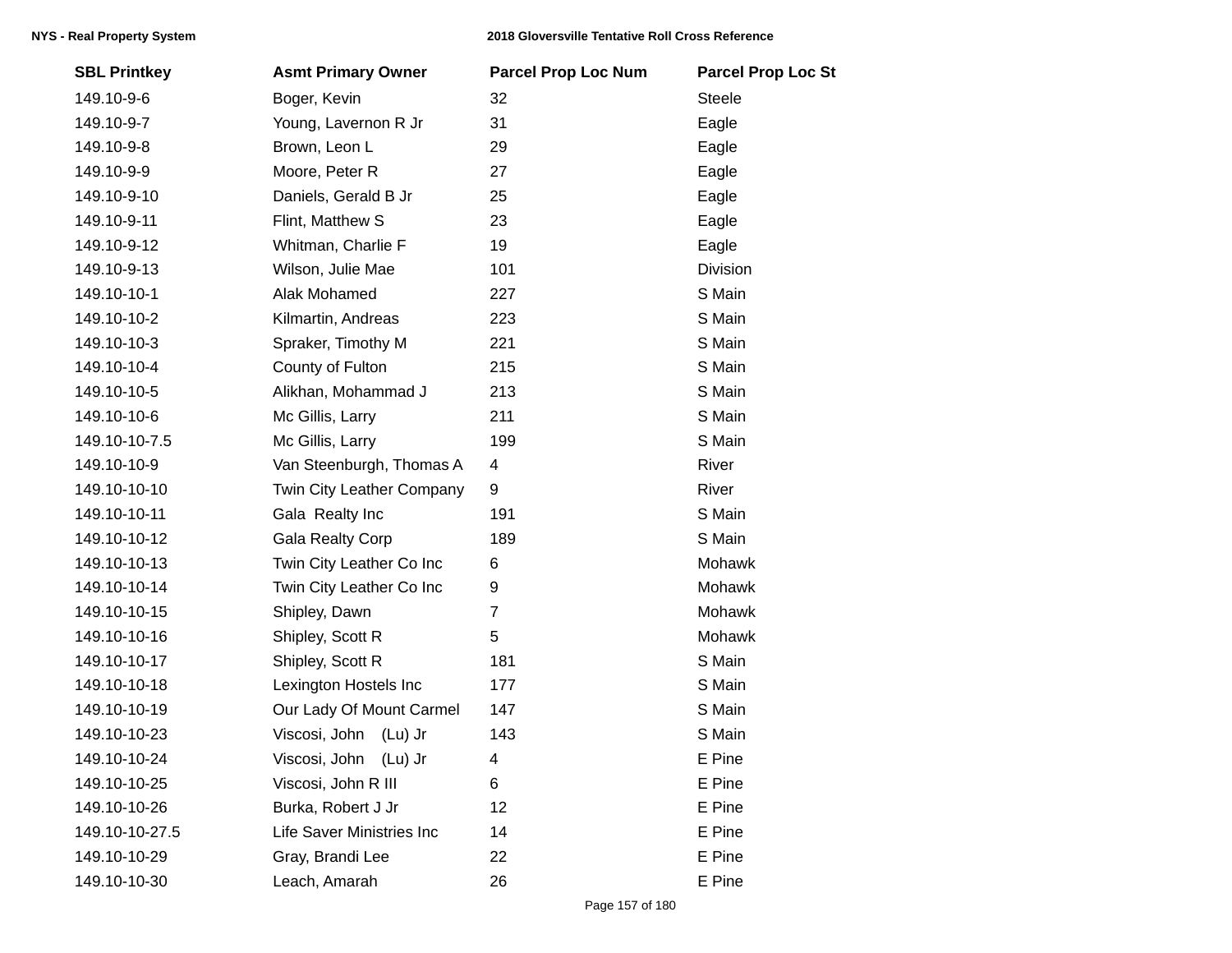| <b>SBL Printkey</b> | <b>Asmt Primary Owner</b>             | <b>Parcel Prop Loc Num</b> | <b>Parcel Prop Loc St</b> |
|---------------------|---------------------------------------|----------------------------|---------------------------|
| 149.10-10-31        | Lamont, Sherman L Jr                  | 30                         | E Pine                    |
| 149.10-10-32        | Johnson, Ernest                       | 32                         | E Pine                    |
| 149.10-10-33        | Graudons, Carol A                     | 36                         | E Pine                    |
| 149.10-10-34        | Beebie, Craig J                       | 38                         | E Pine                    |
| 149.10-10-35        | <b>Brilliant Design and Print LLC</b> | 40                         | E Pine                    |
| 149.10-10-36        | Beebie Printing & Art Agency          | 8                          | Beaver                    |
| 149.10-10-37        | Riesel, Leon                          | 12                         | Beaver                    |
| 149.10-10-38        | Lawrinait, John                       | 16                         | <b>Beaver</b>             |
| 149.10-10-39        | Mohawk Valley Properties LLO          | 18                         | Beaver                    |
| 149.10-10-40        | <b>Mcgillis Larry</b>                 | 20                         | Beaver                    |
| 149.10-10-44        | McGillis, Larry                       | 30                         | Beaver                    |
| 149.10-10-45        | McGillis, Larry                       | 34                         | Beaver                    |
| 149.10-10-46        | Leave It To Beaver St. Assoc          | 36                         | Beaver                    |
| 149.10-10-47        | Leave It To Beaver St. Assoc          | 40                         | Beaver                    |
| 149.10-10-48        | Leave It To Beaver St. Assoc          | 51                         | Beaver                    |
| 149.10-10-49        | Sardella, Richard Sr                  | $\overline{7}$             | Maple                     |
| 149.10-10-50        | County of Fulton                      | 5                          | Maple                     |
| 149.10-10-51        | Rankin Amy                            | 3                          | Maple                     |
| 149.10-10-52        | Millington, Duane                     | 1                          | Maple                     |
| 149.10-10-53        | County of Fulton                      | 39                         | Maple                     |
| 149.10-10-54        | Scarano, Stanley A                    | 37                         | Maple                     |
| 149.10-10-55        | Dutcher, Beverly LU                   | 35                         | Maple                     |
| 149.10-10-56        | Dutcher, Beverly (Lu)                 | 33                         | Maple                     |
| 149.10-10-57        | Castlerock 2017 LLC                   | 31                         | Maple                     |
| 149.10-10-58        | Wagoner, Eleanor V (Dec)              | 29                         | Maple                     |
| 149.10-10-59        | Izzo, Charles Scott                   | 27                         | Maple                     |
| 149.10-10-61        | Martinovic, Elizabeth                 | 23                         | Maple                     |
| 149.10-10-62        | Culver, Gary R                        | 21                         | Maple                     |
| 149.10-10-63        | Vanhoesen, Tracy                      | 19                         | Maple                     |
| 149.10-10-65        | Williams, Kenneth                     | 15                         | Maple                     |
| 149.10-10-66        | Erickson, Ana M                       | 28                         | Bloomingdale              |
| 149.10-10-67        | Rorick, Janis                         | 30                         | Bloomingdale              |
| 149.10-10-68        | Osborne, Brian E                      | 32                         | Bloomingdale              |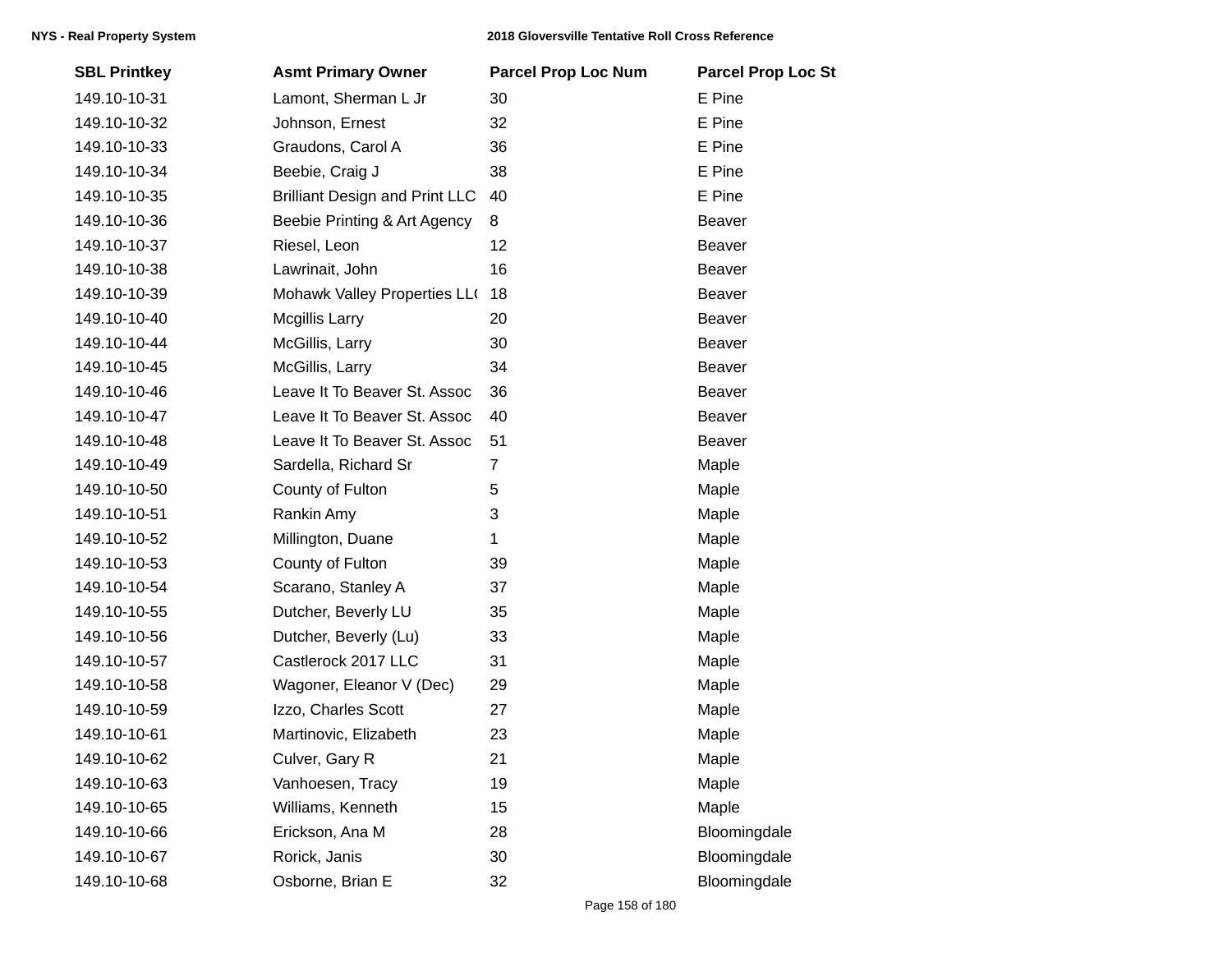| <b>SBL Printkey</b> | <b>Asmt Primary Owner</b>    | <b>Parcel Prop Loc Num</b> | <b>Parcel Prop Loc St</b> |
|---------------------|------------------------------|----------------------------|---------------------------|
| 149.10-10-69        | Attigliato, Sal              | 34                         | Bloomingdale              |
| 149.10-10-70        | Tesi, James T                | 36                         | Bloomingdale              |
| 149.10-10-71        | Erwin, Richard A Jr          | 38                         | Bloomingdale              |
| 149.10-10-73        | D'Onofrio, Darlene           | 42                         | Bloomingdale              |
| 149.10-10-74.5      | Franco, Ann                  | 44                         | Bloomingdale              |
| 149.10-10-75        | Dutcher, Sarah A             | 46                         | Bloomingdale              |
| 149.10-10-76        | The City School District     | N Sd                       | <b>Myers</b>              |
| 149.10-10-79        | King, John B                 | 47                         | <b>Myers</b>              |
| 149.10-10-80        | Culver, Gary R               | 39                         | Addison St                |
| 149.10-10-81        | Izzo, Charles Scott          | 40                         | Addison                   |
| 149.10-10-82        | <b>City Of Gloversville</b>  | 50                         | Bloomingdale              |
| 149.10-10-83        | Lake John E Jr               | 7                          | <b>Burr</b>               |
| 149.10-10-84        | Watkins, James               | 4                          | <b>Burr</b>               |
| 149.10-10-85        | Lake, John E Jr              | 3                          | <b>Burr</b>               |
| 149.10-10-86        | Lake, John E Jr              | $\overline{2}$             | <b>Burr</b>               |
| 149.10-10-88        | Losey, Leslee J              | 1                          | <b>Burr</b>               |
| 149.10-10-89        | <b>City Of Gloversville</b>  | 10                         | River                     |
| 149.10-10-91        | Lake, John E Jr              | W SD                       | <b>Burr</b>               |
| 149.10-11-1         | Masaitis, Alex               | 46                         | E Pine                    |
| 149.10-11-2         | Franco, John V               | 50                         | E Pine                    |
| 149.10-11-3         | Allen, Penelope              | 54                         | E Pine                    |
| 149.10-11-4         | Lopresti, Georgia A          | 56                         | E Pine                    |
| 149.10-11-5         | Wiggins, Theresa             | 60                         | E Pine                    |
| 149.10-11-6         | Thompson, Charles            | 62                         | E Pine                    |
| 149.10-11-7         | Tesi, Joshua                 | 64                         | E Pine                    |
| 149.10-11-8         | Rice, Craig T                | 66                         | E Pine                    |
| 149.10-11-9.5       | Lake, John Jr                | 68                         | E Pine                    |
| 149.10-11-11        | Brothers, Jason              | 4                          | <b>Birch</b>              |
| 149.10-11-12        | Kilburn, Phil                | 6                          | <b>Birch</b>              |
| 149.10-11-13        | Carey, Philip W B            | 10                         | <b>Birch</b>              |
| 149.10-11-15        | <b>City Of Gloversville</b>  | 9                          | Addison                   |
| 149.10-11-16        | Alikhan, Radwin              | 12                         | Addison                   |
| 149.10-11-17        | <b>Coates Enterprise LLC</b> | 14                         | Addison                   |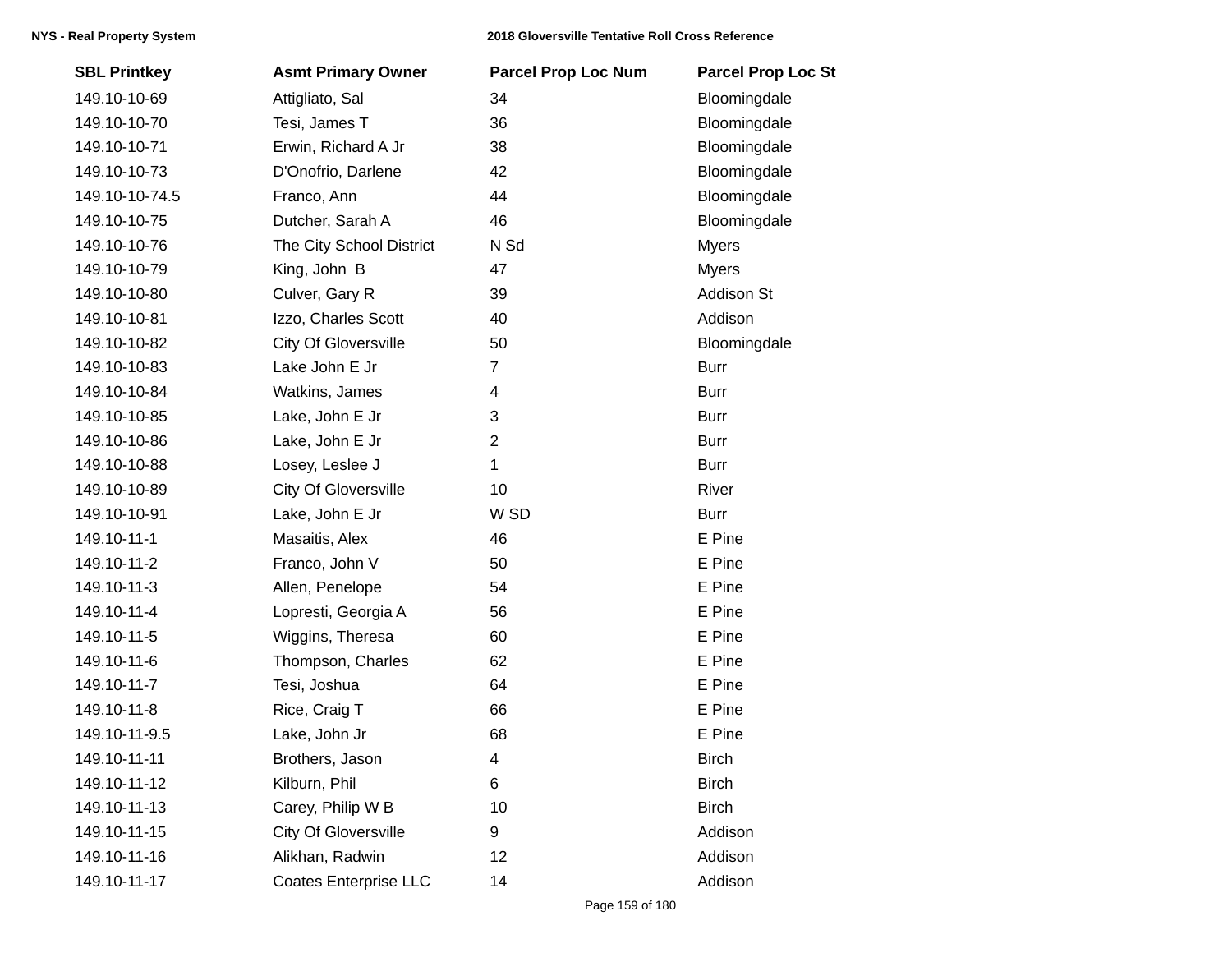| <b>SBL Printkey</b> | <b>Asmt Primary Owner</b>     | <b>Parcel Prop Loc Num</b> | <b>Parcel Prop Loc St</b> |
|---------------------|-------------------------------|----------------------------|---------------------------|
| 149.10-11-18        | Sewer Enrique                 | 16                         | Addison                   |
| 149.10-11-20.5      | Sewer, Enrique                | 11                         | Beech                     |
| 149.10-11-21        | Donnelly, Stephen             | 9                          | Beech                     |
| 149.10-11-22        | Lair Jack                     | 7                          | <b>Beech</b>              |
| 149.10-11-23        | Adamkoski, Joseph M           | 5                          | Beech                     |
| 149.10-11-24        | Roney, Jessica                | 23                         | Beaver                    |
| 149.10-11-25        | Naumann Melissa L             | 19                         | Beaver                    |
| 149.10-11-26        | Miller, John A                | 15                         | <b>Beaver</b>             |
| 149.10-11-27        | Murphy, Nancy                 | 11                         | Beaver                    |
| 149.10-11-28        | Lamphear, William E           | $\overline{7}$             | Beaver                    |
| 149.10-12-1         | Minkler, Brandt               | 27                         | Beaver                    |
| 149.10-12-2         | Eaton, Jeffrey D              | 6                          | Beech                     |
| 149.10-12-3         | Tesi, Joshua                  | 8                          | Beech                     |
| 149.10-12-4         | Aguilera, Timothy N           | 10                         | Beech                     |
| 149.10-12-5         | Aguilera, Timothy N Trustee   | 12                         | Beech                     |
| 149.10-12-7         | Preservation Plus Maint. Corp | 26                         | Addison                   |
| 149.10-12-8         | Mattas, David                 | 28                         | Addison                   |
| 149.10-12-9         | Mc Closkey, Arthur            | 32                         | Addison                   |
| 149.10-12-10        | Nellis, Shirley (Lu)          | 34                         | Maple                     |
| 149.10-12-11        | Bruder, Patrick               | 36                         | Maple                     |
| 149.10-12-12        | Montana, Anthony              | 38                         | Maple                     |
| 149.10-12-14        | Trippodo, Virginia M          | 42                         | Maple                     |
| 149.10-12-15        | Christiano, Joslynn           | 44                         | Maple                     |
| 149.10-12-16        | Baird, Kurt                   | 45                         | Beaver                    |
| 149.10-12-17        | Rodriguez, Ana Maria          | 41                         | Beaver                    |
| 149.10-12-19        | Mc Gillis Larry               | 37                         | Beaver                    |
| 149.10-12-20        | VanHusen, Stuart W            | 31                         | Beaver                    |
| 149.10-12-21        | Lake, John Edward             | 29                         | Beaver                    |
| 149.10-13-1         | Carey, Eugene                 | 17                         | Addison                   |
| 149.10-13-3         | France, Richard G             | 10                         | Bloomingdale              |
| 149.10-13-4         | Wall, Einar W                 | 12                         | Bloomingdale              |
| 149.10-13-5         | Wall, Einar W                 | 14                         | Bloomingdale              |
| 149.10-13-6         | Kadle, Robin Ann              | 16                         | Bloomingdale              |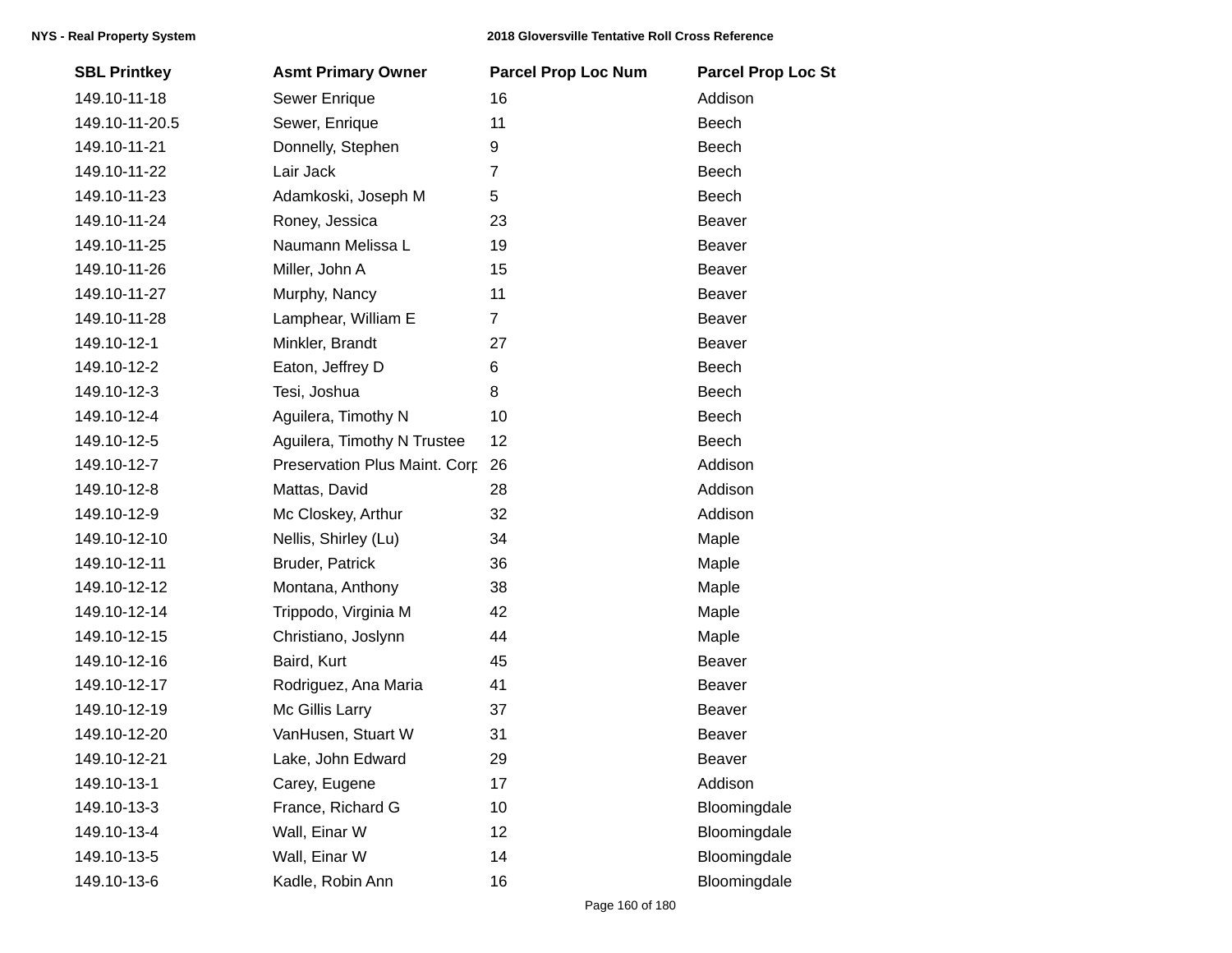| <b>SBL Printkey</b> | <b>Asmt Primary Owner</b>   | <b>Parcel Prop Loc Num</b> | <b>Parcel Prop Loc St</b> |
|---------------------|-----------------------------|----------------------------|---------------------------|
| 149.10-13-7         | Bates, Gary                 | 18                         | Bloomingdale              |
| 149.10-13-8         | Fioretti Henry              | 20                         | Bloomingdale              |
| 149.10-13-9         | Whitman, Tim                | 22                         | Bloomingdale              |
| 149.10-13-10        | Holland, Gary S Sr          | 20                         | Maple                     |
| 149.10-13-11        | Keller, Darrin              | 22                         | Maple                     |
| 149.10-13-12        | Culver, Gary                | 31                         | Addison                   |
| 149.10-13-13        | LFB2, LLC                   | 29                         | Addison                   |
| 149.10-13-14        | Nesheiwat, Sumieh           | 27                         | Addison                   |
| 149.10-13-15        | Casler, John E              | 25                         | Addison                   |
| 149.10-13-16        | Casler, John                | 23                         | Addison                   |
| 149.10-13-17        | Tesi, Joshua                | 21                         | Addison                   |
| 149.10-13-18        | Mycar Mycar LLC             | 19                         | Addison                   |
| 149.10-14-1         | Brae, Andrew C              | 74                         | E Pine                    |
| 149.10-14-3.5       | Martin-Braginton Margaret L | 80                         | E Pine                    |
| 149.10-14-4         | Edwards, Michael            | 82                         | E Pine                    |
| 149.10-14-5         | Lewis, Audray               | 86                         | E Pine                    |
| 149.10-14-6         | Goodwin, Toni L             | 48                         | Park                      |
| 149.10-14-7         | Tambasco, Jessica           | 50                         | Park                      |
| 149.10-14-8         | Boehme, Jeffrey P           | 52                         | Park                      |
| 149.10-14-9         | Handy, Donald (Lu) L        | 54                         | Park                      |
| 149.10-14-10        | <b>Blowers William</b>      | $\overline{c}$             | Maple                     |
| 149.10-14-11        | Van, Shawn                  | 4                          | Maple                     |
| 149.10-14-12        | Kortz, Matthew              | 6                          | Maple                     |
| 149.10-14-13        | The Spencer Agency LLC      | 8                          | Maple                     |
| 149.10-14-14        | Ruggeri-Rios Kimberly       | 21                         | Bloomingdale              |
| 149.10-14-15        | Dittmar, Dinah              | 19                         | Bloomingdale              |
| 149.10-14-16        | Bell, Harold P Jr           | 17                         | Bloomingdale              |
| 149.10-14-17        | Baker, Loren F Jr           | 15                         | Bloomingdale              |
| 149.10-14-18        | Williams, Kenneth N         | 13                         | Bloomingdale              |
| 149.10-14-19        | Luft Autumn                 | 11                         | Bloomingdale              |
| 149.10-14-20        | Ward, Stacy                 | 9                          | Bloomingdale              |
| 149.10-15-1         | Jackson, Marvin             | 11                         | Maple                     |
| 149.10-15-2         | Garren, Jennifer            | 9                          | Maple                     |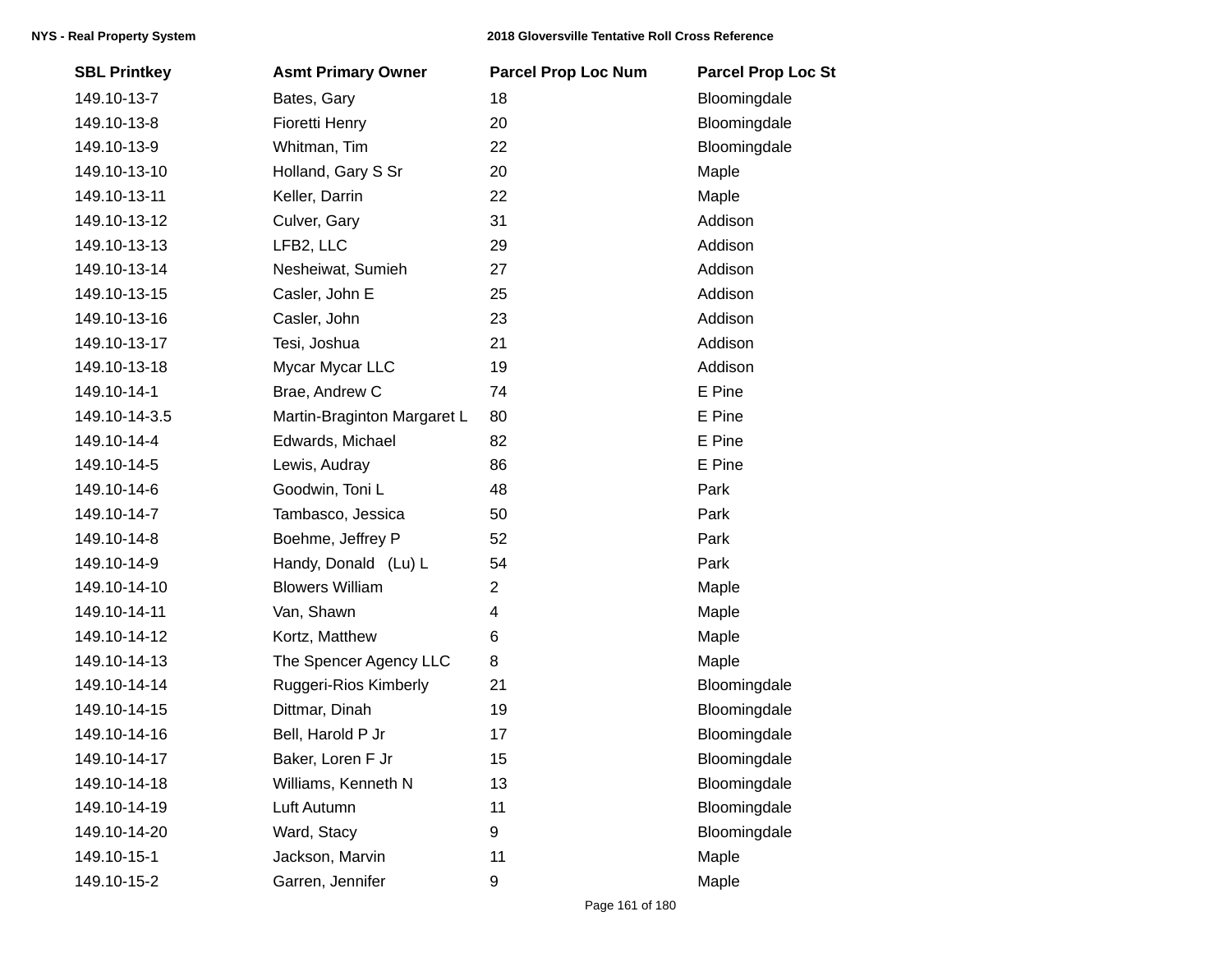| <b>SBL Printkey</b> | <b>Asmt Primary Owner</b>  | <b>Parcel Prop Loc Num</b> | <b>Parcel Prop Loc St</b> |
|---------------------|----------------------------|----------------------------|---------------------------|
| 149.10-15-3         | Garren, Jennifer L         | 7                          | Maple                     |
| 149.10-15-4         | Dingman, Jeffrey A         | 5                          | Maple                     |
| 149.10-15-5         | Pike, James Scott          | 3                          | Maple                     |
| 149.10-15-6         | Kelly, Thomas P Jr         | 64                         | Park                      |
| 149.10-15-7         | O'Bryan, Corey             | 68                         | Park                      |
| 149.10-15-8         | Jackson, Derek R           | 70                         | Park                      |
| 149.10-15-9         | <b>Blanchard Louis</b>     | 72                         | Park                      |
| 149.10-15-10        | Puttre, John               | 74                         | Park                      |
| 149.10-15-12        | Rhodes, Duane              | 78                         | Park                      |
| 149.10-15-13        | Tinney, Edwin L            | 80                         | Park                      |
| 149.10-15-14        | Wade, Allen H              | 82                         | Park                      |
| 149.10-15-15        | Knapik, Mary M             | 84                         | Park                      |
| 149.10-15-16        | Boyd, Richard              | 86                         | Park                      |
| 149.10-15-17        | Carragher, Chris           | 88                         | Park                      |
| 149.10-15-18        | Ostrander, Frank L Jr      | 90                         | Park                      |
| 149.10-15-19        | Davenpeck, Kathy Lee       | 92                         | Park                      |
| 149.10-15-20        | Jensen, Krista M           | 94                         | Park                      |
| 149.10-15-21        | Landrio, Donald etal       | 96                         | Park                      |
| 149.10-15-24.1      | Gillis Joseph              | 55                         | Bloomingdale              |
| 149.10-15-24.2      | Eccleston, Robert          | 47                         | Bloomingdale              |
| 149.10-15-28        | Kuebaugh, Michelle M       | 39                         | Bloomingdale              |
| 149.10-15-29        | St. Pierre Patrick         | 37                         | Bloomingdale              |
| 149.10-15-30        | Lamphear, Marcy            | 35                         | Bloomingdale              |
| 149.10-15-31        | Catanzaro, Charles M (Dec) | 33                         | Bloomingdale              |
| 149.10-15-32        | Tran, Jessica              | 31                         | Bloomingdale              |
| 149.10-15-33        | County of Fulton           | 29                         | Bloomingdale              |
| 149.10-16-1         | Betor, Leroy               | 35                         | Park                      |
| 149.10-16-2         | Tanner, Linda L Trust      | 6                          | Eagle                     |
| 149.10-16-3         | Walsh, Alfred              | 8                          | Eagle                     |
| 149.10-16-4         | <b>ARLP Trust</b>          | 10                         | Eagle                     |
| 149.10-16-5         | Ocean State Realty Corp    | 12                         | Eagle                     |
| 149.10-16-6         | Adamkoski Joseph M         | 14                         | Eagle                     |
| 149.10-16-7         | Nellis, Christopher L      | 104                        | Division                  |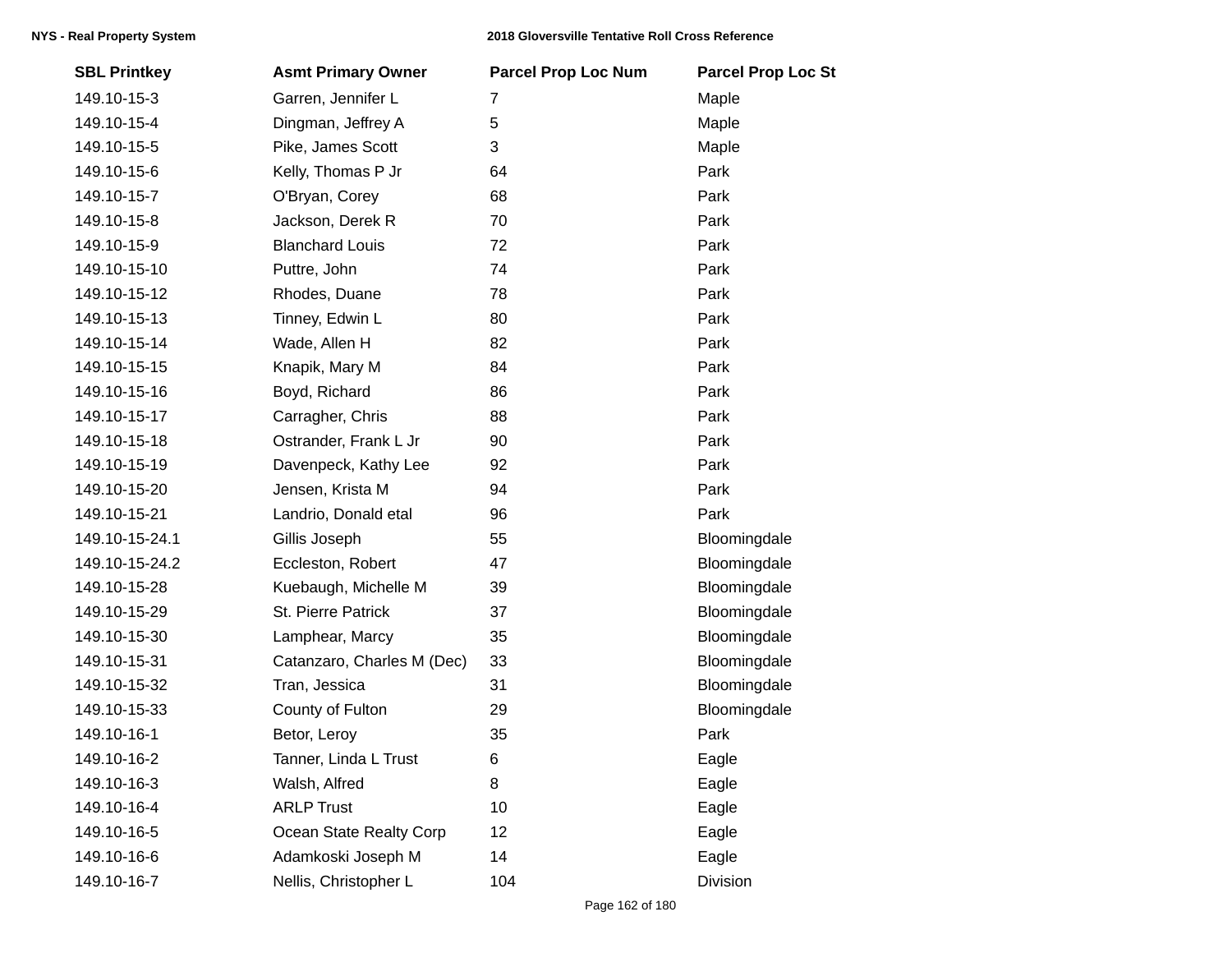| <b>SBL Printkey</b> | <b>Asmt Primary Owner</b>      | <b>Parcel Prop Loc Num</b> | <b>Parcel Prop Loc St</b> |
|---------------------|--------------------------------|----------------------------|---------------------------|
| 149.10-16-8         | Francisco, Barbette            | 106                        | Division                  |
| 149.10-16-9         | Noel, David N                  | 108                        | Division                  |
| 149.10-16-11        | King, Mary                     | 110                        | Division                  |
| 149.10-16-12        | Lewis, Marnel E                | 112                        | Division                  |
| 149.10-16-13        | Lewis, Marnel E                | 114                        | Division                  |
| 149.10-16-14        | Burton, Michael                | 116                        | Division                  |
| 149.10-16-15        | Rave, Bonnie L                 | 120                        | Division                  |
| 149.10-16-17        | Gray, James L Sr               | 124                        | <b>Division</b>           |
| 149.10-16-18        | Knapp, John                    | 127                        | Division                  |
| 149.10-16-19        | Riley, Bill J                  | 125                        | Division                  |
| 149.10-16-20        | Carlson, Eric D                | 121                        | Division                  |
| 149.10-16-21.1      | <b>SOS Enterprises LLC</b>     | E of                       | Division                  |
| 149.10-16-21.25     | Moran Theresa                  | 119                        | Division                  |
| 149.10-16-23        | Boyer, Terri R                 | 115                        | Division                  |
| 149.10-16-24        | Tartaglia, Jennie              | 6                          | Griffin                   |
| 149.10-16-25        | Tartaglia, Jennie              | 8                          | Griffin                   |
| 149.10-16-26        | Tartaglia, Jennie              | 98                         | Montgomery                |
| 149.10-16-27        | Digiacomo, Louis (Lu) V        | 23                         | Grandview                 |
| 149.10-16-28        | Baia Anthony F                 | 21                         | Grandview                 |
| 149.10-16-29        | Walrath, John D                | 19                         | Grandview                 |
| 149.10-16-30        | Myzal, Elisa Marie             | 15                         | Grandview                 |
| 149.10-16-31        | Zajaceskowski, Cecile F Irr. T | 13                         | Grandview                 |
| 149.10-16-32        | Bailey, Donald P               | 11                         | Grandview                 |
| 149.10-16-33        | Crocetta, Frank Jr             | $\overline{7}$             | Grandview                 |
| 149.10-16-34        | Borgolini, Guido               | 3                          | Grandview                 |
| 149.10-16-36        | Rix, Kyle                      | 97                         | Park                      |
| 149.10-16-37        | Landrio, James R               | 95                         | Park                      |
| 149.10-16-38        | Niles, Anne M                  | 93                         | Park                      |
| 149.10-16-39        | Schubert, Brenda L             | 91                         | Park                      |
| 149.10-16-40        | Childress, Hugh Earnest        | 89                         | Park                      |
| 149.10-16-41        | Stowell, Derek                 | 87                         | Park                      |
| 149.10-16-42        | Roy, Rebecca A                 | 85                         | Park                      |
| 149.10-16-43        | Fioretti, Henry Jr             | 83                         | Park                      |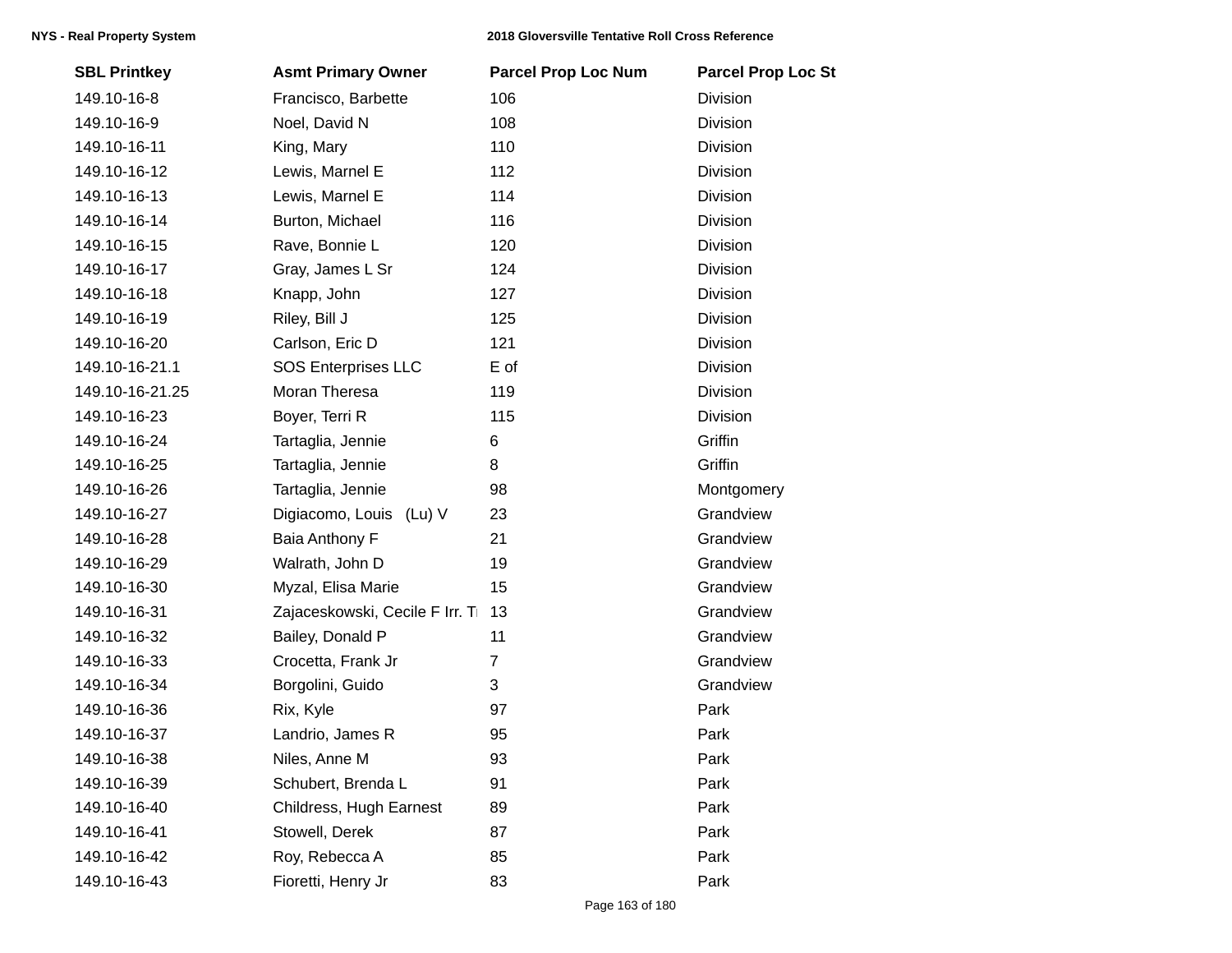| <b>SBL Printkey</b> | <b>Asmt Primary Owner</b>    | <b>Parcel Prop Loc Num</b> | <b>Parcel Prop Loc St</b> |
|---------------------|------------------------------|----------------------------|---------------------------|
| 149.10-16-44        | Bishop, Gary                 | 81                         | Park                      |
| 149.10-16-45        | Evangelista, Jaye C          | 79                         | Park                      |
| 149.10-16-46        | Lachmayer, Lawrence J        | 77                         | Park                      |
| 149.10-16-47        | Sacerio, Gustavo             | 75                         | Park                      |
| 149.10-16-48        | Viscosi, John R              | 73                         | Park                      |
| 149.10-16-49        | White, Margie B              | 71                         | Park                      |
| 149.10-16-50        | Capriola, Anthony R          | 69                         | Park                      |
| 149.10-16-51        | Handy, Matthew               | 67                         | Park                      |
| 149.10-16-52        | Maloney, Kelly M             | 65                         | Park                      |
| 149.10-16-53        | Tyrrell, Patricia            | 63                         | Park                      |
| 149.10-16-54        | Aguilera, Timothy N Trustee  | 59                         | Park                      |
| 149.10-16-55        | Ruggeri, Deborah             | 57                         | Park                      |
| 149.10-16-56        | Smrtic, Phillip W            | 55                         | Park                      |
| 149.10-16-57        | Tirse, Jorge E               | 53                         | Park                      |
| 149.10-16-58        | Bonfey, Greg M Sr            | 51                         | Park                      |
| 149.10-16-59        | Bleyl, Kalub                 | 49                         | Park                      |
| 149.10-16-60        | <b>Broken Oar Realty LLC</b> | 47                         | Park                      |
| 149.10-16-61        | Betor, Leroy                 | 45                         | Park                      |
| 149.10-16-62        | Renyak, Judith               | 43                         | Park                      |
| 149.10-16-63        | <b>City Of Gloversville</b>  | 131                        | <b>Division</b>           |
| 149.10-17-1         | Veeder, Loretta M            | 18                         | Eagle                     |
| 149.10-17-2         | Track, William D Sr          | 20                         | Eagle                     |
| 149.10-17-3         | Taback, Chad R               | 22                         | Eagle                     |
| 149.10-17-4         | KJS Properties Inc.          | 24                         | Eagle                     |
| 149.10-17-5         | Jackson, Lanny H             | 26                         | Eagle                     |
| 149.10-17-6         | Van Alstyne, Earl            | 28                         | Eagle                     |
| 149.10-17-7         | Alessi, David A              | 30                         | Eagle                     |
| 149.10-17-10        | Wilkes, Peter W              | 92                         | Montgomery                |
| 149.10-17-11        | Montanye, April              | 94                         | Montgomery                |
| 149.10-17-12        | Anspacher, Amanda            | 9                          | Griffin                   |
| 149.10-17-13        | Baumes Marialana             | $\overline{7}$             | Griffin                   |
| 149.10-17-14        | Eiss, Joan Trustee           | 5                          | Griffin                   |
| 149.10-17-15        | Schultz, Charles F           | 111                        | <b>Division</b>           |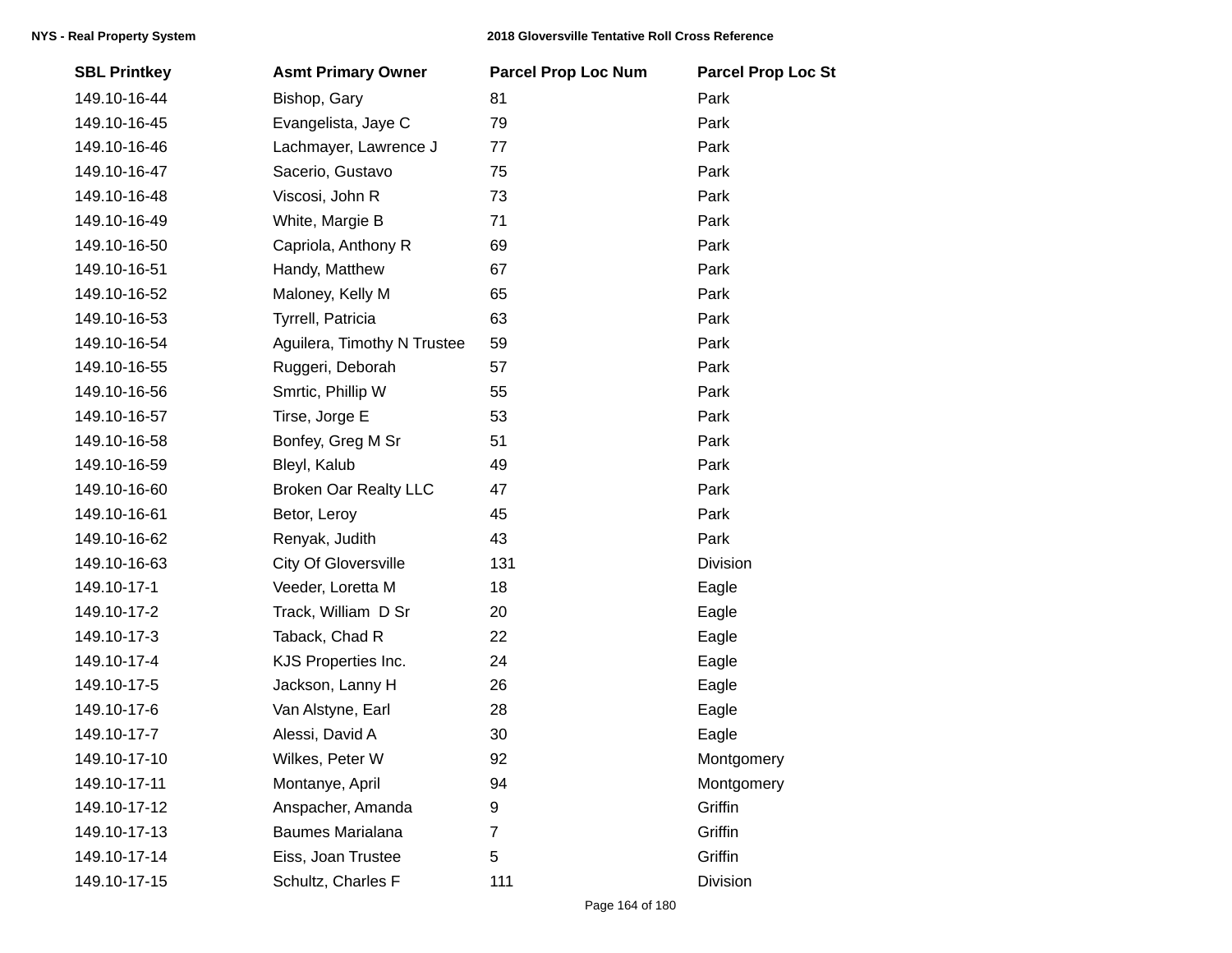| <b>SBL Printkey</b> | <b>Asmt Primary Owner</b>   | <b>Parcel Prop Loc Num</b> | <b>Parcel Prop Loc St</b> |
|---------------------|-----------------------------|----------------------------|---------------------------|
| 149.10-17-16        | Leneker, Daniel Jay         | 109                        | Division                  |
| 149.10-17-17        | Jones, Robert E Sr          | 107                        | Division                  |
| 149.10-17-18        | Clark, Margaret E           | 105                        | <b>Division</b>           |
| 149.10-18-1         | Haskell, Travis             | 34                         | Eagle                     |
| 149.10-18-2.5       | Hollner, August C Jr        | 93                         | Montgomery                |
| 149.10-19-1         | Suchy, Michael              | 4                          | Swan                      |
| 149.10-19-2         | Sullivan, Danielle          | 18                         | Grandview                 |
| 149.10-19-3         | Seeley, David W             | 16                         | Grandview                 |
| 149.10-20-1         | Castiglione, John V Trustee | 12                         | Grandview                 |
| 149.10-20-2         | Carbone, Jenna M            | 10                         | Grandview                 |
| 149.10-20-3         | Carbone, James V Jr         | 8                          | Grandview                 |
| 149.10-20-4         | Beaudin, Henry A Jr         | 8                          | Raven                     |
| 149.10-21-1         | Curthoys, Priscilla         | 4                          | Grandview                 |
| 149.10-21-2         | Hutchins, Allen G           | 5                          | Raven                     |
| 149.10-21-3         | Collar, Edward L            | $\overline{2}$             | Grandview                 |
| 149.11-1-1          | Eggers, Sandra              | 59                         | Montgomery                |
| 149.11-1-2          | Hernandez, Washington       | 94                         | S Judson                  |
| 149.11-1-3          | Flint, Eric S               | 88                         | S Judson                  |
| 149.11-1-4          | H & A Rentals LLC           | 90                         | S Judson                  |
| 149.11-1-5          | Hammer, Jason               | 92                         | S Judson                  |
| 149.11-1-6          | Hernandez, Washington       | 94 1/2                     | S Judson                  |
| 149.11-1-7          | Hernandez, Washington       | 96                         | S Judson                  |
| 149.11-1-8          | Sohl, Mark W                | 98                         | S Judson                  |
| 149.11-1-9          | Malik, Jason J              | 100                        | S Judson                  |
| 149.11-1-10         | Maryanapolis, Susan L       | 47                         | <b>Steele</b>             |
| 149.11-1-11         | Romano, Victor J            | 45                         | Steele                    |
| 149.11-1-12         | Brothers, Ronald M LU       | 43                         | <b>Steele</b>             |
| 149.11-1-13         | Morrison, Stephanie         | 41                         | <b>Steele</b>             |
| 149.11-1-14         | Fiato, Michael G            | 39                         | <b>Steele</b>             |
| 149.11-1-15         | Ketchum, Wilma C            | 37                         | <b>Steele</b>             |
| 149.11-1-16         | <b>TJE Properties LLC</b>   | 35                         | Steele                    |
| 149.11-1-17         | Aldi, Peter R               | 69                         | Montgomery                |
| 149.11-1-18         | <b>Richards Thomas</b>      | 67                         | Montgomery                |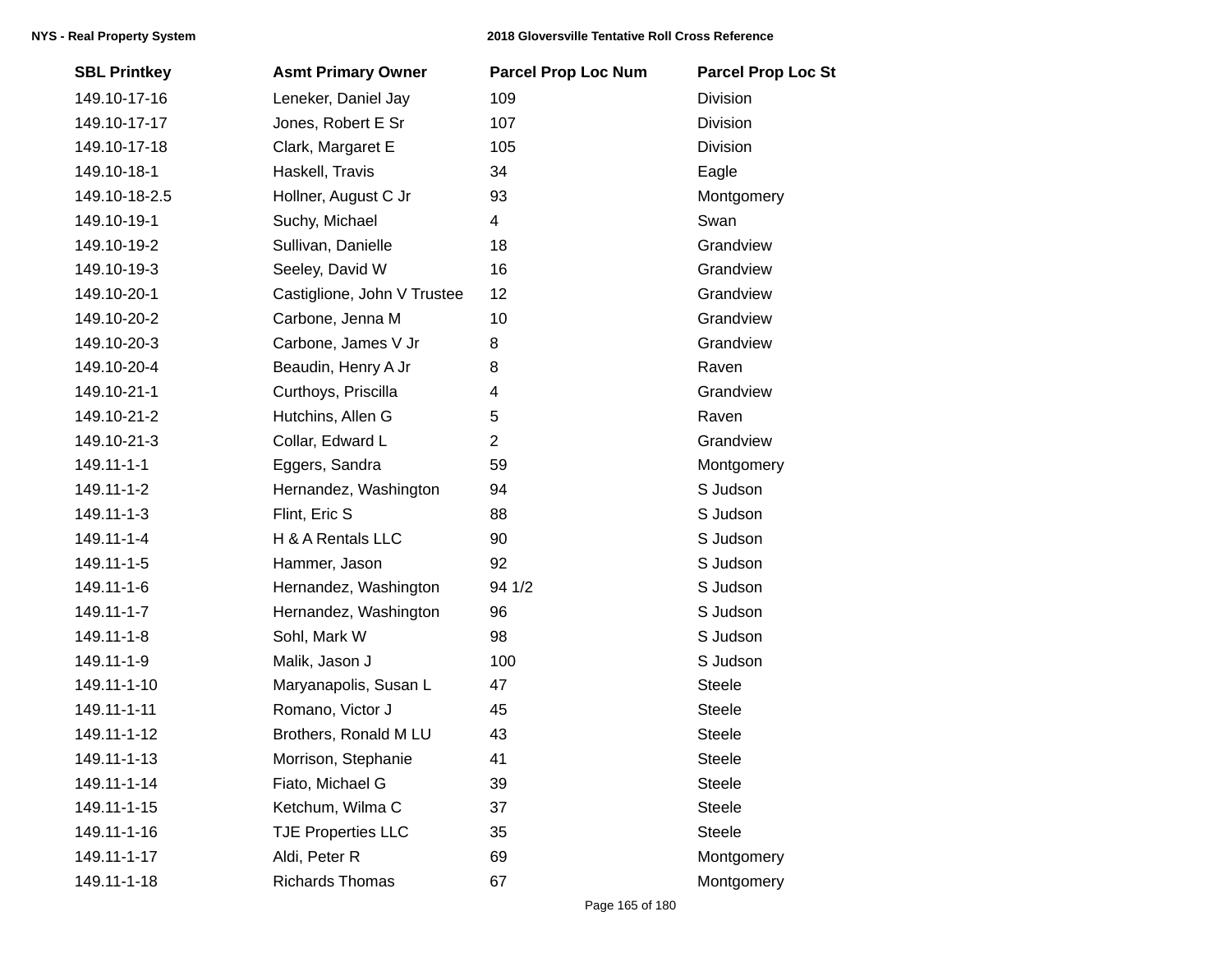| <b>SBL Printkey</b> | <b>Asmt Primary Owner</b>     | <b>Parcel Prop Loc Num</b> | <b>Parcel Prop Loc St</b> |
|---------------------|-------------------------------|----------------------------|---------------------------|
| 149.11-1-20         | Almadani, Rowaida             | 63                         | Montgomery                |
| 149.11-1-21         | Ringer, Monica                | 61                         | Montgomery                |
| 149.11-2-1          | Stewart, Daryl                | 89                         | S Judson                  |
| 149.11-2-2          | Orcutt, Lare A                | 1                          | Hawk                      |
| 149.11-2-3          | <b>Big Sky Properties LLC</b> | 3                          | Hawk                      |
| 149.11-2-4          | <b>Anvil Properties LLC</b>   | 5                          | Hawk                      |
| 149.11-2-5          | Bailey, William D             | $\overline{7}$             | Hawk                      |
| 149.11-2-6          | Born, Henry J                 | 9                          | Hawk                      |
| 149.11-2-7          | Bovee, Shelley                | 11                         | Hawk                      |
| 149.11-2-8          | Collar, Joyce A               | 13                         | Hawk                      |
| 149.11-2-9          | Perna, Regina L               | 15                         | Hawk                      |
| 149.11-2-10         | Sewer, Enrique                | 84                         | Wells                     |
| 149.11-2-11         | Smith, James H                | 86                         | Wells                     |
| 149.11-2-12         | Boggie, Wm Jr (Dec)           | 88                         | Wells                     |
| 149.11-2-13         | Lewis, Roderick A             | 90                         | Wells                     |
| 149.11-3-1          | Burgos-Perez, Manuel LU       | 95                         | S Judson                  |
| 149.11-3-2          | Crisafulli, John P            | 4                          | Hawk                      |
| 149.11-3-3          | Potter, Charlie               | 6                          | Hawk                      |
| 149.11-3-4          | Snell, Elsie                  | 8                          | Hawk                      |
| 149.11-3-5          | Wintermute, Carol A/k/a       | 10                         | Hawk                      |
| 149.11-3-6          | Bays, Robert                  | 12                         | Hawk                      |
| 149.11-3-7          | Ralston, Richard              | 14                         | Hawk                      |
| 149.11-3-8          | Jones, Marilyn Jean           | 16                         | Hawk                      |
| 149.11-3-9          | Ashabranner, Doreen A         | 18                         | Hawk                      |
| 149.11-3-10         | Scafariello, Frank Jr         | 20                         | Hawk                      |
| 149.11-3-11         | Lampman, Adam W               | 69                         | <b>Steele</b>             |
| 149.11-3-12         | Schultz, Margaret J           | 67                         | <b>Steele</b>             |
| 149.11-3-13         | Seeley, Scott                 | 65                         | <b>Steele</b>             |
| 149.11-3-14         | Adams, Kathleen M             | 63                         | <b>Steele</b>             |
| 149.11-3-15         | Sylvester, Frank              | 61                         | <b>Steele</b>             |
| 149.11-3-16         | Gentile, Heidi L              | 59                         | Steele                    |
| 149.11-3-17         | Flint, Christopher            | 57                         | <b>Steele</b>             |
| 149.11-3-18         | Shaffer, Sherry               | 55                         | Steele                    |
|                     |                               |                            |                           |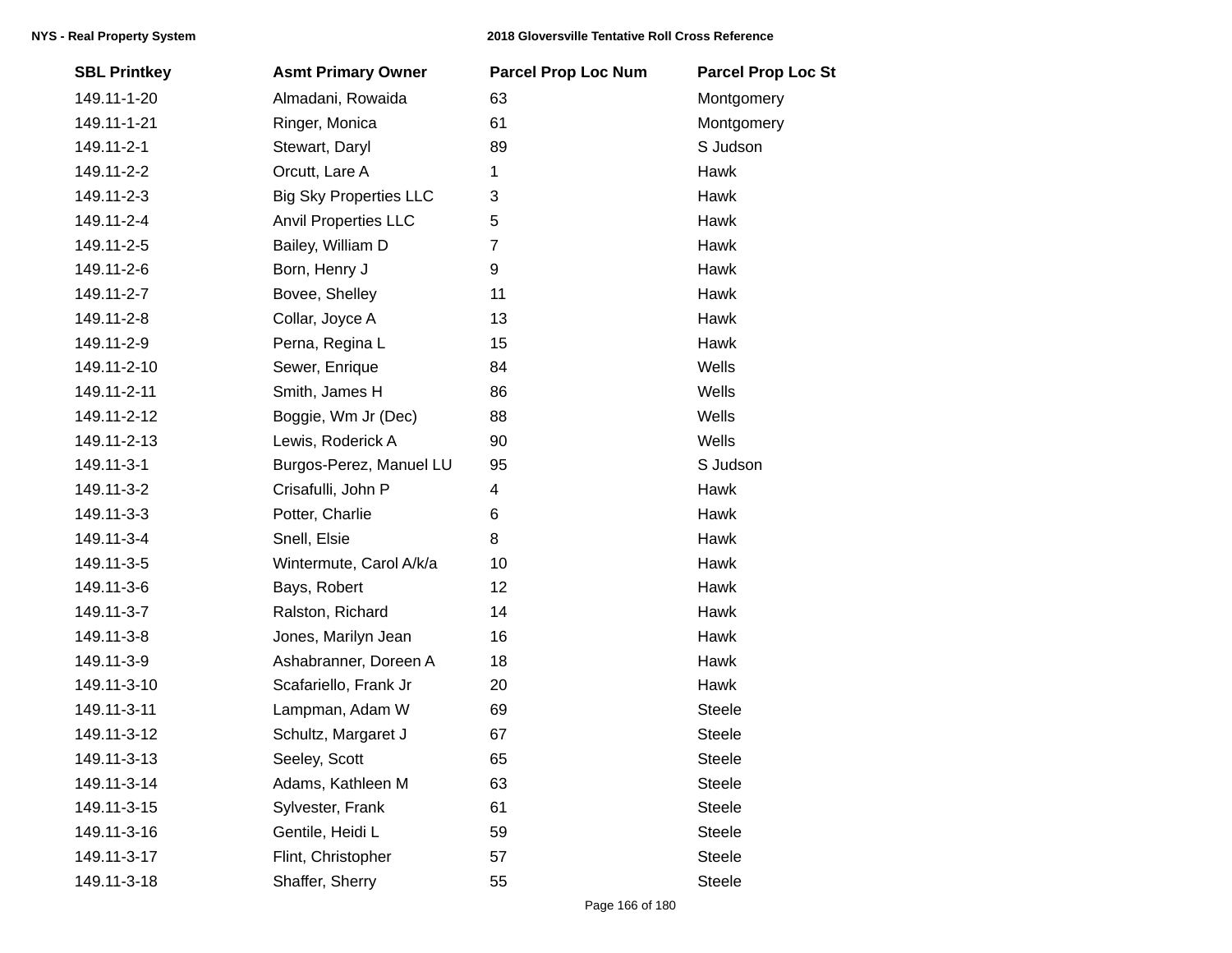| <b>SBL Printkey</b> | <b>Asmt Primary Owner</b>          | <b>Parcel Prop Loc Num</b> | <b>Parcel Prop Loc St</b> |
|---------------------|------------------------------------|----------------------------|---------------------------|
| 149.11-3-19         | <b>US Bank Trust NA as Trustee</b> | 53                         | <b>Steele</b>             |
| 149.11-3-20         | Hinman, Dennis W                   | 103                        | S Judson                  |
| 149.11-3-21         | 101 S Judson Land Trust, GS        | 101                        | S Judson                  |
| 149.11-3-22         | Tracy, Michael T                   | 99                         | S Judson                  |
| 149.11-3-23         | Morehouse, Philip                  | 97                         | S Judson                  |
| 149.11-4-1          | Ritz, Louis A                      | 36                         | Steele                    |
| 149.11-4-2          | Pellegrino, Victor E               | 38                         | <b>Steele</b>             |
| 149.11-4-3          | County of Fulton                   | 40                         | <b>Steele</b>             |
| 149.11-4-4          | Aldi Peter                         | 42                         | <b>Steele</b>             |
| 149.11-4-5          | Whitman, Diane                     | 44                         | <b>Steele</b>             |
| 149.11-4-6          | DiPasquale, Brandon                | 46                         | Steele                    |
| 149.11-4-9          | Maitland, Tamara                   | 43                         | Eagle                     |
| 149.11-4-10         | Jepsen, Gregory A Jr.              | 41                         | Eagle                     |
| 149.11-4-11         | Lauria, Roseann                    | 39                         | Eagle                     |
| 149.11-4-12         | Hammond, James T Sr                | 37                         | Eagle                     |
| 149.11-4-13         | County of Fulton                   | 35                         | Eagle                     |
| 149.11-4-14         | Smith, William A                   | 79                         | Montgomery                |
| 149.11-5-1          | Zelich, Suzanne                    | 52                         | <b>Steele</b>             |
| 149.11-5-2          | Eutermarks, Georgieanna            | 54                         | <b>Steele</b>             |
| 149.11-5-3          | Bahr, Joseph W                     | 56                         | <b>Steele</b>             |
| 149.11-5-4          | <b>Charles Laurel</b>              | 58                         | <b>Steele</b>             |
| 149.11-5-5          | Adams, John H                      | 60                         | Steele                    |
| 149.11-5-6          | Austin, Gail M (LU)                | 62                         | <b>Steele</b>             |
| 149.11-5-7          | Skinner, Bruce S Jr                | 64                         | <b>Steele</b>             |
| 149.11-5-8          | Bell, Jeremy D                     | 66                         | <b>Steele</b>             |
| 149.11-5-9          | Collins, Stacey W                  | 68                         | Steele                    |
| 149.11-5-10.5       | Fosmire, Stanley                   | 70                         | <b>Steele</b>             |
| 149.11-5-11         | Green, James K                     | 72                         | Steele                    |
| 149.11-5-12         | Solmo, Joseph P                    | 112                        | Wells                     |
| 149.11-5-15         | Jones, Robert E Sr                 | 55                         | Eagle                     |
| 149.11-5-16         | Jones, Robert E Sr                 | 113                        | S Judson                  |
| 149.11-5-17         | Jones, Robert E Sr                 | 109                        | S Judson                  |
| 149.11-6-1          | Snyder, Frank                      | 76                         | Steele                    |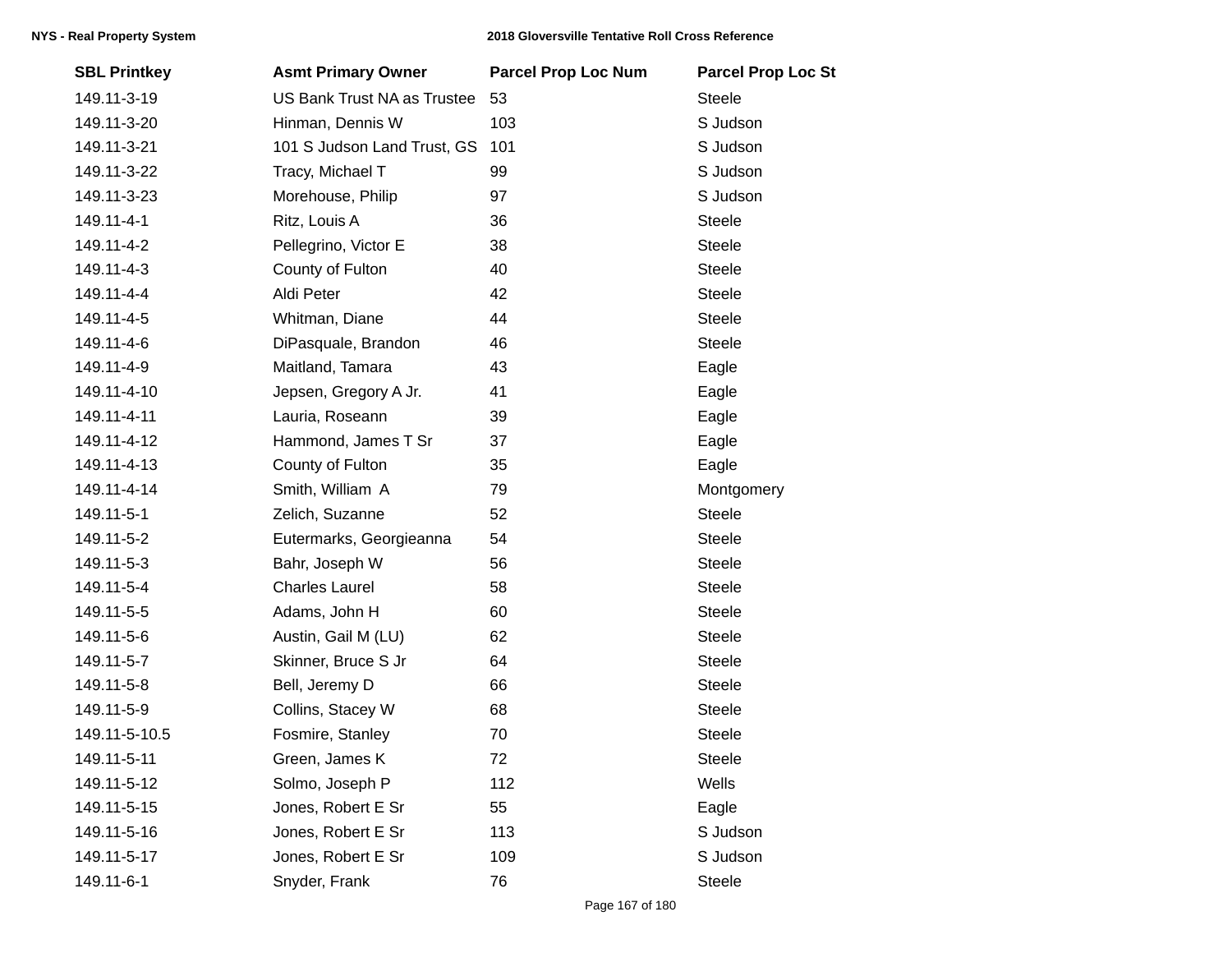| <b>SBL Printkey</b> | <b>Asmt Primary Owner</b>     | <b>Parcel Prop Loc Num</b> | <b>Parcel Prop Loc St</b> |
|---------------------|-------------------------------|----------------------------|---------------------------|
| 149.11-6-2          | Van Hoesen, Yavonne M         | 78                         | <b>Steele</b>             |
| 149.11-6-3          | Duesler, Jesse R              | 80                         | <b>Steele</b>             |
| 149.11-6-4          | Van Dyke Lucinda              | 82                         | <b>Steele</b>             |
| 149.11-6-5          | Schrader, Kelly L             | 84                         | <b>Steele</b>             |
| 149.11-6-9          | Kwiatowski, Dolores           | 98                         | S Kingsboro               |
| 149.11-6-10         | Ryan, Janice                  | 100                        | S Kingsboro               |
| 149.11-6-11         | Patnode, Joseph E             | 102                        | S Kingsboro               |
| 149.11-6-12         | Van Dyke Lucinda              | 79                         | Eagle                     |
| 149.11-6-14         | King, Stephen                 | 113                        | Wells                     |
| 149.11-6-15         | Onachila, Bernard             | 111                        | Wells                     |
| 149.11-7-2.2        | Knesseth Israel Synagouge     |                            | Pearl St S Sd Of          |
| 149.11-7-2.5        | Prospect Hill Cemetery As     | 73                         | S Kingsboro               |
| 149.11-7-3.2        | Fiorello, Robert Jr           | 89                         | S Kingsboro               |
| 149.11-7-3.12       | Hospice of Fulton County Inc. | 111                        | Steele Ave. Ext.          |
| 149.11-7-3.111      | Salvatore, Joseph F           |                            | N Sd Steele               |
| 149.11-7-3.112      | Del Savio, James E            | 109                        | Steele Ave Ext            |
| 149.11-7-4          | Antis, Larry Jr               |                            | Steele Ave N Of           |
| 149.11-8-1          | Colby, Beverly                | 36                         | Eagle                     |
| 149.11-8-2          | Rulison, Melvin L Jr          | 38                         | Eagle                     |
| 149.11-8-3          | Rulison, Melvin L Jr          | 40                         | Eagle                     |
| 149.11-8-4          | Lake George Woodlands LLC     | 42                         | Eagle                     |
| 149.11-8-5          | Johnstown Congregation of     | 126                        | S Kingsboro               |
| 149.11-8-6.1        | Caruso, Charles               |                            | Swan St N Sd              |
| 149.11-8-6.2        | Di Giacomo-Purcell, Diane R   |                            | Swan St N Sd              |
| 149.11-8-7          | Sleezer, Michael A            |                            | S Judson St. Ext.         |
| 149.11-9-2.5        | Schreppel, Robert Jr          | 106                        | S Kingsboro               |
| 149.11-9-3          | Bowman, George R              | 108                        | S Kingsboro               |
| 149.11-9-4          | De Powel, Barbara R           | 110                        | S Kingsboro               |
| 149.11-9-5          | <b>Brown Family Trust</b>     | 112                        | S Kingsboro               |
| 149.11-9-6          | Pettit, David                 | 114                        | S Kingsboro               |
| 149.11-10-1         | Ambrosino, Larry J            | 6                          | Swan                      |
| 149.11-10-2         | Ambrosino, Larry              | 8                          | Swan                      |
| 149.11-10-3         | Neddo, Dawn                   | 10                         | Swan                      |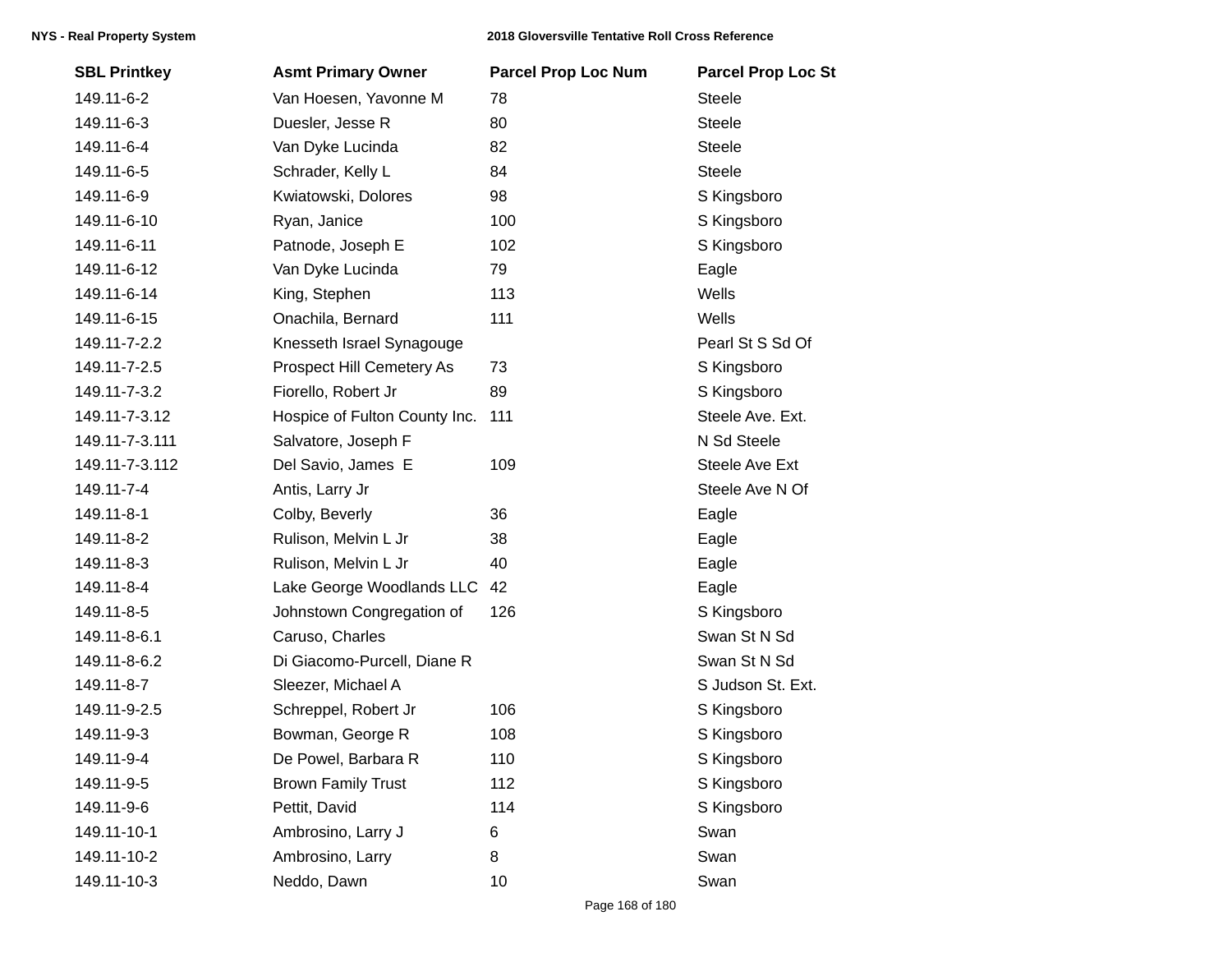| <b>SBL Printkey</b> | <b>Asmt Primary Owner</b>   | <b>Parcel Prop Loc Num</b> | <b>Parcel Prop Loc St</b> |
|---------------------|-----------------------------|----------------------------|---------------------------|
| 149.11-10-5         | Strathaus, Donald           | 7                          | Robin                     |
| 149.11-10-6         | Ingalls III, Kenneth J      | 5                          | Robin                     |
| 149.11-11-1         | Peters William H (LU)       | 6                          | Robin                     |
| 149.11-11-2         | Franco, John                | 8                          | Robin                     |
| 149.11-11-3         | Blood, Priscilla            | 6                          | Raven                     |
| 149.11-11-4         | Santa Maria, Gloria         | 168                        | S Kingsboro               |
| 149.11-11-5         | Budinscak, John F (LU)      | 170                        | S Kingsboro               |
| 149.11-11-6         | DiGregorio, Robert K        | 1                          | Raven                     |
| 149.11-12-1         | Nellis, Antoinette R        | 127                        | S Kingsboro               |
| 149.11-12-3         | Schrader, Kitty M           | 144                        | Wells                     |
| 149.11-12-4         | Weingart, Charles           | 146                        | Wells                     |
| 149.11-12-5         | Williams, Richard Clell     | 148                        | Wells                     |
| 149.11-12-6         | Meneley, Victor V           | 152                        | Wells                     |
| 149.11-12-7         | Mascardi, Vincent           | 155-159                    | S Kingsboro Ave - Rear    |
| 149.11-12-8         | Fagiani, David              | 157                        | S Kingsboro               |
| 149.11-12-9         | Mascardi, Nancy L (LU)      | 155                        | S Kingsboro               |
| 149.11-12-10        | Patterson, Ronald           | 153                        | S Kingsboro               |
| 149.11-12-11        | Bailey, Thomas A            | 151                        | S Kingsboro               |
| 149.11-12-12        | Hecker, Joshua J            | 145                        | S Kingsboro               |
| 149.11-12-13        | Meneley, Victor V           | 141                        | S Kingsboro               |
| 149.11-12-14        | Meneley, Victor V           | 137                        | S Kingsboro               |
| 149.11-12-15        | Nellis, Antoinette R        | 133                        | S Kingsboro               |
| 149.11-13-1         | Compagnino, Anthony         | 121                        | S Kingsboro               |
| 149.11-13-2         | <b>Brown Family Trust</b>   | 117                        | S Kingsboro               |
| 149.11-13-3         | Frisch, Brianna J           | 113                        | S Kingsboro               |
| 149.11-13-4         | Rowley, David E             | 109                        | S Kingsboro               |
| 149.11-13-5         | <b>City Of Gloversville</b> | 14                         | S Eagle                   |
| 149.11-13-6         | Landrio, Robert             | 22                         | S Eagle                   |
| 149.11-13-11        | Cassarini, Richard          | 145                        | Wells                     |
| 149.11-13-12        | Hulsaver, Ruth              | 143                        | Wells                     |
| 149.11-13-14        | Antonucci, Susan L          | 139                        | Wells                     |
| 149.11-13-15        | Gambaro, Evelyne H          | 135                        | Wells                     |
| 149.11-14-1         | Coco Jr, Louis John         | 105                        | S Kingsboro               |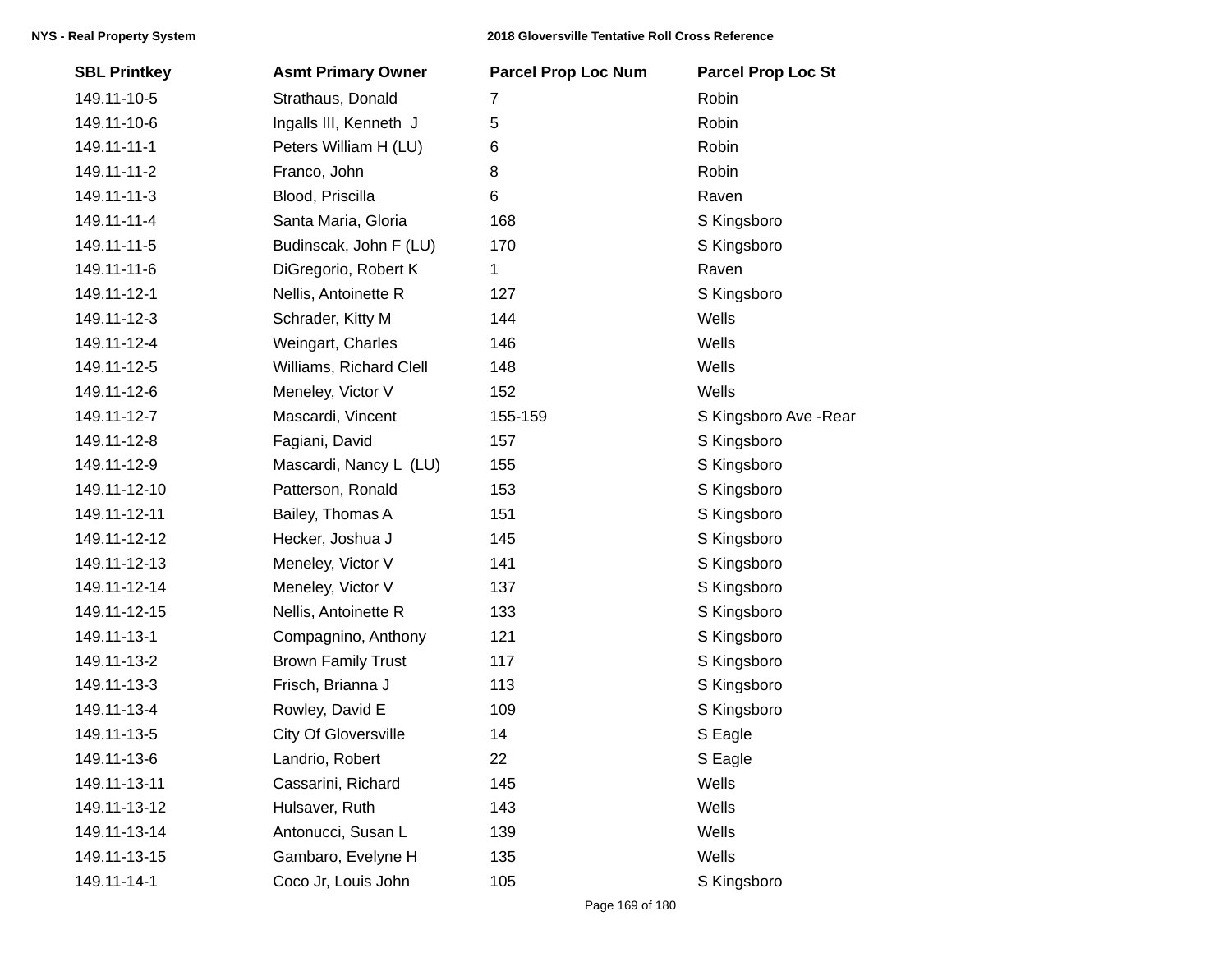| <b>SBL Printkey</b> | <b>Asmt Primary Owner</b>       | <b>Parcel Prop Loc Num</b> | <b>Parcel Prop Loc St</b> |
|---------------------|---------------------------------|----------------------------|---------------------------|
| 149.11-14-2         | Van Buren, William E III        | 103                        | S Kingsboro               |
| 149.11-14-3         | Malagisi, Frank                 | $\overline{c}$             | Edgewood                  |
| 149.11-14-4         | Mc Grady, Margaret H (LU)       | 4                          | Edgewood                  |
| 149.11-14-5         | Crisafulli, Anna R (LU)         | 6                          | Edgewood                  |
| 149.11-14-6         | Del Costello, Steven J          | 8                          | Edgewood                  |
| 149.11-14-7         | Del Costello, Steven J          | 10                         | Edgewood                  |
| 149.11-14-8         | David, Robert                   | $\overline{7}$             | Edgewood                  |
| 149.11-14-9         | Del Costello, Herman LU         | 5                          | Edgewood                  |
| 149.11-14-11.2      | <b>Hospice Of Fulton County</b> | 108                        | Steele                    |
| 149.11-14-11.11     | Mitchell, James R               | 97                         | S Kingsboro               |
| 149.11-14-11.12     | Watson, Sandra Lynn             | 3                          | Edgewood                  |
| 149.11-14-12.1      | <b>Recreational Realty Inc</b>  | S Sd                       | <b>Steele</b>             |
| 149.11-14-12.2      | Hospice of Fulton County Inc.   |                            | Steele Ave S Sd           |
| 149.11-14-13.2      | David, Robert                   | 9                          | Edgewood                  |
| 149.11-14-13.11     | <b>Hospice of Fulton County</b> | 99                         | Kingsboro                 |
| 149.11-14-13.12     | Recreational Realty Inc, S Ma   |                            | N Sd of St. Hwy 30A       |
| 149.11-14-15        | Landrio, Robert                 | 23                         | S Eagle                   |
| 149.11-14-19        | Landrio, Robert                 | 15                         | S Eagle                   |
| 149.11-14-20        | Fredenburg, Frank (LU)          | 13                         | S Eagle                   |
| 149.11-14-21        | Landrio, Bernie L               | 9                          | S Eagle                   |
| 149.11-14-22        | McFee, Wesley                   | 7                          | S Eagle                   |
| 149.11-14-24        | Insogna, Regina E (LU)          | 3                          | S Eagle                   |
| 149.11-14-25        | <b>Recreational Realty Inc</b>  |                            | State Hwy 30A N Sd        |
| 149.13-1-1          | <b>Ferndale Cemetary</b>        | W of                       | <b>Jeffers</b>            |
| 149.13-1-2          | Niagara Mohawk Power Corp       | W of                       | Hill                      |
| 149.13-1-3          | Servello, David                 | 298                        | S Main                    |
| 149.13-1-4          | 280 South Main St. Ventures     | 304                        | S Main                    |
| 149.13-1-5          | Venneman, Philip                | 306                        | S Main                    |
| 149.13-1-6          | Venneman, Philip                | 308                        | S Main                    |
| 149.13-1-7          | 280 S Main St. Ventures Inc     | 314                        | S Main                    |
| 149.13-1-8          | 280 S Main St. Ventures Inc     | 318                        | S Main                    |
| 149.13-1-9          | Warner, Donald L Jr             | 330                        | S Main                    |
| 149.13-1-10         | Clemente Latham Concrete C      | 338                        | S Main                    |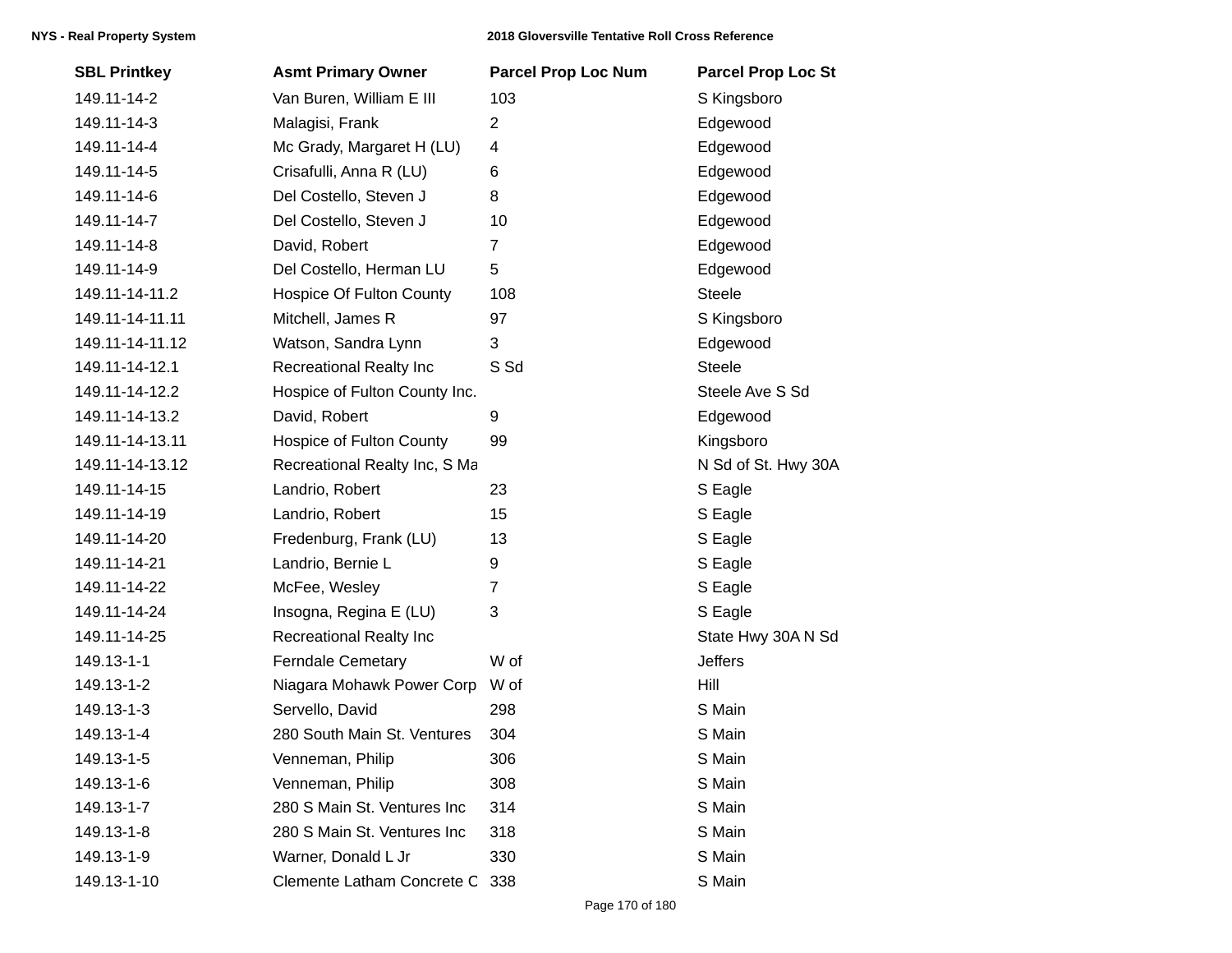| <b>SBL Printkey</b> | <b>Asmt Primary Owner</b>       | <b>Parcel Prop Loc Num</b> | <b>Parcel Prop Loc St</b> |
|---------------------|---------------------------------|----------------------------|---------------------------|
| 149.13-1-11         | Clemente, Latham Concrete       |                            | W Sd S Main               |
| 149.13-1-12         | Niagara Mohawk Power Corp       | 348                        | S Main                    |
| 149.13-1-13         | Clemente Latham Concrete C      | 340                        | S Main                    |
| 149.13-1-14         | <b>Clemente Latham Concrete</b> | 352                        | S Main                    |
| 149.13-1-15         | Clemente Latham Concrete C      | 368                        | S Main                    |
| 149.13-1-16         | Cross, Joyce L                  | 370                        | S Main                    |
| 149.13-1-18         | Insognia, Robert J              | 374                        | S Main                    |
| 149.13-1-19         | Insognia, Robert J              | 376                        | S Main                    |
| 149.13-1-20         | Clemente Latham Concrete C      | 90-REAR                    | S Main                    |
| 149.13-1-21         | Clemente Latham Concrete C      | 400                        | S Main                    |
| 149.13-1-23         | Ambrosino, James (LU) L Sr      | 25                         | Reid                      |
| 149.13-1-24         | Conine, Robert N Jr             | 11                         | Reid                      |
| 149.13-1-25         | Palmateer James E LU            | 9                          | Reid                      |
| 149.13-1-26         | Simcon Land Co                  | 5                          | Reid                      |
| 149.13-1-28         | Wieromiej Joseph                | 32                         | <b>Jeffers</b>            |
| 149.13-2-1          | Alazba, Mohannad                | 293                        | S Main                    |
| 149.13-2-2          | <b>City Of Gloversville</b>     | 307                        | S Main                    |
| 149.13-2-3          | Desimone Willett, Dale M        | 295                        | S Main                    |
| 149.13-2-4          | Jones, Robert E                 | 297                        | S Main                    |
| 149.13-2-5          | Cline, Robert                   | 299                        | S Main                    |
| 149.13-2-6          | Mannino, Christina              | 301                        | S Main                    |
| 149.13-2-7          | Kilmer, Mark                    | 303                        | S Main                    |
| 149.13-2-8          | Kilmer, Mark                    | 307                        | S Main                    |
| 149.13-2-9          | <b>City Of Gloversville</b>     | 321                        | S Main                    |
| 149.13-2-10         | Carden Kenneth E                | 5                          | Hill                      |
| 149.13-2-11         | Vrooman Mark                    | $\overline{7}$             | Hill                      |
| 149.13-3-1          | McGilllis, Larry                | 337                        | S Main                    |
| 149.13-3-2          | Zarrelli, Amedeo A              | 14                         | Hill                      |
| 149.13-3-3          | Aguilera, Timothy N Trustee     | 357                        | S Main                    |
| 149.13-3-4          | <b>Willston Realty Inc</b>      | 355                        | S Main                    |
| 149.13-3-5          | Niagara Mohawk Power Corp       |                            | S Sd Hill                 |
| 149.14-1-1          | Callanan Industries Inc         | 15                         | Hill                      |
| 149.14-1-2          | Fonda Johnstown Gloversville    |                            | Hill St. North Side       |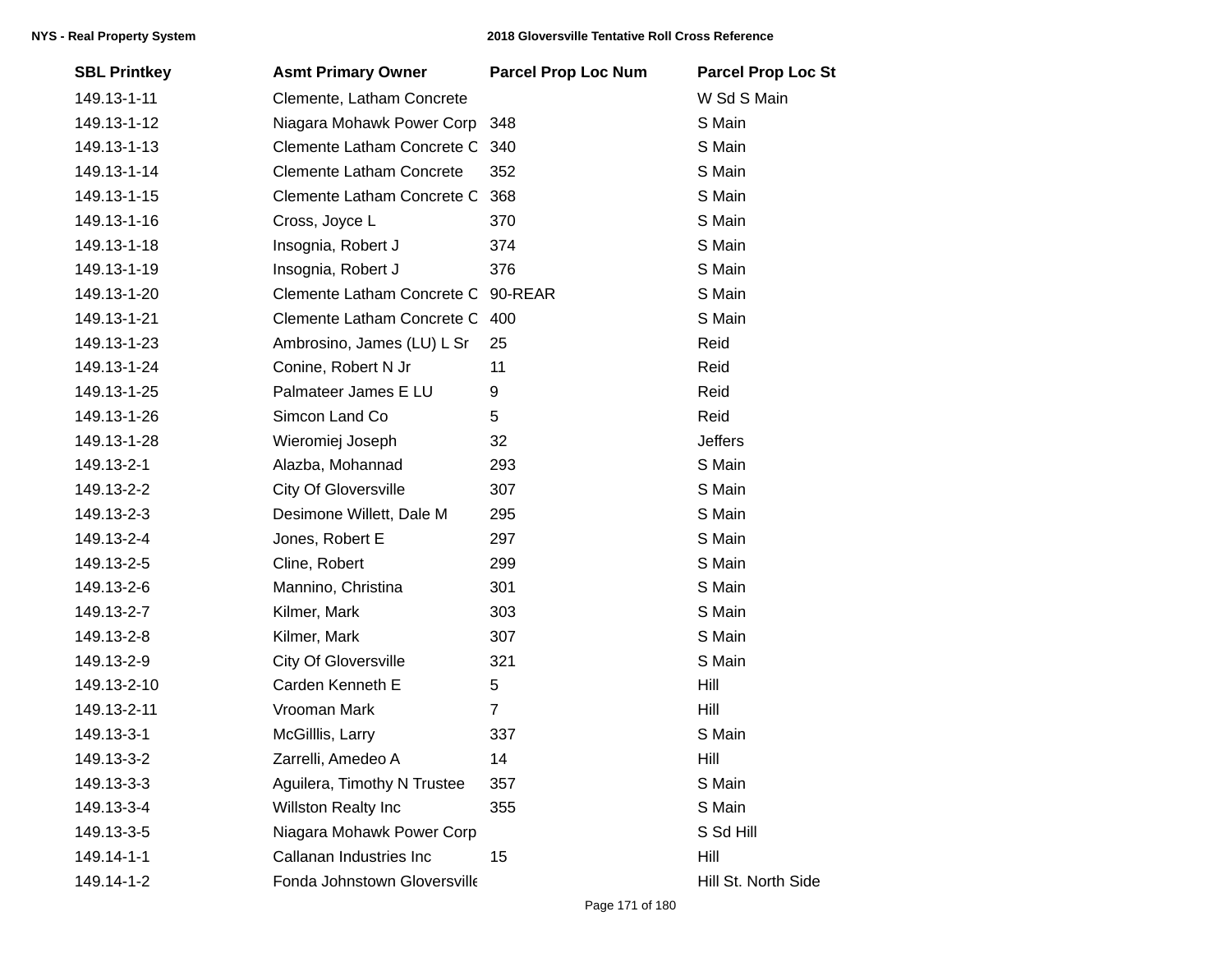| <b>SBL Printkey</b> | <b>Asmt Primary Owner</b>   | <b>Parcel Prop Loc Num</b> | <b>Parcel Prop Loc St</b> |
|---------------------|-----------------------------|----------------------------|---------------------------|
| 149.14-1-3          | Simon, Nicholas G II        | 49                         | Hill                      |
| 149.14-2-2          | Frye Dolores (LU)           | 15                         | Lenox                     |
| 149.14-2-3          | Walrath, David W            | 13                         | Lenox                     |
| 149.14-2-4          | Buyce, Wayne                | 9                          | Lenox                     |
| 149.14-2-5          | Weaver, Stacy               | $\overline{7}$             | Lenox                     |
| 149.14-2-7          | Warner, Carl                | 61                         | Hill                      |
| 149.14-3-1          | Lowell, Alice M             | 10                         | Lenox                     |
| 149.14-3-3          | The City School District    | 54                         | Bloomingdale              |
| 149.14-3-4          | Ruggiero, Linda J           | 234                        | S Kingsboro               |
| 149.14-3-7          | Van Nostrand Amy            | 87                         | Hill                      |
| 149.14-3-8          | Gray, Laurence E            | 81                         | Hill                      |
| 149.14-3-9          | Kelley, Michele L           | 71                         | Hill                      |
| 149.14-3-10         | Dutcher, Alan G             | 69                         | Hill                      |
| 149.14-3-11.5       | Brunner, Kerry J            | 67                         | Hill                      |
| 149.14-3-13         | Horenstein, Catherine (Dec) | 6                          | Lenox                     |
| 149.14-4-1          | Duesler, Thomas A           | 59                         | Bloomingdale              |
| 149.14-4-2          | Langlois, Angelo J          | 98                         | Park                      |
| 149.14-4-4          | Bell, Harold P              | 102                        | Park                      |
| 149.14-4-5          | Nellis Roy Jr               | 104                        | Park                      |
| 149.14-4-6          | Nellis, James               | 106                        | Park                      |
| 149.14-4-8          | 18 West Street LLC          | 110                        | Park                      |
| 149.14-4-9          | Wilson, Shirley             | 112                        | Park                      |
| 149.14-4-10         | <b>City Of Gloversville</b> | 200                        | S Kingsboro               |
| 149.14-4-11         | Nutting, Jason              | 202                        | S Kingsboro               |
| 149.14-4-12         | Paigo, Robert J             | 204                        | S Kingsboro               |
| 149.14-4-13         | Paigo, Robert J             | 81                         | Bloomingdale              |
| 149.14-4-14         | Getwright, Eric S           | 71                         | Bloomingdale              |
| 149.14-4-16         | Pingitore, Tami             | 67                         | Bloomingdale              |
| 149.14-4-17         | Christiano, Anthony J       | 63                         | Bloomingdale              |
| 149.14-4-18         | Lachmayer, Keith            | 61                         | Bloomingdale              |
| 149.14-5-1          | Sleezer, Candace L          | 101                        | Park                      |
| 149.14-5-2          | Paciolla Mc Cabe, Rosemary  | 103                        | Park                      |
| 149.14-5-3          | Meher, Jeremy               | 105                        | Park                      |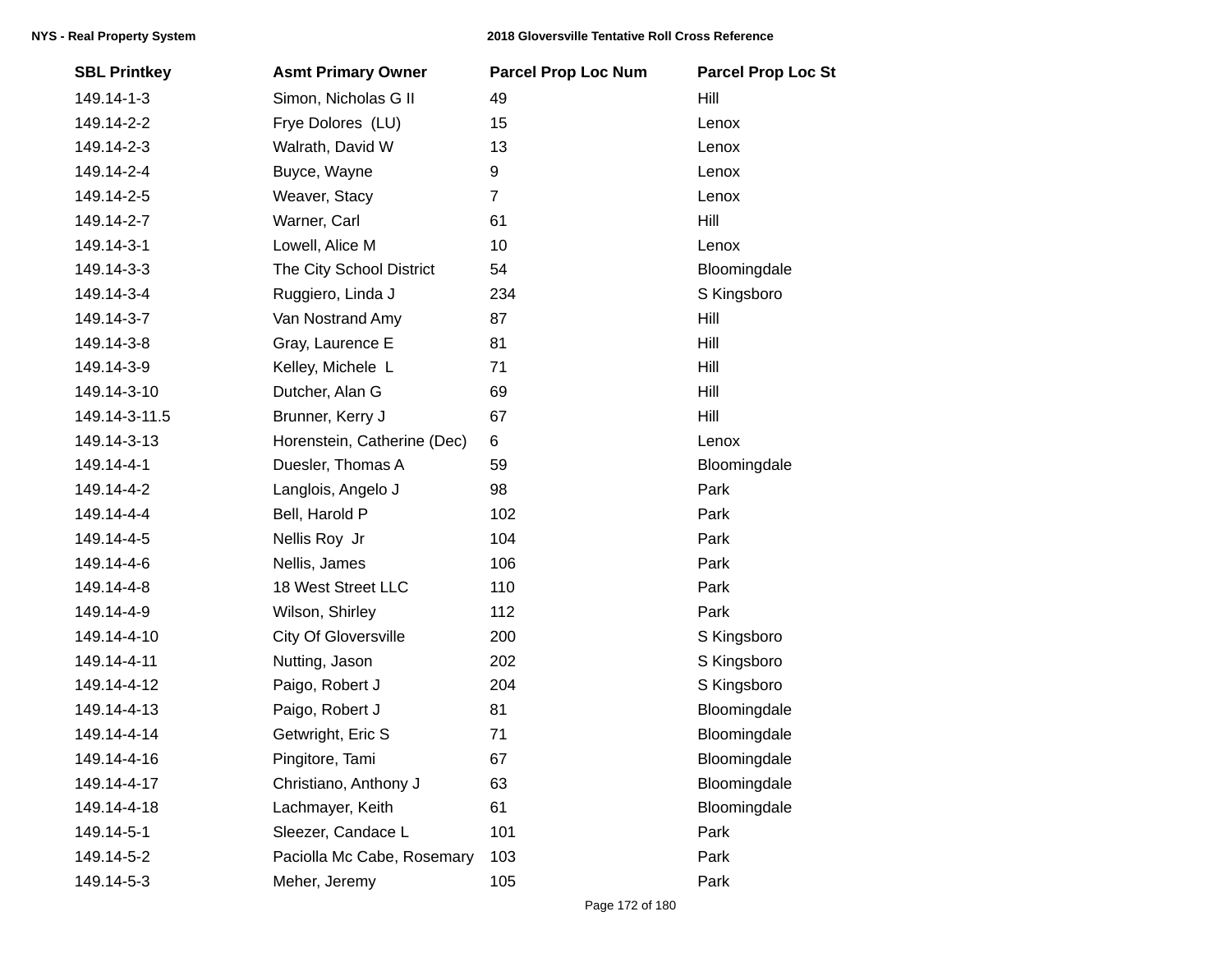| <b>SBL Printkey</b> | <b>Asmt Primary Owner</b>   | <b>Parcel Prop Loc Num</b> | <b>Parcel Prop Loc St</b> |
|---------------------|-----------------------------|----------------------------|---------------------------|
| 149.14-5-4          | Weber, Mary Ann             | 107                        | Park                      |
| 149.14-5-5          | Davis, Donald G             | 1                          | Grandview                 |
| 149.14-5-6          | Albanese, Patrick J         | 188                        | S Kingsboro               |
| 149.14-5-7          | Mondlin-Bornt, Gerri        | 192                        | S Kingsboro               |
| 149.14-5-8          | Rayno, Richard Paul         | 194                        | S Kingsboro               |
| 149.14-5-9          | Petrone, Ralph              | 109                        | Park                      |
| 149.14-6-1          | VanDerSluys, William (LU)   | 184                        | S Kingsboro               |
| 149.14-6-2          | Rizo, Ines                  | 182                        | S Kingsboro               |
| 149.14-6-3          | Maryanopolis, John A        | 180                        | S Kingsboro               |
| 149.14-6-4          | Christiano, Kathi L         | 178                        | S Kingsboro               |
| 149.14-7-1.5        | Niagara Mohawk Power Corp   | 20                         | Hill                      |
| 149.14-7-3          | Gould, Kevin                | 30                         | Hill                      |
| 149.14-7-4          | Decker, Joyce               | 32                         | Hill                      |
| 149.14-8-1.5        | Terranova, Jacquelyn A (LU) | 42                         | Hill                      |
| 149.14-8-2          | Witherell, Ann B            | 46                         | Hill                      |
| 149.14-8-4          | Witherell, Ann B            | 52                         | Hill                      |
| 149.14-8-5          | Staley, David               | 10                         | Nassau                    |
| 149.14-8-6.5        | Di Pasquale, Glenn D        | 20                         | Nassau                    |
| 149.14-8-9          | Achzet, Mary Lou (LU)       | $\overline{7}$             | South                     |
| 149.14-9-1          | Maryanopolis, Nicholas J    | 56                         | Hill                      |
| 149.14-9-6          | Sheppard, Vanessa R         | 6                          | Hilltop                   |
| 149.14-9-7.5        | Krasko, Robert J            | 8                          | Hilltop                   |
| 149.14-9-10.5       | Green, Arthur H             | 18                         | Hilltop                   |
| 149.14-9-12         | Green, Arthur H             | 23                         | Worth                     |
| 149.14-9-13         | Green, Arthur H             | 19                         | Worth                     |
| 149.14-9-17         | Canfield, Judy E            | 15                         | Nassau                    |
| 149.14-9-18.5       | Cinelli, Mark E             | 11                         | Nassau                    |
| 149.14-9-20.5       | Thompson, Ronald            | $5 - 7$                    | Nassau                    |
| 149.14-9-22         | Green, Arthur H             | W Sd                       | Hilltop                   |
| 149.14-10-1         | Howard, Therese M           | 19                         | South                     |
| 149.14-10-2         | Howard, Marc                | 10                         | Worth                     |
| 149.14-10-5         | Ambridge, Darrin R          | 29                         | South                     |
| 149.14-10-6         | Fosmire, Brigit L           | 12                         | Worth                     |
|                     |                             |                            |                           |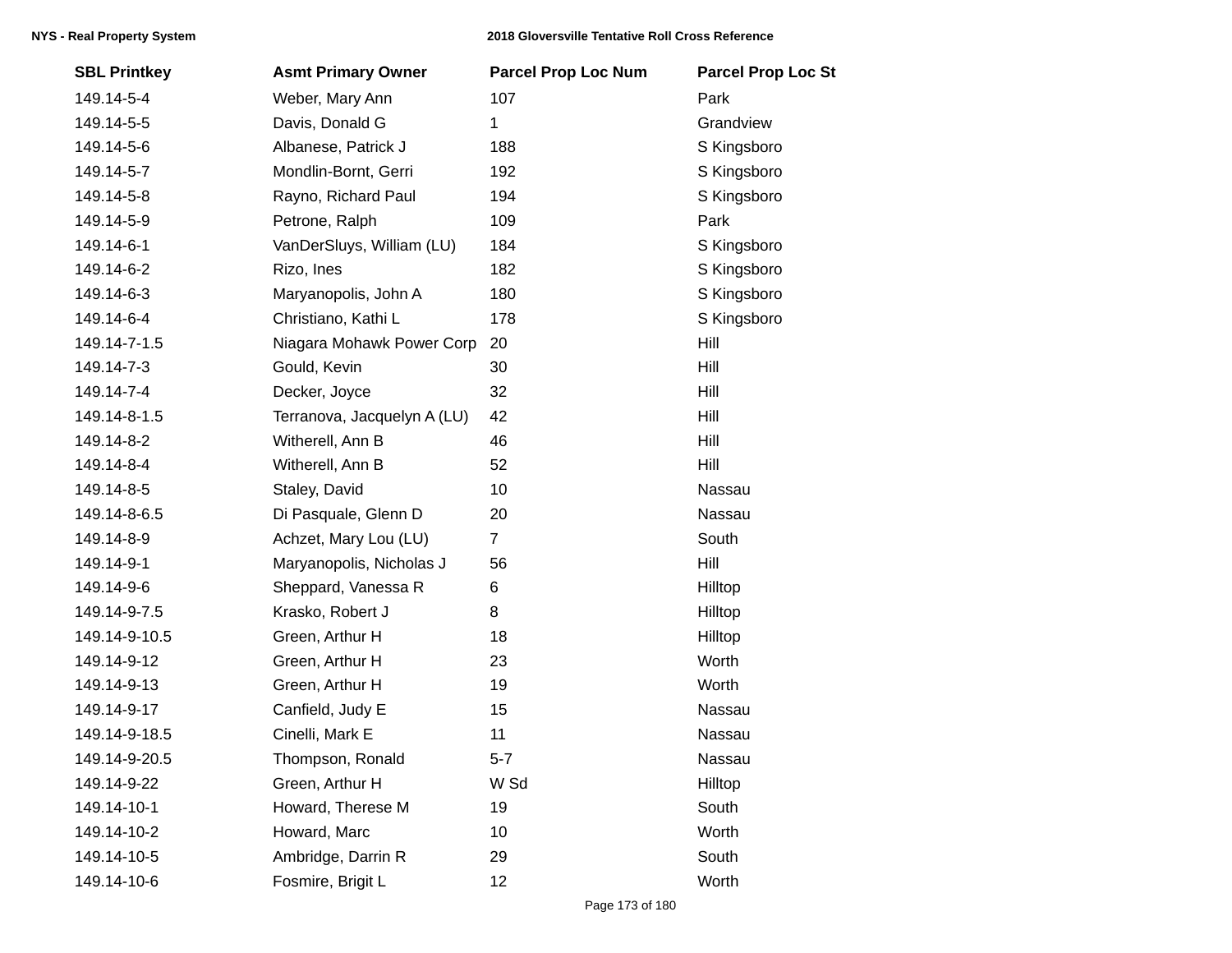| <b>SBL Printkey</b> | <b>Asmt Primary Owner</b>      | <b>Parcel Prop Loc Num</b> | <b>Parcel Prop Loc St</b> |
|---------------------|--------------------------------|----------------------------|---------------------------|
| 149.14-11-1         | Di Pasquale, Glenn D           | 27                         | Nassau                    |
| 149.14-11-2         | Di Pasquale, Glenn D           | 25                         | Nassau                    |
| 149.14-11-3.1       | Di Pasquale, Glenn D           | 18                         | Worth                     |
| 149.14-11-3.2       | Di Pasquale, Glenn             |                            | E Sd of Nassau St.        |
| 149.14-11-4         | Green, Arthur H                | 20                         | Worth                     |
| 149.14-11-5         | Frederick, George W            | 28                         | Hilltop                   |
| 149.14-11-6         | Niagara Mohawk Power Corp      | 22                         | Worth                     |
| 149.14-12-1         | West, Dale                     | 72                         | Hill                      |
| 149.14-12-2         | Delaney, Brenda L              | 74                         | Hill                      |
| 149.14-12-3         | Murry, William M               | 76                         | Hill                      |
| 149.14-12-4         | Fosmire, Jesse                 | 78                         | Hill                      |
| 149.14-12-5         | Fosmire, Clayton G             | 80                         | Hill                      |
| 149.14-12-6         | Lauria, Frank Jr               | 84                         | Hill                      |
| 149.14-12-7         | Mendetta, Richard              | 246                        | S Kingsboro               |
| 149.14-12-8         | Young, Rachel M                | 250                        | S Kingsboro               |
| 149.14-12-9         | Eutermarks, Eugene             | 252                        | S Kingsboro               |
| 149.14-12-14        | Green, Arthur H                | 23                         | Hilltop                   |
| 149.14-12-15        | <b>Upstate Properties LLC</b>  | 19                         | Hilltop                   |
| 149.14-12-16        | <b>Upstate Properties LLC</b>  | 17                         | Hilltop                   |
| 149.14-12-17        | Biancucci, Celestina           | 15                         | Hilltop                   |
| 149.14-13-1         | Rayno, Richard P               | 199                        | S Kingsboro               |
| 149.14-13-2         | Hay, Beth A                    | 195                        | S Kingsboro               |
| 149.14-13-3         | Meyer, Shirley                 | 191                        | S Kingsboro               |
| 149.14-13-4.5       | Dunleavy, Dennis M Trustee     | 237                        | S Kingsboro               |
| 149.14-13-5         | Foothills United Methodist, Cl |                            | State Hwy 30A N Sd Of     |
| 149.14-13-7         | Sturgess, Edward               | 259                        | S Kingsboro               |
| 149.14-13-8         | Talmadge, Diane                | 257                        | S Kingsboro               |
| 149.14-13-9         | Avery, Bart M                  | 253                        | S Kingsboro               |
| 149.14-13-10        | Peck, Edith Eckert M LU        | 241                        | S Kingsboro               |
| 149.14-13-11        | Lexington, Community           | 231                        | S Kingsboro               |
| 149.14-13-13        | Foothills United Meth. Church  | E Sd of                    | Kingsboro                 |
| 149.14-13-14        | Albanese Family Rev. Trust     | E Sd of                    | Kingsboro                 |
| 149.14-13-15        | Albanese Family Rev. Trust     | E Sd of                    | Kingsboro                 |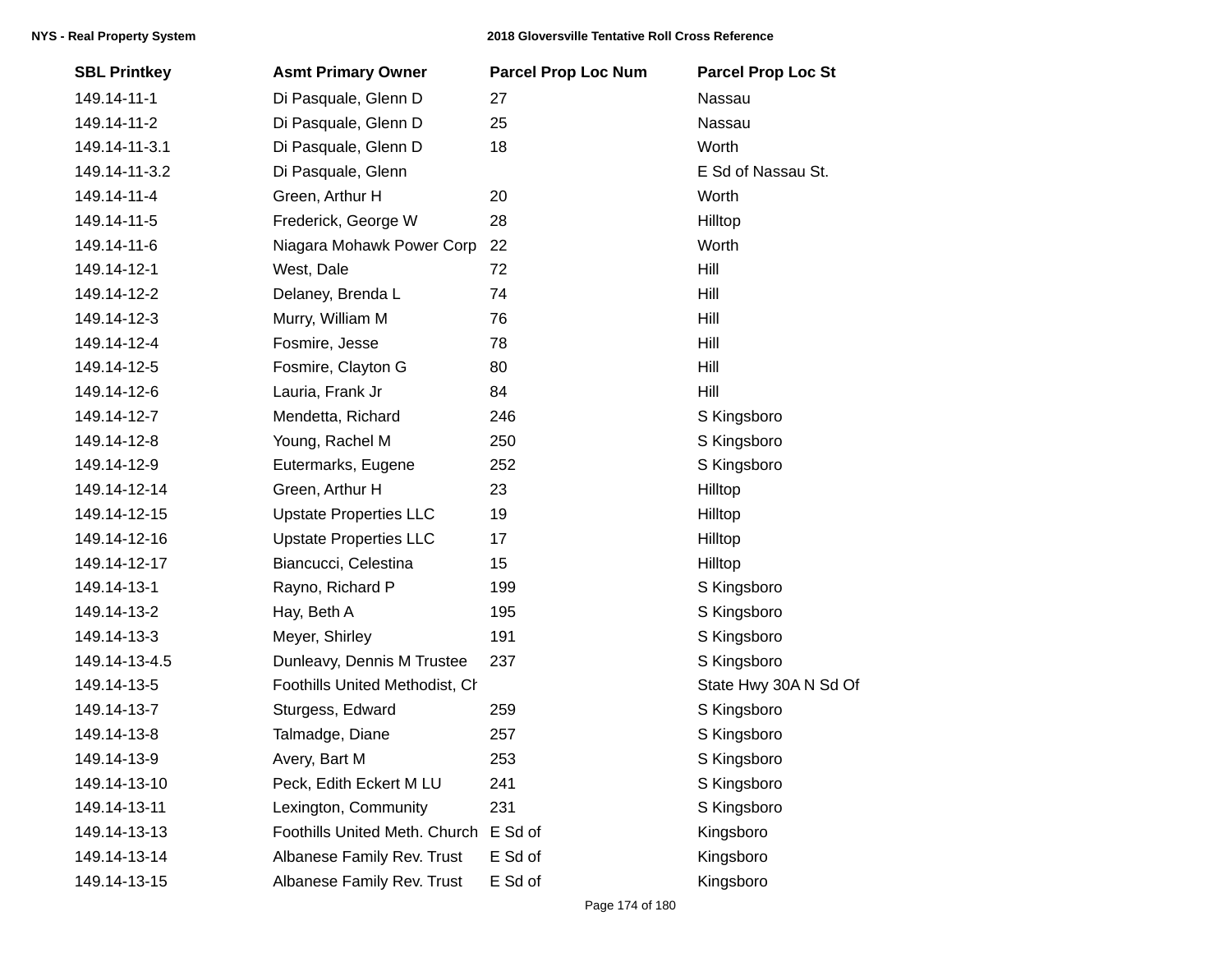| <b>SBL Printkey</b> | <b>Asmt Primary Owner</b> | <b>Parcel Prop Loc Num</b> | <b>Parcel Prop Loc St</b> |
|---------------------|---------------------------|----------------------------|---------------------------|
| 149.14-13-16        | Carrols LLC               |                            | Hales Mills Rd. E of      |
| 149.14-14-1         | Fosmire, Robert J         | 189                        | S Kingsboro               |
| 149.14-14-2         | Albanese, Patricia J (LU) | 181                        | S Kingsboro               |
| 149.14-14-3         | Abbott Jonathan C         | 179                        | S Kingsboro               |
| 149.15-1-1          | Sorano, Kristi            | 176                        | S Kingsboro               |
| 149.15-1-2          | Bump, Kathleen Ann        | 177                        | S Kingsboro               |
| 149.15-1-3          | Maryanapolis, Susan L     | 173                        | S Kingsboro               |
| 149.15-1-4          | Egan, Erik M              | 169                        | S Kingsboro               |
| 149.15-1-5          | Brick, David W            | 163                        | S Kingsboro               |
| 149.15-1-6          | Venditti, Marianne R      | 161                        | S Kingsboro               |
| 149.15-1-7          | Brown, Kent B             | 159                        | S Kingsboro               |
| 149.15-1-8          | Meyer, Shirley            | 131                        | S Kingsboro               |
| 149.17-4-1          | Palmateer, James E Jr     | W Sd                       | <b>Jeffers</b>            |
| 149.17-4-2          | Oare, Amanda L            | 11                         | <b>Jeffers</b>            |
| 149.17-5-1          | Seven Day Adventists      | 18                         | <b>Jeffers</b>            |
| 149.17-5-2          | Ambrosino, James          | 10                         | Reid                      |
| 149.17-5-3          | Ambrosino, Jamie          | 14                         | Reid                      |
| 149.17-5-4          | Ambrosino, James L Jr     | 16                         | Reid                      |
| 149.17-5-9.5        | Tauss, Frederick N Jr     | $10 - 14$                  | Jeffers                   |
| 149.17-5-10         | Whitman, Chad             | 434                        | Main                      |
| 149.17-5-11         | Van Slyke, Leo            | 430                        | S Main                    |
| 149.17-5-14         | Pitcavage, Pauline        | 426                        | S Main                    |
| 149.17-5-15         | Brown, Christopher        | 424                        | S Main                    |
| 149.17-5-16         | O Donnell Barbara         | 420                        | S Main                    |
| 149.17-5-17         | Velez Nestor M            | 418                        | S Main                    |
| 149.17-5-18         | Sanders, Ronald J         | 416                        | S Main                    |
| 149.17-5-19         | Waldvogel, Tiffany        | 414                        | S Main                    |
| 149.17-5-21.1       | Saleem, Shazia            | 410                        | S Main                    |
| 149.17-5-21.2       | Saleem, Shazia            | 412                        | S Main                    |
| 149.17-5-22         | Nellis, James A           | 408                        | S Main                    |
| 149.17-5-23         | Frenchy's Consulting LLC  | 404                        | S Main                    |
| 149.17-5-24         | Scarano, Stanley A        | 398                        | S Main                    |
| 149.17-5-25         | Schur, Bryant             | 394                        | S Main                    |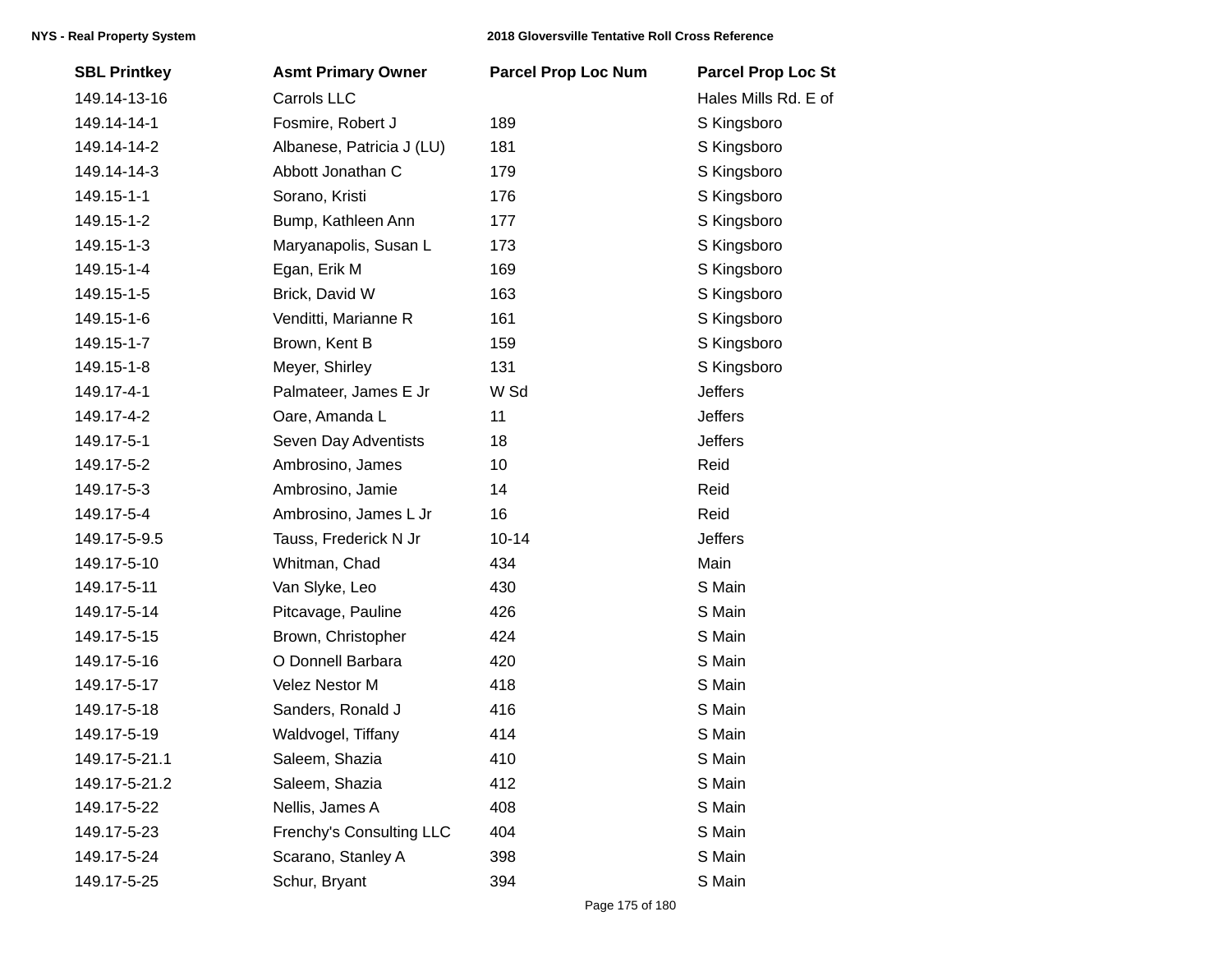| <b>SBL Printkey</b> | <b>Asmt Primary Owner</b>       | <b>Parcel Prop Loc Num</b> | <b>Parcel Prop Loc St</b> |
|---------------------|---------------------------------|----------------------------|---------------------------|
| 149.17-5-26         | Wilson, Charles                 | 390                        | S Main                    |
| 149.17-5-27         | Wilson, Charles                 | 388                        | S Main                    |
| 149.17-5-28         | Fleck, Shawna M                 | 382                        | S Main                    |
| 149.17-5-29         | Ambrosino, James (LU) L Sr      |                            | Reid St S Sd              |
| 149.17-5-30         | Whitman, Chad                   |                            | Jeffers St E Sd           |
| 149.17-6-1.11       | Red Carpet Housing Corp         | 437                        | S Main                    |
| 149.17-6-1.12       | Santangelo, Michael J           | 433                        | S Main                    |
| 149.17-6-2.5        | Vaughn, Ron                     | 431                        | S Main                    |
| 149.17-6-3          | Ordyk, John M                   | 427                        | S Main                    |
| 149.17-6-4          | 19 Property NY Inc              | 425                        | S Main                    |
| 149.17-6-5          | Beddow, James III               | 423                        | S Main                    |
| 149.17-6-6          | Fulton County Glassworks Inc    | 415                        | S Main                    |
| 149.17-6-7          | Lewis, Michael S Jr             | 413                        | S Main                    |
| 149.17-6-8          | Lewis, Grace R                  | 411                        | S Main                    |
| 149.17-6-9          | <b>Residual Properties LLC</b>  | 409                        | S Main                    |
| 149.17-6-11         | Avery, Bartle C                 | 401                        | S Main                    |
| 149.17-6-12         | Young, David D Jr               | 399                        | S Main                    |
| 149.17-6-13.1       | Wilson, Charles H               | 395                        | S Main                    |
| 149.17-6-13.2       | Mattioni, Carol                 | 391                        | S Main                    |
| 149.17-6-14.11      | City of Gloversville            | 8                          | Harrison                  |
| 149.17-6-14.12      | Taylor Made Group LLC           |                            | <b>Industrial Park</b>    |
| 149.17-6-14.13      | <b>Taylor Made Group LLC</b>    |                            | <b>Industrial Park</b>    |
| 149.17-6-15         | Gloversville Little League      | 54                         | Harrison                  |
| 149.17-6-16.2       | <b>Adirondack Wood Products</b> | 17                         | <b>Industrial Park</b>    |
| 149.17-6-16.12      | Sunderland Leather Inc.         | 20                         | <b>Industrial Park</b>    |
| 149.17-6-16.111     | Pata Negra LLC                  | 20                         | Harrison                  |
| 149.17-6-16.112     | Adirondack Wood Prod Inc        |                            | <b>Industrial Park</b>    |
| 149.17-7-1          | Marshall, John                  | 385                        | S Main                    |
| 149.17-7-2          | Marshall, John                  | 381                        | S Main                    |
| 149.17-7-3          | Gloversville, Sewing Cente      | 377                        | S Main                    |
| 149.17-7-4          | <b>Gloversville Sewing</b>      | 375                        | S Main                    |
| 149.17-7-5          | SwitchCo LLC                    | 369                        | S Main                    |
| 149.17-7-6.2        | Lee Dyers Co Inc                | 361                        | S Main                    |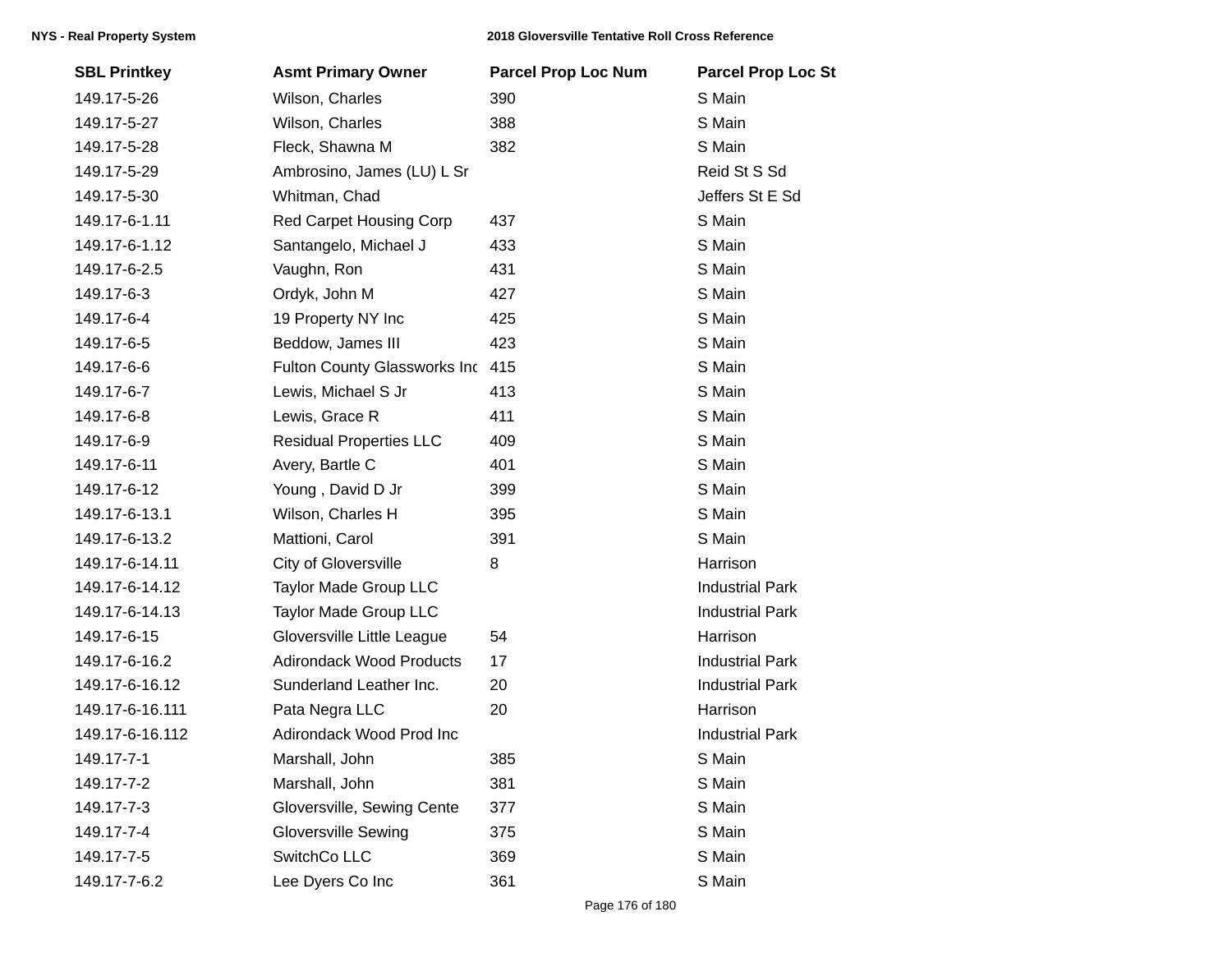| <b>SBL Printkey</b> | <b>Asmt Primary Owner</b>          | <b>Parcel Prop Loc Num</b> | <b>Parcel Prop Loc St</b> |
|---------------------|------------------------------------|----------------------------|---------------------------|
| 149.17-7-6.11       | <b>Merrimac Leasing Corp</b>       | E of                       | Harrison                  |
| 149.17-7-6.121      | Lexington Community Service 43     |                            | Harrison                  |
| 149.17-7-6.122      | Banner Veterinary Dev. LLC         | 35                         | Harrison                  |
| 149.17-7-6.123      | Richards, Eugene J                 | 45                         | Harrison                  |
| 149.17-7-7          | Smigen, Joseph                     | 47                         | Harrison                  |
| 149.17-7-8          | Morris, George D                   | 15                         | Harrison                  |
| 149.17-7-9          | Ritopecki, Nikola                  | 11                         | Harrison                  |
| 149.17-7-10         | Ritopecki Firuca                   | 9                          | Harrison                  |
| 149.17-7-11         | Migliavacca Robert J (LU)          | $\overline{7}$             | Harrison                  |
| 149.17-7-12         | Kluska, Phyllis                    | 5                          | Harrison                  |
| 149.17-7-13         | Kluska, Phyllis                    | 3                          | Harrison                  |
| 149.17-8-1.11       | City Of Gloversville               | 55                         | Harrison                  |
| 149.17-8-1.12       | City Of Gloversville               | E Sd Rear                  | Harrison                  |
| 149.17-8-2          | Jkmb Realty Inc                    | 65                         | Harrison                  |
| 149.17-8-4          | <b>City Of Gloversville</b>        | SW & NE Sd                 | Harrison                  |
| 149.18-1-1.1        | Sleezer, Michael A                 | 60                         | South                     |
| 149.18-1-2          | Mc Dougall, David E III            | 66                         | South                     |
| 149.18-1-3          | Niagara Mohawk Power Corp          | 38                         | South                     |
| 149.18-2-1          | Floyd, Elsie M                     | 33                         | South                     |
| 149.18-2-3          | DiPasquale Brandon                 | 41                         | South                     |
| 149.18-3-1          | Green, Robin A                     | 49                         | South                     |
| 149.18-3-3.2        | Di Pasquale, Glenn D               |                            | E Side of Nassau          |
| 149.18-3-4          | Kakavelos, Charis                  | 268                        | S Kingsboro               |
| 149.18-3-5          | Carangelo, Frank                   | 270                        | S Kingsboro               |
| 149.18-3-6          | Wynn, LeRoy                        | 272                        | S Kingsboro               |
| 149.18-3-8.1        | <b>JKMB Realty Inc</b>             | 256                        | S Kingsboro               |
| 149.18-3-8.2        | Taylor Made Group LLC              | 93                         | South                     |
| 149.18-3-9          | Taylor Made Group LLC              |                            | South Blvd Ext. E Sd      |
| 149.18-3-10.5       | Floyd, Elsie M                     | E of                       | Nassau                    |
| 149.18-3-11         | Syracuse Binghampton and N E Sd of |                            | South Blvd                |
| 149.18-4-1          | Rucki, Kenneth J                   | 261                        | S Kingsboro               |
| 149.18-4-2.5        | 273 S. Kingsboro LLC               | 273                        | S Kingsboro               |
| 149.18-5-1.1        | Walmart Real Estate Bus. Tru 329   |                            | S Kingsboro Ave           |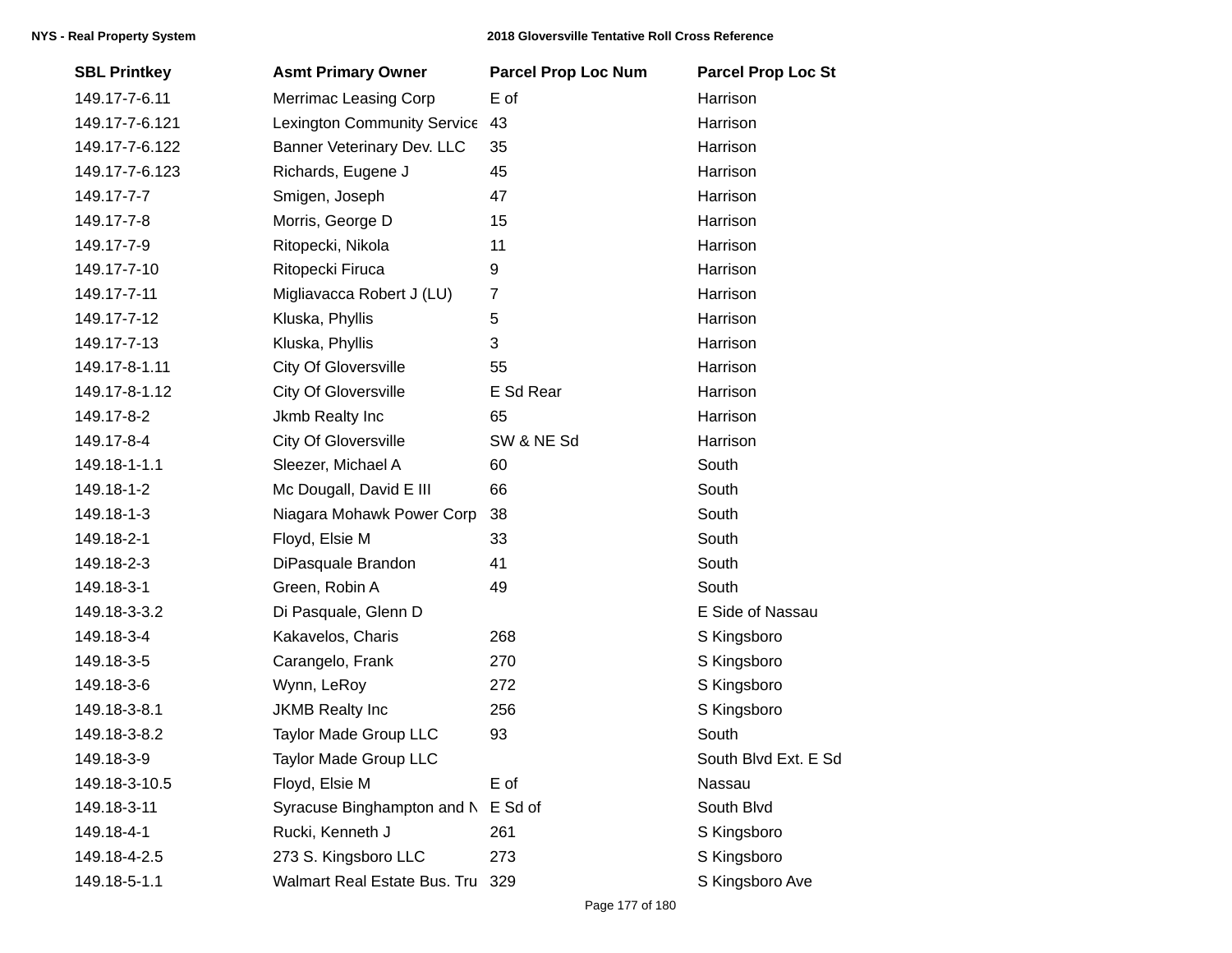| <b>SBL Printkey</b> | <b>Asmt Primary Owner</b>      | <b>Parcel Prop Loc Num</b> | <b>Parcel Prop Loc St</b> |
|---------------------|--------------------------------|----------------------------|---------------------------|
| 149.18-5-2          | Curtin, Martha C               | 355                        | S Kingsboro               |
| 149.18-5-3          | Curtin, Donna O                | 353                        | S Kingsboro               |
| 149.18-5-4.1        | First Choice Financial Fed Cr  | SW <sub>Sd</sub>           | S Kingsboro               |
| 149.18-5-4.2        | Crown Court LLC                | 353                        | <b>Hales Mills</b>        |
| 149.18-6-1          | Georgios Saratoga Foods LL(    | 342                        | S Kingsboro               |
| 149.18-6-2          | <b>Todtravel Inc</b>           | 356                        | S Kingsboro               |
| 163.5-6-1.1         | <b>City Of Gloversville</b>    | 58                         | Harrison                  |
| 163.5-6-1.2         | Somerset, Dyeing               | W Sd of                    | Harrison                  |
| 163.5-6-2           | Somerset Dyeing & Finish       | 68                         | Harrison                  |
| 163.5-6-3           | WaterFront Properties Inc.     | 92                         | Harrison                  |
| 163.5-6-4           | Lake Avenue Inc                | 108                        | Harrison                  |
| 163.5-6-5           | Comrie Inc                     | 96                         | Harrison                  |
| 163.5-6-6           | Perrone, Rene A                |                            | Hillside                  |
| 163.5-6-7           | Lake Avenue Inc                | W Side of                  | Harrison                  |
| 163.5-7-1           | Taylor Made Group LLC          |                            | South Blvd Ext W Sd       |
| 163.5-7-2           | Taylor Made Group LLC          |                            | South Blvd Ext E Sd       |
| 163.5-7-3           | Blue Flame Gas Co Inc          | 89                         | Harrison                  |
| 163.5-8-1           | <b>Skiff's Dairy LLC</b>       |                            | Hillside                  |
| 163.5-8-2           | Vahaviolos, Sam                |                            | Bloomingdale Ave S Sd Of  |
| 163.5-8-3           | <b>Frontier Communications</b> | W of 148                   | Harrison                  |
| 163.5-8-4           | Green Bell Auto Corp           | W of 148                   | Harrison                  |
| 163.5-8-5           | Hayes, Barney John             | 118                        | Harrison                  |
| 163.5-8-6           | <b>Frontier Communications</b> |                            | St Hwy 30A                |
| 163.6-1-1.1         | Collins William B Co           | 101                        | Harrison                  |
| 163.6-2-1           | Route 30A Real Estate LLC      | 117                        | Harrison                  |
| 163.6-2-3.11        | Eagan, Thomas S                | W Sd.                      | S Kingsboro Ave           |
| 163.6-3-1           | Nathan Littauer Hospital       | 110                        | Decker                    |
| 163.6-3-1.999       | Nathan Littauer Hospital       | 110                        | Decker                    |
| 163.6-4-1           | Curtin, Adam                   | E Sd,                      | S Kingsboro Ave.          |
| 163.9-9-1           | Potter, Beth A                 | 144                        | Harrison                  |
| 163.9-9-2           | Potter, Beth A                 |                            | W Sd Harrison St          |
| 163.9-9-3           | Fulmont, Community Church      | W Sd Rear                  | Harrison                  |
| 163.10-2-1          | <b>Fulton County IDA</b>       | E Sd                       | S Kingsboro Ave.          |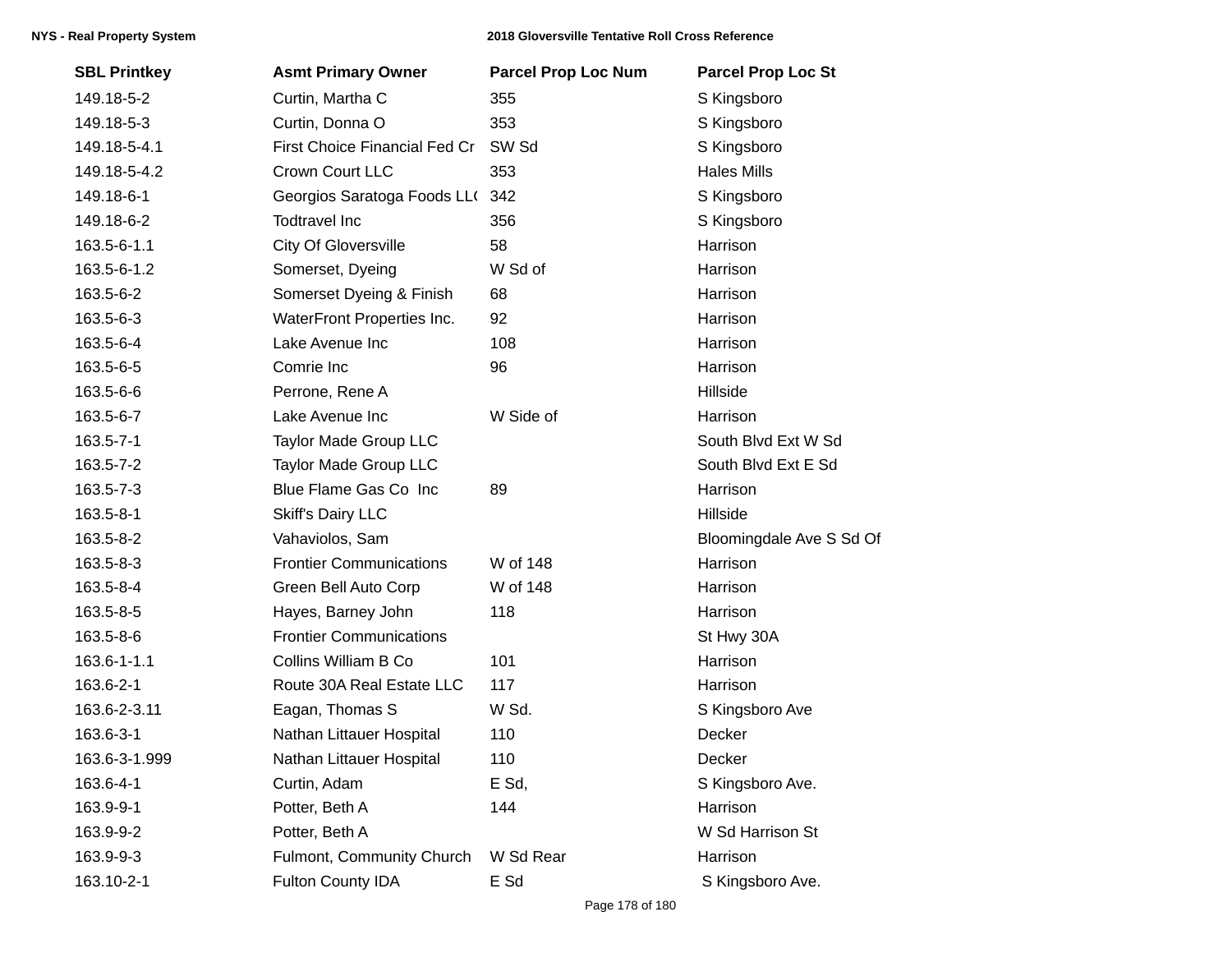| <b>SBL Printkey</b>                              | <b>Asmt Primary Owner</b>                          | <b>Parcel Prop Loc Num</b> | <b>Parcel Prop Loc St</b>   |
|--------------------------------------------------|----------------------------------------------------|----------------------------|-----------------------------|
| 163.10-2-2                                       | Fulton County Ida                                  |                            | S Kingsboro Ave             |
| 163.10-2-3                                       | Stag Gloversville 2 LLC                            | 122                        | Balzano                     |
| 163.10-2-4.1                                     | Stag Gloversville 4, LLC                           | 109                        | Balzano                     |
| 163.10-2-5                                       | <b>Midwest Property LLC</b>                        | 133                        | Corporate                   |
| 163.10-2-6                                       | Stag Gloversville 1, LLC                           | 125                        | Balzano                     |
| 163.10-2-7.1                                     | Fulton Co Ida (Swany Amer                          | 115                        | Corporate                   |
| 163.10-2-8                                       | Alnico Inc                                         | 178                        | Corporate                   |
| 163.10-2-9                                       | Falk Industries Inc                                | 179                        | Corporate                   |
| 163.10-2-10.1                                    | Fagant, Louie R                                    | 2686                       | Sthwy 29                    |
| 163.10-2-11                                      | <b>Custom Medical Applications</b>                 | 141                        | Sal Landrio                 |
| 163.10-3-1                                       | Potter, Beth                                       | 164                        | Harrison                    |
| 163.10-3-2                                       | Fulmont, Community Church                          | 188                        | Harrison                    |
| 163.10-3-3                                       | Potter, Beth A                                     | 194                        | Harrison                    |
| 163.10-3-4                                       | Potter, Beth A                                     | 204                        | Harrison                    |
| 163.10-3-5                                       | Potter, Beth A                                     | 214                        | Harrison                    |
| 163.10-3-6                                       | Potter, Beth A                                     |                            | W Of Harrison St            |
| 163.10-3-7                                       | Potter, Beth A                                     | 198                        | Harrison                    |
| 555.5-1-86                                       | Niagara Mohawk Power Corp                          |                            | Spec Fran Sts.places, wate  |
| 555.5-1-86./3301                                 | <b>Frontier Communications</b>                     |                            | Spec.fran Sts., places, wat |
| 555.5-1-87                                       | Niagara Mohawk Power Corp                          |                            | Spec Fran Sts.places, wate  |
| 555.5-1-88                                       | <b>Tech Valley Communications</b>                  |                            | <b>Special Franchise</b>    |
| 555.5-1-89                                       | Time Warner Gloversville                           |                            | Spec.fran.st., places       |
| 605.000-0000-618.750/188 Frontier Communications |                                                    |                            | Pub.util.poles&wire Pri.p   |
| 605.000-0000-618.750/188 Frontier Communications |                                                    | 3                          | Highridge                   |
|                                                  | 605.000-9999-132.350/101 Niagara Mohawk Power Corp |                            | Pub.util.trans.system       |
|                                                  | 605.000-9999-132.350/102 Niagara Mohawk Power Corp | 300                        | Erie Blvd West              |
|                                                  | 605.000-9999-132.350/103 Niagara Mohawk Power Corp | 300                        | Erie Blvd West              |
|                                                  | 605.000-9999-132.350/104 Niagara Mohawk Power Corp |                            | Gville, canajoharie, towers |
| 605.000-9999-132.350/188                         | Niagara Mohawk Power Corp                          |                            | Pub.util.dist.system,pole   |
| 605.000-9999-132.350/188                         | Niagara Mohawk Power Corp                          | 300                        | Erie Blvd West              |
| 605.000-9999-132.350/200                         | Niagara Mohawk Power Corp                          | 300                        | Erie Blvd West              |
| 605.000-9999-132.350/201                         | Niagara Mohawk Power Corp                          | 300                        | Erie Blvd West              |
| 605.000-9999-132.350/202                         | Niagara Mohawk Power Corp                          | 300                        | Erie Blvd West              |